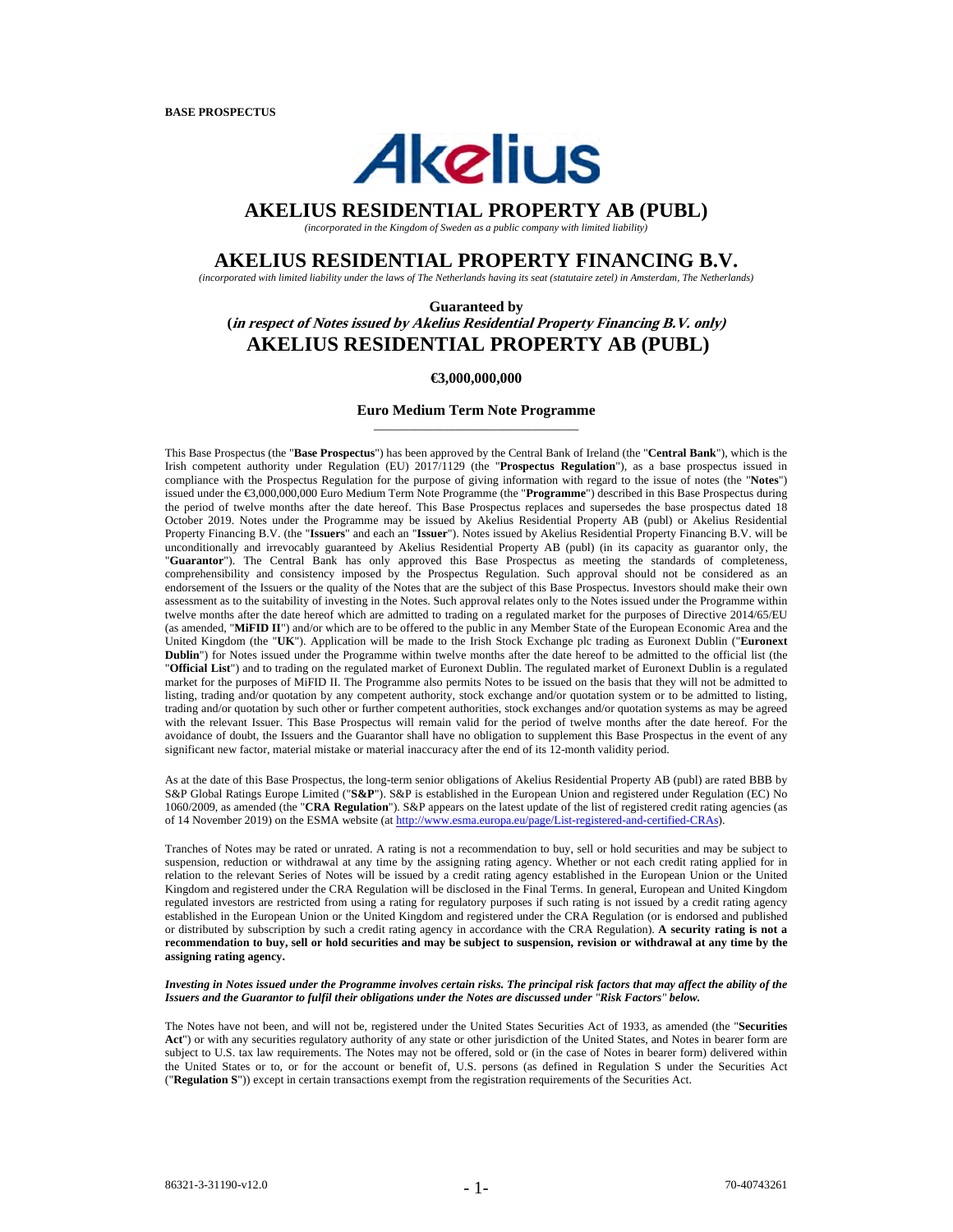# **Arranger**

# **DANSKE BANK**

## **Dealers**

23 July 2020

**BARCLAYS BAYERISCHE LANDESBANK BNP PARIBAS COMMERZBANK DANSKE BANK SWEDBANK** 

86321-3-31190-v12.0 70-40743261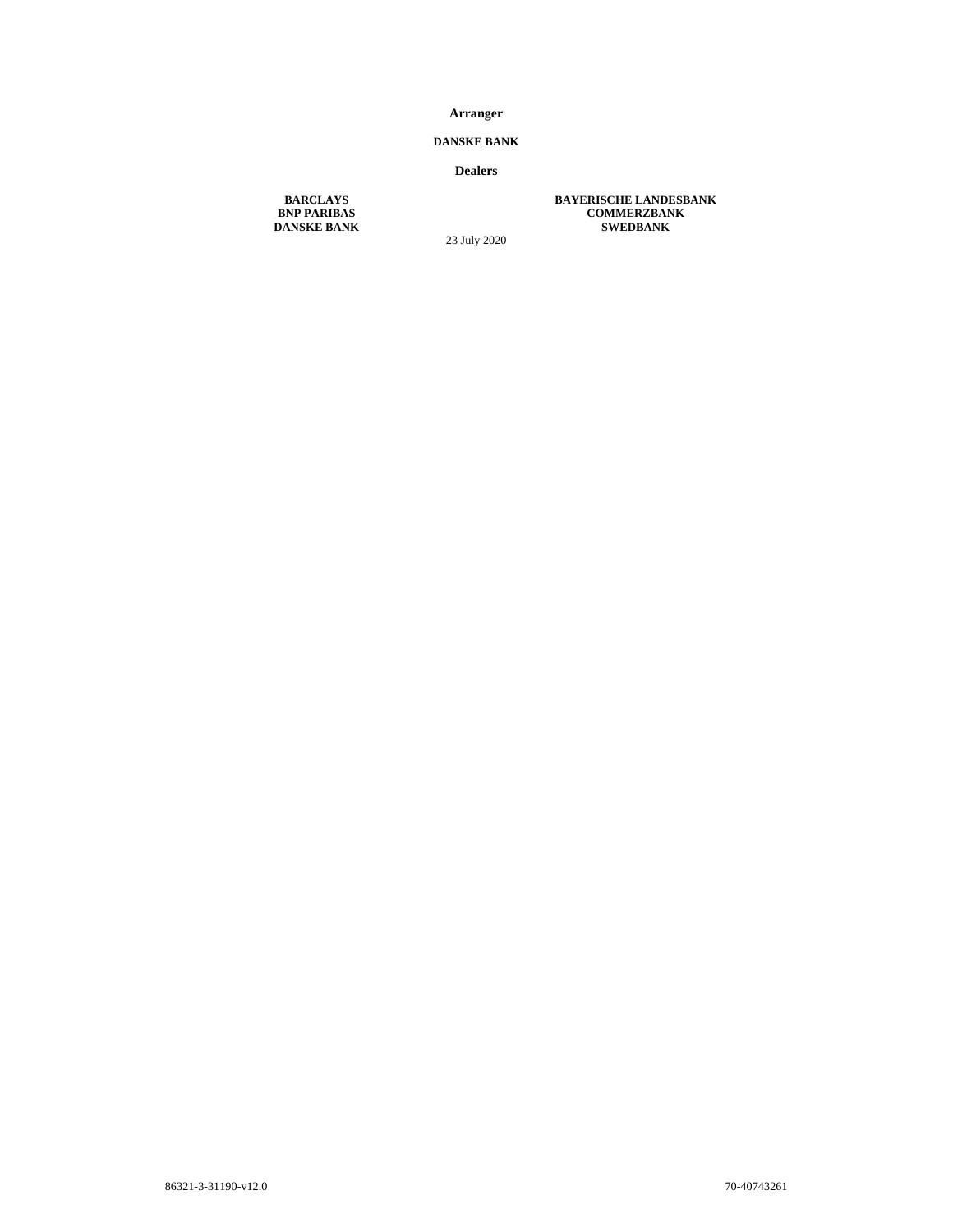#### **IMPORTANT NOTICES**

#### **Responsibility for this Base Prospectus**

The Guarantor and each of Akelius Residential Property AB (publ) and Akelius Residential Property Financing B.V. (except in relation to information solely in respect of Akelius Residential Property AB (publ)) accepts responsibility for the information contained in this Base Prospectus and any Final Terms and declare that, to the best of their knowledge, the information contained in this Base Prospectus is in accordance with the facts and this Base Prospectus makes no omission likely to affect its import.

#### **Final Terms/Drawdown Prospectus**

Each Tranche (as defined herein) of Notes will be issued on the terms set out herein under "*Terms and Conditions of the Notes*" (the "**Conditions**") as completed by a document specific to such Tranche called final terms (the "**Final Terms**") or in a separate prospectus specific to such Tranche (the "**Drawdown Prospectus**") as described under "*Final Terms and Drawdown Prospectuses*" below.

#### **Other relevant information**

This Base Prospectus must be read and construed together with any supplements hereto and with any information incorporated by reference herein and, in relation to any Tranche of Notes which is the subject of Final Terms, must be read and construed together with the relevant Final Terms. In the case of a Tranche of Notes which is the subject of a Drawdown Prospectus, each reference in this Base Prospectus to information being specified or identified in the relevant Final Terms shall be read and construed as a reference to such information being specified or identified in the relevant Drawdown Prospectus unless the context requires otherwise.

If at any time either of the Issuers shall be required to prepare a supplement to the Base Prospectus pursuant to the requirements of Article 23 of the Prospectus Regulation, such Issuer will prepare and make available an appropriate supplement to this Base Prospectus which, in respect of any subsequent issue of Notes to be listed on the Official List and admitted to trading on the regulated market of Euronext Dublin, shall constitute a supplemental base prospectus as required pursuant to Article 23 of the Prospectus Regulation.

#### **Unauthorised information**

No person has been authorised to give any information or to make any representation not contained in or not consistent with this Base Prospectus or any other document entered into in relation to the Programme or any information supplied by the Issuers, the Guarantor or such other information as is in the public domain and, if given or made, such information or representation should not be relied upon as having been authorised by the Issuers, the Guarantor or any Dealer (as defined below).

The Issuers and the Guarantor have confirmed to the Dealers named under "*Subscription and Sale*" below that (a) this Base Prospectus contains all information with respect to the Issuers and the Guarantor, Akelius Residential Property AB (publ) and its subsidiaries taken as a whole (the "**Group**") and to the Notes, which is material in the context of the issue and offering of the Notes and the guarantee of the relevant Notes (including all information which, according to the particular nature and circumstances of the Issuers, the Guarantor and to the type of the Notes, is necessary to enable investors to make an informed assessment of the assets and liabilities, financial position, profits and losses, and prospects of the Issuers and the Guarantor, of the rights attaching to the Notes and, if applicable, the guarantee of the relevant Notes and the reason for the issuance of the Notes and its impact on the relevant Issuer), (b) the statements contained in this Base Prospectus, are in every material particular true and accurate and not misleading in any material respect, (c) the opinions and intentions expressed in this Base Prospectus with regard to the Issuers, the Guarantor and to the Group are honestly held, have been reached after considering all relevant circumstances and are based on reasonable assumptions, (d) there are no other facts in relation to the Issuers, the Guarantor, the Group or the Notes the omission of which would, in the context of the issue and offering of the Notes and the guarantee of the relevant Notes, make any statement in this Base Prospectus misleading in any material respect, and (e) all reasonable enquiries have been made by the Issuers and the Guarantor to ascertain such facts and to verify the accuracy of all such information and statements.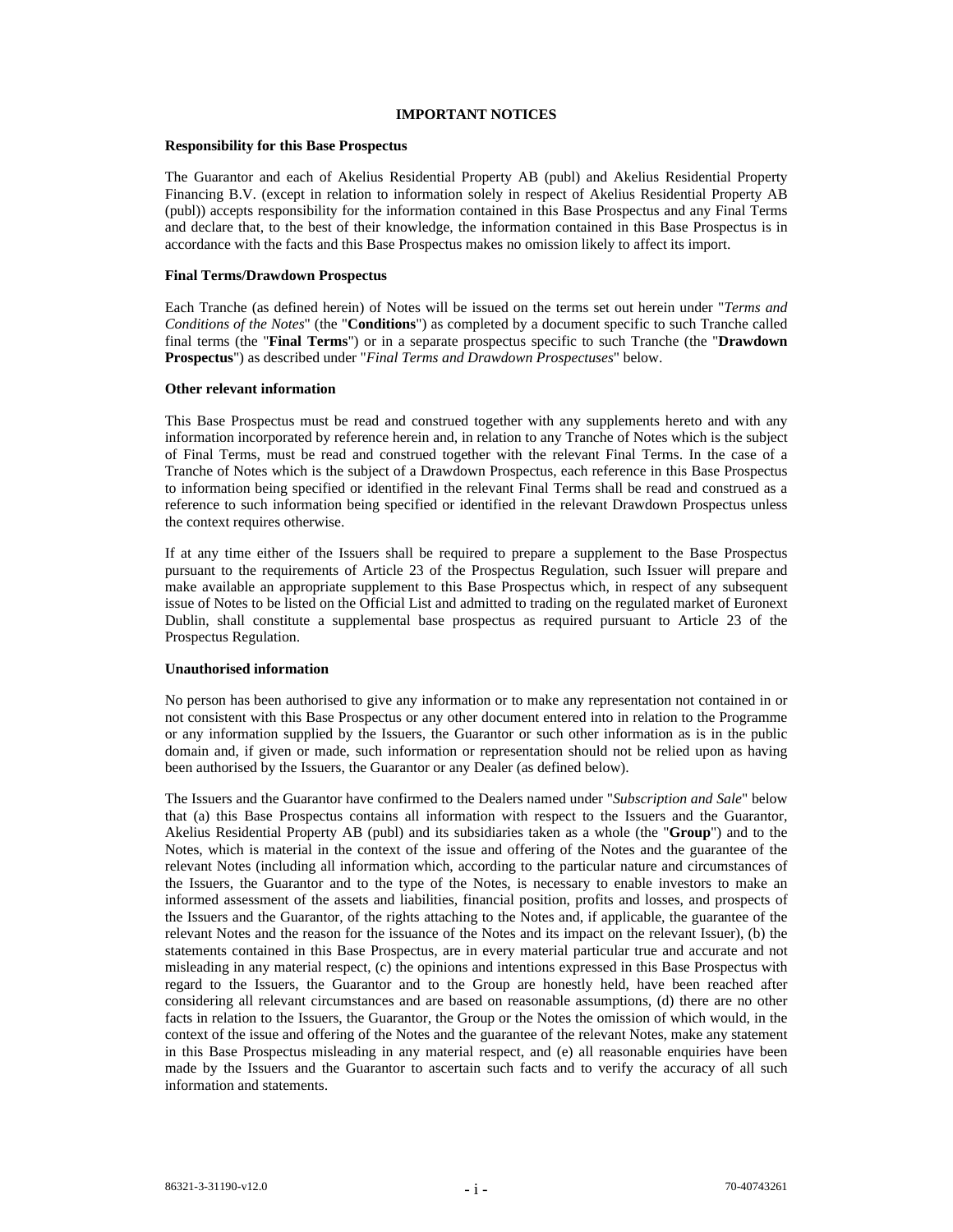Neither the Dealers nor any of their respective affiliates have authorised the whole or any part of this Base Prospectus and none of them makes any representation or warranty or accepts any responsibility as to the accuracy or completeness of the information contained in or incorporated into this Base Prospectus or any other information provided by the Issuers and the Guarantor in connection with the Programme. The Dealers and any of their respective affiliates also do not accept any responsibility for the acts or omissions of the Issuers, the Guarantor or any other person (other than the relevant Dealer) in connection with the issue and offering of the Notes. Neither the delivery of this Base Prospectus or any Final Terms nor the offering, sale or delivery of any Note shall, in any circumstances, create any implication that the information contained in this Base Prospectus is true subsequent to the date hereof or the date upon which this Base Prospectus has been most recently supplemented or that there has been no adverse change, or any event reasonably likely to involve any adverse change, in the prospects or financial or trading position of the Issuers and the Guarantor since the date hereof or, if later, the date upon which this Base Prospectus has been most recently supplemented or that any other information supplied in connection with the Programme is correct at any time subsequent to the date on which it is supplied or, if different, the date indicated in the document containing the same.

To the fullest extent permitted by law, the Arranger, the Trustee and the Dealers accept no responsibility whatsoever for the contents of this Base Prospectus. The Arranger, the Trustee and each Dealer accordingly disclaims all and any liability whether arising in tort or contract or otherwise which it might otherwise have in respect of this Base Prospectus.

Certain information in this Base Prospectus has been extracted or derived from independent sources. Where this is the case, the source has been identified. The Issuers and the Guarantor do not accept any responsibility for the accuracy of such information nor have the Issuers or the Guarantor independently verified any such information. The Issuers and the Guarantor confirm that this information has been accurately reproduced, and so far as the Issuers and the Guarantor are aware and are able to ascertain from information available from such sources, no facts have been omitted which would render the reproduced information inaccurate or misleading.

#### **Restrictions on distribution**

The distribution of this Base Prospectus and any Final Terms and the offering, sale and delivery of the Notes in certain jurisdictions may be restricted by law. Persons into whose possession this Base Prospectus or any Final Terms comes are required by the relevant Issuer, the Guarantor (if applicable) and the Dealers to inform themselves about and to observe any such restrictions. For a description of certain restrictions on offers, sales and deliveries of Notes and on the distribution of this Base Prospectus or any Final Terms and other offering material relating to the Notes, see "*Subscription and Sale*".

In particular, the Notes have not been, and will not be, registered under the Securities Act or with any securities regulatory authority of any state or other jurisdiction of the United States, and Notes in bearer form are subject to U.S. tax law requirements. The Notes may not be offered, sold or (in the case of Notes in bearer form) delivered within the United States or to, or for the account or benefit of, U.S. persons (as defined in Regulation S) except in certain transactions exempt from the registration requirements of the Securities Act. For a description of these and certain further restrictions on offers, sales and transfers of Notes, see "*Subscription and Sale*".

# **NEITHER THE PROGRAMME NOR THE NOTES HAVE BEEN APPROVED OR DISAPPROVED BY THE U.S. SECURITIES AND EXCHANGE COMMISSION (THE "SEC"), ANY STATE SECURITIES COMMISSION IN THE UNITED STATES OR ANY OTHER U.S. REGULATORY AUTHORITY, NOR HAS ANY OF THE FOREGOING AUTHORITIES PASSED UPON OR ENDORSED THE MERITS OF ANY OFFERING OF NOTES OR THE ACCURACY OR ADEQUACY OF THIS BASE PROSPECTUS. ANY REPRESENTATION TO THE CONTRARY IS A CRIMINAL OFFENCE IN THE UNITED STATES.**

Neither this Base Prospectus nor any Final Terms constitutes an offer or an invitation to subscribe for or purchase any Notes and should not be considered as a recommendation by any of the Issuers, the Guarantor, the Dealers or any of them that any recipient of this Base Prospectus or any Final Terms should subscribe for or purchase any Notes. Each recipient of this Base Prospectus or any Final Terms shall be taken to have made its own investigation and appraisal of the condition (financial or otherwise) of the Issuers and the Guarantor.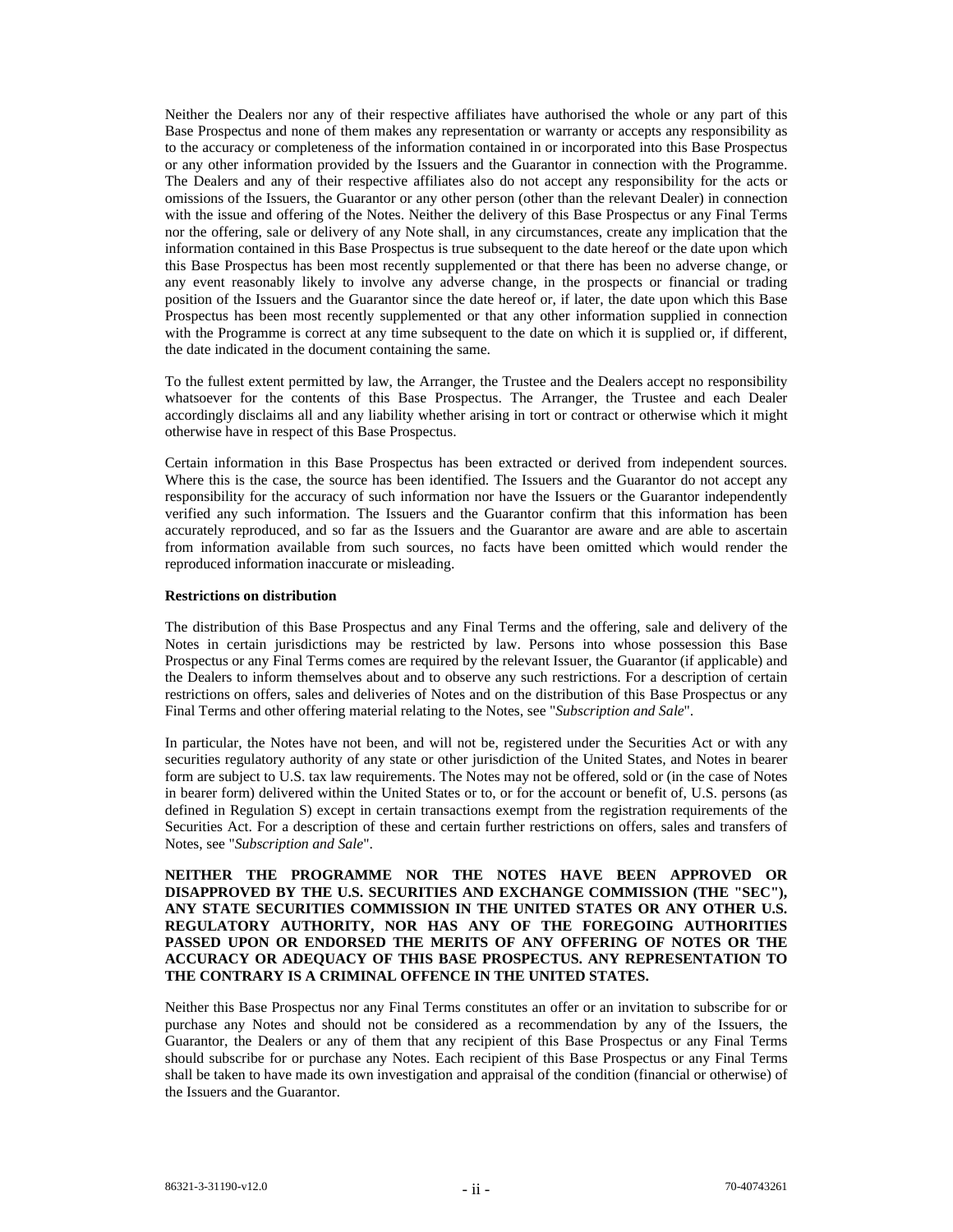**IMPORTANT – EEA AND UK RETAIL INVESTORS** If the Final Terms (or Drawdown Prospectus, as the case may be) in respect of any Notes includes a legend entitled "*Prohibition of Sales to EEA and UK Retail Investors*", the Notes are not intended to be offered, sold or otherwise made available to and should not be offered, sold or otherwise made available to any retail investor in the European Economic Area ("**EEA**") or the United Kingdom (the "**UK**"). For these purposes, a retail investor means a person who is one (or more) of: (i) a retail client as defined in point (11) of Article 4(1) of MiFID II; or (ii) a customer within the meaning of Directive (EU) 2016/97 (the "**Insurance Distribution Directive**"), where that customer would not qualify as a professional client as defined in point (10) of Article 4(1) of MiFID II. Consequently, no key information document required by Regulation (EU) No 1286/2014 (as amended or superseded) (the "**PRIIPs Regulation**") for offering or selling the Notes or otherwise making them available to retail investors in the EEA or the UK has been prepared and therefore offering or selling the Notes or otherwise making them available to any retail investor in the EEA or the UK may be unlawful under the PRIIPs Regulation.

**MiFID II product governance / target market** – The Final Terms (or Drawdown Prospectus, as the case may be) in respect of any Notes will include a legend entitled "*MiFID II product governance/Professional investors and ECPs only target market*" which will outline the target market assessment in respect of the Notes and which channels for distribution of the Notes are appropriate. Any person subsequently offering, selling or recommending the Notes (a "**distributor**") should take into consideration the target market assessment; however, a distributor subject to MiFID II is responsible for undertaking its own target market assessment in respect of the Notes (by either adopting or refining the target market assessment) and determining appropriate distribution channels.

A determination will be made in relation to each issue about whether, for the purpose of the MiFID Product Governance rules under EU Delegated Directive 2017/593 (the "**MiFID Product Governance Rules**"), any Dealer subscribing for any Notes is a manufacturer in respect of such Notes, but otherwise neither the Arranger nor the Dealers nor any of their respective affiliates will be a manufacturer for the purpose of the MiFID Product Governance Rules.

#### **Benchmark Regulation**

Interest and/or other amounts payable under the Notes may be calculated by reference to certain reference rates. Any such reference rate may constitute a benchmark for the purposes of Regulation (EU) 2016/1011 (the "**Benchmark Regulation**"). If any such reference rate does constitute such a benchmark, the Final Terms will indicate whether or not the benchmark is provided by an administrator included in the register of administrators and benchmarks established and maintained by the European Securities and Markets Authority ("**ESMA**") pursuant to Article 36 (*Register of administrators and benchmarks*) of the Benchmark Regulation. Transitional provisions in the Benchmark Regulation may have the result that the administrator of a particular benchmark is not required to appear in the register of administrators and benchmarks at the date of the Final Terms. The registration status of any administrator under the Benchmark Regulation is a matter of public record and, save where required by applicable law, the Issuers do not intend to update the Final Terms to reflect any change in the registration status of the administrator.

# **PRODUCT CLASSIFICATION PURSUANT TO SECTION 309B OF THE SECURITIES AND FUTURES ACT (CHAPTER 289 OF SINGAPORE)**

The Final Terms in respect of any Notes may include a legend entitled "*Singapore Securities and Futures Act Product Classification*" which will state the product classification of the Notes pursuant to section 309B(1) of the Securities and Futures Act (Chapter 289 of Singapore) (the "**SFA**"). The relevant Issuer will make a determination in relation to each issue about the classification of the Notes being offered for purposes of section 309B(1)(a). Any such legend included on the applicable Final Terms will constitute notice to "relevant persons" for the purposes of section 309B(1)(c) of the SFA.

#### **Certain definitions**

In this Base Prospectus, unless otherwise specified, references to a "**Member State**" are references to a Member State of the EEA. References to "**UK**" are references to the United Kingdom. References to "**EUR**", "**euros**", "**euro**" and "**€**" are to the currency introduced at the start of the third stage of European economic and monetary union, and as defined in Article 2 of Council Regulation (EC) No 974/98 of 3 May 1998 on the introduction of the euro, as amended, references to "**U.S.\$**", "**\$**", "**U.S. dollars**" or "**USD**" are to the lawful currency for the time being of the United States, references to "**£**", "**sterling**" and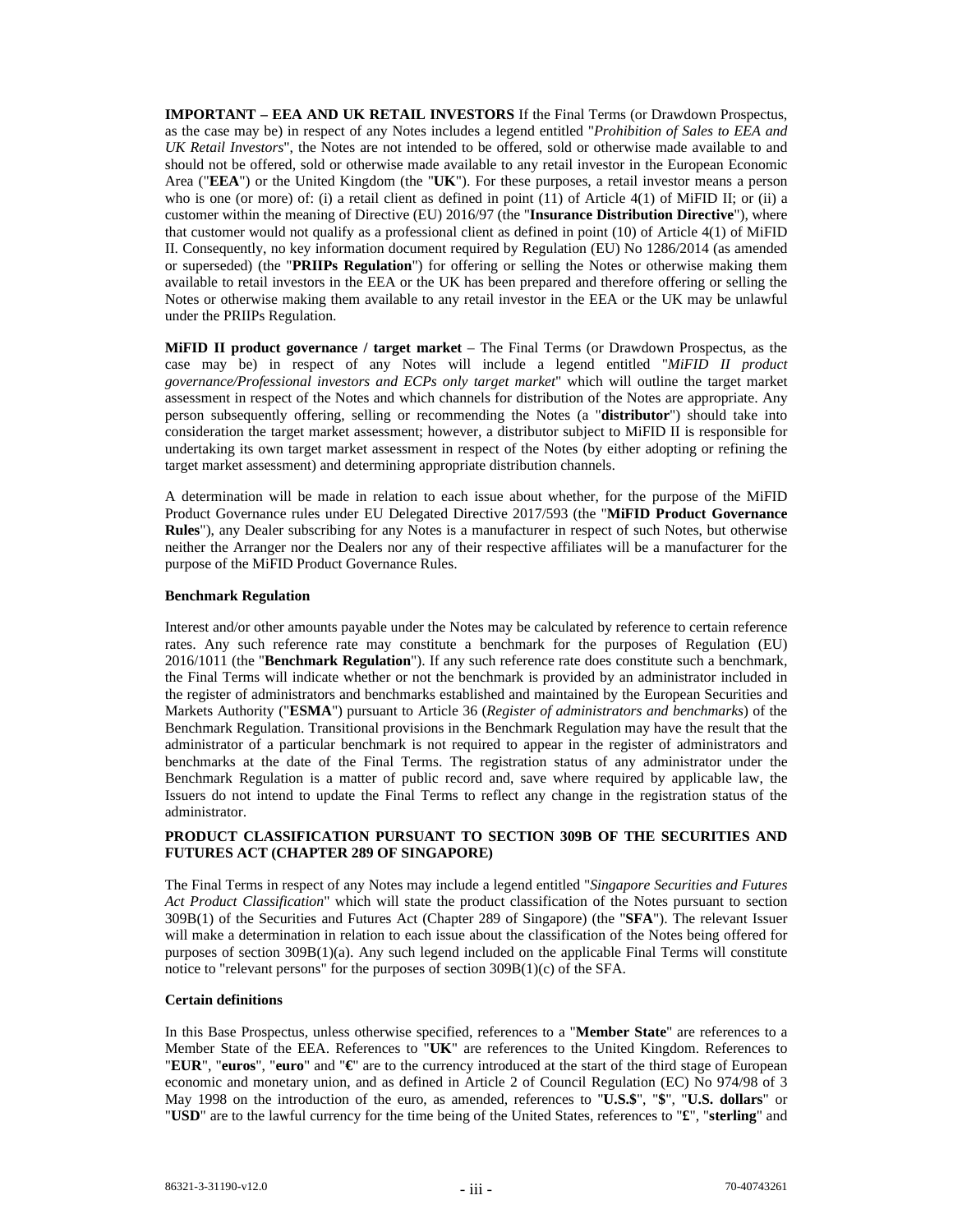"**GBP**" are to the lawful currency for the time being of the United Kingdom, references to "**CAD**" and "**Canadian Dollar**" are to the lawful currency for the time being of Canada, references to "**SEK**" are to the lawful currency for the time being of the Kingdom of Sweden and references to "**DKK**" are to the lawful currency for the time being of the Kingdom of Denmark.

The language of this Base Prospectus is English. Certain legislative references and technical terms have been cited in their original language in order that the correct technical meaning may be ascribed to them under applicable law.

Certain figures included in this Base Prospectus have been subject to rounding adjustments; accordingly, figures shown for the same category presented in different tables may vary slightly and figures shown as totals in certain tables may not be an arithmetic aggregation of the figures which precede them.

#### **Stabilisation**

**In connection with the issue of any Tranche of Notes, the Dealer or Dealers (if any) named as the Stabilisation Manager(s) (or persons acting on behalf of any Stabilisation Manager(s)) in the applicable Final Terms may over allot Notes or effect transactions with a view to supporting the market price of the Notes at a level higher than that which might otherwise prevail. However, stabilisation may not necessarily occur. Any stabilisation action may begin on or after the date on which adequate public disclosure of the terms of the offer of the relevant Tranche of Notes is made and, if begun, may cease at any time, but it must end no later than the earlier of 30 days after the issue date of the relevant Tranche of Notes and 60 days after the date of the allotment of the relevant Tranche of Notes. Any stabilisation action or over-allotment must be conducted by the Stabilisation Manager(s) (or persons acting on behalf of the Stabilisation Manager(s)) in accordance with all applicable laws and rules.** 

#### **The Notes May Not Be a Suitable Investment for All Investors**

Each potential investor in the Notes must determine the suitability of that investment in light of its own circumstances. In particular, each potential investor should:

- i. have sufficient knowledge and experience to make a meaningful evaluation of the Notes, the merits and risks of investing in the Notes and the information contained or incorporated by reference in this Base Prospectus or any applicable supplement;
- ii. have access to, and knowledge of, appropriate analytical tools to evaluate, the in context of its particular financial situation, an investment in the Notes and the impact the Notes will have on its overall investment portfolio;
- iii. have sufficient financial resources and liquidity to bear all of the risks of an investment in the Notes;
- iv. understand thoroughly the terms of the Notes; and
- v. be able to evaluate (either alone or with the help of a financial adviser) possible scenarios for economic, interest rate and other factors that may affect its investment and its ability to bear the applicable risks.

# **FORWARD-LOOKING STATEMENTS**

Certain statements included in this Base Prospectus may constitute "forward-looking statements". Forward-looking statements are all statements in this Base Prospectus that do not relate to historical facts and events and include statements concerning the Issuers, the Guarantor or the plans, objectives, goals, targets, strategies and future operations and performance of the Group and the assumptions underlying these forward-looking statements. The Issuers and the Guarantor use the words "may", "will", "could", "believes", "assumes", "intends", "estimates", "expects", "plans", "seeks", "approximately", "aims", "projects", "anticipates" or similar expressions, or the negative thereof, to generally identify forwardlooking statements.

Forward-looking statements are set forth in a number of places in this Base Prospectus and the Issuers and the Guarantor have based these forward-looking statements on its current views with respect to future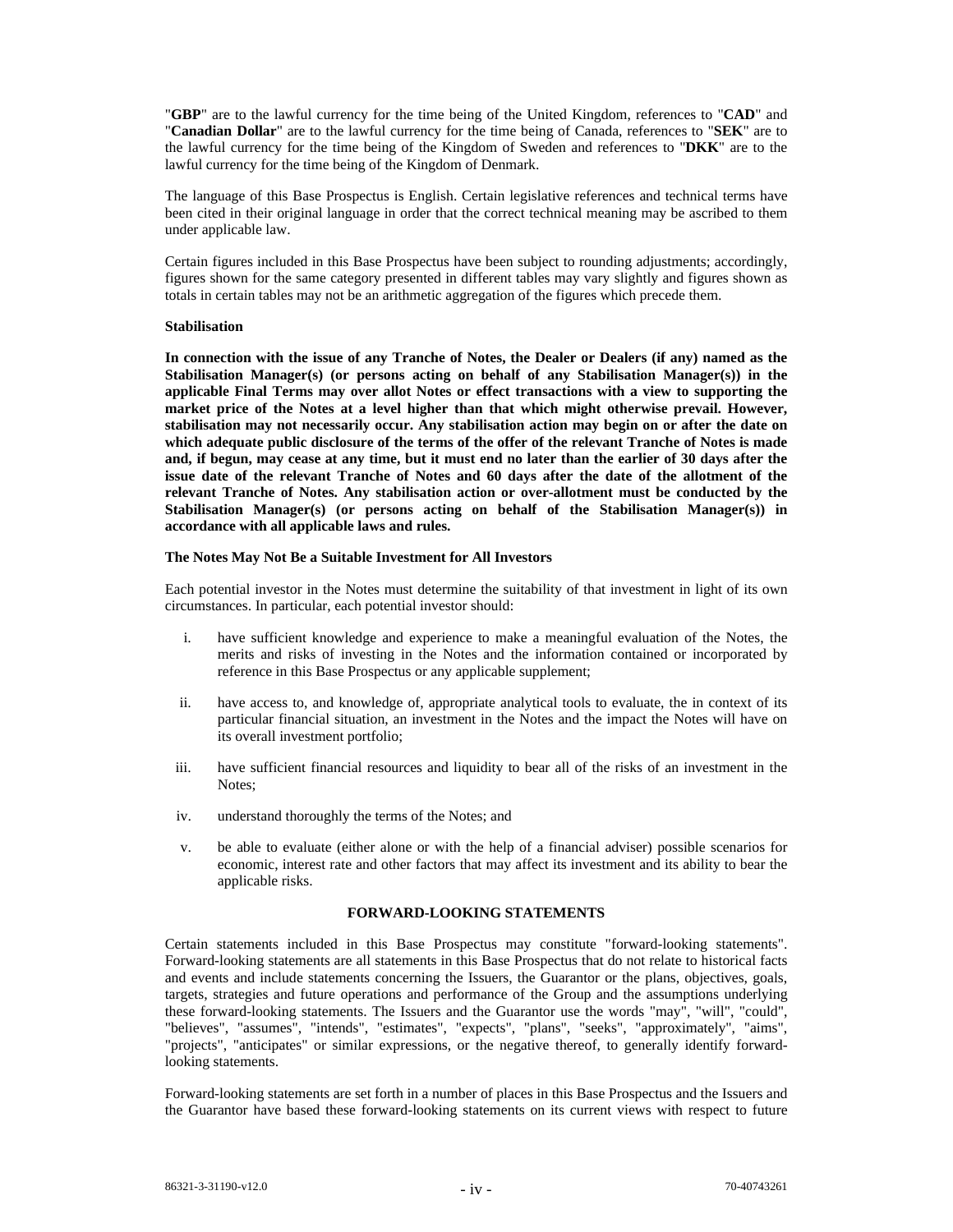events and financial performance. These views involve uncertainties and are subject to certain risks, the occurrence of which could cause actual results to differ materially from those predicted in the forwardlooking statements contained in this Base Prospectus and from past results, performance or achievements. Although the Issuers and the Guarantor believe that the estimates and the projections reflected in its forward-looking statements are reasonable, if one or more of the risks or uncertainties materialise or occur, including those which the Issuers and the Guarantor have identified in this Base Prospectus, or if any of the Issuers' or the Guarantor's underlying assumptions prove to be incomplete or incorrect, the Group's actual results of operations may vary from those expected, estimated or projected.

These forward-looking statements are made only as at the date of this Base Prospectus. Except to the extent required by law, the Issuers and the Guarantor are not obliged to, and do not intend to, update or revise any forward-looking statements made in this Base Prospectus whether as a result of new information, future events or otherwise. All subsequent written or oral forward-looking statements attributable to the Issuers or the Guarantor, or persons acting on the Issuers' or the Guarantor's behalf, are expressly qualified in their entirety by the cautionary statements contained throughout this Base Prospectus. As a result of these risks, uncertainties and assumptions, a prospective purchaser of the Notes should not place undue reliance on these forward-looking statements.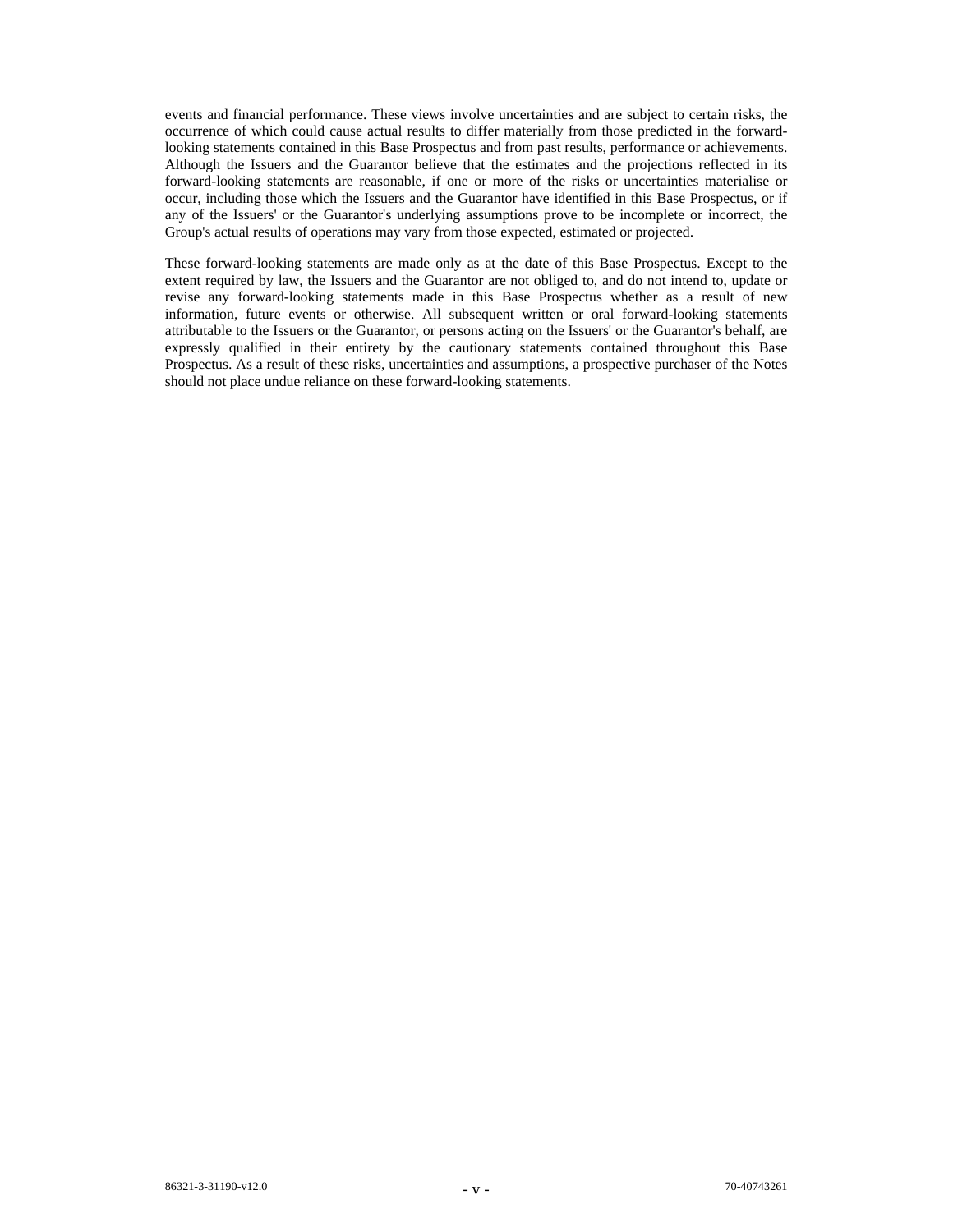# **CONTENTS**

# Page

| DESCRIPTION OF AKELIUS RESIDENTIAL PROPERTY AB (PUBL) AND THE GROUP82 |  |
|-----------------------------------------------------------------------|--|
|                                                                       |  |
|                                                                       |  |
|                                                                       |  |
|                                                                       |  |
|                                                                       |  |
|                                                                       |  |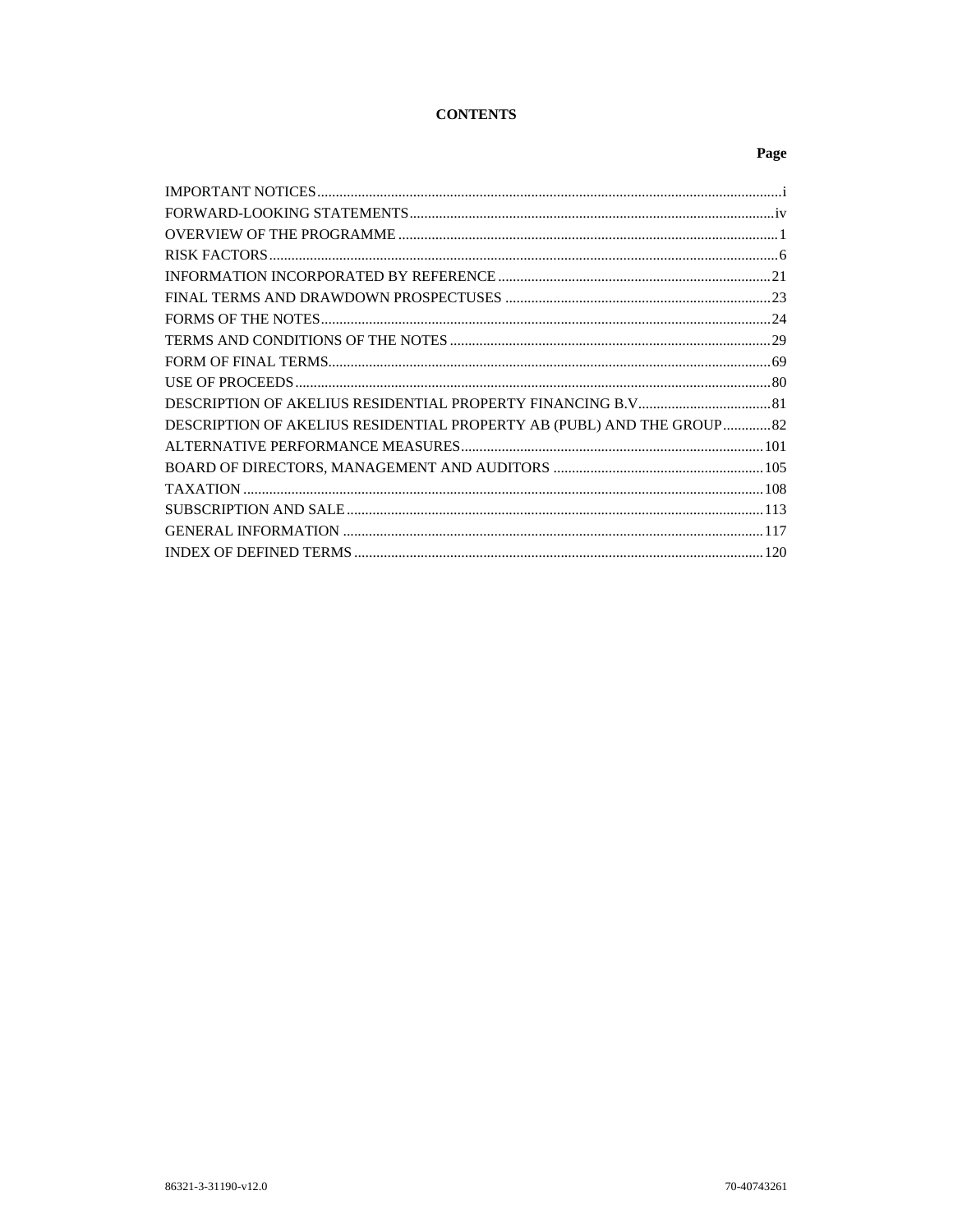# **OVERVIEW OF THE PROGRAMME**

*The following overview of key features of the Programme is qualified in its entirety by the remainder of this Base Prospectus. Words and expressions defined in "Forms of the Notes" or "Terms and Conditions of the Notes" below shall have the same meanings in this overview of key features of the Programme.* 

| <b>Issuers:</b>                  | Akelius Residential Property AB (publ) and Akelius Residential Property<br>Financing B.V.                                                                                                                                                                                                                                                                                                                                                                                           |
|----------------------------------|-------------------------------------------------------------------------------------------------------------------------------------------------------------------------------------------------------------------------------------------------------------------------------------------------------------------------------------------------------------------------------------------------------------------------------------------------------------------------------------|
| <b>Guarantor:</b>                | Akelius Residential Property AB (publ), in respect of Notes issued by<br>Akelius Residential Property Financing B.V. only.                                                                                                                                                                                                                                                                                                                                                          |
| <b>Legal Entity Identifiers:</b> | Akelius Residential Property AB (publ): 213800REBFN6T3PU8L97                                                                                                                                                                                                                                                                                                                                                                                                                        |
|                                  | Akelius Residential Property Financing B.V.: 724500ABLEHD1CIBAA35                                                                                                                                                                                                                                                                                                                                                                                                                   |
| <b>Website of Group:</b>         | www.akelius.com                                                                                                                                                                                                                                                                                                                                                                                                                                                                     |
| <b>Programme Amount:</b>         | Up to $\epsilon$ 3,000,000,000 (or the equivalent in other currencies at the date of<br>issue) aggregate principal amount of Notes outstanding at any one time.<br>The Issuers may increase the amount of the Programme in accordance with<br>the terms of the Dealer Agreement.                                                                                                                                                                                                    |
| Arranger:                        | Danske Bank A/S (the "Arranger")                                                                                                                                                                                                                                                                                                                                                                                                                                                    |
| <b>Dealers:</b>                  | <b>Barclays Bank Ireland PLC</b><br><b>Barclays Bank PLC</b><br>Bayerische Landesbank<br><b>BNP</b> Paribas<br>Commerzbank Aktiengesellschaft<br>Danske Bank A/S<br>Swedbank AB (publ)                                                                                                                                                                                                                                                                                              |
|                                  | and any other Dealer appointed from time to time by the Issuers either<br>generally or in respect of the Programme or in relation to a particular<br><b>Tranche of Notes</b>                                                                                                                                                                                                                                                                                                        |
| <b>Principal Paying Agent:</b>   | Deutsche Bank AG, London Branch (the " <b>Principal Paying Agent</b> ")                                                                                                                                                                                                                                                                                                                                                                                                             |
| <b>Transfer Agent:</b>           | Deutsche Bank Luxembourg S.A.                                                                                                                                                                                                                                                                                                                                                                                                                                                       |
| <b>Registrar:</b>                | Deutsche Bank Luxembourg S.A. (the "Registrar")                                                                                                                                                                                                                                                                                                                                                                                                                                     |
| Trustee:                         | Deutsche Trustee Company Limited (the "Trustee")                                                                                                                                                                                                                                                                                                                                                                                                                                    |
| <b>Currencies:</b>               | Notes may be denominated in Euros or in any other currency or currencies,<br>subject to compliance with all applicable legal and/or regulatory and/or<br>central bank requirements.                                                                                                                                                                                                                                                                                                 |
| <b>Method of Issue:</b>          | Notes will be issued in Series. Each Series may comprise one or more<br>Tranches issued on different issue dates. The Notes of each Series will all<br>be subject to identical terms, except that the issue date and the amount of<br>the first payment of interest may be different in respect of different<br>Tranches. The Notes of each Tranche will all be subject to identical terms<br>in all respects save that a Tranche may comprise Notes of different<br>denominations. |
| <b>Denominations:</b>            | Notes will be issued in such denominations as may be agreed between the<br>relevant Issuer and the relevant Dealer(s) (subject to compliance with all<br>applicable legal and/or regulatory and/or central bank requirements), save<br>that the minimum denomination of each Note will be EUR 100,000 (or the<br>equivalent in any other currency).                                                                                                                                 |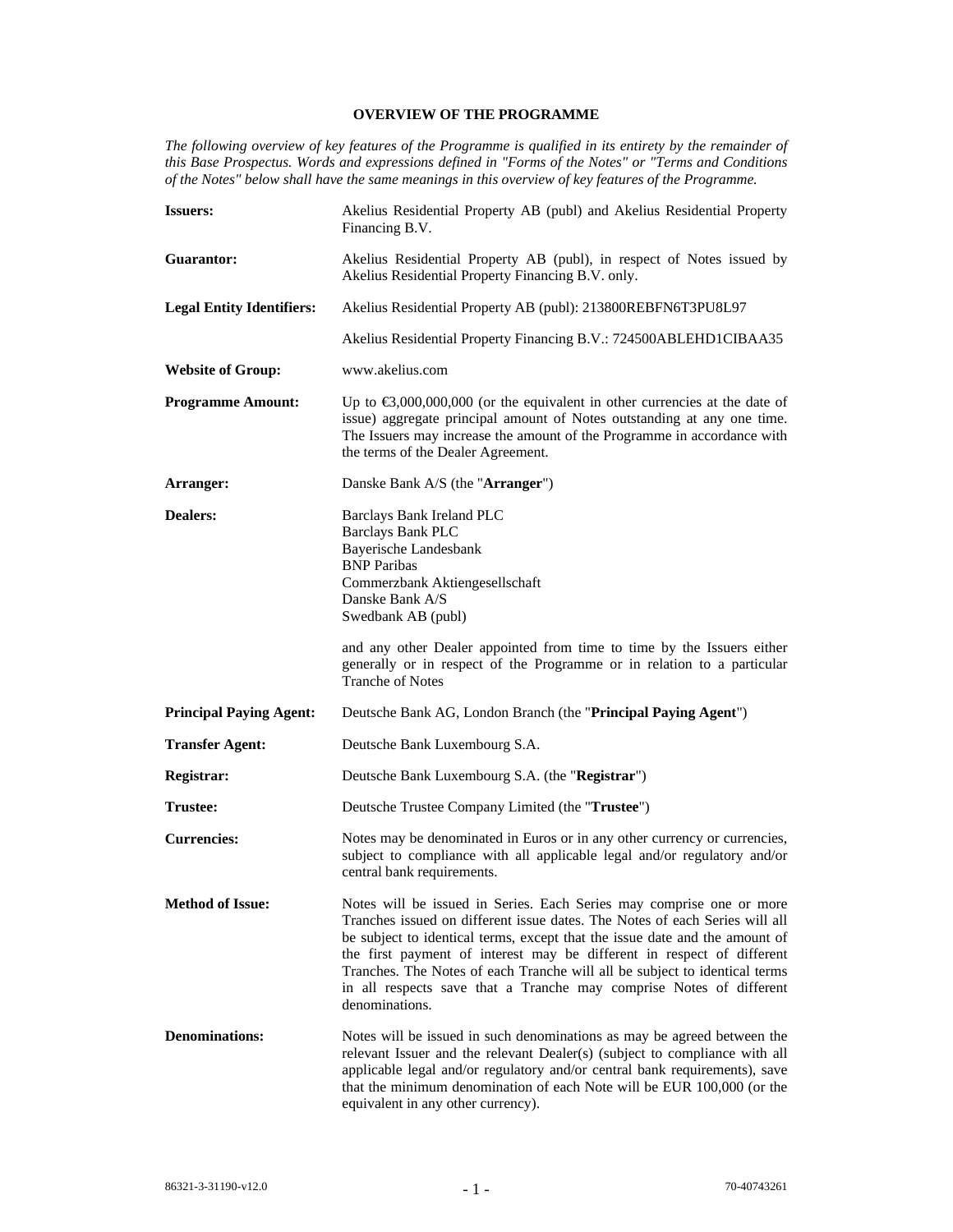| <b>Maturities:</b>                                   | Any maturity, subject to compliance with all applicable legal and/or<br>regulatory and/or central bank requirements.                                                                                                                                                                                                                                                                                                                                                                                                                                                                                                                                                                                                                                                                                                                                                                                                                                                           |
|------------------------------------------------------|--------------------------------------------------------------------------------------------------------------------------------------------------------------------------------------------------------------------------------------------------------------------------------------------------------------------------------------------------------------------------------------------------------------------------------------------------------------------------------------------------------------------------------------------------------------------------------------------------------------------------------------------------------------------------------------------------------------------------------------------------------------------------------------------------------------------------------------------------------------------------------------------------------------------------------------------------------------------------------|
|                                                      | Any Notes in respect of which the issue proceeds are received by the<br>relevant Issuer in the United Kingdom and which have a maturity of less<br>than one year must (a) have a minimum redemption value and minimum<br>denomination of £100,000 (or its equivalent in other Specified Currencies)<br>provided, however, that the minimum denominations will always be the<br>equivalent of at least EUR 100,000 per Note and be issued only to persons<br>whose ordinary activities involve them in acquiring, holding, managing or<br>disposing of investments (as principal or agent) for the purposes of their<br>business; or who it is reasonable to expect will acquire, hold, manage or<br>dispose of investments (as principal or agent) for the purposes of their<br>businesses or (b) be issued in other circumstances which do not constitute a<br>contravention of section 19 of the Financial Services and Markets Act 2000<br>("FSMA") by the relevant Issuer. |
| <b>Listing and Trading:</b>                          | Each Series may be admitted to trading on the regulated market of<br>Euronext Dublin and/or admitted to listing, trading and/or quotation by any<br>other competent authority, stock exchange and/or quotation system as may<br>be agreed between the relevant Issuer and the relevant Dealer and specified<br>in the relevant Final Terms or may be issued on the basis that they will not<br>be admitted to listing, trading and/or quotation by any competent authority,<br>stock exchange and/or quotation system.                                                                                                                                                                                                                                                                                                                                                                                                                                                         |
| <b>Status of Notes:</b>                              | The Notes shall constitute unsecured and unsubordinated obligations of the<br>relevant Issuer and shall at all times rank pari passu and without any<br>preference among themselves. The payment obligations of the relevant<br>Issuer under the Notes shall, save for such exceptions as may be provided<br>by applicable legislation, at all times rank at least pari passu with all its<br>other present and future unsecured and unsubordinated obligations.                                                                                                                                                                                                                                                                                                                                                                                                                                                                                                               |
| <b>Status of the Guarantee:</b>                      | The guarantee is unconditional and irrevocable and is an unsecured and<br>unsubordinated obligation of the Guarantor which will at all times rank at<br>least pari passu with all other present and future unsecured and<br>unsubordinated obligations of the Guarantor, save for such obligations as<br>may be preferred by provisions of law that are both mandatory and of<br>general application.                                                                                                                                                                                                                                                                                                                                                                                                                                                                                                                                                                          |
| <b>Final Terms or</b><br><b>Drawdown Prospectus:</b> | Notes issued under the Programme may be issued either $(1)$ pursuant to this<br>Base Prospectus and associated Final Terms or (2) pursuant to a Drawdown<br>Prospectus. The terms and conditions applicable to any particular Tranche<br>of Notes will be the Conditions as completed by the relevant Final Terms<br>or, as the case may be, as supplemented, amended and/or replaced by the<br>relevant Drawdown Prospectus.                                                                                                                                                                                                                                                                                                                                                                                                                                                                                                                                                  |
| <b>Issue Price:</b>                                  | Notes may be issued at any price, as specified in the relevant Final Terms<br>or Drawdown Prospectus. The price and amount of Notes to be issued<br>under the Programme will be determined by the relevant Issuer and the<br>relevant Dealer(s) at the time of issue in accordance with prevailing market<br>conditions.                                                                                                                                                                                                                                                                                                                                                                                                                                                                                                                                                                                                                                                       |
| <b>Clearing Systems:</b>                             | Euroclear Bank SA/NV ("Euroclear") and/or Clearstream Banking S.A.<br>("Clearstream, Luxembourg" and together with Euroclear, the "ICSDs")<br>and/or, in relation to any Tranche of Notes, any other clearing system as<br>may be specified in the relevant Final Terms.                                                                                                                                                                                                                                                                                                                                                                                                                                                                                                                                                                                                                                                                                                       |
| <b>Forms of Notes:</b>                               | Notes may be issued in bearer form ("Bearer Notes") or in registered form<br>("Registered Notes"). Bearer Notes will not be exchangeable for<br>Registered Notes and Registered Notes will not be exchangeable for Bearer<br>Notes. No single Series or Tranche may comprise both Bearer Notes and                                                                                                                                                                                                                                                                                                                                                                                                                                                                                                                                                                                                                                                                             |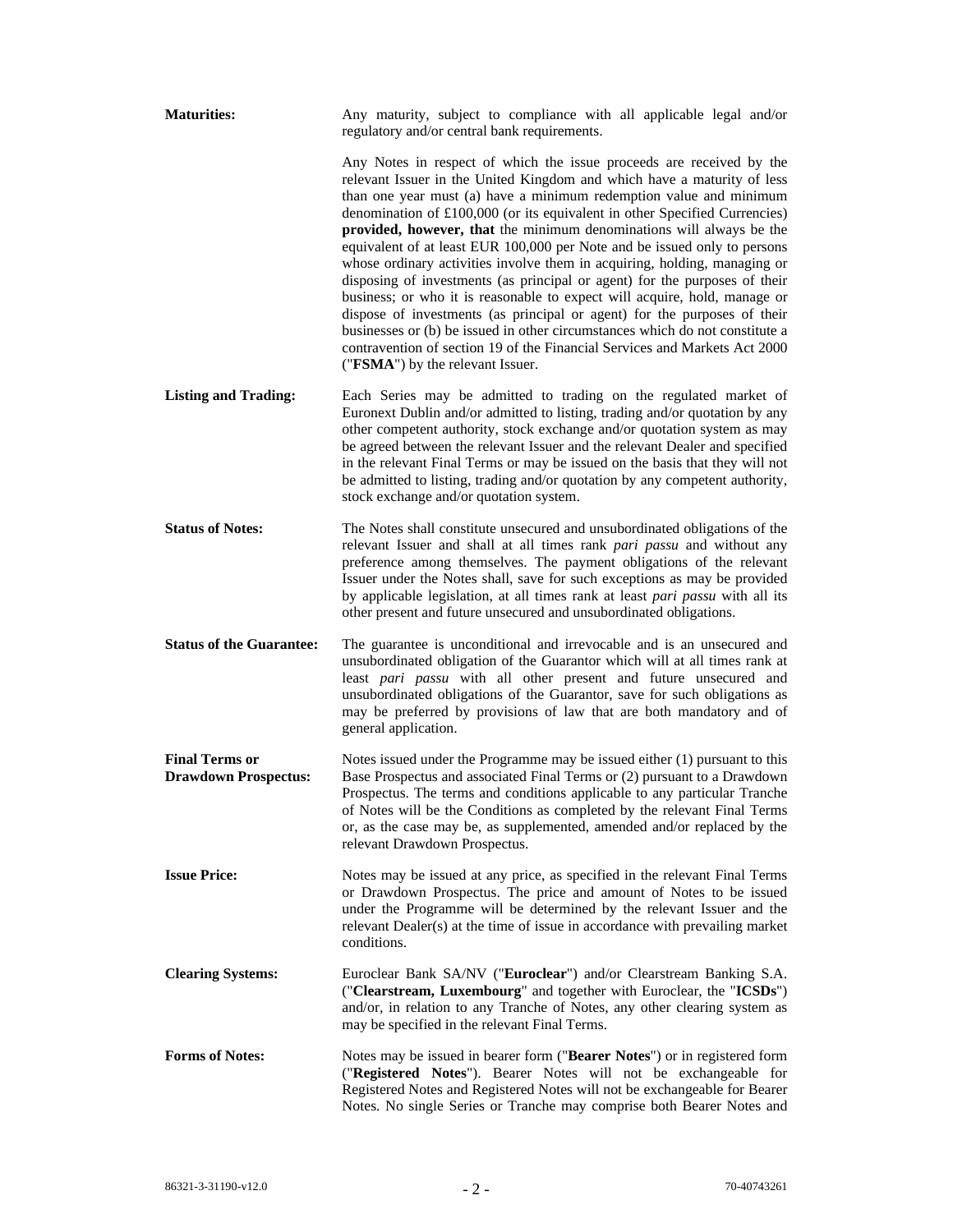Registered Notes.

|                                                | Each Tranche of Bearer Notes will initially be in the form of either a<br>temporary global note (the "Temporary Global Note") or a permanent<br>global note (the "Permanent Global Note"), in each case as specified in<br>the relevant Final Terms (each a "Global Note"). Each Global Note which<br>is not intended to be issued in new global note form ("NGN"), as specified<br>in the relevant Final Terms, will be deposited on or around the relevant<br>Issue Date with a depositary or a common depositary for Euroclear and/or<br>Clearstream, Luxembourg and/or any other relevant clearing system and<br>each Global Note which is intended to be issued in NGN form, as specified<br>in the relevant Final Terms, will be deposited on or around the relevant<br>Issue Date with a common safekeeper for Euroclear and/or Clearstream,<br>Luxembourg. Each Temporary Global Note will be exchangeable for a<br>Permanent Global Note or, if so specified in the relevant Final Terms, for<br>Definitive Notes. If the TEFRA D Rules are specified in the relevant Final<br>Terms as applicable, certification as to non-U.S. beneficial ownership will<br>be a condition precedent to any exchange of an interest in a Temporary<br>Global Note or receipt of any payment of interest in respect of a Temporary<br>Global Note. |
|------------------------------------------------|----------------------------------------------------------------------------------------------------------------------------------------------------------------------------------------------------------------------------------------------------------------------------------------------------------------------------------------------------------------------------------------------------------------------------------------------------------------------------------------------------------------------------------------------------------------------------------------------------------------------------------------------------------------------------------------------------------------------------------------------------------------------------------------------------------------------------------------------------------------------------------------------------------------------------------------------------------------------------------------------------------------------------------------------------------------------------------------------------------------------------------------------------------------------------------------------------------------------------------------------------------------------------------------------------------------------------------------------|
|                                                | Each Permanent Global Note will be exchangeable for Definitive Notes in<br>accordance with its terms. Definitive Notes will, if interest-bearing, have<br>Coupons attached and, if appropriate, a Talon for further Coupons.                                                                                                                                                                                                                                                                                                                                                                                                                                                                                                                                                                                                                                                                                                                                                                                                                                                                                                                                                                                                                                                                                                                 |
|                                                | Each Tranche of Registered Notes will initially be represented by a Global<br>Registered Note which will either be: (a) in the case of Note which is not to<br>be held under the new safekeeping structure ("New Safekeeping<br>Structure" or "NSS"), registered in the name of a common depositary (or<br>its nominee) for Euroclear and/or Clearstream, Luxembourg and the<br>relevant Global Registered Note will be deposited on or about the issue<br>date with the common depositary; or (b) in the case of a note to be held<br>under the New Safekeeping Structure, registered in the name of a common<br>safekeeper (or its nominee) for Euroclear and/or Clearstream, Luxembourg<br>and the relevant Global Registered Note will be deposited on or about the<br>Issue Date with the common safekeeper for Euroclear and/or Clearstream,<br>Luxembourg.                                                                                                                                                                                                                                                                                                                                                                                                                                                                            |
| <b>Negative Pledge and</b><br>other Covenants: | The terms of the Notes contain a negative pledge provision, as well as<br>covenants which restrict the relevant Issuer and the Guarantor from<br>incurring Financial Indebtedness unless they meet certain financial ratio<br>levels. See "Terms and Conditions of the Notes - Condition 5 (Covenants)".                                                                                                                                                                                                                                                                                                                                                                                                                                                                                                                                                                                                                                                                                                                                                                                                                                                                                                                                                                                                                                     |
| Interest:                                      | Notes may be interest-bearing or non-interest bearing. Interest (if any) may<br>accrue at a fixed rate or a floating rate and the method of calculating<br>interest may vary between the issue date and the maturity date of the<br>relevant Series. Interest on the Notes will not be contingent in an amount<br>that is determined by reference to the receipts, sales, income, profits or<br>cashflow or the relevant Issuer or a related person, or the change in value of<br>any property held by the relevant Issuer or a related person. Interest may be<br>subject to a Rate Adjustment in certain circumstances (as described in<br>Condition 7A (Adjustment of Interest Rate)).                                                                                                                                                                                                                                                                                                                                                                                                                                                                                                                                                                                                                                                    |
| <b>Redemption:</b>                             | Unless previously redeemed, or purchased and cancelled, Notes will be<br>redeemed at their Final Redemption Amount (as specified in the relevant<br>Final Terms) on the Maturity Date.                                                                                                                                                                                                                                                                                                                                                                                                                                                                                                                                                                                                                                                                                                                                                                                                                                                                                                                                                                                                                                                                                                                                                       |
| <b>Optional Redemption:</b>                    | Subject to certain conditions, Notes may be redeemed before the Maturity<br>Date (i) at the option of the relevant Issuer as described in Condition $9(c)$<br>(Redemption and Purchase - Redemption at the option of the Issuer) or in<br>the circumstances described in Condition $9(g)$ (Redemption and Purchase –                                                                                                                                                                                                                                                                                                                                                                                                                                                                                                                                                                                                                                                                                                                                                                                                                                                                                                                                                                                                                         |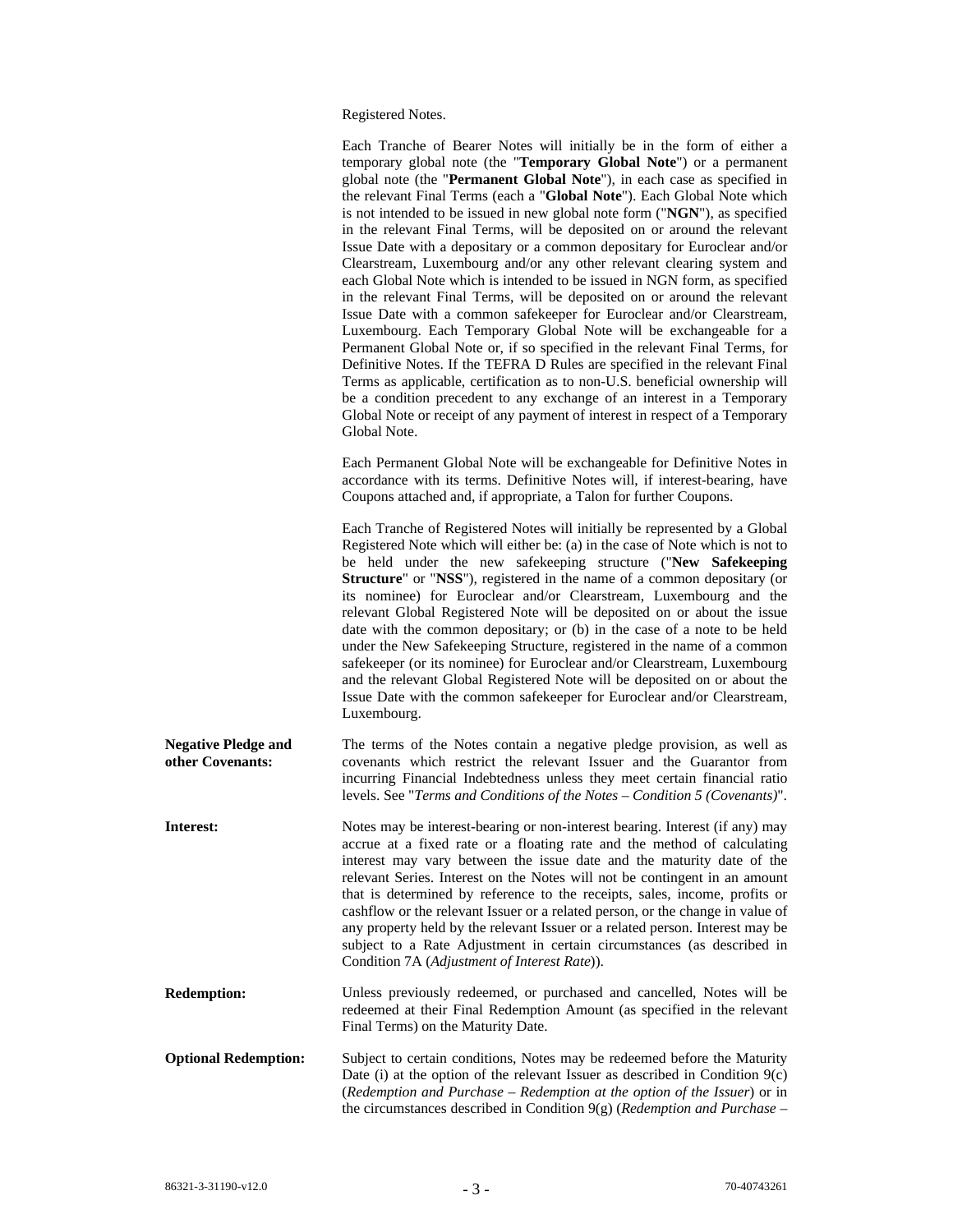|                              | Clean-up Call Option), or (ii) at the option of the Noteholders (in the<br>circumstances described in Condition $9(e)$ (Redemption and Purchase -<br>Redemption at the option of Noteholders)) and/or upon a Change of Control<br>(as described in Condition 9(f) (Redemption and Purchase – Change of<br>Control Put Option)), in each case, to the extent (if at all) specified in the<br>relevant Final Terms.                                                                                                                                                                                                                                                                                                                                                                                                                                                                                                                                                                                                    |
|------------------------------|----------------------------------------------------------------------------------------------------------------------------------------------------------------------------------------------------------------------------------------------------------------------------------------------------------------------------------------------------------------------------------------------------------------------------------------------------------------------------------------------------------------------------------------------------------------------------------------------------------------------------------------------------------------------------------------------------------------------------------------------------------------------------------------------------------------------------------------------------------------------------------------------------------------------------------------------------------------------------------------------------------------------|
| <b>Tax Redemption:</b>       | Except as described in "Optional Redemption" above, early redemption will<br>only be permitted for tax reasons, as described in Condition 9(b)<br>(Redemption and Purchase - Redemption for tax reasons).                                                                                                                                                                                                                                                                                                                                                                                                                                                                                                                                                                                                                                                                                                                                                                                                            |
| <b>Taxation:</b>             | All payments of principal and interest in respect of the Notes and the<br>Coupons by or on behalf of the relevant Issuer or the Guarantor (where<br>applicable) shall be made free and clear of, and without withholding or<br>deduction for or on account of, any present or future taxes, duties,<br>assessments or governmental charges of whatever nature ("Taxes")<br>imposed, levied, collected, withheld or assessed by or on behalf of the<br>Kingdom of Sweden or the Netherlands or any authority therein or thereof<br>having the power to tax, unless such withholding or deduction of Taxes is<br>required by law. In that event, the relevant Issuer or the Guarantor (where<br>applicable) shall (subject to certain exceptions) pay such additional<br>amounts as will result in receipt by the Noteholders and the Couponholders<br>of such amounts as would have been received by them had no such<br>withholding or deduction been required. See "Terms and Conditions of the<br>Notes-Taxation". |
| <b>Risk Factors:</b>         | Investing in Notes issued under the Programme involves certain risks. The<br>principal risk factors that may affect the ability of the Issuers and the<br>Guarantor to fulfil their respective obligations under the Notes are<br>discussed under "Risk Factors" below.                                                                                                                                                                                                                                                                                                                                                                                                                                                                                                                                                                                                                                                                                                                                              |
| <b>Governing Law:</b>        | English law                                                                                                                                                                                                                                                                                                                                                                                                                                                                                                                                                                                                                                                                                                                                                                                                                                                                                                                                                                                                          |
| <b>Ratings:</b>              | The long-term senior obligations of Akelius Residential Property AB (publ)<br>are rated BBB by S&P.                                                                                                                                                                                                                                                                                                                                                                                                                                                                                                                                                                                                                                                                                                                                                                                                                                                                                                                  |
|                              | Tranches of Notes issued under the Programme will be rated or unrated.<br>Where a Tranche of Notes is rated, such rating will not necessarily be the<br>same as the rating(s) (if any) assigned to the relevant Issuer or the rating(s)<br>assigned to Notes already issued. Where a Tranche of Notes is rated, the<br>applicable rating(s) will be specified in the relevant Final Terms. A rating is<br>not a recommendation to buy, sell or hold securities and may be subject to<br>revision, suspension or withdrawal at any time by the assigning rating<br>organisation. Any change in the rating of Notes could adversely affect the<br>price that a purchase would be willing to pay for Notes. Whether or not<br>each credit rating applied for in relation to the relevant Series of Notes will<br>be issued by a credit rating agency established in the European Union or<br>The United Kingdom and registered under the CRA Regulation will be<br>disclosed in the Final Terms.                        |
| <b>Selling Restrictions:</b> |                                                                                                                                                                                                                                                                                                                                                                                                                                                                                                                                                                                                                                                                                                                                                                                                                                                                                                                                                                                                                      |
|                              | For a description of certain restrictions on offers, sales and deliveries of<br>Notes and on the distribution of offering material in the United States of<br>America, the European Economic Area, the United Kingdom, the Kingdom<br>of Sweden, Japan and Singapore, see "Subscription and Sale" below.                                                                                                                                                                                                                                                                                                                                                                                                                                                                                                                                                                                                                                                                                                             |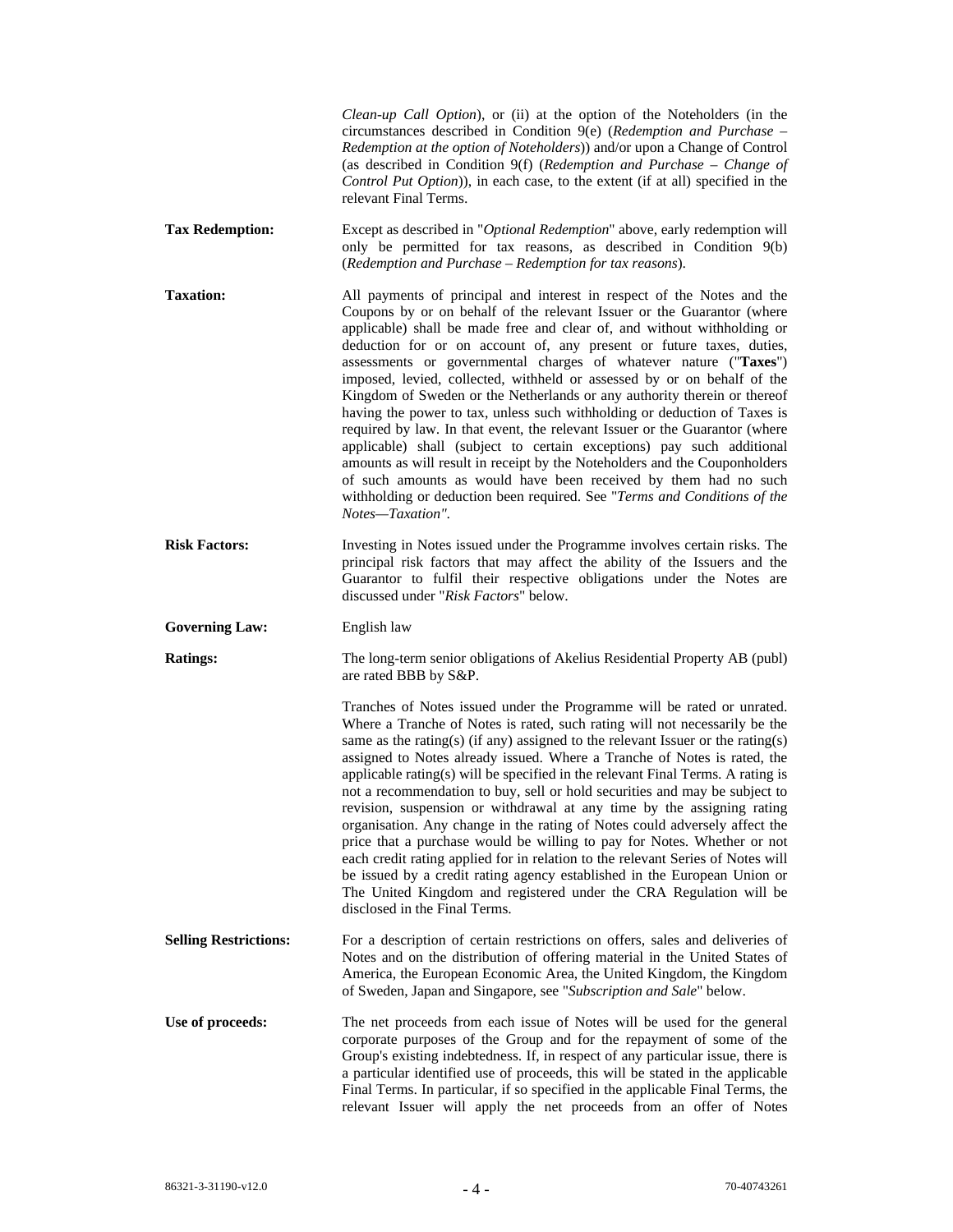specifically for Green Projects. Such Notes may also be referred to as "**Green Bonds**". See "*Use of Proceeds*" below.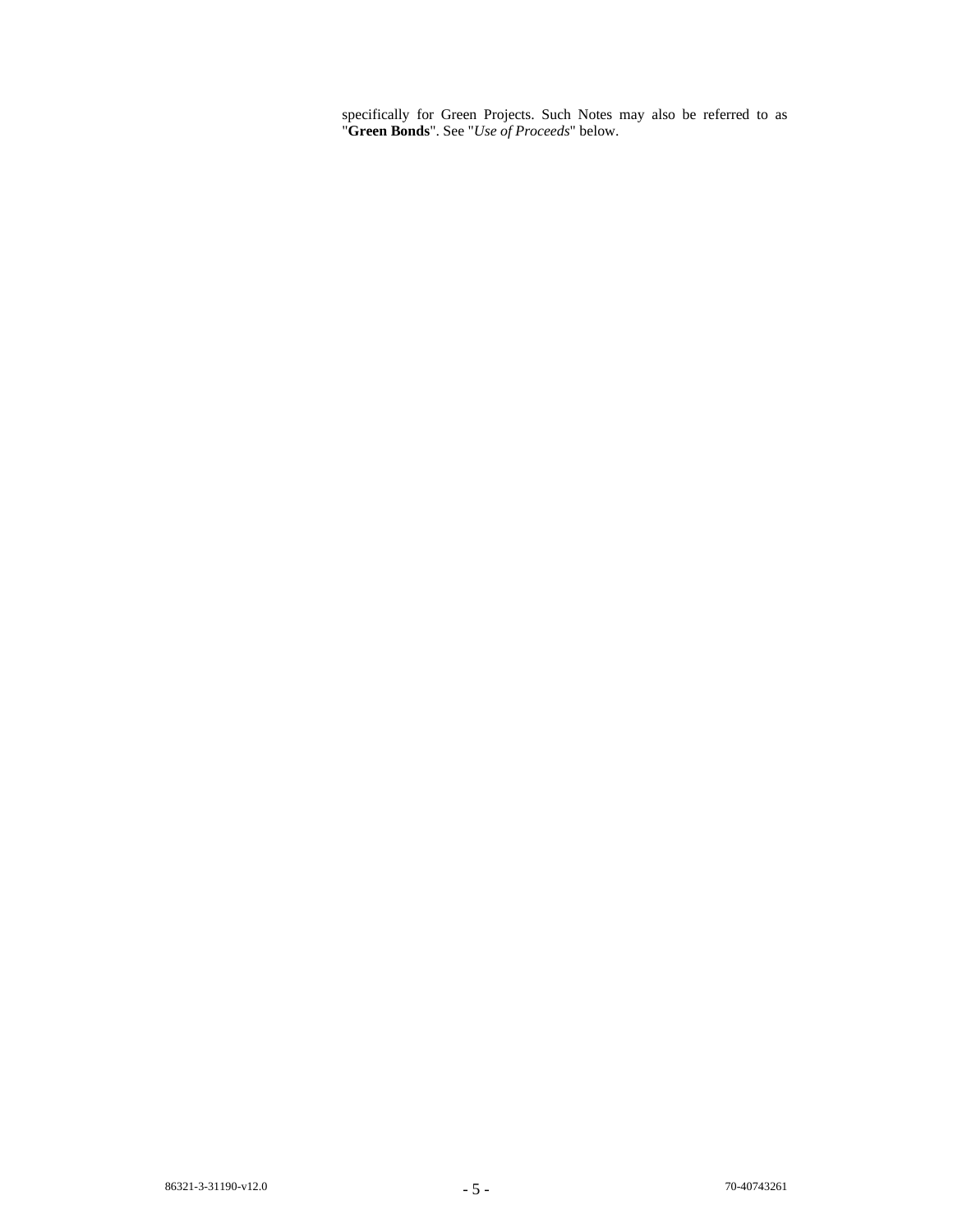#### **RISK FACTORS**

*Any investment in the Notes is subject to a number of risks. Prior to investing in the Notes, prospective investors should carefully consider risk factors associated with any investment in the Notes, the business of the Issuers and the Guarantor and the industry in which they operate together with all other information contained in this Base Prospectus, including, in particular the risk factors described below. Words and expressions defined in the "Terms and Conditions of the Notes" (the "Conditions") below or elsewhere in this Base Prospectus have the same meanings in this section.* 

*Prospective investors should note that the risks relating to the Issuers, the Guarantor, the industry in which they operate and the Notes summarised in the section of this Base Prospectus headed "Overview" are the risks that the Issuers and the Guarantor believe to be the most essential to an assessment by a prospective investor of whether to consider an investment in the Notes. However, as the risks which the Issuers and the Guarantor face relate to events and depend on circumstances that may or may not occur in the future, prospective investors should consider not only the information on the key risks summarised in the section of this Base Prospectus headed "Overview" but also, among other things, the risks and uncertainties described below.* 

*The following is not an exhaustive list or explanation of all risks which investors may face when making an investment in the Notes and should be used as guidance only. Additional risks and uncertainties relating to the Issuers and the Guarantor that are not currently known to the Issuers and the Guarantor, or that either currently deems immaterial, may individually or cumulatively also have a material adverse effect on the business, prospects, results of operations and/or financial position of the Issuers and the Guarantor and, if any such risk should occur, the price of the Notes may decline and investors could lose all or part of their investment. Investors should consider carefully whether an investment in the Notes is suitable for them in light of the information in this Base Prospectus and their personal circumstances.* 

*The risk factors in this section are categorised as follows:* 

*"Risk factors that are specific and material to the Issuers, the Guarantor and the Group" with the subcategories:* 

- *"Risks relating to the financial position of the Issuers, the Guarantor and the Group";*
- *"Risks relating to the industry and the market"; and*
- *"Legal and regulatory risks", as well as*

"*Risk factors that are specific and material to the Notes*".

*When a risk factor is relevant in more than one category, such risk factor is presented only under the cate-gory deemed to be the most relevant for such risk factor. The most significant risk factor under each category is presented first. The other risk factors are not ordered by significance or probability of the risk being materialised. The significance is assessed mainly on the basis of two criteria, (i) the probability that the risk will materialise and (ii) the magnitude of the negative effect the materialised risk may have on the Issuers, the Guarantor and the Group and any investors. In order to present the assessment of the significance of the risks on the basis of the criteria in a clear and concrete manner, the risk factors are described with quantitative information and/or a qualitative scale with the designations low, medium and high.*

#### **Risk factors that are specific and material to the Issuers, the Guarantor and the Group**

# **Risks relating to the financial position of the Issuers, the Guarantor and the Group**

#### *Risk of change in value*

The Group's properties are recorded at fair value in the balance sheet, based on Akelius Residential Property AB (publ)'s internal valuations, and changes in property value are recorded in the income statement. As a general rule, fair value is determined on the basis of prices in an active market and corresponds to the value attributed to the asset in a transaction between informed parties that are independent of each other and have an interest in the transaction being completed. On 31 March 2020, the Group's property portfolio consisted of 43,947 apartments. According to Akelius Residential Property AB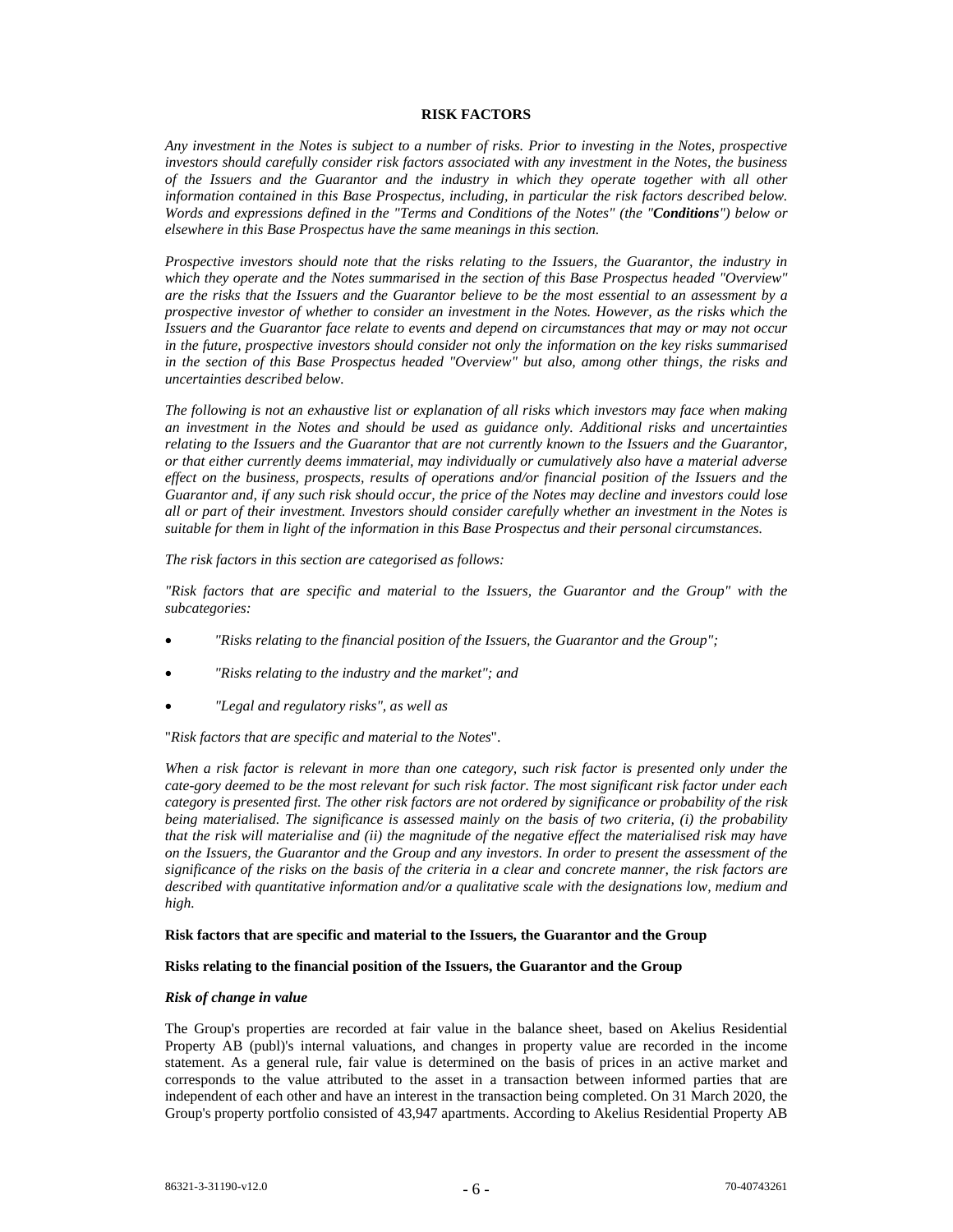(publ)'s internal valuation, property holdings comprised a total value of EUR 11,791 million on that date. Akelius Residential Property AB (publ)'s internal valuation is based, among other things, on a number of assumptions. There is, therefore, a risk that the valuations have been based on assumptions that are entirely or partly inaccurate, which may give an incorrect reflection of the value of the Group's property portfolio and thus the Group's financial position.

Further, the value of the Group's properties are affected by a number of factors, including propertyspecific factors such as rent levels and operating costs (see "*Operating costs, etc*" below), as well as market-specific such as supply and demand for residential property and yield requirements, cost of capital and applied interest rates on comparable transactions in the property markets where the Group operates (see "*Interest risk*" below). In addition, the value of the Group's property is also affected by the potential that properties may be disposed of through sales. Large reductions in property value may decrease the Group's credit rating and reduce its ability to obtain financing (see more under "*Financing risk*" below) and to invest in new properties and property developments projects, as part of the Group's ongoing ordinary course operations.

The risk of such property-specific or market-specific factors occurring that adversely affect the value of the Group's property is deemed to be high. Given that the Group's balance sheet predominantly consists of property and that several adverse consequences may arise in the event of valuation decreases, it may have a highly material adverse effect on the Group's operations, results and financial position if the risk is materialised.

# *Interest risk*

On 31 March 2020, the Group's loan-to-value ratio was 37 per cent. Loans, excluding the Group's two existing 60-year subordinated hybrid loans, amounted to EUR 4,470 million with an average interest rate level of 2.41 per cent. and an average fixed-rate term of 4.7 years. The Group's total interest expenses for debt, including the existing two 60-year subordinated hybrid loans, amounted to EUR 30 million during the first quarter of 2020 and is one of the Group's largest cost items.

The Group's interest rate levels are affected by underlying market rates as well as credit margins on the loan amount. Interest rates have historically fluctuated due to, and are in the future likely to be affected by, a number of different factors. Such factors include macroeconomic factors as well as inflation expectations, the households' financial capacity and confidence, and monetary policy (see more under "*Financing risk*" below), as well as factors linked to the Group's operations and industry, such as demand for rental properties. Because some of the Group's loans incur interest at floating rates, changes in interest rates can lead to increased interest expenses for the Group.

The risk that interest rates may increase and result in increases to the Group's interest expenses, and adversely affect the value of the Group's property, is deemed to be high (see "*Risk of change in value*" above). Considering the Group's loan-to-value ratio and that interest expenses are one of the Group's largest cost items, such increases can have a highly material adverse effect on the Group's operations, results and financial position, if the risk is materialised.

# *Financing risk*

The Group depends on external financing for, among other things, its liquidity, refinancing its debt when it falls due and for property development. On 31 March 2020, the Group's loans, excluding the existing two 60-year subordinated hybrid loans, amounted to EUR 4,470 million. If financing cannot be obtained on acceptable terms there is a high risk that both acquisitions and development projects could be postponed in the future. Delayed property upgrades affect the present value of development projects, which in turn has an adverse impact on the property value (see "*Risk of change in value*" above).

As a part of the Group's strategy to seek capital market financing on favourable terms and conditions, Akelius Residential Property AB (publ) has applied for and received the long-term credit rating BBB (stable outlook) from S&P. If S&P should downgrade Akelius Residential Property AB (publ)'s current credit ratings or if other credit rating agencies should give Akelius Residential Property AB (publ) or its outstanding debt instruments low credit ratings, the risk is high that the Group would only be able to obtain future financing on less favourable terms and conditions, primarily in the form of higher interest rates (see "*Interest risk*" above).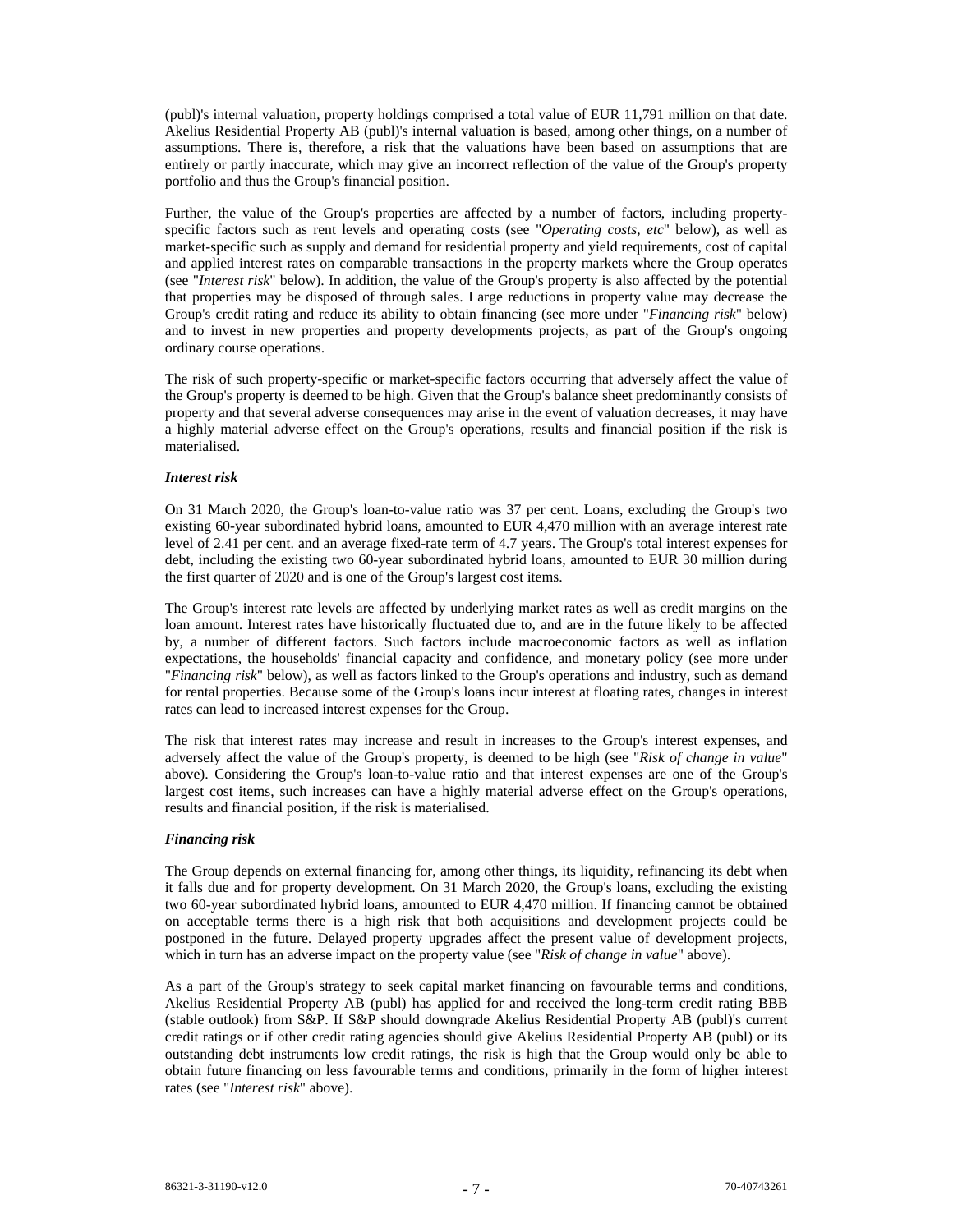The Group's ability to obtain financing is affected not only by the Group's financial position, but also by macroeconomic factors. For example, disruptions in the capital markets and interest rate volatility may negatively affect the Group's ability to obtain financing (see "*Interest risk*" above and "*Macroeconomic factors*" below).

The risk that the Group may be unable to obtain financing or be unable to extend, increase or refinance its outstanding debt, or only be able to obtain such financing on unfavourable terms and conditions is deemed to be low. However, due to the Group's dependency on external financing, any such limitation could however have a material adverse effect on the Group's operations, results and financial position if such risk materialises.

# *Akelius Residential Property Financing B.V. is a special purpose vehicle and investors should therefore consider the financial condition and liquidity of Akelius Residential Property AB (publ) and the Group in addition to that of Akelius Residential Property Financing B.V.*

Akelius Residential Property Financing B.V. is a special purpose financing vehicle incorporated on 1 July 2020 that was formed for the purpose of raising debt for the Group and is yet to prepare financial information. As such, this Base Prospectus does not contain separate financial information for Akelius Residential Property Financing B.V. The principal activities of Akelius Residential Property Financing B.V. are the issuance of euro-denominated financial instruments and intra-group arrangements with other members of the Group to on-lend the proceeds of the issuance of financial instruments. Akelius Residential Property Financing B.V. has no employees or subsidiaries. Accordingly, Akelius Residential Property Financing B.V's ability to pay interest and repay principal in respect of its borrowings, including the Notes issued by it, depends upon the financial condition and liquidity of Akelius Residential Property AB (publ) and the Group. Notes issued by Akelius Residential Property Financing B.V. will be guaranteed by Akelius Residential Property AB (publ). The Group further intends to provide Akelius Residential Property Financing B.V. with liquidity by way of intra-group arrangements or other transfers of value in order for Akelius Residential Property Financing B.V. to fulfil its obligations under the Notes issued by it.

The risk that Akelius Residential Property AB (publ) will be unable to fulfil its obligations as Guarantor of Notes issued by Akelius Residential Property Financing B.V. or that the Group will otherwise be unable to provide liquidity to Akelius Residential Property Financing B.V. is deemed to be low. However, if Akelius Residential Property AB (publ) or the Group does not provide liquidity, or due to other circumstances, conditions, laws or regulations is prevented from providing liquidity to Akelius Residential Property Financing B.V., there is a risk that Akelius Residential Property Financing B.V. will not fulfil its obligations under the Notes. Therefore, investors in Notes issued by Akelius Residential Property Financing B.V. should consider the risk factors, financial condition and liquidity of Akelius Residential Property AB (publ) and the Group in addition to that of Akelius Residential Property Financing B.V.

#### *Macroeconomic factors*

The Group's main business is to own and manage properties, a line of business which to a substantial extent is affected by macroeconomic factors such as general economic trends, regional economic development, employment rate development, changes in infrastructure, population growth and other demographic trends, inflation, interest rate levels, access to financing, and other factors outside of the Group's control. In light of the Group's loan volume, which as of 31 March 2020 excluding Akelius Residential Property AB (publ)'s two existing 60-year subordinated hybrid loans, amounted to EUR 4,470 million, the Group is particularly exposed to factors that increase its borrowing costs such as generally increased interest rates (see "*Interest risk*" above) and increased risk premiums from lenders.

The Group may also be affected by public health epidemics or outbreaks of diseases that may negatively affect the global economy such as the coronavirus ("**COVID-19**") outbreak in January 2020 with epicentre in China. In late February 2020, COVID-19 spread outside China, including Europe, and has resulted in a rapid deterioration of the political, socio-economic and financial situation globally. The Group continues to monitor the impact which the COVID-19 outbreak could have on its operations, the markets in which it operates and more broadly on the macro-economic outlook as further cases emerge and governments and international agencies impose a range of measures to deal with the outbreak (see "*Changes in rental regulations*" below). Whilst it is difficult to predict the extent to which COVID-19 may escalate and the situation continues to change rapidly, both the direct health impact of the virus and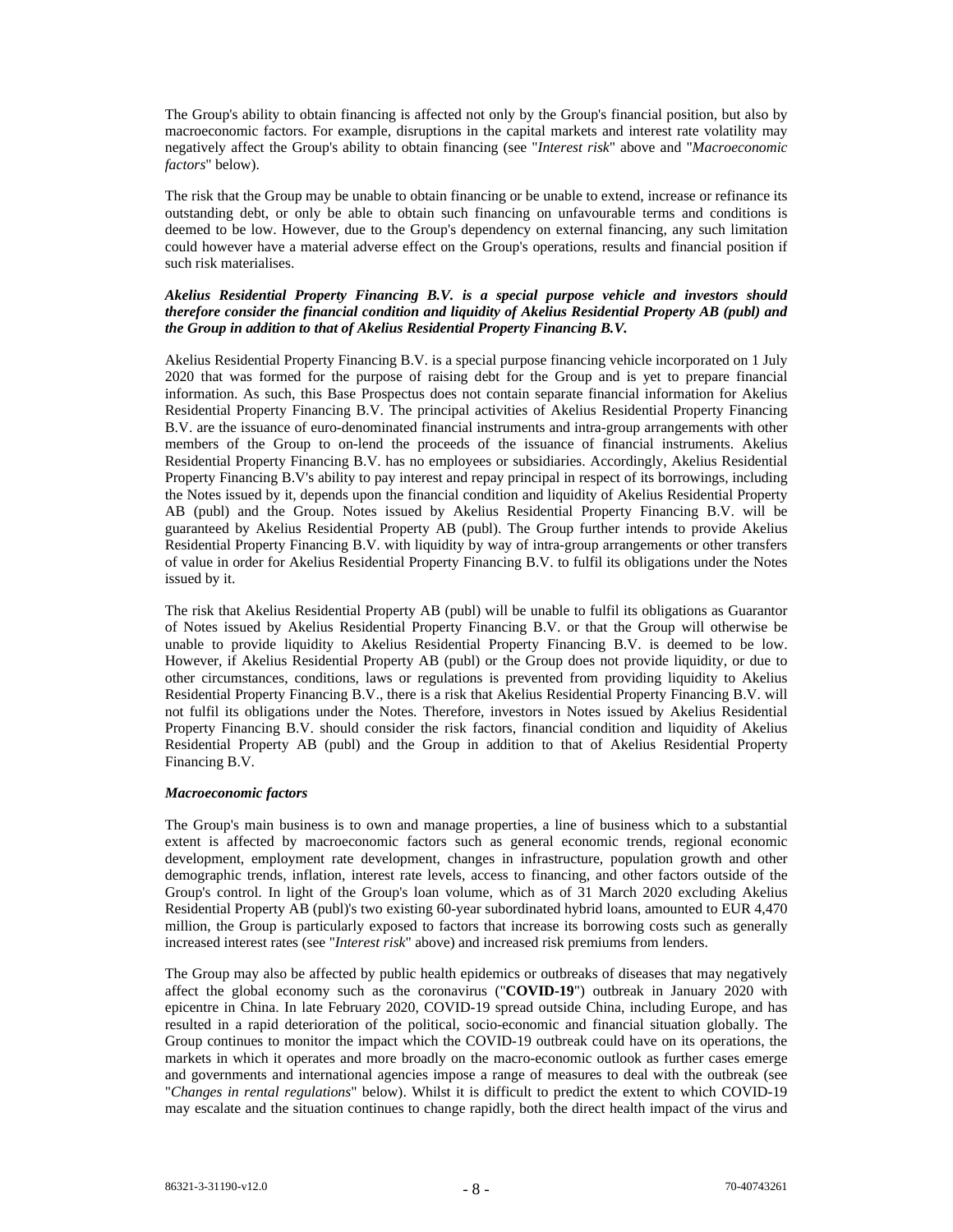pre-emptive measures adopted with a view to containing its spread (such as travel bans, quarantines, elective self-isolation and temporary business shut-downs) could have a material adverse effect on Group's results of operations and financial condition.

Growth in the broader economy affects the employment rates, salary levels and household financial capacity and confidence, which are significant factors for supply and demand on the housing market and thus affect the Group's vacancy rates and rent levels. In light of the fact that the Group's property portfolio mainly consists of residential properties, the Group's liquidity is to a large extent dependent on revenues from its rental properties and decreasing rental revenues and increased vacancy rates could lead to decreasing property prices on the real estate market in general (see "*Risk of change in value*" above).

The risk that several macroeconomic factors occur that may have high material adverse effect on the Group's operations, results and financial position is deemed to be low. However, the risk that some negative macroeconomic factors may occur is deemed to be high. The negative effect of such factors depends on the macroeconomic factor and its severity. For instance, increased market interest rates (see "*Interest risk*" above) or deteriorated access to financing (see more under "*Financing risk*" above) may have a high material adverse effect on the Group's operations, results and financial position, while changes in infrastructure or population structure may have a low material adverse effect for the Group.

# *Financial undertakings*

The Group receives financing from banks, the public capital markets and the private capital markets. The Group has in total, as of 31 March 2020, loans from banks in five countries, eleven issued bond loans and one commercial paper programme as well as two issued hybrid bonds. The Group has provided security and guarantees for some of these loans. All loan agreements, excluding the existing hybrid bonds, are subject to financial undertakings (so-called covenants) that contain, among other things, provisions concerning ownership of the Group companies receiving loans, interest coverage ratio and loan-to-value ratio (see "*Description of the Issuers, the Guarantor and the Group – Financial Policy and Covenants*").

The risk that the Group will breach one or several of these covenants is deemed to be low. However, should such a breach occur, it may lead to the loan or loans being terminated for immediate repayment, or security, consisting of among other things mortgages on the Group's properties, being enforced by the lender, which may have a highly material adverse effect on the Group's operations, results and financial position.

# *Liquidity risk*

The Group's ability to fulfil its payment obligations at the relevant due date depends to a large extent on its ability to obtain loan financing when needed and on favourable terms, and, secondarily, on the Group's ability to sell properties. The Group's ability to obtain loan financing and carry out property sales is in turn connected with other risks described in this section, in particular "*Financing risk*" and "*Risk of change in value*".

On 31 March 2020, the Group's short-term liabilities amounted to EUR 472 million. If the Group's ability to secure funds to meet its payment obligations deteriorates, there is a risk that short-term financing would only be granted on less favourable terms and conditions. This could result in a considerable increase of the Group's costs for securing short-term financing.

The risk that the Group will not have the ability to meet payment obligations on the relevant due date is deemed to be medium. However, if the Group is unable to obtain short-term financing on acceptable terms and conditions, it could have a highly material adverse effect on the Group operations, results and financial position if the risk is materialised.

# *Currency risk*

A substantial part of the Group's property investments are made in currencies other than EUR, which is the Group's reporting currency. The value of the Group's assets may deteriorate as a result of changes in exchange rates against EUR. If such deterioration occurs in countries where EUR is not the official currency, it could negatively affect the value of the Group's assets in such countries.

The risk that such exchange rate changes would occur that decrease the value on the Group's assets to such extent that would have an impact on the financial position of the Group is deemed to be low.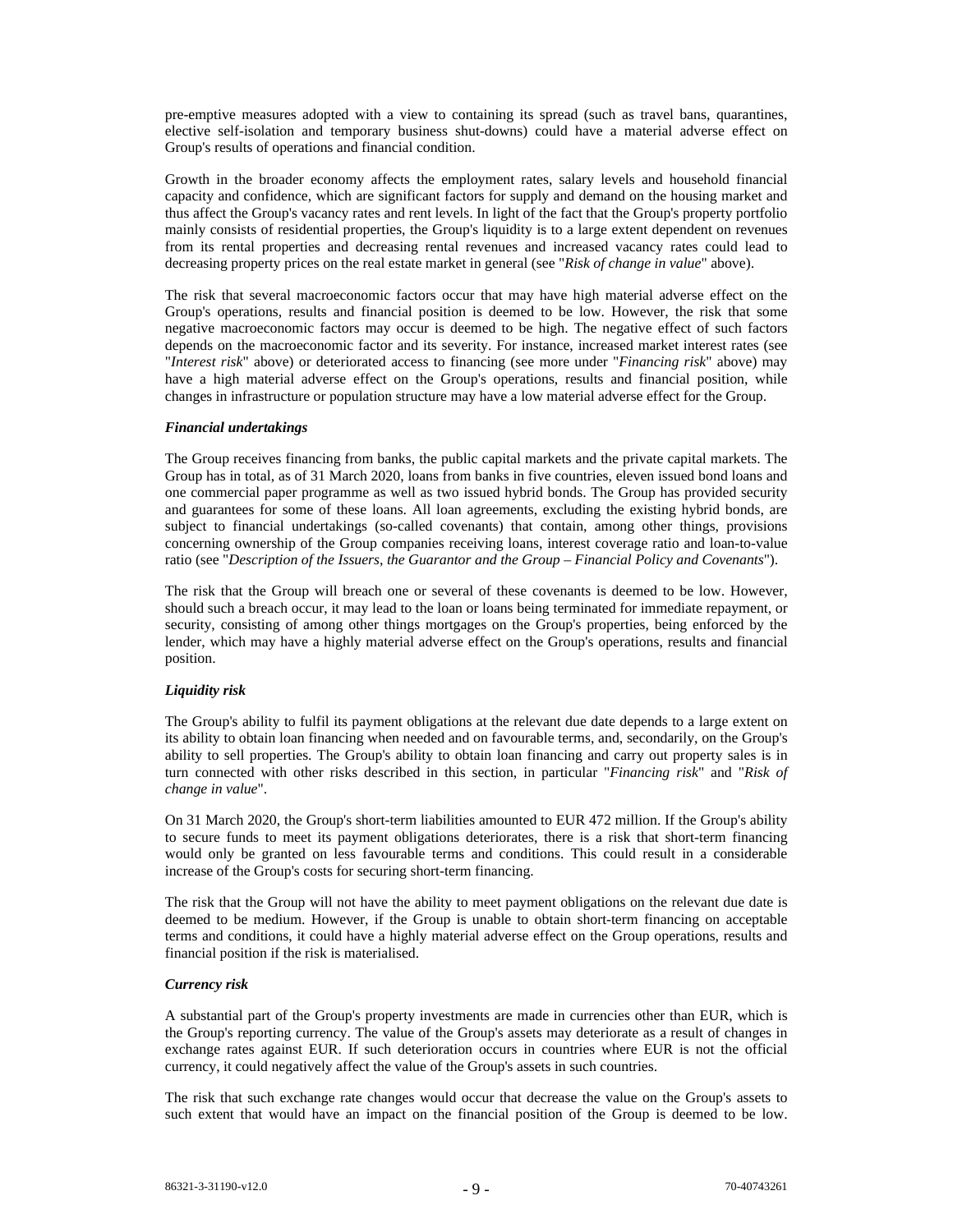However, because more than half of the assets recorded on the Group's balance sheet are located outside the Euro-zone and in countries without an official currency linked to EUR, it may have a highly material adverse effect on the Group's operations, results and financial position.

Furthermore, 59 per cent. of the Group's operating income and operating costs are denominated in other currencies than EUR, such as SEK, USD and CAD. Assets and liabilities denominated in local currencies are converted into EUR on the basis of exchange rates applicable on the relevant balance sheet date and revenues and expenses denominated in local currencies converted on the basis of an average exchange rate during the relevant period. Changes in the exchange rate of EUR in relation to local currencies affect the recorded value of such items in the Group's consolidated financial statements even though the fair value, as measured in the local currency, is not affected. The probability of exchange rate fluctuations is deemed to be high. The impact of such changes on the Group's operations, results and financial position if the risk is materialised is not deemed to be material, but such exchange rate fluctuations may have a highly material adverse effect on the income, costs and balance items as expressed in EUR.

#### **Risks relating to the industry and the market**

#### *Operating costs, etc.*

The Group's operating costs mainly consist of utility costs such as costs for electricity, cleaning, water and heat, as well as other costs such as property taxes (see "*Tax risks*" below) and site leasehold fees. Several of the goods and services in most of the markets in which the Group operates may only be purchased from one operator. Therefore, the Group has limited control over these costs.

In the Swedish market, among others, the cost of utilities is included in the rent, meaning that the cost of heat, water and, in some cases, electricity is included in the amount paid by the lessee. In certain markets where the Group operates, especially in Sweden and Germany (see "*Changes in rental regulations*" below), rent levels (including utilities) are limited by rental regulations.

The risk that the Group's operating costs and other costs attributable to the Group's properties may be raised is deemed to be high. However, even if the Group cannot be compensated for such increased costs through rent increases, regulation in lease agreements or renegotiation of lease agreements, it may have a low material adverse effect on the Group's operations, results and financial positions.

# *Project risks*

During 2019, the Group invested EUR 468 million in property development projects, of which EUR 180 million was attributable to apartment upgrades, EUR 103 million was attributable to upgrade of common areas and EUR 185 million was attributable to rationalisation projects. The Group had upgraded 49 per cent. of its apartments as at 31 March 2020. By upgrading properties and, occasionally, individual apartments, the Group can typically charge higher rent levels. Property valuation is partly based on estimated rent levels. The value of the Group's properties and its rent levels may thus be adversely affected if the Group cannot carry out property development projects due to e.g. lack of funding or regulatory barriers (see "*Financing risk"* above and "*Changes in other laws and regulations*" below).

Furthermore, the Group has to obtain the necessary governmental decisions and permits in order to carry out property development projects. For instance, about one-half of the Group's approximately 14,000 apartments in Berlin are located in socially protected areas where special permits are required for carrying out upgrades. Increased regulatory requirements have led to a higher administrative burden for the Group and an inability to complete upgrades with the same high standard as otherwise. It is likely that the number of socially protected areas will increase in Berlin, from the current 57 areas to at least over 80 areas, and thus apply to more of the Group's properties in Berlin.

Changes in permits, plans, regulations or legislation may also cause property development projects to be delayed (resulting in lost rental revenue), become more expensive to undertake or not to be carried out at all. Such changes may, for example, prohibit the Group from upgrading properties and apartments or from developing properties and apartments in the way that the Group has planned (see "*Changes in other laws and regulations*" below).

Moreover, in order to carry out profitable property development projects, the Group must be able (among other things) to retain and recruit competent construction, project planning, design, architecture and sales personnel to procure contracts for execution of the projects on terms acceptable to the Group.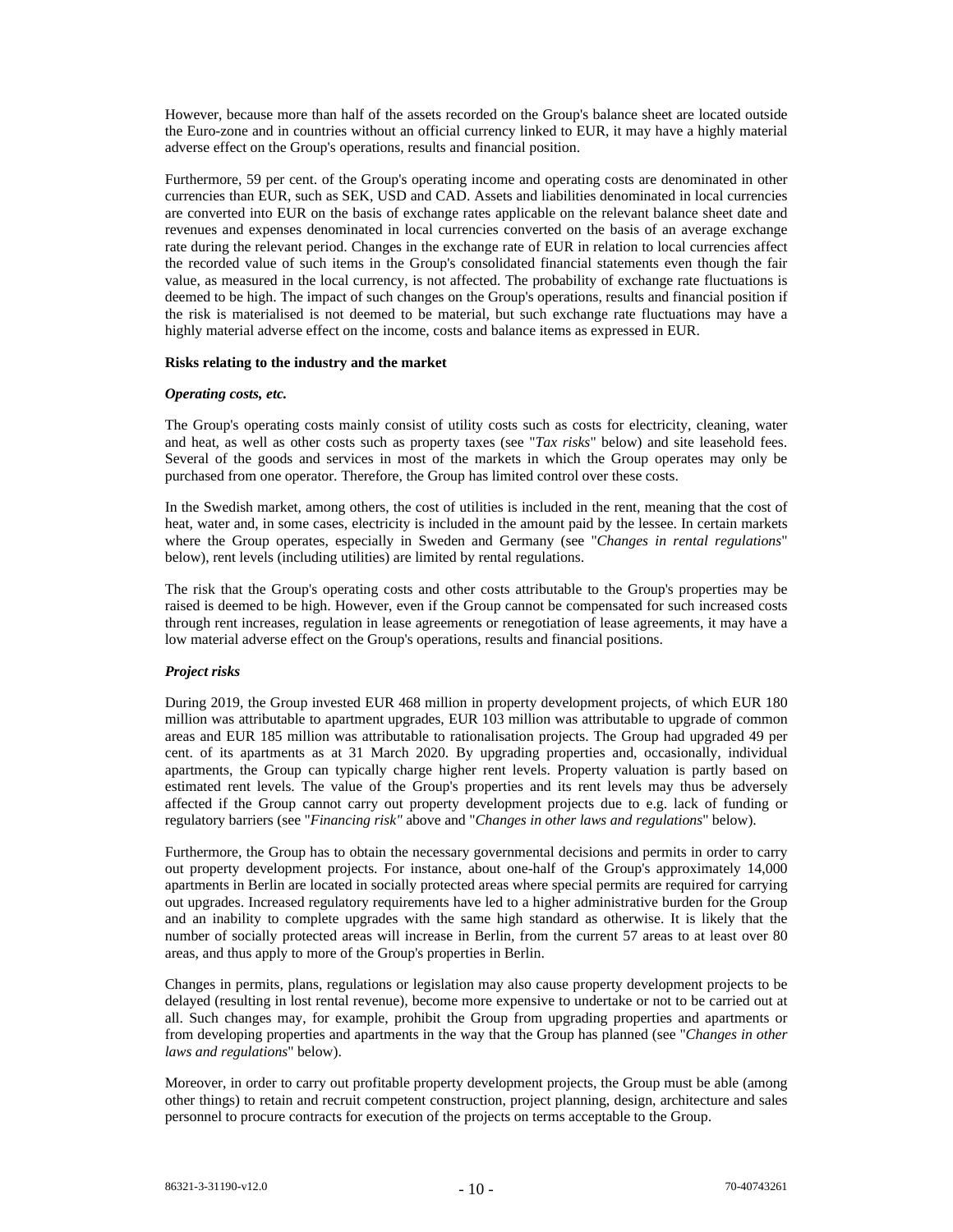The risk that the Group would not be able to carry out property development projects due to lack of funding, regulatory barriers or delays or barriers related to necessary governmental decisions and permits or a lack of skills and manpower is deemed to be medium. Considering the Group's main business is to own and manage property, it may have a low material adverse effect on the Group's operations, results and financial position if the risk is materialised.

#### *Insurance risk*

It is difficult to obtain insurance policies for property that provide full coverage on various types of disasters, such as terrorist attacks, natural disasters and war. There are also other factors that may affect the chances of getting sufficient insurance compensation to make the Group whole following damage to insured properties, for example inflation, tax, changes in construction regulations and environmental concerns. The Group's properties are located in some of the world's larger and most significant cities, which have experienced terrorist attacks and natural disasters. In these cities, the Group's buildings are often older, exclusive and may also have been designated with antiquarian building classification and different forms of preservation listings. If any of these buildings were to be damaged, it is uncertain whether they could be restored to the previous condition and to the same value. If any of these events were to happen, there is a risk that the Group's insurance cover will not fully replace possibly destroyed properties. However, the probability of the occurrence of such events is deemed to be low. Considering that the Group has properties in several cities and that it is unlikely that a disaster would occur in all cities at the same time, the occurrence of the risk would have a low material effect on the Group's operations, results and financial position.

#### **Legal and regulatory risks**

#### *Tax risks*

Tax is a significant cost item for the Group. For example, the Group pays tax on its profits in the countries where the Group carries out its operations. Therefore, the Group is affected by the tax rules applicable from time to time in seven different countries.

Even though the Group's business activities are carried out in accordance with the Group's interpretation of applicable tax laws and regulations, and in accordance with advice from tax advisors, the Group's interpretation may be incorrect and such regulations may change with possible retroactive effect. Furthermore, future changes in applicable laws and regulations may affect the assumptions underlying the Group's current business. Moreover, tax rates may change in the future and other changes to regulations may occur that affect the assumptions underlying the Group's property ownership, property transactions or business in general.

Changes in taxes, such as company tax and property tax, or other public impositions in the countries where the Group operates could adversely affect the premises for the Group's operations, including the ability to carry out development projects. There is a high risk that tax rates will change in the future or that other changes will occur in the state and municipal systems that affect the Group's property holdings.

On 1 January 2019, new tax regulations entered into force in Sweden and the Netherlands concerning, among other things, interest deduction limits for the business sector. The regulations are based on EU Directive 2016/1164 concerning the establishment of rules against tax avoidance practices that directly affect the functioning of the internal market and involve a general limitation on interest deductions in the business sector. According to the regulations, generally a company's net interest expense, i.e. the difference between the company's taxable interest income and deductible interest expenses, will only be deductible up to 30 per cent. (to which in the Netherlands a EUR 1.0 million threshold applies) of the company's taxable EBITDA (i.e. earnings be-fore interest, taxes, depreciation and amortisation). On 31 March 2020, the Group had loans, excluding subordinated hybrid loans of EUR 4,470 million with an average interest rate level of 2.41 per cent. The regulations may cause the Group's final tax allowance, attributable to interest, to decrease as a result of the reduced allowance cap, which would result in lower profits after tax.

The risk of changes in tax legislation or in practice that result in, for example, changes in the Group's ability to make tax depreciations or use loss carry-forwards, is deemed to be high. Given that the Group is dependent on tax laws and regulations in a number of countries and that changes may affect the Group's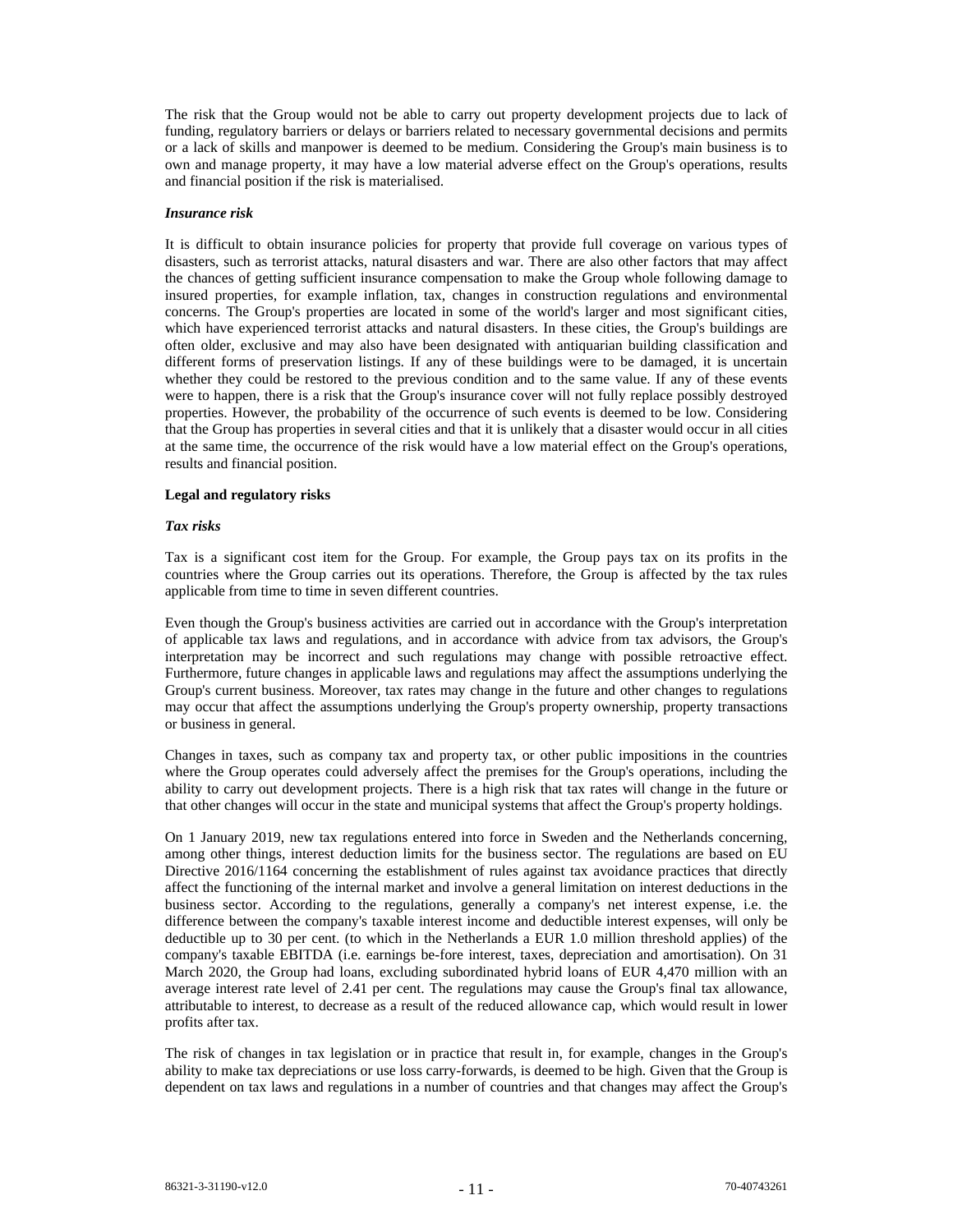tax burden adversely, the occurrence of the risk could have a highly material adverse effect on the Group's operations, results and financial position.

#### *Changes in rental regulations*

The Group's operations consist of owning and managing mainly residential property. A negative trend in rental regulations in one or several countries or regions where the Group operates may lead to lower rental revenues, or rents that do not increase to expected levels which could have an adverse effect on the value of the Group's property. This is, among other things, due to the inclusion of rental assumptions in property valuations (see "*Risk of change in value*" above).

54 per cent. of the total value of the Group's property portfolio on 31 March 2020 was located in Germany and Sweden, where rental regulations are more restrictive regarding rent increases among other things, than the other countries in which the Group owns property. Given the Group's large property holdings in these countries, the Group is particularly exposed to additional regulatory restrictions on rental increases, and in respect of Germany both on federal and state level. In Berlin, where the Group owned property corresponding to 26 per cent. of the total value of the property portfolio on 31 March 2020, a new law was passed by the Berlin House of Representatives on 30 January 2020, according to which rents will in certain cases not be permitted to be raised beyond levels agreed as of 18 June 2019 for a period of five years from the commencement of the law. The legislation also imposes limits on the maximum limits of rent permitted in respect of properties in Berlin built before 2014, with such limits depending on a number of factors, including the year of construction and the condition of the property. According to German media coverage, this may mean rent reductions for current tenants and lower rents for new tenants. As of the date of this Base Prospectus, Akelius Residential Property AB (publ)'s initial analysis indicates that the new law may result in the Group having to reduce annual rent across its property portfolio by EUR 22 million (corresponding to 4 per cent. of rental income for the year ended 31 December 2019). While the legislation has been challenged as unconstitutional by several legal experts and a number of political parties have previously announced their intention to initiate legal proceedings against the law, there is nevertheless a risk that the new law limits the Group's rental revenues in respect of properties in Berlin.

Due to the outbreak of COVID-19 (see "*Macroeconomic factors*" above), the Swedish Government passed on 16 April 2020 a decree (which entered into force on 1 July 2020) to facilitate for some tenants in businesses highly affected by the outbreak of COVID-19, a temporary rent reduction from their landlord. The possibility of rent reduction applies to the second quarter of 2020 (April, May and June) and is conditional on the landlord having agreed to decrease the rent during that quarter. If so, the landlord can, retroactively, receive compensation from the state corresponding to 50 per cent. of the rent reduction up to 50 per cent. of the fixed rent. However, the decree only applies to commercial premises, which it not the Group's main focus area in Sweden, and only applies to tenants in exposed sectors such as hotels, restaurants, certain retail stores, hairdressers etc.

Furthermore, due to the outbreak of COVID-19 and the associated lock-down procedures implemented in many jurisdictions where the Group does business, the legal rights of landlords to *inter alia* terminate tenancy agreements, cut utilities and evict tenants for non-payment or other material breaches of contract have been temporarily suspended or heavily restricted. Exceptions from this are Sweden and Denmark which have not implemented any such measures. While the Group has not yet seen any material impact on its rental revenues or financial position in relation to the now aforesaid and the temporary restrictions are largely scheduled to expire during the period of July-September, there is nevertheless a risk that a prolonged extension of these measures could potentially lead to difficulties for the Group, particularly in the event of a concurrent financial crisis leading to major unemployment.

The risk of changes in rental regulations which lead to lower rental revenues that are lower than estimated, and thereby result in decreased property valuations is deemed to be medium. Given the Group's area of business and its large property holdings, such regulatory developments could have a medium material adverse effect on the Group's operations, results and financial position.

#### *Changes in other laws and regulations*

The Group's business consists in owning and managing mainly residential properties, which means that the Group's business is regulated and affected by numerous laws and regulatory codes as well as different processes and decisions relating to such rules, both at the political as well as the civil servant level. The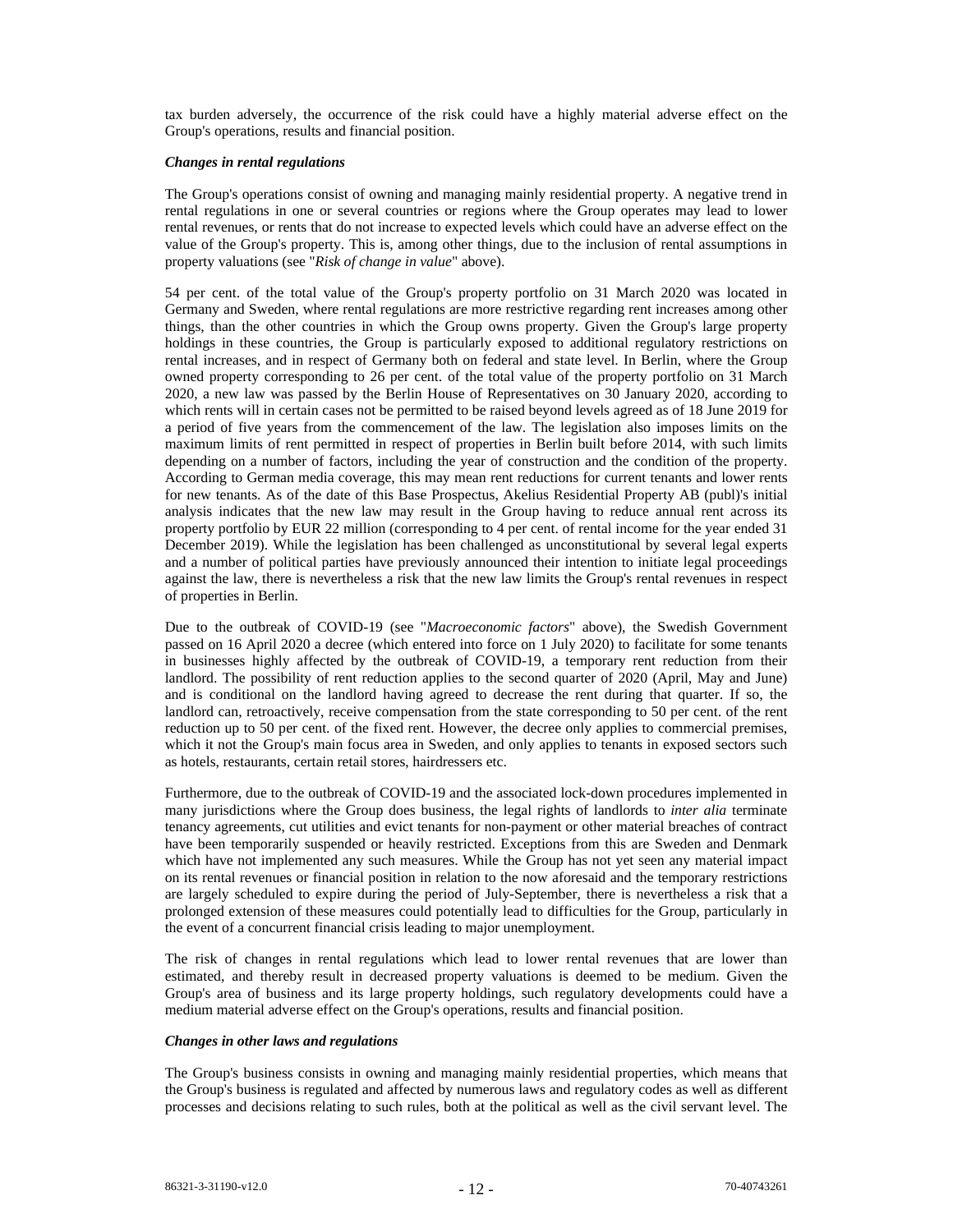Group's properties are upgraded as part of the Group's real estate management. The regulations that affect the Group's business therefore consist of, *inter alia*, the Swedish Planning and Building Act and equivalent foreign regulations, construction norms, safety regulations, rules concerning permissible building materials, antiquarian building classifications and different forms of preservation listings. Changes in these regulations may result in increased costs for the Group and limit its ability to develop its properties in a desirable manner.

In order for the Group's properties to be used and developed as intended (for example through upgrades), different permits and decisions may also be required, including, among others, zoning plans and different forms of land parcelling, which are granted and given by municipalities and governmental authorities, and which are decided at both the political and the civil servant level. There is a risk that, in the future, the Group will not be granted permits or decisions needed in order to use and develop its properties in a desirable manner. Furthermore, decisions could be appealed and thus significantly delayed. Additionally, decision-making practices and political will or direction may change in the future in a way that is negative for the Group.

There is a medium risk that changes in laws and codes of regulations will cause the Group to be subject to increased costs and limit its ability to use and develop its properties in a desirable manner. Considering the Group's estimated exposure to such changes in laws and regulations, they would be deemed to have a low material adverse effect on the Group's business, results and financial position.

#### *Disputes relating to property transactions*

During the period beginning on 1 January 2020 up to and including 31 March 2020, the Group acquired 1 property and divested 2 properties. The Group has a strategy of acquiring carefully selected properties, rather than occasionally purchasing large property portfolios. In comparison with other real property companies, the Group performs many property transactions. Due to the Group's high level of activity in the real estate market, in multiple jurisdictions, there is a risk that the Group may become involved in disputes or subject to significant claims relating to property transactions. Such disputes and claims may be time consuming, interrupt the Group's daily operations, result in claims for significant amounts and result in significant costs for the Group. The probability that this risk materialises is deemed to be medium.

Considering that large expenses may occur if the Group loses one or more disputes concerning property transactions, it may have a medium material adverse effect on the Group's results and financial position.

## *Risks related to EU's General Data Protection Regulation*

The Group stores personal data and other confidential information relating to its current and previous approximately 85,000 tenants in seven countries and is thus obligated to follow data protection and privacy legislation where the Group conducts its business. The Group partly develops and maintains its IT solutions internally and its strategy is to do this to a greater extent in the future. Therefore, the Group cannot rely on third parties with respect to processing personal data.

The EU's General Data Protection Regulation (EU) 2016/679 ("**GDPR**") concerning rules and regulations for personal data processing and other data protection and privacy rules in the countries where the Group is operating limits the Group's abilities to collect and process personal data relating to, among other things, its tenants and employees.

The application of GDPR and its implementation in different national legislation is subject to interpretation and development. There is a risk that these statutes will be interpreted and applied in a manner that is not in line with the Group's current data protection routines. The Group is thus subject to a risk that personal data will be used erroneously, lost, disclosed or processed in violation of the applicable rules concerning data protection and privacy by the Group or by a third party (contracted by the Group). However, the probability that the risk materialises is deemed to be low.

Sanctions pursuant to GDPR could be comprehensive. If the Group processes personal data in violation of GDPR, the Group risks being subject of administrative fines up to a maximum of the higher of (i) four per cent. of the Group's total worldwide annual turnover, and (ii) EUR 20 million. During the 2019 fiscal year the Group's turnover was EUR 496 million.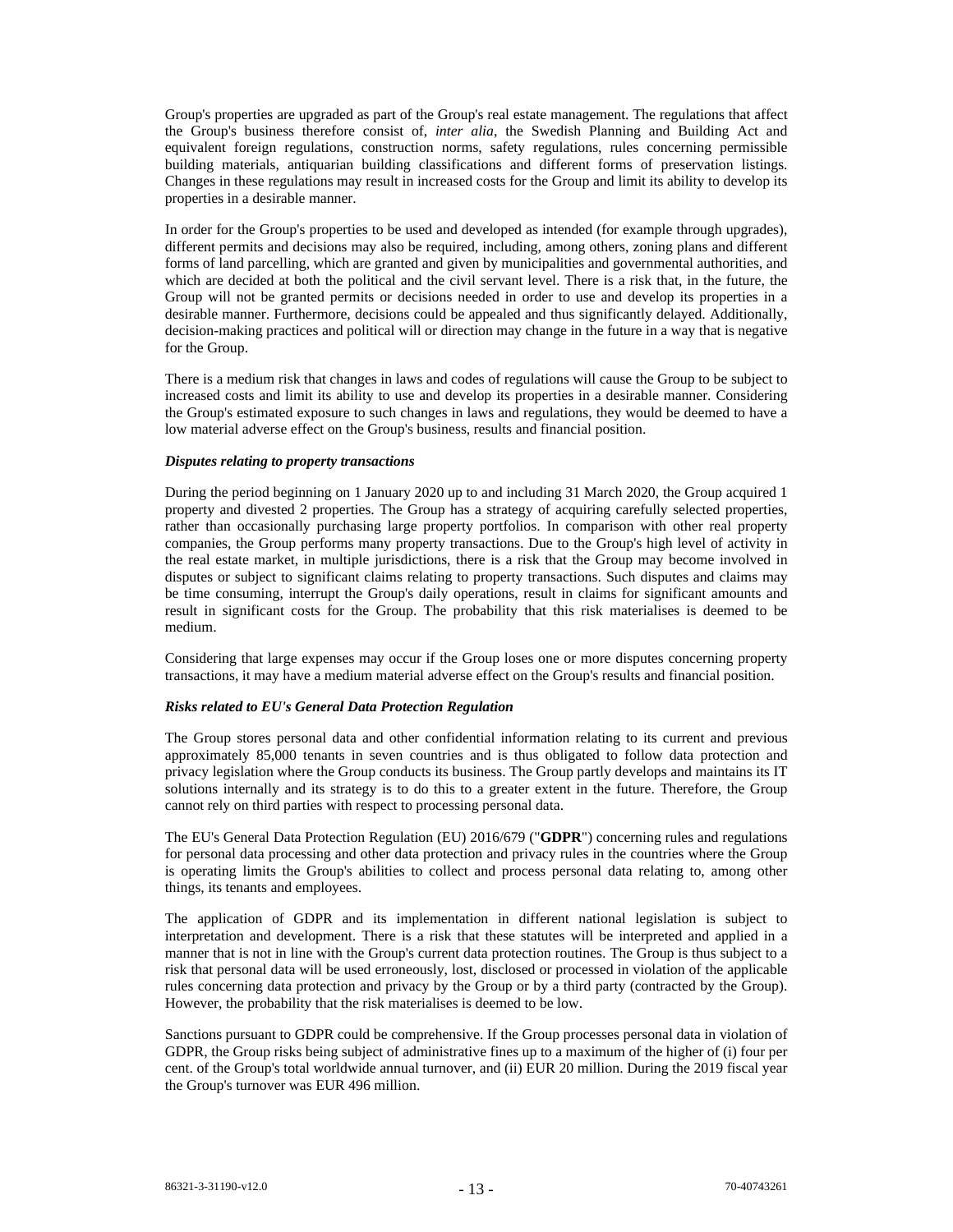#### **Risk factors that are specific and material to the Notes**

# *The Notes will constitute unsecured obligations of the Issuers and the Guarantor*

The Issuers' and the Guarantor's obligations under Notes issued under the Programme will be unsecured. Accordingly, any claims against the Issuers or the Guarantor under the Notes would be unsecured claims. The relevant Issuer's or the Guarantor's ability to pay such claims will depend upon, among other factors, its liquidity, overall financial strength and ability to generate cash flows, which could be affected by (*inter alia*) the circumstances described in these risk factors. Any such factors could affect the Issuers' and the Guarantor's ability to make payment of interest and principal under the Notes or to make payments on the Guarantee.

#### *Claims of Noteholders under the Notes are effectively subordinated to those of certain other creditors of the Issuers, the Guarantor and to creditors of the Issuers' or the Guarantor's subsidiaries*

Notes issued under the Programme will be unsecured and unsubordinated obligations of the Issuers and the Guarantor. The Notes and the Guarantee will rank equally with all of the relevant Issuer's or the Guarantor's other unsecured and unsubordinated indebtedness; however, the Notes and the Guarantee will be effectively subordinated to the relevant Issuer's or Guarantor's secured indebtedness and securitisations, if any, to the extent of the value of the assets securing such transactions, and will be subject to certain preferential obligations under Swedish law or Dutch law (as applicable), such as wages of employees.

Generally, lenders and trade and other creditors of the Issuers' or the Guarantor's subsidiaries are entitled to payment of their claims from the assets of such subsidiaries before these assets would be available for distribution to the Issuers or Guarantor, as direct or indirect shareholder, which would then allow for the Issuers or the Guarantor to make payments under the Notes or the Guarantee. Any debt that the Issuers' or the Guarantor's subsidiaries may incur in the future will also rank structurally senior to Notes issued under the Programme or the Guarantee.

A significant part of the Group's assets and revenues are generated by Akelius Residential Property AB (publ)'s subsidiaries. The subsidiaries are legally separated from the Issuers and the Guarantor and the subsidiaries' ability to make payments to the Issuers or the Guarantor is restricted by, among other things, the availability of funds, corporate restrictions and local law. Furthermore, in the event of insolvency, liquidation or a similar event relating to one of the subsidiaries, all creditors of such subsidiary would be entitled to payment in full out of the assets of such subsidiary before any entity within the Group, as a shareholder, would be entitled to any payments. Thus, Notes issued under the Programme and the Guarantee are structurally subordinated to the liabilities of the subsidiaries of the Issuers or the Guarantor.

# *There is no public trading market for the Notes and an active trading market may not develop or be sustained in the future*

There is no active trading market for investments in Notes issued under the Programme. If investments in the Notes are traded after their initial issuance, then they might trade at a discount to their initial offering price, depending upon prevailing interest rates, the market for similar securities, general economic conditions and the Issuers' financial condition. Although application has been made for Notes issued under the Programme to be listed on the Official List maintained by Euronext Dublin and to be admitted to trading on the regulated market of Euronext Dublin, there can be no assurance that such application will be accepted, that an active trading market will develop or, if developed, that it can be sustained. If an active trading market for investments in the Notes does not develop or is not maintained, then the market or trading price and liquidity of investments in the Notes may be adversely affected.

# *The Notes are subject to optional redemption by the relevant Issuer*

If, in the case of any particular Tranche of Notes, the relevant Final Terms specifies that the Notes are redeemable at the relevant Issuer's option in certain circumstances, this optionality is likely to limit the market value of Notes. The market value of the Notes generally will not rise substantially above the price at which they can be redeemed. In such circumstances, the relevant Issuer may be expected to redeem Notes when its cost of borrowing is lower than the interest rate on the Notes. At those times, an investor generally would not be able to reinvest the redemption proceeds at an effective interest rate as high as the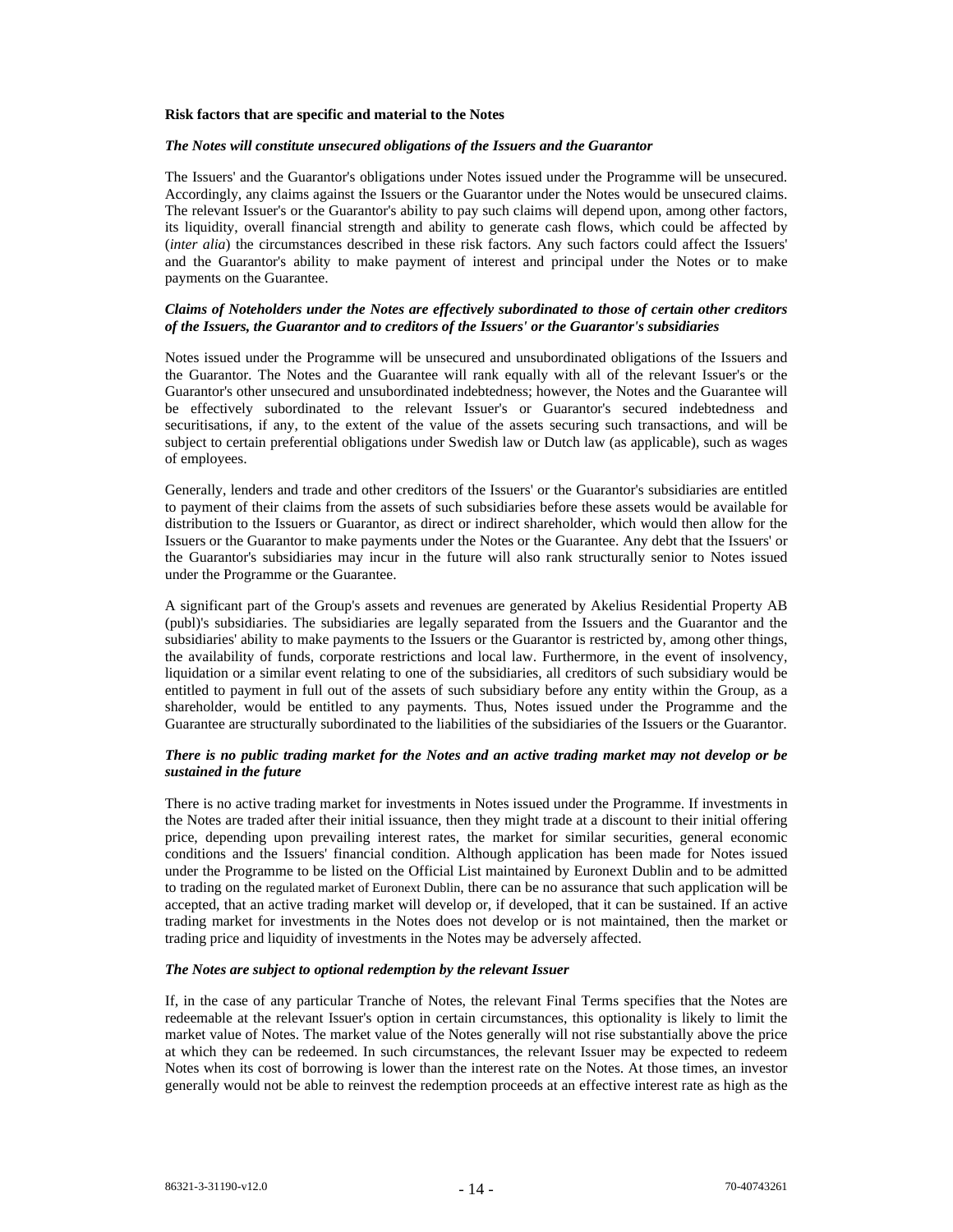interest rate on the Notes being redeemed and may only be able to do so at a significantly lower rate. Potential investors should consider reinvestment risk in light of other investments available at that time.

# *The market price of the Notes is subject to a high degree of volatility*

The market price of investments in Notes issued under the Programme could be subject to significant fluctuations in response to actual or anticipated variations in the Issuers' operating results, adverse business developments, changes to the regulatory environment in which the Issuers operate, changes in financial estimates by securities analysts and the actual or expected sale by the Issuers of other debt securities, as well as other factors, including the trading market for notes issued by the Kingdom of Sweden and the Netherlands respectively. In addition, in recent years, the global financial markets have experienced significant price and volume fluctuations that, if repeated in the future, could adversely affect the market price of investments in the Notes without regard to the Issuers' financial condition or results of operations.

#### *Credit ratings may not reflect all risks*

The credit ratings of Notes issued under the Programme may not reflect the potential impact of all risks related to structure, market and other factors that may affect the value of the Notes. Credit ratings assigned to the Notes do not necessarily mean that they are a suitable investment. A rating is not a recommendation to buy, sell or hold securities and may be subject to revision, suspension or withdrawal at any time by the assigning rating organisation. Similar ratings on different types of notes do not necessarily mean the same thing. Any change in the credit ratings of Notes issued under the Programme or the Issuers could adversely affect the price that a subsequent purchaser will be willing to pay for investments in the Notes. The significance of each rating should be analysed independently from any other rating.

# *Modification and Waivers*

The Conditions contain provisions for calling meetings of Noteholders to consider matters affecting interests generally. These provisions permit defined majorities to bind all Noteholders including Noteholders who did not attend and vote at the relevant meeting and Noteholders who voted in a manner contrary to the majority.

The Conditions also provide that the Trustee may, subject to and in accordance with the Trust Deed without the consent of the Noteholders, agree to (i) any modification of the Conditions or the Trust Deed (other than in respect of a Reserved Matter (as defined in the Trust Deed)) which, in the opinion of the Trustee is not materially prejudicial to the interests of the Noteholders and, to (ii) any modification of the Conditions or the Trust Deed, which in the opinion of the Trustee is of a formal, minor or technical nature or to correct a manifest error. The Trustee may also, subject to and in accordance with the Trust Deed, without the consent of the Noteholders, authorise or waive any proposed breach or breach of the Notes or the Trust Deed or determine that any Event of Default or Potential Event of Default (as defined in the Trust Deed) shall not be treated as such if, in the opinion of the Trustee, the interests of the relevant Noteholders would not be materially prejudiced thereby.

#### *In respect of any Notes issued with a specific use of proceeds, such as a Green Bond, there can be no assurance that such use of proceeds will be suitable for the investment criteria of an investor*

The Final Terms relating to any specific Tranche of Notes may provide that it will be the relevant Issuer's intention to apply the proceeds from an offer of those Notes specifically for projects and activities that promote climate-friendly and/or other environmental purposes (either in those words or otherwise) ("**Green Projects**"). Prospective investors should have regard to the information in the relevant Final Terms regarding such use of proceeds and must determine for themselves the relevance of such information for the purpose of any investment in such Notes together with any other investigation such investor deems necessary. In particular no assurance is given by the relevant Issuer or any Dealer that the use of such proceeds for any Green Projects will satisfy, whether in whole or in part, any present or future investor expectations or requirements as regards any investment criteria or guidelines with which such investor or its investments are required to comply, whether by any present or future applicable law or regulations or by its own by-laws or other governing rules or investment portfolio mandates (in particular with regard to any direct or indirect environmental, sustainability or social impact of any projects or uses, the subject of or related to, the relevant Green Project). Furthermore, it should be noted that there is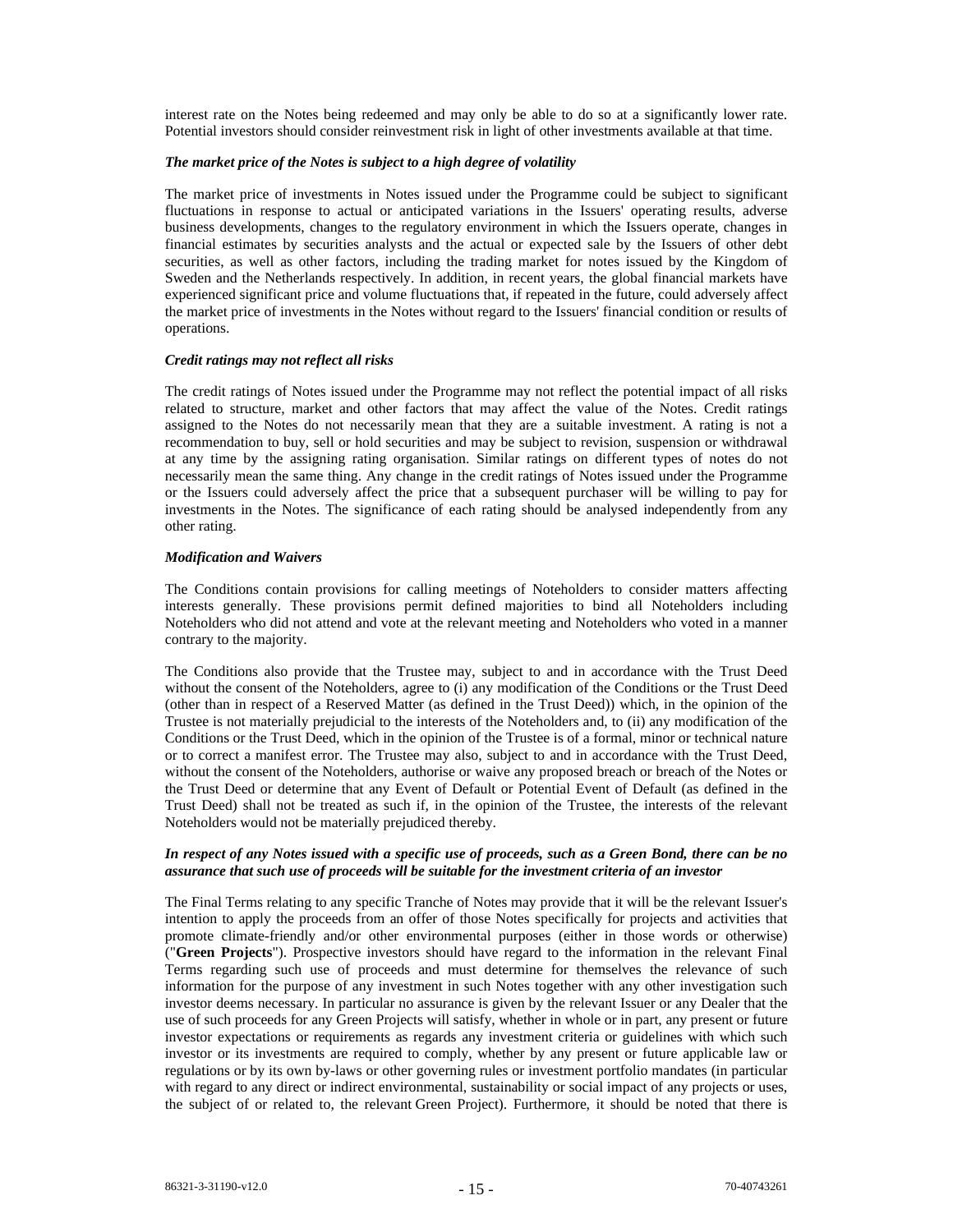currently no clearly defined definition (legal, regulatory or otherwise) of, nor market consensus as to what constitutes, a "green" or "sustainable" or an equivalently-labelled project or as to what precise attributes are required for a particular project to be defined as "green" or "sustainable" or such other equivalent label nor can any assurance be given that such a clear definition or consensus will develop over time. Accordingly, no assurance is or can be given to investors that any projects or uses the subject of, or related to, any Green Projects will meet any or all investor expectations regarding such "green", "Green" or other equivalently-labelled performance objectives or that any adverse environmental, social and/or other impacts will not occur during the implementation of any projects or uses the subject of, or related to, any Green Projects.

No assurance or representation is given as to the suitability or reliability for any purpose whatsoever of any opinion or certification of any third party (whether or not solicited by the relevant Issuer) which may be made available in connection with the issue of any Notes and in particular with any Green Projects to fulfil any environmental, sustainability, social and/or other criteria. For the avoidance of doubt, any such opinion or certification is not, nor shall be deemed to be, incorporated in and/or form part of this Base Prospectus. Any such opinion or certification is not, nor should be deemed to be, a recommendation by the relevant Issuer or any Dealer or any other person to buy, sell or hold any such Notes. Any such opinion or certification is only current as of the date that such opinion or certification was initially issued. Prospective investors must determine for themselves the relevance of any such opinion or certification and/or the information contained therein and/or the provider of such opinion or certification for the purpose of any investment in such Notes. Currently, the providers of such opinions and certifications are not subject to any specific regulatory or other regime or oversight.

In the event that any such Notes are listed or admitted to trading on any dedicated "green", "environmental", "sustainable" or other equivalently-labelled segment of any stock exchange or securities market (whether or not regulated), no representation or assurance is given by the relevant Issuer or any Dealer or any other person that such listing or admission satisfies, whether in whole or in part, any present or future investor expectations or requirements as regards any investment criteria or guidelines with which such investor or its investments are required to comply, whether by any present or future applicable law or regulations or by its own by-laws or other governing rules or investment portfolio mandates, in particular with regard to any direct or indirect environmental, sustainability or social impact of any projects or uses, the subject of or related to, any Green Projects. Furthermore, it should be noted that the criteria for any such listings or admission to trading may vary from one stock exchange or securities market to another. Nor is any representation or assurance given or made by the relevant Issuer or any other person that any such listing or admission to trading will be obtained in respect of any such Notes or, if obtained, that any such listing or admission to trading will be maintained during the life of the Notes.

While it is the intention of the relevant Issuer to apply the proceeds of any Notes so specified for Green Projects in, or substantially in, the manner described in the relevant Final Terms, there can be no assurance that the relevant intended project(s) or use(s) the subject of, or related to, any Green Projects will be capable of being implemented in or substantially in such manner and/or in accordance with any timing schedule and that accordingly such proceeds will be totally disbursed for the specified Green Projects. Nor can there be any assurance that such Green Projects will be completed within any specified period or at all or with the results or outcome (whether or not related to the environment) as originally expected or anticipated by the relevant Issuer. Any such event or failure by the relevant Issuer will not constitute an Event of Default under the Notes.

Any such event or failure to apply the proceeds of any issue of Notes for any Green Projects as aforesaid and/or withdrawal of any such opinion or certification or any such opinion or certification attesting that the relevant Issuer is not complying in whole or in part with any matters for which such opinion or certification is opining or certifying on and/or any such Notes no longer being listed or admitted to trading on any stock exchange or securities market as aforesaid may have a material adverse effect on the value of such Notes and also potentially the value of any other Notes which are intended to finance Green Projects and/or result in adverse consequences for certain investors with portfolio mandates to invest in securities to be used for a particular purpose.

None of the Dealers will verify or monitor the proposed use of proceeds of Notes issued under the Programme.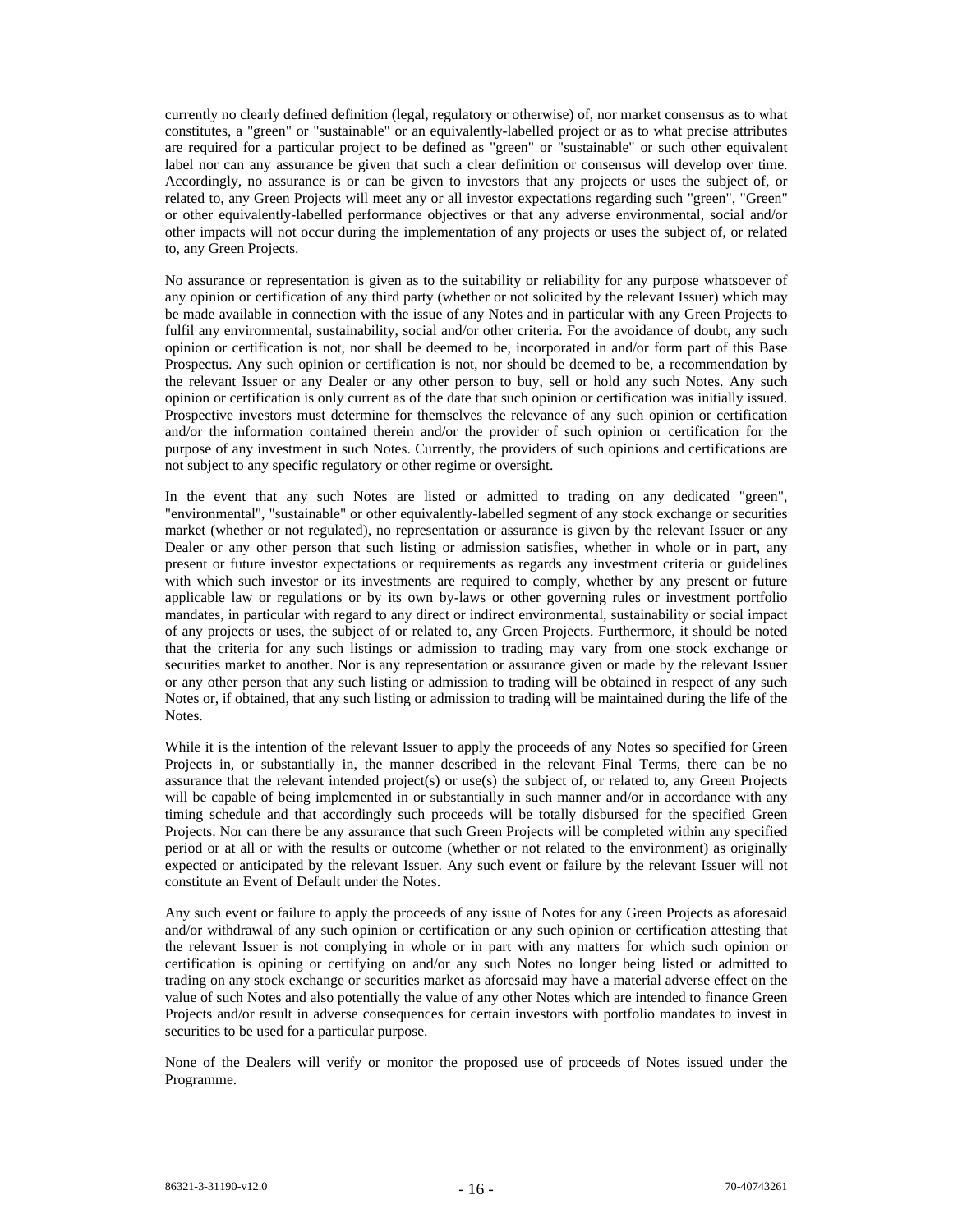## *Because the Global Notes and the Global Registered Notes are held by or on behalf of Euroclear and Clearstream, Luxembourg, investors will have to rely on their procedures for transfer, payment and communication with the Issuers*

Notes issued under the Programme may be represented by one or more Global Notes or Global Registered Notes. Such Global Notes or Global Registered Notes will be deposited with (in the case of a CGN or a Note not to be held under the NSS) a common depositary for Euroclear and Clearstream, Luxembourg, or (in the case of NGN or a Note to be held under the NSS) Euroclear and Clearstream, Luxembourg as common safekeeper. Except in the circumstances described in the relevant Global Note or Global Registered Note, investors will not be entitled to receive Definitive Notes or Individual Note Certificates. Euroclear and Clearstream, Luxembourg will maintain records of the beneficial interests in the Global Notes or Global Registered Notes. While the Notes are represented by one or more Global Notes or Global Registered Notes, investors will be able to trade their beneficial interests only through Euroclear and Clearstream, Luxembourg.

While the Notes are represented by one or more Global Notes or Global Registered Notes, the relevant Issuer or the Guarantor (where applicable) will discharge its payment obligations under the Notes or the Guarantee (where applicable) by making payments to (in the case of CGN or a Note that is not to be held under the NSS) the common depositary for Euroclear and Clearstream, Luxembourg, or (in the case of NGN or a Note that is to be held under the NSS) Euroclear and Clearstream, Luxembourg as common safekeeper for distribution to their account holders. A holder of a beneficial interest in a Global Note or a Global Registered Note must rely on the procedures of Euroclear and Clearstream, Luxembourg to receive payments under the relevant Notes or the Guarantee (where applicable). The relevant Issuer or the Guarantor (where applicable) has no responsibility or liability for the records relating to, or payments made in respect of, beneficial interests in the Global Notes or the Global Registered Notes.

#### *The Issuers may create and issue further Notes*

The Issuers may from time to time without the consent of the Noteholders create and issue further Notes, having terms and conditions that are the same as those of an existing Series, or the same except for the amount of the first payment of interest, which new Notes may be consolidated and form a single series with the outstanding Notes of the relevant Series even if doing so may adversely affect the value of the original Notes of that Series.

#### *Notes where denominations involve integral multiples*

In relation to any issue of Notes which have denominations consisting of a minimum Specified Denomination plus one or more higher integral multiples of another smaller amount, it is possible that such Notes may be traded in amounts that are not integral multiples of such minimum Specified Denomination. In such a case a holder who, as a result of trading such amounts, holds an amount which is less than the minimum Specified Denomination in his account with the relevant clearing system at the relevant time may not receive a Definitive Note in respect of such holding (should Definitive Notes be printed) and would need to purchase a principal amount of Notes such that its holding amounts to a Specified Denomination.

If Definitive Notes are issued, Noteholders should be aware that Definitive Notes which have a denomination that is not an integral multiple of the minimum Specified Denomination may be illiquid and difficult to trade. However, this will not affect Noteholders' entitlement to interest and principal in respect of any Note.

# *Fixed rate Notes are exposed to specific market risks*

A holder of a security with a fixed interest rate is exposed to the risk that the price of such security falls as a result of changes in the current interest rate on the capital markets (the "**Market Interest Rate**"). While the nominal rate of a security with a fixed interest rate is fixed for a specified period, the Market Interest Rate typically changes on a daily basis. As the Market Interest Rate changes, the price of such security is likely to change in the opposite direction. If the Market Interest Rate increases, the price of such security typically falls, until the yield of such security is approximately equal to the Market Interest Rate. If the Market Interest Rate falls, the price of a security with a fixed compensation rate typically increases, until the yield of such security is approximately equal to the Market Interest Rate. Investors should be aware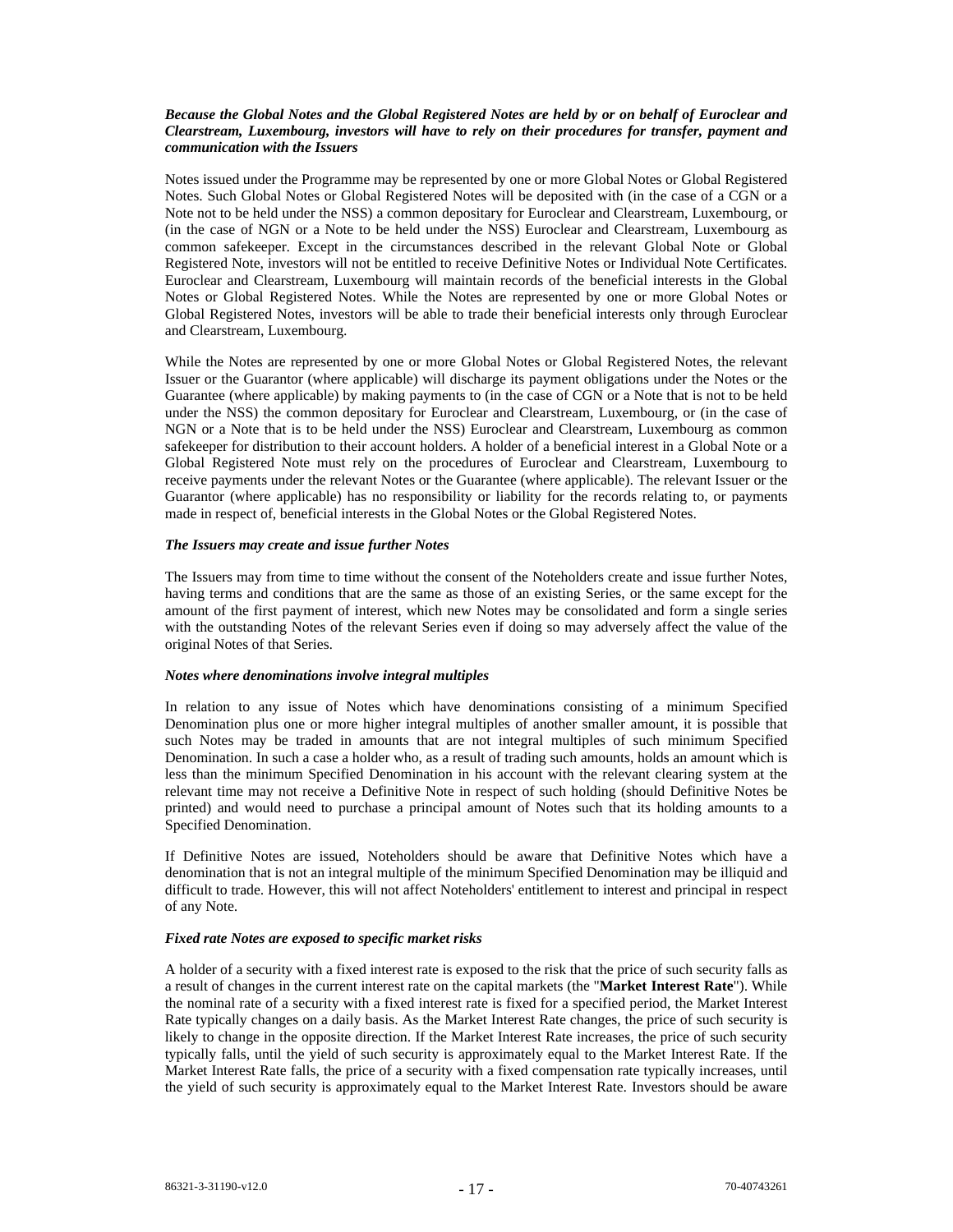that movements of the Market Interest Rate can adversely affect the price of the fixed rate Notes and can lead to losses for the Noteholders if they sell such Notes.

## *Floating Rate Notes*

Floating rate Notes bear interest by reference to an underlying reference rate. Unlike fixed rate Notes, the interest income on floating rate Notes is variable and, at the time of purchase, investors are not able to determine a yield for floating rate Notes. As such, the return on investment cannot be compared with that of investments which have fixed interest periods. Investors are also exposed to the reinvestment risk of the interest income if the Market Interest Rates decline.

# *Risks relating to Notes which are linked to "benchmarks"*

Interest rates or other types of rates and indices which are deemed to be "benchmarks" are the subject of ongoing national and international regulatory discussions and proposals for reform. Some of these reforms are already effective whilst others are still to be implemented. The Benchmark Regulation, applicable in full since 1 January 2018, could have a material impact on any Notes linked to LIBOR, EURIBOR, CIBOR, NIBOR, STIBOR or another "benchmark" rate or index, in particular, if the methodology or other terms of the "benchmark" are changed in order to comply with the terms of the Benchmark Regulation, and such changes could (amongst other things) have the effect of reducing or increasing the rate or level, or affecting the volatility of the published rate or level, of the benchmark. In addition, the Benchmark Regulation stipulates that each administrator of a "benchmark" regulated thereunder must be licensed by the competent authority of the Member State where such administrator is located. There is a risk that administrators of certain "benchmarks" will fail to obtain a necessary licence, preventing them from continuing to provide such "benchmarks". Other administrators may cease to administer certain "benchmarks" because of the additional costs of compliance with the Benchmark Regulation and other applicable regulations, and the risks associated therewith. There is also a risk that certain benchmarks may continue to be administered but may in time become obsolete. As an example of such benchmark reforms, in the United Kingdom the Financial Conduct Authority has announced that it will no longer persuade or compel banks to submit rates for the calculation of the LIBOR benchmark after 2021. The continued publication of LIBOR on the current basis (or at all) therefore cannot and will not be guaranteed after 2021 and alternative reference rates that are based firmly on transactions, such as reformed SONIA (the Sterling Over Night Index Average) are beginning to be used.

On 21 September 2017, the European Central Bank announced that it would be part of a new working group tasked with the identification and adoption of a "risk free overnight rate" which can serve as a basis for an alternative to current benchmarks used in a variety of financial instruments and contracts in the euro area.

Following the implementation of any such potential reforms, the manner of administration of benchmarks may change, with the result that they may perform differently than in the past, or the benchmark could be eliminated entirely, or there could be other consequences that cannot be predicted. The elimination of the LIBOR benchmark or any other benchmark, or changes in the manner of administration of any benchmark, could require or result in an adjustment to the interest calculation provisions of the Conditions (as further described in Condition 7(e) (*Benchmark Discontinuation*)), or result in adverse consequences to holders of any Notes linked to such benchmark (including Floating Rate Notes whose interest rates are linked to LIBOR, EURIBOR, CIBOR, NIBOR, STIBOR or any other such benchmark that is subject to reform). Furthermore, even prior to the implementation of any changes, uncertainty as to the nature of alternative reference rates and as to potential changes to such benchmark may adversely affect such benchmark during the term of the relevant Notes, the return on the relevant Notes and the trading market for securities (including the Notes) based on the same benchmark.

The "*Terms and Conditions of the Notes*" set out below provide for certain fallback arrangements in the event that a published benchmark, such as LIBOR, (including any page on which such benchmark may be published (or any successor service)) becomes unavailable, including the possibility that the rate of interest could be set by reference to a successor rate or an alternative reference rate following the relevant Issuer's consultation with an Independent Adviser (as defined below) and that such successor rate or alternative reference rate may be adjusted (if required) in order to reduce or eliminate, to the extent reasonably practicable in the circumstances, any economic prejudice or benefit (as applicable) to investors arising out of the replacement of the relevant benchmark. In certain circumstances the ultimate fallback of interest for a particular Interest Period may result in the rate of interest for the last preceding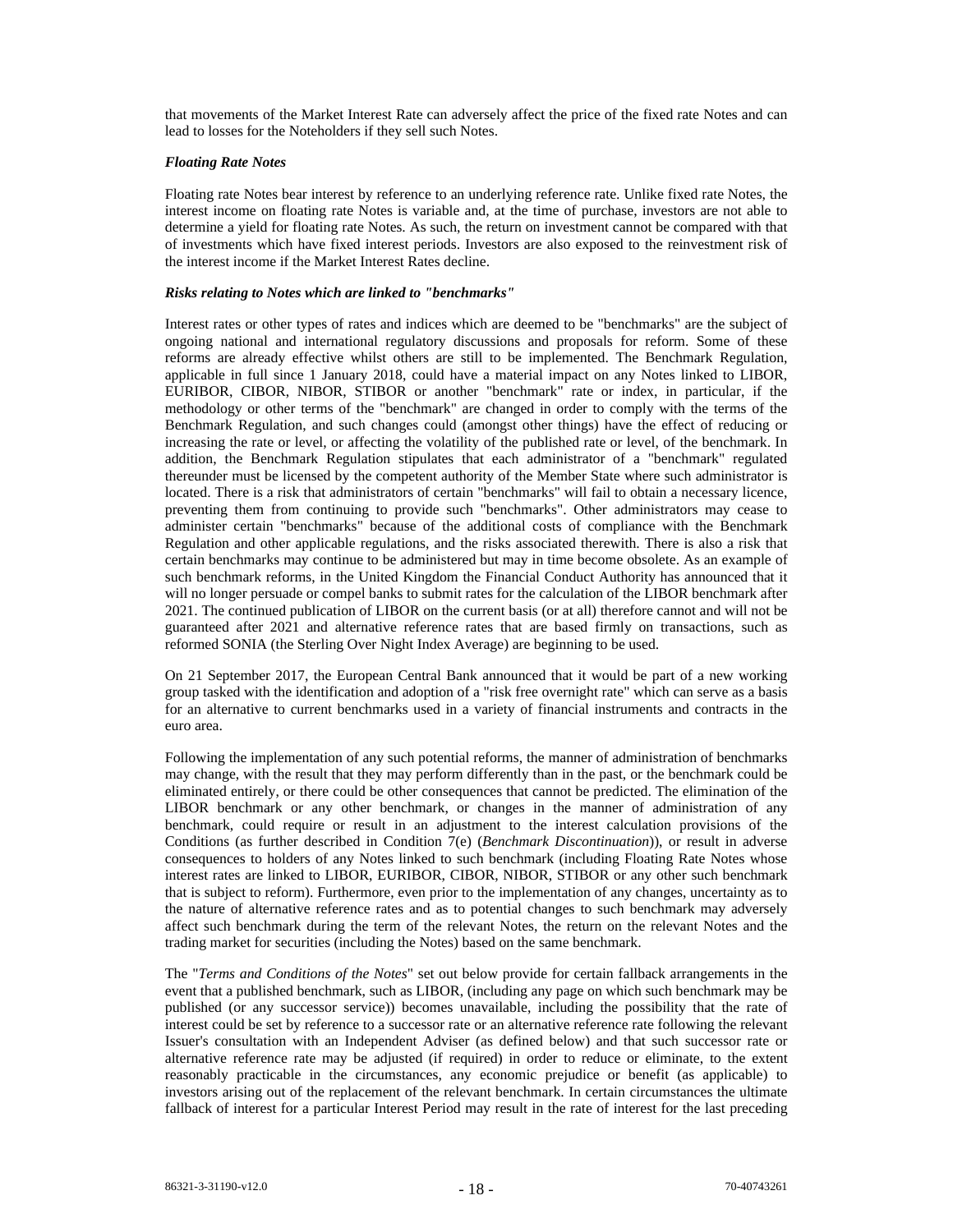Interest Period being used. This may result in the effective application of a fixed rate for Floating Rate Notes based on the rate which was last observed on the Relevant Screen Page. In addition, due to the uncertainty concerning the availability of successor rates and alternative reference rates and the involvement of an Independent Adviser, the relevant fallback provisions may not operate as intended at the relevant time.

Any such consequences could have a material adverse effect on the value of and return on any such Floating Rate Notes. Moreover, any of the above matters or any other significant change to the setting or existence of any relevant reference rate could affect the ability of the relevant Issuer to meet its obligations under the Floating Rate Notes or could have a material adverse effect on the value or liquidity of, and the amount payable under, the Floating Rate Notes. Investors should consult their own independent advisers and make their own assessment about the potential risks imposed by the Benchmark Regulation reforms in making any investment decision with respect to any Notes linked to or referencing a benchmark.

#### *Zero coupon Notes*

Zero coupon Notes do not provide for interest payments. They are issued at a discount to their principal amount or an accumulated interest basis. Instead of periodic interest payments, the difference between the redemption amount and the issue price constitutes interest income until maturity. A holder of a zero coupon Note is particularly exposed to the risk that the price of such Note falls as a result of changes in the Market Interest Rate. Prices of zero coupon Notes are more volatile than prices of fixed rate Notes and are likely to respond to a greater degree to Market Interest Rate changes than interest bearing notes with a similar maturity.

# *Exchange rate risks and exchange controls may result in investors receiving less interest or principal than expected*

The relevant Issuer or the Guarantor (where applicable) will pay principal and interest on the Notes or the Guarantee in the Specified Currency. This presents certain risks relating to currency conversions if an investor's financial activities are denominated principally in a currency or currency unit (the "**Investor's Currency**") other than the Specified Currency. These include the risk that exchange rates may significantly change (including changes due to devaluation of the Specified Currency or revaluation of the Investor's Currency) and the risk that authorities with jurisdiction over the Investor's Currency may impose or modify exchange controls. An appreciation in the value of the Investor's Currency relative to the Specified Currency would decrease (1) the Investor's Currency equivalent yield on the Notes, (2) the Investor's Currency equivalent value of the principal payable on the Notes and (3) the Investor's Currency equivalent market value of the Notes. Government and monetary authorities may impose (as some have done in the past) exchange controls that could adversely affect an applicable exchange rate. As a result, investors may receive less interest or principal than expected, or no interest or principal.

# *Inflation risk*

The value of future payments of interest and principal may be reduced as a result of inflation as the real rate of interest on an investment in the Notes will be reduced at rising inflation rates and may be negative if the inflation rate rises above the nominal rate of interest on the Notes.

#### *Legal investment considerations may restrict certain investments*

The investment activities of certain investors are subject to legal investment laws and regulations, or review or regulation by certain authorities. Each potential investor should consult its legal advisers to determine whether and to what extent (i) the Notes are legal investments for it, (ii) the Notes can be used as collateral for various types of borrowing and (iii) other restrictions apply to its purchase or pledge of the Notes. Financial institutions should consult their legal advisers or the appropriate regulators to determine the appropriate treatment of the Notes under any applicable risk-based capital or similar rules.

# *Payments on the Notes may be subject to U.S. withholding tax under FATCA*

The United States has enacted rules, commonly referred to as "**FATCA**", that generally impose a new reporting and withholding regime with respect to certain payments made by entities that are classified as financial institutions under FATCA. The United States has entered into an intergovernmental agreement regarding the implementation of FATCA with the Kingdom of Sweden and the Netherlands (the "**IGA**").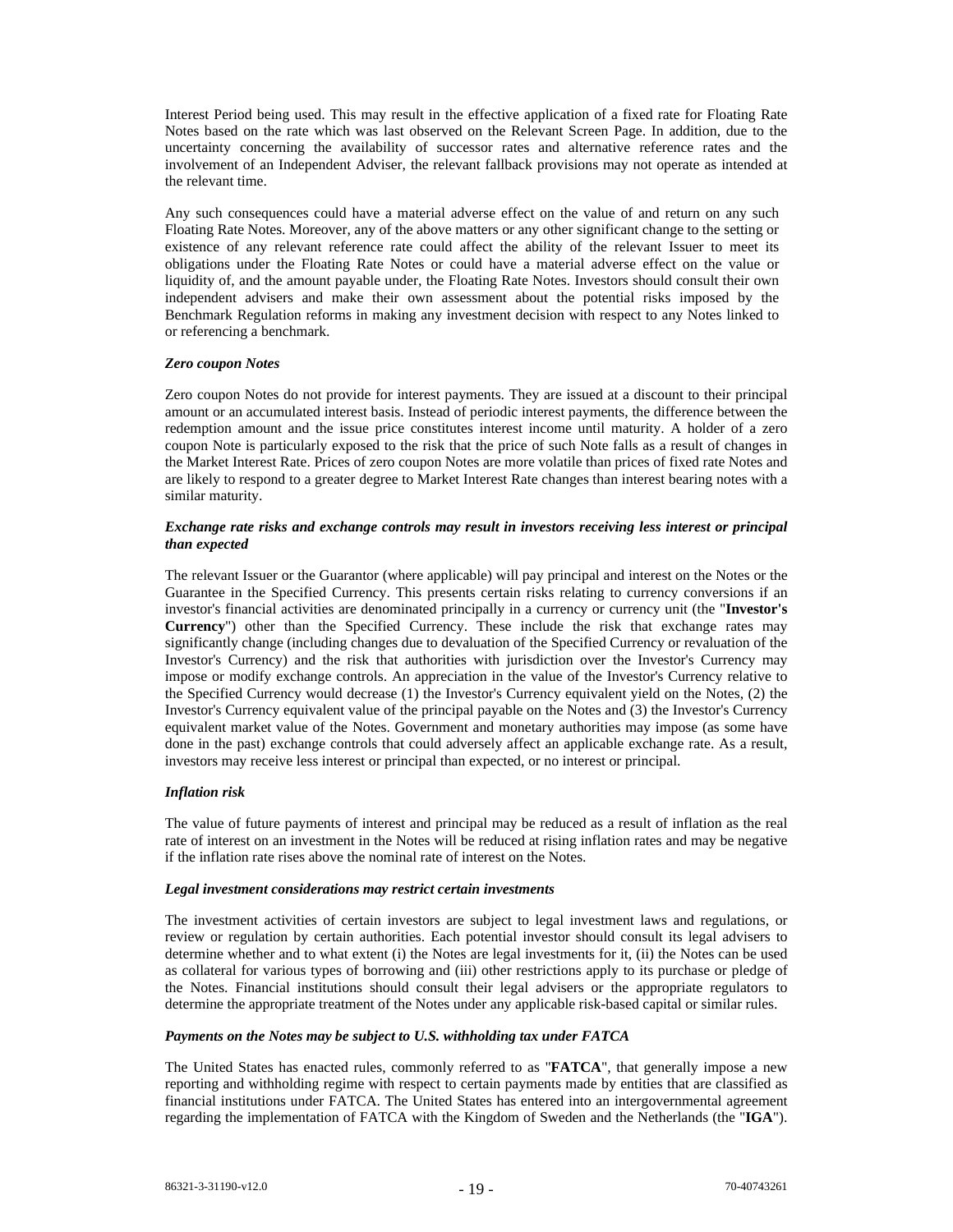Under the IGA, as currently drafted, the Issuers and the Guarantor do not expect payments made on or with respect to the Notes or the Guarantee to be subject to withholding under FATCA. However, significant aspects of when and how FATCA will apply remain uncertain, and no assurance can be given that withholding under FATCA will not become relevant with respect to payments made on or with respect to the Notes or the Guarantee in the future. Prospective investors should consult their own tax advisors regarding the potential impact of FATCA.

# *Dutch Withholding Tax Act 2021.*

Under current law, payments under the Notes are not subject to withholding tax in the Netherlands. However on 27 December 2019, the Conditional Withholding Tax Act 2021 (*Wet bronbelasting* 2021) was published in the Dutch Official Gazette (*Staatsblad* 2019, 513). This legislation will enter in to effect (*in werking treden*) on 1 January 2021. As of this date the Dutch conditional withholding tax may apply on certain (deemed) payments of interest made to an affiliated (*gelieerde*) entity to the Issuer if such entity (i) is considered to be resident of a jurisdiction that is listed in the yearly updated Dutch Regulation on low-taxing states and non-cooperative jurisdictions for tax purposes (*Regeling laagbelastende staten en niet-coöperatieve rechtsgebieden voor belastingdoeleinden*), or (ii) has a permanent establishment located in such jurisdiction to which the interest is attributable, or (iii) is entitled to the interest payable for the main purpose or one of the main purposes to avoid taxation of another person, or (iv) is not considered to be the recipient of the interest in its jurisdiction of residence because such jurisdiction treats another (lower-tier) entity as the recipient of the interest (hybrid mismatch), or (v) is not treated as resident anywhere (also a hybrid mismatch), all within the meaning of the Dutch Withholding Tax Act 2021 (*Wet bronbelasting* 2021). The conditional withholding tax rate will be 21.7 per cent. in 2021. However, this rate might be increased.

If any withholding or deduction is made for or on account of the conditional withholding tax imposed by the Netherlands, payments to certain Noteholders or Couponholders may be affected given that the Issuer does not have to pay additional amounts under Condition 12 (*Taxation*).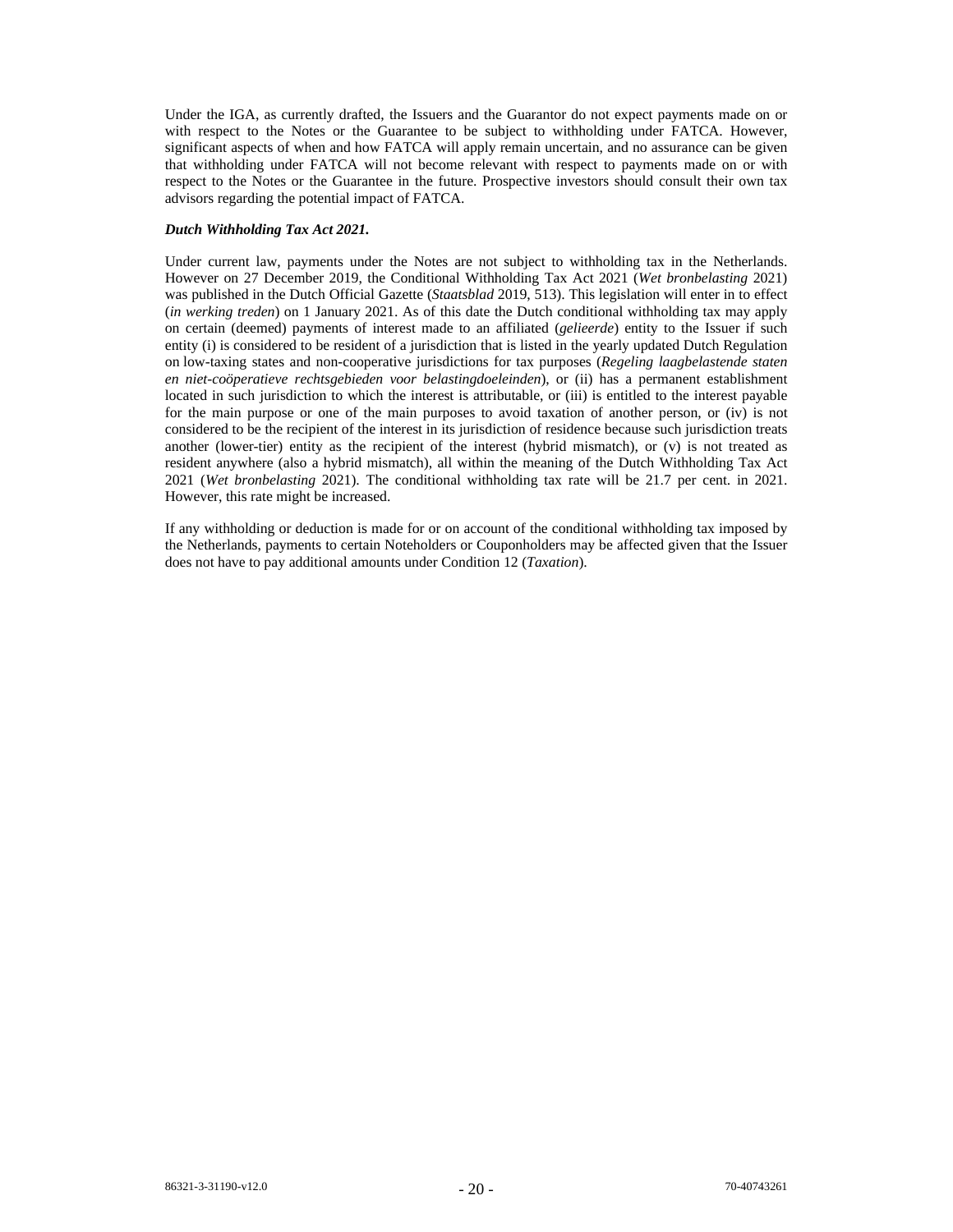# **INFORMATION INCORPORATED BY REFERENCE**

The following information shall be deemed to be incorporated in, and to form part of, this Base Prospectus:

1. the audited annual consolidated financial statements of Akelius Residential Property AB (publ) in respect of the year ended 31 December 2018 (prepared in accordance with the international financial reporting standards (IFRS) within the meaning of Regulation 1606/2002/EC (or as otherwise adopted or amended from time to time)) (the "**2018 Financial Statements**") and the audit report from Ernst & Young AB in respect of the 2018 Financial Statements, as set out on pages 100–167 (inclusive) of Akelius Residential Property AB (publ)'s annual report for 2018:

https://www.ise.ie/debt\_documents/2018%20ARPAB%20Annual%20Report\_985b3027-f62b-4bb4-a818-d9bf56ec443b.pdf

2. the audited annual consolidated financial statements of Akelius Residential Property AB (publ) in respect of the year ended 31 December 2019 (prepared in accordance with the international financial reporting standards (IFRS) within the meaning of Regulation 1606/2002/EC (or as otherwise adopted or amended from time to time)) (the "**2019 Financial Statements**") and the audit report from Ernst & Young AB in respect of the 2019 Financial Statements, as set out on pages 158–163 (inclusive) of Akelius Residential Property AB (publ)'s annual report for 2019:

https://www.ise.ie/debt\_documents/Annual%202019\_7ecbe873-fc56-4ac2-be8a-52d4ab62c7b6.PDF

3. the unaudited interim consolidated financial statements of Akelius Residential Property AB (publ) in respect of the three-month period ended 31 March 2020 (prepared in accordance with the international financial reporting standards (IFRS) within the meaning of Regulation 1606/2002/EC (or as otherwise adopted or amended from time to time)) (the "**January to March 2020 Interim Financial Statements**") as set out on pages 21 – 34 (inclusive) of Akelius Residential Property AB (publ)'s interim report for the first three months of 2020:

https://www.ise.ie/debt\_documents/Interim%202020\_3d08dde9-a7c8-4c7e-812e-3241836dd7c8.PDF

4. The section entitled "*Terms and Conditions of the Notes*" on pages 27 to 60 of the Base Prospectus dated 12 May 2017:

http://www.ise.ie/debt\_documents/Base%20Prospectus\_113ddf9f-3c73-4a89-80fc-9a4f27fee2fd.PDF

5. The section entitled "*Terms and Conditions of the Notes*" on pages 27 to 63 of the Base Prospectus dated 21 June 2018:

https://www.ise.ie/debt\_documents/Base%20Prospectus\_5f412919-1828-4e65-ab71 a85b9e5e5ec4.PDF

6. The section entitled "*Terms and Conditions of the Notes*" on pages 26 to 62 of the Base Prospectus dated 18 October 2019:

https://www.ise.ie/debt\_documents/Base%20Prospectus\_e9266fa0-480b-44f0-b780a6e4f5f60aa2.PDF

save, that any statement contained in a document which is incorporated by reference herein shall be modified or superseded for the purpose of this Base Prospectus to the extent that a statement contained herein modifies or supersedes such earlier statement (whether expressly, by implication or otherwise). Any statement so modified or superseded shall not, except as so modified or superseded, constitute a part of this Base Prospectus.

Copies of the documents specified above as containing information incorporated by reference in this Base Prospectus may be inspected, free of charge, during usual business hours at the specified offices of the Principal Paying Agent and also on the website of the Group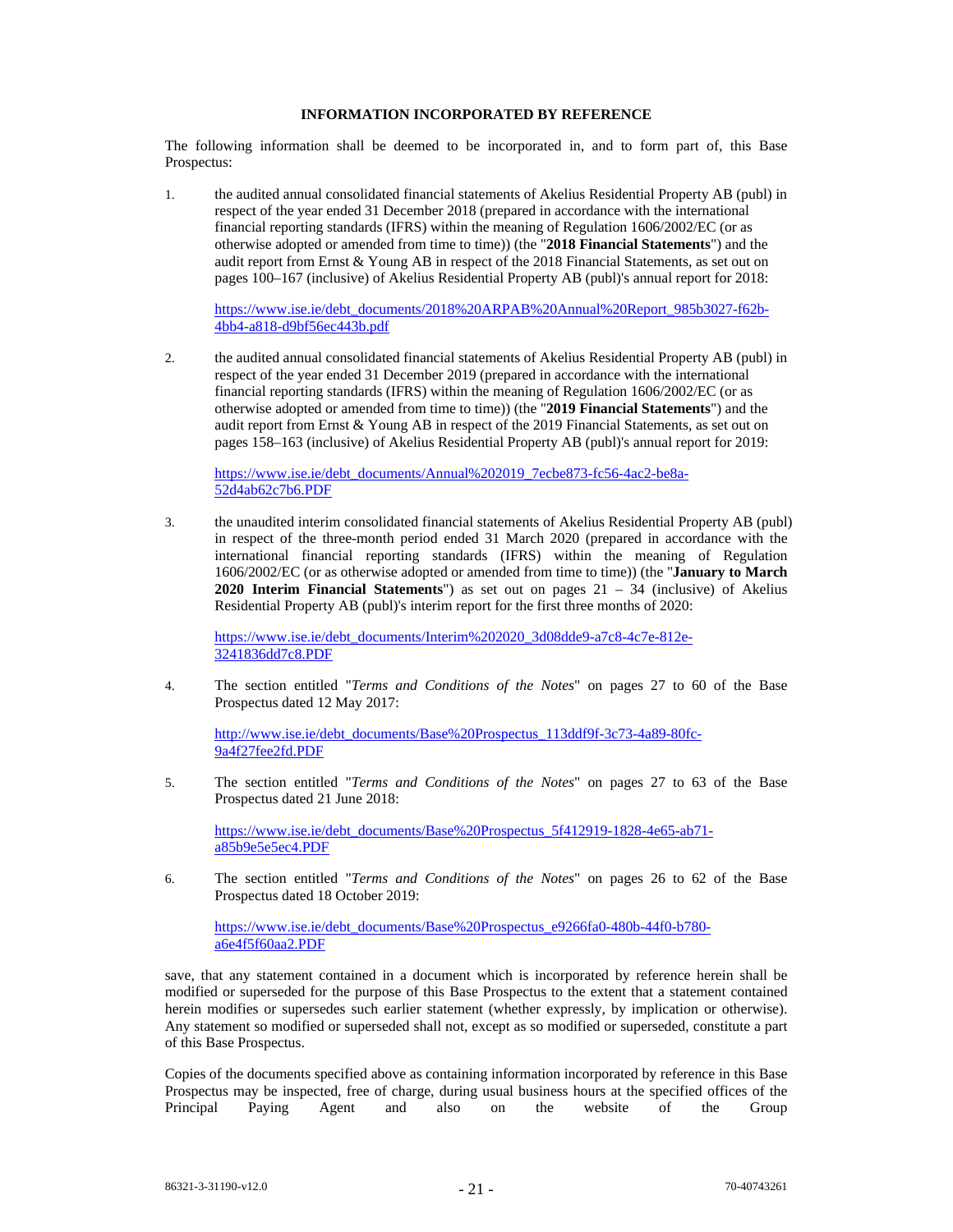(https://www.akelius.com/en/investor/financial/reports). Any information contained in or incorporated by reference in any of the documents incorporated by reference from 1 to 6 above which is not incorporated by reference in this Base Prospectus is either not relevant to investors or is covered elsewhere in this Base Prospectus and, for the avoidance of doubt, unless specifically incorporated by reference into this Base Prospectus, information contained on the website does not form part of this Base Prospectus.

The 2018 Financial Statements, 2019 Financial Statements and January to March 2020 Interim Financial Statements are English translations of the Swedish financial statements prepared for and used in the Kingdom of Sweden.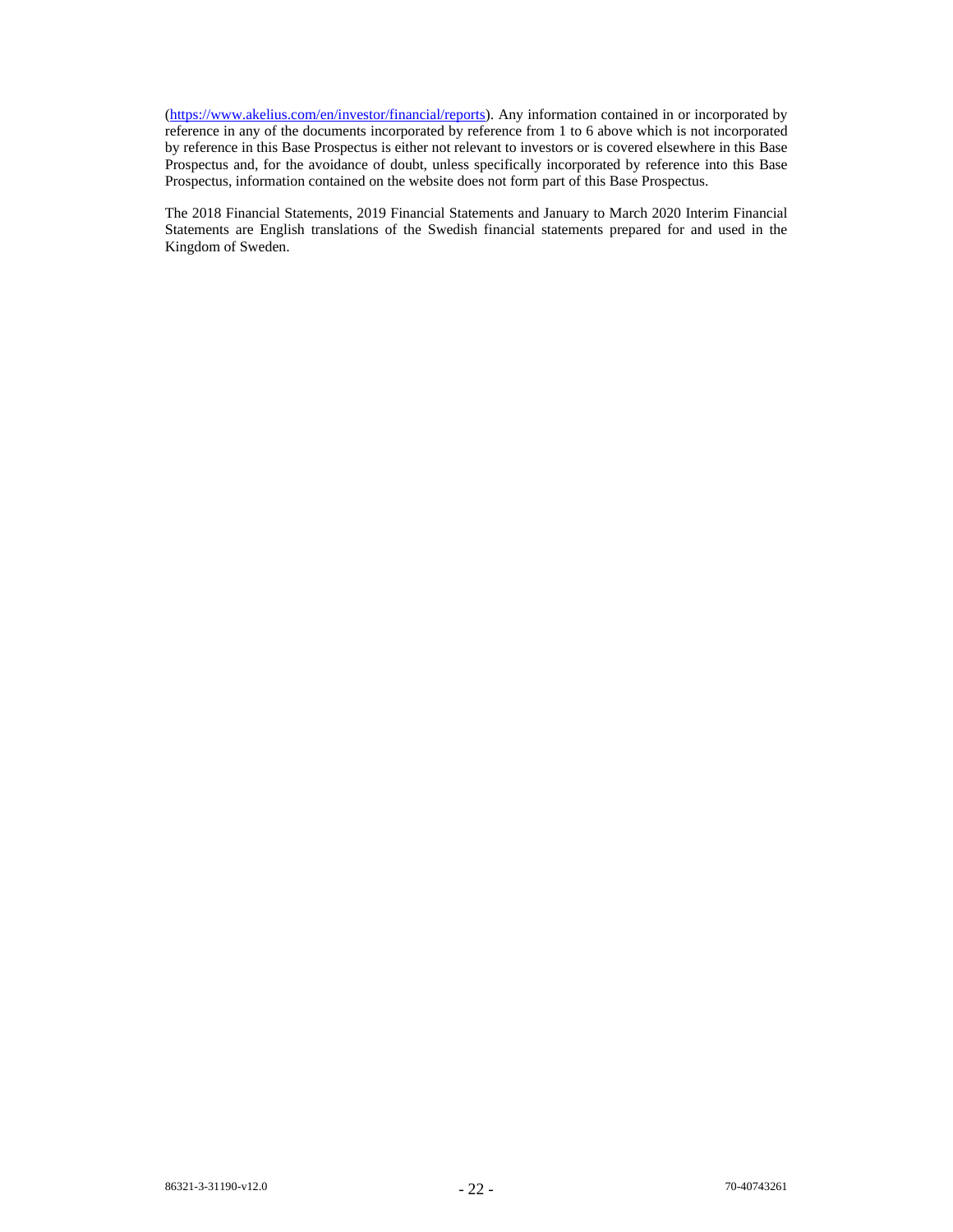# **FINAL TERMS AND DRAWDOWN PROSPECTUSES**

In this section the expression "**necessary information**" means, in relation to any Tranche of Notes, the information necessary to enable investors to make an informed assessment of the assets and liabilities, financial position, profits and losses and prospects of the Issuers and the Guarantor and of the rights attaching to the Notes and the Guarantee and the reasons for the issuance and its impact on the relevant Issuer. In relation to the different types of Notes which may be issued under the Programme, the Issuers and the Guarantor have included in this Base Prospectus all of the necessary information except for information relating to the Notes which is not known at the date of this Base Prospectus and which can only be determined at the time of an individual issue of a Tranche of Notes.

Any information relating to the Notes which is not included in this Base Prospectus and which is required in order to complete the necessary information in relation to a Tranche of Notes will be contained either in the relevant Final Terms or in a Drawdown Prospectus.

For a Tranche of Notes which is the subject of Final Terms, those Final Terms will, for the purposes of that Tranche only, complete this Base Prospectus and must be read in conjunction with this Base Prospectus. The terms and conditions applicable to any particular Tranche of Notes which is the subject of Final Terms are the Conditions described in the relevant Final Terms as completed to the extent described in the relevant Final Terms.

The terms and conditions applicable to any particular Tranche of Notes which is the subject of a Drawdown Prospectus will be the Conditions as supplemented, amended and/or replaced to the extent described in the relevant Drawdown Prospectus. In the case of a Tranche of Notes which is the subject of a Drawdown Prospectus, each reference in this Base Prospectus to information being specified or identified in the relevant Final Terms shall be read and construed as a reference to such information being specified or identified in the relevant Drawdown Prospectus unless the context requires otherwise.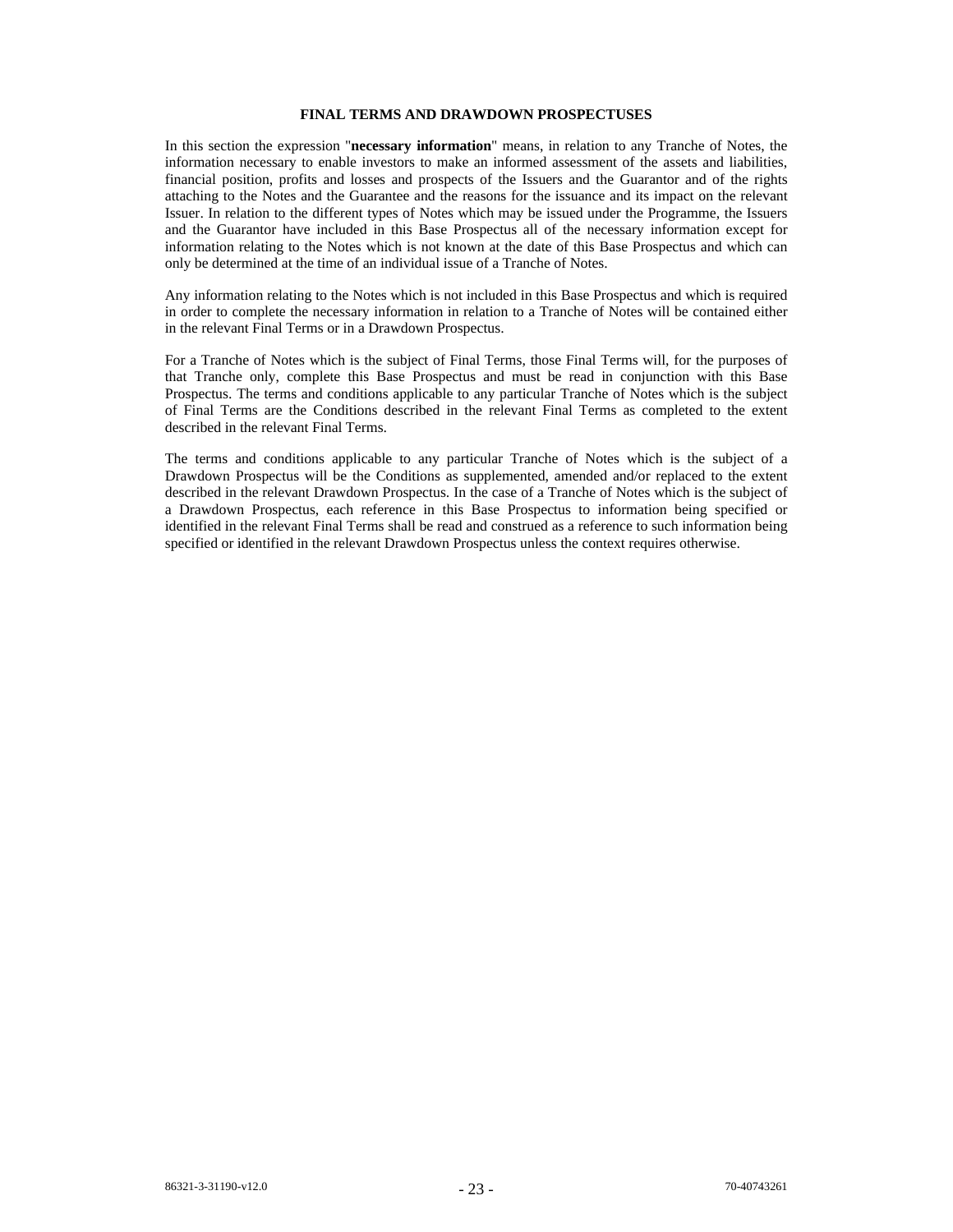# **FORMS OF THE NOTES**

# **Bearer Notes**

Each Tranche of Notes in bearer form ("**Bearer Notes**") will initially be in the form of either a temporary global note in bearer form (the "**Temporary Global Note**"), without interest coupons, or a permanent global note in bearer form (the "**Permanent Global Note**"), without interest coupons, in each case as specified in the relevant Final Terms. Each Temporary Global Note or, as the case may be, Permanent Global Note (each a "**Global Note**") which is not intended to be issued in new global note ("**NGN**") form (a "**CGN**"), as specified in the relevant Final Terms, will be deposited on or around the issue date of the relevant Tranche of the Notes with a depositary or a common depositary for Euroclear Bank SA/NV ("**Euroclear**") and/or Clearstream Banking S.A. ("**Clearstream, Luxembourg**") and/or any other relevant clearing system and each Global Note which is intended to be issued in NGN form, as specified in the relevant Final Terms, will be deposited on or around the issue date of the relevant Tranche of the Notes with a common safekeeper for Euroclear and/or Clearstream, Luxembourg.

In the case of each Tranche of Bearer Notes, the relevant Final Terms will also specify whether United States Treasury Regulation §1.163-5(c)(2)(i)(C) (the "**TEFRA C Rules**") or United States Treasury Regulation §1.163-5(c)(2)(i)(D) (the "**TEFRA D Rules**") are applicable in relation to the Notes or, if the Notes do not have a maturity of more than 365 days, that neither the TEFRA C Rules nor the TEFRA D Rules are applicable.

#### *Temporary Global Note exchangeable for Permanent Global Note*

If the relevant Final Terms specifies the form of Notes as being "Temporary Global Note exchangeable for a Permanent Global Note", then the Notes will initially be in the form of a Temporary Global Note which will be exchangeable, in whole or in part, for interests in a Permanent Global Note, without interest coupons, not earlier than 40 days after the issue date of the relevant Tranche of the Notes upon certification as to non-U.S. beneficial ownership. No payments will be made under the Temporary Global Note unless exchange for interests in the Permanent Global Note is improperly withheld or refused. In addition, interest payments in respect of the Notes cannot be collected without such certification of non-U.S. beneficial ownership.

Whenever any interest in the Temporary Global Note is to be exchanged for an interest in a Permanent Global Note, the relevant Issuer shall procure (in the case of first exchange) the delivery of a Permanent Global Note, duly authenticated and, in the case of a NGN, effectuated, to the bearer of the Temporary Global Note or (in the case of any subsequent exchange) an increase in the principal amount of the Permanent Global Note in accordance with its terms against:

- (i) presentation and (in the case of final exchange) presentation and surrender of the Temporary Global Note to or to the order of the Principal Paying Agent; and
- (ii) receipt by the Principal Paying Agent of a certificate or certificates of non-U.S. beneficial ownership,

within 7 days of the bearer requesting such exchange.

#### *Temporary Global Note exchangeable for Definitive Notes*

If the relevant Final Terms specifies the form of Notes as being "Temporary Global Note exchangeable for Definitive Notes" and also specifies that the TEFRA C Rules are applicable or that neither the TEFRA C Rules or the TEFRA D Rules are applicable, then the Notes will initially be in the form of a Temporary Global Note which will be exchangeable, in whole but not in part, for Bearer Notes in definitive form ("**Definitive Notes**") not earlier than 40 days after the issue date of the relevant Tranche of the Notes.

If the relevant Final Terms specifies the form of Notes as being "Temporary Global Note exchangeable for Definitive Notes" and also specifies that the TEFRA D Rules are applicable, then the Notes will initially be in the form of a Temporary Global Note which will be exchangeable, in whole or in part, for Definitive Notes not earlier than 40 days after the issue date of the relevant Tranche of the Notes upon certification as to non-U.S. beneficial ownership. Interest payments in respect of the Notes cannot be collected without such certification of non-U.S. beneficial ownership.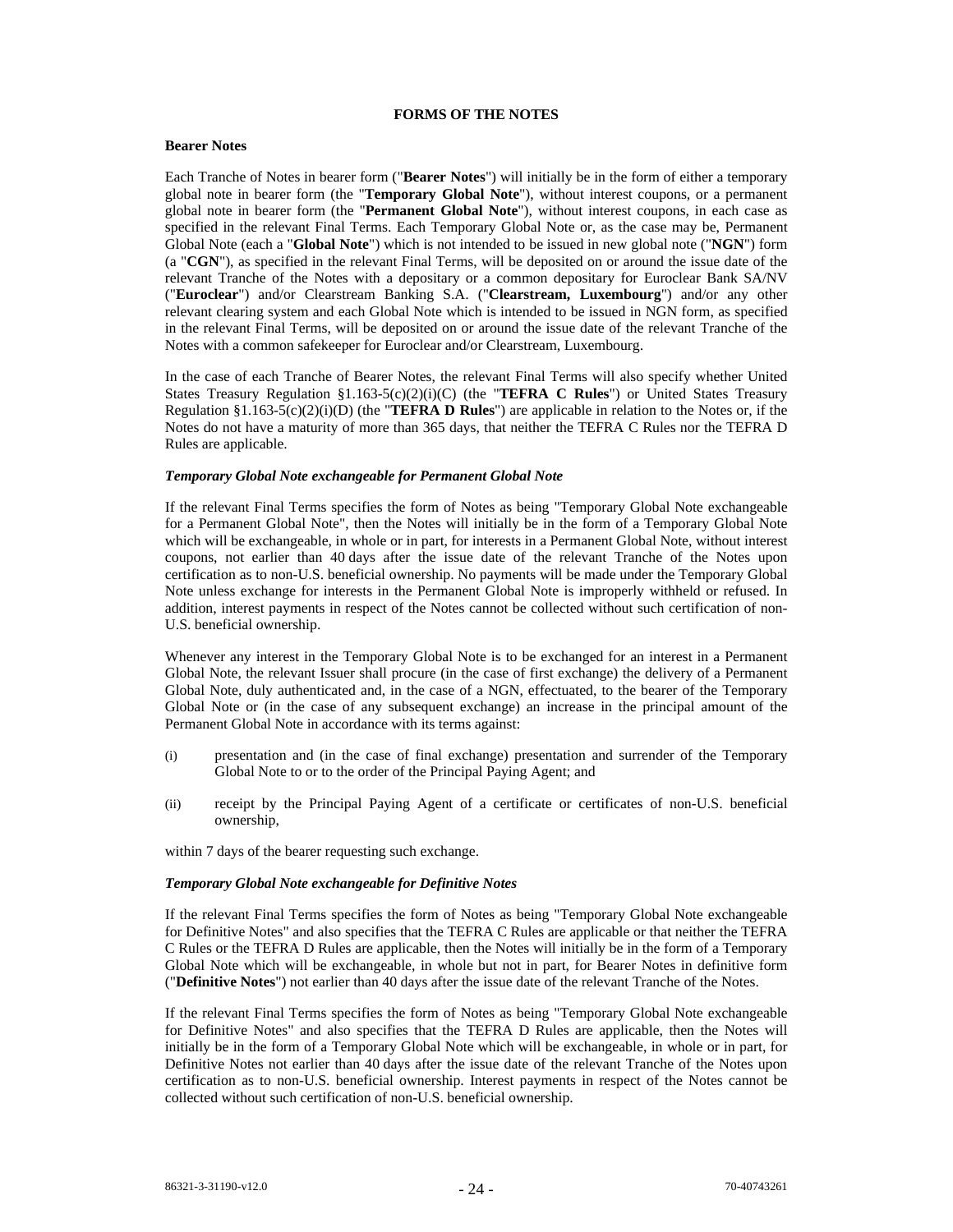Whenever the Temporary Global Note is to be exchanged for Definitive Notes, the relevant Issuer shall procure the prompt delivery (free of charge to the bearer) of such Definitive Notes, duly authenticated and with Coupons and Talons attached (if so specified in the relevant Final Terms), in an aggregate principal amount equal to the principal amount of the Temporary Global Note to the bearer of the Temporary Global Note against the surrender of the Temporary Global Note to or to the order of the Principal Paying Agent within 30 days of the bearer requesting such exchange.

In relation to any issue of Notes which have a denomination consisting of the minimum Specified Denomination plus a higher integral multiple of another smaller amount, the Temporary Global Note shall only be exchangeable for Definitive Notes in the limited circumstances specified in the Temporary Global Note.

#### *Permanent Global Note exchangeable for Definitive Notes*

If the relevant Final Terms specifies the form of Notes as being "Permanent Global Note exchangeable for Definitive Notes", then the Notes will initially be in the form of a Permanent Global Note which will be exchangeable in whole, but not in part, for Definitive Notes:

- (i) on the expiry of such period of notice as may be specified in the relevant Final Terms; or
- (ii) at any time, if so specified in the relevant Final Terms; or
- (iii) if the relevant Final Terms specifies "in the limited circumstances described in the Permanent Global Note", then if either of the following events occurs:
	- (a) Euroclear or Clearstream, Luxembourg or any other relevant clearing system is closed for business for a continuous period of 14 days (other than by reason of legal holidays) or announces an intention permanently to cease business or
	- (b) any of the circumstances described in Condition 13 (*Events of Default*) occurs.

Whenever the Permanent Global Note is to be exchanged for Definitive Notes, the relevant Issuer shall procure the prompt delivery (free of charge to the bearer) of such Definitive Notes, duly authenticated and with Coupons and Talons attached (if so specified in the relevant Final Terms), in an aggregate principal amount equal to the principal amount of Notes represented by the Permanent Global Note to the bearer of the Permanent Global Note against the surrender of the Permanent Global Note to or to the order of the Principal Paying Agent within 30 days of the bearer requesting such exchange.

In relation to any issue of Notes which have a denomination consisting of the minimum Specified Denomination plus a higher integral multiple of another smaller amount, the Permanent Global Note shall only be exchangeable for Definitive Notes in the limited circumstances specified in the Permanent Global Note.

# *Terms and Conditions applicable to the Notes*

The terms and conditions applicable to any Definitive Note will be endorsed on that Note and will consist of the terms and conditions set out under "*Terms and Conditions of the Notes*" below and the provisions of the relevant Final Terms which supplement those terms and conditions.

The terms and conditions applicable to any Note in global form will differ from those terms and conditions which would apply to the Note were it in definitive form to the extent described under "*Summary of Provisions Relating to the Notes while in Global Form*" below.

# *Legend concerning United States persons*

In the case of any Tranche of Bearer Notes having a maturity of more than 365 days, the Notes in global form, the Notes in definitive form and any Coupons and Talons appertaining thereto will bear a legend to the following effect:

"*Any United States person who holds this obligation will be subject to limitations under the United States*  income tax laws, including the limitations provided in Sections 165(j) and 1287(a) of the Internal *Revenue Code*"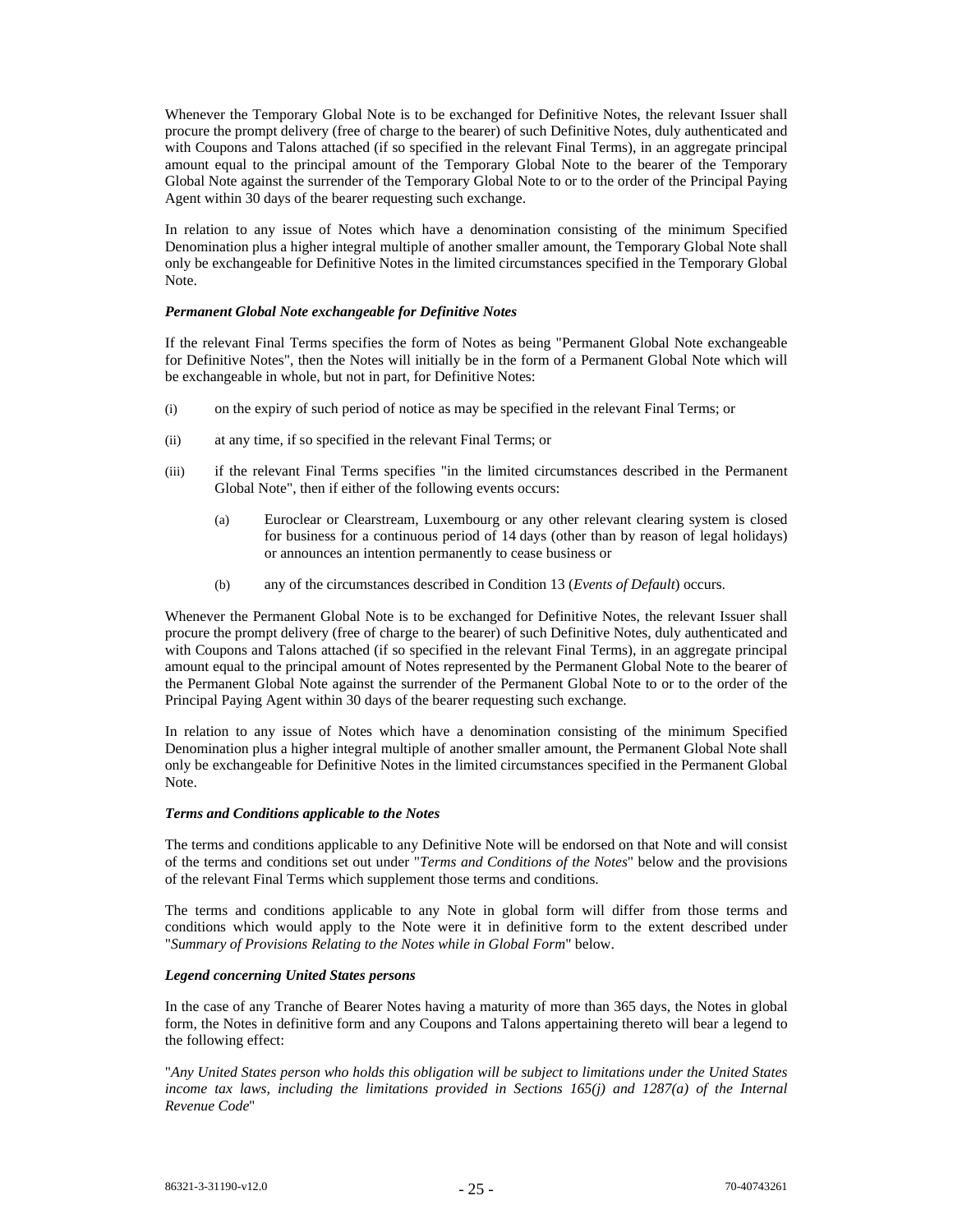## **Registered Notes**

Each Tranche of Registered Notes will be represented by either individual Note Certificates in registered form ("**Individual Note Certificates**") or a global note in registered form (a "**Global Registered Note**"), in each case as specified in the relevant Final Terms.

Each Global Registered Note will either be: (a) in the case of a Note which is not to be held under the new safekeeping structure for registered notes (the "**New Safekeeping Structure**" or "**NSS**"), registered in the name of a common depositary (or its nominee) for Euroclear and/or Clearstream, Luxembourg and/or any other relevant clearing system and the relevant Global Registered Note will be deposited on or about the issue date with the common depositary and will be exchangeable in accordance with its terms; or (b) in the case of a Note to be held under the NSS, be registered in the name of a common safekeeper (or its nominee) for Euroclear and/or Clearstream, Luxembourg and/or any other relevant clearing system and the relevant Global Registered Note will be deposited on or about the issue date with the common safekeeper for Euroclear and/or Clearstream, Luxembourg and will be exchangeable for Individual Note Certificates in accordance with its terms.

1. If the relevant Final Terms specifies the form of Notes as being "Global Registered Note exchangeable for Individual Note Certificates", then the Notes will initially be in the form of a Global Registered Note which will be exchangeable in whole, but not in part, for Individual Note Certificates:

- (a) on the expiry of such period of notice as may be specified in the relevant Final Terms; or
- (b) at any time, if so specified in the relevant Final Terms; or
- (c) if the relevant Final Terms specifies "in the limited circumstances described in the Global Registered Note", then if either of the following events occurs:
	- (i) Euroclear or Clearstream, Luxembourg or any other relevant clearing system is closed for business for a continuous period of 14 days (other than by reason of legal holidays) or announces an intention permanently to cease business; or
	- (ii) any of the circumstances described in Condition 13 (*Events of Default*) occurs.

Whenever the Global Registered Note is to be exchanged for Individual Note Certificates, the relevant Issuer shall procure that Individual Note Certificates will be issued in an aggregate principal amount equal to the principal amount of the Global Registered Note within five business days of the delivery, by or on behalf of the registered holder of the Global Registered Note to the Registrar of such information as is required to complete and deliver such Individual Note Certificates (including, without limitation, the names and addresses of the persons in whose names the Individual Note Certificates are to be registered and the principal amount of each such person's holding) against the surrender of the Global Registered Note at the specified office of the Registrar.

Such exchange will be effected in accordance with the provisions of the Trust Deed and the Agency Agreement and the regulations concerning the transfer and registration of Notes scheduled to the Agency Agreement and, in particular, shall be effected without charge to any Noteholder, but against such indemnity as the Registrar may require in respect of any tax or other duty of whatsoever nature which may be levied or imposed in connection with such exchange.

In relation to any issue of Notes which have a denomination consisting of the minimum Specified Denomination plus a higher integral multiple of another smaller amount, the Global Registered Note shall only be exchangeable for Individual Note Certificates in the limited circumstances described in the Global Registered Note.

#### *Terms and Conditions applicable to the Notes*

The terms and conditions applicable to any Individual Note Certificate will be endorsed on that Individual Note Certificate and will consist of the terms and conditions set out under "*Terms and Conditions of the Notes*" below and the provisions of the relevant Final Terms which complete those terms and conditions.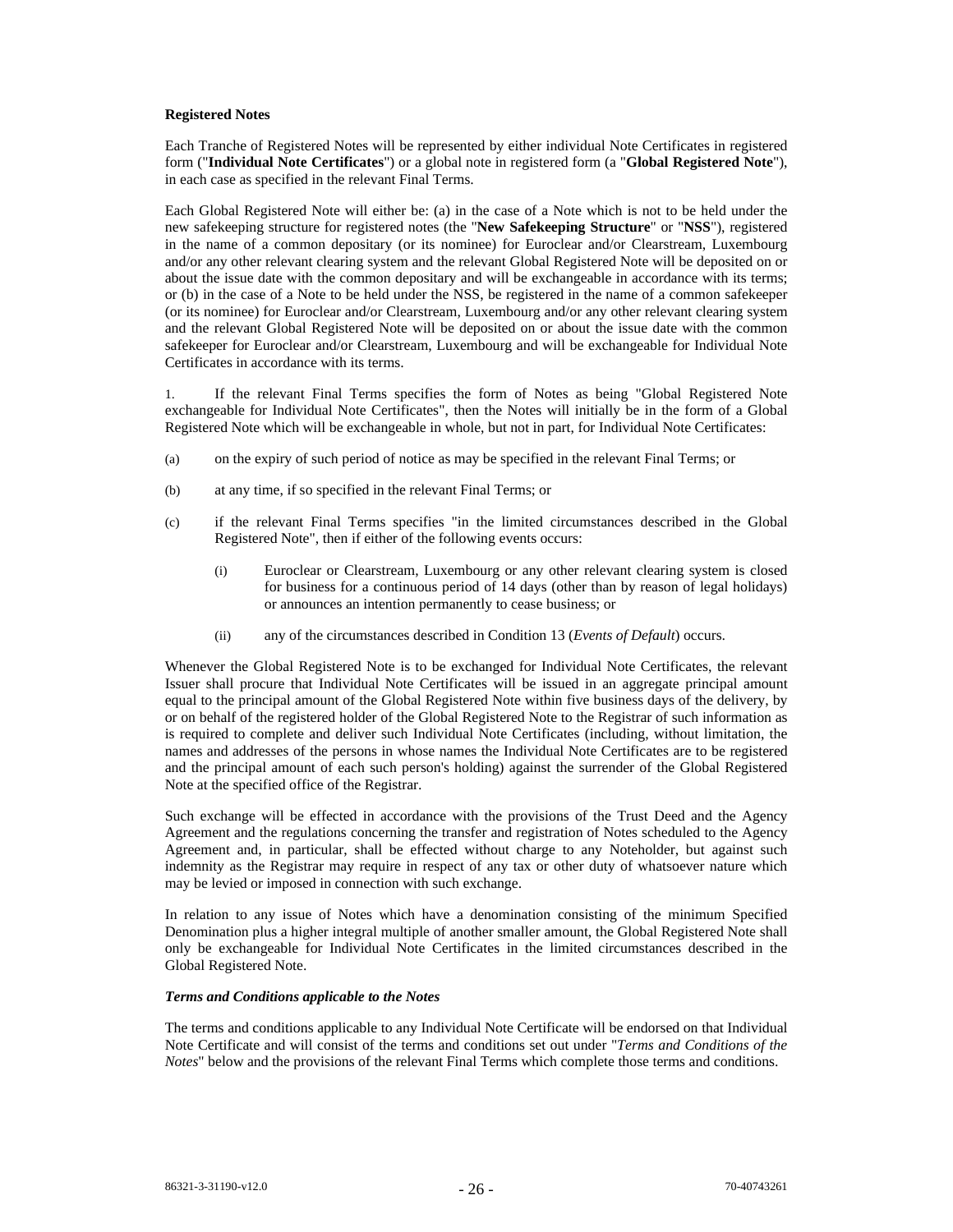The terms and conditions applicable to any Global Registered Note will differ from those terms and conditions which would apply to the Note were it in definitive form to the extent described under "*Summary of Provisions Relating to the Notes while in Global Form*" below.

#### **Summary of Provisions relating to the Notes while in Global Form**

#### *Clearing System Accountholders*

In relation to any Tranche of Notes represented by a Global Note in bearer form, references in the terms and conditions of the Notes to "Noteholder" are references to the bearer of the relevant Global Note which, for so long as the Global Note is held by a depositary or a common depositary, in the case of a CGN, or a common safekeeper, in the case of an NGN, for Euroclear and/or Clearstream, Luxembourg and/or any other relevant clearing system, will be that depositary or common depositary or, as the case may be, common safekeeper.

In relation to any Tranche of Notes represented by a Global Registered Note, references in the terms and conditions of the Notes to "Noteholder" are references to the person in whose name such Global Registered Note is for the time being registered in the Register which, for so long as the Global Registered Note is held by or on behalf of a common depositary or a common safekeeper for Euroclear and/or Clearstream, Luxembourg and/or any other relevant clearing system, will be that common safekeeper or common depositary or a nominee for that common depositary or common safekeeper.

Each of the persons shown in the records of Euroclear and/or Clearstream, Luxembourg and/or any other relevant clearing system as being entitled to an interest in a Global Note or a Global Registered Note (each an "**Accountholder**") must look solely to Euroclear and/or Clearstream, Luxembourg and/or such other relevant clearing system (as the case may be) for such Accountholder's share of each payment made by the relevant Issuer or, if applicable, the Guarantor to the holder of such Global Note or Global Registered Note and in relation to all other rights arising under the Global Note or Global Registered Note. The extent to which, and the manner in which, Accountholders may exercise any rights arising under the Global Note or Global Registered Note will be determined by the respective rules and procedures of Euroclear and Clearstream, Luxembourg and any other relevant clearing system from time to time. For so long as the relevant Notes are represented by a Global Note or Global Registered Note, Accountholders shall have no claim directly against the relevant Issuer or, if applicable, the Guarantor in respect of payments due under the Notes and such obligations of the relevant Issuer and, if applicable, the Guarantor will be discharged by payment to the holder of such Global Note or Global Registered Note.

# *Conditions applicable to Global Notes*

Each Global Note and Global Registered Note will contain provisions which modify the terms and conditions of the Notes as they apply to the Global Note or Global Registered Note. The following is a summary of certain of those provisions:

*Payments:* All payments in respect of the Global Note or Global Registered Note which, according to the terms and conditions of the Notes, require presentation and/or surrender of a Note, Note Certificate or Coupon will be made against presentation and (in the case of payment of principal in full with all interest accrued thereon) surrender of the Global Note or Global Registered Note to or to the order of any Paying Agent and will be effective to satisfy and discharge the corresponding liabilities of the relevant Issuer in respect of the Notes. On each occasion on which a payment of principal or interest is made in respect of the Global Note, the relevant Issuer shall procure that in respect of a CGN the payment is noted in a schedule thereto and in respect of an NGN the payment is entered *pro rata* in the records of Euroclear and Clearstream, Luxembourg.

*Payment Business Day*: in the case of a Global Note or a Global Registered Note, shall be: if the currency of payment is euro, any day which is a TARGET Settlement Day and a day on which dealings in foreign currencies may be carried on in each (if any) Additional Financial Centre; or, if the currency of payment is not euro, any day which is a day on which dealings in foreign currencies may be carried on in the Principal Financial Centre of the currency of payment and in each (if any) Additional Financial Centre.

*Payment Record Date:* Each payment in respect of a Global Registered Note will be made to the person shown as the Noteholder in the Register at the close of business (in the relevant clearing system) on the Clearing System Business Day before the due date for such payment (the "**Record Date**") where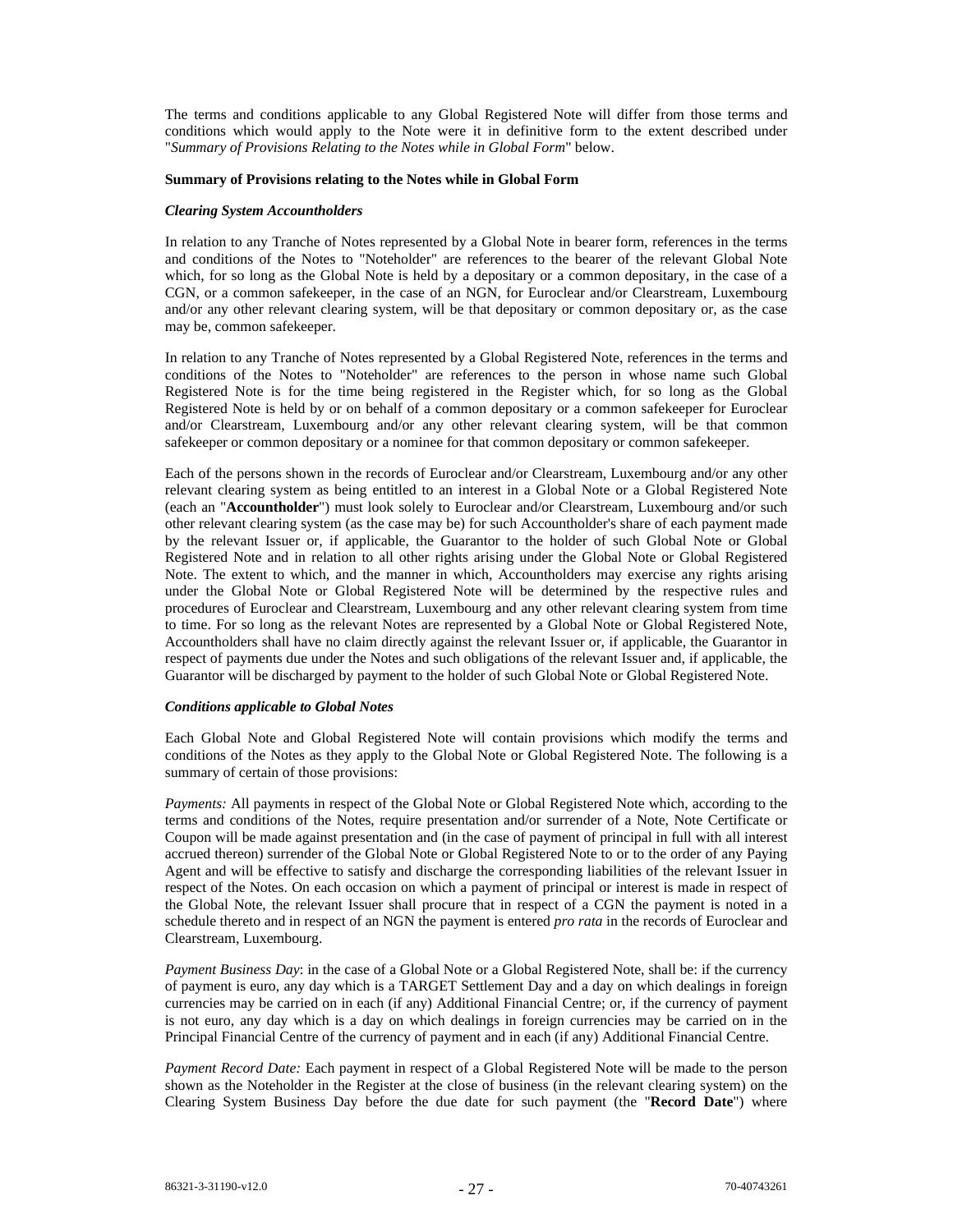"**Clearing System Business Day**" means a day on which each clearing system for which the Global Registered Note is being held is open for business.

*Exercise of put option:* In order to exercise the option contained in Condition 9(e) (*Redemption at the option of Noteholders*) or Condition 9(f) (*Change of Control Put Option*) the bearer of a Permanent Global Note or the holder of a Global Registered Note must, within the period specified in the Conditions for the deposit of the relevant Note and put notice, give written notice of such exercise to the Principal Paying Agent specifying the principal amount of Notes in respect of which such option is being exercised. Any such notice will be irrevocable and may not be withdrawn.

*Partial exercise of call option:* In connection with an exercise of the option contained in Condition 9(c) (*Redemption at the option of the Issuer*) in relation to some only of the Notes, the Permanent Global Note or Global Registered Note may be redeemed in part in the principal amount specified by the relevant Issuer in accordance with the Conditions and the Notes to be redeemed will not be selected as provided in the Conditions but in accordance with the rules and procedures of Euroclear and/or Clearstream, Luxembourg (to be reflected in the records of Euroclear and/or Clearstream, Luxembourg as either a pool factor or a reduction in principal amount, at their discretion).

*Notices:* Notwithstanding Condition 20 (*Notices*), while all the Notes are represented by a Permanent Global Note (or by a Permanent Global Note and/or a Temporary Global Note) or a Global Registered Note and the Permanent Global Note is (or the Permanent Global Note and/or the Temporary Global Note are), or the Global Registered Note is, deposited with a depositary or a common depositary for Euroclear and/or Clearstream, Luxembourg and/or any other relevant clearing system or a common safekeeper, notices to Noteholders may be given by delivery of the relevant notice to Euroclear and/or Clearstream, Luxembourg and/or any other relevant clearing system and, in any case, such notices shall be deemed to have been given to the Noteholders in accordance with Condition 20 (*Notices*) on the date of delivery to Euroclear and/or Clearstream, Luxembourg and/or any other relevant clearing system.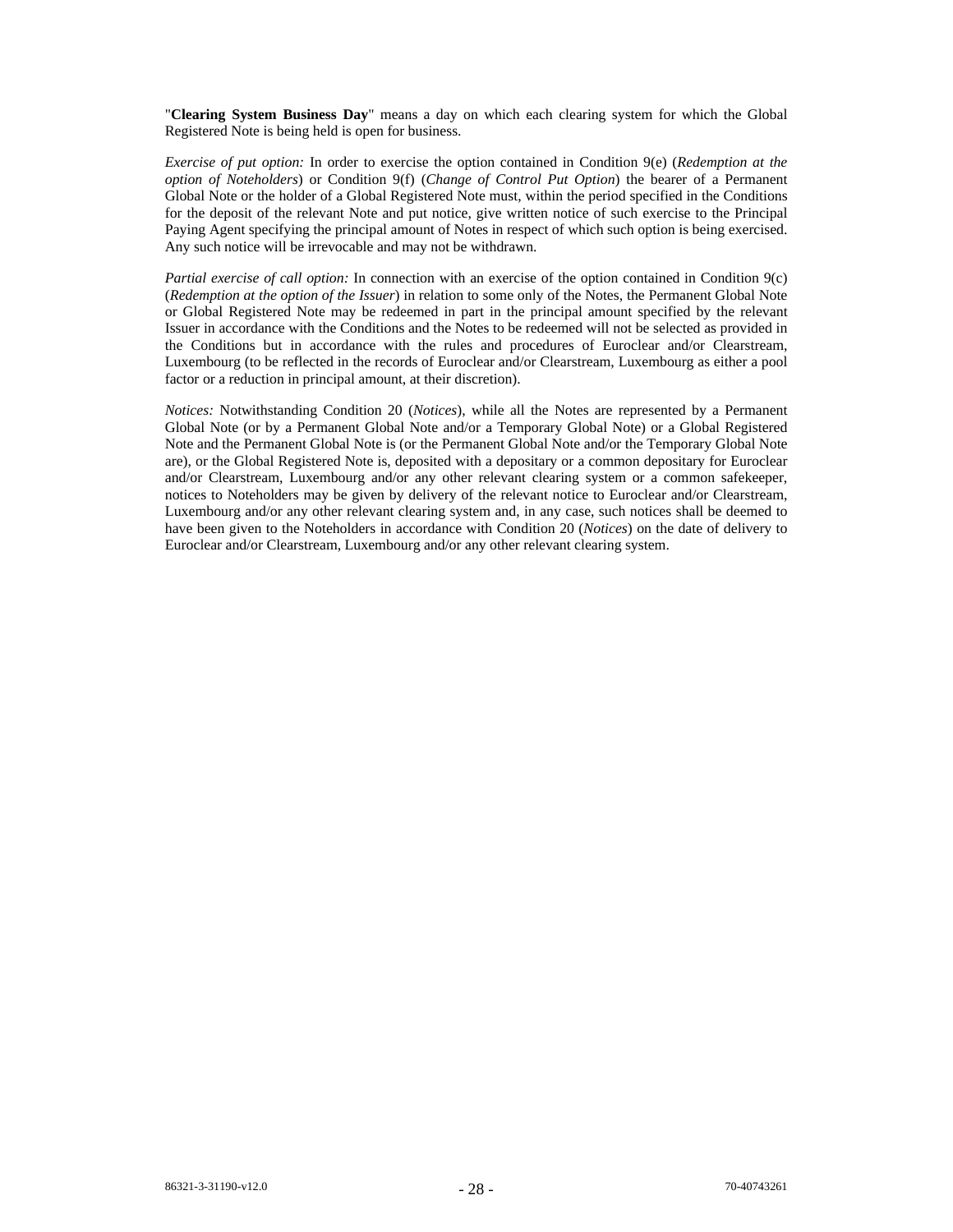## **TERMS AND CONDITIONS OF THE NOTES**

*The following is the text of the terms and conditions which, as completed by the relevant Final Terms or as supplemented, amended and/or replaced by the relevant Drawdown Prospectus, will be endorsed on each Note in definitive form issued under the Programme. The terms and conditions applicable to any Note in global form will differ from those terms and conditions which would apply to the Note were it in definitive form to the extent described under "Forms of the Notes - Summary of Provisions Relating to the Notes while in Global Form" above.* 

- 1. **Introduction**
- (a) *Programme*: Akelius Residential Property AB (publ) and Akelius Residential Property Financing B.V. (the "**Issuers**" and each an "**Issuer**") have established a Euro Medium Term Note Programme (the "**Programme**") for the issuance of up to EUR 3,000,000,000 in aggregate principal amount of notes (the "**Notes**") unconditionally and irrevocably guaranteed, in respect of Notes issued by Akelius Residential Property Financing B.V. only, by Akelius Residential Property AB (publ) (the "**Guarantor**").
- (b) *Final Terms*: Notes issued under the Programme are issued in series (each a "**Series**") and each Series may comprise one or more tranches (each a "**Tranche**") of Notes. Each Tranche is the subject of a final terms (the "**Final Terms**") which supplements these terms and conditions (the "**Conditions**"). The terms and conditions applicable to any particular Tranche of Notes are these Conditions as completed by the relevant Final Terms. The relevant Final Terms should be read in conjunction with these Conditions.
- (c) *Trust Deed:* The Notes are constituted by, are subject to, and have the benefit of, the amended and restated trust deed dated 23 July 2020 (as amended or supplemented from time to time, the "**Trust Deed**") between the Issuers, the Guarantor and Deutsche Trustee Company Limited as trustee (the "**Trustee**", which expression includes all persons for the time being trustee or trustees appointed under the Trust Deed).
- (d) *Agency Agreement*: The Notes are the subject of the amended and restated issue and paying agency agreement dated 23 July 2020 (as amended or supplemented from time to time, the "**Agency Agreement**") between the Issuers, the Guarantor, Deutsche Bank AG, London Branch as principal paying agent (the "**Principal Paying Agent**", which expression includes any successor principal paying agent appointed from time to time in connection with the Notes), Deutsche Bank Luxembourg S.A. as registrar (the "**Registrar**", which expression includes any successor registrar appointed from time to time in connection with the Notes), the paying agents named therein (together with the Principal Paying Agent, the "**Paying Agents**", which expression includes any successor or additional paying agents appointed from time to time in connection with the Notes), the transfer agents named therein (together with the Registrar, the "**Transfer Agents**", which expression includes any successor or additional transfer agents appointed from time to time in connection with the Notes) and the Trustee. In these Conditions references to the "**Agents**" are to the Paying Agents and the Transfer Agents and any reference to an "**Agent**" is to any one of them.
- (e) *The Guarantee*: Pursuant to the Trust Deed the Guarantor has irrevocably and unconditionally agreed to guarantee the obligations of Akelius Residential Property Financing B.V. under and in relation to the Notes issued by Akelius Residential Property Financing B.V.
- (f) *The Notes*: The Notes may be issued in bearer form ("**Bearer Notes**"), or in registered form ("**Registered Notes**"). All subsequent references in these Conditions to "Notes" are to the Notes which are the subject of the relevant Final Terms. Copies of the relevant Final Terms are available for viewing on the website of Akelius Residential Property AB (publ) and at the registered office of Akelius Residential Property AB (publ) at Svärdvägen 3A, P.O. Box 104, SE-182 12 Danderyd, Kingdom of Sweden.
- (g) *Summaries*: Certain provisions of these Conditions are summaries of the Trust Deed and the Agency Agreement and are subject to their detailed provisions. Noteholders (as defined below) and the holders of the related interest coupons, if any, (the "**Couponholders**" and the "**Coupons**", respectively) and any Talons are bound by, and are deemed to have notice of, all the provisions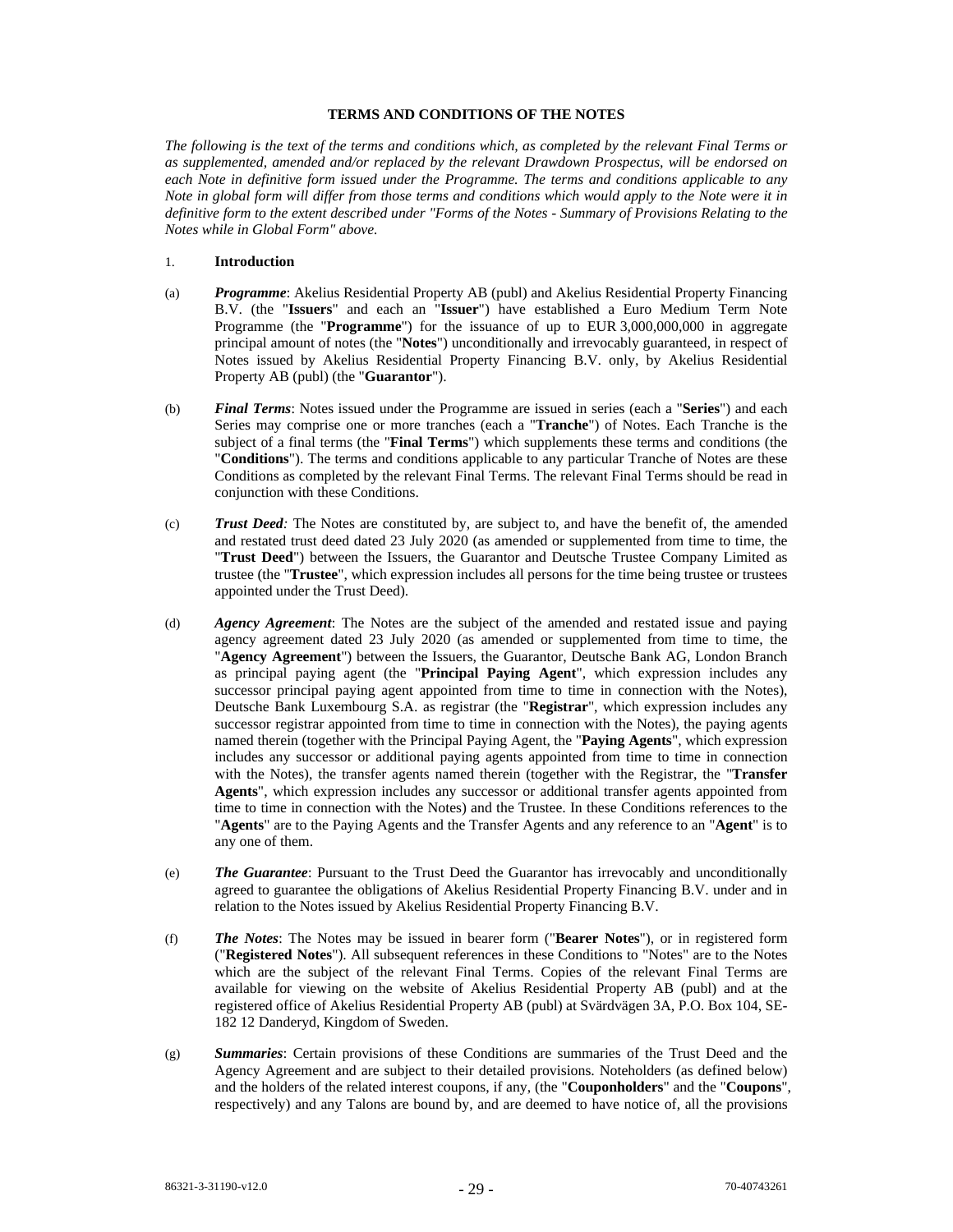of the Trust Deed and the Agency Agreement applicable to them. Copies of the Trust Deed and the Agency Agreement are available for inspection by Noteholders during normal business hours at the Specified Offices of each of the Agents, the initial Specified Offices of which are set out below.

### 2. **Interpretation**

(a) *Definitions*: In these Conditions the following expressions have the following meanings:

"**Accounting Principles**" means the international financial reporting standards (IFRS) within the meaning of Regulation 1606/2002/EC (or as otherwise adopted or amended from time to time);

"**Accrual Yield**" has the meaning given in the relevant Final Terms;

"**Additional Business Centre(s)**" means the city or cities specified as such in the relevant Final Terms;

"**Additional Financial Centre(s)**" means the city or cities specified as such in the relevant Final Terms;

"**Adjusted Profit Before Taxes**"<sup>1</sup> means, in respect of the Relevant Period, without duplication, the consolidated profit before taxes of the Group from ordinary activities according to the latest Financial Report(s), adjusted for:

- (a) depreciations;
- (b) impairments;
- (c) expenses for property sales;
- (d) Net Interest Expenses;
- (e) change in value (realised or unrealised) of properties;
- (f) exchange rate differences that are included in the profit before taxes;
- (g) change in value of derivative instruments;
- (h) change in value (realised or unrealised) of available-for-sale investments and Liquid Financial Assets (if and when applicable); and
- (i) non-recurring or exceptional items,

in each case subject to the determination specified in the Conditions;

"**Adjustment Spread**" means either (a) a spread (which may be positive, negative or zero), or (b) a formula or methodology for calculating a spread, in each case to be applied to the Successor Rate or the Alternative Rate (as the case may be) and is the spread, formula or methodology which:

- (i) in the case of a Successor Rate, is formally recommended in relation to the replacement of the Original Reference Rate with the Successor Rate by any Relevant Nominating Body;
- (ii) the relevant Issuer, following consultation with the Independent Adviser, determines, is customarily applied to the relevant Successor Rate or the Alternative Rate (as the case may be) in international debt capital markets transactions to produce an industry-

<sup>1</sup> For an illustration as to how the measure "Adjusted Profit Before Taxes" is calculated, please see the section entitled "*Alternative Performance Measures - Description of alternative performance measures*" in the Base Prospectus relating to the Programme dated 18 October 2019.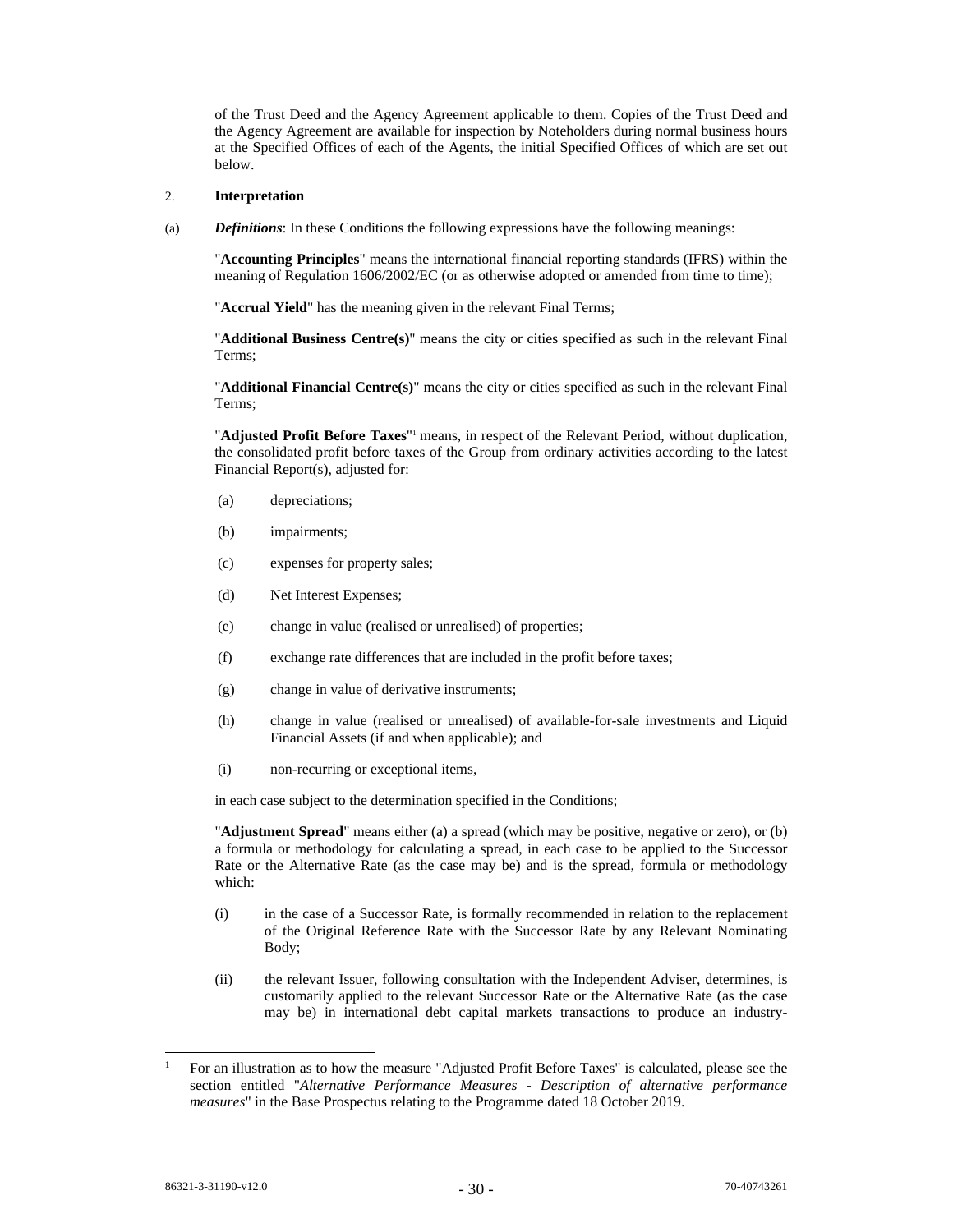accepted replacement rate for the Original Reference Rate, where such rate has been replaced by the Successor Rate or the Alternative Rate (as the case may be); or

(iii) (if the relevant Issuer determines that no such customary market usage is recognised or acknowledged) the relevant Issuer, in its discretion, following consultation with the Independent Adviser and acting in good faith, determines to be appropriate;

"**Alternative Rate**" means an alternative to the Reference Rate which the relevant Issuer determines in accordance with Condition 7(e)(ii) has replaced the Original Reference Rate customarily applied in international debt capital markets transactions for the purposes of determining rates of interest (or the relevant component part thereof) for the same interest period and in the same Specified Currency as the Notes or, if the Independent Adviser determines there is no such rate, such other rate as the relevant Issuer determines (following consultation with the Independent Adviser and acting in good faith) is most comparable to the relevant Reference Rate;

"**Affiliate**" means any other Person, directly or indirectly, controlling or controlled by or under direct or indirect common control with such specified Person. For the purpose of this definition, "**control**" when used with respect to any Person means the power to direct the management and policies of such Person, directly or indirectly, whether through the ownership of voting securities, by contract or otherwise; and the terms "**controlling**" and "**controlled**" have meanings correlative to the foregoing;

"**Benchmark Amendments**" has the meaning given to it in Condition 7(e)(iv);

## "**Benchmark Event**" means:

- (a) the relevant Reference Rate has ceased to be published on the Relevant Screen Page as a result of such benchmark ceasing to be calculated or administered; or
- (b) a public statement by the administrator of the relevant Reference Rate that (in circumstances where no successor administrator has been or will be appointed that will continue publication of such Reference Rate) it has ceased publishing such Reference Rate permanently or indefinitely or that it will cease to do so by a specified future date (the "**Specified Future Date**"); or
- (c) a public statement by the supervisor of the administrator of the relevant Reference Rate that such Reference Rate has been or will, by a Specified Future Date, be permanently or indefinitely discontinued; or
- (d) a public statement by the supervisor of the administrator of the relevant Reference Rate that means that such Reference Rate will, by a Specified Future Date, be prohibited from being used or that its use will be subject to restrictions or adverse consequences, either generally or in respect of the Notes; or
- (e) a public statement by the supervisor of the administrator of the relevant Reference Rate (as applicable) that, in the view of such supervisor, (i) such Reference Rate is or will, by a Specified Future Date, be no longer representative of an underlying market or (ii) the methodology to calculate such Reference Rate has materially changed; or
- (f) it has or will, by a specified date within the following six months, become unlawful for the Calculation Agent to calculate any payments due to be made to any Noteholder using the relevant Reference Rate (as applicable) (including, without limitation, under the Benchmarks Regulation (EU) 2016/1011, if applicable).

Notwithstanding the sub-paragraphs above, where the relevant Benchmark Event is a public statement within sub-paragraphs (b), (c), (d) or (e) above and the Specified Future Date in the public statement is more than six months after the date of that public statement, the Benchmark Event shall not be deemed occur until the date falling six months prior to such Specified Future Date;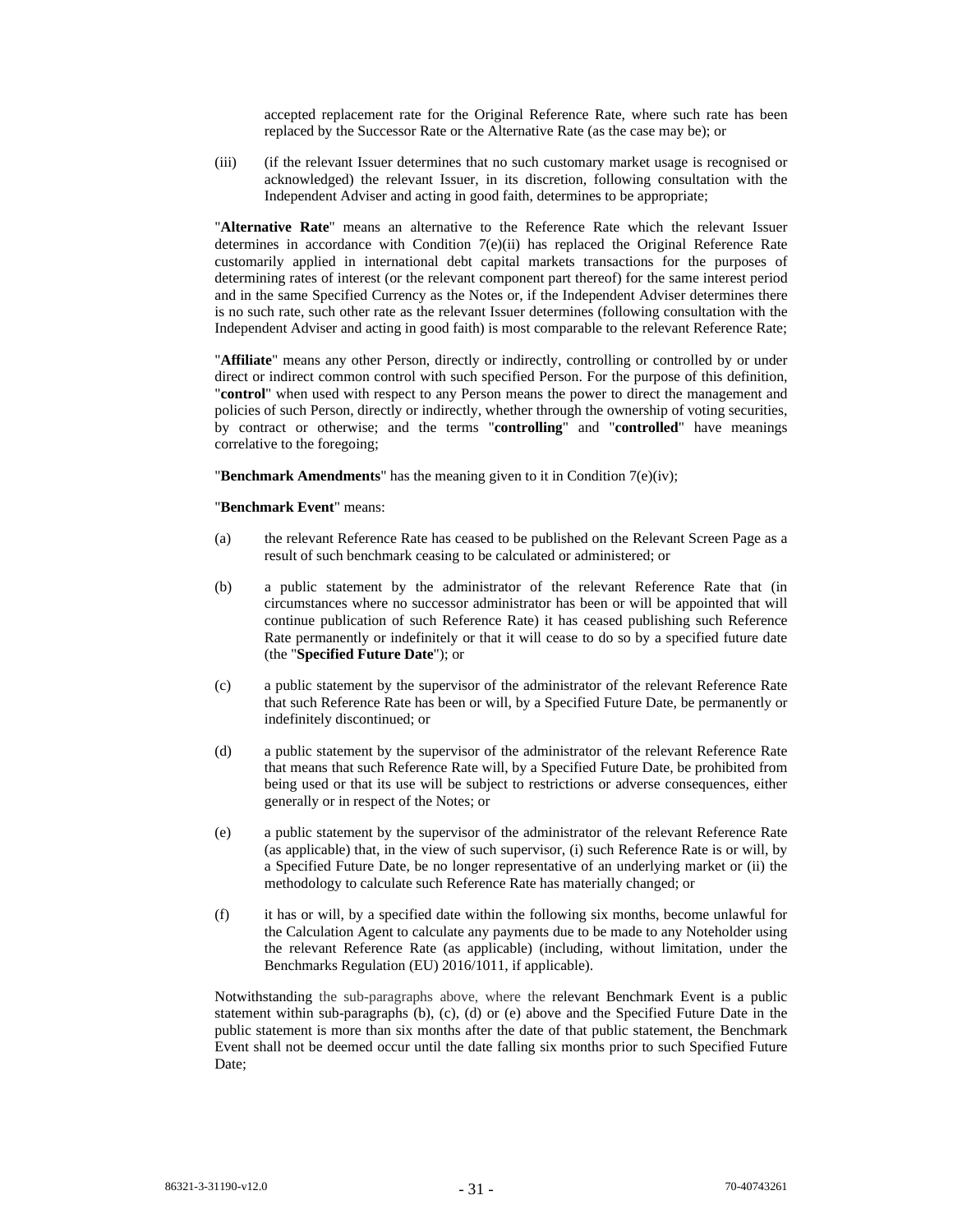### "**Business Day**" means:

- (a) in relation to any sum payable in euro, a TARGET Settlement Day and a day on which commercial banks and foreign exchange markets settle payments generally in each (if any) Additional Business Centre; and
- (b) in relation to any sum payable in a currency other than euro, a day on which commercial banks and foreign exchange markets settle payments generally in London, in the Principal Financial Centre of the relevant currency and in each (if any) Additional Business Centre;

"**Business Day Convention**", in relation to any particular date, has the meaning given in the relevant Final Terms and, if so specified in the relevant Final Terms, may have different meanings in relation to different dates and, in this context, the following expressions shall have the following meanings:

- (a) "**Following Business Day Convention**" means that the relevant date shall be postponed to the first following day that is a Business Day;
- (b) "**Modified Following Business Day Convention**" or "**Modified Business Day Convention**" means that the relevant date shall be postponed to the first following day that is a Business Day unless that day falls in the next calendar month in which case that date will be the first preceding day that is a Business Day;
- (c) "**Preceding Business Day Convention**" means that the relevant date shall be brought forward to the first preceding day that is a Business Day;
- (d) "**FRN Convention**", "**Floating Rate Convention**" or "**Eurodollar Convention**" means that each relevant date shall be the date which numerically corresponds to the preceding such date in the calendar month which is the number of months specified in the relevant Final Terms as the Specified Period after the calendar month in which the preceding such date occurred **provided, however, that**:
	- (i) if there is no such numerically corresponding day in the calendar month in which any such date should occur, then such date will be the last day which is a Business Day in that calendar month;
	- (ii) if any such date would otherwise fall on a day which is not a Business Day, then such date will be the first following day which is a Business Day unless that day falls in the next calendar month, in which case it will be the first preceding day which is a Business Day; and
	- (iii) if the preceding such date occurred on the last day in a calendar month which was a Business Day, then all subsequent such dates will be the last day which is a Business Day in the calendar month which is the specified number of months after the calendar month in which the preceding such date occurred; and
- (e) "**No Adjustment**" means that the relevant date shall not be adjusted in accordance with any Business Day Convention;

"**Calculation Agent**" means the Principal Paying Agent or such other Person specified in the relevant Final Terms as the party responsible for calculating the Rate(s) of Interest and Interest Amount(s) and/or such other amount(s) as may be specified in the relevant Final Terms;

"**Calculation Amount**" has the meaning given in the relevant Final Terms;

"**Calculation Date**" means each of 31 March, 30 June, 30 September and 31 December of each relevant year;

"**Call Option Notice**" has the meaning given to such term in Condition 9(c);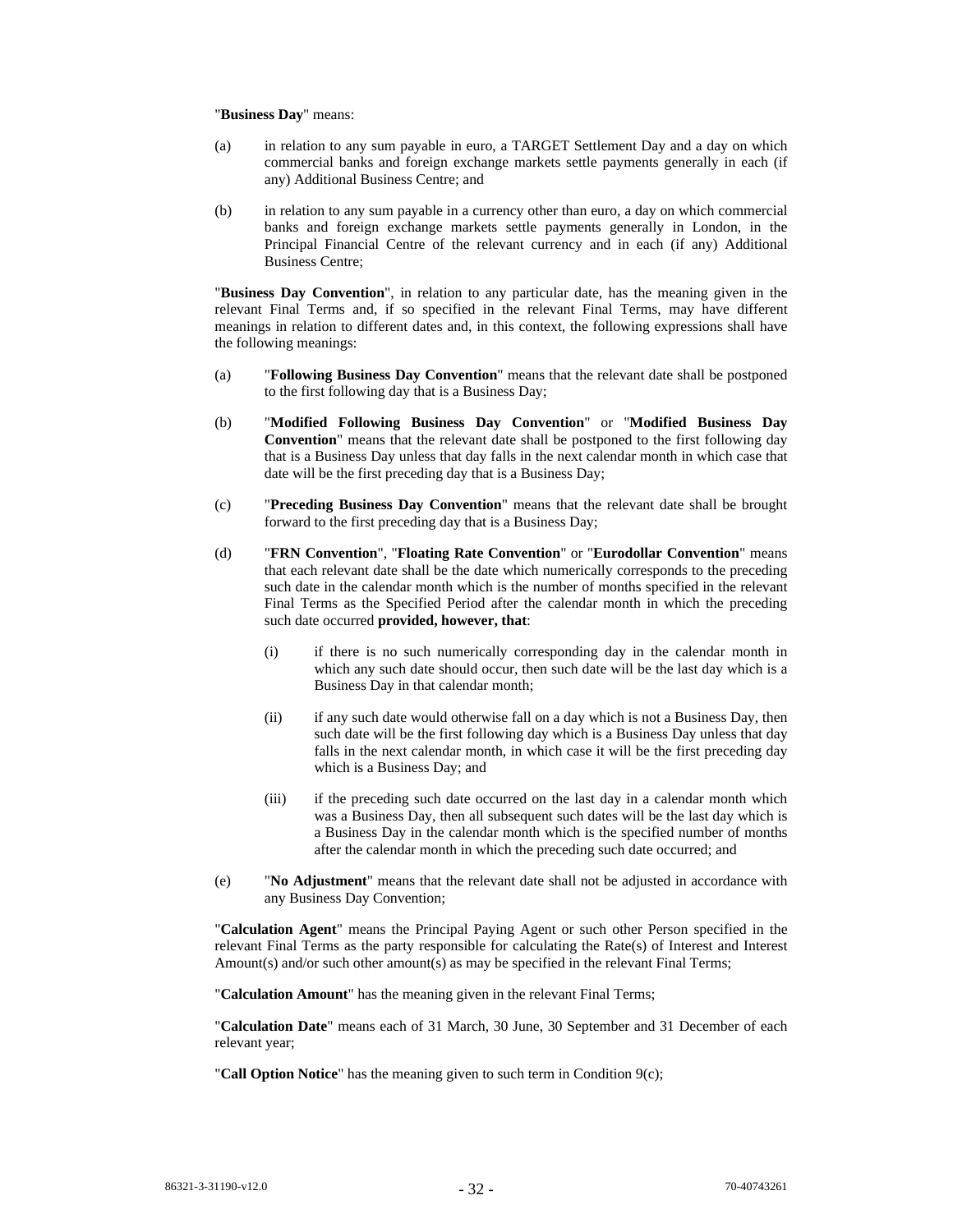"**Capital Markets Indebtedness**" means any indebtedness for money borrowed or raised which is in the form of, or represented by, bonds, notes or other securities which are listed or capable of being quoted, listed, dealt in or traded on a stock exchange or other regularly operating securities market or over-the-counter-market;

"**Change of Control**" has the meaning given to such term in Condition 9(f);

"**Change of Control Put Option**" has the meaning given to such term in Condition 9(f);

"**Change of Control Notice**" has the meaning given to such term in Condition 9(f);

"**Change of Control Put Period**" has the meaning given to such term in Condition 9(f);

"**Change of Control Put Option Notice**" has the meaning given to such term in Condition 9(f);

"**Change of Control Put Option Receipt**" has the meaning given to such term in Condition 9(f);

"**CIBOR**" means, in respect of any currency and any period specified hereon, the interest rate benchmark known as the Copenhagen interbank offered rate which is calculated and published by a designated distributor (currently Nasdaq Copenhagen) in accordance with the requirements from time to time of the Danish Financial Benchmark Facility ApS (or any other person which takes over the administration of that rate) based on estimated interbank borrowing rates for Danish kroner for a number of designated maturities which are provided by a panel of contributor banks;

"**Clean-up Call Redemption Amount**" means, in respect of any Note, its principal amount or such other Final Redemption Amount as may be specified in the relevant Final Terms;

"**Consolidated Net Financial Indebtedness**" means the Financial Indebtedness of the Group (excluding any Subordinated Debt) less the Group's consolidated total cash, cash equivalents and Liquid Financial Assets, in each case on a consolidated basis determined in accordance with the Accounting Principles as shown in the latest Financial Report;

"**Credit Facilities**" means any credit agreements providing for revolving credit loans, term loans, swing line loans, commercial paper notes, in each case, as amended, restated, modified, renewed, refunded, restructured, supplemented, replaced or refinanced in whole or in part from time to time, including any amendment increasing the amount of Financial Indebtedness incurred or available to be borrowed thereunder, extending the maturity of any Financial Indebtedness incurred thereunder or contemplated thereby or deleting, adding or substituting one or more parties thereto;

"**Coupon Sheet**" means, in respect of a Note, a coupon sheet relating to the Note;

"**DA Selected Bond**" means the selected government security or securities agreed between the relevant Issuer and an investment bank or financial institution of international standing determined to be appropriate by the relevant Issuer (which, for the avoidance of doubt, could be the Determination Agent, if applicable) as having an actual or interpolated maturity comparable with the remaining term of the Notes (or, if a Par Call Commencement Date is specified in the applicable Final Terms, the period to the Par Call Commencement Date), that would be utilised, at the time of selection and in accordance with customary financial practice, in pricing new issues of corporate debt securities denominated in the Specified Currency and of a comparable maturity to the remaining term of the Notes (or, if a Par Call Commencement Date is specified in the applicable Final Terms, the period to the Par Call Commencement Date);

"**Day Count Fraction**" means, in respect of the calculation of an amount for any period of time (the "**Calculation Period**"), such day count fraction as may be specified in these Conditions or the relevant Final Terms and:

- (a) if "**Actual/Actual (ICMA)**" is so specified, means:
	- (i) where the Calculation Period is equal to or shorter than the Regular Period during which it falls, the actual number of days in the Calculation Period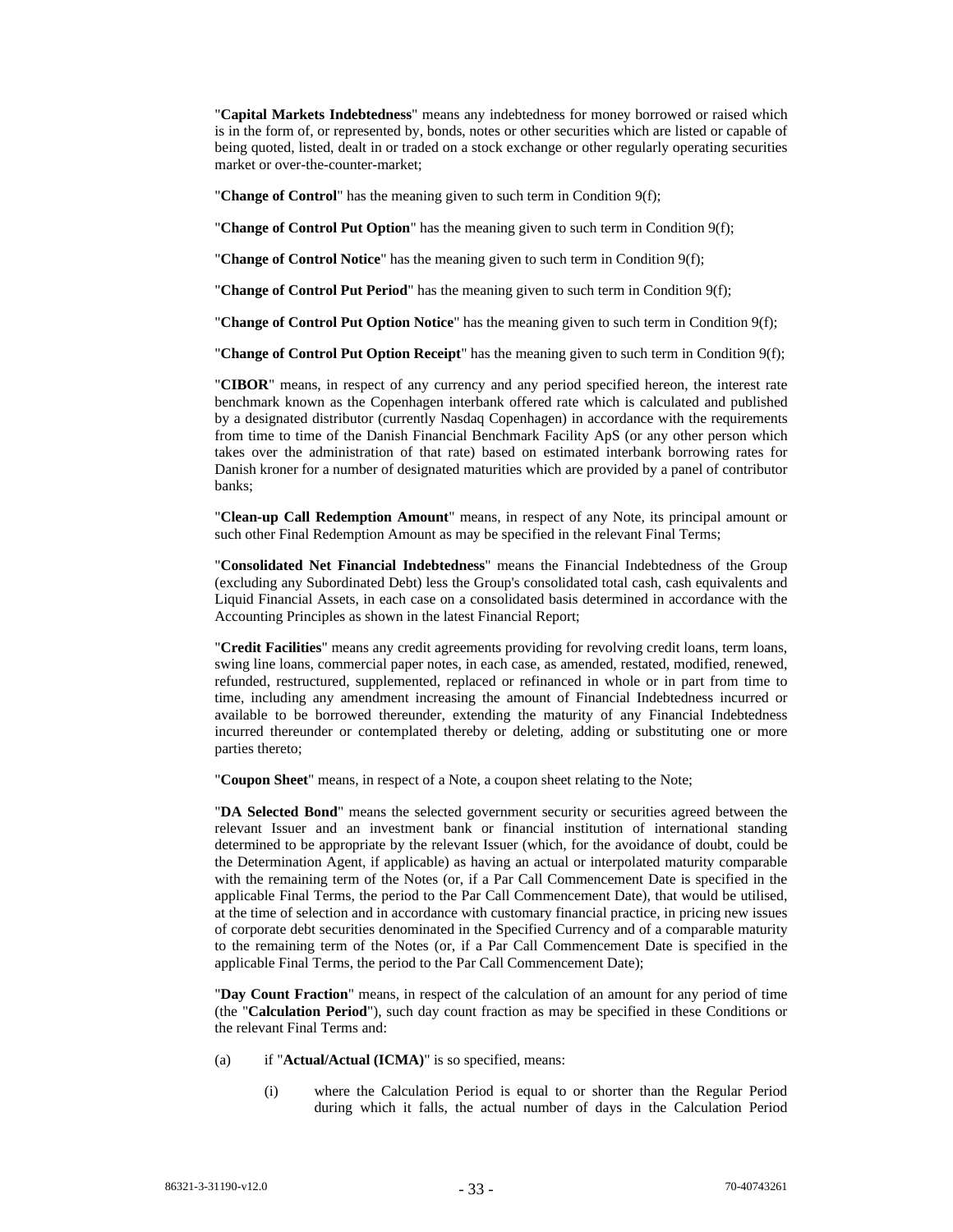divided by the product of (1) the actual number of days in such Regular Period and (2) the number of Regular Periods in any year; and

- (ii) where the Calculation Period is longer than one Regular Period, the sum of:
	- (A) the actual number of days in such Calculation Period falling in the Regular Period in which it begins divided by the product of (1) the actual number of days in such Regular Period and (2) the number of Regular Periods in any year; and
	- (B) the actual number of days in such Calculation Period falling in the next Regular Period divided by the product of (1) the actual number of days in such Regular Period and (2) the number of Regular Periods in any year;
- (b) if "**Actual/Actual (ISDA)**" is so specified, means the actual number of days in the Calculation Period divided by 365 (or, if any portion of the Calculation Period falls in a leap year, the sum of (A) the actual number of days in that portion of the Calculation Period falling in a leap year divided by 366 and (B) the actual number of days in that portion of the Calculation Period falling in a non-leap year divided by 365);
- (c) if "**Actual/365 (Fixed)**" is so specified, means the actual number of days in the Calculation Period divided by 365;
- (d) if "**Actual/360**" is so specified, means the actual number of days in the Calculation Period divided by 360;
- (e) if "**30/360**" is so specified, the number of days in the Calculation Period divided by 360, calculated on a formula basis as follows

Day Count Fraction *=* 

$$
\frac{[360x(Y_2 - Y_1)] + [30x(M_2 - M_1)] + (D_2 - D_1)}{360}
$$

where:

"**Y1**" is the year, expressed as a number, in which the first day of the Calculation Period falls;

"**Y2**" is the year, expressed as a number, in which the day immediately following the last day included in the Calculation Period falls;

"**M1**" is the calendar month, expressed as a number, in which the first day of the Calculation Period falls;

"**M2**" is the calendar month, expressed as number, in which the day immediately following the last day included in the Calculation Period falls;

"**D1**" is the first calendar day, expressed as a number, of the Calculation Period, unless such number would be 31, in which case D1 will be 30; and

"**D2**" is the calendar day, expressed as a number, immediately following the last day included in the Calculation Period, unless such number would be 31 and D1 is greater than 29, in which case D2 will be 30";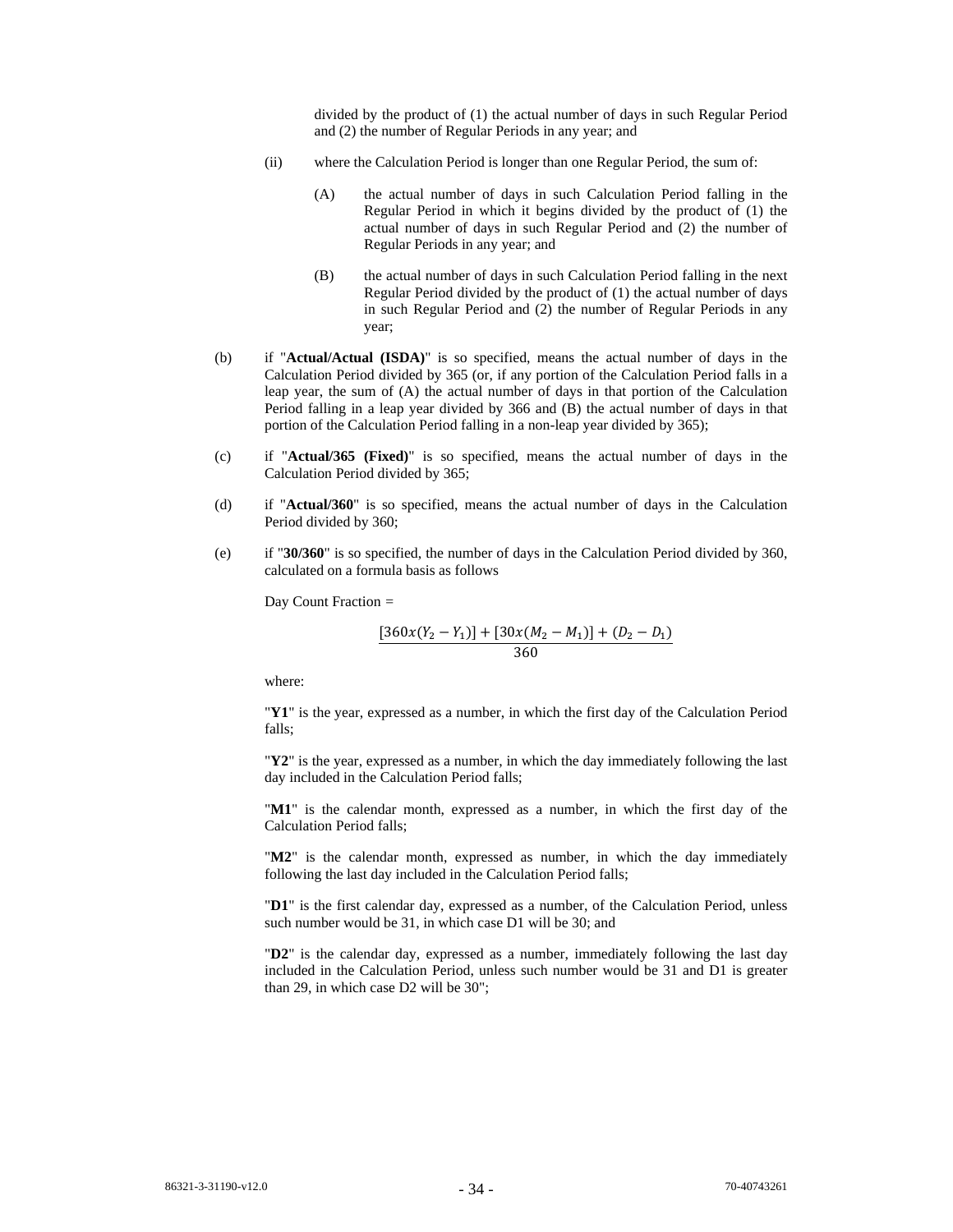(f) if "**30E/360**" or "**Eurobond Basis**" is so specified, the number of days in the Calculation Period divided by 360, calculated on a formula basis as follows:

Day Count Fraction =

$$
\frac{[360x(Y_2 - Y_1)] + [30x(M_2 - M_1)] + (D_2 - D_1)}{360}
$$

where:

"**Y1**" is the year, expressed as a number, in which the first day of the Calculation Period falls;

"**Y2**" is the year, expressed as a number, in which the day immediately following the last day included in the Calculation Period falls;

"**M1**" is the calendar month, expressed as a number, in which the first day of the Calculation Period falls;

"M2" is the calendar month, expressed as a number, in which the day immediately following the last day included in the Calculation Period falls;

"**D1**" is the first calendar day, expressed as a number, of the Calculation Period, unless such number would be 31, in which case D1 will be 30; and

"**D2**" is the calendar day, expressed as a number, immediately following the last day included in the Calculation Period, unless such number would be 31, in which case D2 will be 30; and

(g) if "**30E/360 (ISDA)**" is so specified, the number of days in the Calculation Period divided by 360, calculated on a formula basis as follows:

Day Count Fraction =

$$
\frac{[360x(Y_2 - Y_1)] + [30x(M_2 - M_1)] + (D_2 - D_1)}{360}
$$

where:

"**Y1**" is the year, expressed as a number, in which the first day of the Calculation Period falls;

"**Y2**" is the year, expressed as a number, in which the day immediately following the last day included in the Calculation Period falls;

"**M1**" is the calendar month, expressed as a number, in which the first day of the Calculation Period falls;

"M2" is the calendar month, expressed as a number, in which the day immediately following the last day included in the Calculation Period falls;

"**D1**" is the first calendar day, expressed as a number, of the Calculation Period, unless (i) that day is the last day of February or (ii) such number would be 31, in which case D1 will be 30; and

"**D2**" is the calendar day, expressed as a number, immediately following the last day included in the Calculation Period, unless (i) that day is the last day of February but not the Maturity Date or (ii) such number would be 31, in which case D2 will be 30,

**provided, however, that** in each such case the number of days in the Calculation Period is calculated from and including the first day of the Calculation Period to but excluding the last day of the Calculation Period;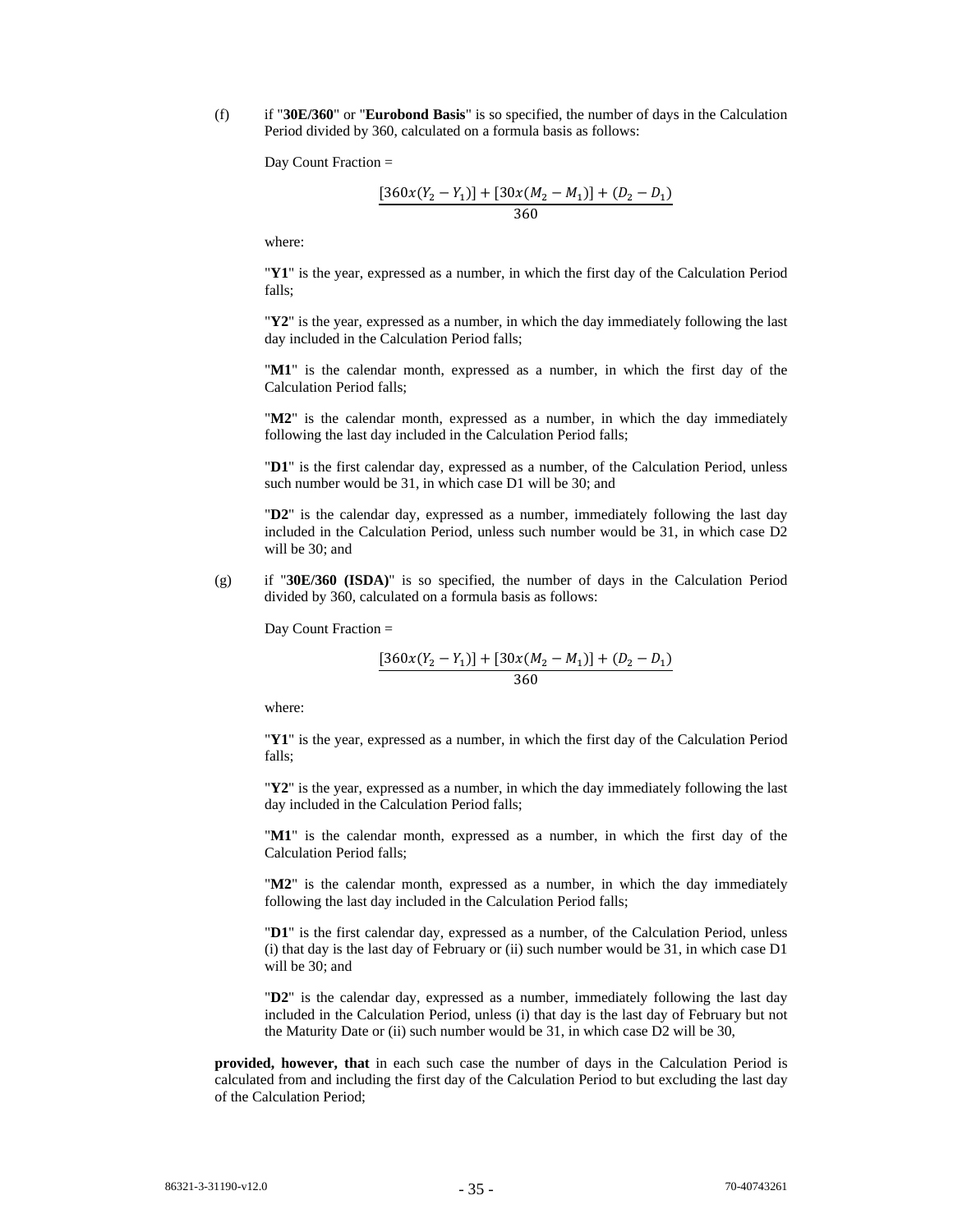"**Determination Agent**" means an investment bank or financial institution of international standing selected by the relevant Issuer;

"**Early Redemption Amount (Tax)**" means, in respect of any Note, its principal amount or such other amount as may be specified in the relevant Final Terms;

"**Early Termination Amount**" means, in respect of any Note, its principal amount or such other amount as may be specified in these Conditions or the relevant Final Terms;

"**EURIBOR**" means, in respect of any specified currency and any specified period, the interest rate benchmark known as the Euro zone interbank offered rate which is calculated and published by a designated distributor (currently Thomson Reuters) in accordance with the requirements from time to time of the European Money Markets Institute (or any other person which takes over the administration of that rate) based on estimated interbank borrowing rates for a number of designated currencies and maturities which are provided, in respect of each such currency, by a panel of contributor banks (details of historic EURIBOR rates can be obtained from the designated distributor);

"**Extraordinary Resolution**" has the meaning given in the Trust Deed;

"**Final Redemption Amount**" means, in respect of any Note, its principal amount or such other Final Redemption Amount as may be specified in the relevant Final Terms;

"**Financial Indebtedness**" means any indebtedness (excluding any indebtedness owed to another member of the Group) in respect of:

- (a) monies borrowed or raised, including Market Loans;
- (b) the amount of any liability in respect of any finance leases, to the extent the arrangement is or would have been treated as a finance lease in accordance with the Accounting Principles (a lease which in the accounts of the Group is treated as an asset and a corresponding liability);
- (c) receivables sold or discounted (other than any receivables to the extent they are sold on a non-recourse basis);
- (d) any counter-indemnity obligation in respect of a guarantee, indemnity, bond, standby or documentary letter of credit or any other instrument issued by a bank or financial institution; and
- (e) (without double counting) any guarantee or other assurance against financial loss in respect of a type referred to in the above items (a)–(d),

in each case only if and to the extent the relevant amount is recorded as "indebtedness" in accordance with the Accounting Principles;

"**Financial Report**" means the annual audited consolidated financial statements of the Group, the annual audited unconsolidated financial statements of Akelius Residential Property AB (publ) and the quarterly interim consolidated reports of the Group (which may be unaudited) or the quarterly interim unconsolidated reports of Akelius Residential Property AB (publ) (which may be unaudited);

"**First Interest Payment Date**" means the date specified in the relevant Final Terms;

"**Fitch**" means Fitch Ratings Ltd;

"**Fixed Coupon Amount**" has the meaning given in the relevant Final Terms;

"**Gross Redemption Yield**" means, with respect to a security, the gross redemption yield on such security, expressed as a percentage and calculated by a Determination Agent appointed by the relevant Issuer on the basis set out by the United Kingdom Debt Management Office in the paper "*Formulae for Calculating Gilt Prices from Yields*" page 5, Section One: Price/Yield Formulae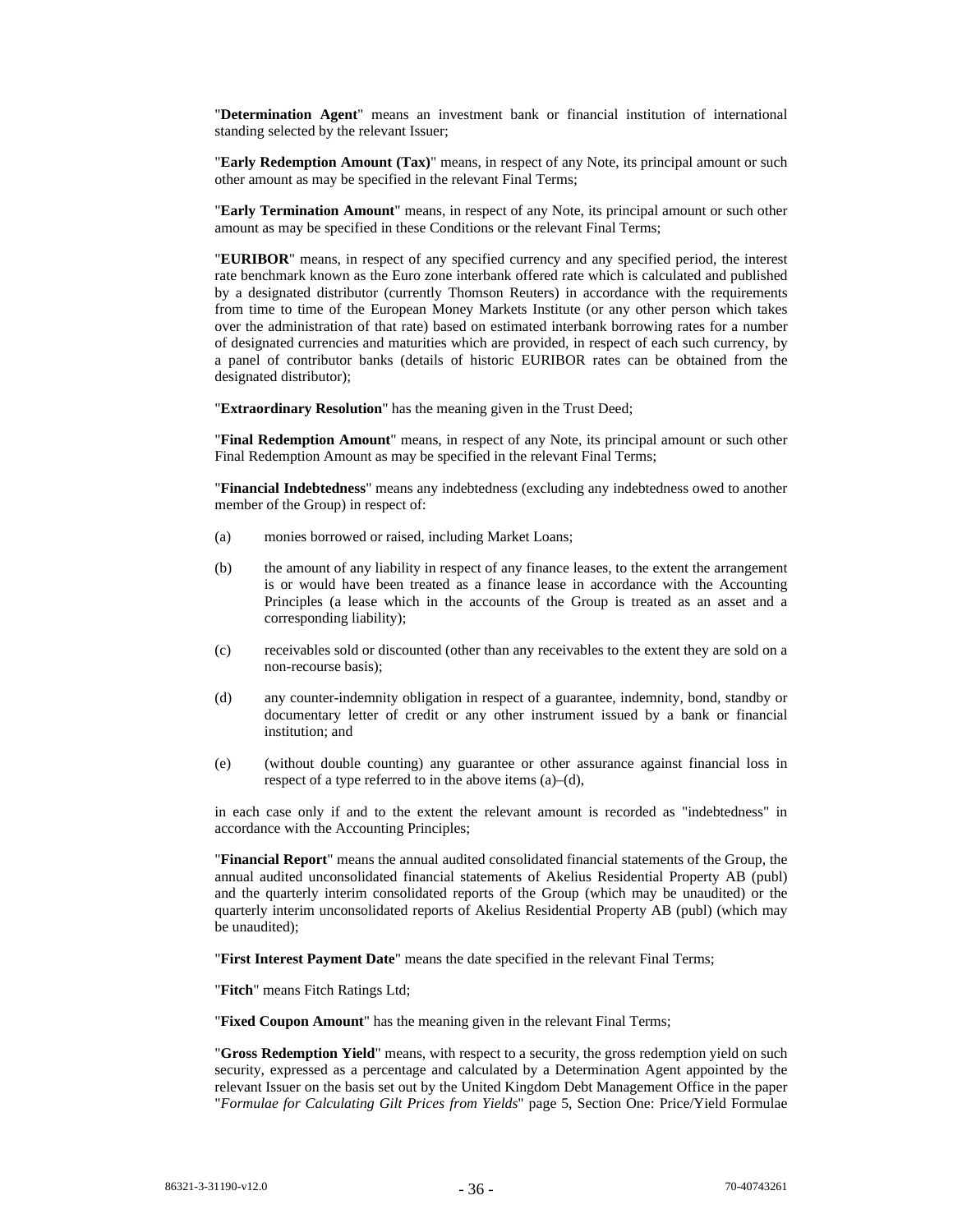"*Conventional Gilts; Double-dated and Undated Gilts with Assumed (or Actual) Redemption on a Quasi-Coupon Date"* (published 8 June 1998 and updated on 15 January 2002 and 16 March 2005, and as further amended, updated, supplemented or replaced from time to time) or, if such formula does not reflect generally accepted market practice at the time of redemption, a gross redemption yield calculated in accordance with generally accepted market practice at such time as determined by the relevant Issuer following consultation with an investment bank or financial institution of international standing determined to be appropriate by the relevant Issuer (which, for the avoidance of doubt, could be the Determination Agent, if applicable);

"**Group**" means Akelius Residential Property AB (publ) and its Subsidiaries from time to time (each a "**Group Company**");

"**Guarantee**" means the unconditional and irrevocable guarantee of the Notes given by the Guarantor in the Trust Deed;

"**Holder**" in the case of Bearer Notes, has the meaning given in Condition 3(b) (*Form, Denomination, Title and Transfer – Title to Bearer Notes*) and, in the case of Registered Notes, has the meaning given in Condition 3(d) (*Form, Denomination, Title and Transfer – Title to Registered Notes*);

"**Independent Adviser**" means an independent financial institution of international repute or an independent financial adviser with appropriate expertise appointed by the relevant Issuer under Condition 7(e)(i);

"**Interest Amount**" means, in relation to a Note and an Interest Period, the amount of interest payable in respect of that Note for that Interest Period;

"**Interest Commencement Date**" means the Issue Date of the Notes or such other date as may be specified as the Interest Commencement Date in the relevant Final Terms;

"**Interest Determination Date**" has the meaning given in the relevant Final Terms;

"**Interest Payment Date**" means the First Interest Payment Date and any other date or dates specified as such in, or determined in accordance with the provisions of, the relevant Final Terms and, if a Business Day Convention is specified in the relevant Final Terms:

- (a) as the same may be adjusted in accordance with the relevant Business Day Convention; or
- (b) if the Business Day Convention is the FRN Convention, Floating Rate Convention or Eurodollar Convention and an interval of a number of calendar months is specified in the relevant Final Terms as being the Specified Period, each of such dates as may occur in accordance with the FRN Convention, Floating Rate Convention or Eurodollar Convention at such Specified Period of calendar months following the Interest Commencement Date (in the case of the First Interest Payment Date) or the previous Interest Payment Date (in any other case);

"**Interest Period**" means each period beginning on (and including) the Interest Commencement Date or any Interest Payment Date and ending on (but excluding) the next Interest Payment Date;

"**ISDA Definitions**" means the 2006 ISDA Definitions (as amended and updated as at the date of issue of the first Tranche of the Notes of the relevant Series (as specified in the relevant Final Terms) as published by the International Swaps and Derivatives Association, Inc.);

"**Issue Date**" has the meaning given in the relevant Final Terms;

"**LIBOR**" means, in respect of any specified currency and any specified period, the interest rate benchmark known as the London interbank offered rate which is calculated and published by a designated distributor (currently Thomson Reuters) in accordance with the requirements from time to time of ICE Benchmark Administration Limited (or any other person which takes over the administration of that rate) based on estimated interbank borrowing rates for a number of designated currencies and maturities which are provided, in respect of each such currency, by a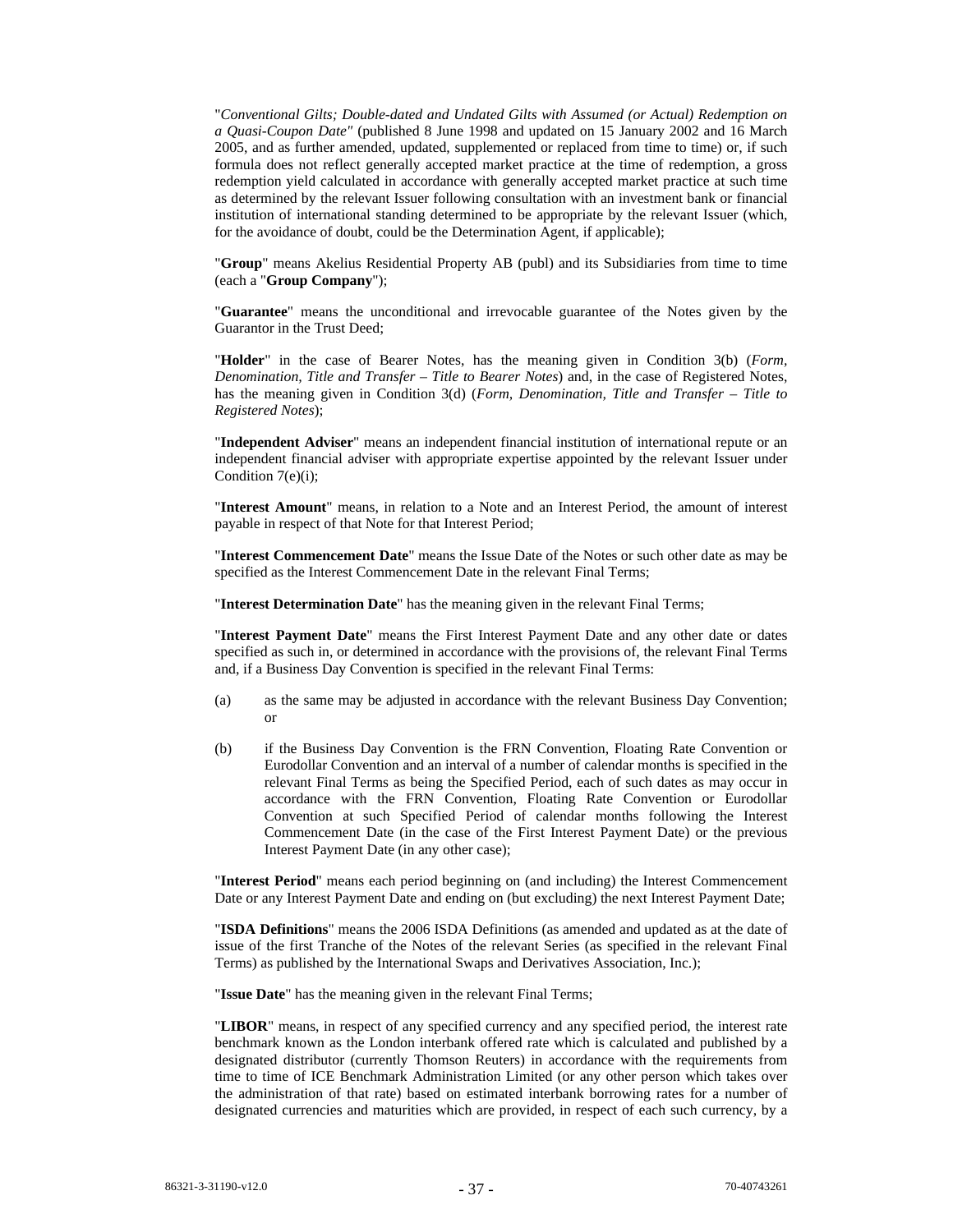panel of contributor banks (details of the historic LIBOR rules can be obtained from the designed distributor);

"**Liquid Financial Assets**" means the consolidated aggregate value of the following assets held by any member of the Group according to the latest Financial Report:

- (a) debt securities or debt instruments which (at the time of acquisition): (i) are quoted, listed, dealt in or traded on: a regulated stock exchange; or other regularly operating securities market; (ii) have a rating of "BBB-" or higher from S&P or Fitch or "Baa3" or higher by Moody's or the equivalent of such rating by such rating organisation or, if no rating of Moody's, Fitch or S&P then exists, the equivalent of such rating by any other internationally or domestically recognised rating agency; and (iii) represent no more than one per cent. of the outstanding nominal amount of such individual debt security or debt instrument;
- (b) equity securities of any Person (at the time of acquisition): (i) which are quoted, listed, dealt in or traded on: a regulated stock exchange; or other regularly operating securities market; (ii) where such Person has a long-term issuer credit rating (or equivalent) of "BBB-" or higher from S&P or Fitch or "Baa3" or higher by Moody's or the equivalent of such rating by such rating organisation or, if no rating of Moody's, Fitch or S&P then exists, the equivalent of such rating by any other internationally or domestically recognised rating agency; and (iii) that represents no more than one per cent. of the total amount of such equity securities; and
- (c) investments in any fund that (at the time of such investment in the fund by such member of the Group) invests exclusively in investments of the type described in paragraphs (a) and (b) above which fund may also hold cash and cash equivalents pending investment or distribution;

"**Margin**" has the meaning given in the relevant Final Terms;

"**Market Loans**" means any loan or other indebtedness where an entity issues commercial paper, certificates, convertibles, subordinated debentures, bonds or any other debt securities (including, for the avoidance of doubt, under any medium term note programmes and other market funding programmes), provided in each case that such instruments and securities are or can be subject to trade on Nasdaq Stockholm or any other regulated market (as defined in Directive 2014/65/EU on markets in financial instruments) or an unregulated recognised market place;

"**Maturity Date**" has the meaning given in the relevant Final Terms;

"**Maximum Rate of Interest**" has the meaning given in the relevant Final Terms;

"**Maximum Redemption Amount**" has the meaning given in the relevant Final Terms;

"**Minimum Rate of Interest**" has the meaning given in the relevant Final Terms;

"**Minimum Redemption Amount**" has the meaning given in the relevant Final Terms;

"**Moody's**" means Moody's Investors Service, Inc., a division of Moody's Corporation;

"**Net Financial Indebtedness**" means the nominal amount of Financial Indebtedness of the Group (excluding any Subordinated Debt) incurred minus the nominal amount of Financial Indebtedness of the Group (excluding any Subordinated Debt) repaid;

"**Net Interest Expenses**" means, for the Relevant Period, the Total Interest Expenses for that Relevant Period, after deducting the interest and other income payable in that Relevant Period to any Group Company (other than by another member of the Group) on any cash, cash equivalents or Liquid Financial Assets (excluding, in the case of Liquid Financial Assets, any one-off gains or any realised or unrealised value changes with respect to such assets) according to the latest Financial Report(s);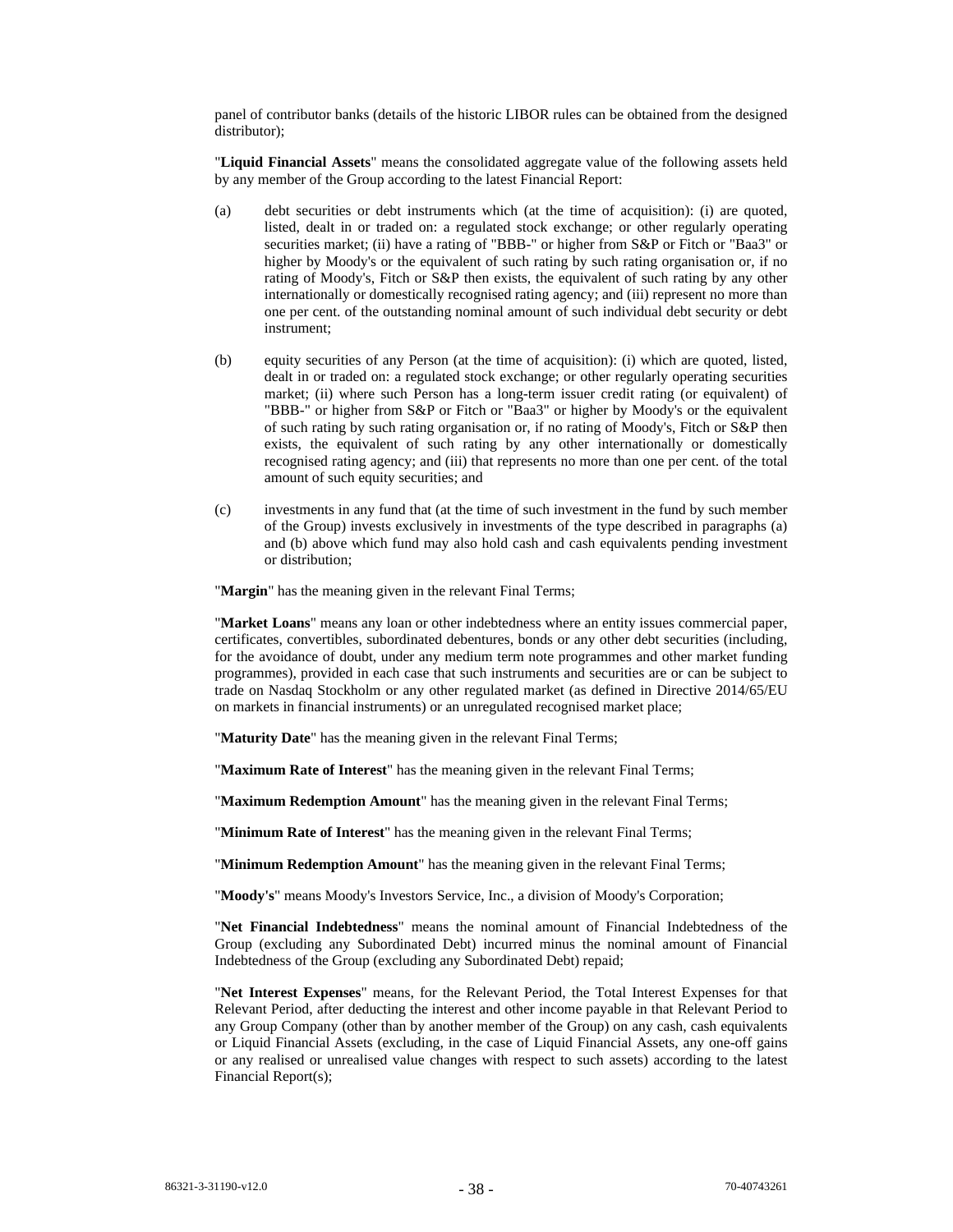"**Net Unencumbered Assets**" means (without duplication) on a consolidated basis determined in accordance with the Accounting Principles, the value of any investment property (including any investment property classified as assets held for sale) of the Group not subject to any Security Interest acquired plus the value of any other asset of the Group over which all Security Interests have been released since the immediately preceding Calculation Date for which a Financial Report has been published plus the value of all other assets of the Group not subject to any Security Interest acquired minus the value of such assets which (i) have been disposed of or (ii) have become subject to a Security Interest;

"**Net Unsecured Financial Indebtedness**" means the nominal amount of Unsecured Financial Indebtedness incurred minus the nominal amount of Unsecured Financial Indebtedness repaid;

"**NIBOR**" means, in respect of Norwegian Kroner and for any specified period, the interest rate benchmark known as the Norwegian interbank offered rate which is calculated and published by a designated distributor (currently Global Rate Set Systems) in accordance with the requirements from time to time of the Norske Finansielle Referanser (or any other person which takes over the administration of that rate) based on estimated interbank borrowing rates for Norwegian Kroner for a number of designated maturities which are provided by a panel of contributor banks (details of historic NIBOR rates can be obtained from the designated distributor);

"**Noteholder**", in the case of Bearer Notes, has the meaning given in Condition 3(b) (*Form, Denomination, Title and Transfer - Title to Bearer Notes*) and, in the case of Registered Notes, has the meaning given in Condition 3(d) (*Form, Denomination, Title and Transfer - Title to Registered Notes*);

"**Optional Redemption Amount (Change of Control)**" means, in respect of any Note, 100 per cent. of the principal amount of the Notes;

"**Optional Redemption Amount (Call)**" means, in respect of any Note, its principal amount or such other amount as may be specified in the relevant Final Terms;

"**Optional Redemption Amount (Put)**" means, in respect of any Note, its principal amount or such other amount as may be specified in the relevant Final Terms;

"**Optional Redemption Date (Call)**" means at any time following the expiry of the notice period set out in Condition 9(c) (or the relevant Final Terms) or on the dates specified in the relevant Final Terms, in each case as specified in the relevant Final Terms;

"**Optional Redemption Date (Change of Control)**" has the meaning given in Condition 9(f);

"**Optional Redemption Date (Put)**" has the meaning given in the relevant Final Terms;

"**Original Reference Rate**" means the originally-specified Reference Rate used to determine the Rate of Interest (or any component part thereof) on the Notes;

"**Par Call Commencement Date**" has the meaning given in the relevant Final Terms;

"**Payment Business Day**" means:

- (a) if the currency of payment is euro, any day which is:
	- (i) a day on which banks in the relevant place of presentation are open for presentation and payment of bearer debt securities and for dealings in foreign currencies; and
	- (ii) in the case of payment by transfer to an account, a TARGET Settlement Day and a day on which dealings in foreign currencies may be carried on in each (if any) Additional Financial Centre; or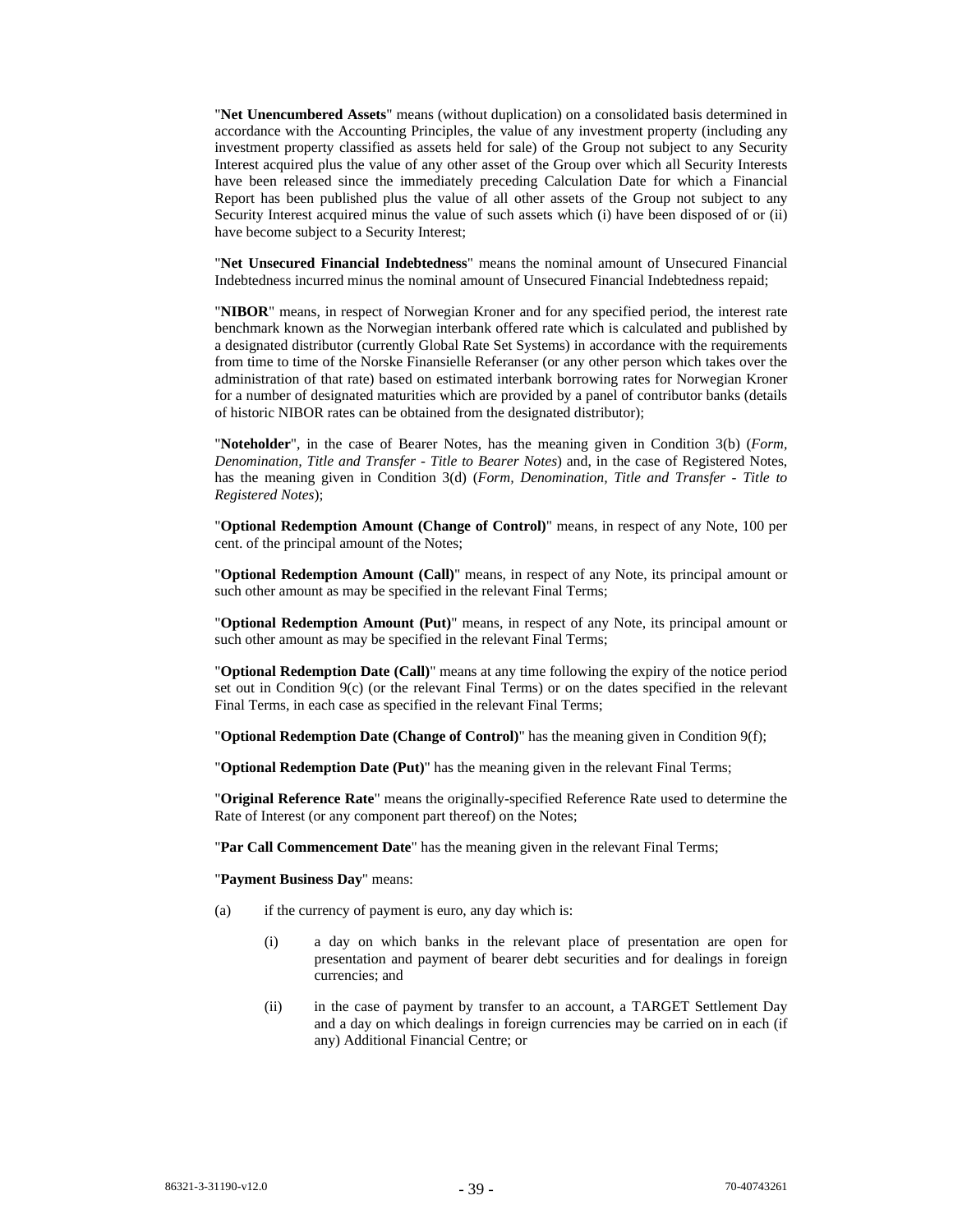- (b) if the currency of payment is not euro, any day which is:
	- (i) a day on which banks in the relevant place of presentation are open for presentation and payment of bearer debt securities and for dealings in foreign currencies; and
	- (ii) in the case of payment by transfer to an account, a day on which dealings in foreign currencies may be carried on in the Principal Financial Centre of the currency of payment and in each (if any) Additional Financial Centre;

"**Permitted Financial Indebtedness**" means any of the following items of Financial Indebtedness:

- (a) the incurrence by the relevant Issuer or the Guarantor (where applicable) or any of their Subsidiaries of Financial Indebtedness under Credit Facilities, **provided that** the principal amount of Financial Indebtedness incurred under the Credit Facilities does not exceed, individually or in the aggregate, 2 per cent. of Total Assets (according to the most recent Financial Report available at the time of incurrence of such Permitted Financial Indebtedness); and
- (b) the incurrence by the relevant Issuer or the Guarantor (where applicable) or any of their Subsidiaries of Financial Indebtedness which refinances existing Financial Indebtedness with an aggregate principal amount that is equal to or less than the aggregate principal amount of the refinanced Financial Indebtedness (including, for the avoidance of doubt, costs related to such refinancing);

# "**Permitted Security Interest**" means:

- (a) any Security Interest created as security for any Securitised Capital Markets Indebtedness;
- (b) any Security Interest arising by operation of law and in the ordinary course of business of the relevant Issuer or the Guarantor (where applicable) or any of their Subsidiaries which does not (either alone or together with any one or more other such Security Interests) materially impair the operation of such business and which has not been enforced against the assets to which it attaches; and
- (c) in the case of any entity which becomes a Subsidiary of any member of the Group after the Issue Date of the first Tranche of the Notes, any Security Interest securing Capital Markets Indebtedness existing over its assets at the time it becomes such a Subsidiary **provided that** (i) the Security Interest was not created in contemplation of or in connection with it becoming a Subsidiary, (ii) the amounts secured have not been increased in contemplation of or in connection with such acquisition and (iii) the Security Interest has not been extended to any additional undertakings, assets or revenues in contemplation of or in connection with such acquisition;

"**Person**" means any individual, corporation, partnership, limited liability company, joint venture, association, joint-stock company, trust, unincorporated organisation, government, or any agency or political subdivision thereof, or any other entity, whether or not having a separate legal personality;

"**Principal Financial Centre**" means, in relation to any currency, the principal financial centre for that currency **provided, however, that**:

- (a) in relation to euro, it means the principal financial centre of such Member State of the European Union as is selected (in the case of a payment) by the payee or (in the case of a calculation) by the Calculation Agent; and
- (b) in relation to New Zealand dollars, it means either Wellington or Auckland as is selected (in the case of a payment) by the payee or (in the case of a calculation) by the Calculation Agent;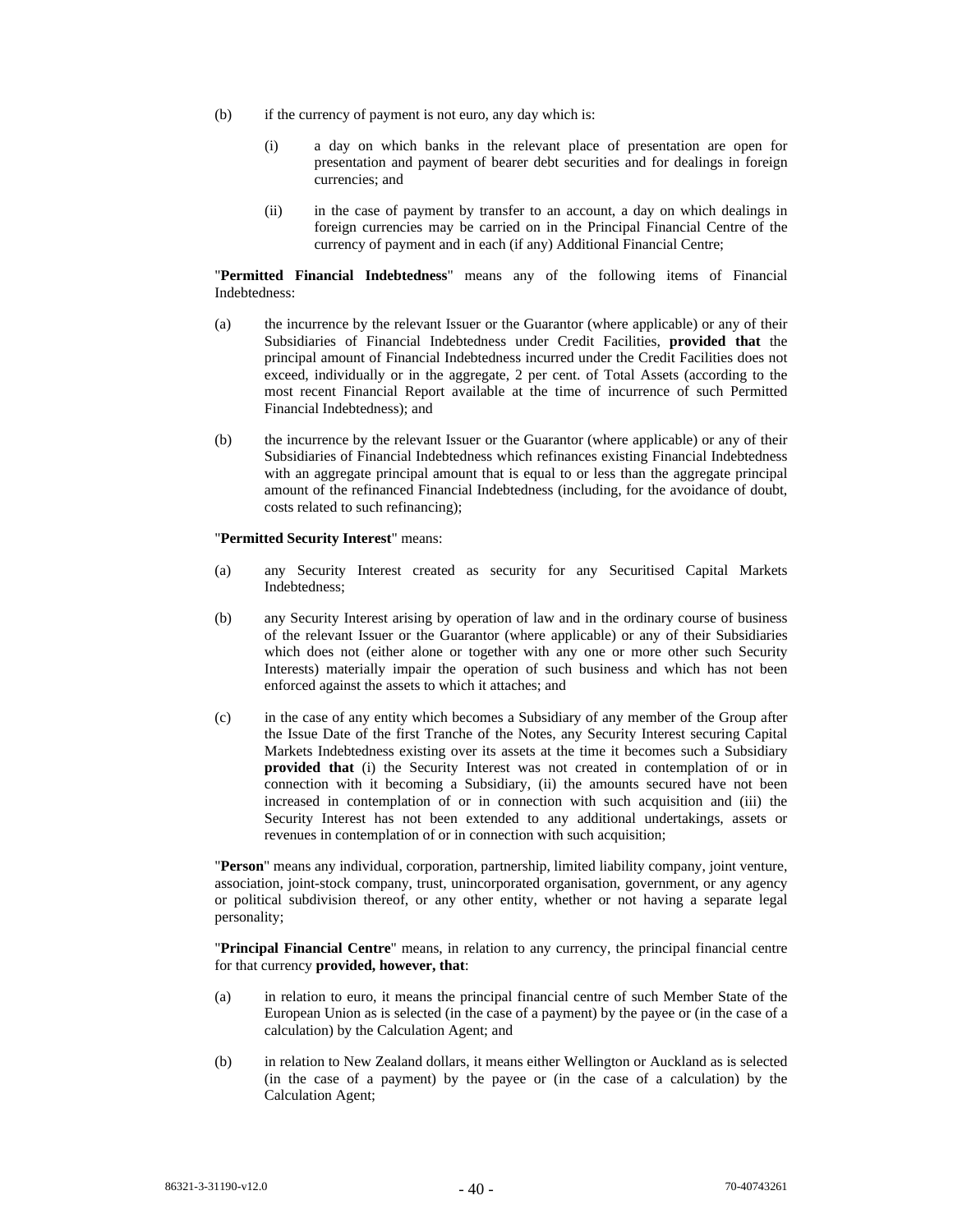"**Put Option Notice**" means a notice which must be delivered to a Paying Agent by any Noteholder wanting to exercise a right to redeem a Note at the option of the Noteholder under Condition 9(e);

"**Quotation Time**" shall be as set out in the relevant Final Terms;

"**Put Option Receipt**" means a receipt issued by a Paying Agent to a depositing Noteholder upon deposit of a Note with such Paying Agent by any Noteholder wanting to exercise a right to redeem a Note at the option of the Noteholder pursuant to Condition 9(e);

"**Rate of Interest**" means the rate or rates (expressed as a percentage per annum) of interest payable in respect of the Notes specified in the relevant Final Terms or calculated or determined in accordance with the provisions of these Conditions and/or the relevant Final Terms;

"**Redemption Amount**" means, as appropriate, the Final Redemption Amount, the Early Redemption Amount (Tax), the Optional Redemption Amount (Call), the Optional Redemption Amount (Change of Control), the Optional Redemption Amount (Put), the Clean-up Call Redemption Amount, the Early Termination Amount or such other amount in the nature of a redemption amount as may be specified in the relevant Final Terms;

"**Redemption Margin**" shall be as set out in the relevant Final Terms;

"**Reference Banks**" has the meaning given in the relevant Final Terms or, if none, four major banks selected by the relevant Issuer (or an independent investment bank, commercial bank or stockbroker appointed by the relevant Issuer) in the market that is most closely connected with the Reference Rate;

"**Reference Bond**" shall be as set out in the relevant Final Terms or, if not so specified or to the extent that such Reference Bond specified in the Final Terms is no longer outstanding on the relevant Reference Date, the DA Selected Bond;

"**Reference Bond Price**" means, with respect to any Reference Date, (i) the arithmetic average of the Reference Government Bond Dealer Quotations for such date of redemption, after excluding the highest and lowest such Reference Government Bond Dealer Quotations, or (ii) if fewer than five such Reference Government Bond Dealer Quotations are received, the arithmetic average of all such quotations;

"**Reference Bond Rate**" means, with respect to any Reference Date, the rate per annum equal to the yield to maturity or interpolated yield to maturity (on the relevant day count basis) of the Reference Bond, assuming the price for the Reference Bond (expressed as a percentage of its principal amount) equal to the Reference Bond Price for such Reference Date;

"**Reference Date**" means the date which is two business days prior to the despatch of the notice of redemption under Condition 9(c) (*Redemption at the Option of the Issuer*) or such other date as may be specified in the relevant Final Terms;

"**Reference Government Bond Dealer**" means each of five banks selected by the relevant Issuer which are (i) primary government securities dealers, and their respective successors, or (ii) market makers in pricing corporate bond issues;

"**Reference Government Bond Dealer Quotations**" means, with respect to each Reference Government Bond Dealer and any Reference Date, the arithmetic average, as determined by the Determination Agent of the bid and offered prices for the Reference Bond (expressed in each case as a percentage of its principal amount) quoted in writing to the Determination Agent by each Reference Government Bond Dealer at the Quotation Time on the Reference Date;

"**Reference Price**" has the meaning given in the relevant Final Terms;

"**Reference Rate**" means EURIBOR, or LIBOR, CIBOR, NIBOR, STIBOR or as specified in the relevant Final Terms in respect of the currency and period specified in the relevant Final Terms;

"**Register**" has the meaning given to such term in Condition 3(d);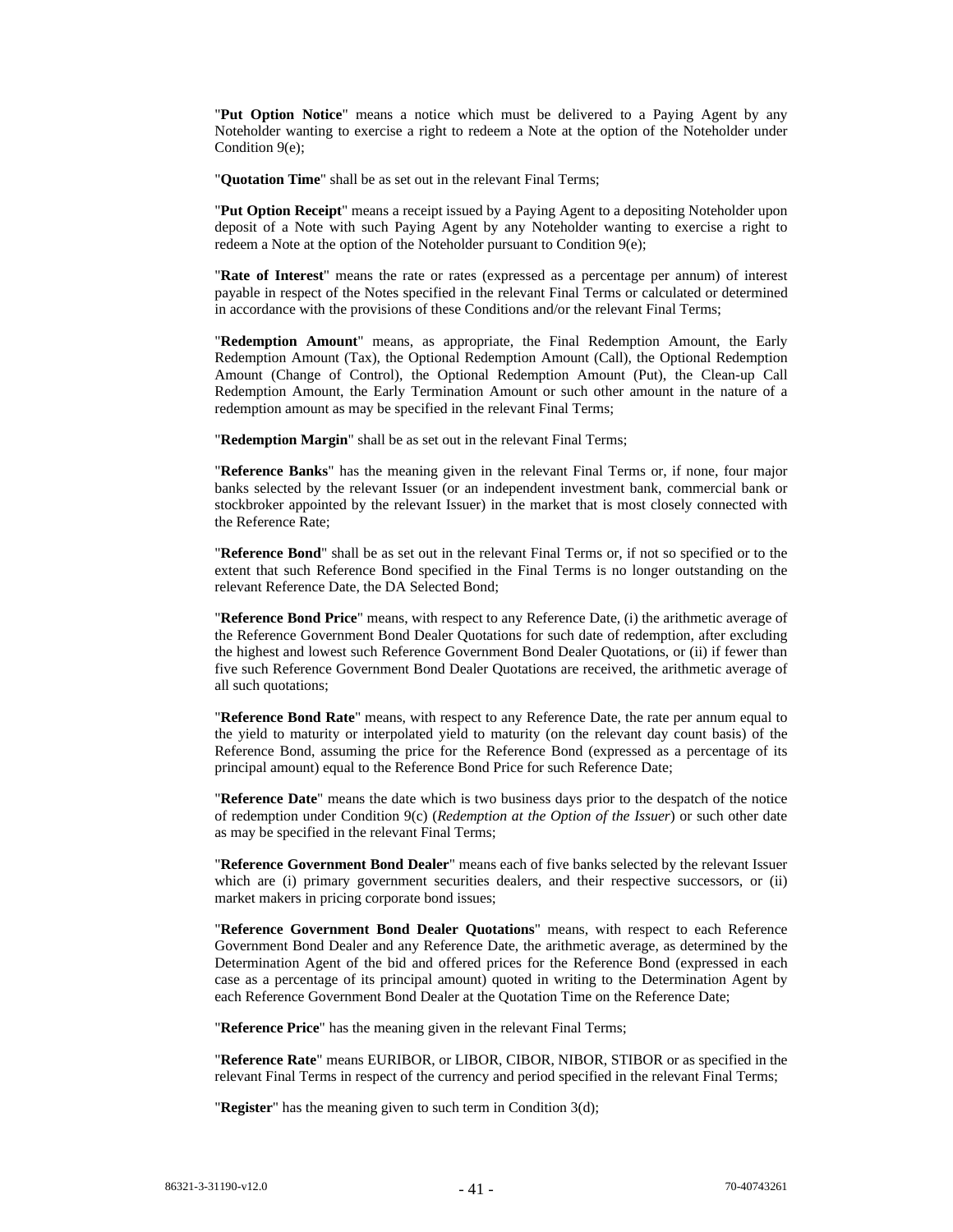### "**Regular Period**" means:

- (a) in the case of Notes where interest is scheduled to be paid only by means of regular payments, each period from and including the Interest Commencement Date to but excluding the First Interest Payment Date and each successive period from and including one Interest Payment Date to but excluding the next Interest Payment Date;
- (b) in the case of Notes where, apart from the first Interest Period, interest is scheduled to be paid only by means of regular payments, each period from and including a Regular Date falling in any year to but excluding the next Regular Date, where "**Regular Date**" means the day and month (but not the year) on which any Interest Payment Date falls; and
- (c) in the case of Notes where, apart from one Interest Period other than the first Interest Period, interest is scheduled to be paid only by means of regular payments, each period from and including a Regular Date falling in any year to but excluding the next Regular Date, where "**Regular Date**" means the day and month (but not the year) on which any Interest Payment Date falls other than the Interest Payment Date falling at the end of the irregular Interest Period.

"**Relevant Date**" means, in relation to any payment, whichever is the later of (a) the date on which the payment in question first becomes due and (b) if the full amount payable has not been received in the Principal Financial Centre of the currency of payment by the Principal Paying Agent or the Trustee on or prior to such due date, the date on which (the full amount having been so received) notice to that effect has been given to the Noteholders;

"**Relevant Financial Centre**" has the meaning given in the relevant Final Terms;

"**Relevant Nominating Body**" means, in respect of a Reference Rate:

- (i) the central bank for the currency to which the Reference Rate relates, or any central bank or other supervisory authority which is responsible for supervising the administrator of the Reference Rate; or
- (ii) any working group or committee sponsored by, chaired or co-chaired by or constituted at the request of (a) the central bank for the currency to which the Reference Rate relates, (b) any central bank or other supervisory authority which is responsible for supervising the administrator of the Reference Rate, (c) a group of the aforementioned central banks or other supervisory authorities or (d) the Financial Stability Board or any part thereof;

"**Relevant Period**" means each period of 12 consecutive calendar months;

"**Relevant Screen Page**" means the page, section or other part of a particular information service (including, without limitation, Reuters) specified as the Relevant Screen Page in the relevant Final Terms, or such other page, section or other part as may replace it on that information service or such other information service, in each case, as may be nominated by the Person providing or sponsoring the information appearing there for the purpose of displaying rates or prices comparable to the Reference Rate;

"**Relevant Time**" has the meaning given in the relevant Final Terms;

"**Reporting Date**" means a date falling no later than 30 calendar days after the publication of each of (i) the annual audited consolidated financial statements of the Group; and (ii) the quarterly interim consolidated reports of the Group (which may be unaudited);

"**Reserved Matter**" means any proposal to change any date fixed for payment of principal or interest in respect of the Notes, to reduce the amount of principal or interest payable on any date in respect of the Notes (save for any such reduction of interest following a Step Down Event pursuant to Condition 7A (*Adjustment of Interest Rate*)), to alter the method of calculating the amount of any payment in respect of the Notes on redemption or maturity in each case, other than any change arising from the occurrence of a Benchmark Event or any Benchmark Amendments, or the date for any such payment, to change the currency of any payment under the Notes, to modify any of the provisions of Condition 5 (*Covenants*), modifying or cancelling the Guarantee,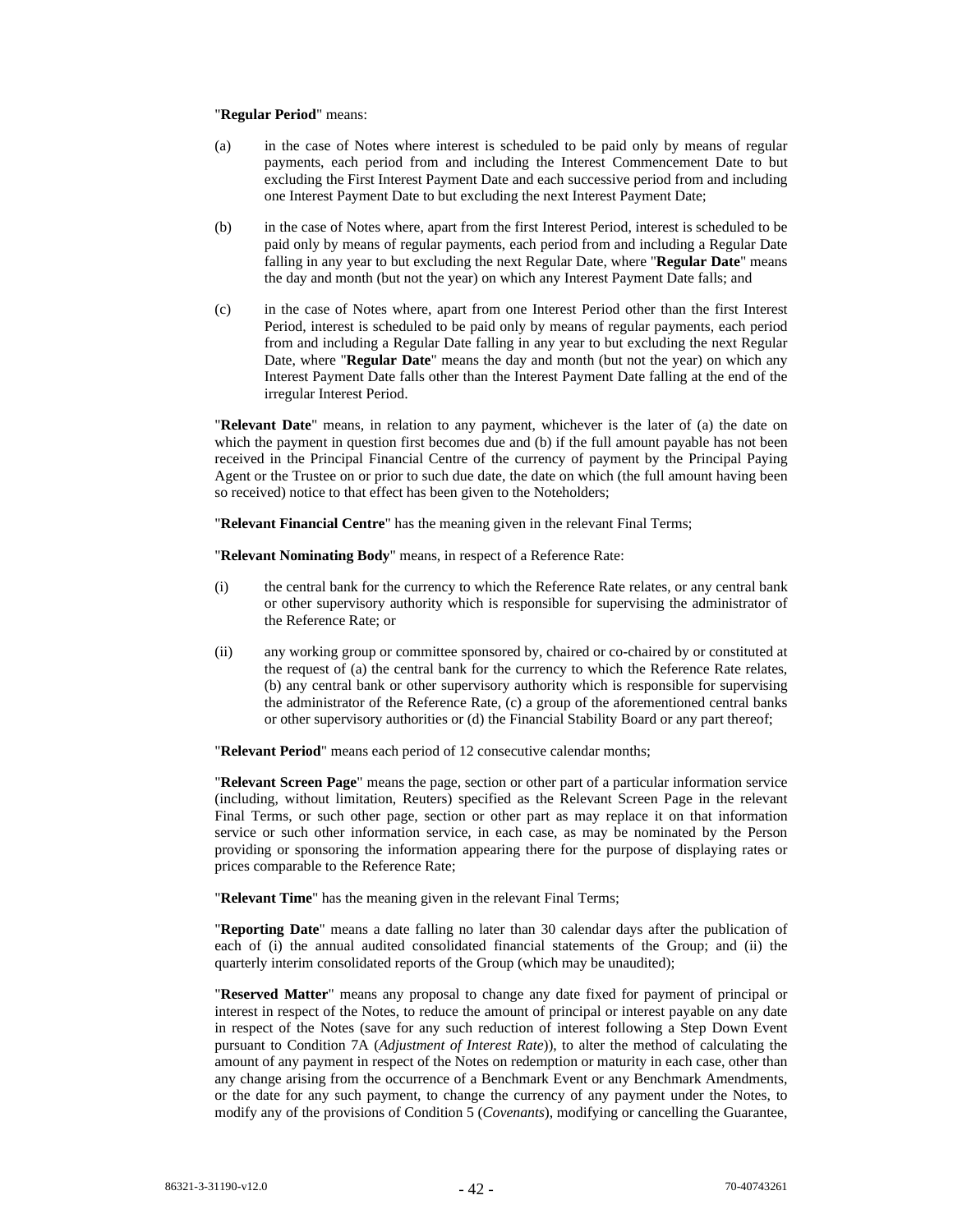to change the quorum requirements relating to meetings or the majority required to pass an Extraordinary Resolution or to amend the definition of Reserved Matter;

"**S&P**" means S&P Global Ratings Europe Limited;

"**Secured Consolidated Net Financial Indebtedness**" means the aggregate principal amount of all outstanding Consolidated Net Financial Indebtedness of the Group that is secured by a Security Interest on properties or other assets of the Group;

"**Secured Financial Indebtedness**" means the aggregate principal amount of all outstanding Financial Indebtedness of the Group (excluding any Subordinated Debt) that is secured by a Security Interest on properties or other assets of the Group;

"**Secured Net Financial Indebtedness**" means the nominal amount of the Secured Financial Indebtedness incurred minus the nominal amount of the Secured Financial Indebtedness repaid;

"**Securitised Capital Markets Indebtedness**" means any Capital Markets Indebtedness incurred in respect of or in connection with any securitisation, asset-backed or similar financing arrangement relating to assets and/or receivables of the relevant Issuer or the Guarantor (where applicable) or any of its (or their) Subsidiaries and where the recourse of the holders of such Capital Market Indebtedness against the relevant Issuer or the Guarantor (where applicable) or the relevant Subsidiary is limited solely to such assets, receivables or any income generated from such assets or receivables;

"**Security Interest**" means any mortgage, charge, pledge, lien or other security interest including, without limitation, anything analogous to any of the foregoing under the laws of any jurisdiction;

"**Specified Currency**" has the meaning given in the relevant Final Terms;

"**Specified Denomination(s)**" has the meaning given in the relevant Final Terms;

"**Specified Office**" has the meaning given in the Agency Agreement;

"**Specified Period**" has the meaning given in the relevant Final Terms;

"**STIBOR**" means, in respect of Swedish Kronor and for any specified period, the interest rate benchmark known as the Stockholm interbank offered rate which is calculated and published by a designated distributor, currently Swedish Financial Benchmark Facility AB, (or any other Person which takes over the administration of that rate) based on estimated interbank borrowing rates for a number of designated currencies and maturities which are provided, in respect of each such currency, by a panel of contributor banks (details of historic STIBOR rates can be obtained from the designated distributor);

"**Subordinated Debt**" means any indebtedness of the Group (i) which is treated as equity in accordance with the Accounting Principles and/or (ii) which is subordinated to the obligations of the relevant Issuer and the Guarantor (where applicable) under these Conditions (whether treated as equity or financial liabilities in accordance with the Accounting Principles);

"**Subsidiary**" means any entity whose financial statements at any time are required by law or in accordance with generally accepted accounting principles to be fully consolidated with those of the relevant Issuer or the Guarantor as the case may be;

"**Successor Rate**" means a successor to or replacement of the Original Reference Rate which is formally recommended by any Relevant Nominating Body;

"**Talon**" means a talon for further Coupons;

"**TARGET2**" means the Trans-European Automated Real-Time Gross Settlement Express Transfer payment system which utilises a single shared platform and which was launched on 19 November 2007;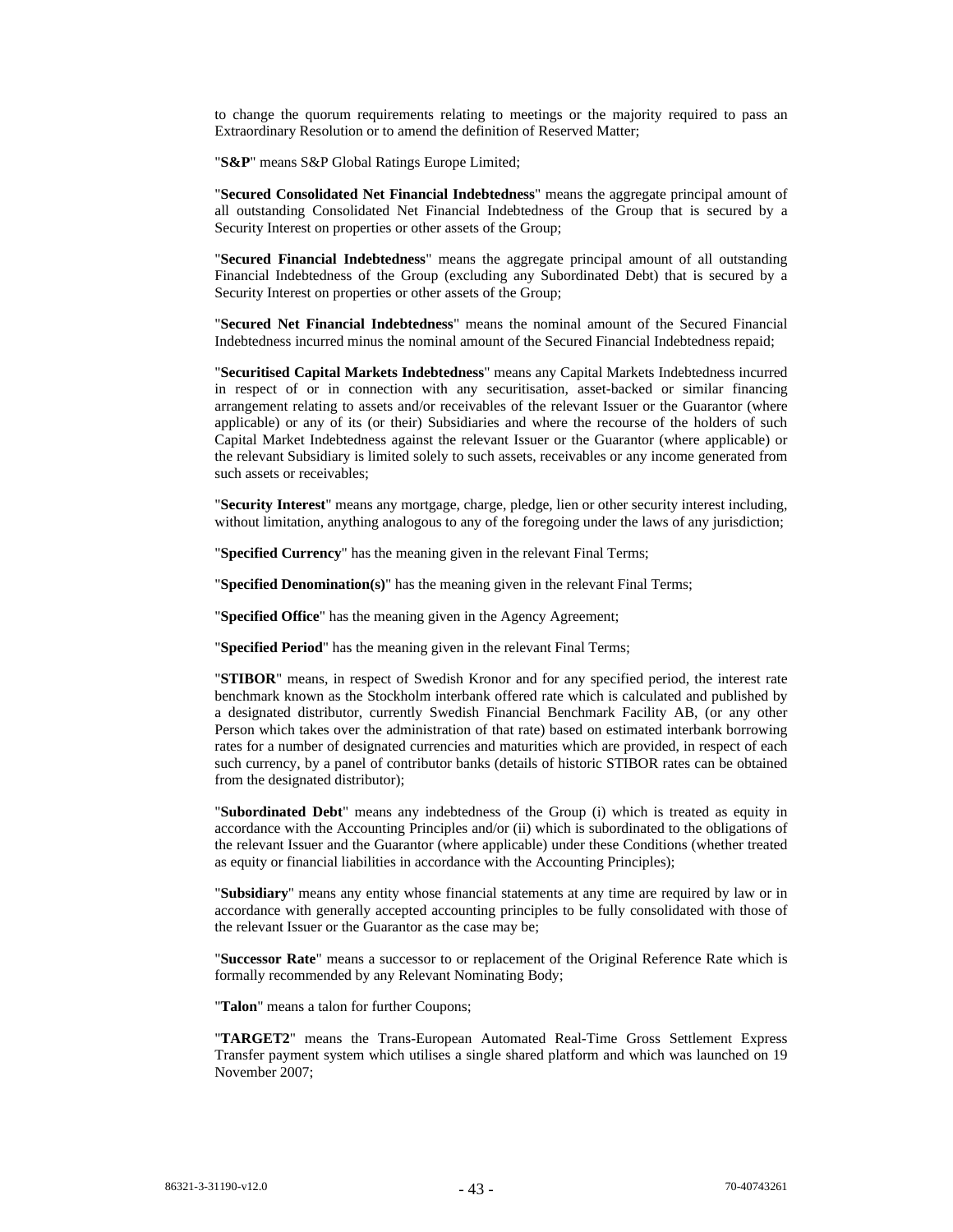"**TARGET Settlement Day**" means any day on which TARGET2 is open for the settlement of payments in euro;

"**Total Assets**" means the consolidated aggregate book value of the Group's total assets according to the latest Financial Report;

"**Total Net Assets**" means the Total Assets of the Group less the Group's total cash, cash equivalents and Liquid Financial Assets, in each case according to the latest Financial Report;

"**Total Interest Expenses**" means, for the Relevant Period, the aggregate amount of interest costs, upfront fees and prepayment fees whether paid, payable or capitalised by any Group Company according to the latest Financial Report(s) (calculated on a consolidated basis and excluding any interest on Subordinated Debt and excluding any one-off financing charges (including, without limitation, any one-off fees and/or break costs));

"**Unencumbered Assets**" means (without duplication) (i) the value of any investment property (including any investment property classified as assets held for sale), on a consolidated basis determined in accordance with the Accounting Principles, of the Group that is not subject to any Security Interest, plus (ii) the value of all other assets of the Group that are not subject to any Security Interest (where in case of both (i) and (ii), the values shall be equal to such amounts that appear or would appear on a consolidated balance sheet in the latest Financial Report prepared in accordance with the Accounting Principles);

"**Unsecured Consolidated Net Financial Indebtedness**" means the Unsecured Financial Indebtedness less the Group's total cash, cash equivalents and Liquid Financial Assets, in each case on a consolidated basis determined in accordance with the Accounting Principles as shown in the latest Financial Report;

"**Unsecured Financial Indebtedness**" means the aggregate principal amount of all outstanding Financial Indebtedness of the Group (excluding any Subordinated Debt) that is not secured by a Security Interest on properties or other assets of the Group; and

"**Zero Coupon Note**" means a Note specified as such in the relevant Final Terms.

- (b) *Interpretation*: In these Conditions:
	- (i) if the Notes are Zero Coupon Notes, references to Coupons and Couponholders are not applicable;
	- (ii) if Talons are specified in the relevant Final Terms as being attached to the Notes at the time of issue, references to Coupons shall be deemed to include references to Talons;
	- (iii) if Talons are not specified in the relevant Final Terms as being attached to the Notes at the time of issue, references to Talons are not applicable;
	- (iv) any reference to principal shall be deemed to include the Redemption Amount, any additional amounts in respect of principal which may be payable under Condition 12 (*Taxation*), any premium payable in respect of a Note and any other amount in the nature of principal payable pursuant to these Conditions;
	- (v) any reference to interest shall be deemed to include any additional amounts in respect of interest which may be payable under Condition 12 (*Taxation*) and any other amount in the nature of interest payable pursuant to these Conditions;
	- (vi) references to Notes being "outstanding" shall be construed in accordance with the Trust Deed;
	- (vii) if an expression is stated in Condition 2(a) (*Definitions*) to have the meaning given in the relevant Final Terms, but the relevant Final Terms gives no such meaning or specifies that such expression is "not applicable" then such expression is not applicable to the Notes; and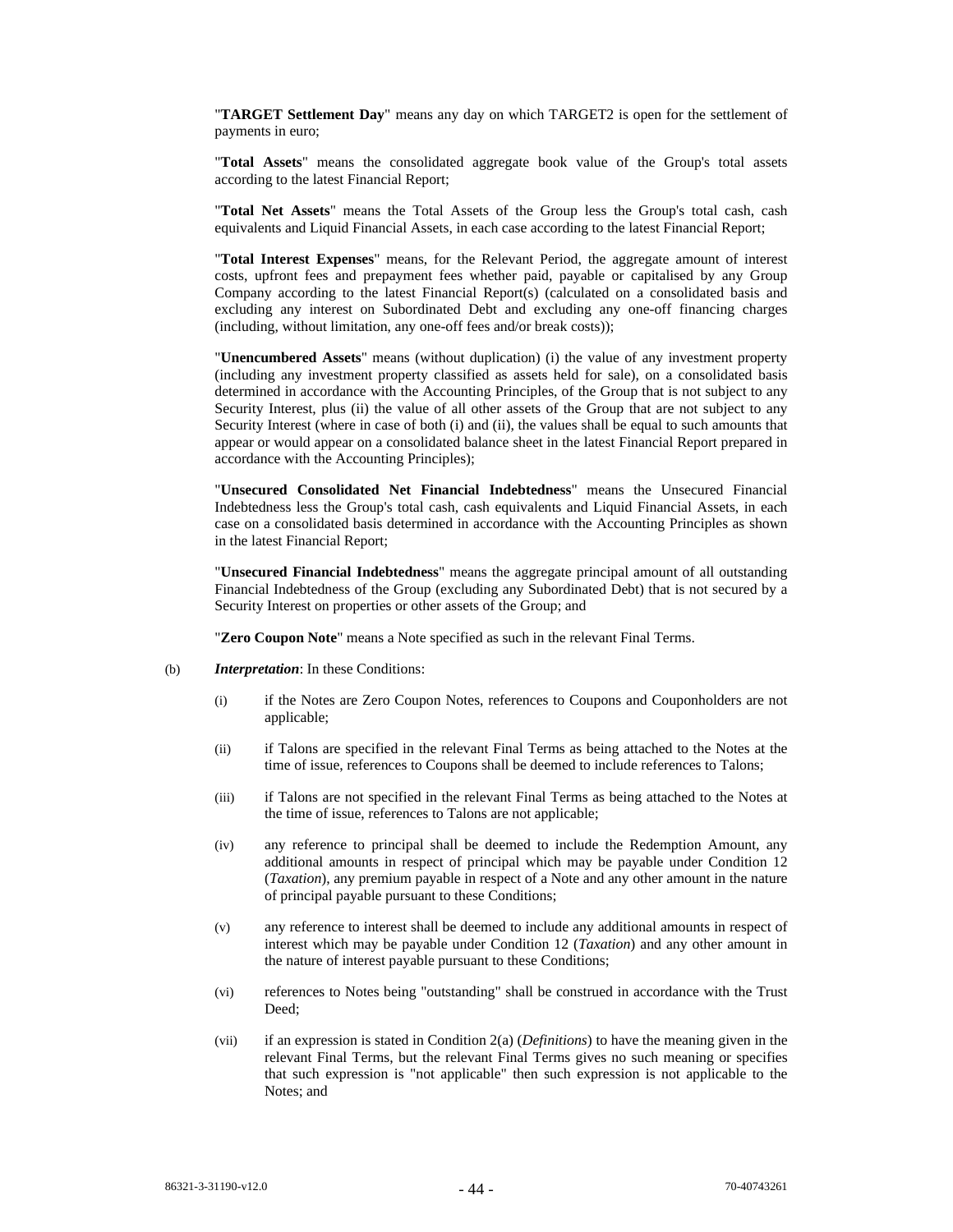(viii) any reference to the Trust Deed or the Agency Agreement shall be construed as a reference to the Trust Deed or the Agency Agreement, as the case may be, as amended and/or supplemented up to and including the Issue Date of the Notes.

# 3. **Form, Denomination, Title and Transfer**

- (a) *Bearer Notes:* Bearer Notes are in the Specified Denomination(s) with Coupons and, if specified in the relevant Final Terms, a Talon attached at the time of issue. In the case of a Series of Bearer Notes with more than one Specified Denomination, Bearer Notes of one Specified Denomination will not be exchangeable for Bearer Notes of another Specified Denomination.
- (b) *Title to Bearer Notes:* Title to Bearer Notes and the Coupons will pass by delivery. In the case of Bearer Notes, "**Holder**" means the holder of such Bearer Note and "**Noteholder**" and "**Couponholder**" shall be construed accordingly.
- (c) *Registered Notes:* Registered Notes are in the Specified Denomination(s), which may include a minimum denomination specified in the relevant Final Terms and higher integral multiples of a smaller amount specified in the relevant Final Terms.
- (d) *Title to Registered Notes:* The Registrar will maintain the register (the "**Register**") in accordance with the provisions of the Agency Agreement. A certificate (each, a "**Note Certificate**") will be issued to each Holder of Registered Notes in respect of its registered holding. Each Note Certificate will be numbered serially with an identifying number which will be recorded in the Register. In the case of Registered Notes, "**Holder**" means the person in whose name such Registered Note is for the time being registered in the Register (or, in the case of a joint holding, the first named thereof) and "**Noteholder**" shall be construed accordingly.
- (e) *Ownership:* The Holder of any Note or Coupon shall (except as otherwise required by law) be treated as its absolute owner for all purposes (whether or not it is overdue and regardless of any notice of ownership, trust or any other interest therein, any writing thereon or, in the case of Registered Notes, on the Note Certificate relating thereto (other than the endorsed form of transfer) or any notice of any previous loss or theft thereof) and no Person shall be liable for so treating such Holder. No person shall have any right to enforce any term or condition of any Note under the Contracts (Rights of Third Parties) Act 1999.
- (f) *Transfers of Registered Notes:* Subject to paragraphs (i) (*Closed periods*) and (j) (*Regulations concerning transfers and registration*) below, a Registered Note may be transferred upon surrender of the relevant Note Certificate, with the endorsed form of transfer duly completed, at the Specified Office of the Registrar or any Transfer Agent, together with such evidence as the Registrar or (as the case may be) such Transfer Agent may reasonably require to prove the title of the transferor and the authority of the individuals who have executed the form of transfer; **provided, however, that** a Registered Note may not be transferred unless the principal amount of Registered Notes transferred and (where not all of the Registered Notes held by a Holder are being transferred) the principal amount of the balance of Registered Notes not transferred are Specified Denominations. Where not all the Registered Notes represented by the surrendered Note Certificate are the subject of the transfer, a new Note Certificate in respect of the balance of the Registered Notes will be issued to the transferor.
- (g) *Registration and delivery of Note Certificates:* Within five business days of the surrender of a Note Certificate in accordance with paragraph (f) (*Transfers of Registered Notes*) above, the Registrar will register the transfer in question and deliver a new Note Certificate of a like principal amount to the Registered Notes transferred to each relevant Holder at its Specified Office or (as the case may be) the Specified Office of any Transfer Agent or (at the request and risk of any such relevant Holder) by uninsured first class mail (airmail if overseas) to the address specified for the purpose by such relevant Holder. In this paragraph, "**business day**" means a day on which commercial banks are open for general business (including dealings in foreign currencies) in the city where the Registrar or (as the case may be) the relevant Transfer Agent has its Specified Office.
- (h) *No charge:* The transfer of a Registered Note will be effected without charge by or on behalf of the relevant Issuer or the Registrar or any Transfer Agent but against such indemnity as the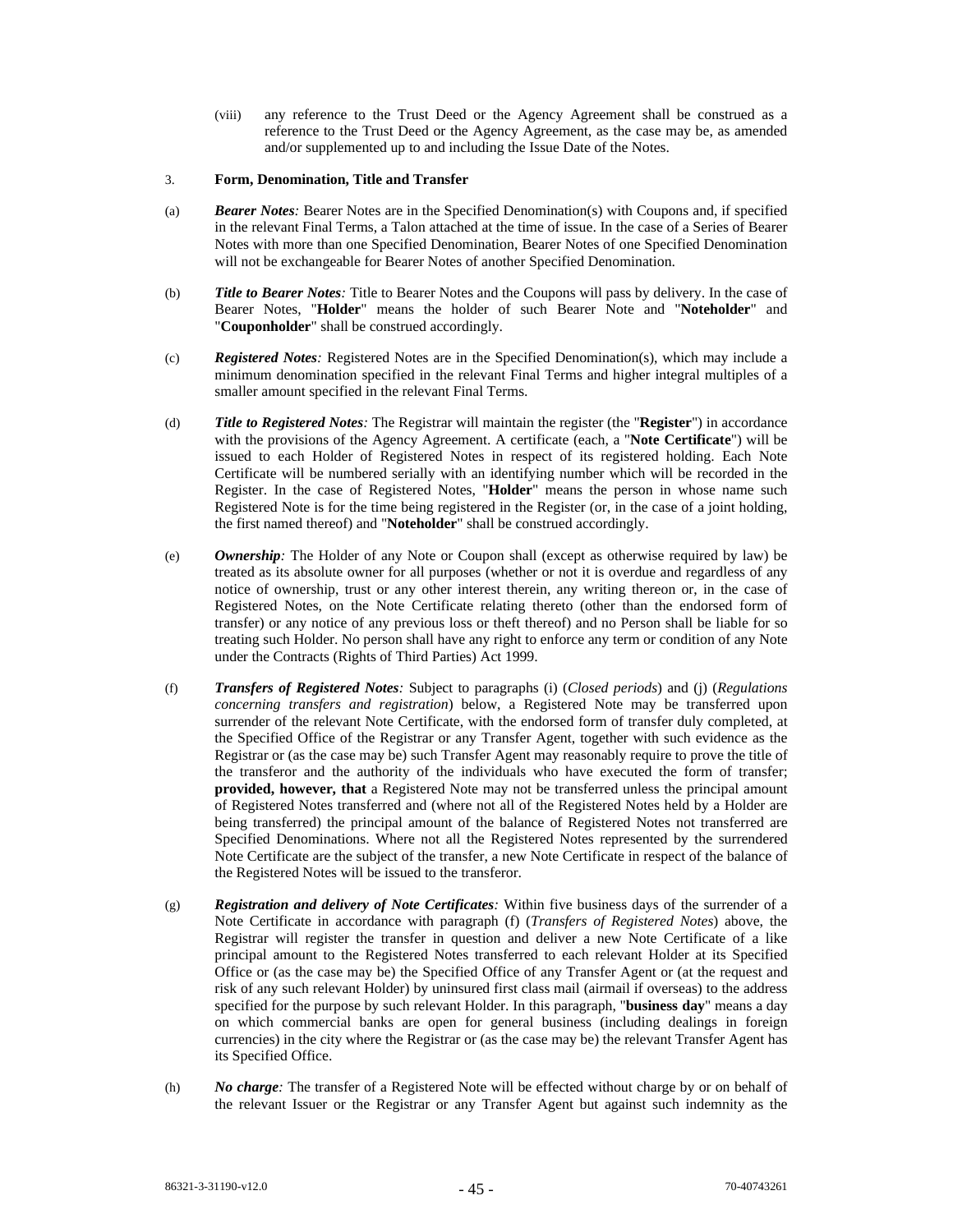Registrar or (as the case may be) such Transfer Agent may require in respect of any tax or other duty of whatsoever nature which may be levied or imposed in connection with such transfer.

- (i) *Closed periods:* Noteholders may not require transfers to be registered during the period of 15 days ending on the due date for any payment of principal or interest.
- (j) *Regulations concerning transfers and registration:* All transfers of Registered Notes and entries on the Register are subject to the detailed regulations concerning the transfer of Registered Notes scheduled to the Agency Agreement. The regulations may be changed by the Issuers with the prior written approval of the Registrar and the Trustee. A copy of the current regulations will be mailed (free of charge) by the Registrar to any Noteholder who requests in writing a copy of such regulations.

## 4. **Status and Guarantee**

- (a) *Status of the Notes*: The Notes constitute unsecured and unsubordinated obligations of the relevant Issuer and shall at all times rank *pari passu* and without any preference among themselves. The payment obligations of the relevant Issuer under the Notes shall, save for such exceptions as may be provided by applicable legislation, at all times rank at least *pari passu* with all its other present and future unsecured and unsubordinated obligations.
- (b) *Guarantee of the Notes*: The Guarantor has in the Trust Deed unconditionally and irrevocably guaranteed the due and punctual payment of all sums from time to time payable by Akelius Residential Property Financing B.V. under the Trust Deed, the Notes and the Coupons. This Guarantee constitutes direct, unsecured and unsubordinated obligations of the Guarantor which will at all times rank at least *pari passu* with all other present and future unsecured and unsubordinated obligations of the Guarantor, save for such obligations as may be preferred by provisions of law that are both mandatory and of general application.

## 5. **Covenants**

## (a) *Negative Pledge*

So long as any Note or Coupon remains outstanding (as defined in the Trust Deed), neither of the Issuers nor the Guarantor shall, and each of the Issuers and the Guarantor shall procure that none of its Subsidiaries will create or permit to subsist any Security Interest (other than a Permitted Security Interest) upon the whole or any part of its present or future undertaking, assets or revenues (including uncalled capital) to secure any Capital Markets Indebtedness or to secure any guarantee or indemnity in respect of any Capital Markets Indebtedness without at the same time or prior thereto (i) securing the Notes or the Guarantee (as applicable) equally and rateably therewith to the satisfaction of the Trustee or (ii) providing such other security for the Notes or the Guarantee (as applicable) as the Trustee may in its absolute discretion consider to be not materially less beneficial to the interests of the Noteholders or as may be approved by an Extraordinary Resolution (as defined in the Trust Deed) of Noteholders.

## (b) *Maintenance of Unencumbered Assets*

For so long as any Note remains outstanding (as defined in the Trust Deed), the Issuers and the Guarantor shall ensure that the sum of: (A) the Unencumbered Assets less the Group's consolidated total cash, cash equivalents and Liquid Financial Assets as of the immediately preceding Calculation Date for which a Financial Report has been published; and (B) the Net Unencumbered Assets recorded (to be added or deducted, as applicable) since the immediately preceding Calculation Date for which a Financial Report has been published, will at no time be less than 125 per cent. of the sum of: (x) the Unsecured Consolidated Net Financial Indebtedness as of the immediately preceding Calculation Date for which a Financial Report has been published; and (y) the Net Unsecured Financial Indebtedness incurred since the immediately preceding Calculation Date for which a Financial Report has been published.

## (c) *Limitation on the Incurrence of Financial Indebtedness*

So long as any Note remains outstanding (as defined in the Trust Deed), the Issuers and the Guarantor undertake that they will not, and will procure that none of their Subsidiaries will, incur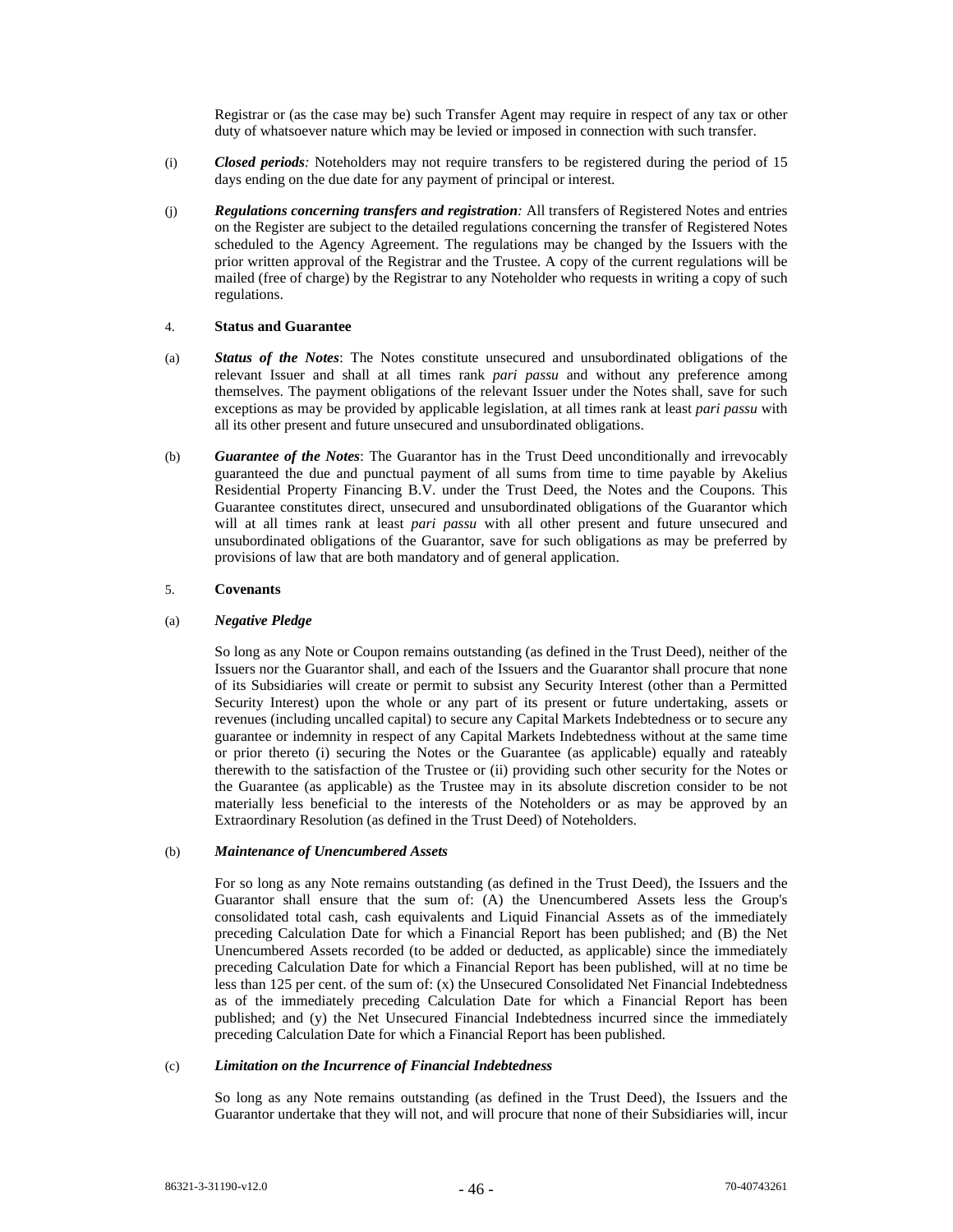any Financial Indebtedness (except for any Permitted Financial Indebtedness) if, immediately after giving effect to the incurrence of such additional Financial Indebtedness (taking into account the application of the net proceeds of such incurrence):

- (i) the ratio of (i) the sum of (x) the Consolidated Net Financial Indebtedness as of the immediately preceding Calculation Date for which a Financial Report has been published and (y) the Net Financial Indebtedness incurred since the immediately preceding Calculation Date for which a Financial Report has been published to (ii) the sum of (without duplication) (x) the Total Net Assets as of the immediately preceding Calculation Date for which a Financial Report has been published, (y) the purchase price of any investment property (including any investment property classified as assets held for sale) acquired or contracted for acquisition since the immediately preceding Calculation Date for which a Financial Report has been published and (z) the proceeds of any Financial Indebtedness incurred since the immediately preceding Calculation Date for which a Financial Report has been published (but only to the extent such proceeds were not used to acquire investment property (including any investment property classified as assets held for sale) or to reduce Financial Indebtedness) would exceed 60 per cent;
- (ii) the ratio of (i) the sum of (x) the Secured Consolidated Net Financial Indebtedness of the Group as of the immediately preceding Calculation Date for which a Financial Report has been published and (y) the Secured Net Financial Indebtedness incurred since the immediately preceding Calculation Date for which a Financial Report has been published to (ii) the sum of (without duplication) (x) Total Net Assets as of the immediately preceding Calculation Date for which a Financial Report has been published, (y) the purchase price of any investment property (including any investment property classified as assets held for sale) acquired or contracted for acquisition since the immediately preceding Calculation Date for which a Financial Report has been published and (z) the proceeds of any Financial Indebtedness incurred since the immediately preceding Calculation Date for which a Financial Report has been published (but only to the extent such proceeds were not used to acquire investment property (including any investment property classified as assets held for sale) or to reduce Financial Indebtedness) would exceed 45 per cent; or
- (iii) the ratio of (i) the aggregate amount of Adjusted Profit Before Taxes in the respective most recent four consecutive quarters ending prior to the Calculation Date for which a Financial Report has been published to (ii) the aggregate amount of Net Interest Expenses in the respective most recent four consecutive quarters ending prior to the Calculation Date for which a Financial Report has been published would be less than 1.50 to 1.00 (each of (i) and (ii) as determined by a responsible accounting or financial officer of the relevant Issuer or the Guarantor (using their reasonable judgment) on a *pro forma* basis (including a *pro forma* application of the net proceeds therefrom), as if the additional Financial Indebtedness had been incurred at the beginning of such four quarter period).

# (d) *Covenant Compliance*

With respect to the covenants contained in these Conditions 5(b) and (c), the relevant Issuer and the Guarantor (where relevant) will provide to the Trustee, on each Reporting Date, a certificate signed by two Authorised Signatories (as defined in the Trust Deed) of the relevant Issuer and the Guarantor (where relevant) confirming compliance with Conditions 5(b) and (c) by the relevant Issuer and the Guarantor (where relevant) or, if the relevant Issuer and the Guarantor (where relevant) has not complied with Conditions 5(b) or 5(c), giving details of such non-compliance. Any certificate addressed to the Trustee signed by two Authorised Signatories of the relevant Issuer and the Guarantor (where relevant) as to any of the amounts of any defined term or figure referred to in Conditions 5(b) and (c) may be relied upon by the Trustee, and shall be conclusive and binding on the relevant Issuer, the Guarantor and Noteholders.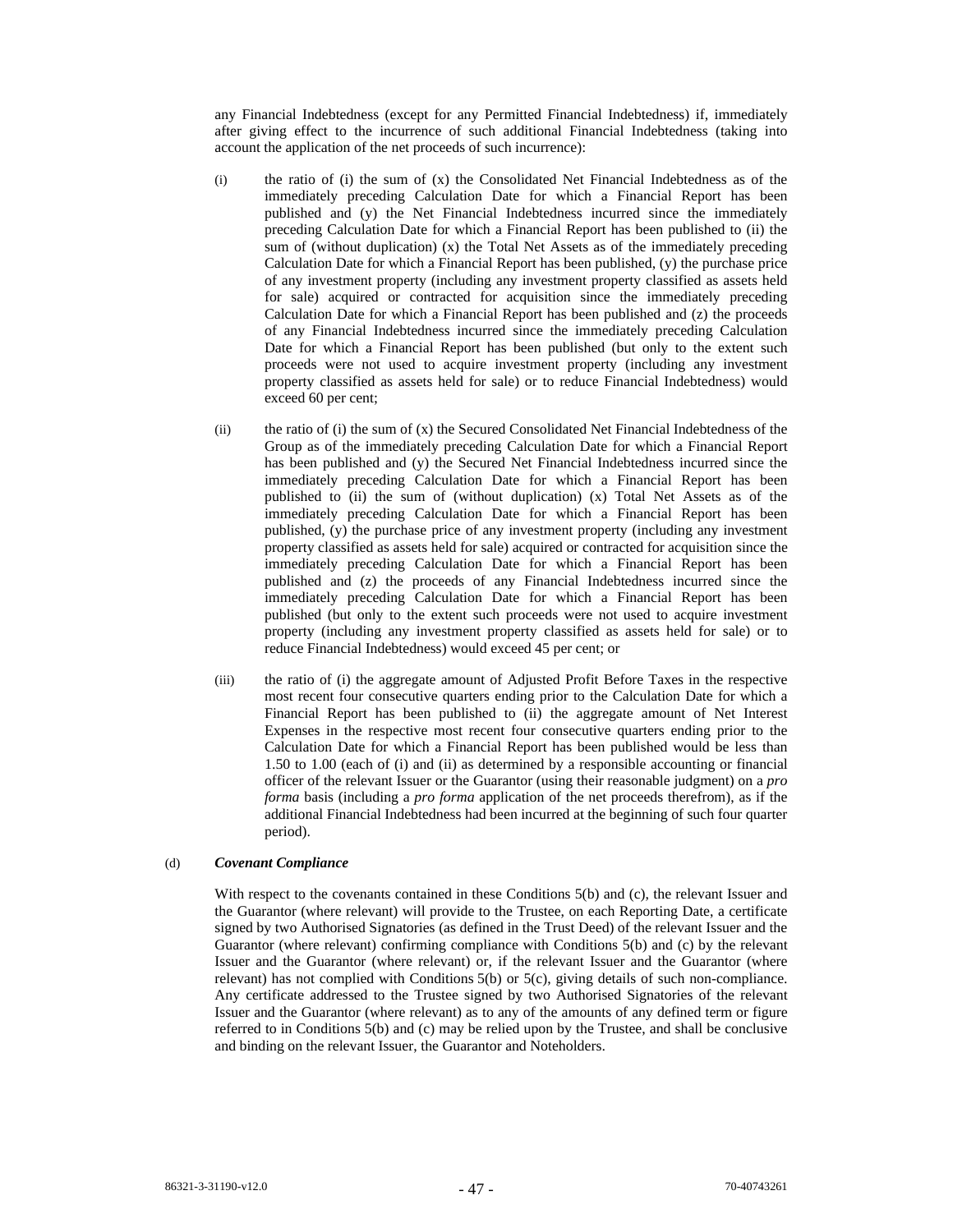### 6. **Fixed Rate Note Provisions**

- (a) *Application:* This Condition 6 (*Fixed Rate Note Provisions*) is applicable to the Notes only if the Fixed Rate Note Provisions are specified in the relevant Final Terms as being applicable.
- (b) *Accrual of interest:* The Notes bear interest from the Interest Commencement Date at the Rate of Interest payable in arrear on each Interest Payment Date, subject as provided in Condition 10 (*Payments - Bearer Notes*) and Condition 11 (*Payments - Registered Notes*). Each Note will cease to bear interest from the due date for final redemption unless, upon due presentation, payment of the Redemption Amount is improperly withheld or refused, in which case it will continue to bear interest in accordance with this Condition 6(b) (as well after as before judgment) until whichever is the earlier of (i) the day on which all sums due in respect of such Note up to that day are received by or on behalf of the relevant Noteholder and (ii) the day which is seven days after the Principal Paying Agent or the Trustee has notified the Noteholders that it has received all sums due in respect of the Notes up to such seventh day (except to the extent that there is any subsequent default in payment).
- (c) *Fixed Coupon Amount:* The amount of interest payable in respect of each Note for any Interest Period shall be the relevant Fixed Coupon Amount and, if the Notes are in more than one Specified Denomination, shall be the relevant Fixed Coupon Amount in respect of the relevant Specified Denomination.
- (d) *Calculation of interest amount:* The amount of interest payable in respect of each Note for any period for which a Fixed Coupon Amount is not specified shall be calculated by applying the Rate of Interest to the Calculation Amount, multiplying the product by the relevant Day Count Fraction, rounding the resulting figure to the nearest sub-unit of the Specified Currency (half a sub-unit being rounded upwards) and multiplying such rounded figure by a fraction equal to the Specified Denomination of such Note divided by the Calculation Amount. For this purpose a "**sub-unit**" means, in the case of any currency other than euro, the lowest amount of such currency that is available as legal tender in the country of such currency and, in the case of euro, means one cent.
- (e) *Notes accruing interest otherwise than a Fixed Coupon Amount:* This Condition 6(e) shall apply to Notes which are Fixed Rate Notes only where the Final Terms for such Notes specify that the Interest Payment Dates are subject to adjustment in accordance with the Business Day Convention specified therein. The relevant amount of interest payable in respect of each Note for any Interest Period for such Notes shall be calculated by the Calculation Agent by multiplying the product of the Rate of Interest and the Calculation Amount by the relevant Day Count Fraction and rounding the resultant figure to the nearest sub-unit of the Specified Currency (half a sub-unit being rounded upwards). The Calculation Agent shall cause the relevant amount of interest and the relevant Interest Payment Date to be notified to the relevant Issuer, the Trustee, the Paying Agents, the Registrar (in the case of Registered Notes) and the Noteholders in accordance with Condition 20 (*Notices*) and, if the Notes are listed on a stock exchange and the rules of such exchange so requires, such exchange as soon as possible after their determination or calculation but in no event later than the fourth Business day thereafter or, if earlier in the case of notification to the stock exchange, the time required by the rules of the relevant stock exchange.

## 7. **Floating Rate Note Provisions**

- (a) *Application:* This Condition 7 (*Floating Rate Note Provisions*) is applicable to the Notes only if the Floating Rate Note Provisions are specified in the relevant Final Terms as being applicable.
- (b) *Accrual of interest:* The Notes bear interest from the Interest Commencement Date at the Rate of Interest payable in arrear on each Interest Payment Date, subject as provided in Condition 10 (*Payments - Bearer Notes*) and Condition 11 (*Payments - Registered Notes*). Each Note will cease to bear interest from the due date for final redemption unless, upon due presentation, payment of the Redemption Amount is improperly withheld or refused, in which case it will continue to bear interest in accordance with this Condition (before and after judgment) until whichever is the earlier of (i) the day on which all sums due in respect of such Note up to that day are received by or on behalf of the relevant Noteholder and (ii) the day which is seven days after the Principal Paying Agent or the Trustee has notified the Noteholders that it has received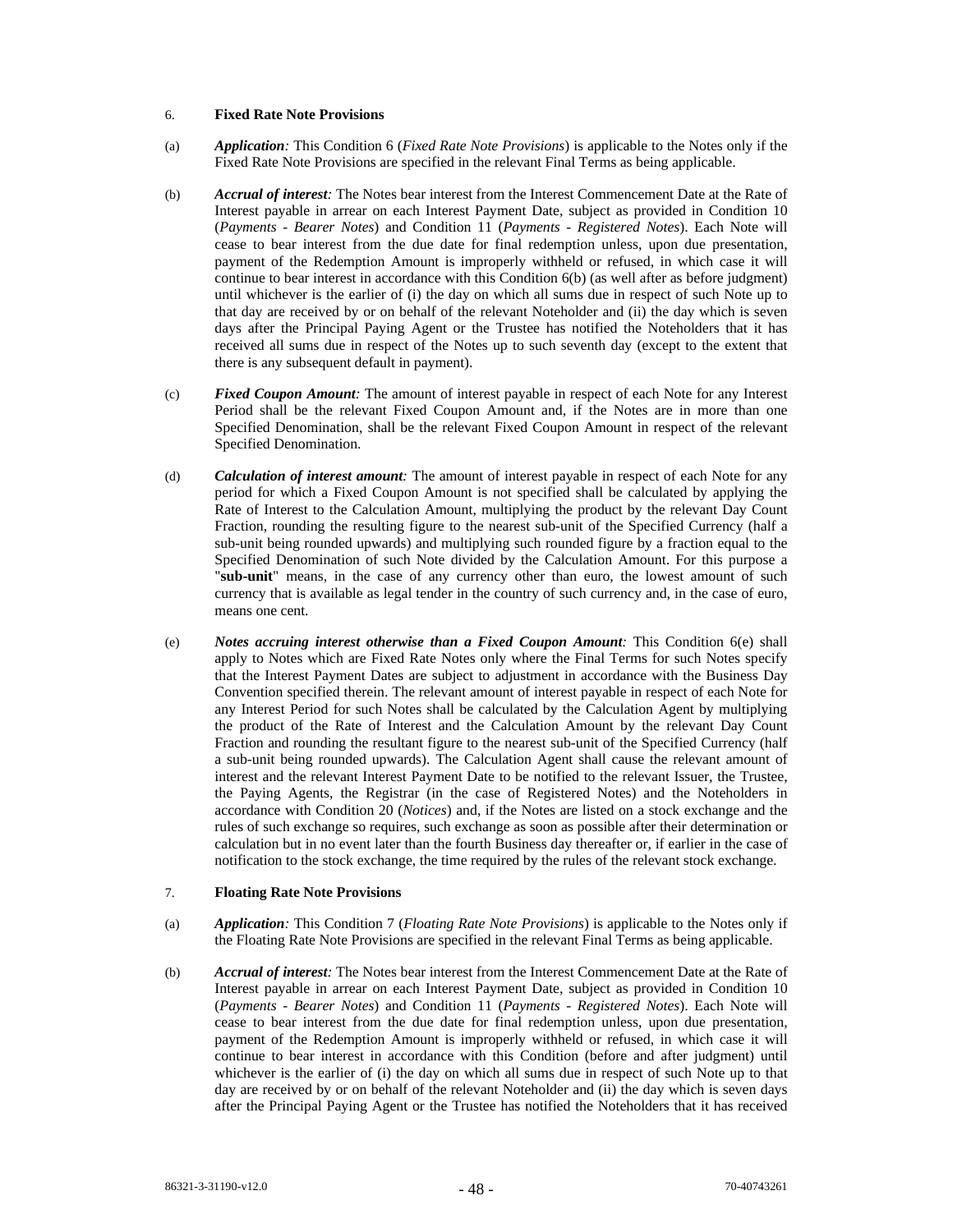all sums due in respect of the Notes up to such seventh day (except to the extent that there is any subsequent default in payment).

- (c) *Screen Rate Determination:* If Screen Rate Determination is specified in the relevant Final Terms as the manner in which the Rate(s) of Interest is/are to be determined, the Rate of Interest applicable to the Notes for each Interest Period will be determined by the Calculation Agent on the following basis:
	- (i) if the Reference Rate is a composite quotation or customarily supplied by one entity, the Calculation Agent will determine the Reference Rate which appears on the Relevant Screen Page as of the Relevant Time on the relevant Interest Determination Date;
	- (ii) if Linear Interpolation is specified as applicable in respect of an Interest Period in the applicable Final Terms, the Rate of Interest for such Interest Period shall be calculated by the Calculation Agent by straight-line linear interpolation by reference to two rates which appear on the Relevant Screen Page as of the Relevant Time on the relevant Interest Determination Date, where:
		- (A) one rate shall be determined as if the relevant Interest Period were the period of time for which rates are available next shorter than the length of the relevant Interest Period; and
		- (B) the other rate shall be determined as if the relevant Interest Period were the period of time for which rates are available next longer than the length of the relevant Interest Period;

**provided, however, that** if there is no rate available for the period of time next shorter or, as the case may be, next longer, then the Calculation Agent shall calculate the Rate of Interest at such time and by reference to such sources as the relevant Issuer, in consultation with an Independent Adviser appointed by the relevant Issuer, and such Independent Adviser acting in good faith and in a commercially reasonable manner as an expert, determines appropriate;

- (iii) in any other case, the Calculation Agent will determine the arithmetic mean of the Reference Rates which appear on the Relevant Screen Page as of the Relevant Time on the relevant Interest Determination Date;
- (iv) if, in the case of (i) or (ii) above, such rate does not appear on that page or, in the case of (iii) above, fewer than two such rates appear on that page or if, in the case of (i), (ii) or (iii), the Relevant Screen Page is unavailable:
	- (A) the relevant Issuer (or an independent investment bank, commercial bank or stockbroker appointed by the relevant Issuer) will request the principal Relevant Financial Centre office of each of the Reference Banks to provide a quotation of the Reference Rate at approximately the Relevant Time on the Interest Determination Date to prime banks in the Relevant Financial Centre interbank market in an amount that is representative for a single transaction in that market at that time and notify the Calculation Agent of such quotations provided; and
	- (B) the Calculation Agent will determine the arithmetic mean of such quotations; and
- (v) if fewer than two such quotations are provided as requested, the Calculation Agent will determine the arithmetic mean of the rates (being the nearest to the Reference Rate, as determined by the Calculation Agent) quoted by major banks in the Principal Financial Centre of the Specified Currency, selected by the relevant Issuer (or an independent investment bank, commercial bank or stockbroker appointed by the relevant Issuer), at approximately 11.00 a.m. (local time in the Principal Financial Centre of the Specified Currency) on the first day of the relevant Interest Period for loans in the Specified Currency to leading European banks for a period equal to the relevant Interest Period and in an amount that is representative for a single transaction in that market at that time, such quotations to be notified to the Calculation Agent by the relevant Issuer (or such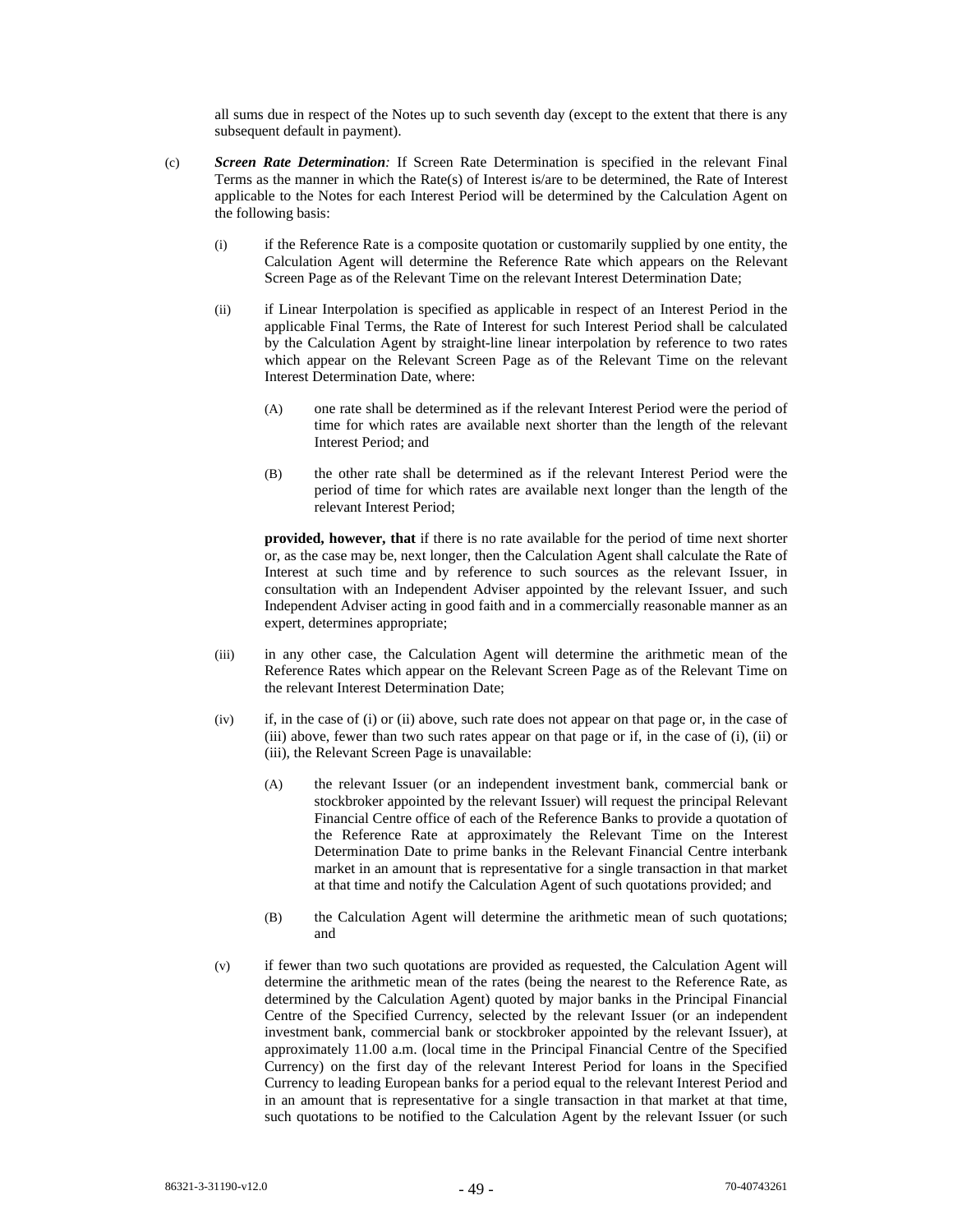independent investment bank, commercial bank or stockbroker appointed by the relevant Issuer),

and the Rate of Interest for such Interest Period shall be the sum of the Margin and the rate or (as the case may be) the arithmetic mean so determined; **provided, however, that** if the Calculation Agent is unable to determine a rate or (as the case may be) an arithmetic mean in accordance with the above provisions in relation to any Interest Period, the Rate of Interest applicable to the Notes during such Interest Period will be the sum of the Margin and the rate or (as the case may be) the arithmetic mean last determined in relation to the Notes in respect of a preceding Interest Period.

- (d) *ISDA Determination:* If ISDA Determination is specified in the relevant Final Terms as the manner in which the Rate(s) of Interest is/are to be determined, the Rate of Interest applicable to the Notes for each Interest Period will be the sum of the Margin and the relevant ISDA Rate where "**ISDA Rate**" in relation to any Interest Period means a rate equal to the Floating Rate (as defined in the ISDA Definitions) that would be determined by the Calculation Agent under an interest rate swap transaction if the Calculation Agent were acting as Calculation Agent for that interest rate swap transaction under the terms of an agreement incorporating the ISDA Definitions and under which:
	- (i) the Floating Rate Option (as defined in the ISDA Definitions) is as specified in the relevant Final Terms;
	- (ii) the Designated Maturity (as defined in the ISDA Definitions) is a period specified in the relevant Final Terms;
	- (iii) the relevant Reset Date (as defined in the ISDA Definitions) is either (A) if the relevant Floating Rate Option is based on LIBOR for a currency, the first day of that Interest Period or (B) in any other case, as specified in the relevant Final Terms; and
	- (iv) if Linear Interpolation is specified as applicable in respect of an Interest Period in the applicable Final Terms, the Rate of Interest for such Interest Period shall be calculated by the Calculation Agent by straight-line linear interpolation by reference to two rates based on the relevant Floating Rate Option, where:
		- (A) one rate shall be determined as if the Designated Maturity were the period of time for which rates are available next shorter than the length of the relevant Interest Period; and
		- (B) the other rate shall be determined as if the Designated Maturity were the period of time for which rates are available next longer than the length of the relevant Interest Period,

**provided, however, that** if there is no rate available for the period of time next shorter or, as the case may be, next longer, then the Calculation Agent shall calculate the Rate of Interest at such time and by reference to such sources as the relevant Issuer, in consultation with an Independent Adviser appointed by the relevant Issuer, and such Independent Adviser acting in good faith and in a commercially reasonable manner as an expert, determines appropriate.

# (e) *Benchmark Discontinuation:*

### (i) *Independent Adviser*

If a Benchmark Event occurs in relation to an Original Reference Rate when any Rate of Interest (or any component part thereof) remains to be determined by reference to such Original Reference Rate, then the relevant Issuer shall use its reasonable endeavours to appoint and consult with an Independent Adviser, as soon as reasonably practicable, with a view to the relevant Issuer determining a Successor Rate, failing which an Alternative Rate (in accordance with Condition 7(e)(ii)) and, in either case, an Adjustment Spread if any (in accordance with Condition  $7(e)(iii)$ ) and any Benchmark Amendments (in accordance with Condition  $7(e)(iv)$  no later than 5 Business Days prior to the Interest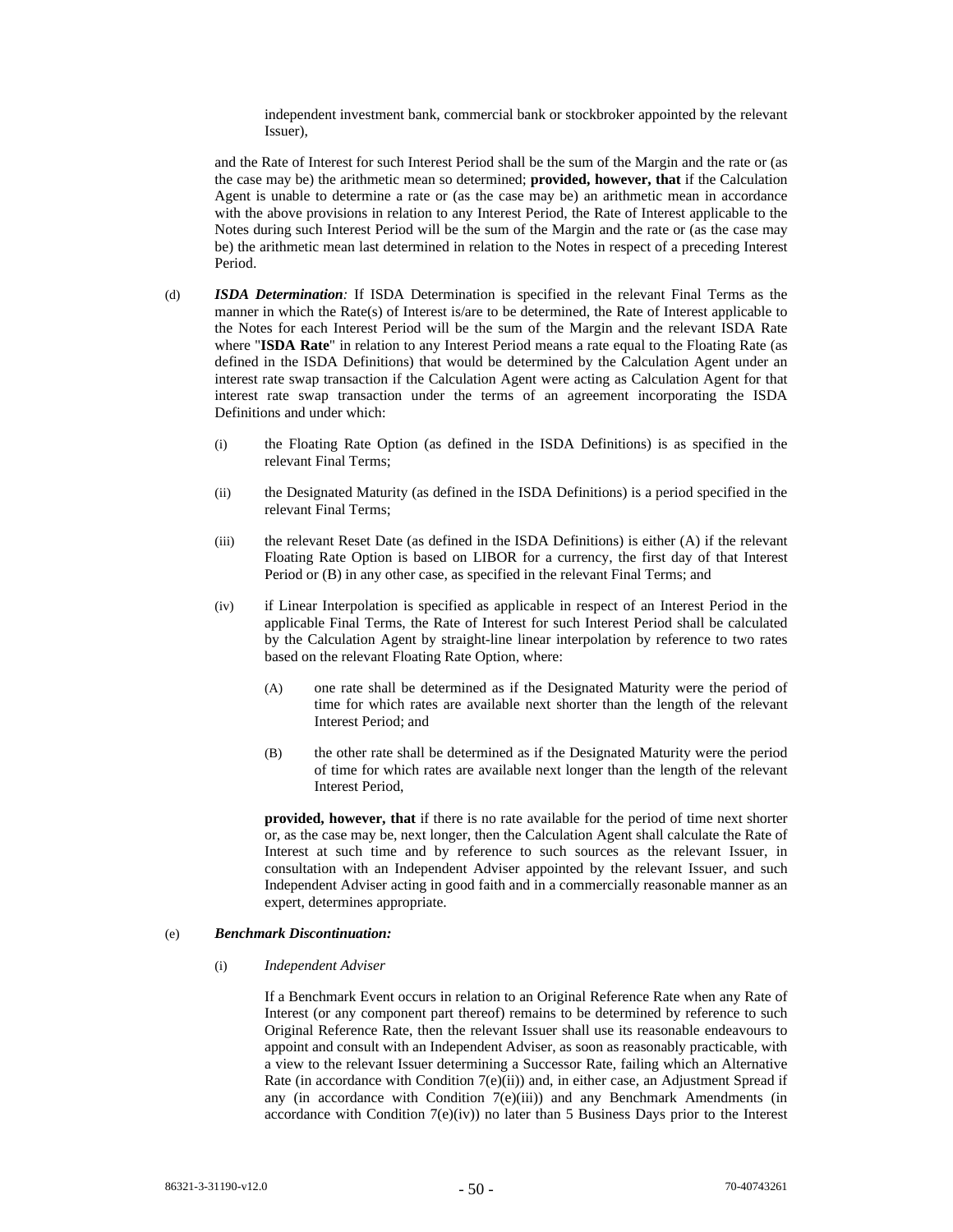Determination Date relating to the next succeeding Interest Period (the "**Interest Determination Cut-off Date**") for the purposes of determining the Rate of Interest applicable to the Notes for all future Interest Periods (subject to the subsequent operation of this Condition 7(e)).

An Independent Adviser appointed pursuant to this Condition 7(e) shall act in good faith as an expert and (in the absence of bad faith or fraud) shall have no liability whatsoever to the relevant Issuer, the Paying Agents, the Noteholders or the Couponholders for any determination made by it or for any advice given to the relevant Issuer in connection with any determination made by the relevant Issuer, pursuant to this Condition 7(e).

#### (ii) *Successor Rate or Alternative Rate*

If the relevant Issuer, following consultation with the Independent Adviser and acting in good faith, determines that:

- (A) there is a Successor Rate, then such Successor Rate and the applicable Adjustment Spread shall subsequently be used in place of the Original Reference Rate to determine the Rate of Interest (or the relevant component part thereof) for all future payments of interest on the Notes (subject to the operation of this Condition 7(e)); or
- (B) there is no Successor Rate but that there is an Alternative Rate, then such Alternative Rate and the applicable Adjustment Spread shall subsequently be used in place of the Original Reference Rate to determine the Rate of Interest (or the relevant component part thereof) for all future payments of interest on the Notes (subject to the operation of this Condition  $7(e)$ ).

# (iii) *Adjustment Spread*

The Adjustment Spread (or the formula or methodology for determining the Adjustment Spread) shall be applied to the Successor Rate or the Alternative Rate (as the case may be). If the relevant Issuer, following consultation with the Independent Adviser, is unable to determine the quantum of, or a formula or methodology for determining, such Adjustment Spread, then the Successor Rate or the Alternative Rate (as applicable) will apply without an Adjustment Spread.

## (iv) *Benchmark Amendments*

If any Successor Rate or Alternative Rate and, in either case, the applicable Adjustment Spread is determined in accordance with this Condition 7(e) and the relevant Issuer, following consultation with the Independent Adviser and acting in good faith, determines (i) that amendments to these Conditions and/or the Trust Deed are necessary to ensure the proper operation of such Successor Rate or the Alternative Rate and/or (in either case) the applicable Adjustment Spread (such amendments, the "**Benchmark Amendments**") and (ii) the terms of the Benchmark Amendments, then the relevant Issuer shall, subject to giving notice thereof in accordance with Condition  $7(e)(v)$ , without any requirement for the consent or approval of Noteholders, vary these Conditions and/or the Trust Deed to give effect to such Benchmark Amendments with effect from the date specified in such notice.

At the request of the relevant Issuer, but subject to receipt by the Trustee of a certificate signed by two authorised signatories of the relevant Issuer pursuant to Condition 7(e)(v), the Trustee shall (at the expense of the relevant Issuer), without any requirement for the consent or approval of the Noteholders, be obliged to concur with the relevant Issuer in effecting any Benchmark Amendments (including, *inter alia*, by the execution of a deed supplemental to or amending the Trust Deed), **provided that** the Trustee shall not be obliged so to concur if in the opinion of the Trustee doing so would impose more onerous obligations upon it or expose it to any additional duties, responsibilities or liabilities or reduce or amend the protective provisions afforded to the Trustee in these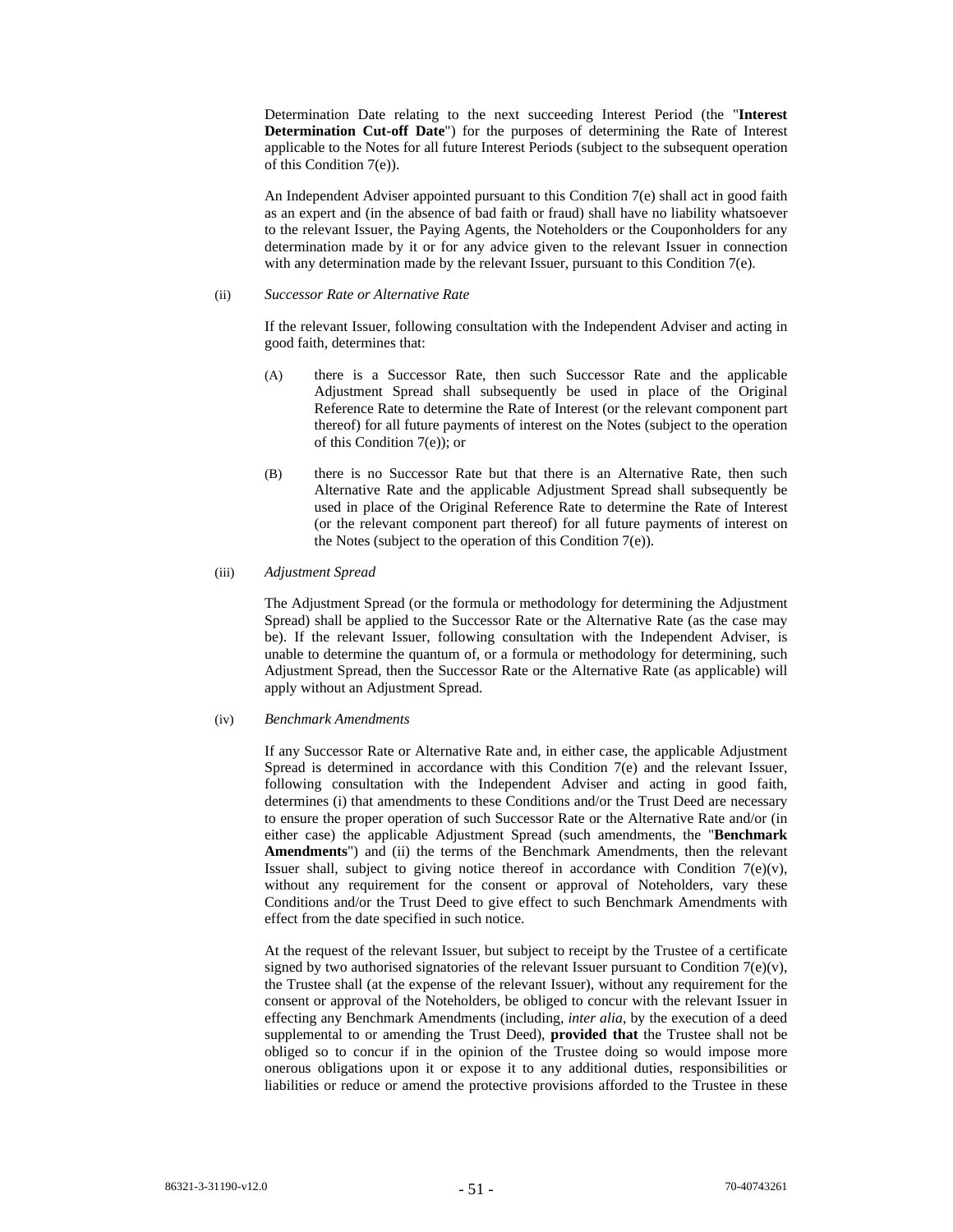Conditions or the Trust Deed (including, for the avoidance of doubt, any supplemental trust deed) in any way.

In connection with any such variation in accordance with this Condition  $7(e)(iv)$ , the relevant Issuer shall comply with the rules of any stock exchange on which the Notes are for the time being listed or admitted to trading.

(v) *Notices, etc.* 

Any Successor Rate, Alternative Rate, Adjustment Spread and the specific terms of any Benchmark Amendments, determined under this Condition 7(e) will be notified promptly by the relevant Issuer to the Trustee, the Calculation Agent, the Paying Agents and, in accordance with Condition 20 (*Notices*), the Noteholders. Such notice shall be irrevocable and shall specify the effective date of the Benchmark Amendments, if any.

No later than notifying the Noteholders of the same, the relevant Issuer shall deliver to the Trustee a certificate signed by two authorised signatories of the relevant Issuer confirming (a)(i) that a Benchmark Event has occurred, (ii) the Successor Rate or, as the case may be, the Alternative Rate, (iii) the applicable Adjustment Spread and (iv) the specific terms of the Benchmark Amendments (if any), in each case as determined in accordance with the provisions of this Condition  $7(e)$ , and (b) certifying that the Benchmark Amendments (if any) are, in the relevant Issuer's opinion (following consultation with the Independent Adviser and acting in good faith), necessary to ensure the proper operation of such Successor Rate or Alternative Rate and (in either case) the applicable Adjustment Spread.

The Trustee shall be entitled to rely on such certificate (without liability to any person) as sufficient evidence thereof. The Successor Rate or Alternative Rate and the Adjustment Spread and the Benchmark Amendments (if any) specified in such certificate will (in the absence of manifest error or bad faith in the determination of the Successor Rate or Alternative Rate and the Adjustment Spread and the Benchmark Amendments (if any) and without prejudice to the Trustee's ability to rely on such certificate as aforesaid) be binding on the relevant Issuer, the Trustee, the Calculation Agent, the Paying Agents, the Noteholders and the Couponholders.

## (vi) *Survival of Original Reference Rate*

Without prejudice to the obligations of the relevant Issuer under Conditions  $7(e)(i)$ , (ii), (iii) and (iv), the Original Reference Rate and the fallback provisions provided for in Conditions 7(c)(iv) and (v) will continue to apply unless and until the Calculation Agent has been notified of the Successor Rate or the Alternative Rate (as the case may be), any Adjustment Spread (if applicable) and Benchmark Amendments (if applicable), in accordance with Condition 7(e)(v).

## (vii) *Fallbacks*

If, following the occurrence of a Benchmark Event and in relation to the determination of the Rate of Interest on the relevant Interest Determination Date, the relevant Issuer is unable to appoint an Independent Adviser, or the relevant Issuer fails to determine and notify to the Calculation Agent a Successor Rate or, failing which, an Alternative Rate prior to the Interest Determination Cut-off Date, the Rate of Interest applicable to the next succeeding Interest Period shall be equal to the Rate of Interest last determined in relation to the Notes in respect of the immediately preceding Interest Period (though substituting, where a different Margin or Maximum or Minimum Rate of Interest is to be applied to the relevant Interest Period from that which applied to the last preceding Interest Period, the Margin or Maximum or Minimum Rate of Interest relating to the relevant Interest Period, in place of the Margin or Maximum or Minimum Rate of Interest relating to that last preceding Interest Period).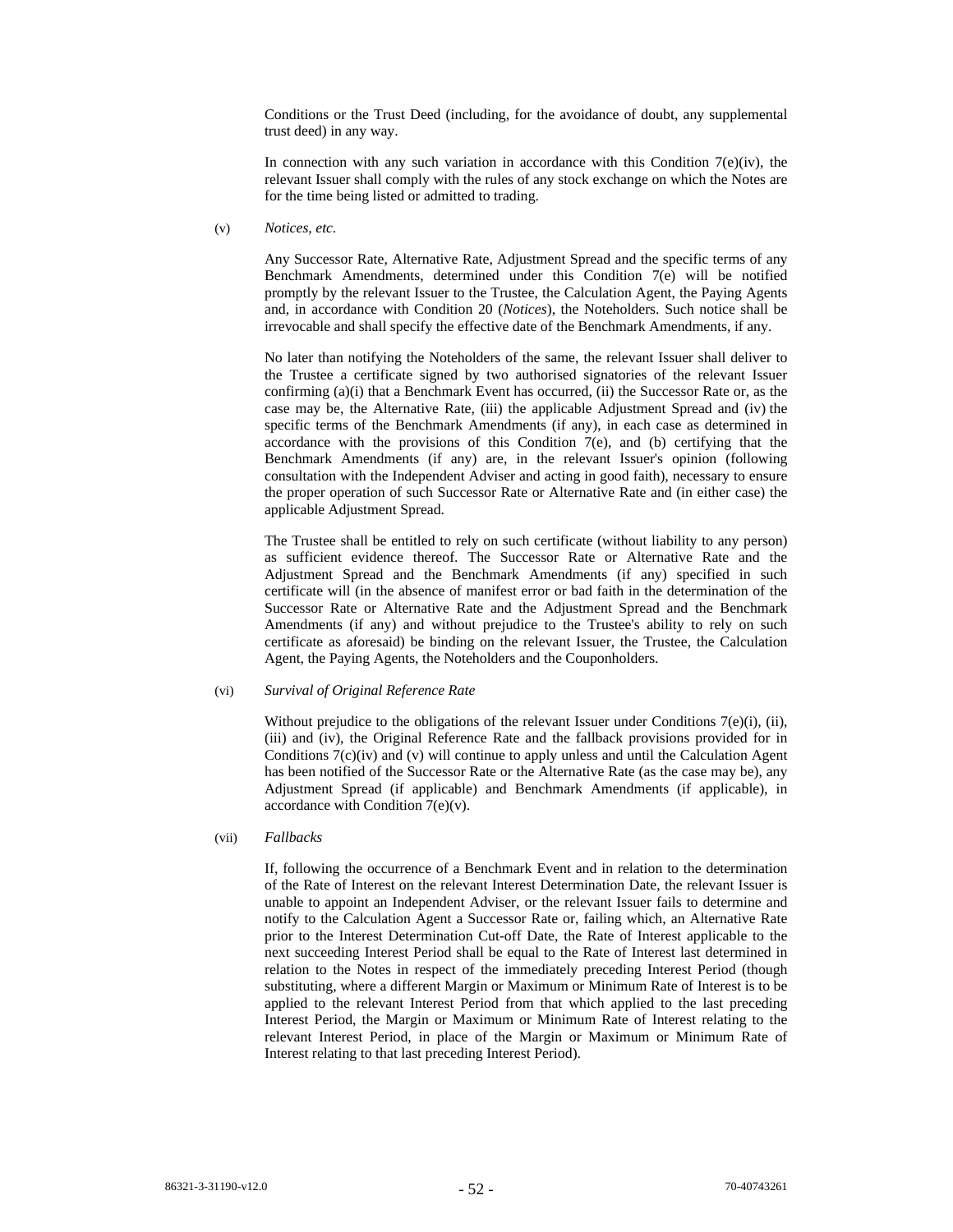- (f) *Maximum or Minimum Rate of Interest:* If any Maximum Rate of Interest or Minimum Rate of Interest is specified in the relevant Final Terms, then the Rate of Interest shall in no event be greater than the maximum or be less than the minimum so specified.
- (g) **Calculation of Interest Amount**: The Calculation Agent will, as soon as practicable after the time at which the Rate of Interest is to be determined in relation to each Interest Period, calculate the Interest Amount payable in respect of each Note for such Interest Period. The Interest Amount will be calculated by applying the Rate of Interest for such Interest Period to the Calculation Amount, multiplying the product by the relevant Day Count Fraction, rounding the resulting figure to the nearest sub-unit of the Specified Currency (half a sub-unit being rounded upwards) and multiplying such rounded figure by a fraction equal to the Specified Denomination of the relevant Note divided by the Calculation Amount. For this purpose a "**sub-unit**" means, in the case of any currency other than euro, the lowest amount of such currency that is available as legal tender in the country of such currency and, in the case of euro, means one cent.
- (h) **Publication**: The Calculation Agent will cause each Rate of Interest and Interest Amount determined by it, together with the relevant Interest Payment Date, and any other amount(s) required to be determined by it together with any relevant payment date(s) to be notified to the Paying Agents, the relevant Issuer, the Trustee and each competent authority, stock exchange and/or quotation system (if any) by which the Notes have then been admitted to listing, trading and/or quotation as soon as practicable after such determination but (in the case of each Rate of Interest, Interest Amount and Interest Payment Date) in any event not later than the first day of the relevant Interest Period. Notice thereof shall also promptly be given to the Noteholders. The Calculation Agent will be entitled to recalculate any Interest Amount (on the basis of the foregoing provisions) without notice in the event of an extension or shortening of the relevant Interest Period. If the Calculation Amount is less than the minimum Specified Denomination the Calculation Agent shall not be obliged to publish each Interest Amount but instead may publish only the Calculation Amount and the Interest Amount in respect of a Note having the minimum Specified Denomination.
- (i) **Notifications etc**: All notifications, opinions, determinations, certificates, calculations, quotations and decisions given, expressed, made or obtained for the purposes of this Condition by the Calculation Agent or, in the case of quotations given to the relevant Issuer (or an independent investment bank, commercial bank or stockbroker appointed by the relevant Issuer) under Condition 7(c), the relevant Issuer (or such independent investment bank, commercial bank or stockbroker appointed by the relevant Issuer) will (in the absence of manifest error) be binding on the relevant Issuer, the Guarantor, the Trustee, the Paying Agents, the Noteholders and the Couponholders and (subject as aforesaid) no liability to any such Person will attach to the Calculation Agent or the relevant Issuer (or an independent investment bank, commercial bank or stockbroker appointed by the relevant Issuer) in connection with the exercise or non-exercise by it of its powers, duties and discretions for such purposes.

# 7A. **Adjustment of Interest Rate**

This Condition 7A shall apply to Notes which are Fixed Rate Notes or Floating Rate Notes only where the Final Terms state that the Notes are subject to a Ratings Step Up/Step Down and the Rate of Interest will be subject to adjustment in accordance with the Interest Ratchet (each such adjustment a "**Rate Adjustment**"). Any Rate Adjustment shall be effective from the Interest Period commencing on the Interest Payment Date immediately following the date of the relevant Step Up Event or the relevant Step Down Event until the date on which either a further Rate Adjustment becomes effective or the Notes cease to bear interest, as the case may be (and, in the case of Fixed Rate Notes, the relevant Fixed Coupon Amount shall be adjusted accordingly). For the avoidance of doubt, if a Step Up Event and a Step Down Event occur during the same Interest Period, there shall be no adjustment to the rate of interest applicable to the next following Interest Period or thereafter. There shall be no limit on the number of times that a Rate Adjustment may be made pursuant to this Condition during the term of the Notes, **provided always that** at no time during the term of the Notes will the rate of interest payable on the Notes be less than the Initial Rate of Interest and in the case of Floating Rate Notes only, any Minimum Rate of Interest specified or more than the Initial Rate of Interest plus the Step Up Margin and in the case of Floating Rate Notes only, any Maximum Rate of Interest specified.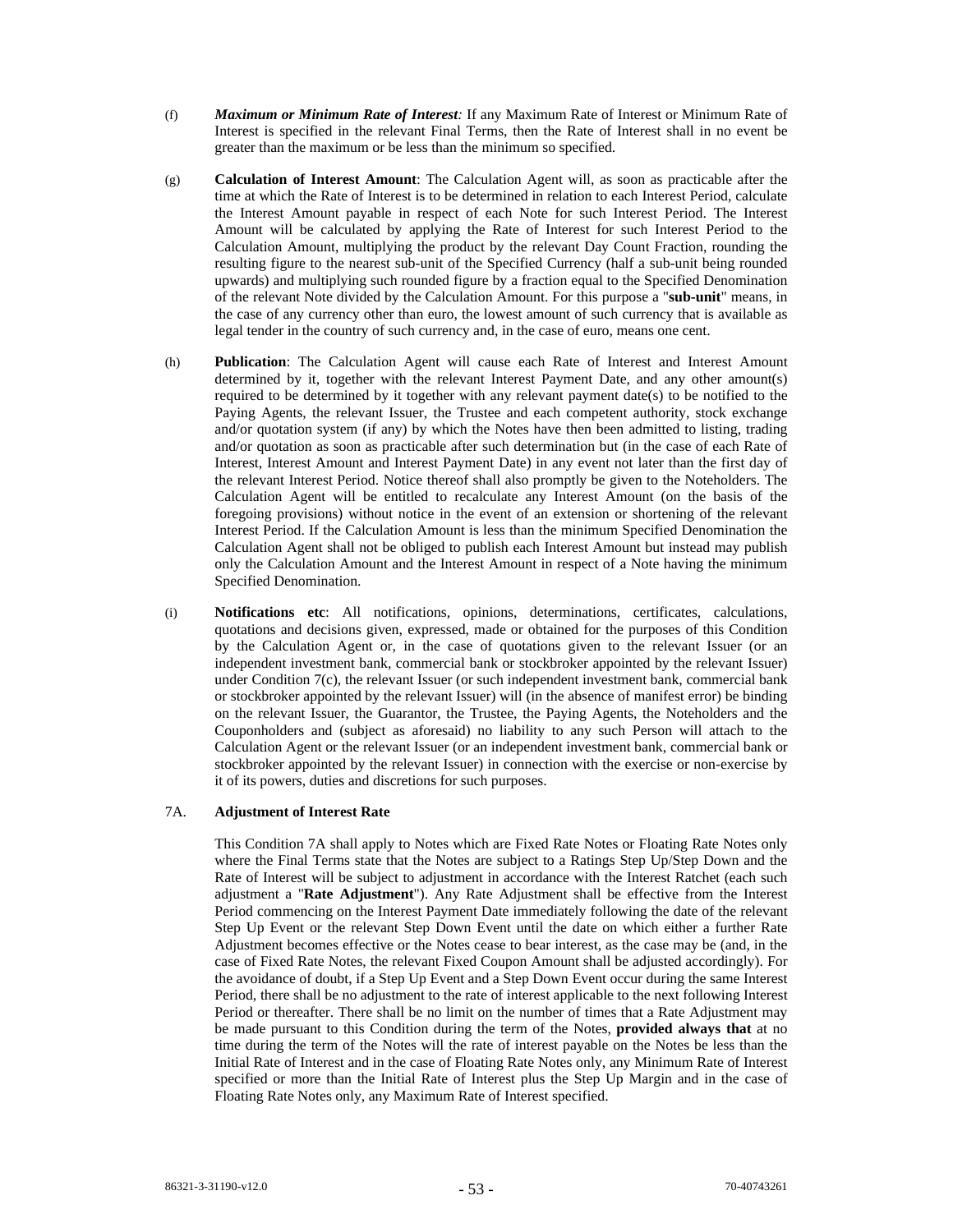The relevant Issuer will cause each Rate Adjustment to be notified to the Principal Paying Agent and the Trustee and notice thereof to be published in accordance with Condition 20 (*Notices*) as soon as possible after the occurrence of the relevant Step Up Event or Step Down Event, as the case may be, but in no event later than the tenth Business Day thereafter.

For so long as any of the Notes are outstanding, if the rating designation employed by S&P or any other applicable Rating Agency is changed from that described in the definition of "Specified Threshold" below, the relevant Issuer shall determine (in good faith acting reasonably) the rating designation(s) of S&P or such other Rating Agency (as appropriate) as are most equivalent to the prior rating designation(s) of S&P or such other Rating Agency (as appropriate) and shall notify the Trustee and Noteholders thereof as soon as practicable thereafter, and this Condition 7A shall be construed accordingly.

Neither the Trustee nor any Agent nor the Calculation Agent is under any obligation to ascertain whether a Step Down Event or a Step Up Event, or any event which could lead to the occurrence of or could constitute a Step Down Event or Step Up Event, has occurred and until it shall have actual knowledge or express notice in writing pursuant to the Trust Deed to the contrary, the Trustee, the Agents and the Calculation Agent may assume that no change in the Rating or such Step Down Event or Step Up Event or other event has occurred.

### Where:

"**Initial Rate of Interest**" means (a) in the case of Fixed Rate Notes, the Rate of Interest (expressed as a percentage per annum) initially payable in respect of the Notes specified in the relevant Final Terms; (b) in the case of Floating Rate Notes, the Rate of Interest that is payable in respect of the Notes as calculated in accordance with Condition 7 (*Floating Rate Note Provisions*);

"**Interest Ratchet**" means the following rates of interest:

- (a) in respect of any Interest Period commencing on or after the Interest Payment Date immediately following the date of the relevant Step Up Event: the Initial Rate of Interest plus the Step Up Margin per annum; and
- (b) in respect of any Interest Period commencing on or after the Interest Payment Date immediately following the date of the relevant Step Down Event: the Initial Rate of Interest;

"**Minimum Rating Requirement**" means that there shall be in existence a Rating equal to or higher than the Specified Threshold from at least one Rating Agency at any particular time;

"**Rating**" means the rating of the Notes;

"**Rating Agency**" means (i) any of Moody's Investors Service, Inc., a division of Moody's Corporation, S&P, Fitch Ratings Ltd. or any of their respective successors or affiliates, or (ii) if all such rating agencies referred to in (i) cease ratings business or cease to publish ratings in respect of investments, any other internationally recognised rating agency specified by the relevant Issuer (in good faith acting reasonably) from time to time and, in each case, their successors, but excluding any rating agency providing a Rating on an unsolicited basis;

"**Specified Threshold**" means BBB- in relation to S&P, or the equivalent rating designation of any Rating Agency or such other threshold as is specified in the relevant Final Terms;

"**Step Down Event**" means the satisfaction of the Minimum Rating Requirement following the occurrence of a Step Up Event;

"**Step Up Event**" means a failure to meet the Minimum Rating Requirement at any time, unless the Minimum Rating Requirement is again satisfied on the day before the Interest Payment Date immediately following the relevant failure to meet the Minimum Rating Requirement; and

"**Step Up Margin**" has the meaning given to it in the Final Terms.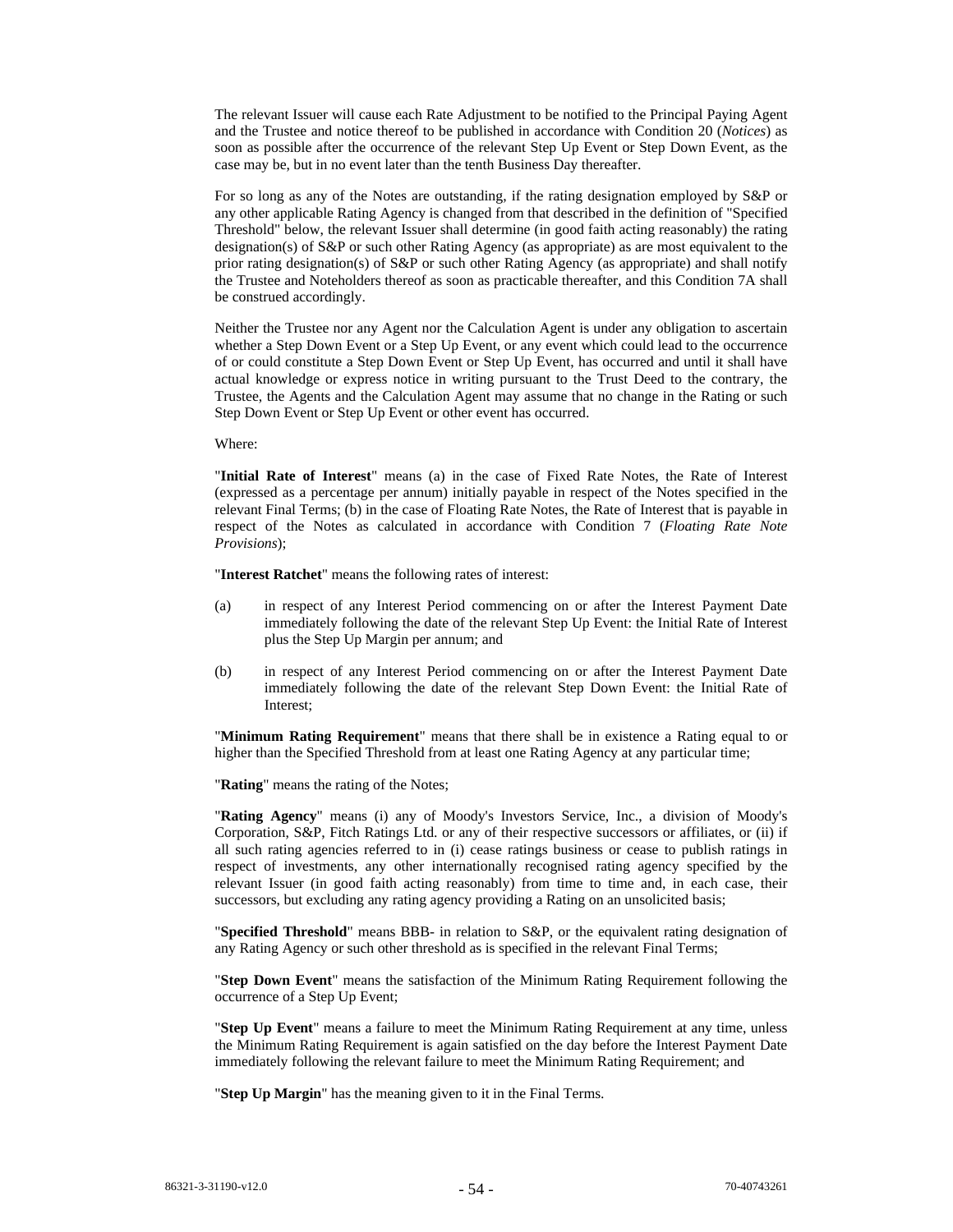### 8. **Zero Coupon Note Provisions**

- (a) *Application:* This Condition 8 (*Zero Coupon Note Provisions*) is applicable to the Notes only if the Zero Coupon Note Provisions are specified in the relevant Final Terms as being applicable.
- (b) *Late payment on Zero Coupon Notes:* If the Redemption Amount payable in respect of any Zero Coupon Note is improperly withheld or refused, the Redemption Amount shall thereafter be an amount equal to the sum of:
	- (i) the Reference Price; and
	- (ii) the product of the Accrual Yield (compounded annually) being applied to the Reference Price on the basis of the relevant Day Count Fraction from (and including) the Issue Date to (but excluding) whichever is the earlier of (i) the day on which all sums due in respect of such Note up to that day are received by or on behalf of the relevant Noteholder and (ii) the day which is seven days after the Principal Paying Agent or the Trustee has notified the Noteholders that it has received all sums due in respect of the Notes up to such seventh day (except to the extent that there is any subsequent default in payment).

## 9. **Redemption and Purchase**

- (a) *Scheduled redemption*: Unless previously redeemed, or purchased and cancelled, the Notes will be redeemed at their Final Redemption Amount on the Maturity Date, subject as provided in Condition 10 (*Payments - Bearer Notes*) and Condition 11 (*Payments - Registered Notes*).
- (b) *Redemption for tax reasons:* Unless the relevant Issuer has given notice of redemption under Condition 9(c) or given a Change of Control Notice pursuant to Condition 9(f), the Notes may be redeemed at the option of the relevant Issuer in whole, but not in part:
	- (i) at any time (unless the Floating Rate Note Provisions are specified in the relevant Final Terms as being applicable); or
	- (ii) on any Interest Payment Date (if the Floating Rate Note Provisions are specified in the relevant Final Terms as being applicable),

on giving not less than 30 nor more than 60 days' notice to the Trustee and the Noteholders, (which notice shall be irrevocable), at their Early Redemption Amount (Tax), together with interest accrued (if any) to the date fixed for redemption, if, immediately before giving such notice, the relevant Issuer satisfies the Trustee that:

- (A) the relevant Issuer has or will become obliged to pay additional amounts as provided or referred to in Condition 12 (Taxation) as a result of any change in, or amendment to, the laws or regulations of the Kingdom of Sweden or the Netherlands as applicable or any political subdivision or any authority thereof or therein having power to tax, or any change in the application or official interpretation of such laws or regulations (including a holding by a court of competent jurisdiction), which change or amendment becomes effective on or after the date of issue of the first Tranche of the Notes and such obligation cannot be avoided by the relevant Issuer taking reasonable measures available to it; or
- (B) the Guarantor has or (if a demand was made under the Guarantee) would become obliged to pay additional amounts as provided or referred to in Condition 12 (*Taxation*) or the Guarantor has or will become obliged to make any such withholding or deduction as is referred to in Condition 12 (*Taxation*) from any amount paid by it to the relevant Issuer in order to enable the relevant Issuer to make a payment of principal or interest in respect of the Notes, in either case as a result of any change in, or amendment to, the laws or regulations of the Kingdom of Sweden, the Netherlands or any political subdivision or any authority thereof or therein having power to tax, or any change in the application or official interpretation of such laws or regulations (including a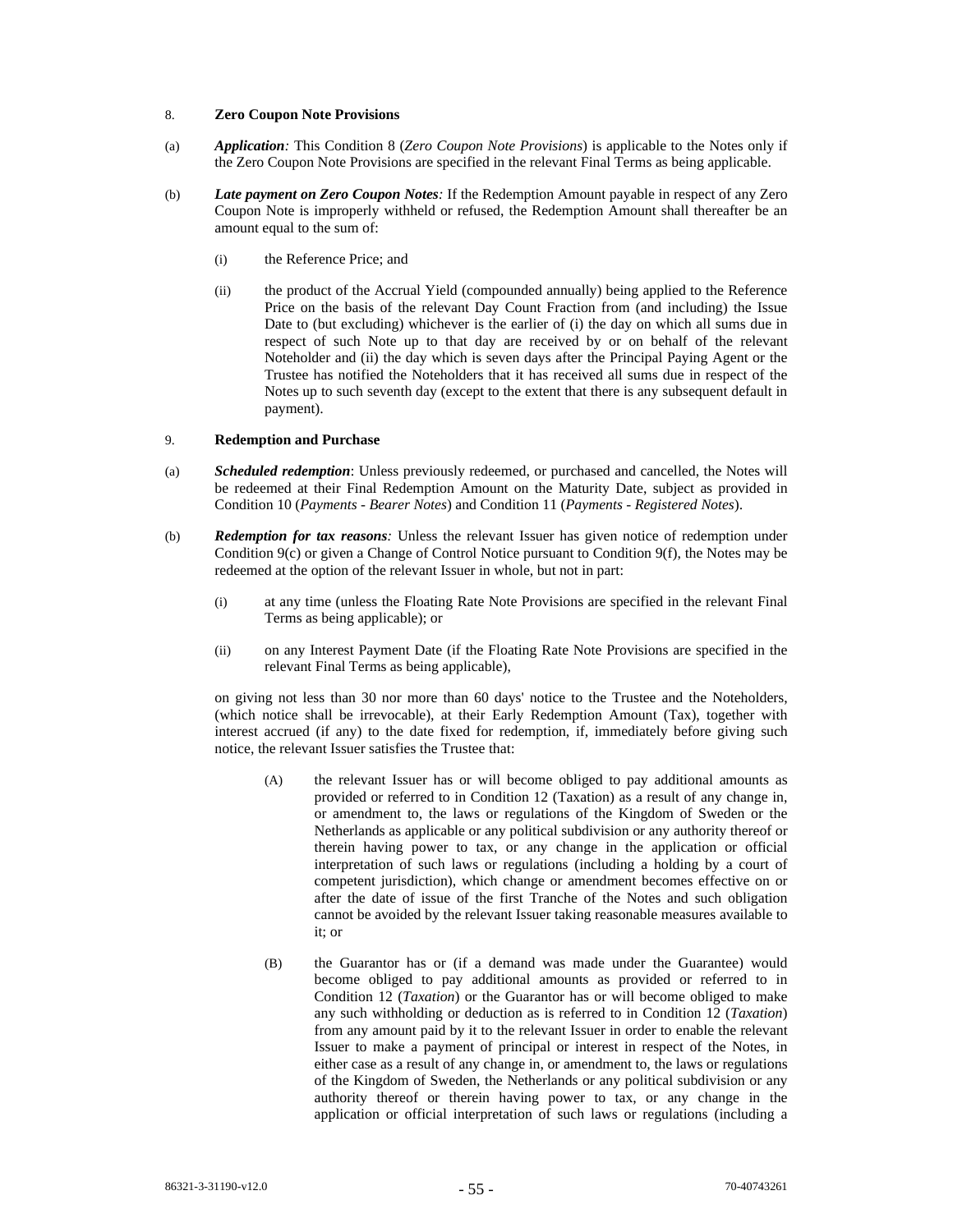holding by a court of competent jurisdiction), which change or amendment becomes effective on or after the date of issue of the first Tranche of the Notes, and such obligation cannot be avoided by the Guarantor taking reasonable measures available to it,

**provided, however, that** no such notice of redemption shall be given earlier than:

- (1) where the Notes may be redeemed at any time, 90 days prior to the earliest date on which the relevant Issuer or, if applicable, the Guarantor would be obliged to pay such additional amounts or the Guarantor would be obliged to make such withholding or deduction if a payment in respect of the Notes were then due or (as the case may be) a demand under the Guarantee were then made; or
- (2) where the Notes may be redeemed only on an Interest Payment Date, 60 days prior to the Interest Payment Date occurring immediately before the earliest date on which the relevant Issuer or, if applicable, the Guarantor would be obliged to pay such additional amounts or the Guarantor would be obliged to make such withholding or deduction if a payment in respect of the Notes were then due or (as the case may be) a demand under the Guarantee were then made.

Prior to the publication of any notice of redemption pursuant to this Condition 9(b), the relevant Issuer shall deliver or procure that there is delivered to the Trustee a certificate signed by two directors of the relevant Issuer stating that the relevant Issuer is entitled to effect such redemption and setting forth a statement of facts showing that the conditions precedent to the right of the relevant Issuer so to redeem have occurred.

The Trustee shall be entitled to accept such certificate as sufficient evidence of the satisfaction of the circumstances set out above and the Issuer's entitlement to effect such redemption, in which event it shall be conclusive and binding on the Noteholders.

Upon the expiry of any such notice as is referred to in this Condition 9(b), the relevant Issuer shall be bound to redeem the Notes in accordance with this Condition 9(b).

(c) *Redemption at the option of the Issuer:* If the Call Option is specified in the relevant Final Terms as being applicable, unless a Change of Control Notice has been given pursuant to Condition 9(f) or a notice of redemption has been given pursuant to Condition 9(b), the Notes may be redeemed at the option of the relevant Issuer in whole or, if so specified in the relevant Final Terms, in part on any Optional Redemption Date (Call) at the relevant Optional Redemption Amount (Call) on the relevant Issuer's giving not less than 30 nor more than 60 days' notice to the Trustee and the Noteholders (the "**Call Option Notice**"), or such other period(s) as may be specified in the relevant Final Terms (which notice shall be irrevocable and shall oblige the relevant Issuer to redeem the Notes or, as the case may be, the Notes specified in such notice on the relevant Optional Redemption Date (Call) at the Optional Redemption Amount (Call) plus accrued interest (if any) to the Optional Redemption Date (Call)).

The "**Make Whole Redemption Price**" will, in respect of any Note, be:

(A) if "**Sterling Make Whole Redemption Amount**" is specified as being applicable in the relevant Final Terms, an amount equal to the higher of (i) 100 per cent. of the principal amount of such Note and (ii) the principal amount of such Note multiplied by the price (expressed as a percentage), as reported in writing to the relevant Issuer by the Determination Agent, at which the Gross Redemption Yield on such Note at the Reference Date is equal to the Gross Redemption Yield at the Quotation Time on the Reference Date of the Reference Bond, plus the Redemption Margin (if any); or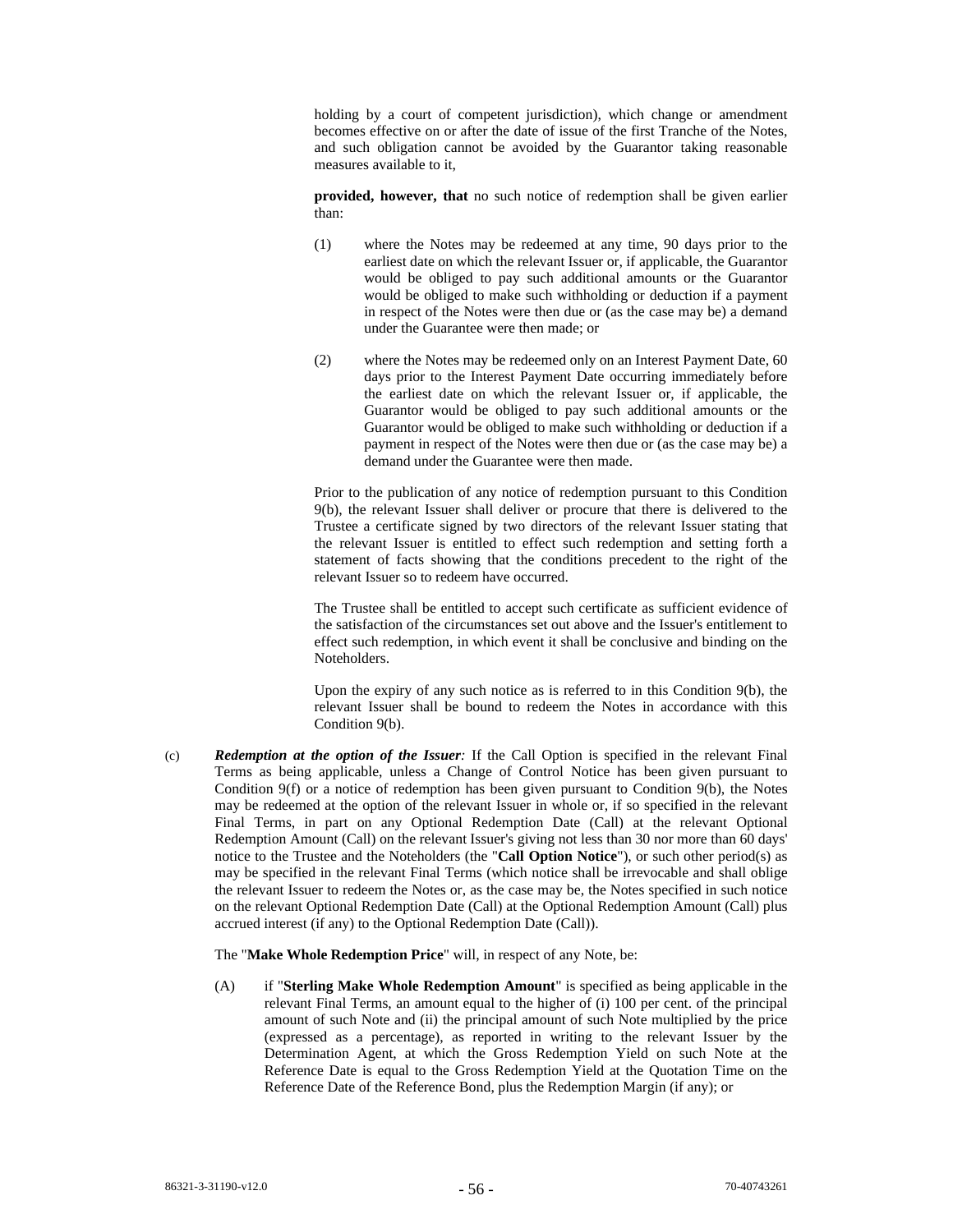(B) if "**Non-Sterling Make Whole Redemption Amount**" is specified as being applicable in the relevant Final Terms, an amount equal to the higher of (i) 100 per cent. of the principal amount of such Note and (ii) the principal amount of such Note multiplied by the price (expressed as a percentage), as reported in writing to the relevant Issuer by the Determination Agent, at which the yield to maturity on such Note (or, if a Par Call Commencement Date is specified in the relevant Final Terms, the yield at the Par Call Commencement Date) on the Reference Date is equal to the Reference Bond Rate at the Quotation Time on the Reference Date, plus the Redemption Margin (if any),

all as determined by the Determination Agent.

Where the Make Whole Redemption Price is specified in the relevant Final Terms, any such notice of redemption may, at the relevant Issuer's discretion, be subject to one or more conditions precedent, in which case such notice shall state that, in the relevant Issuer's discretion, the Optional Redemption Date (Call) may be delayed until such time as any or all such conditions shall be satisfied (or waived by the relevant Issuer in its sole discretion), or such redemption may not occur and such notice may be rescinded in the event that any or all such conditions shall not have been satisfied (or waived by the relevant Issuer in its sole discretion) by the Optional Redemption Date (Call), or by the Optional Redemption Date (Call) so delayed. The relevant Issuer shall notify the Trustee and the Noteholders no later than three business days in advance of the Optional Redemption Date (Call) that the Optional Redemption Date (Call) is delayed and as soon as practicable thereafter but no later than three business days in advance of such delayed Optional Redemption Date (Call) of any such delayed Optional Redemption Date (Call) and shall notify the Trustee and the Noteholders of any such rescission of its notice of redemption no less than three business days prior to such Optional Redemption Date (Call) or Optional Redemption Date (Call) so delayed.

- (d) *Partial redemption:* If the Notes are to be redeemed in part only on any date in accordance with Condition 9(c) (*Redemption at the option of the Issuer*), in the case of Bearer Notes, the Notes to be redeemed shall be selected by the drawing of lots in such place and in such manner as may be fair and reasonable in the circumstances, taking account of prevailing market practices, subject to compliance with applicable law, the rules of each competent authority, stock exchange and/or quotation system (if any) by which the Notes have then been admitted to listing, trading and/or quotation and the notice to Noteholders referred to in Condition 9(c) (*Redemption at the option of the Issuer*) shall specify the serial numbers of the Notes so to be redeemed, and, in the case of Registered Notes, each Note shall be redeemed in part in the proportion which the aggregate principal amount of the outstanding Notes to be redeemed on the relevant Optional Redemption Date (Call) bears to the aggregate principal amount of outstanding Notes on such date. If any Maximum Redemption Amount or Minimum Redemption Amount is specified in the relevant Final Terms, then the Optional Redemption Amount (Call) shall in no event be greater than the maximum or be less than the minimum so specified.
- (e) *Redemption at the option of Noteholders:* If the Put Option is specified in the relevant Final Terms as being applicable, the relevant Issuer shall, at the option of the Holder of any Note redeem such Note on the Optional Redemption Date (Put) specified in the relevant Put Option Notice at the relevant Optional Redemption Amount (Put) together with interest (if any) accrued to such date. In order to exercise the option contained in this Condition 9(e), the Holder of a Note must, not less than 30 days nor more than 60 days before the relevant Optional Redemption Date (Put) (or such other period(s) as may be specified in the relevant Final Terms), deposit with any Paying Agent such Note (together with any unmatured Coupons relating thereto) or Note Certificate (as applicable) and a duly completed Put Option Notice in the form obtainable from any Paying Agent. The Paying Agent with which a Note or Note Certificate (as applicable) is so deposited shall deliver a duly completed Put Option Receipt to the depositing Noteholder. No Note or Note Certificate (as applicable), once deposited with a duly completed Put Option Notice in accordance with this Condition 9(e) (*Redemption and Purchase – Redemption at the option of Noteholders*), may be withdrawn, **provided, however, that** if, prior to the relevant Optional Redemption Date (Put), any such Note becomes immediately due and payable or, upon due presentation of any such Note on the relevant Optional Redemption Date (Put) payment of the redemption moneys is improperly withheld or refused, the relevant Paying Agent shall mail notification thereof to the depositing Noteholder at such address as may have been given by such Noteholder in the relevant Put Option Notice and shall in the case of a Bearer Note, hold such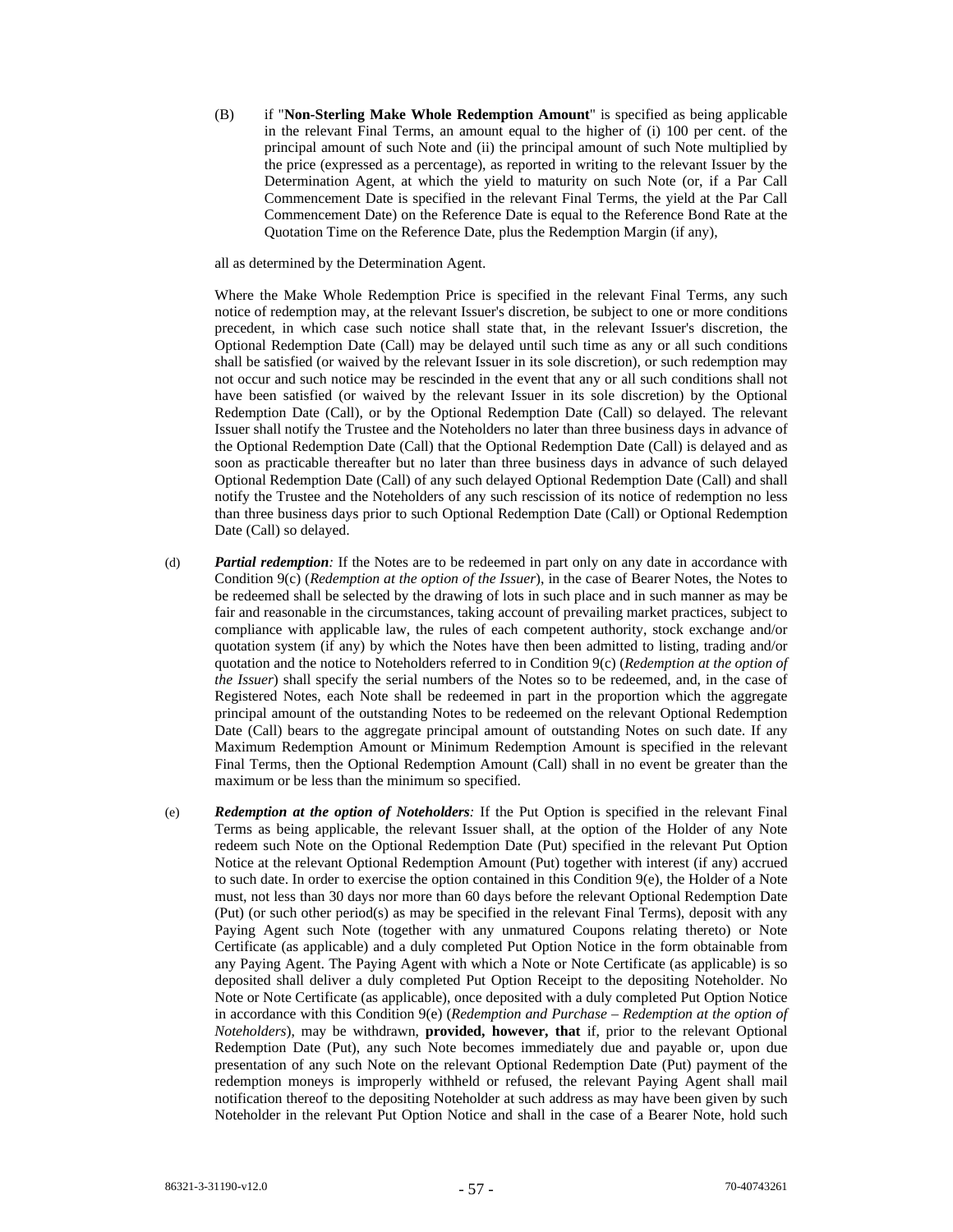Note at its Specified Office for collection by the depositing Noteholder against surrender of the relevant Put Option Receipt and, in the case of a Registered Note, mail such Note Certificate by uninsured post to, and at the risk of, the Noteholder at such address as may have been given by such Noteholder in the relevant Put Option Notice. For so long as any outstanding Note is held by a Paying Agent in accordance with this Condition 9(e) (*Redemption and Purchase – Redemption at the option of Noteholders*), the depositor of such Note and not such Paying Agent shall be deemed to be the Holder of such Note for all purposes. The Holder of a Note may not exercise such option in respect of any Note which is the subject of an exercise by the relevant Issuer of its option to redeem such Note under Condition 9(b) (*Redemption and Purchase – Redemption for tax reasons*), 9(c) (*Redemption and Purchase – Redemption at the option of the Issuer*), or 9(d) (*Redemption and Purchase – Partial redemption*) and any exercise of the firstmentioned option in such circumstances shall have no effect.

(f) *Change of Control Put Option:* If the Change of Control Put Option is specified as applicable in the relevant Final Terms, if at any time while any Note remains outstanding, there occurs a Change of Control (as defined below), each Noteholder will have the option (the "**Change of Control Put Option**") (unless, prior to the giving of the Change of Control Notice (as defined below), the relevant Issuer gives notice to redeem the Notes under Condition 9(b) or 9(c)) to require the relevant Issuer to redeem or, at the relevant Issuer's option, to procure the purchase of, all or part of its Notes, on the Optional Redemption Date (Change of Control) (as defined below) at the Optional Redemption Amount (Change of Control) together with (or where purchased, together with an amount equal to) interest accrued to, but excluding, the Optional Redemption Date (Change of Control).

## Where:

A "**Change of Control**" will be deemed to occur if any person or any persons acting in concert, other than the Main Owner or Affiliates of the Main Owner, shall acquire control over Akelius Residential Property AB (publ) "**control**" means (A) acquiring or controlling directly or indirectly more than 50 per cent. of the voting rights exercisable at a general meeting of Akelius Residential Property AB (publ) or (B) the right to appoint or remove the whole or a majority of the board of directors of Akelius Residential Property AB (publ).

"**Main Owner**" means Akelius Foundation, reg. no. 73F, 700 Don Mackay Boulevard, P.O. Box AB-20415, Marsh Harbour, Abaco, Bahamas.

Promptly upon the relevant Issuer becoming aware that a Change of Control has occurred, the relevant Issuer shall and at any time upon the Trustee having express written notice thereof the Trustee may, and if so requested in writing by the holders of at least one-quarter in principal amount of the Notes then outstanding or if so directed by an Extraordinary Resolution of the Noteholders, shall, (subject in each case to the Trustee being indemnified and/or secured and/or prefunded to its satisfaction) give notice (a "**Change of Control Notice**") to the Noteholders in accordance with Condition 20 (*Notices*) specifying the nature of the Change of Control and the circumstances giving rise to it and the procedure for exercising the Change of Control Put Option contained in this Condition 9(f).

In order to exercise the Change of Control Put Option contained in this Condition 9(f) (*Redemption and Purchase – Change of Control Put Option*), the Holder of a Note must, within the period (the "**Change of Control Put Period**") of 30 days (or such other period as may be specified in the relevant Final Terms) after a Change of Control Notice is given, deposit with any Paying Agent such Note (together with any unmatured Coupons relating thereto) or Note Certificate (as applicable) and a duly completed notice of exercise in the form obtainable from any Paying Agent (a "**Change of Control Put Option Notice**"). The Paying Agent with which a Note or Note Certificate (as applicable) is so deposited shall deliver a duly completed receipt (a "**Change of Control Put Option Receipt**") to the depositing Noteholder. The relevant Issuer shall redeem or, at the option of the relevant Issuer, procure the purchase of, the Notes in respect of which a valid Change of Control Put Option Notice has been given on the date which is 20 days following the end of the Change of Control Put Period (the "**Optional Redemption Date (Change of Control)**").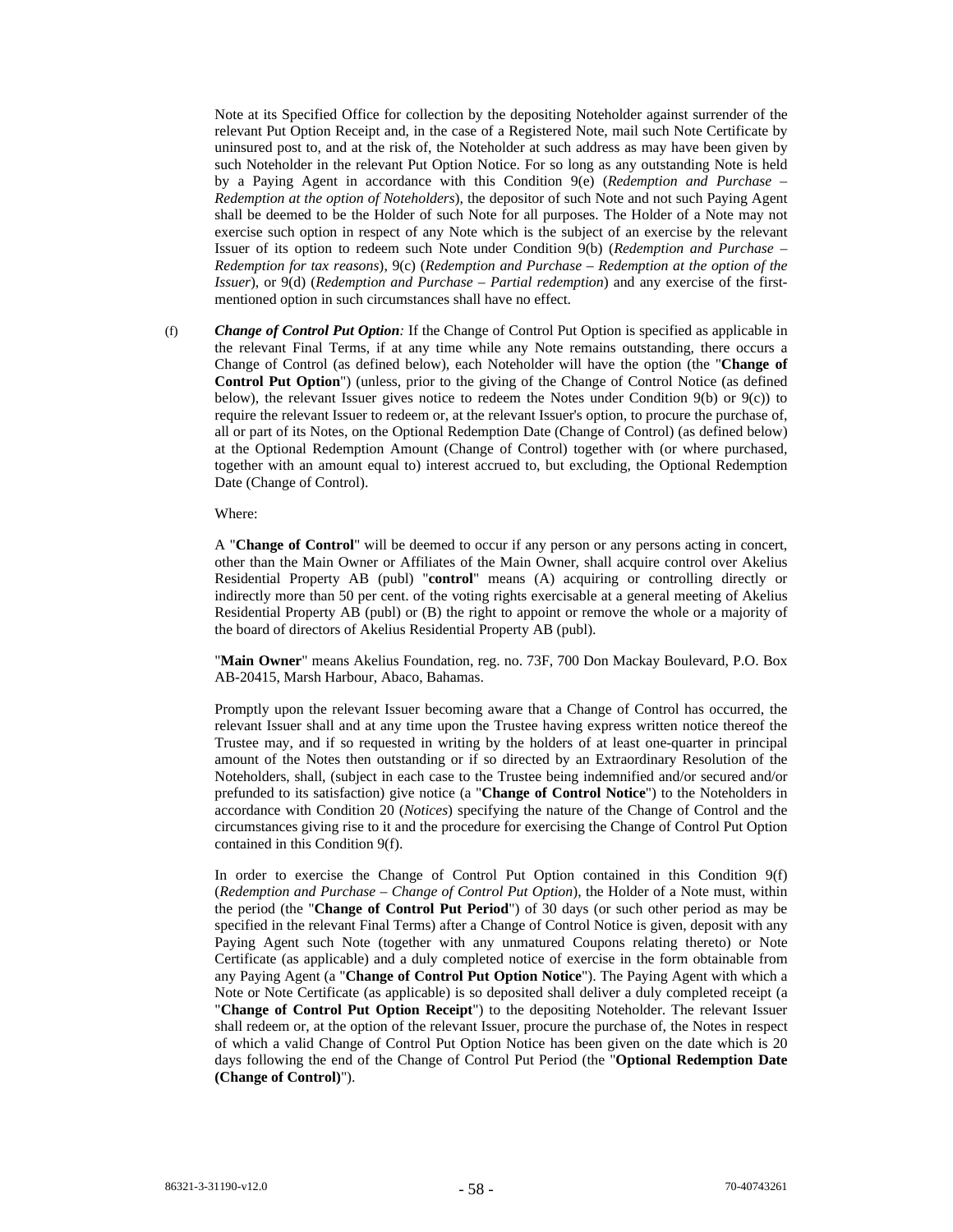No Note or Note Certificate (as applicable), once deposited with a duly completed Change of Control Put Option Notice in accordance with this Condition 9(f) (*Redemption and Purchase – Change of Control Put Option*), may be withdrawn; **provided, however, that** if, prior to the relevant Optional Redemption Date (Change of Control), any such Note becomes immediately due and payable or payment of the redemption moneys is improperly withheld or refused on the Optional Redemption Date (Change of Control), the relevant Paying Agent shall mail notification thereof to the depositing Noteholder at such address as may have been given by such Noteholder in the relevant Change of Control Put Option Notice and shall in the case of a Bearer Note, hold such Note at its Specified Office for collection by the depositing Noteholder against surrender of the relevant Change of Control Put Option Receipt and, in the case of a Registered Note, mail such Note Certificate by uninsured post to, and at the risk of, the Noteholder at such address as may have been given by such Noteholder in the relevant Change of Control Put Option Notice. For so long as any outstanding Note is held by a Paying Agent in accordance with this Condition 9(f) (*Redemption and Purchase – Change of Control Put Option*) the depositor of such Note and not such Paying Agent shall be deemed to be the Holder of such Note for all purposes. The Holder of a Note may not exercise such option in respect of any Note which is the subject of an exercise by the relevant Issuer of its option to redeem such Note under Condition 9(b) (*Redemption and Purchase - Redemption for tax reasons*), 9(c) (*Redemption and Purchase – Redemption at the option of the Issuer*) or 9(d) (*Redemption and Purchase - Partial redemption*) and any exercise of the first- mentioned option in such circumstances shall have no effect.

If 80 per cent. or more in principal amount of the Notes then outstanding have been redeemed pursuant to this Condition 9(f), the relevant Issuer may, on not less than 30 nor more than 60 days' irrevocable notice to the Trustee and the Noteholders in accordance with Condition 20 (*Notices*) given within 30 days after the Optional Redemption Date (Change of Control), redeem on the date specified in such notice at its option, all, but not some only, of the remaining Notes at the Optional Redemption Amount (Change of Control), together with interest accrued to but excluding the date set for redemption.

The Trustee is under no obligation to ascertain whether a Change of Control or any event which could lead to the occurrence of or could constitute a Change of Control has occurred and, until it shall have actual knowledge or express notice in writing pursuant to the Trust Deed to the contrary, the Trustee may assume that no Change of Control or other such event has occurred.

- (g) *Clean-up Call Option*: If Clean-up Call Option is specified in the relevant Final Terms as being applicable, in the event that Notes representing an aggregate amount equal to or exceeding 80 per cent. of the principal amount of the Notes have been purchased and cancelled or redeemed by the relevant Issuer (other than as a result of the exercise by the relevant Issuer of its redemption right under Condition 9(c) (*Redemption at the Option of the Issuer*)) the relevant Issuer may, on giving not less than 30 nor more than 60 days' irrevocable notice to the Trustee and the Noteholders in accordance with Condition 20 (*Notices*) (or such other notice period as may be specified in the applicable Final Terms), redeem on the date specified in such notice all, but not some only, of the remaining Notes in that Series at their Clean-up Call Redemption Amount (as specified in the relevant Final Terms) together with any interest accrued to but excluding the date set for redemption.
- (h) *No other redemption:* The relevant Issuer shall not be entitled to redeem the Notes otherwise than as provided in paragraphs (a) to (g) above.
- (i) *Early redemption of Zero Coupon Notes:* Unless otherwise specified in the relevant Final Terms, the Redemption Amount payable on redemption of a Zero Coupon Note at any time before the Maturity Date shall be an amount equal to the sum of:
	- (i) the Reference Price; and
	- (ii) the product of the Accrual Yield (compounded annually) being applied to the Reference Price from (and including) the Issue Date to (but excluding) the date fixed for redemption or (as the case may be) the date upon which the Note becomes due and payable.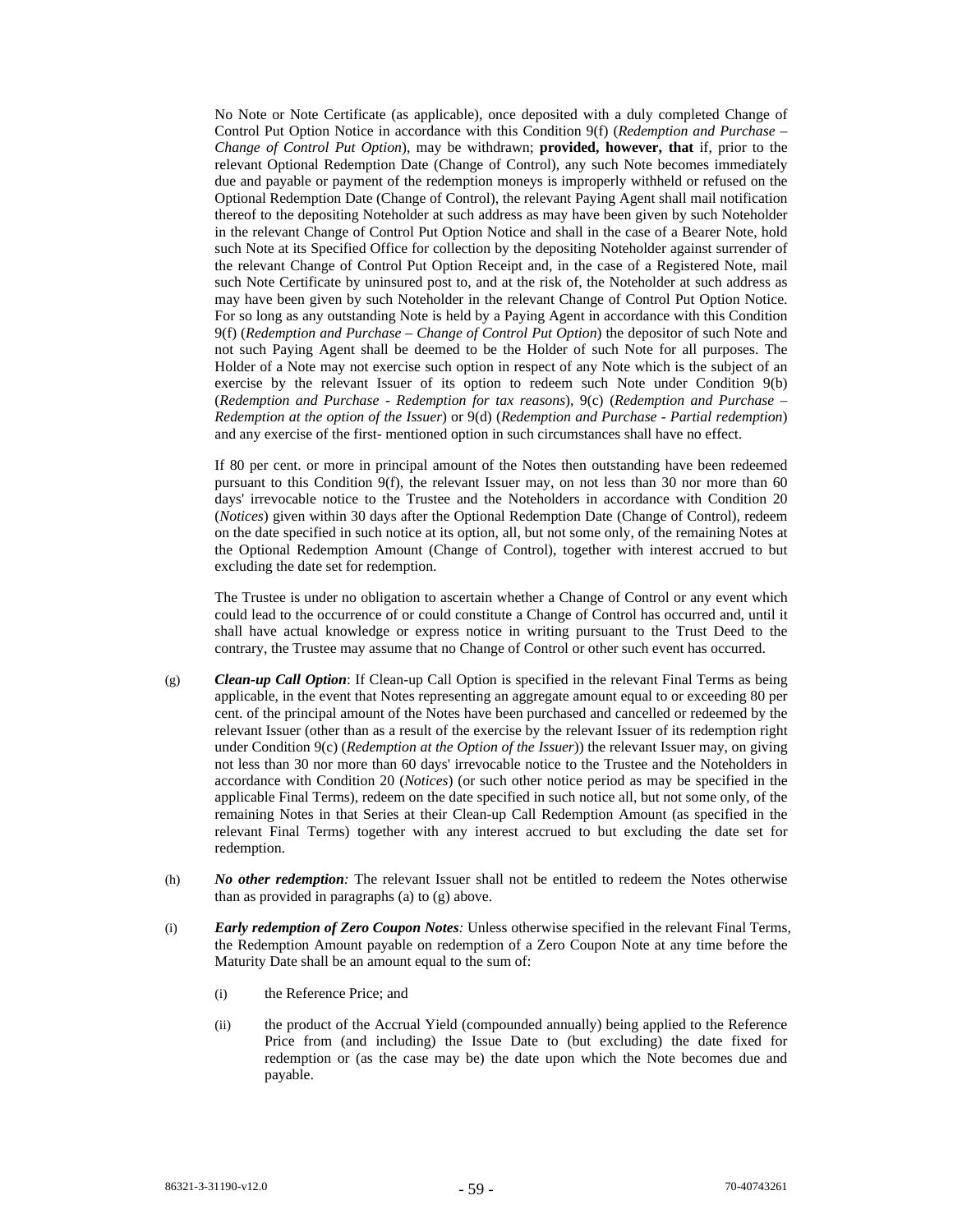Where such calculation is to be made for a period which is not a whole number of years, the calculation in respect of the period of less than a full year shall be made on the basis of such Day Count Fraction as may be specified in the relevant Final Terms for the purposes of this Condition 9(h) or, if none is so specified, a Day Count Fraction of 30E/360.

- (j) *Purchase:* The relevant Issuer, the Guarantor or any of their Subsidiaries may at any time purchase Notes in the open market or otherwise and at any price, **provided that** all unmatured Coupons are purchased therewith. Notes so purchased, while held by or on behalf of the relevant Issuer, the Guarantor or any such Subsidiary, shall not entitle the holder to vote at any meetings of the Noteholders and shall not be deemed to be outstanding for the purposes of calculating quorums at meetings of the Noteholders or for the purposes of Condition 17(a) (*Meetings of Noteholders; Modification and Waiver – Meetings of Noteholders*).
- (k) *Cancellation:* All Notes so redeemed or purchased by the relevant Issuer, the Guarantor or any of their Subsidiaries and any unmatured Coupons attached to or surrendered with them shall be cancelled and may not be reissued or resold.

## 10. **Payments - Bearer Notes**

This Condition 10 is only applicable to Bearer Notes.

- (a) *Principal:* Payments of principal shall be made only against presentation and (**provided that** payment is made in full) surrender of Bearer Notes at the Specified Office of any Paying Agent outside the United States by cheque drawn in the currency in which the payment is due on, or by transfer to an account denominated in that currency (or, if that currency is euro, any other account to which euro may be credited or transferred) and maintained by the payee with, a bank in the Principal Financial Centre of that currency.
- (b) *Interest:* Payments of interest shall, subject to paragraph (i) below, be made only against presentation and (**provided that** payment is made in full) surrender of the appropriate Coupons at the Specified Office of any Paying Agent outside the United States in the manner described in paragraph (a) above.
- (c) *Payments in New York City:* Payments of principal or interest may be made at the Specified Office of a Paying Agent in New York City if (i) the relevant Issuer has appointed Paying Agents outside the United States with the reasonable expectation that such Paying Agents will be able to make payment of the full amount of the interest on the Notes in the currency in which the payment is due when due, (ii) payment of the full amount of such interest at the offices of all such Paying Agents is illegal or effectively precluded by exchange controls or other similar restrictions and (iii) payment is permitted by applicable United States law.
- (d) *Payments subject to fiscal laws:* All payments in respect of the Bearer Notes are subject in all cases to any applicable fiscal or other laws and regulations in the place of payment, but without prejudice to the provisions of Condition 12 (*Taxation*).
- (e) *No commissions*: No commissions or expenses shall be charged to the Noteholders or Couponholders in respect of such payments.
- (f) *Deductions for unmatured Coupons:* If the relevant Final Terms specifies that the Fixed Rate Note Provisions are applicable and a Bearer Note is presented without all unmatured Coupons relating thereto:
	- (i) if the aggregate amount of the missing Coupons is less than or equal to the amount of principal due for payment, a sum equal to the aggregate amount of the missing Coupons will be deducted from the amount of principal due for payment; **provided, however, that** if the gross amount available for payment is less than the amount of principal due for payment, the sum deducted will be that proportion of the aggregate amount of such missing Coupons which the gross amount actually available for payment bears to the amount of principal due for payment;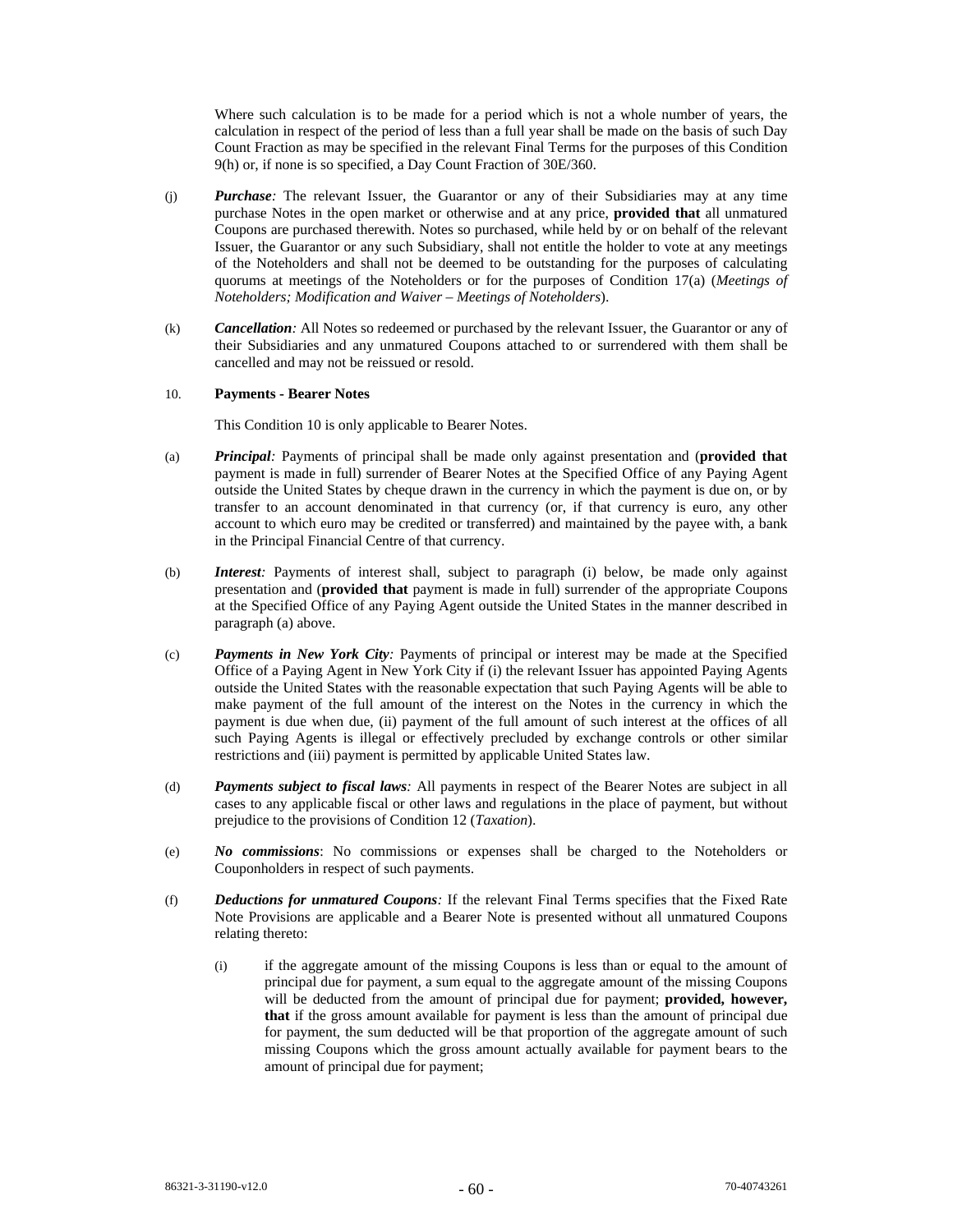- (ii) if the aggregate amount of the missing Coupons is greater than the amount of principal due for payment:
	- (A) so many of such missing Coupons shall become void (in inverse order of maturity) as will result in the aggregate amount of the remainder of such missing Coupons (the "**Relevant Coupons**") being equal to the amount of principal due for payment; **provided, however, that** where this sub-paragraph would otherwise require a fraction of a missing Coupon to become void, such missing Coupon shall become void in its entirety; and
	- (B) a sum equal to the aggregate amount of the Relevant Coupons (or, if less, the amount of principal due for payment) will be deducted from the amount of principal due for payment; **provided, however, that**, if the gross amount available for payment is less than the amount of principal due for payment, the sum deducted will be that proportion of the aggregate amount of the Relevant Coupons (or, as the case may be, the amount of principal due for payment) which the gross amount actually available for payment bears to the amount of principal due for payment.

Each sum of principal so deducted shall be paid in the manner provided in paragraph (a) above against presentation and (**provided that** payment is made in full) surrender of the relevant missing Coupons.

- $(p)$  *Unmatured Coupons void*: If the relevant Final Terms specifies that this Condition  $10(p)$  is applicable or that the Floating Rate Note Provisions are applicable, on the due date for final redemption of any Note or early redemption in whole of such Note pursuant to Condition 9(b) (*Redemption for tax reasons*), Condition 9(c) (*Redemption at the option of the Issuer*), Condition 9(e) (*Redemption at the option of Noteholders*), Condition 9(f) (*Change of Control Put Option*), Condition 9(g) (*Redemption and Purchase – Clean-up Call Option*) or Condition 13 (*Events of Default*), all unmatured Coupons relating thereto (whether or not still attached) shall become void and no payment will be made in respect thereof.
- (h) *Payments on business days:* If the due date for payment of any amount in respect of any Bearer Note or Coupon is not a Payment Business Day in the place of presentation, the Holder shall not be entitled to payment in such place of the amount due until the next succeeding Payment Business Day in such place and shall not be entitled to any further interest or other payment in respect of any such delay.
- (i) *Payments other than in respect of matured Coupons:* Payments of interest other than in respect of matured Coupons shall be made only against presentation of the relevant Bearer Notes at the Specified Office of any Paying Agent outside the United States (or in New York City if permitted by paragraph (c) above).
- (j) *Partial payments:* If a Paying Agent makes a partial payment in respect of any Bearer Note or Coupon presented to it for payment, such Paying Agent will endorse thereon a statement indicating the amount and date of such payment.
- (k) *Exchange of Talons:* On or after the maturity date of the final Coupon which is (or was at the time of issue) part of a Coupon Sheet relating to the Bearer Notes, the Talon forming part of such Coupon Sheet may be exchanged at the Specified Office of the Principal Paying Agent for a further Coupon Sheet (including, if appropriate, a further Talon but excluding any Coupons in respect of which claims have already become void pursuant to Condition 14 (*Prescription*)). Upon the due date for redemption of any Bearer Note, any unexchanged Talon relating to such Note shall become void and no Coupon will be delivered in respect of such Talon.

# 11. **Payments - Registered Notes**

This Condition 11 is only applicable to Registered Notes.

(a) *Principal:* Payments of principal shall be made by cheque drawn in the currency in which the payment is due drawn on, or, upon application by a Holder of a Registered Note to the Specified Office of the Principal Paying Agent not later than the fifteenth day before the due date for any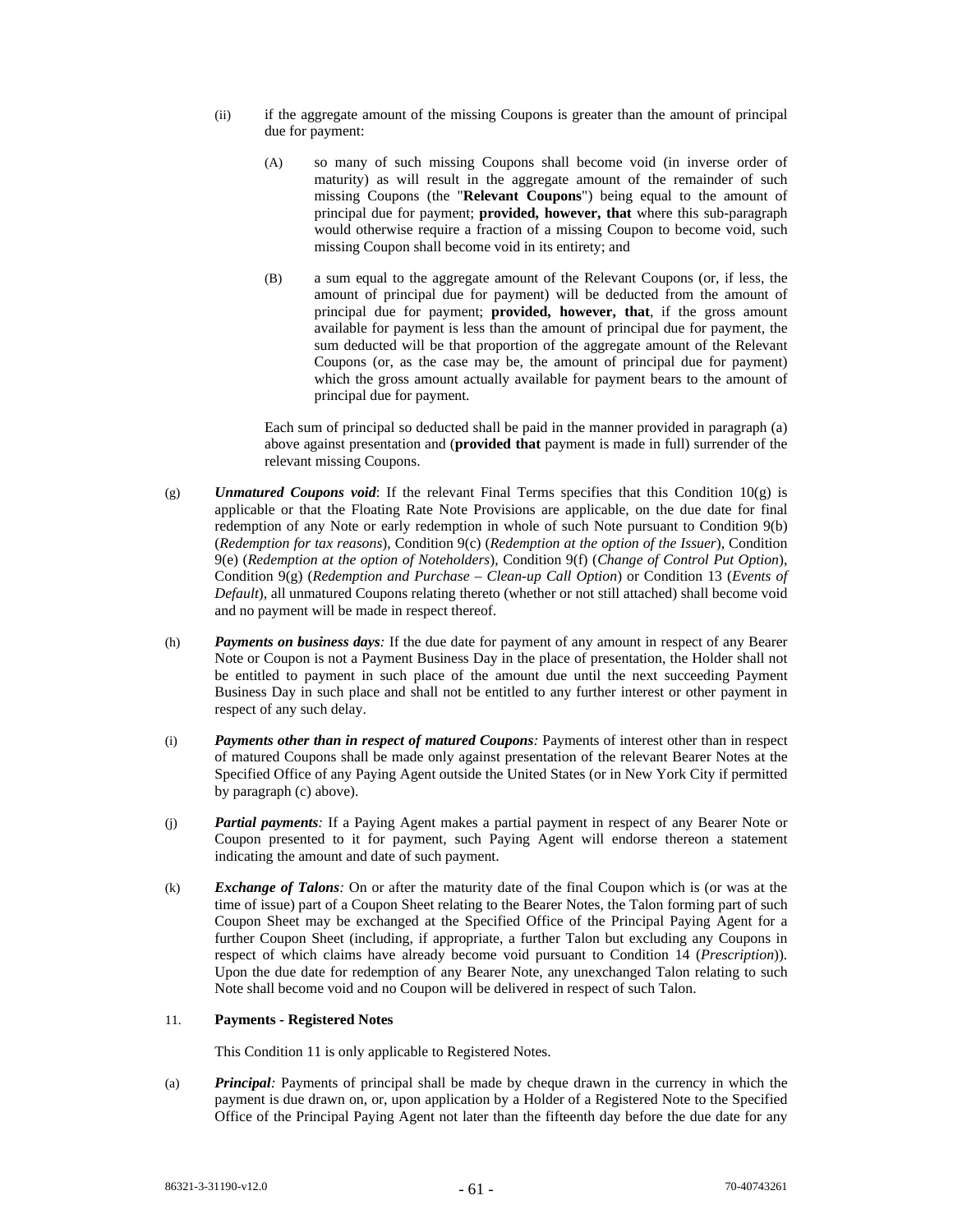such payment, by transfer to an account denominated in that currency (or, if that currency is euro, any other account to which euro may be credited or transferred) and maintained by the payee with, a bank in the Principal Financial Centre of that currency (in the case of a sterling cheque, a town clearing branch of a bank in the City of London) and (in the case of redemption) upon surrender (or, in the case of part payment only, endorsement) of the relevant Note Certificates at the Specified Office of any Paying Agent.

- (b) *Interest:* Payments of interest shall be made by cheque drawn in the currency in which the payment is due drawn on, or, upon application by a Holder of a Registered Note to the Specified Office of the Principal Paying Agent not later than the fifteenth day before the due date for any such payment, by transfer to an account denominated in that currency (or, if that currency is euro, any other account to which euro may be credited or transferred) and maintained by the payee with, a bank in the Principal Financial Centre of that currency (in the case of a sterling cheque, a town clearing branch of a bank in the City of London) and (in the case of interest payable on redemption) upon surrender (or, in the case of part payment only, endorsement) of the relevant Note Certificates at the Specified Office of any Paying Agent.
- (c) *Payments subject to fiscal laws:* All payments in respect of the Registered Notes are subject in all cases to any applicable fiscal or other laws and regulations in the place of payment, but without prejudice to the provisions of Condition 12 (*Taxation*).
- (d) *Payments on business days:* Where payment is to be made by transfer to an account, payment instructions (for value the due date, or, if the due date is not Payment Business Day, for value the next succeeding Payment Business Day) will be initiated and, where payment is to be made by cheque, the cheque will be mailed (i) (in the case of payments of principal and interest payable on redemption) on the later of the due date for payment and the day on which the relevant Note Certificate is surrendered (or, in the case of part payment only, endorsed) at the Specified Office of a Paying Agent and (ii) (in the case of payments of interest payable other than on redemption) on the due date for payment. A Holder of a Registered Note shall not be entitled to any interest or other payment in respect of any delay in payment resulting from (A) the due date for a payment not being a Payment Business Day or (B) a cheque mailed in accordance with this Condition 11 arriving after the due date for payment or being lost in the mail.
- (e) *Partial payments:* If a Paying Agent makes a partial payment in respect of any Registered Note, the relevant Issuer shall procure that the amount and date of such payment are noted on the Register and, in the case of partial payment upon presentation of a Note Certificate, that a statement indicating the amount and the date of such payment is endorsed on the relevant Note Certificate.
- (f) *Record date:* Each payment in respect of a Registered Note will be made to the person shown as the Holder in the Register at the opening of business in the place of the Registrar's Specified Office on the fifteenth day before the due date for such payment (the "**Record Date**"). Where payment in respect of a Registered Note is to be made by cheque, the cheque will be mailed to the address shown as the address of the Holder in the Register at the opening of business on the relevant Record Date.

## 12. **Taxation**

(a) *Gross up:* All payments of principal and interest in respect of the Notes and the Coupons by or on behalf of the relevant Issuer or, if applicable, the Guarantor shall be made free and clear of, and without withholding or deduction for or on account of, any present or future taxes, duties, assessments or governmental charges of whatever nature imposed, levied, collected, withheld or assessed by or on behalf of the Kingdom of Sweden, the Netherlands or any authority therein or thereof having power to tax, unless the withholding or deduction of such taxes, duties, assessments, or governmental charges is required by law. In that event, the relevant Issuer or (as the case may be) the Guarantor shall pay such additional amounts as will result in receipt by the Noteholders and the Couponholders after such withholding or deduction of such amounts as would have been received by them had no such withholding or deduction been required, except that no such additional amounts shall be payable in respect of any Note or Coupon: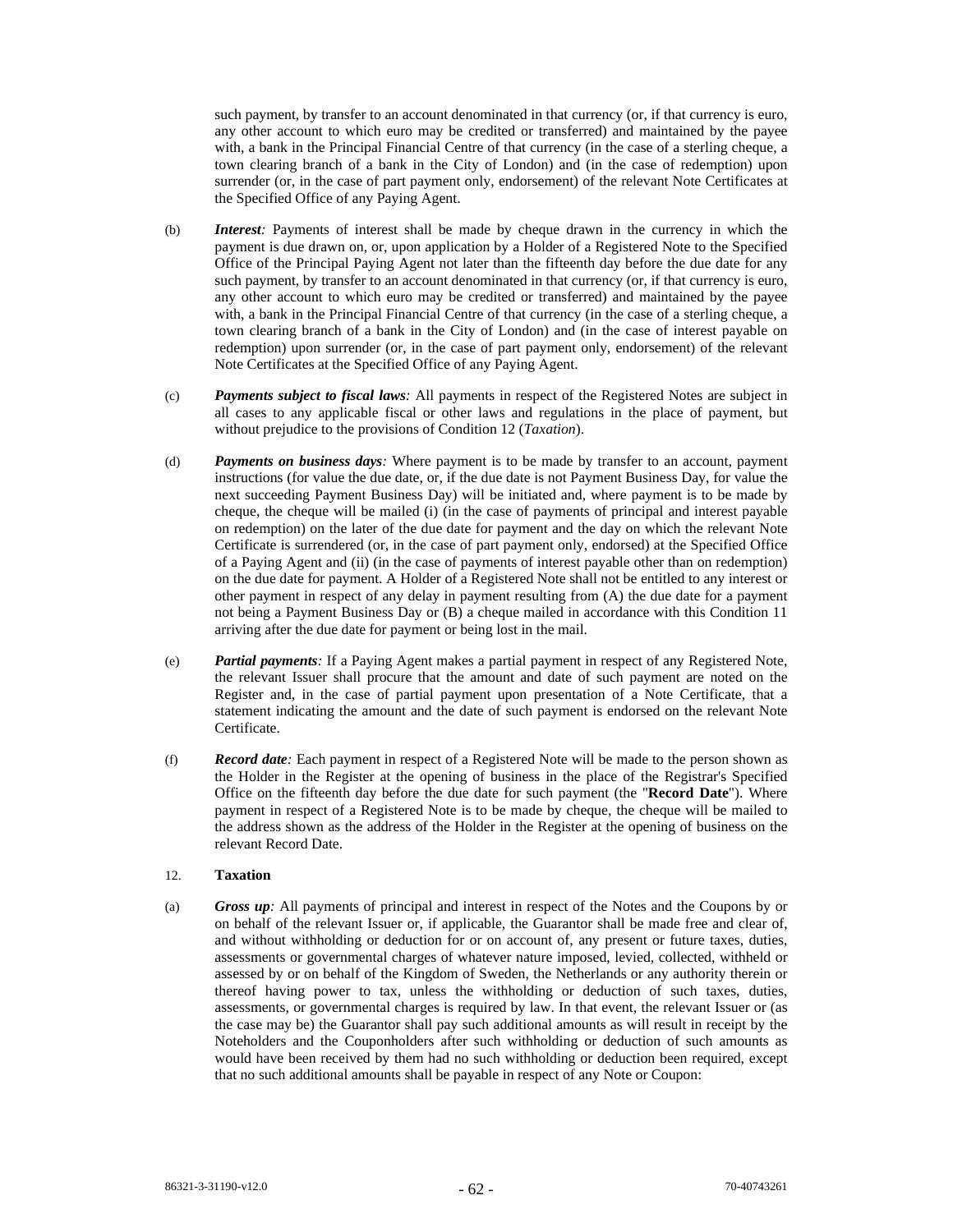- (i) held by or on behalf of a Holder which is liable to such taxes, duties, assessments or governmental charges in respect of such Note or Coupon by reason of its having some connection with the Kingdom of Sweden or the Netherlands (as applicable) other than the mere holding of the Note or Coupon;
- (ii) where the relevant Note or Coupon or Note Certificate is presented or surrendered for payment more than 30 days after the Relevant Date except to the extent that the Holder of such Note or Coupon or Note Certificate would have been entitled to such additional amounts on presenting or surrendering such Note or Coupon or Note Certificate for payment on the last day of such period of 30 days; or
- (iii) on account of any taxes that are payable pursuant to the Dutch Withholding Tax Act 2021 (*Wet bronbelasting 2021*).

Notwithstanding anything to the contrary in this Conditions, none of the relevant Issuer, the Guarantor, any Paying Agent or any other person shall be required to pay any additional amounts with respect to any withholding or deduction imposed on or with respect to any Note pursuant to Section 1471 to 1474 of the U.S. Internal Revenue Code of 1986 ("**FATCA**"), any treaty, law, regulation or other official guidance implementing FATCA, or any agreement (or related guidance) between the relevant Issuer, the Guarantor, a Paying Agent or any other person and the United States, any other jurisdiction, or any authority of any of the foregoing implementing FATCA.

(b) *Taxing jurisdiction:* If the Issuers or the Guarantor become subject at any time to any taxing jurisdiction other than the Kingdom of Sweden or the Netherlands (as applicable), references in these Conditions to the Kingdom of Sweden or the Netherlands (as applicable) shall be construed as references to the Kingdom of Sweden or the Netherlands (as applicable) and/or such other jurisdiction.

## 13. **Events of Default**

If any of the following events occurs, then the Trustee at its discretion may and, if so requested in writing by Holders of at least one quarter of the aggregate principal amount of the outstanding Notes or if so directed by an Extraordinary Resolution, shall (subject, in all cases, to the Trustee having been indemnified and/or secured and/or pre-funded to its satisfaction) give written notice to the relevant Issuer declaring the Notes to be immediately due and payable, whereupon they shall become immediately due and payable at their Early Termination Amount together with accrued interest (if any) without further action or formality:

- (a) *Non-payment:* the relevant Issuer fails to pay any principal or interest on any of the Notes or Coupons when due and such failure continues for a period of seven days in the case of principal or 14 days in the case of interest; or
- (b) *Breach of other obligations:* the relevant Issuer or, if applicable, the Guarantor does not perform or comply with any one or more of its other obligations in the Notes, the Guarantee or the Trust Deed which default is (i) in the opinion of the Trustee incapable of remedy or (ii) in the opinion of the Trustee capable of remedy and is not remedied within 30 days after written notice of such default shall have been given to the relevant Issuer and the Guarantor by the Trustee; or

### (c) *Cross-default*:

- (i) any other present or future Financial Indebtedness of the Issuers, the Guarantor or any of their Material Subsidiaries becomes due and payable prior to its stated maturity by reason of any actual default, event of default or the like (howsoever described); or
- (ii) any such Financial Indebtedness is not paid when due or, as the case may be, within any originally applicable grace period; or
- (iii) the Issuers, the Guarantor or any of their Material Subsidiaries fails to pay when due any amount payable by it under any guarantee for, or indemnity in respect of, any moneys borrowed or raised,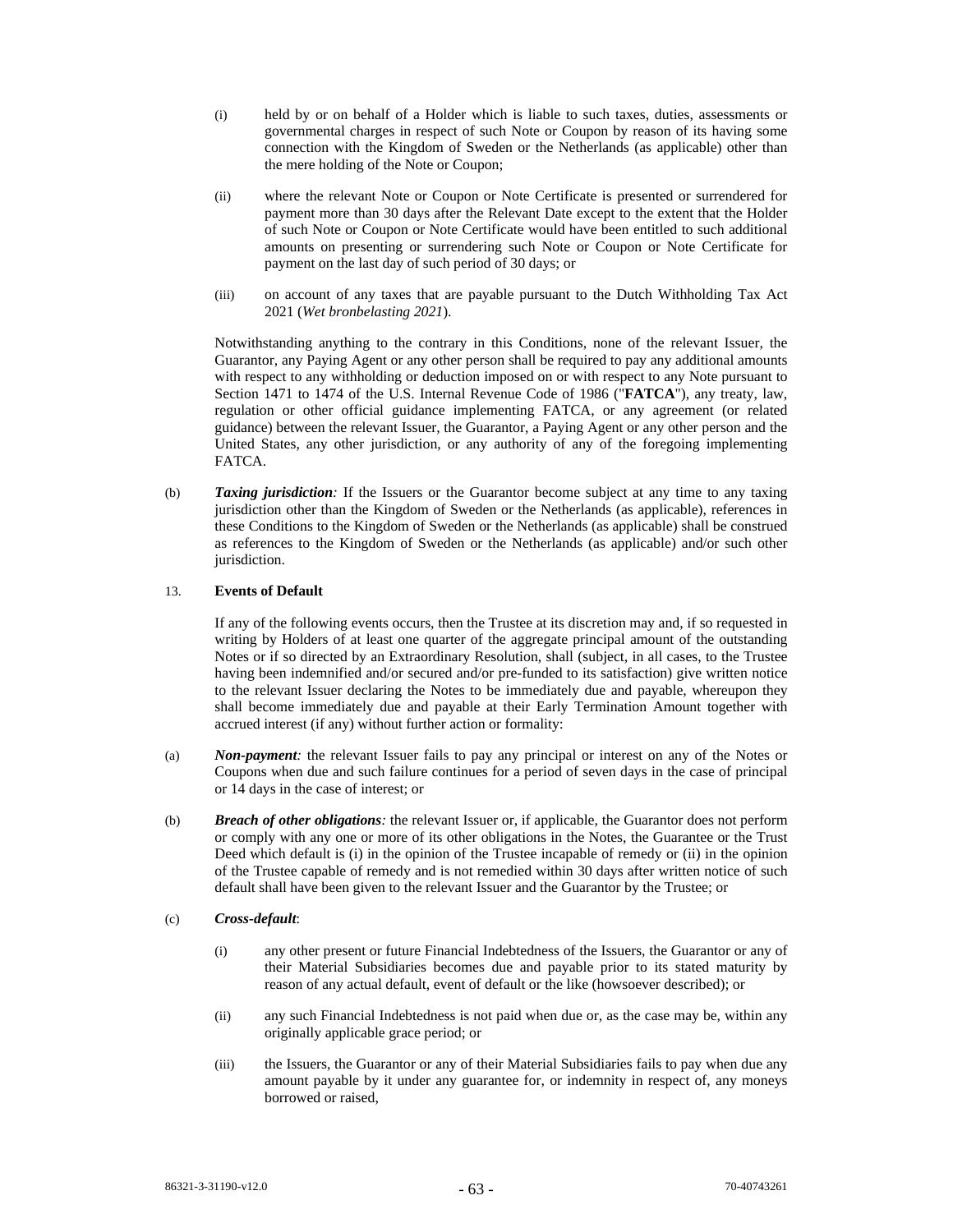**provided that** the amount of the relevant Financial Indebtedness and the amount payable under the guarantees and indemnities in respect of which one or more of the events mentioned above in this Condition 13(c) have occurred, individually or in the aggregate, exceeds 1.00 per cent. of the Total Assets; or

- (d) *Enforcement proceedings:* a distress, attachment, execution or other legal process is levied, enforced or sued out on or against any part of the property, assets or revenues of the relevant Issuer, the Guarantor or any of their Material Subsidiaries in an amount which exceeds 10 per cent. of the Total Assets and is not discharged or stayed within 90 days; or
- (e) *Security Enforced:* any mortgage, charge, pledge, lien or other encumbrance, present or future, created or assumed by the relevant Issuer, the Guarantor or any of their Material Subsidiaries becomes enforceable and any step is taken to enforce it (including the taking of possession or the appointment of a receiver, manager or other similar person) unless the amount being enforced (individually or in the aggregate) pursuant to such mortgage, charge, pledge, lien or other encumbrance is less than 15 per cent. of the Total Assets; or
- (f) *Insolvency etc:* either of the Issuers, the Guarantor or any of their Material Subsidiaries is (or is deemed by law or a court to be) insolvent or bankrupt or unable to pay its debts, stops or suspends or threatens to stop or suspend payment of all or a material part of its debts, proposes or makes a general assignment or an arrangement or composition with or for the benefit of the relevant creditors in respect of any of such debts or a moratorium is agreed or declared in respect of or affecting all or any part of (or of a particular type of) the debts of the Issuers, the Guarantor or any of their Material Subsidiaries except for the purposes of and pursuant to a reconstruction, amalgamation, reorganisation or merger or consolidation whilst solvent; or
- (g) *Winding up etc:* (i) an order is made or an effective resolution is passed for the winding up, liquidation or dissolution of the Issuers, the Guarantor or any of their Material Subsidiaries except that (A) any orders or resolutions which are being disputed in good faith and are discharged, stayed or dismissed within 30 days of their commencement and (B) any solvent liquidation of a Material Subsidiary, shall not be considered an Event of Default, or (ii) the Issuers or the Guarantor cease or threaten to cease to carry on all or substantially all of its business or operations, except for the purpose of and pursuant to a reconstruction, amalgamation, reorganisation, merger or consolidation whilst solvent; or
- (h) *Authorisation and Consents:* any action, condition or thing (including the obtaining of or effecting of any necessary consent, approval, authorisation, exemption, filing, licence, order, recording or registration) at any time required to be taken, fulfilled or done in order (i) to enable the relevant Issuer or the Guarantor lawfully to enter into, exercise its rights and perform and comply with its obligations under the Notes, the Guarantee and the Trust Deed, (ii) to ensure that those obligations are legally binding and enforceable and (iii) to make the Notes, the Guarantee and the Trust Deed admissible in evidence in the courts of England is not taken, fulfilled or done,
- (i) *Illegality:* it is or will become unlawful for either of the Issuers or the Guarantor to perform or comply with any one or more of its obligations under the relevant Notes or the Trust Deed;
- (j) *Guarantee not in force:* the Guarantee is not (or is claimed by the Guarantor not to be) in full force and effect; or
- (k) *Analogous event:* any event occurs which under the laws of any relevant jurisdiction has an analogous effect to any of the events referred to in paragraphs (d) to (g) above,

**provided that** in the case of, in relation to the Issuers, the Guarantor and any of their Material Subsidiaries, Conditions 13(b), 13(d) and 13(e) and, in relation to the Issuers' and the Guarantor's Material Subsidiaries only, Conditions 13(c), 13(f), 13(g) and 13(k), the Trustee shall have certified that in its opinion such event is materially prejudicial to the interests of Noteholders.

Each of the relevant Issuer and the Guarantor has undertaken in the Trust Deed that, within 14 days of its annual audited consolidated financial statements being published and also within 14 days of any request by the Trustee, it will send to the Trustee a certificate of the relevant Issuer and the Guarantor (as applicable) signed by any two of its Authorised Signatories (as defined in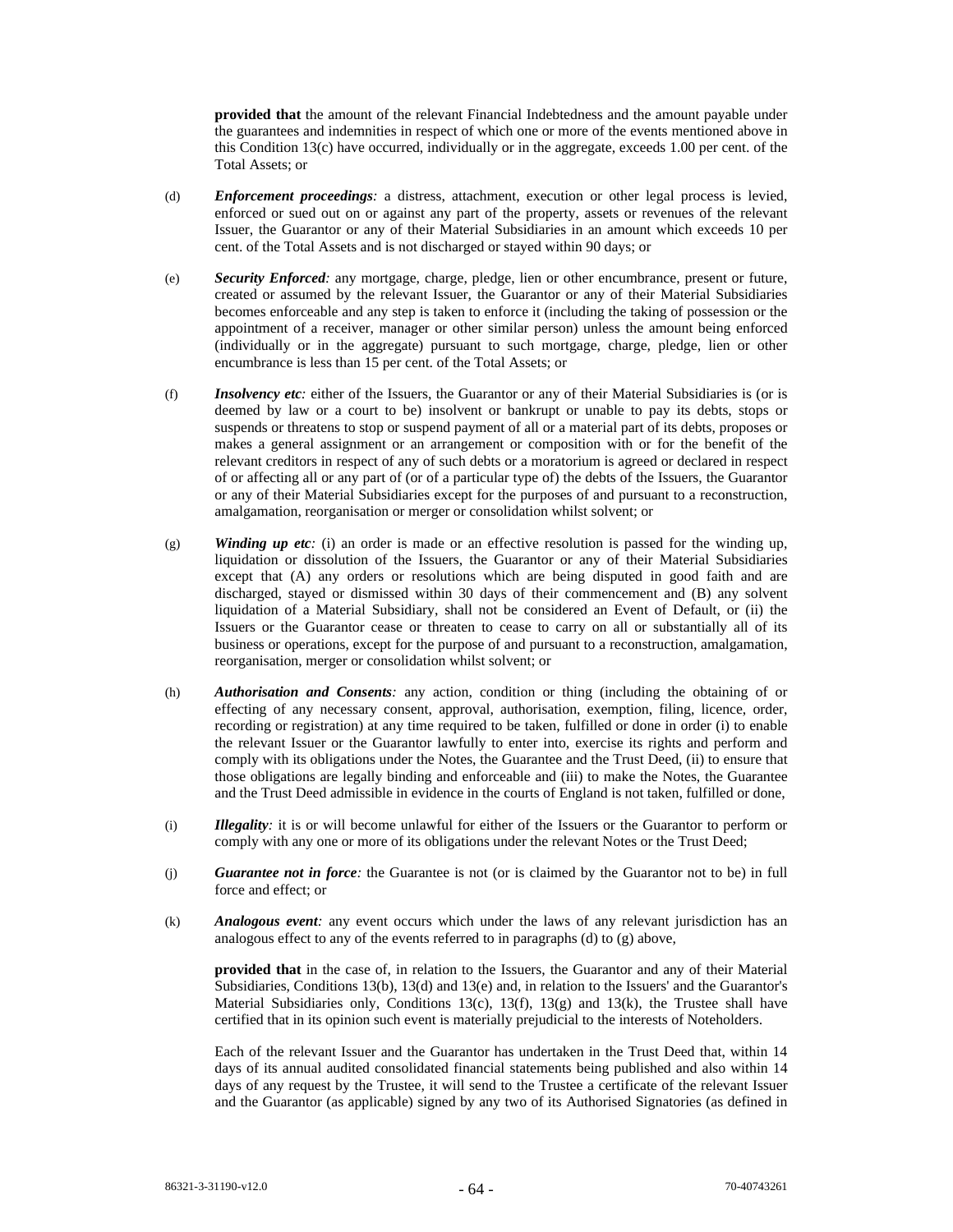the Trust Deed) that, to the best of the knowledge, information and belief of the relevant Issuer and the Guarantor (as applicable), as at a date not more than five days before the date of the certificate (the "**Certification Date**") no Event of Default (as defined in the Trust Deed) or Potential Event of Default (as defined in the Trust Deed) or other breach of the Trust Deed had occurred since the Certification Date of the last such certificate or (if none) the date of the Trust Deed or, if such an event had occurred, giving details thereof.

For the purposes of this Condition 13, "**Material Subsidiary**" means any Subsidiary whose consolidated total assets according to the latest Financial Report amount to at least (a) SEK 600,000,000 or (b) 1.00 per cent. of the Total Assets. A certificate signed by two Authorised Signatories of the relevant Issuer or the Guarantor (as the case may be) (whether or not addressed to the Trustee) that in their opinion a Subsidiary is or is not or was or was not at any particular time or throughout any specified period a Material Subsidiary may be relied upon without further enquiry or liability and, if relied upon by the Trustee, shall be conclusive and binding on all parties.

### 14. **Prescription**

Claims for principal in respect of Bearer Notes shall become void unless the relevant Bearer Notes are presented for payment within ten years of the appropriate Relevant Date. Claims for interest in respect of Bearer Notes shall become void unless the relevant Coupons are presented for payment within five years of the appropriate Relevant Date. Claims for principal and interest on redemption in respect of Registered Notes shall become void unless the relevant Note Certificates are surrendered for payment within ten years of the appropriate Relevant Date.

### 15. **Replacement of Notes and Coupons**

If any Note, Note Certificate or Coupon is lost, stolen, mutilated, defaced or destroyed, it may be replaced at the Specified Office of the Principal Paying Agent, in the case of Bearer Notes, or the Registrar, in the case of Registered Notes (and, if the Notes are then admitted to listing, trading and/or quotation by any competent authority, stock exchange and/or quotation system which requires the appointment of a Paying Agent or Transfer Agent in any particular place, the Paying Agent or Transfer Agent having its Specified Office in the place required by such competent authority, stock exchange and/or quotation system), subject to all applicable laws and competent authority, stock exchange and/or quotation system requirements, upon payment by the claimant of the expenses incurred in connection with such replacement and on such terms as to evidence, security, indemnity and otherwise as the relevant Issuer may reasonably require. Mutilated or defaced Notes, Note Certificates or Coupons must be surrendered before replacements will be issued.

### 16. **Trustee and Agents**

Under the Trust Deed, the Trustee is entitled to be indemnified and/or secured and/or prefunded to its satisfaction before taking any steps or actions or initiating any proceedings and relieved from responsibility in certain circumstances and to be paid its costs, fees and expenses in priority to the claims of the Noteholders. In addition, the Trustee is entitled to enter into business transactions with the Issuers, the Guarantor and any entity relating to the Issuers or the Guarantor without accounting for any profit.

In the exercise of its powers and discretions under these Conditions and the Trust Deed, the Trustee will have regard to the interests of the Noteholders as a class and will not be responsible for any consequence for individual Holders of Notes as a result of such Holders being connected in any way with a particular territory or taxing jurisdiction.

In acting under the Agency Agreement and in connection with the Notes and the Coupons, the Agents and any Calculation Agent act solely as agents of the Issuers and the Guarantor and (to the extent provided therein) the Trustee and do not assume any obligations towards or relationship of agency or trust for or with any of the Noteholders or Couponholders.

The initial Agents and their initial Specified Offices are listed below. The initial Calculation Agent (if any) is specified in the relevant Final Terms. The Issuers and the Guarantor reserve the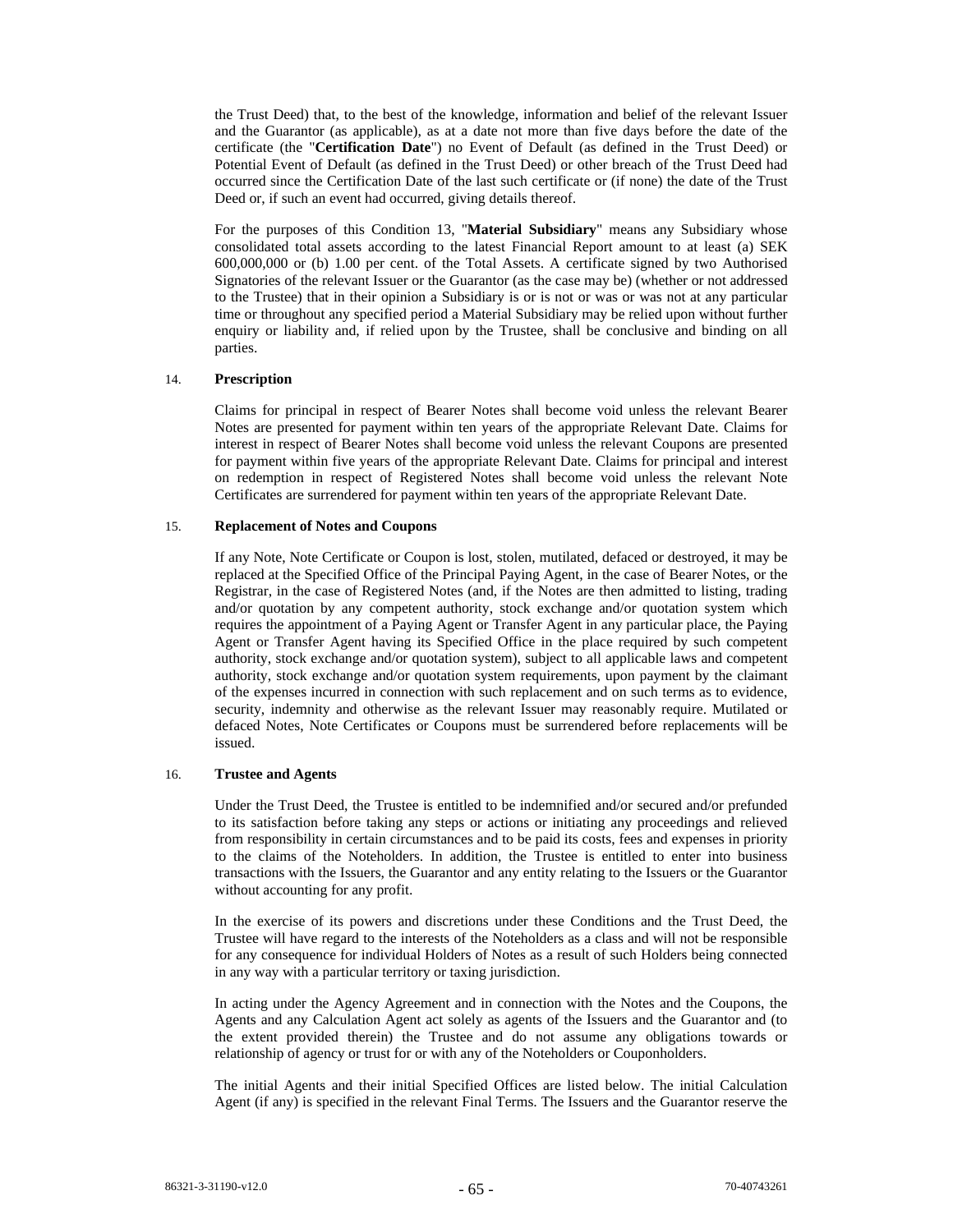right (with the prior written approval of the Trustee) at any time to vary or terminate the appointment of any Agent and to appoint a successor principal paying agent or registrar or Calculation Agent and additional or successor paying agents and transfer agents; **provided, however, that***:* 

- (i) the Issuers and the Guarantor shall at all times maintain a principal paying agent and a registrar; and
- (ii) if a Calculation Agent is specified in the relevant Final Terms, the relevant Issuer and the Guarantor (if applicable) shall at all times maintain a Calculation Agent; and
- (iii) if and for so long as the Notes are admitted to listing, trading and/or quotation by any competent authority, stock exchange and/or quotation system which requires the appointment of a Paying Agent and/or a Transfer Agent in any particular place, the relevant Issuer and, if applicable, the Guarantor shall maintain a Paying Agent and/or a Transfer Agent having its Specified Office in the place required by such competent authority, stock exchange and/or quotation system.

Notice of any change in any of the Agents or any Calculation Agent or in their Specified Offices shall promptly be given by the relevant Issuer to the Trustee and the Noteholders.

#### 17. **Meetings of Noteholders; Modification and Waiver**

(a) *Meetings of Noteholders*: The Trust Deed contains provisions for convening meetings of Noteholders to consider matters relating to the Notes, including the modification of any provision of these Conditions. Any such modification may be made if sanctioned by an Extraordinary Resolution. Such a meeting may be convened by the relevant Issuer and, if applicable, the Guarantor (acting together) or by the Trustee and shall be convened by the Trustee (subject to its being indemnified and/or secured and/or prefunded to its satisfaction) upon the request in writing of Noteholders holding not less than 10 per cent. of the aggregate principal amount of the outstanding Notes. The quorum at any meeting convened to vote on an Extraordinary Resolution will be two or more Persons holding or representing more than 50 per cent. of the aggregate principal amount of the outstanding Notes or, at any adjourned meeting, two or more Persons being or representing Noteholders whatever the principal amount of the Notes held or represented; **provided, however, that** Reserved Matters may only be sanctioned by an Extraordinary Resolution passed at a meeting of Noteholders at which two or more Persons holding or representing not less than 75 per cent. or, at any adjourned meeting, not less than 25 per cent. of the aggregate principal amount of the outstanding Notes form a quorum. Any Extraordinary Resolution duly passed at any such meeting shall be binding on all the Noteholders and Couponholders, whether present or not.

In addition, a resolution in writing signed by or on behalf of holders of not less than 75 per cent. in principal amount of the Notes outstanding will take effect as if it were an Extraordinary Resolution. Such a resolution in writing may be contained in one document or several documents in the same form, each signed by or on behalf of one or more Noteholders.

The consent or approval of the Noteholders shall not be required in the case of amendments to the Conditions pursuant to Condition 7(e) to vary the method or basis of calculating the rate or rates or amount of interest or the basis for calculating any Interest Amount in respect of the Notes or for any other variation of these Conditions, the Trust Deed and/or the Agency Agreement required to be made in the circumstances described in Condition 7(e), where the relevant Issuer has delivered to the Trustee a certificate pursuant to Condition  $7(e)(v)$  or with respect to any Benchmark Amendments.

(b) *Modification and waiver:* The Trustee may, without the consent of the Noteholders, agree to (i) any modification of these Conditions or the Trust Deed (other than in respect of a Reserved Matter) which, in the opinion of the Trustee, will not be materially prejudicial to the interests of Noteholders and to (ii) any modification of the Notes or the Trust Deed which, in the opinion of the Trustee, is of a formal, minor or technical nature or is to correct a manifest error.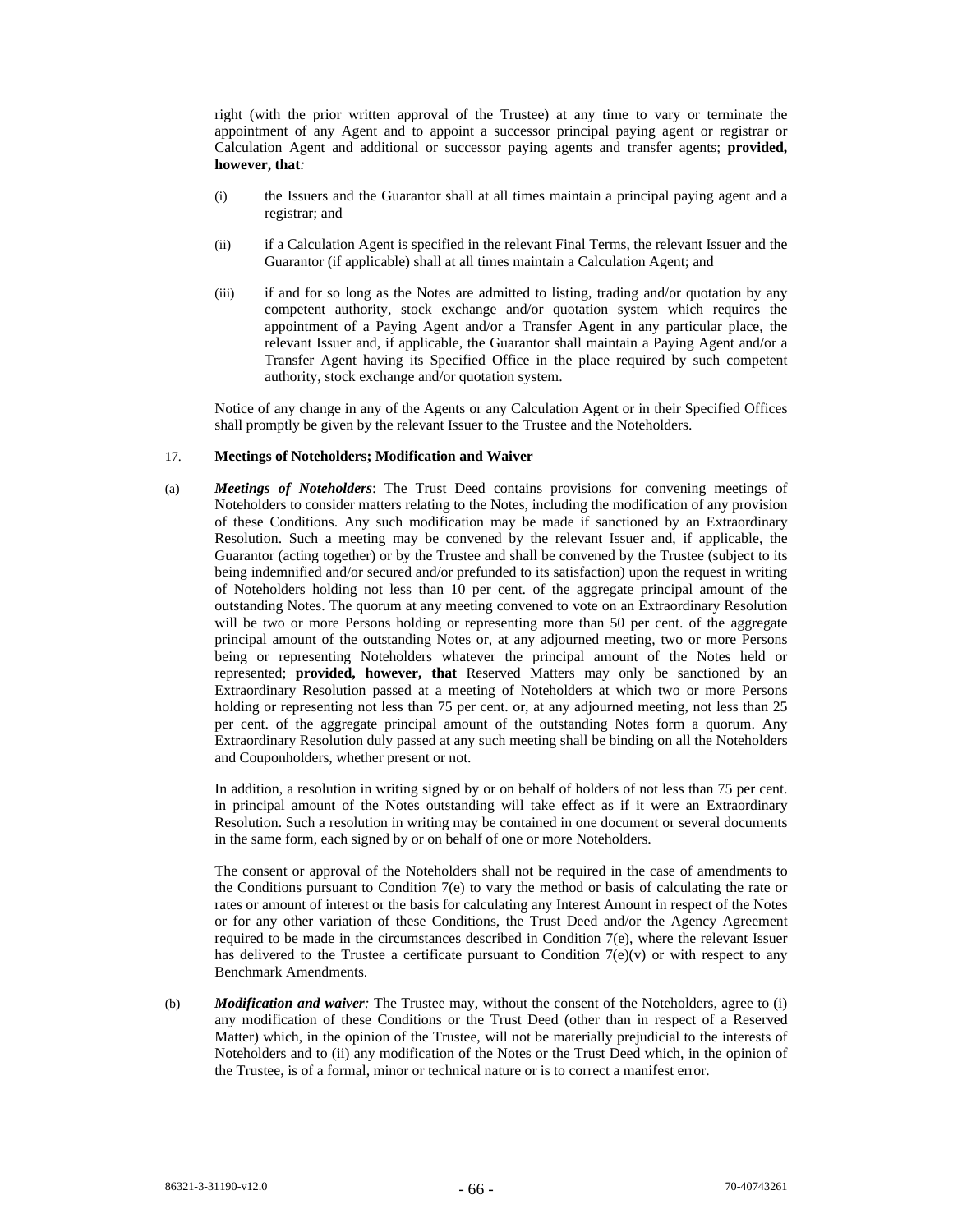In addition, the Trustee may, subject to and in accordance with the Trust Deed, without the consent of the Noteholders, authorise or waive any proposed breach or breach of the Notes or the Trust Deed or determine that any Event of Default or Potential Event of Default shall not be treated as such for the purposes of the Trust Deed if, in the opinion of the Trustee, the interests of the Noteholders will not be materially prejudiced thereby.

Unless the Trustee agrees otherwise, any such authorisation, determination, waiver or modification shall be notified to the Noteholders as soon as practicable thereafter.

#### 18. **Enforcement**

The Trustee may at any time, at its discretion and without notice, institute such proceedings and/or take such steps or actions as it thinks fit to enforce its rights under the Trust Deed in respect of the Notes, but it shall not be bound to do so unless:

- (i) it has been so requested in writing by the Holders of at least one quarter of the aggregate principal amount of the outstanding Notes or has been so directed by an Extraordinary Resolution; and
- (ii) it has been indemnified and/or secured and/or prefunded to its satisfaction.

No Noteholder may proceed directly against the relevant Issuer or, if applicable, the Guarantor unless the Trustee, having become bound to do so, fails to do so within a reasonable time and such failure is continuing.

#### 19. **Further Issues**

The relevant Issuer may from time to time, without the consent of the Noteholders and in accordance with the Trust Deed, create and issue further notes having the same terms and conditions as the Notes in all respects (or in all respects except for the first payment of interest) so as to form a single series with the Notes. The relevant Issuer may from time to time, with the consent of the Trustee, create and issue other series of notes having the benefit of the Trust Deed.

#### 20. **Notices**

- (a) *Bearer Notes:* Notices to the Holders of Bearer Notes shall be valid if published in a leading English language daily newspaper published in London (which is expected to be the *Financial Times*) or, if such publication is not practicable, in a leading English language daily newspaper having general circulation in Europe. The relevant Issuer shall also ensure that notices are duly published in a manner which complies with the rules of any stock exchange or other relevant authority on which the Notes are for the time being listed or by which they have been admitted to trading. Any such notice shall be deemed to have been given on the date of first publication (or if required to be published in more than one newspaper, on the first date on which publication shall have been made in all the required newspapers). Couponholders shall be deemed for all purposes to have notice of the contents of any notice given to the Holders of Bearer Notes.
- (b) *Registered Notes:* Notices to the Holders of Registered Notes shall be sent to them by first class mail (or its equivalent) or (if posted to an overseas address) by airmail at their respective addresses on the Register or, if such notification is not practicable, in a leading English language daily newspaper having general circulation in Europe. Any such notice shall be deemed to have been given on the fourth day after the date of mailing.

# 21. **Rounding**

For the purposes of any calculations referred to in these Conditions (unless otherwise specified in these Conditions or the relevant Final Terms), (a) all percentages resulting from such calculations will be rounded, if necessary, to the nearest one hundred-thousandth of a percentage point (with 0.000005 per cent. being rounded up to 0.00001 per cent.), (b) all United States dollar amounts used in or resulting from such calculations will be rounded to the nearest cent (with one half cent being rounded up), (c) all Japanese Yen amounts used in or resulting from such calculations will be rounded downwards to the next lower whole Japanese Yen amount, and (d) all amounts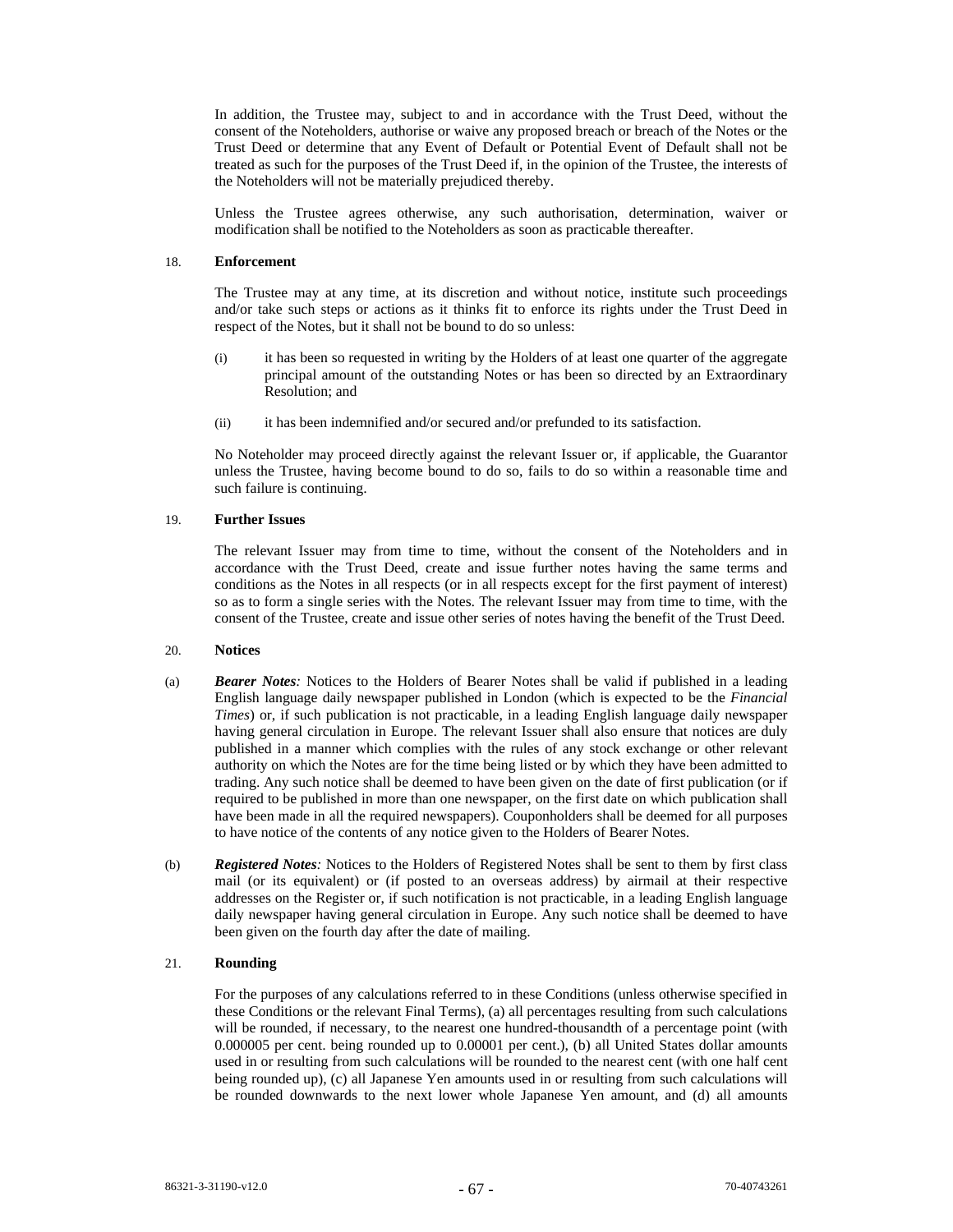denominated in any other currency used in or resulting from such calculations will be rounded to the nearest two decimal places in such currency, with 0.005 being rounded upwards.

# 22. **Governing Law and Jurisdiction**

- (a) *Governing law:* The Notes, Coupons, Talons and the Trust Deed and all non-contractual obligations arising out of or in connection with them are governed by English law.
- (b) *Jurisdiction:* Each Issuer and the Guarantor has in the Trust Deed (i) agreed that the courts of England shall have exclusive jurisdiction to settle any dispute (a "**Dispute**") arising out of or in connection with the Notes; (ii) agreed that those courts are the most appropriate and convenient courts to settle any Dispute and, accordingly, that it will not argue that any other courts are more appropriate or convenient; (iii) designated a person in England to accept service of any process on its behalf. The Trust Deed also states that nothing contained in the Trust Deed prevents the Trustee or any of the Noteholders from taking proceedings relating to a Dispute ("**Proceedings**") in any other courts with jurisdiction and that, to the extent allowed by law, the Trustee or any of the Noteholders may take concurrent Proceedings in any number of jurisdictions.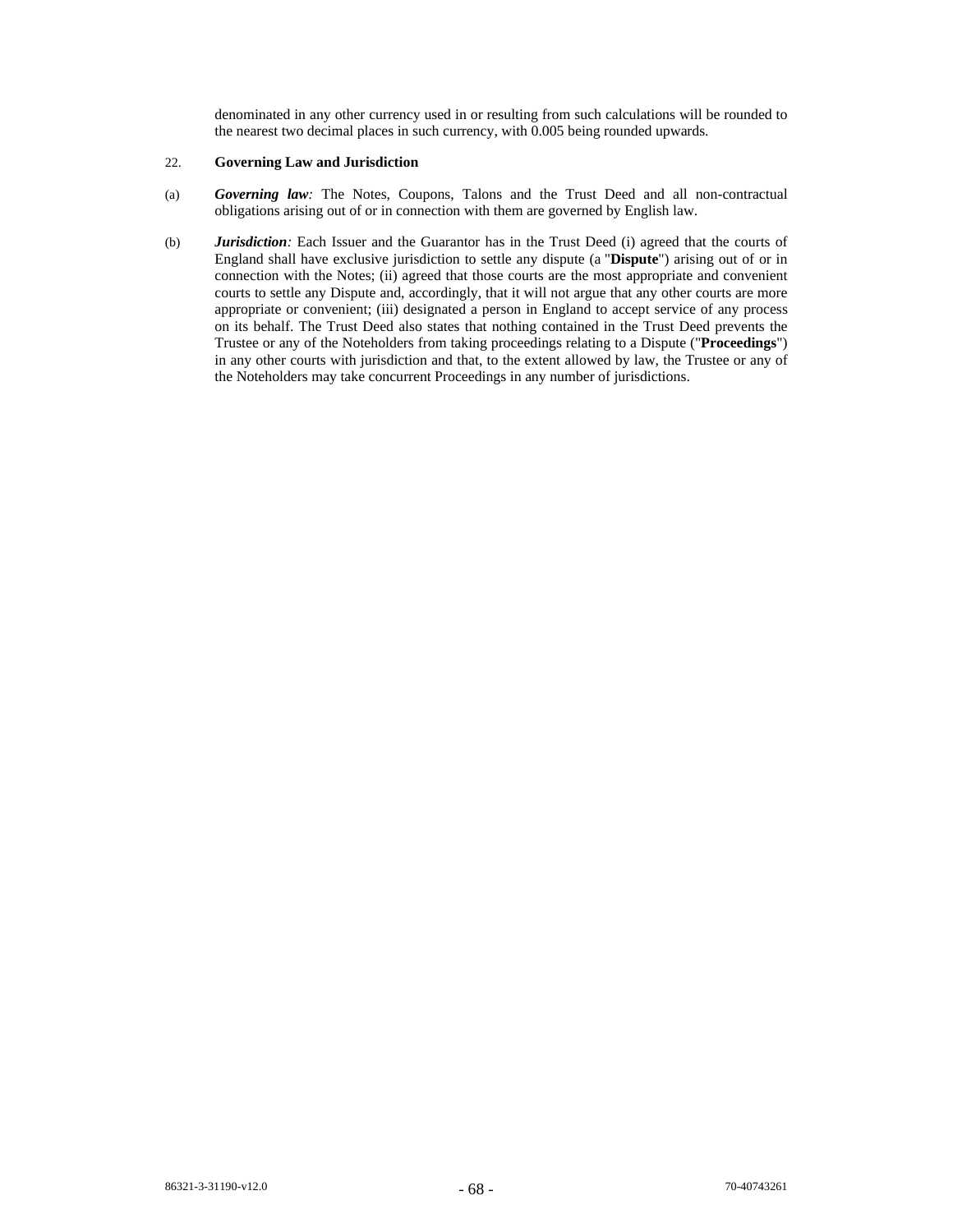### **FORM OF FINAL TERMS**

**[PROHIBITION OF SALES TO EEA AND UK RETAIL INVESTORS** - The Notes are not intended to be offered, sold or otherwise made available to and should not be offered, sold or otherwise made available to any retail investor in the European Economic Area (the "**EEA**") or the United Kingdom (the "**UK**"). For these purposes, a retail investor means a person who is one (or more) of: (i) a retail client as defined in point (11) of Article 4(1) of Directive 2014/65/EU (as amended, "**MiFID II**"); or (ii) a customer within the meaning of Directive (EU) 2016/97 (the "**Insurance Distribution Directive**"), where that customer would not qualify as a professional client as defined in point (10) of Article 4(1) of MiFID II. Consequently, no key information document required by Regulation (EU) No 1286/2014 (as amended or superseded, the "**PRIIPs Regulation**") for offering or selling the Notes or otherwise making them available to retail investors in the EEA or in the UK has been prepared and therefore offering or selling the Notes or otherwise making them available to any retail investor in the EEA or in the UK may be unlawful under the PRIIPs Regulation.]

**[MiFID II product governance/Professional investors and ECPs only target market** – Solely for the purposes of [the]/[each] manufacturer's product approval process, the target market assessment in respect of the Notes has led to the conclusion that: (i) the target market for the Notes is eligible counterparties and professional clients only, each as defined in [Directive 2014/65/EU (as amended, "**MiFID II**")]/[MiFID II]; and (ii) all channels for distribution of the Notes to eligible counterparties and professional clients are appropriate. Any person subsequently offering, selling or recommending the Notes (a "**distributor**") should take into consideration the manufacturer['s/s'] target market assessment; however, a distributor subject to MiFID II is responsible for undertaking its own target market assessment in respect of the Notes (by either adopting or refining the manufacturer['s/s'] target market assessment) and determining appropriate distribution channels.]

[**Singapore Securities and Futures Act Product Classification** – Solely for the purposes of its obligations pursuant to sections  $309B(1)(a)$  and  $309B(1)(c)$  of the Securities and Futures Act (Chapter 289 of Singapore) (the "**SFA**"), the Issuer has determined and hereby notifies all relevant persons (as defined in section 309A of the SFA) that the Notes are ["prescribed capital markets products"]/["capital markets products other than prescribed capital markets products"] (as defined in the Securities and Futures (Capital Markets Products) Regulations 2018) and ["Excluded Investment Products"]/["Specified Investment Products"] (as defined in MAS Notice SFA 04-N12: Notice on the Sale of Investment Products and MAS Notice FAA-N16: Notice on Recommendations on Investment Products).]

#### **Final Terms dated [•]**

# **[AKELIUS RESIDENTIAL PROPERTY AB (PUBL) / AKELIUS RESIDENTIAL PROPERTY FINANCING B.V.]**

# **Legal Entity Identifier (LEI): [213800REBFN6T3PU8L97 / 724500ABLEHD1CIBAA35]**

# **Issue of [Aggregate Nominal Amount of Tranche] [Title of Notes]**

# **[Guaranteed by AKELIUS RESIDENTIAL PROPERTY AB (PUBL)]**

#### **[Euro Medium Term Note Programme]**

# **PART A – CONTRACTUAL TERMS**

# *OPTION 1 (NORMAL ISSUANCE UNDER THE PROGRAMME ON THE BASIS OF THE TERMS AND CONDITINOS SET OUT IN THE BASE PROSPECTUS)*

[Terms used herein shall be deemed to be defined as such for the purposes of the Conditions (the "**Conditions**") set forth in the Base Prospectus dated 23 July 2020 [and the supplemental Base Prospectus dated [•]] which [together] constitute[s] a base prospectus (the "**Base Prospectus**") for the purposes of the Prospectus Regulation.

[This document constitutes the Final Terms relating to the issue of Notes described herein for the purposes of the Prospectus Regulation and must be read in conjunction with the Base Prospectus in order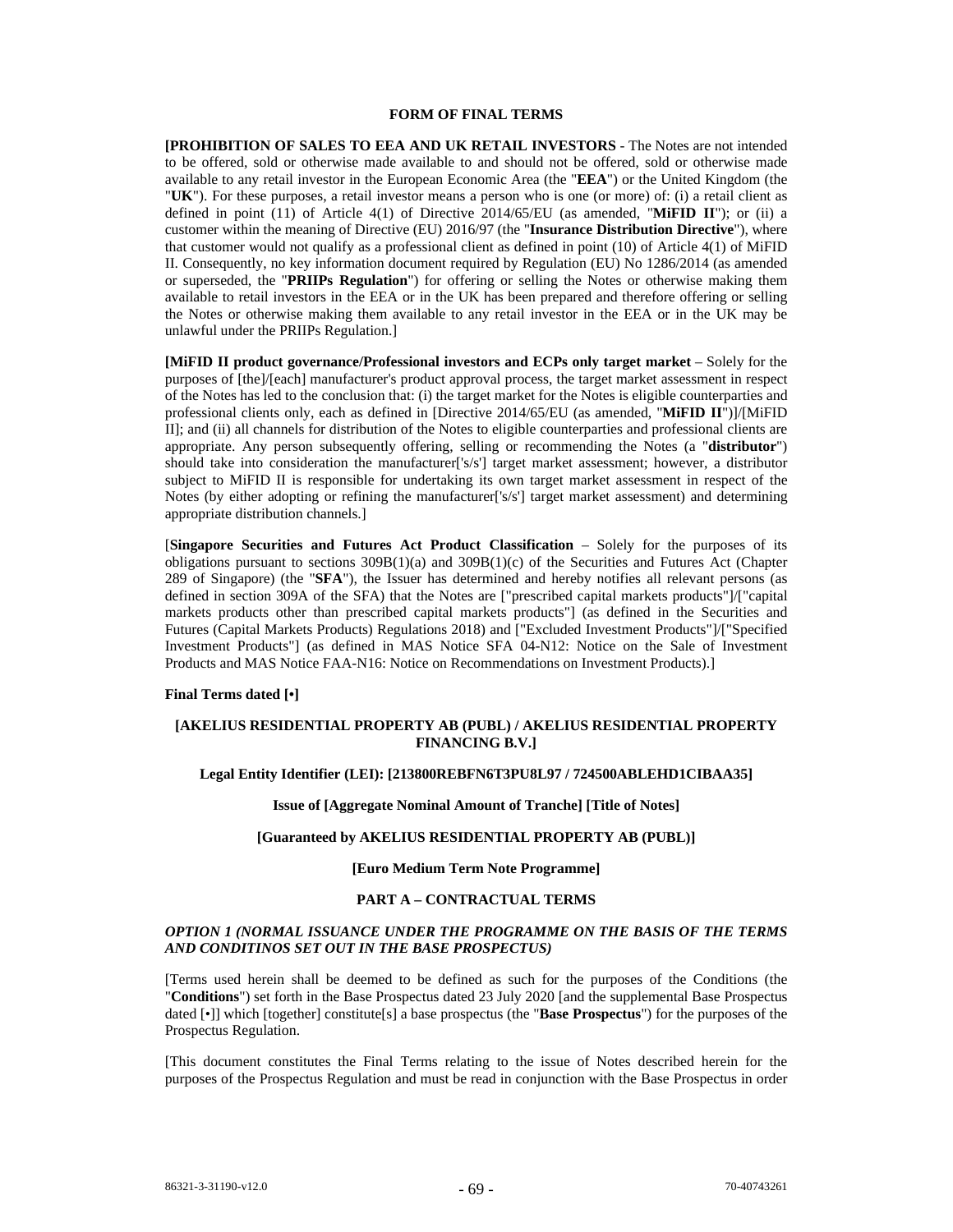to obtain all the relevant information.]<sup>2</sup> / [This document does not constitute the Final Terms relating to the issue of Notes described herein for the purposes of the Prospectus Regulation, as these Notes are not being issued pursuant to the Prospectus Regulation.<sup>[3]</sup>

# *OPTION 2 (ISSUANCE ON THE BASIS OF TERMS AND CONDITIONS FROM EARLIER PROGRAMME DOCUMENTS INCORPORATED BY REFERENCE INTO THE BASE PROSPECTUS)*

[Terms used herein shall be deemed to be defined as such for the purposes of the Conditions (the "**Conditions**") set forth in the original base prospectus dated [12 May 2017/21 June 2018/19 October 2019]. These Final Terms contain the final terms of the Notes and must be read in conjunction with the Base Prospectus dated 23 July 2020 [and the supplemental Base Prospectus dated [*•*]] in order to obtain all the relevant information which [together] constitute[s] a base prospectus (the "**Base Prospectus**") for the purposes of the Prospectus Regulation. The Conditions are incorporated by reference in the Base Prospectus. This document constitutes the Final Terms relating to the issue of Notes described herein for the purposes of the Prospectus Regulation.]

The Base Prospectus has been published on www.ise.ie.

These Final Terms will be published on https://www.ise.ie/Market-Data-Announcements/Debt/Individual-Debt-Instrument-Data/Dept-Security-Documents/?progID=1011&FIELDSORT=docId.

The expression "**Prospectus Regulation**" means Regulation (EU) 2017/1129.

The Notes have not been, and will not be, registered under the United States Securities Act of 1933, as amended (the "**Securities Act**") or with any securities regulatory authority of any state or other jurisdiction of the United States, and Notes in bearer form are subject to U.S. tax law requirements. The Notes may not be offered, sold or (in the case of Notes in bearer form) delivered within the United States or to, or for the account or benefit of, U.S. persons (as defined in Regulation S under the Securities Act ("**Regulation S**")) except in certain transactions exempt from the registration requirements of the Securities Act.

| 1. | (i)   | Issuer:                                     | [Akelius Residential Property AB (publ) /<br>Akelius Residential Property Financing B.V.                                                                                                                                                                                                                                                                                                                  |  |  |
|----|-------|---------------------------------------------|-----------------------------------------------------------------------------------------------------------------------------------------------------------------------------------------------------------------------------------------------------------------------------------------------------------------------------------------------------------------------------------------------------------|--|--|
|    | (iii) | Guarantor:                                  | Akelius Residential Property AB (publ)]                                                                                                                                                                                                                                                                                                                                                                   |  |  |
| 2. | (i)   | Series Number:                              | $[\cdot]$                                                                                                                                                                                                                                                                                                                                                                                                 |  |  |
|    | (ii)  | Tranche Number:                             | $[\cdot]$                                                                                                                                                                                                                                                                                                                                                                                                 |  |  |
|    | (iii) | Date on which the Notes become<br>fungible: | Applicable)/The Notes shall be<br>[Not<br>consolidated, form a single series and be<br>interchangeable for trading purposes with the<br>$\lceil \cdot \rceil$ on $\lceil \cdot \rceil$ /the Issue Date/exchange of the<br>Temporary Global Note for interests in the<br>Permanent Global Note, as referred to in<br>paragraph 24 below [which is expected to<br>occur on or about $\lceil \cdot \rceil$ . |  |  |
| 3. |       | Specified Currency or Currencies:           | $[\cdot]$                                                                                                                                                                                                                                                                                                                                                                                                 |  |  |
| 4. |       | <b>Aggregate Nominal Amount:</b>            | $[\cdot]$                                                                                                                                                                                                                                                                                                                                                                                                 |  |  |
|    | (i)   | Series:                                     | $[\cdot]$                                                                                                                                                                                                                                                                                                                                                                                                 |  |  |

<sup>2</sup> Include this wording where the Notes are to be issued pursuant to the Prospectus Regulation.

<sup>3</sup> Include this wording where the Notes are not to be issued pursuant to the Prospectus Regulation.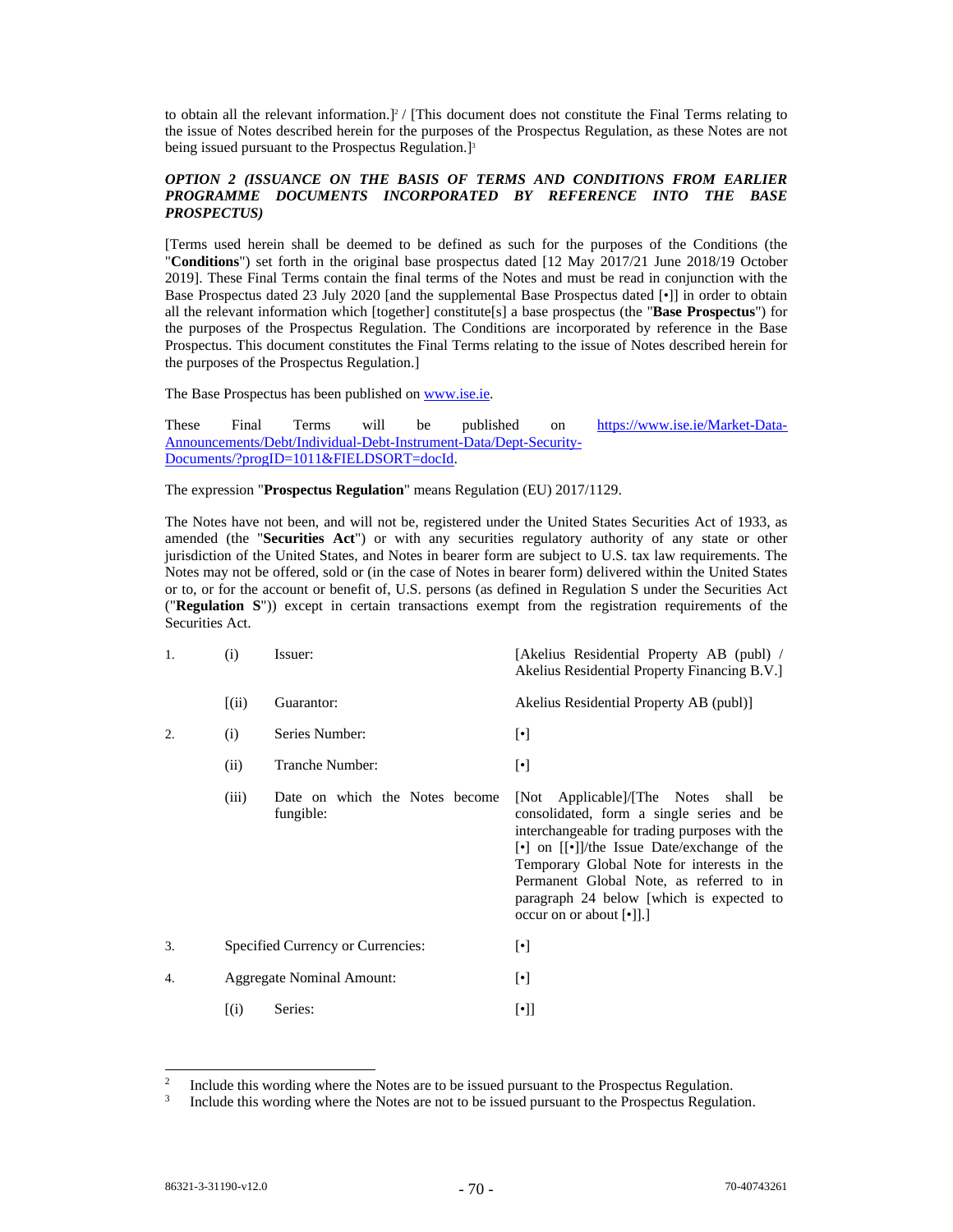|     | (iii)                 | Tranche:                                                                                                    | $[\cdot] ]$                                                                                                                                                                                                                        |  |  |  |  |
|-----|-----------------------|-------------------------------------------------------------------------------------------------------------|------------------------------------------------------------------------------------------------------------------------------------------------------------------------------------------------------------------------------------|--|--|--|--|
| 5.  | <b>Issue Price:</b>   |                                                                                                             | [•] per cent. of the Aggregate Nominal<br>Amount [plus accrued interest from [•]]                                                                                                                                                  |  |  |  |  |
| 6.  | (i)                   | <b>Specified Denominations:</b>                                                                             | $[\cdot]$                                                                                                                                                                                                                          |  |  |  |  |
|     | (ii)                  | <b>Calculation Amount:</b>                                                                                  | $[\cdot]$                                                                                                                                                                                                                          |  |  |  |  |
| 7.  | (i)                   | <b>Issue Date:</b>                                                                                          | $[\cdot]$                                                                                                                                                                                                                          |  |  |  |  |
|     | (ii)                  | <b>Interest Commencement Date:</b>                                                                          | [[•]/Issue Date/Not Applicable]                                                                                                                                                                                                    |  |  |  |  |
| 8.  | <b>Maturity Date:</b> |                                                                                                             | Subject to any purchase and cancellation or<br>early redemption, the Notes will be redeemed<br>on [•] [Specify date or (for floating Rate<br>Notes) Interest Payment Date falling in or<br>nearest to the relevant month and year] |  |  |  |  |
| 9.  | (i)                   | Interest Basis:                                                                                             | [[ $\bullet$ ] per cent. Fixed Rate]                                                                                                                                                                                               |  |  |  |  |
|     |                       |                                                                                                             | $\lceil \cdot \rceil \lceil \cdot \rceil$ [[EURIBOR/LIBOR/CIBOR/NIBOR/<br>STIBOR]+/- [•] per cent. Floating Rate]                                                                                                                  |  |  |  |  |
|     |                       |                                                                                                             | [Zero Coupon]                                                                                                                                                                                                                      |  |  |  |  |
|     |                       |                                                                                                             | (see paragraph $[14/15/16]$ below)                                                                                                                                                                                                 |  |  |  |  |
|     | (ii)                  | Ratings Step Up/Step Down:                                                                                  | [Applicable/Not Applicable]                                                                                                                                                                                                        |  |  |  |  |
|     | (iii)                 | [Step-Up Margin:]                                                                                           | [[ $\bullet$ ] per cent. per annum]                                                                                                                                                                                                |  |  |  |  |
|     | (iv)                  | [Specified Threshold:]                                                                                      | $\left[\bullet\right]$ / [As per the Conditions]                                                                                                                                                                                   |  |  |  |  |
| 10. |                       | Redemption/Payment Basis:                                                                                   | Subject to any purchase and cancellation or<br>early redemption, the Notes will be redeemed<br>on the Maturity Date at [other amount not<br>less than par]/[100] per cent. of their<br>nominal amount.                             |  |  |  |  |
| 11. |                       | Change of Interest Basis:                                                                                   | [•] / [Not Applicable]                                                                                                                                                                                                             |  |  |  |  |
| 12. |                       | Put/Call Options:                                                                                           | [Noteholder Put]                                                                                                                                                                                                                   |  |  |  |  |
|     |                       |                                                                                                             | [Change of Control Put Option] (This option<br>is contained in Condition $9(f)$ )                                                                                                                                                  |  |  |  |  |
|     |                       |                                                                                                             | [Issuer Call]                                                                                                                                                                                                                      |  |  |  |  |
|     |                       |                                                                                                             | [Clean-Up Call]                                                                                                                                                                                                                    |  |  |  |  |
|     |                       |                                                                                                             | [(See paragraph $[17/18/19/20]$ below)]                                                                                                                                                                                            |  |  |  |  |
| 13. | [(i)]                 | Status of the Notes:                                                                                        | Senior                                                                                                                                                                                                                             |  |  |  |  |
|     | (iii)                 | Status of the Guarantee:                                                                                    | Senior]                                                                                                                                                                                                                            |  |  |  |  |
|     | [(iii)]               | [Date [Board] approval for issuance<br>οf<br><b>Notes</b><br>[and<br>Guarantee<br>[respectively]] obtained: | $[\cdot]$                                                                                                                                                                                                                          |  |  |  |  |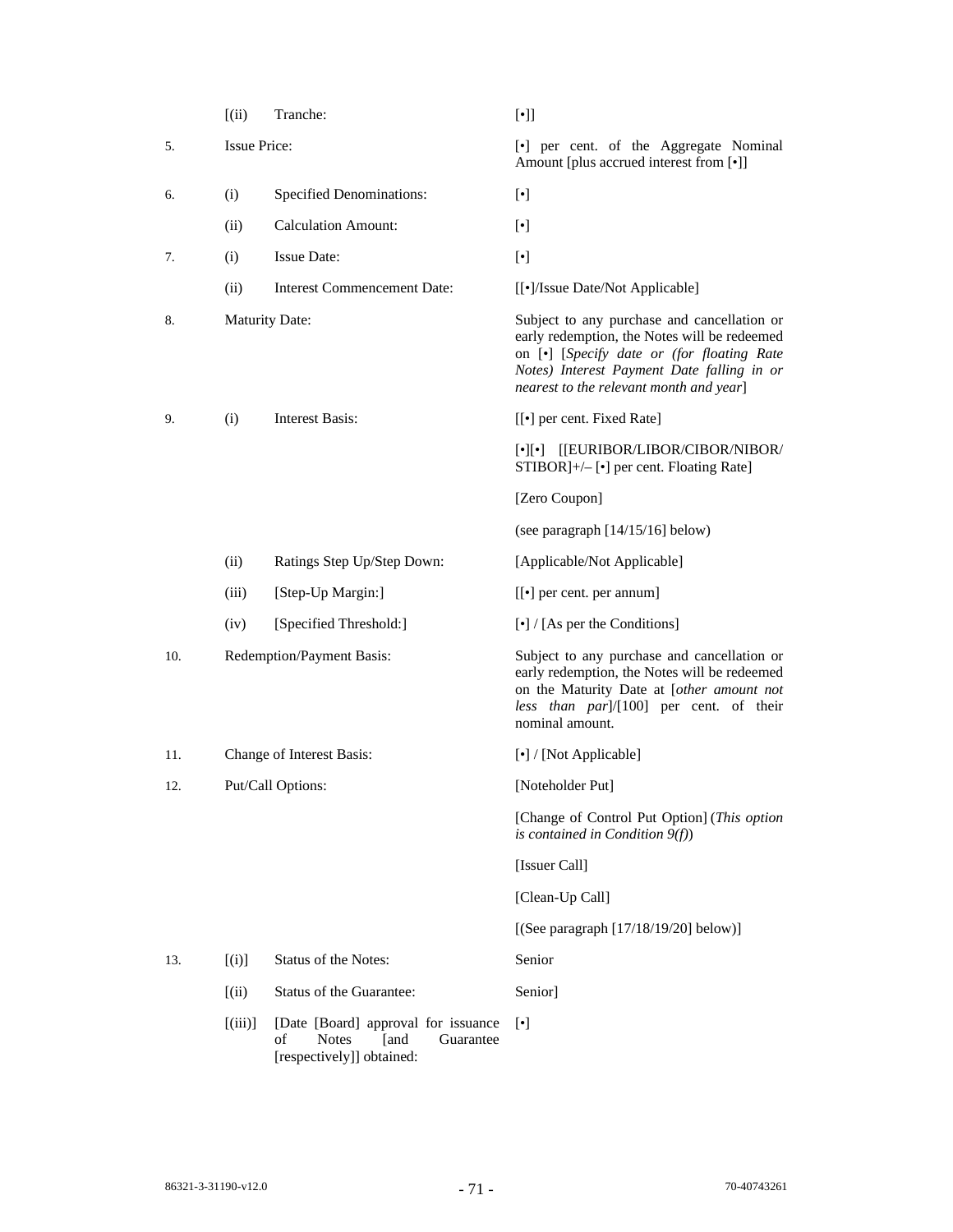# **PROVISIONS RELATING TO INTEREST (IF ANY) PAYABLE**

| 14. |        | <b>Fixed Rate Note Provisions</b>                                                                                                  | [Applicable/Not Applicable]                                                                                                                                                              |  |  |  |
|-----|--------|------------------------------------------------------------------------------------------------------------------------------------|------------------------------------------------------------------------------------------------------------------------------------------------------------------------------------------|--|--|--|
|     |        |                                                                                                                                    | (If not applicable, delete the remaining sub-<br>paragraphs of this paragraph)                                                                                                           |  |  |  |
|     | (i)    | $Rate[s]$ of Interest:                                                                                                             | [•] per cent. per annum payable in arrear on<br>each Interest Payment Date                                                                                                               |  |  |  |
|     | (ii)   | Interest Payment Date(s):                                                                                                          | [•] in each year [adjusted in accordance with<br>[specify Business Day Convention]]                                                                                                      |  |  |  |
|     | (iii)  | Fixed Coupon Amount[(s)]:                                                                                                          | [[ $\bullet$ ] per Calculation Amount/Not Applicable]                                                                                                                                    |  |  |  |
|     | (iv)   | Broken Amount(s):                                                                                                                  | [•] per Calculation Amount, payable on the<br>Interest Payment Date falling [in/on] [ $\bullet$ ]                                                                                        |  |  |  |
|     | (v)    | Day Count Fraction:                                                                                                                | [Actual/Actual<br>ICMA]/[Actual/Actual<br>ISDA]/[Actual<br>365<br>(Fixed)]/[Actual<br>360]/[30/360]/[30E/360]/[Eurobond<br>Basis]/[30E/360 (ISDA)]                                       |  |  |  |
|     | (vi)   | [Party responsible for calculating the<br>amount of interest payable for any<br>interest period following any Rate<br>Adjustment:] | [The Principal Paying Agent/other]                                                                                                                                                       |  |  |  |
| 15. |        | <b>Floating Rate Note Provisions</b>                                                                                               | [Applicable/Not Applicable]                                                                                                                                                              |  |  |  |
|     |        |                                                                                                                                    | (If not applicable delete the remaining<br>sub-paragraphs of this paragraph)                                                                                                             |  |  |  |
|     | (i)    | Specified Period:                                                                                                                  | $[\cdot]$                                                                                                                                                                                |  |  |  |
|     | (ii)   | <b>Interest Payment Dates:</b>                                                                                                     | $[\cdot]$                                                                                                                                                                                |  |  |  |
|     | (iii)  | First Interest Payment Date:                                                                                                       | $[\cdot]$                                                                                                                                                                                |  |  |  |
|     | (iv)   | <b>Business Day Convention:</b>                                                                                                    | [Floating]<br>Rate<br>Convention/Following<br><b>Business</b><br>Day<br>Convention/<br>Modified<br><b>Business</b><br>Following<br>Day Convention/<br>Preceding Business Day Convention] |  |  |  |
|     | (v)    | Additional Business Centre(s):                                                                                                     | [Not Applicable/[•]]                                                                                                                                                                     |  |  |  |
|     | (vi)   | Manner in which the Rate $(s)$ of<br>Interest is/are to be determined:                                                             | Determination/ISDA<br>[Screen]<br>Rate<br>Determination]                                                                                                                                 |  |  |  |
|     | (vii)  | Party responsible for calculating the<br>Rate(s) of Interest and/or Interest<br>Amount(s) (if not the Principal<br>Paying Agent):  | [•] shall be the Calculation Agent/Not<br>Applicable                                                                                                                                     |  |  |  |
|     | (viii) | Screen Rate Determination:                                                                                                         |                                                                                                                                                                                          |  |  |  |
|     |        | Reference Rate:                                                                                                                    | $\lbrack \bullet \rbrack$ month [EURIBOR / LIBOR / CIBOR /<br>NIBOR / STIBOR]                                                                                                            |  |  |  |
|     |        | Interest<br>Determination<br>Date(s):                                                                                              | $[\cdot]$                                                                                                                                                                                |  |  |  |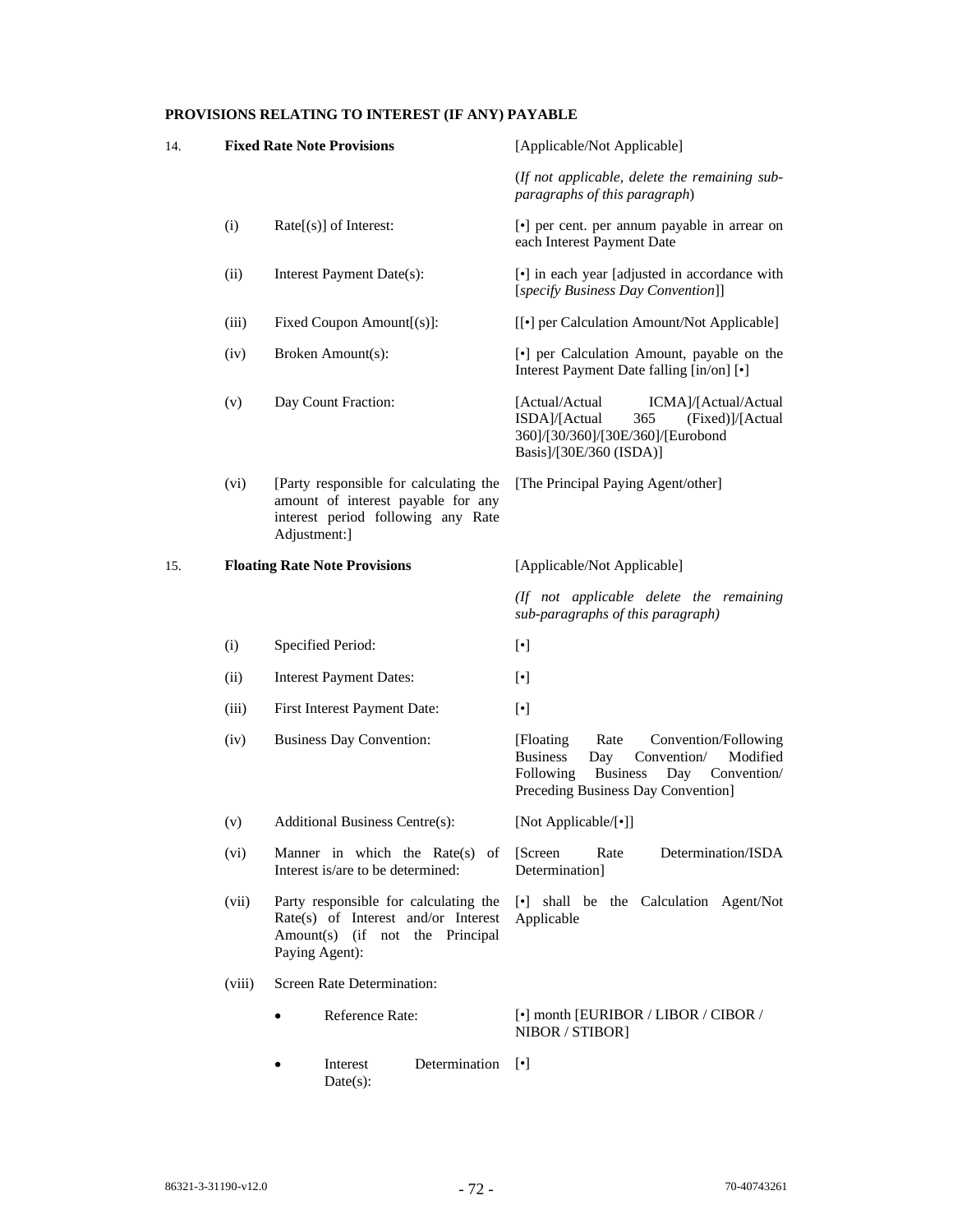|     |                    | Relevant Screen Page:                                         | $[\cdot]$                                                                                                                                                                                                                                                                                                                                                                                                                                                                                                                                                                                                                                                                                                                                                 |  |  |
|-----|--------------------|---------------------------------------------------------------|-----------------------------------------------------------------------------------------------------------------------------------------------------------------------------------------------------------------------------------------------------------------------------------------------------------------------------------------------------------------------------------------------------------------------------------------------------------------------------------------------------------------------------------------------------------------------------------------------------------------------------------------------------------------------------------------------------------------------------------------------------------|--|--|
|     |                    | Relevant Time:                                                | $[\cdot]$                                                                                                                                                                                                                                                                                                                                                                                                                                                                                                                                                                                                                                                                                                                                                 |  |  |
|     |                    | <b>Relevant Financial Centre:</b>                             | $[\cdot]$                                                                                                                                                                                                                                                                                                                                                                                                                                                                                                                                                                                                                                                                                                                                                 |  |  |
|     | (ix)               | ISDA Determination:                                           |                                                                                                                                                                                                                                                                                                                                                                                                                                                                                                                                                                                                                                                                                                                                                           |  |  |
|     |                    | Floating Rate Option:<br>$\bullet$                            | $[\bullet] % \centering \includegraphics[width=0.9\columnwidth]{figures/fig_10.pdf} \caption{The graph $\mathcal{N}_1$ is a function of the number of times, and the number of times, and the number of times, and the number of times, are indicated by the number of times, and the number of times, are indicated by the number of times, and the number of times, are indicated by the number of times, and the number of times, are indicated by the number of times, and the number of times, are indicated by the number of times, and the number of times, are indicated by the number of times, and the number of times, are indicated by the number of times, and the number of times, are indicated by the number of times.} \label{fig:time}$ |  |  |
|     |                    | Designated Maturity:                                          | $[\cdot]$                                                                                                                                                                                                                                                                                                                                                                                                                                                                                                                                                                                                                                                                                                                                                 |  |  |
|     |                    | <b>Reset Date:</b>                                            | $[\bullet] % \centering \includegraphics[width=0.9\columnwidth]{figures/fig_10.pdf} \caption{The graph $\mathcal{N}_1$ is a function of the number of times, and the number of times, and the number of times, and the number of times, are indicated by the number of times, and the number of times, are indicated by the number of times, and the number of times, are indicated by the number of times, and the number of times, are indicated by the number of times, and the number of times, are indicated by the number of times, and the number of times, are indicated by the number of times, and the number of times, are indicated by the number of times, and the number of times, are indicated by the number of times.} \label{fig:3}$    |  |  |
|     | (xi)               | Margin(s):                                                    | $[+/$ -][ $\bullet$ ] per cent. per annum                                                                                                                                                                                                                                                                                                                                                                                                                                                                                                                                                                                                                                                                                                                 |  |  |
|     | (xii)              | Minimum Rate of Interest:                                     | $\left[\bullet\right]$ per cent. per annum                                                                                                                                                                                                                                                                                                                                                                                                                                                                                                                                                                                                                                                                                                                |  |  |
|     | (xiii)             | Maximum Rate of Interest:                                     | $[\cdot]$ per cent. per annum                                                                                                                                                                                                                                                                                                                                                                                                                                                                                                                                                                                                                                                                                                                             |  |  |
|     | (xiv)              | Day Count Fraction:                                           | [Actual/Actual<br>ICMA]/[Actual/Actual<br>ISDA]/[Actual<br>365<br>(Fixed)]/[Actual<br>360]/[30/360]/[30E/360]/[Eurobond<br>Basis]/[30E/360 (ISDA)]                                                                                                                                                                                                                                                                                                                                                                                                                                                                                                                                                                                                        |  |  |
|     | $\left( xy\right)$ | [Linear Interpolation:                                        | Not Applicable/Applicable - the Rate of<br>Interest for the [long/short] [first/last] Interest<br>Period shall be calculated using Linear<br>Interpolation (specify for each short or long<br>interest period)]                                                                                                                                                                                                                                                                                                                                                                                                                                                                                                                                           |  |  |
|     | (xvi)              | Reference Banks:                                              | [•]/[As per the Conditions]                                                                                                                                                                                                                                                                                                                                                                                                                                                                                                                                                                                                                                                                                                                               |  |  |
| 16. |                    | <b>Zero Coupon Note Provisions</b>                            | [Applicable/Not Applicable]                                                                                                                                                                                                                                                                                                                                                                                                                                                                                                                                                                                                                                                                                                                               |  |  |
|     |                    |                                                               | (If not applicable, delete the remaining sub-<br>paragraphs of this paragraph)                                                                                                                                                                                                                                                                                                                                                                                                                                                                                                                                                                                                                                                                            |  |  |
|     | (i)                | Accrual Yield:                                                | [•] per cent. per annum                                                                                                                                                                                                                                                                                                                                                                                                                                                                                                                                                                                                                                                                                                                                   |  |  |
|     | (ii)               | Reference Price                                               | $[\cdot]$                                                                                                                                                                                                                                                                                                                                                                                                                                                                                                                                                                                                                                                                                                                                                 |  |  |
|     | (iii)              | Day Count Fraction in relation to<br>Early Redemption Amount: | ICMA]/[Actual/Actual<br>[Actual/Actual<br>ISDA]/[Actual<br>(Fixed)]/[Actual<br>365<br>360]/[30/360]/[30E/360]/[Eurobond<br>Basis]/[30E/360 (ISDA)]                                                                                                                                                                                                                                                                                                                                                                                                                                                                                                                                                                                                        |  |  |
|     |                    | PROVISIONS RELATING TO REDEMPTION                             |                                                                                                                                                                                                                                                                                                                                                                                                                                                                                                                                                                                                                                                                                                                                                           |  |  |
| 17. | <b>Call Option</b> |                                                               | [Applicable/Not Applicable]                                                                                                                                                                                                                                                                                                                                                                                                                                                                                                                                                                                                                                                                                                                               |  |  |
|     | (i)                | Optional Redemption Date(s) (Call):                           | $[\cdot]$                                                                                                                                                                                                                                                                                                                                                                                                                                                                                                                                                                                                                                                                                                                                                 |  |  |
|     | (ii)               | Par Call Commencement Date:                                   | [[•]/Not Applicable]                                                                                                                                                                                                                                                                                                                                                                                                                                                                                                                                                                                                                                                                                                                                      |  |  |
|     | (iii)              | Optional<br>Redemption<br>Amount(s)<br>(Call) of each Note:   | [[•] per Calculation Amount[/Sterling Make<br>Redemption Amount/Non-Sterling<br>Whole<br>Make Whole Redemption Amount]] (include<br>this option where one Optional Redemption<br>Amount (Call) is required)                                                                                                                                                                                                                                                                                                                                                                                                                                                                                                                                               |  |  |
|     |                    |                                                               | [If the Optional Redemption Date (Call) is                                                                                                                                                                                                                                                                                                                                                                                                                                                                                                                                                                                                                                                                                                                |  |  |

before the date falling [•] days/months prior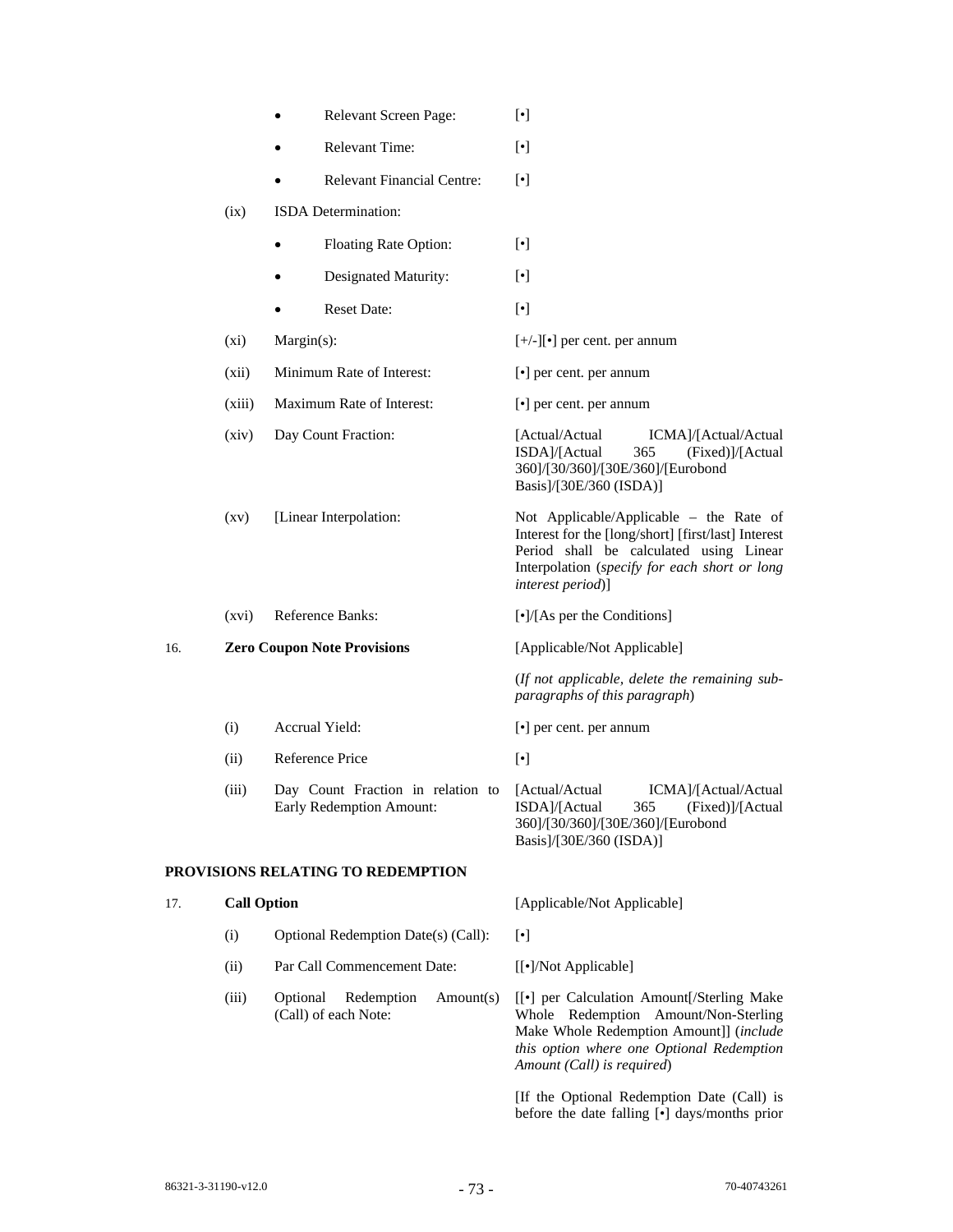|     |                                                         |                                                            |                                      |                                                  | to the Maturity Date: [.] per Calculation<br>Amount]/[Sterling Make Whole Redemption<br>Amount/Non-Sterling<br>Make<br>Whole<br>Redemption Amount]                                                                                                                                                                                                                                                                                                                                                                                                                                                                                                                                                                                                                                                                                                                                                                                                     |  |  |
|-----|---------------------------------------------------------|------------------------------------------------------------|--------------------------------------|--------------------------------------------------|--------------------------------------------------------------------------------------------------------------------------------------------------------------------------------------------------------------------------------------------------------------------------------------------------------------------------------------------------------------------------------------------------------------------------------------------------------------------------------------------------------------------------------------------------------------------------------------------------------------------------------------------------------------------------------------------------------------------------------------------------------------------------------------------------------------------------------------------------------------------------------------------------------------------------------------------------------|--|--|
|     |                                                         |                                                            |                                      |                                                  | [If the Optional Redemption Date (Call) is on<br>or after the date falling [•] days/months prior<br>to the Maturity Date: [.] per [Calculation<br>Amount/Sterling Make Whole Redemption<br>Amount/Non-Sterling<br>Make<br>Whole<br>Redemption Amount]] (include this option<br>where more than one Optional Redemption<br>Amount (Call) is required)                                                                                                                                                                                                                                                                                                                                                                                                                                                                                                                                                                                                   |  |  |
|     |                                                         | [(a)]                                                      | Reference Bond:                      |                                                  | $[\cdot]$                                                                                                                                                                                                                                                                                                                                                                                                                                                                                                                                                                                                                                                                                                                                                                                                                                                                                                                                              |  |  |
|     |                                                         |                                                            |                                      |                                                  | (If a Par Call Commencement Date is<br>included, the Reference Bond should mature<br>on the Par Call Commencement Date rather<br>than the Maturity Date)                                                                                                                                                                                                                                                                                                                                                                                                                                                                                                                                                                                                                                                                                                                                                                                               |  |  |
|     |                                                         | [(b)]                                                      | <b>Quotation Time</b>                |                                                  | $[\cdot]$                                                                                                                                                                                                                                                                                                                                                                                                                                                                                                                                                                                                                                                                                                                                                                                                                                                                                                                                              |  |  |
|     | Redemption Margin:<br>[(c)]<br>[(d)]<br>Reference Date: |                                                            |                                      | $[\cdot]$                                        |                                                                                                                                                                                                                                                                                                                                                                                                                                                                                                                                                                                                                                                                                                                                                                                                                                                                                                                                                        |  |  |
|     |                                                         |                                                            |                                      | $\lbrack \bullet \rbrack$ As per the Conditions] |                                                                                                                                                                                                                                                                                                                                                                                                                                                                                                                                                                                                                                                                                                                                                                                                                                                                                                                                                        |  |  |
|     | (v)<br>If redeemable in part:                           |                                                            |                                      |                                                  |                                                                                                                                                                                                                                                                                                                                                                                                                                                                                                                                                                                                                                                                                                                                                                                                                                                                                                                                                        |  |  |
|     |                                                         | (a)                                                        | Minimum<br>Amount:                   | Redemption                                       | [•] per Calculation Amount                                                                                                                                                                                                                                                                                                                                                                                                                                                                                                                                                                                                                                                                                                                                                                                                                                                                                                                             |  |  |
|     |                                                         | (b)                                                        | Maximum<br>Amount                    | Redemption                                       | [•] per Calculation Amount                                                                                                                                                                                                                                                                                                                                                                                                                                                                                                                                                                                                                                                                                                                                                                                                                                                                                                                             |  |  |
|     | (vi)                                                    |                                                            | Notice period:                       |                                                  | $[\bullet] % \centering \includegraphics[width=0.9\columnwidth]{figures/fig_10.pdf} \caption{The graph $\mathcal{N}_1$ is a function of the number of times, and the number of times, and the number of times, and the number of times, are indicated by the number of times, and the number of times, are indicated by the number of times, and the number of times, are indicated by the number of times, and the number of times, are indicated by the number of times, and the number of times, are indicated by the number of times, and the number of times, are indicated by the number of times, and the number of times, are indicated by the number of times, and the number of times, are indicated by the number of times, and the number of times, are indicated by the number of times, and the number of times, are indicated by the number of times, and the number of times, are indicated by the number of times, and the number of$ |  |  |
| 18. |                                                         | <b>Clean-up Call Option</b>                                |                                      |                                                  | [Applicable/Not Applicable]                                                                                                                                                                                                                                                                                                                                                                                                                                                                                                                                                                                                                                                                                                                                                                                                                                                                                                                            |  |  |
|     | (i)                                                     |                                                            | Clean-up Call Redemption Amount:     |                                                  | $[\cdot]$                                                                                                                                                                                                                                                                                                                                                                                                                                                                                                                                                                                                                                                                                                                                                                                                                                                                                                                                              |  |  |
|     | (ii)                                                    |                                                            | Notice Period:                       |                                                  | $[\cdot]$                                                                                                                                                                                                                                                                                                                                                                                                                                                                                                                                                                                                                                                                                                                                                                                                                                                                                                                                              |  |  |
| 19. | <b>Put Option</b>                                       |                                                            |                                      |                                                  | [Applicable/Not Applicable]                                                                                                                                                                                                                                                                                                                                                                                                                                                                                                                                                                                                                                                                                                                                                                                                                                                                                                                            |  |  |
|     |                                                         |                                                            |                                      |                                                  | (If not applicable, delete the remaining sub-<br>paragraphs of this paragraph)                                                                                                                                                                                                                                                                                                                                                                                                                                                                                                                                                                                                                                                                                                                                                                                                                                                                         |  |  |
|     | (i)                                                     |                                                            | Optional Redemption Date(s) (Put):   |                                                  | $[\cdot]$                                                                                                                                                                                                                                                                                                                                                                                                                                                                                                                                                                                                                                                                                                                                                                                                                                                                                                                                              |  |  |
|     | (ii)                                                    | Optional<br>Redemption<br>Amount(s)<br>(Put) of each Note: |                                      |                                                  | [•] per Calculation Amount                                                                                                                                                                                                                                                                                                                                                                                                                                                                                                                                                                                                                                                                                                                                                                                                                                                                                                                             |  |  |
|     | (iii)                                                   |                                                            | Notice period:                       |                                                  | $[\cdot]$                                                                                                                                                                                                                                                                                                                                                                                                                                                                                                                                                                                                                                                                                                                                                                                                                                                                                                                                              |  |  |
| 20. |                                                         |                                                            | <b>Change of Control Put Option:</b> |                                                  | [Applicable/Not Applicable] (This option is<br>contained in Condition $9(f)$ )                                                                                                                                                                                                                                                                                                                                                                                                                                                                                                                                                                                                                                                                                                                                                                                                                                                                         |  |  |
|     | (i)                                                     |                                                            | Change of Control Put Period         |                                                  | $[\cdot]$                                                                                                                                                                                                                                                                                                                                                                                                                                                                                                                                                                                                                                                                                                                                                                                                                                                                                                                                              |  |  |
| 21. |                                                         | <b>Final Redemption Amount of each Note</b>                |                                      |                                                  | [•] per Calculation Amount                                                                                                                                                                                                                                                                                                                                                                                                                                                                                                                                                                                                                                                                                                                                                                                                                                                                                                                             |  |  |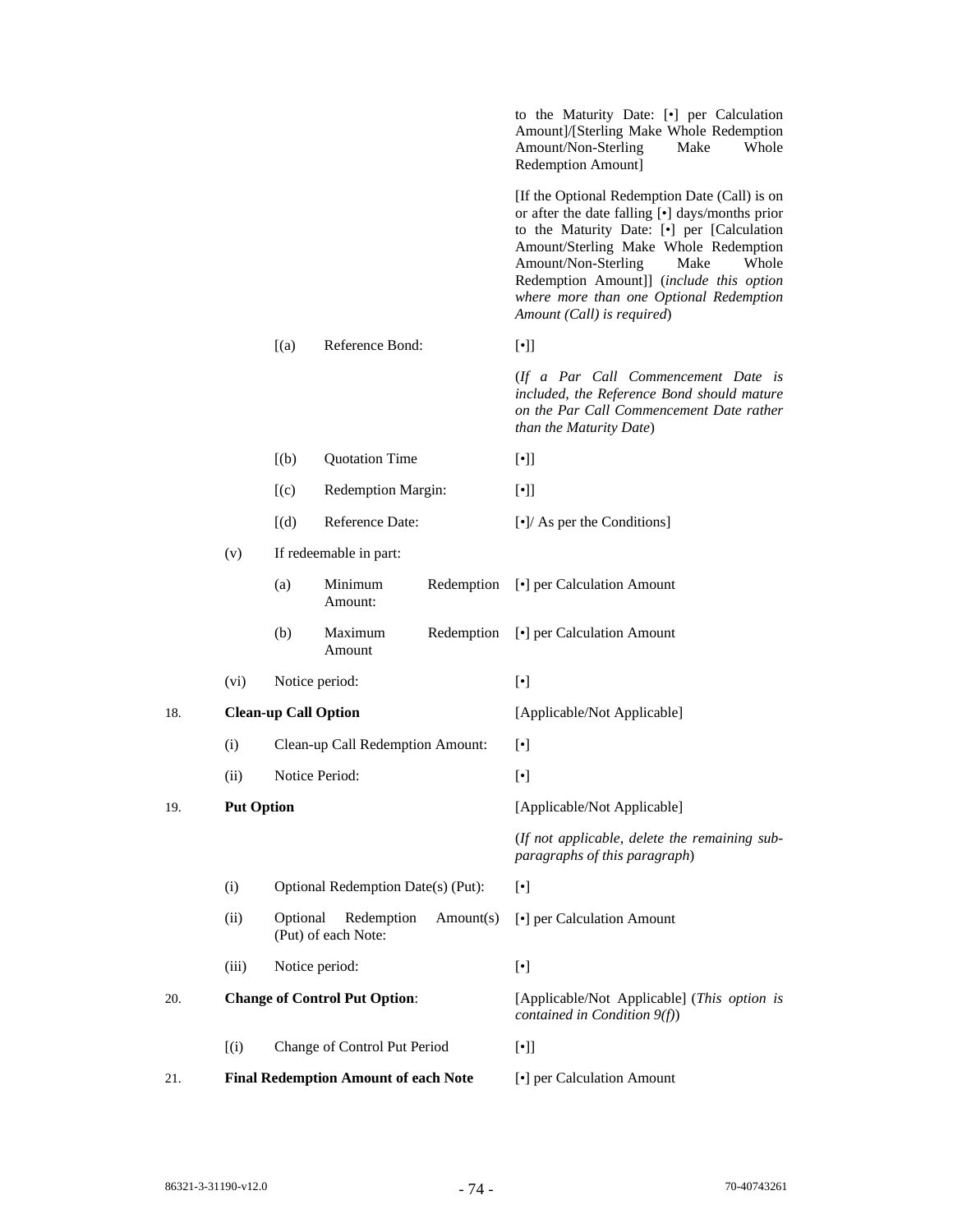- 22. **Early Redemption Amount (Tax)** [[•] per Calculation Amount/Not Applicable]
	-
- 
- 23. **Early Termination Amount** [[•] per Calculation Amount/Not Applicable]

### **GENERAL PROVISIONS APPLICABLE TO THE NOTES**

24. **Form of Notes**: **Bearer Notes:** 

 [Temporary Global Note exchangeable for a Permanent Global exchangeable for Definitive Notes on [•] days' notice/at any time/in the limited circumstances specified in the Permanent Global Note]

 [Temporary Global Note exchangeable for Definitive Notes on [•] days' notice]

 [Permanent Global Note exchangeable for Definitive Notes on [•] days' notice/at any time/in the limited circumstances specified in the Permanent Global Note]

# **Registered Notes**:

 [Global Registered Note exchangeable for Individual Note Certificates on [•] days' notice/at any time/in the limited circumstances specified in the Global Registered Note registered in the name of a nominee for [a common depositary for Euroclear and Clearstream, Luxembourg/a common safekeeper for Euroclear and Clearstream, Luxembourg (that is, held under the New Safekeeping Structure (NSS))].]

| 25. | New Global Note:                                                                                              | [Yes]/[No]/ [Not Applicable]                                                                                                                                                                      |
|-----|---------------------------------------------------------------------------------------------------------------|---------------------------------------------------------------------------------------------------------------------------------------------------------------------------------------------------|
| 26. | Additional Financial Centre(s) or other special [Not Applicable/[•]]<br>provisions relating to payment dates: |                                                                                                                                                                                                   |
| 27. | Talons for future Coupons to be attached to<br>Definitive Notes (and dates on which such<br>Talons mature):   | [Yes/No. As the Notes have more than 27<br>coupon payments, talons may be required if,<br>on exchange into definitive form, more than<br>27 coupon payments are left.                             |
| 28. | Prohibition of Sales to EEA and UK Retail<br>Investors:                                                       | [[Applicable] 4 /[Not Applicable] 5 /[Not<br>Applicable, Key Information Document<br>prepared <sup>[6]</sup>                                                                                      |
| 29. | Relevant Benchmark[s]:                                                                                        | [[EURIBOR/LIBOR/CIBOR/NIBOR/<br>STIBOR] is provided by <i>[administrator legal</i><br><i>name</i> ]][ <i>repeat as necessary</i> ]. As at the date<br>$[$ [ $administrator$ ]<br>hereof.<br>legal |

<sup>4</sup> Insert "Applicable" where the Notes may constitute "packaged" products and no key information document required by Regulation (EU) No 1286/2014 (the "**PRIIPs Regulation**") will be prepared.

Insert "Not Applicable" where the Notes clearly do not constitute "packaged" products.

<sup>6</sup> Insert "Not Applicable, Key Information Document prepared" where a key information document required by the PRIIPs Regulation will be prepared.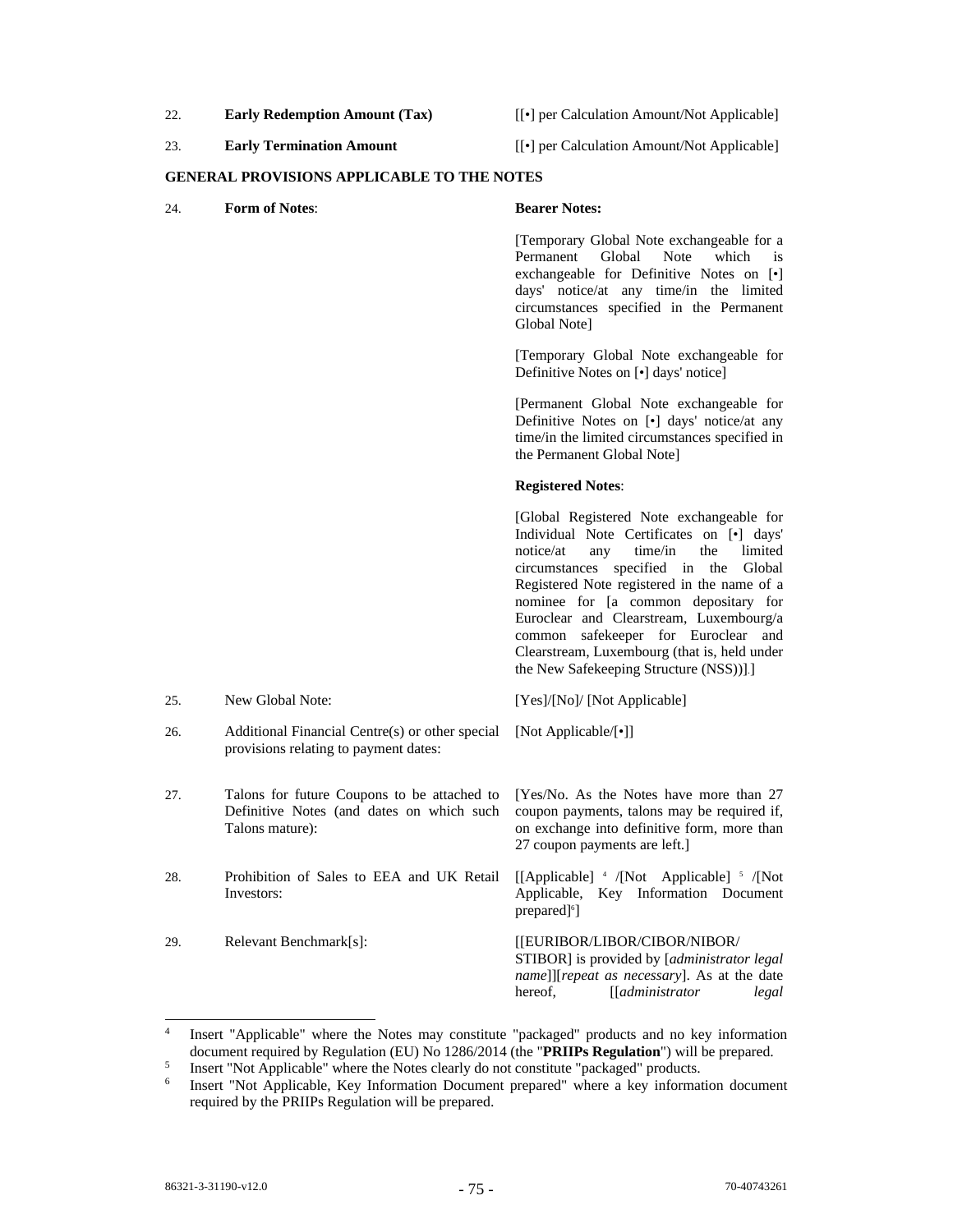*name*][appears]/[does not appear]][*repeat as necessary*] in the register of administrators and benchmarks established and maintained by ESMA pursuant to Article 36 (*Register of administrators and benchmarks*) of the Benchmark Regulation]/[As far as the Issuer is aware, as at the date hereof, [EURIBOR/LIBOR/CIBOR/NIBOR/ STIBOR] does not fall within the scope of the Benchmark Regulation]/[Not Applicable]

**SIGNED** on behalf of [Akelius Residential Property AB (publ) / Akelius Residential Property Financing B.V.]:

By: ........................................................................... Duly authorised

**[SIGNED** on behalf of Akelius Residential Property AB (publ) (as Guarantor)

By: ...........................................................................

Duly authorised]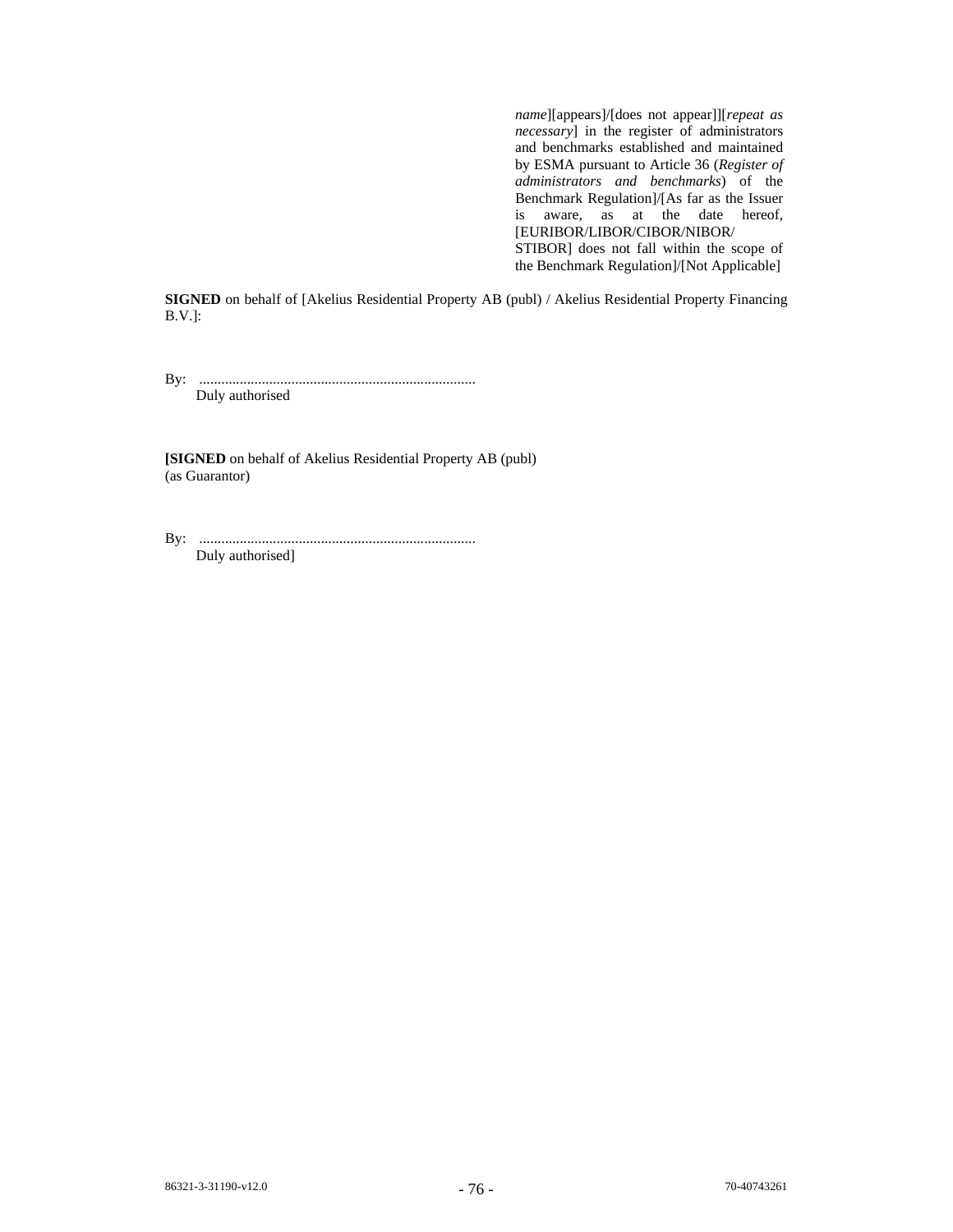## **PART B – OTHER INFORMATION**

# 1. **LISTING AND ADMISSION TO TRADING**

- (i) Listing: [Ireland] / [Not Applicable]<sup>7</sup> (ii) Admission to Trading: [Application has been made by the Issuer (or on its behalf) for the Notes to be admitted to trading on the regulated market of the Irish Stock Exchange plc trading as Euronext Dublin with effect from [ ].] [Application is expected to be made by the Issuer (or on its behalf) for the Notes to be admitted to trading on the regulated market of the Irish Stock Exchange plc trading as Euronext Dublin with effect from [ ].] / [Not Applicable.]8
- (iii) Estimate of total expenses related to  $[$  ] / [Not Applicable]<sup>9</sup> admission to trading:

Ratings: S&P: [•]

2. **RATINGS [The Notes to be issued [have been/are** expected to be] rated]/[The following ratings reflect ratings assigned to Notes of this type issued under the Programme generally]:

[Moody's: [•]]

[Fitch: [•]]

[Include a brief summary of the meaning of the ratings if this has previously been published by the ratings provider.]

[[•] is established in the EEA and registered under Regulation (EU) No 1060/2009, as amended (the "**CRA Regulation**").]

[[•] is established in the EEA and has applied for registration under Regulation (EU) No 1060/2009, as amended (the "**CRA Regulation**"), although notification of the corresponding registration decision has not yet been provided by the [relevant competent authority] /[European Securities and Markets Authority].]

[[•]is established in the EEA and is neither registered nor has it applied for registration under Regulation (EU) No 1060/2009, as amended (the "**CRA Regulation**").]

<sup>7</sup> Insert "Not Applicable" where the Notes are not to be listed.

<sup>8</sup> Insert "Not Applicable" where the Notes are not to be admitted to trading.

<sup>9</sup> Insert "Not Applicable" where the Notes are not to be admitted to trading.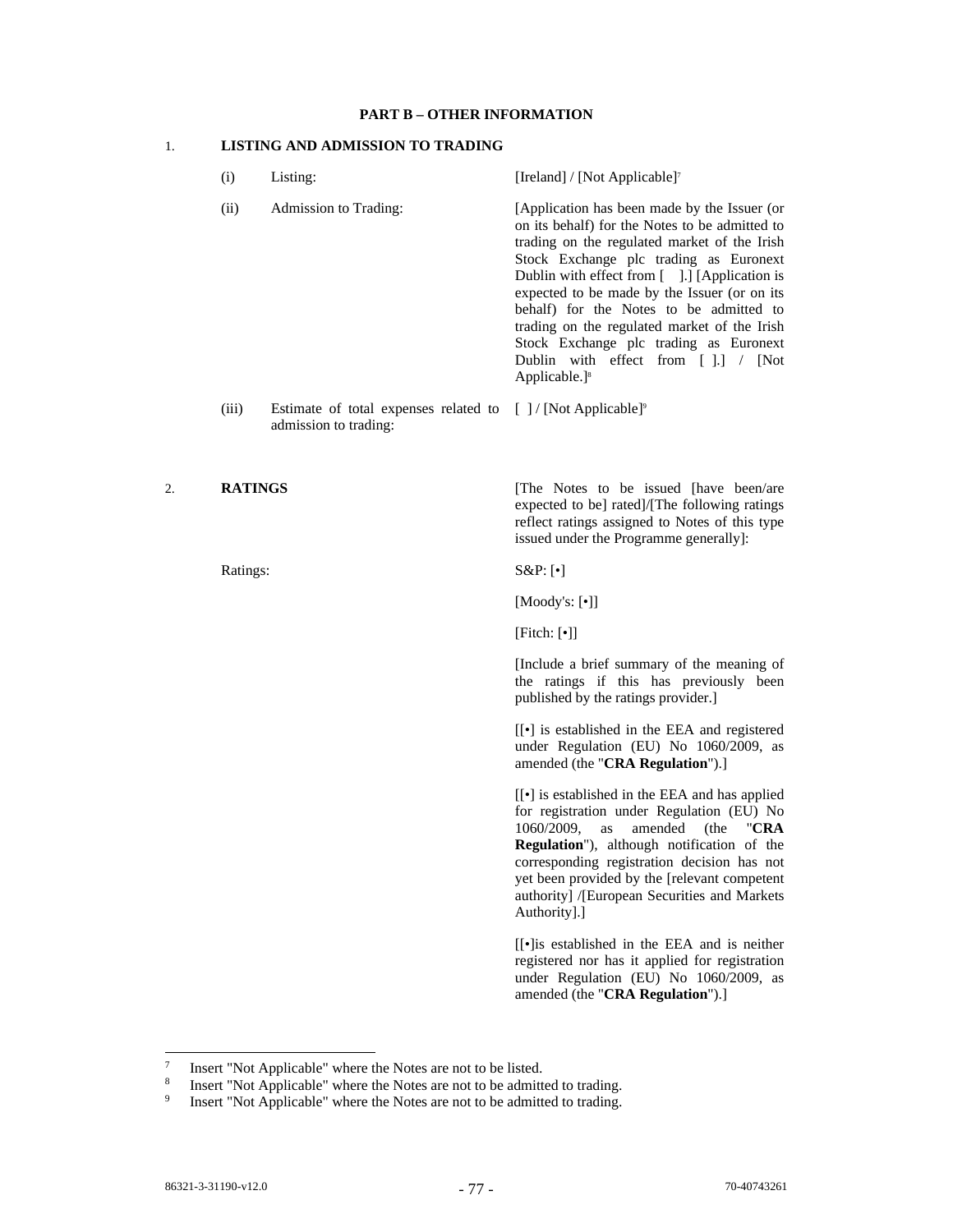[[•] is not established in the EEA but the rating it has given to the Notes is endorsed by [*insert legal name of credit rating agency*], which is established in the EEA and registered under Regulation (EU) No 1060/2009, as amended (the "**CRA Regulation**").]

[[•] is not established in the EEA but is certified under Regulation (EU) No 1060/2009, as amended (the "**CRA Regulation**").]

[[•] is not established in the EEA and is not certified under Regulation (EU) No 1060/2009, as amended (the "**CRA Regulation**") and the rating it has given to the Notes is not endorsed by a credit rating agency established in the EEA and registered under the CRA Regulation.]

# 3. **INTERESTS OF NATURAL AND LEGAL PERSONS INVOLVED IN THE ISSUE/OFFER**

[Save for any fees payable to the [Managers/Dealers], so far as the Issuer is aware, no person involved in the offer of the Notes has an interest material to the offer. The [Managers/Dealers] and their affiliates have engaged, and may in the future engage, in investment banking and/or commercial banking transactions with, and may perform other services for, the Issuer [and the Guarantor] and [its/their] affiliates in the ordinary course of business [•]]/[Not Applicable]

#### 4. **[***Fixed Rate Notes only* **– YIELD**

Indication of yield: [•]

# 5. **OPERATIONAL INFORMATION**

 $ISIN:$  [ $\bullet$ ]

Common Code: [•]

Delivery: Delivery [against/free of] payment

Names and addresses of additional Paying [ $\bullet$ ] Agent(s) (if any):

> Intended to be held in a manner which would allow Eurosystem eligibility:

> > [Yes. Note that the designation "yes" simply means that the Notes are intended upon issue to be deposited with one of the ICSDs as common safekeeper [[, and registered in the name of a nominee of one of the ICSDs acting as common safekeeper,][*include this text for registered notes*]] and does not necessarily mean that the Notes will be recognised as eligible collateral for Eurosystem monetary policy and intra day credit operations by the Eurosystem either upon issue or at any or all times during their life. Such recognition will depend upon the ECB being satisfied that Eurosystem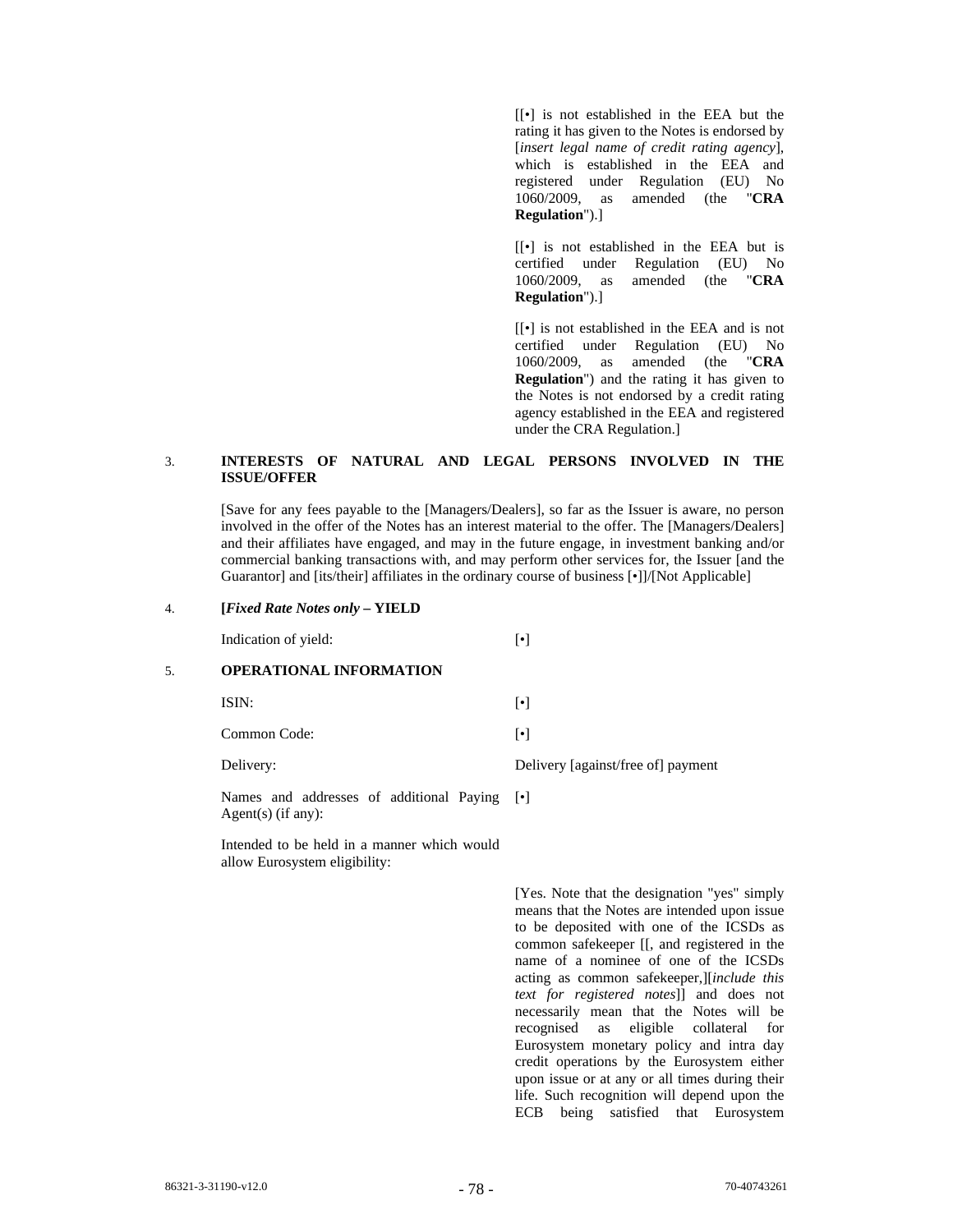eligibility criteria have been met.]/

 [No. Whilst the designation is specified as "no" at the date of these Final Terms, should the Eurosystem eligibility criteria be amended in the future such that the Notes are capable of meeting them the Notes may then be deposited with one of the ICSDs as common safekeeper [[, and registered in the name of a nominee of one of the ICSDs acting as common safekeeper,][*include this text for registered notes*]]. Note that this does not necessarily mean that the Notes will then be recognised as eligible collateral for Eurosystem monetary policy and intra day credit operations by the Eurosystem at any time during their life. Such recognition will depend upon the ECB being satisfied that Eurosystem eligibility criteria have been met.]

# 6. **DISTRIBUTION**

|  | Method of Distribution: | [Syndicated/Non-syndicated] |
|--|-------------------------|-----------------------------|
|--|-------------------------|-----------------------------|

(ii) If syndicated:

|       | (A) | Names of Managers                  |  |  | [Not Applicable/give names]                                                  |  |  |  |
|-------|-----|------------------------------------|--|--|------------------------------------------------------------------------------|--|--|--|
|       | (B) | any:                               |  |  | Stabilisation Manager(s), if [Not Applicable/give names]                     |  |  |  |
| (iii) |     | If non-syndicated, name of Dealer: |  |  | [Not Applicable/give names]                                                  |  |  |  |
| (iv)  |     | U.S. Selling Restrictions:         |  |  | [Reg. S Compliance Category 2]; [TEFRA]<br>C/TEFRA D / TEFRA not applicable] |  |  |  |

# 7. **REASONS FOR THE OFFER AND ESTIMATED NET AMOUNT OF PROCEEDS**

Reasons for the offer:  $[ ]$   $[See ["Use of *Proceeds"*] in Base]$ Prospectus/ $[$  ]<sup>10</sup>]

Estimated net proceeds: [ ]

<sup>&</sup>lt;sup>10</sup> Give details if reason for the offer differs from what is disclosed in the Base Prospectus.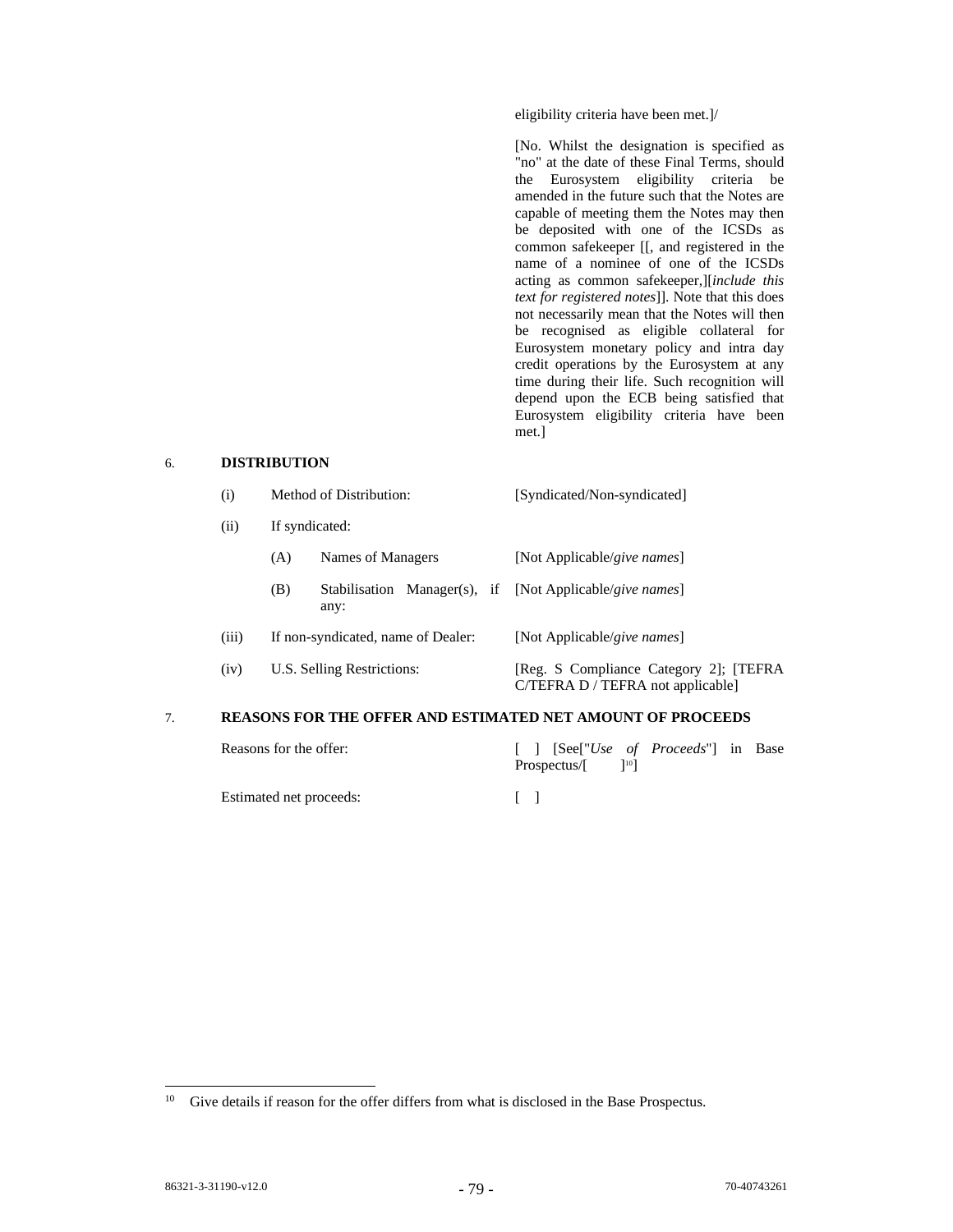# **USE OF PROCEEDS**

The Issuers will use the net proceeds from the issue of each Series of Notes for the general corporate purposes of the Group (including investments, acquisitions and development projects) and for the repayment of some of the Group's existing indebtedness (including any indebtedness that may be owed to any of the Dealers) or as may otherwise be disclosed in the applicable Final Terms. In particular, if so specified in the applicable Final Terms, the relevant Issuer will apply the net proceeds from an offer of Notes specifically for Green Projects. Such Notes may also be referred to as "**Green Bonds**". The Issuers have not, as of the date of this Base Prospectus, issued Green Bonds. In the event of future Green Bond issuances, investors would be able to obtain information on the same from, for example, the sustainability report published annually by Akelius Residential Property AB (publ), through which it communicates its sustainability performance and impact (the "**Sustainability Report**").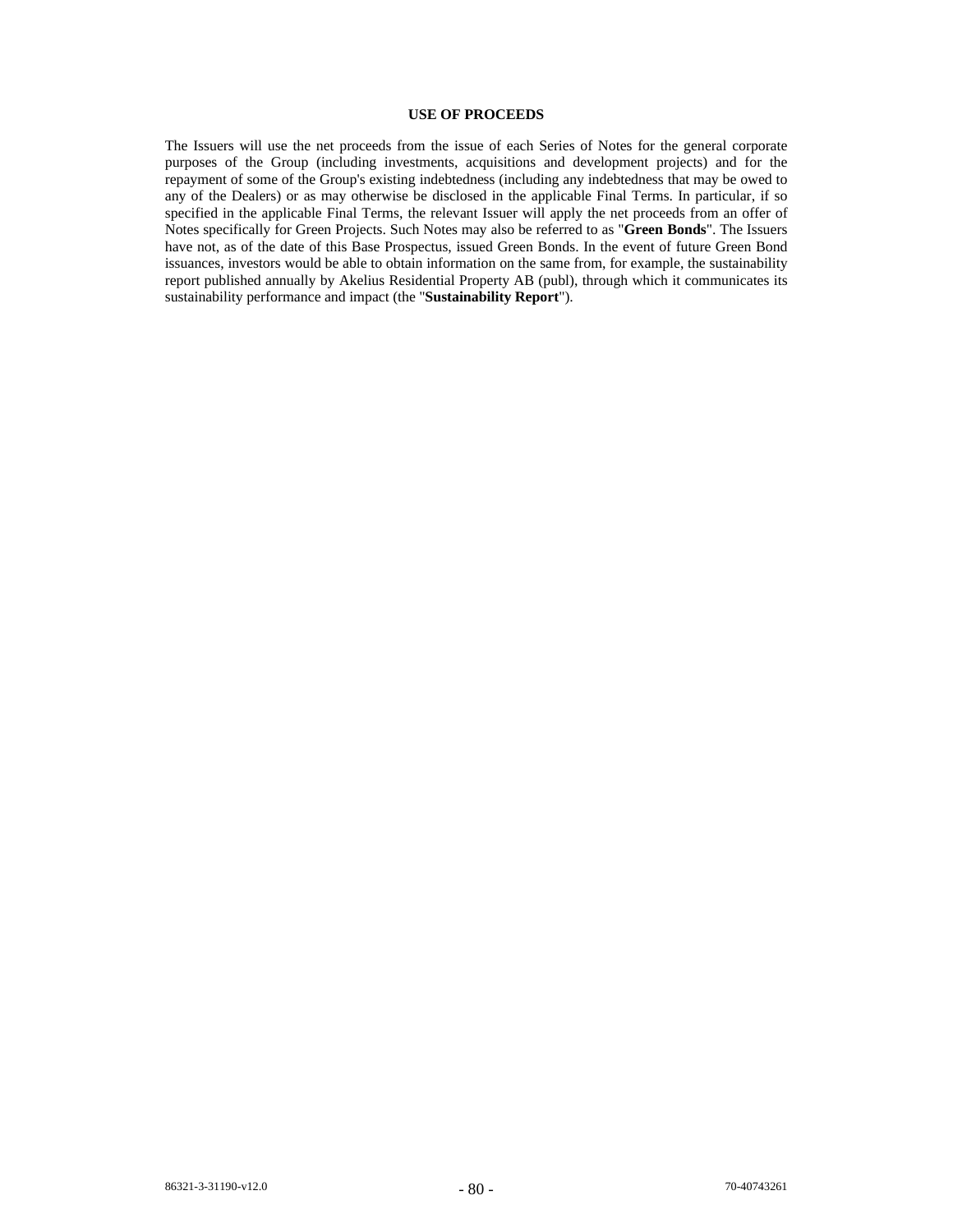# **DESCRIPTION OF AKELIUS RESIDENTIAL PROPERTY FINANCING B.V.**

# **General Information**

Akelius Residential Property Financing B.V. was incorporated as a private company with limited liability (*besloten vennootschap met beperkte aansprakelijkheid*) under and subject to the laws of The Netherlands on 1 July 2020.

Akelius Residential Property Financing B.V.'s corporate seat (*statutaire zetel*) is in Amsterdam, The Netherlands and is registered with the Dutch Chamber of Commerce under number 78472083. Akelius Residential Property Financing B.V.'s registered office is situated at Prins Bernhardplein 200, 1097 JB Amsterdam, The Netherlands and its telephone number is + 31 205 214 777.

# **Capitalisation**

Akelius Residential Property Financing B.V.'s issued share capital is  $\epsilon 1.00$  which is divided into 100 shares with a nominal value of  $\epsilon 0.01$  each and which has not been paid up. The entire issued share capital is owned by Akelius Residential Property AB (publ).

### **Principal Activities**

Akelius Residential Property Financing B.V. is a special purpose financing vehicle that was formed for the purpose of raising debt for the Group.

The principal activities of Akelius Residential Property Financing B.V. are the issuance of eurodenominated financial instruments and intra-group arrangements with other members of the Group to onlend the proceeds of the issuance of financial instruments. Akelius Residential Property Financing B.V. has no employees or subsidiaries.

### **Management**

The board of managing directors of Akelius Residential Property Financing B.V. consists of four members, two managing directors A and two managing directors B. The current managing directors are:

- Mr Leiv Inge Synnes and Mr Jonas Stefan Oscar Rogberg as member A; and
- Mr Henri Ralph Theodoor Kröner and Mr Edwin Marinus van Ankeren, as member B.

The business address of the managing directors is Prins Bernhardplein 200, 1097 JB Amsterdam, The Netherlands.

There are no conflicts of interest between the duties of the management board members in respect of Akelius Residential Property Financing B.V. and their private interests or other commitments.

#### **Auditors**

Akelius Residential Property Financing B.V. will appoint Ernst & Young Accountants LLP, with its registered address at Boompjes 258, 3011 XZ Rotterdam, as its auditors. The auditor who will sign the auditor's reports on behalf of Ernst & Young Accountants LLP is a member of the Royal Netherlands Institute of Chartered Accountants (*Koninklijke Nederlandse Beroepsorganisatie van Accountants*).

As Akelius Residential Property Financing B.V. is a newly incorporated company, it is yet to prepare financial information.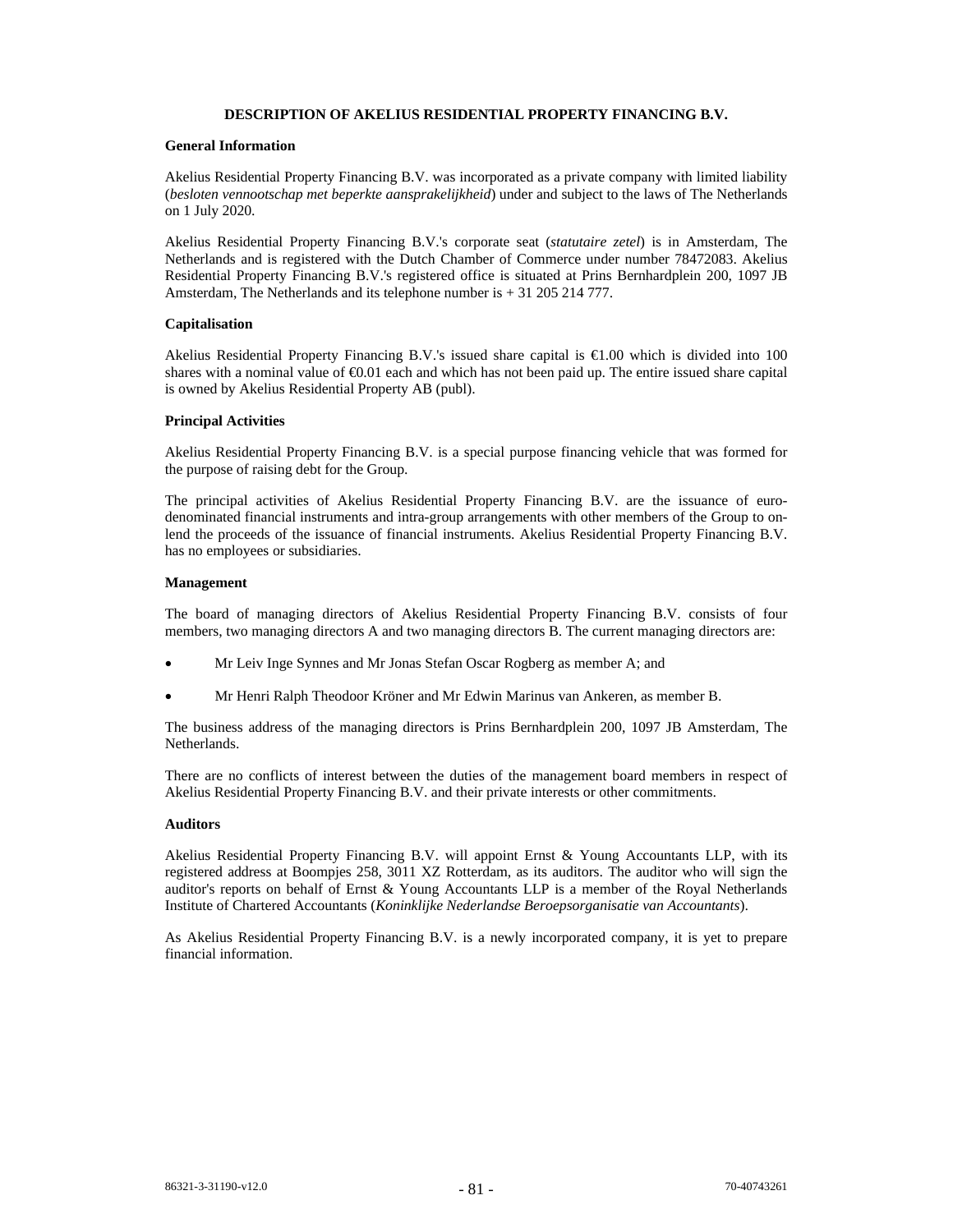#### **DESCRIPTION OF AKELIUS RESIDENTIAL PROPERTY AB (PUBL) AND THE GROUP**

# **Introduction**

Akelius Residential Property AB (publ) is a public limited liability company incorporated under the laws of the Kingdom of Sweden ("**Sweden**") and registered in Sweden with registration number 556156-0383, having its registered address at Svärdvägen 3A, P.O. Box 104, SE-182 12 Danderyd, Kingdom of Sweden. Akelius Residential Property AB (publ)'s telephone number is +46 8 566 130 00. Akelius Residential Property AB (publ) was formed on 9 August 1971 and registered with the Swedish Companies Registration Office on 29 December 1971. Akelius Residential Property AB (publ) is subject to a number of Swedish corporate and financial legislative acts including, but not limited to, the Swedish Companies Act (Sw: *aktiebolagslagen (2005:551)*) and the Swedish Annual Accounts Act (Sw: *årsredovisningslagen (1995:1554)*). Akelius Residential Property AB (publ) has been incorporated for an indefinite period of time.

# **Share capital, shares and ownership structure of Akelius Residential Property AB (publ)**

According to its articles of association, Akelius Residential Property AB (publ)'s share capital shall be no less than EUR 100,000,000 and not more than EUR 400,000,000 divided into not less than 1,800,000,000 shares and not more than 7,200,000,000 shares. Akelius Residential Property AB (publ)'s share capital, as at the date of this Base Prospectus, amounts to EUR 199,185,144.35 divided among 3,411,809,140 shares (3,191,809,140 ordinary shares of class A and 220,000,000 ordinary shares of class D). Each ordinary class A share entitles the holder to one vote and each ordinary class D share entitles the holder to onetenth of a vote at general meetings. Akelius Residential Property AB (publ)'s ordinary class D shares are listed on the multilateral trading facility Nasdaq First North and are, thus, publicly traded. Nasdaq First North (operated by Nasdaq Stockholm) is a multilateral trading facility and not a regulated market for the purposes of the MiFID II.

It was resolved at the annual general meeting of Akelius Residential Property AB (publ), which was held on 3 April 2020, to give the Board of Directors of Akelius Residential Property AB (publ) the authorisation to issue, on one or more occasions prior to the annual general meeting in 2021 with or without preference rights for existing holders of ordinary shares of class D, a maximum amount of 110,000,000 ordinary shares of class D.

As at the date of this Base Prospectus, all ordinary class A shares in Akelius Residential Property AB (publ), accounting for approximately 93.6 per cent. of the total share capital, are held by Akelius Apartments Ltd, Cyprus, reg. no. 84077, Xange Holding Ltd, Cyprus, reg. no. 313781 and Giannis Beta Ltd, Cyprus, reg. no. 342009. In addition, of the ordinary shares of class D, Akelius Apartments Ltd directly and indirectly holds 9,777,939, Xange Holding Ltd holds 3,450,000 and Giannis Beta Ltd holds 3,450,000. Akelius Apartments Ltd therefore holds approximately 79.8 per cent. of the total share capital of Akelius Residential Property AB (publ), Xange Holding Ltd holds approximately 9.50 per cent. and Giannis Beta Ltd holds approximately 4.80 per cent. of the total share capital of Akelius Residential Property AB (publ). Akelius Residential Property AB (publ), therefore, is controlled by its Cypriot parent company Akelius Apartments Ltd, which is, in turn, controlled by the Akelius Foundation, a humanitarian foundation, registered in the Bahamas, with five council members and the purpose of which is to act under its charter and articles. The foundation is set up to achieve charitable purposes, including assistance of people in need, advancement of education and research, and other philanthropic purposes and its main beneficiary is SOS Children's Villages. As at the date of this Base Prospectus, the council members of the Akelius Foundation (which holds all the shares in Akelius Apartments Ltd) are: Kerstin Engström, Igor Rogulj, Fredrik Lindgren, Tove Andersson and Johan Warodell. None of the council members are beneficiaries of the Akelius Foundation.

In addition to complying with the mandatory corporate governance rules in the Swedish Companies Act (Sw: *aktiebolagslagen (2005:551)*), Akelius Residential Property AB (publ) acts in accordance with the rules of procedure of its Board of Directors and the instructions for the committees and the chief executive officer adopted by Akelius Residential Property AB (publ)'s Board of Directors. As far as Akelius Residential Property AB (publ) is aware, there are no shareholder agreements or other agreements which could result in a change of control of Akelius Residential Property AB (publ).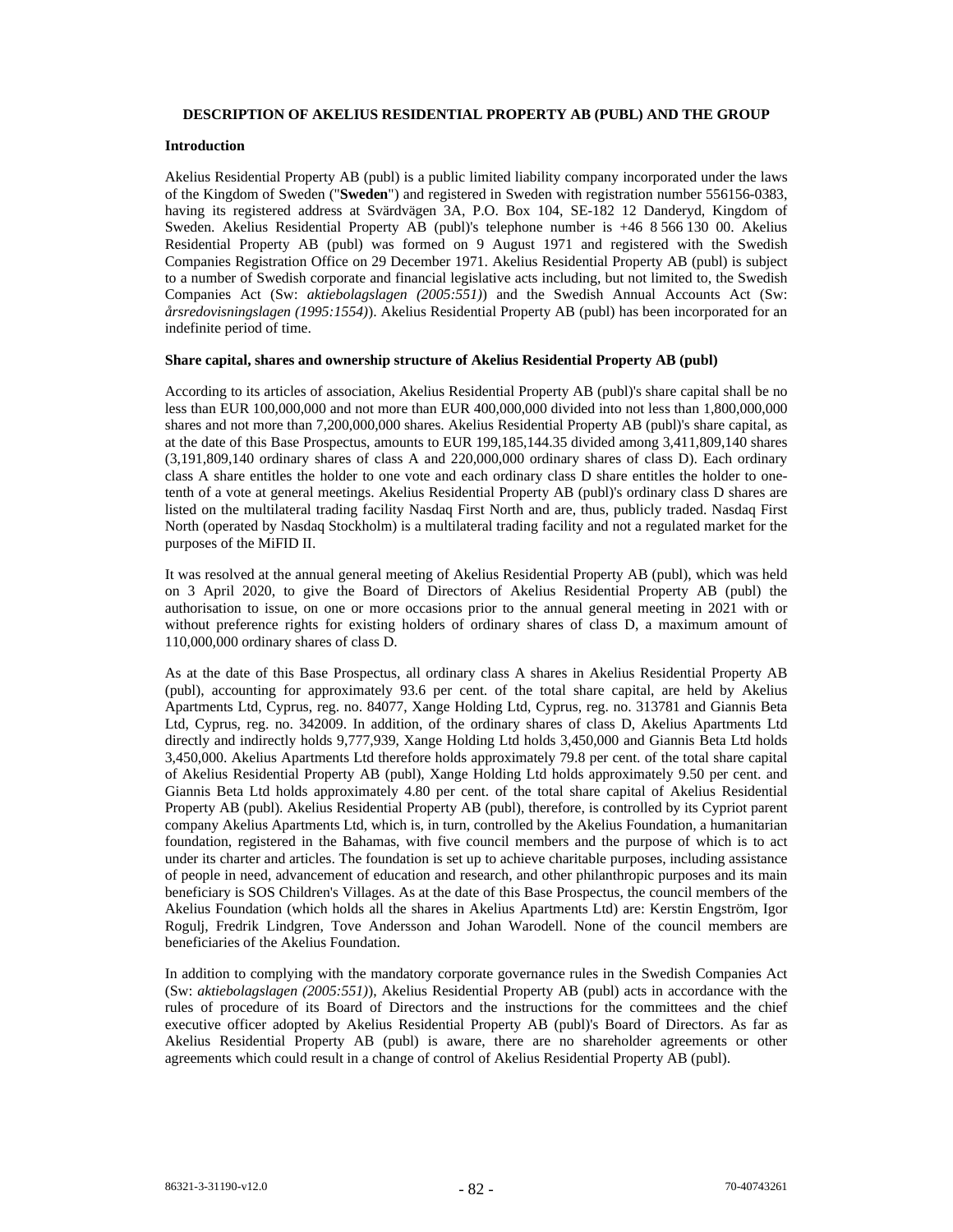#### **Group structure**

Akelius Residential Property AB (publ) is the holding company of the Group. Its main functions include the overall strategic management of the Group, the determination of the objectives and strategies of the Group, central co-ordination of the activities of the Group companies and central allocation of resources as well as monitoring of Group activities.

As at 31 March 2020, Akelius Residential Property AB (publ) had a total of 466 subsidiaries. The subsidiaries comprise real estate holding companies, service companies and management companies in all of the countries in which the Group has its operations or assets. Akelius Residential Property AB (publ) does not directly hold properties. Generally, the purpose of each real estate holding company within the Group is to hold one or more properties of the Group in the relevant country.

The following chart sets out the Group's simplified corporate structure and the ownership structure of Akelius Residential Property AB (publ) as at the date of this Base Prospectus. Note that the ownership percentages of Akelius Apartments Ltd, Xange Holding Ltd and Giannis Beta Ltd below shows only their share of equity and shares in relation to their holdings of the ordinary class A shares. As detailed above they are also holders of ordinary class D shares and so their total ownership shares are slightly higher – see above.



The table below sets out details regarding the Group's holding companies in each jurisdiction of its operations, including Akelius Residential Property AB (publ)'s percentage ownership (direct or indirect) in each:

| <b>Branch</b> | <b>Holding Company</b>                                       | <b>Registration number</b> | Date of<br>registration | Date of acquisition                                                                                      | <b>Effective</b><br>ownership<br>$($ %) |
|---------------|--------------------------------------------------------------|----------------------------|-------------------------|----------------------------------------------------------------------------------------------------------|-----------------------------------------|
| Sweden        | Akelius Lägenheter<br>AB (Stockholm.<br>Sweden)              | 556549-6360                | 19 November<br>1997     | 01 September 2003                                                                                        | 100                                     |
| Germany       | Akelius GmbH<br>(Berlin.<br>Germany)                         | HRB 101392B                | 07 April 2006           | N/A                                                                                                      | 99.7                                    |
| Canada        | Akelius Real Estate<br>Management Ltd<br>Toronto.<br>Canada) | 659852                     | 03 October<br>2011      | 31 December 2013 (originally<br>owned by Akelius Canada AB,<br>(subsidiary to Akelius<br>Apartments Ltd) | 100                                     |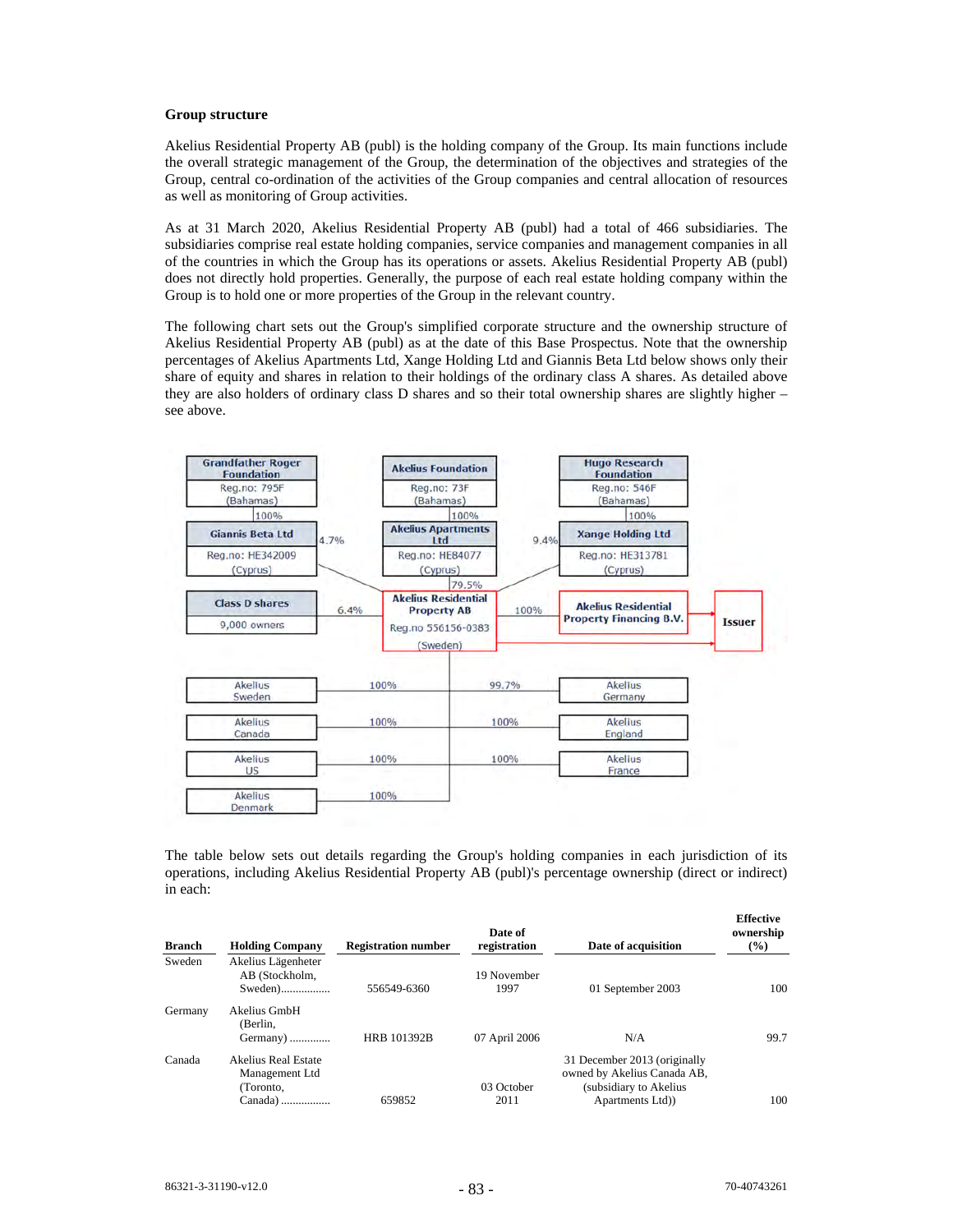| <b>Branch</b> | <b>Holding Company</b>                                   | <b>Registration number</b> | Date of<br>registration | Date of acquisition                                                 | <b>Effective</b><br>ownership<br>$(\%)$ |
|---------------|----------------------------------------------------------|----------------------------|-------------------------|---------------------------------------------------------------------|-----------------------------------------|
| England       | Akelius Residential<br>Ltd (United<br>Kingdom,           | 7954505                    | 17 February<br>2012     | 31 March 2014 (originally<br>owned by Akelius Apartments<br>$Ltd$ ) | 100                                     |
| France        | Akelius France<br><b>Holding SAS</b><br>(France, Paris)  | 804 104 537                | 18 August<br>2014       | N/A                                                                 | 100                                     |
| US            | Akelius US LLC<br>(US, Delaware)                         | 364803632                  | 09 February<br>2015     | N/A                                                                 | 100                                     |
| Denmark       | Akelius Bolig<br>Holding ApS<br>(Copenhagen,<br>Denmark) | 37222119                   | 06 November<br>2015     | N/A                                                                 | 100                                     |

# **Business strategy and operations**

The Group operates in the real estate sector and its operations comprise of investing in, developing and managing residential properties across a number of cities in Europe and North America. The Group acquired its first residential properties in Gothenburg, Helsingborg and Trollhättan in Sweden in 1994. In subsequent years, the Group expanded through reinvestments of profits in real estate properties in Sweden. In 2003, by acquiring Mandamus Fastigheter AB, a Swedish listed real estate company, which is now the unlisted Swedish holding company Akelius Lägenheter AB, Akelius Residential Property AB (publ) increased its property portfolio to SEK 13,000 million. In 2006, the Group entered the German market acquiring 402 residential units in Berlin followed by properties in Hamburg and other German cities. An affiliated company of the Group first acquired properties in Toronto in 2011. This affiliated company was acquired by the Group in December 2013. In 2015 the Group entered the residential market in Montreal. An affiliated company of the Group first acquired residential properties in London in 2011 and these properties were acquired by a subsidiary of Akelius Residential Property AB (publ) in 2014. The Group acquired its first properties in Paris in 2014. In 2015, the Group entered into the US market through its acquisitions of property in New York, Boston and Washington. In 2016, the Group entered the Danish market through its acquisitions of property in Copenhagen.

The Group's business strategy is based on the long-term ownership and management of residential properties that generate a steadily growing cash flow. In this respect, the Group particularly focuses on the total return from the properties over ten years rather than the initial short-term yield. The Group's business strategy is centred around properties located in cities that evidence a growing economy and population and stable rent growth, and within those cities, the Group targets properties that are in districts and suburbs that are either well established residential areas or that are undergoing regeneration or development. For example, with respect to well established residential areas, WalkScore provides a metric that assesses how easy it is to run daily errands by foot from a certain location. As at 31 March 2020, the WalkScore assessment of Akelius property portfolio was 8811 out of 100. With respect to cities evidencing a growing population, the average population growth over the previous ten years in the metropolitan areas where a large proportion of the Group's portfolio is located (namely, Stockholm, Copenhagen, Boston, Washington D.C., Malmö, Berlin, Hamburg, London, Paris, Toronto, Montreal and New York) was approximately 12 per cent. By comparison, the average population growth over the previous 10 years in the countries where those cities are based (namely, Sweden, Germany, United Kingdom, France, Canada, the US and Denmark) was approximately 7 per cent.<sup>12</sup> The Group also seeks to invest in properties that can benefit from, and generate greater returns as a result of, an upgrade of such properties by the Group to a "better living" standard (as discussed below in "*Development projects*"). The Group believes that the combination of residential properties in established locations in metropolitan

<sup>11</sup> *Source: The Walkscore assessment figure has been calculated by the Issuer internally and has been derived from the Walkscore result for each residential property owned by the Group (such result being available at www.walkscore.com).* 

<sup>12</sup> *Source: Statistics Sweden, Statistics Denmark, Statistics Canada, INSEE, Office for National Statistics, Statistiches Bundesamt, US Census Bureau, London data store and several local Bundesländer statistics offices.*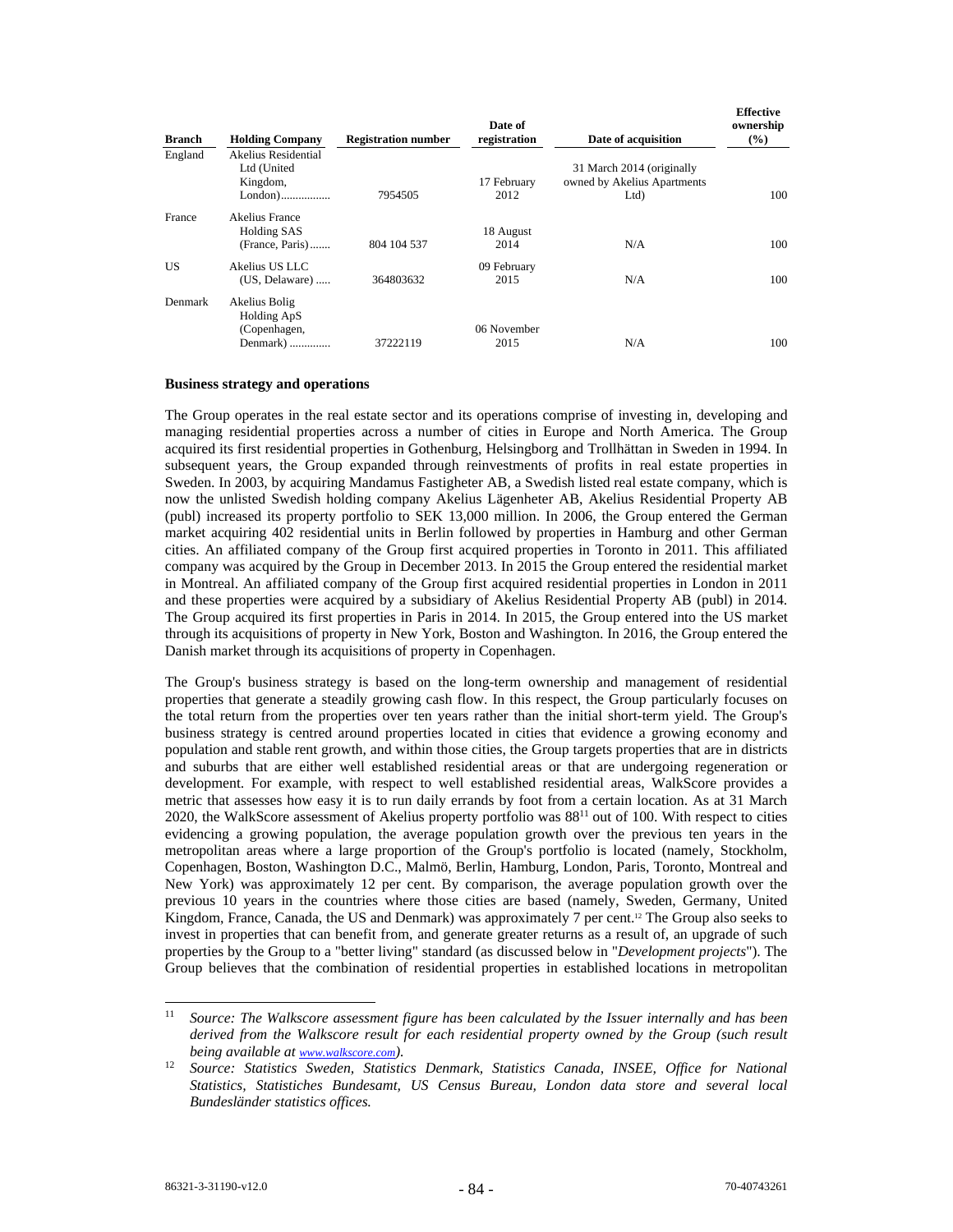areas with growing populations minimises the property vacancy risk and provides strong growth in rent and net operating income. The Group regularly reinvests its profits and applies its profits to the upgrading of the Group's current properties to a "better living" standard and to the acquisition of new properties (as discussed below in "*Acquisition process*").

As at 31 March 2020, the Group had 1,453 employees and a property portfolio of 43,947 residential units with an aggregate fair value of EUR 11,791 million. Germany is the Group's largest market and, as at 31 March 2020, accounted for 33 per cent. of the Group's property portfolio, while Sweden accounted for 21 per cent., the United States accounted for 17 per cent., Canada accounted for 14 per cent., the United Kingdom accounted for 8 per cent., France accounted for 4 per cent. and Denmark accounted for 3 per cent.

### **Financial highlights**

\_\_\_\_\_\_\_\_\_\_\_\_\_\_\_

The following table sets out certain of the Group's financial highlights for the periods indicated:

| <b>Year ended 31</b><br><b>Three-months ended</b><br>31 March<br><b>December</b> |                   |                   |                   |
|----------------------------------------------------------------------------------|-------------------|-------------------|-------------------|
| 2020 <sup>1</sup>                                                                | 2019 <sup>2</sup> | 2019 <sup>3</sup> | 2018 <sup>4</sup> |
|                                                                                  | (EUR millions)    |                   |                   |
| 118                                                                              | 129               | 496               | 482               |
| 62                                                                               | 65                | 255               | 259               |
| 94                                                                               | 247               | 625               | 779               |
| 26                                                                               | 197               | 464               | 634               |
| 0.01                                                                             | 0.04              | 0.11              | 0.15              |

1 The financial highlights for the three-months ended 31 March 2020 are contained in Akelius Residential Property AB (publ)'s interim report January to March 2020.

 The financial highlights for the three-months ended 31 March 2019 are contained in Akelius Residential Property AB (publ)'s interim report January to March 2019.

The financial highlights for the year 2019 are contained in the 2019 Financial Statements.

4 The financial highlights for the year 2018 are contained in the 2018 Financial Statements

In general terms, the Group's profit is largely generated from rental income and from the increase in value of its property portfolio. The Group's consolidated rental income for the first quarter 2020 was EUR 118 million, which represents a decrease of EUR 11 million as compared to the first quarter 2019. The rental income for comparable properties in the first quarter 2020, adjusted for changes in exchange rates, increased by 6.7 per cent. as compared to 2019. The Group's net profit before tax for the first quarter 2020 was EUR 26 million, which was a decrease of EUR 171 million compared with the figure from the first quarter 2019. This decrease is primarily due to unrealized revaluations of investment properties, corresponding to EUR 150 million out of which EUR 120 million or 80 per cent. is accounted for by properties in Germany. Comprehensive rent restrictions implemented in Berlin were the main reason.

# **Acquisition process**

The Group selectively acquires residential properties through numerous smaller transactions (so called "**cherry-picking**") rather than making fewer purchases of large portfolios of properties. Acquisitions of properties follow a strict procedure based on established criteria and appropriate commercial, financial, tax, legal and technical diligence. In the acquisition process, the Group aims to exploit its market knowledge and years of experience in the real estate sector and, as a result, acquisitions are predominantly made in city districts or blocks where the Group already owns or has previously owned properties. This assists the Group in making assessments as to the rent, vacancy, price and return levels of the properties. Acquisitions are completed locally by the regional office in the city or area where the property is located. Following an acquisition, each regional office must follow up on the assumptions made during the purchase and it is responsible for any deviations between the initial assumptions and the actual performance. Any necessary financing is also secured prior to the acquisitions being made.

During the first quarter 2020, the Group acquired properties for a total price of EUR 18 million compared to EUR 74 million in the first quarter 2019. In 2020, one property for EUR 18 million was acquired in Montreal.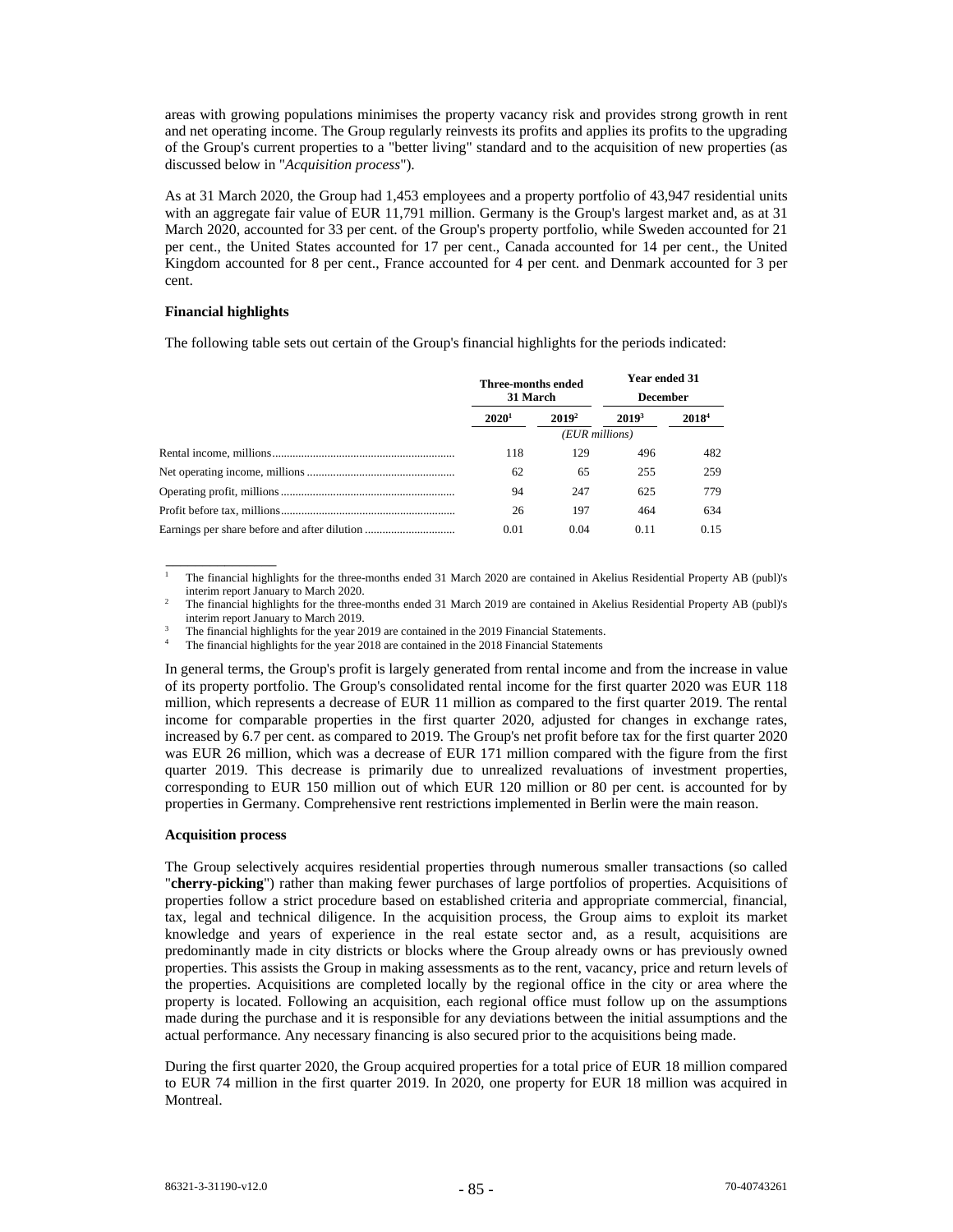#### **Description of the Group's property portfolio**

In 2009, the Group's property portfolio was spread across 46 cities. Since then, the Group has "**Cleaned the map**" and disposed or agreed to dispose of all of its property holdings in 42 cities and has acquired properties in eight new metropolitan cities (London, Toronto, Montreal, Paris, New York, Boston, Washington and Copenhagen), leaving the Group with a property portfolio spread across 12 cities. This shift in focus is a reflection of the Group's strategy to target established metropolitan cities that evidence growing income and population.

The following table provides a breakdown of the Group's property portfolio (including a breakdown for the countries in which the Group operated) as at 31 March 2020.

|                   |                                     | Sweden    | Germany         | Canada     | UK         | <b>France</b> | US              | <b>Denmark</b> | Total     |
|-------------------|-------------------------------------|-----------|-----------------|------------|------------|---------------|-----------------|----------------|-----------|
| Residential units |                                     | 10.002    | 17,806          | 7,368      | 2,240      | 1,552         | 3,948           | 1,031          | 43,947    |
|                   | Residential                         | 690       | 1,088           | 440        | 88         | 48            | 272             | 82             | 2,708     |
| Lettable space,   |                                     |           |                 |            |            |               |                 |                |           |
|                   | thousand sqm  Commercial            | 117       | 82              | 11         | 16         | 5             | 11              | 6              | 248       |
|                   | <b>Total</b>                        | 807       | 1,170           | 451        | 104        | 53            | 283             | 88             | 2,956     |
|                   | Fair value  EUR millions            | 2,517     | 3,909           | 1,690      | 922        | 414           | 2,013           | 326            | 11,791    |
|                   | EUR/sqm                             | 3,120     | 3,342           | 3,751      | 8,829      | 7,809         | 7,104           | 3,690          | 3,989     |
| Capitalization    |                                     |           |                 |            |            |               |                 |                |           |
| rate, %           |                                     | 2.90      | 2.39            | 4.04       | 4.12       | 4.06          | 4.37            | 2.95           | 3.33      |
| Vacancy rate,     |                                     |           |                 |            |            |               |                 |                |           |
|                   | residential, %  Total vacancy       | 1.4       | 3.9             | 14.0       | 14.9       | 36.5          | 19.9            | 1.6            | 8.1       |
|                   | Real vacancy                        | 0.0       | 1.0             | 1.7        | 1.0        | 1.9           | 2.5             | 0.0            | 1.0       |
| Average           |                                     |           |                 |            |            |               |                 | <b>DKK</b>     |           |
| residential rent  |                                     | SEK 1,396 | <b>EUR 9.77</b> | CAD 2.05   | GBP 2.90   | EUR 26.31     | <b>USD 3.06</b> | 1,075          | EUR 13.49 |
|                   |                                     | sqm/      | sqm/            |            |            | sqm/          |                 | sqm $/$        | sqm/      |
|                   |                                     | year      | month           | sqft/month | sqft/month | month         | sqft/month      | year           | month     |
|                   | Rent potential <sup>1</sup> , $%$ . | 15.1      | 46.0            | 26.1       | 9.4        | 53.4          | 23.7            | 52.2           | 53.2      |

1 Rent potential is the ratio between the new lease rent level for the period from 2 April 2019 to 1 April 2020 and the average rent level as at 1 April 2020, excluding sold properties.

The following table provides a breakdown of the Group's property portfolio (including a breakdown for the countries in which the Group operated) as at 31 December 2019.

|                   |                                  | Sweden    | Germany         | Canada     | UK          | <b>France</b> | US              | <b>Denmark</b> | Total     |
|-------------------|----------------------------------|-----------|-----------------|------------|-------------|---------------|-----------------|----------------|-----------|
| Residential units |                                  | 10,000    | 18.106          | 7,366      | 2,242       | 1,550         | 3,931           | 1,031          | 44,226    |
|                   | Residential                      | 690       | 1,104           | 439        | 88          | 48            | 272             | 83             | 2,724     |
| Lettable space,   | thousand sqm  Commercial         | 118       | 82              |            | 16          | 5             | 10              | 6              | 244       |
|                   |                                  | 808       | 1.186           | 446        | 104         | 53            | 282             | 89             | 2,968     |
|                   | Fair value  EUR millions         | 2.647     | 3,977           | 1,736      | 951         | 402           | 1,928           | 322            | 11,964    |
|                   | EUR/sqm                          | 3,279     | 3,353           | 3,895      | 9.106       | 7,559         | 6,812           | 3.649          | 4,031     |
| Capitalization    |                                  |           |                 |            |             |               |                 |                |           |
| rate, %           |                                  | 2.89      | 3.44            | 4.21       | 4.13        | 4.06          | 4.37            | 2.95           | 3.67      |
| Vacancy rate,     |                                  |           |                 |            |             |               |                 |                |           |
|                   | residential, %  Total vacancy    | 1.6       | 4.4             | 14.9       | 16.0        | 38.6          | 19.9            | 1.1            | 8.6       |
|                   | Real vacancy                     | 0.0       | 1.0             | 1.4        | 1.7         | 2.3           | 3.1             | 0.0            | 1.1       |
| Average           |                                  |           |                 |            |             |               |                 | <b>DKK</b>     |           |
| residential rent  |                                  | SEK 1,372 | <b>EUR 9.81</b> | CAD 2.03   | GBP 2.88    | EUR 25.61     | <b>USD 3.02</b> | 1.065          | EUR 13.65 |
|                   |                                  | sqm/      | sqm/            |            |             | sqm/          |                 | sqm $/$        | sqm/      |
|                   |                                  | year      | month           | sqft/month | sqft/ month | month         | sqft/month      | year           | month     |
|                   | Rent potential <sup>1</sup> , %. | 17.2      | 51.6            | 26.2       | 7.9         | 58.7          | 22.6            | 53.5           | 54.8      |

1 Rent potential is the ratio between the new lease rent level for the period from 2 January 2019 to 1 January 2020 and the average rent level as at 1 January 2020, excluding sold properties.

The following table provides a breakdown of the Group's property portfolio (including a breakdown for the countries in which the Group operated) as at 31 December 2018.

|                 |              | Sweden | Germany | Canada | UK    | <b>France</b> | US    | <b>Denmark</b> | Total  |
|-----------------|--------------|--------|---------|--------|-------|---------------|-------|----------------|--------|
| Residential     |              |        |         |        |       |               |       |                |        |
| units           |              | 12.298 | 21.727  | 7.779  | 2.244 | 1.546         | 3.782 | 1.031          | 50,407 |
|                 | Residential  | 866    | 1,317   | 467    | 88    | 48            | 261   | 83             | 3,130  |
| Lettable space, |              |        |         |        |       |               |       |                |        |
| thousand sqm.   | Commercial   | 164    | 97      | 6      | 12    |               |       | 6              | 292    |
|                 | <b>Total</b> | 1.030  | 1.414   | 473    | 100   | 53            | 263   | 89             | 3.422  |
| Fair value      | EUR millions | 3.068  | 4.525   | 1.487  | 878   | 380           | 1.741 | 300            | 12.379 |
|                 | $EUR$ /sqm   | 2.976  | 3.201   | 3.147  | 8.772 | 7.143         | 6.623 | 3.385          | 3,617  |
| Capitalization  |              | 3.02   | 3.52    | 4.26   | 4.14  | 4.06          | 4.33  | 2.99           | 3.67   |

 $\overline{\phantom{a}}$  ,  $\overline{\phantom{a}}$  ,  $\overline{\phantom{a}}$  ,  $\overline{\phantom{a}}$  ,  $\overline{\phantom{a}}$  ,  $\overline{\phantom{a}}$  ,  $\overline{\phantom{a}}$  ,  $\overline{\phantom{a}}$  ,  $\overline{\phantom{a}}$  ,  $\overline{\phantom{a}}$  ,  $\overline{\phantom{a}}$  ,  $\overline{\phantom{a}}$  ,  $\overline{\phantom{a}}$  ,  $\overline{\phantom{a}}$  ,  $\overline{\phantom{a}}$  ,  $\overline{\phantom{a}}$ 

\_\_\_\_\_\_\_\_\_\_\_\_\_\_\_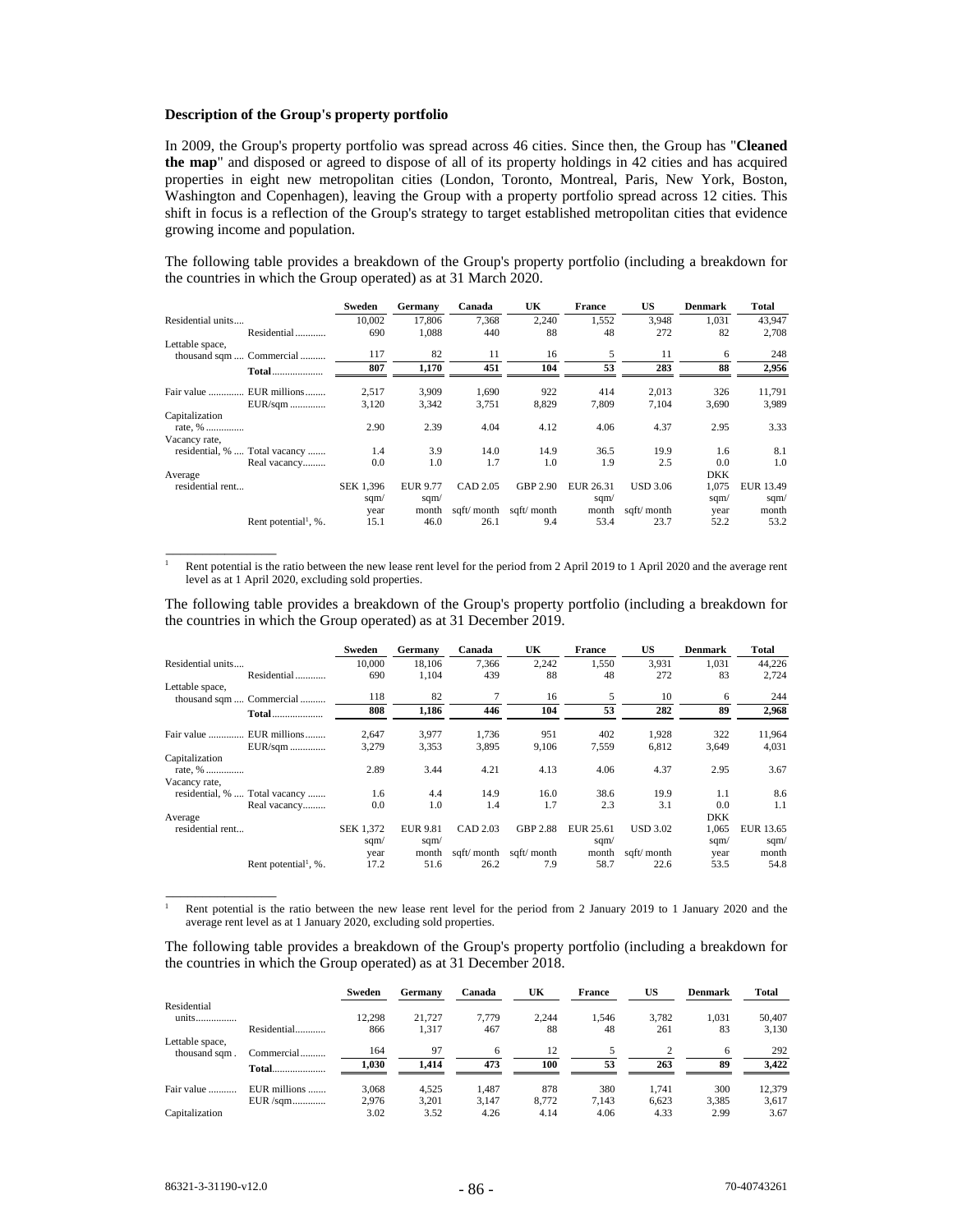|                 |                                 | Sweden     | Germany         | Canada | UK       | <b>France</b> | US              | <b>Denmark</b> | Total      |
|-----------------|---------------------------------|------------|-----------------|--------|----------|---------------|-----------------|----------------|------------|
| rate, %         |                                 |            |                 |        |          |               |                 |                |            |
| Vacancy rate,   |                                 |            |                 |        |          |               |                 |                |            |
| residential, %. | Total vacancy                   | 2.1        | 7.4             | 13.0   | 19.1     | 43.8          | 21.4            | 4.2            | 9.6        |
|                 | Real vacancy                    | 0.0        | 1.4             | 2.3    | 3.0      | 1.8           | 2.9             | 0.1            | 1.4        |
| Average         |                                 |            |                 |        |          |               |                 |                |            |
| residential     |                                 | <b>SEK</b> |                 | CAD    |          | <b>EUR</b>    |                 | <b>DKK</b>     | <b>EUR</b> |
| rent<br>        |                                 | 1,316      | <b>EUR 9.48</b> | 1.90   | GBP 2.77 | 22.79         | <b>USD 2.88</b> | 1,011          | 12.42      |
|                 |                                 | sqm/       | sgm/            | sqft/  | sqft/    | sqm/          | sqft/           | sqm/           | sqm/       |
|                 |                                 | year       | month           | month  | month    | month         | month           | year           | month      |
|                 | Rent potential <sup>1</sup> , % | 17.8       | 68.0            | 20.9   | 2.5      | 87.1          | 33.0            | 59.3           | 56.6       |

1 Rent potential is the ratio between the new lease rent level for the period from 2 January 2018 to 1 January 2019 and the average rent level as at 1 January 2019, excluding sold properties.

The following two tables provide the current state and development of some key performance indicators for the Group's property portfolio in the primary metropolitan areas in which the Group operated as at 31 March 2020.

|                 |     | Fair value    |                   | Capitalisation<br>Rate <sup>(1)</sup> | <b>Discount</b><br>Rate <sup>(2)</sup> | Walk score <sup>13</sup> |
|-----------------|-----|---------------|-------------------|---------------------------------------|----------------------------------------|--------------------------|
|                 | (%) | (EUR million) | $(EUR\,per\,sgm)$ | (%)                                   | (%)                                    | $(scale 1-100)$          |
| Berlin          | 26  | 3,050         | 3,205             | 2.02                                  | 4.01                                   | 91                       |
| Stockholm       | 13  | 1,578         | 3,448             | 2.70                                  | 4.70                                   | 70                       |
| New York        | 8   | 985           | 8,114             | 4.31                                  | 6.30                                   | 96                       |
| London          | 8   | 922           | 8,829             | 4.12                                  | 6.12                                   | 86                       |
| Malmö           | 8   | 921           | 2,637             | 3.22                                  | 5.22                                   | 91                       |
| Toronto         |     | 868           | 4,668             | 3.76                                  | 5.76                                   | 78                       |
| Hamburg         |     | 828           | 3,965             | 3.67                                  | 5.67                                   | 91                       |
| Montreal        |     | 822           | 3,107             | 4.30                                  | 6.30                                   | 83                       |
| <b>Boston</b>   |     | 561           | 8,648             | 4.24                                  | 6.24                                   | 91                       |
| Washington D.C. | 4   | 467           | 4,809             | 4.65                                  | 6.64                                   | 89                       |
| Paris           | 4   | 414           | 7,809             | 4.06                                  | 6.06                                   | 97                       |
| Copenhagen      | 3   | 326           | 3,690             | 2.95                                  | 4.95                                   | 95                       |
| Other           |     | 49            | 5,397             | 3.74                                  | 5.74                                   | 94                       |
| <b>Total</b>    | 100 | 11,791        | 3,989             | 3.33                                  | 5.30                                   | 88                       |

1  $\frac{1}{2}$  "Capitalisation Rate" is the expected eternal yield from the property portfolio minus the growth rate of net operating income.<br>"Discount Rate" is the expected eternal yield from the property portfolio including

|                | <b>Units</b> | <b>Proportion</b><br>upgraded | Real<br>vacancy | Rent/<br>sqm<br>growth <sup>1</sup> | In-place  | <b>New</b><br>lettings <sup>2</sup> | Rent<br>potential <sup>2</sup> | Market<br>rent vs in-<br>place, % | Downside<br>buffer, % |
|----------------|--------------|-------------------------------|-----------------|-------------------------------------|-----------|-------------------------------------|--------------------------------|-----------------------------------|-----------------------|
|                | (units)      |                               | (%)             |                                     | $EUR$ apt |                                     |                                | (%)                               |                       |
| Berlin         | 14,053       | 42                            | 1.0             | 4.5                                 | 581       | 405                                 | $-30$                          | 60                                | 38                    |
| Stockholm      | 5,924        | 54                            | 0.0             | 3.2                                 | 740       | 917                                 | 24                             | 80                                | 44                    |
| New York       | 1,736        | 38                            | 1.9             | 6.0                                 | 2,051     | 3,444                               | 68                             | 68                                | 40                    |
| London         | 2,240        | 65                            | 1.0             | 4.4                                 | 1,463     | 1,672                               | 14                             | 14                                | 13                    |
| Malmö          | 4.077        | 58                            | 0.0             | 3.6                                 | 704       | 816                                 | 16                             | 50                                | 33                    |
| Toronto        | 3,506        | 47                            | 1.9             | 8.4                                 | 871       | 1,347                               | 55                             | 55                                | 35                    |
| Hamburg        | 3,595        | 55                            | 0.7             | 4.0                                 | 666       | 898                                 | 35                             | 35                                | 26                    |
| Montreal       | 3,862        | 51                            | 1.6             | 3.7                                 | 818       | 1,239                               | 51                             | 51                                | 34                    |
| Boston         | 974          | 74                            | 4.4             | 4.8                                 | 2,448     | 2,697                               | 10                             | 10                                | 9                     |
| Washington D.C | 1,238        | 62                            | 1.9             | 8.3                                 | 1,924     | 2,209                               | 15                             | 15                                | 13                    |
| Paris          | 1,552        | 30                            | 1.9             | 11.0                                | 786       | 1,296                               | 65                             | 65                                | 39                    |
| Copenhagen     | 1,031        | 39                            | 0.0             | 4.4                                 | 959       | 1,435                               | 50                             | 50                                | 33                    |
| Other<br>      | 159          | 43                            | 13.8            | 1.5                                 | 543       | 771                                 | 42                             | 42                                | 30                    |
| Total          | 43,947       | 49                            | 1.0             | 5.1                                 | 841       | 1,039                               | 24                             | 54                                | 35                    |

1 Like for like 1 April 2019 to 1 April 2020.

\_\_\_\_\_\_\_\_\_\_\_\_\_\_\_

 $\frac{1}{2}$  ,  $\frac{1}{2}$  ,  $\frac{1}{2}$  ,  $\frac{1}{2}$  ,  $\frac{1}{2}$  ,  $\frac{1}{2}$  ,  $\frac{1}{2}$  ,  $\frac{1}{2}$  ,  $\frac{1}{2}$  ,  $\frac{1}{2}$  ,  $\frac{1}{2}$  ,  $\frac{1}{2}$  ,  $\frac{1}{2}$  ,  $\frac{1}{2}$  ,  $\frac{1}{2}$  ,  $\frac{1}{2}$  ,  $\frac{1}{2}$  ,  $\frac{1}{2}$  ,  $\frac{1$ 

\_\_\_\_\_\_\_\_\_\_\_\_\_\_\_

2 Internal valuations as at 31 March 2020.

The new lettings, based on internal valuations as at 31 March 2020, had an average rent of EUR 1,039 per apartment which can be compared to the average in-place rent of EUR 841 per apartment as at 31 March 2020. In February 2020, comprehensive rent restrictions were implemented in Berlin. Given the rental regulations in Sweden and the city of Berlin, Akelius estimates that the rent potential in Stockholm, Malmö and Berlin, had there been no rental regulations, would have been 80, 50 and 60 per cent., respectively. Akelius Residential Property AB (publ) estimates that the new lettings rent would have been

<sup>&</sup>lt;sup>13</sup> Source: The Walkscore assessment figure has been calculated by the Issuer internally and has been derived from the Walkscore result for each residential property owned by the Group (such result being available at www.walkscore.com).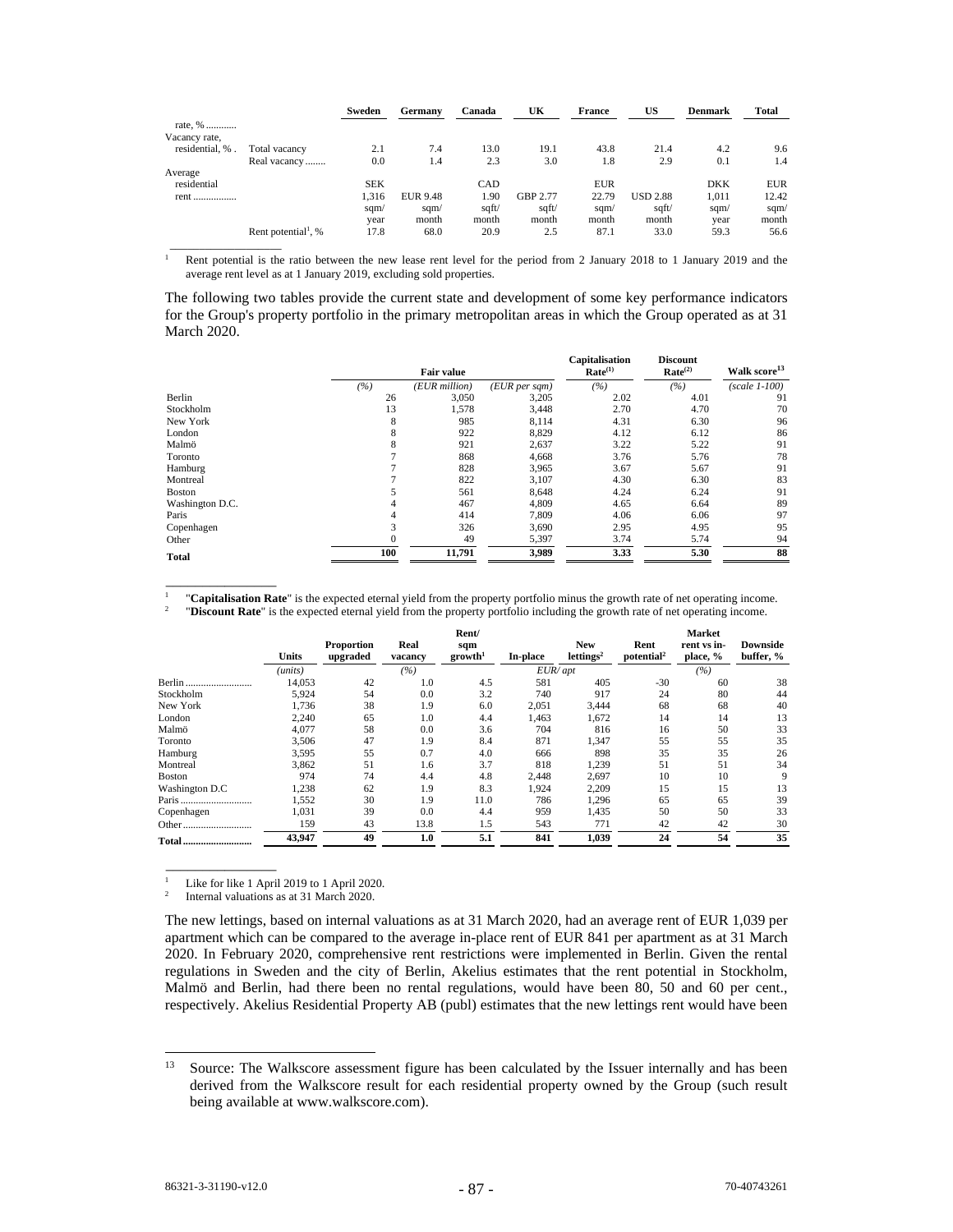on average EUR 1,299 per apartment as at 31 March 2020 if Akelius Residential Property AB (publ) was allowed to rent at market rent levels in all countries.

The rent potential for the Group's properties was 24 per cent. as at 31 March 2020. Akelius Residential Property AB (publ) estimates that 40 per cent. of that potential, equivalent to an annual rent of approximately EUR 50 million, can be achieved without investments when there is a turnover of tenants. Another 40 per cent., equivalent to an annual rent of approximately EUR 50 million, can be reached if Akelius Residential Property AB (publ) invests and upgrades the properties to a "**better living**" standard, while the remaining EUR 40 million can be achieved by lowering vacancy.

As at 31 March 2020, the Group owned 43,947 residential units situated in Sweden, Germany, Canada, the United Kingdom, France, the US and Denmark. As at 31 March 2020, 100 per cent. of the property portfolio's market value, as assessed internally, was located in metropolitan areas. As at 31 March 2020, the Group's property portfolio offers 2,707,819 square metres of residential lettable space and 248,294 square metres of commercial lettable space. The commercial lettable space predominantly forms part of the ground floor of primarily residential properties.

Internally, Akelius categorises its property portfolio across the following five types: "Luxury", "Prime", "Mid", "Entry" and "Discount" and the respective distribution of these property types across the Akelius property portfolio as at 31 March 2020 was 0 per cent., 50 per cent., 35 per cent., 15 per cent. and 0 per cent. Luxury properties, as defined by Akelius, are located in A+ locations and the buildings and service are considered extraordinary. Prime properties are located in A+ to B+ locations and the buildings are attractive, while Mid are ordinary properties in B+ to B locations. Entry properties are located in B to Blocations and the buildings are considered to be regular, an example is the German "Plattenbau" buildings. Discount properties are those in C+ to C- locations and are properties located in socially challenging areas.

The fair value of the Group's property portfolio as at 31 March 2020 was EUR 11,791 million, which represented a decrease of EUR 173 million as compared to 31 December 2019, due to changes in currency levels.

During the first quarter 2020, the property portfolio had a decrease in fair value of EUR 173 million, mainly due to changes in currency levels. As at 31 March 2020, the value of the Group's property investments was EUR 117 million, the value of net sales was EUR 78 million and the effect due to changes in currency levels amounted to EUR -254 million. In the event of a crisis (in other words, a situation where the Group's ability to raise new funding is limited), the Group's total property investments could be reduced to EUR 15 million, on an annual basis, as most of the investments carried out are optional and undertaken for profit.

The fair value of the properties is determined by internal valuations by the Group. The properties are valued using the yield method, which means that each property is valued by discounting its estimated future cash flows. The estimated future cash flows are based on actual rent adjusted for potential growth and actual operating and maintenance expenses adjusted for inflation. Vacancies are considered for each individual property on the basis of the current situation adjusted to a market vacancy level. The property's fair value comprises the sum of the discounted cash flows during the calculation period and the residual value. The valuation is made under IFRS 13, level 3 – *see Note 16 - Financial Instruments - Fair value hierarchy of the 2019 Annual Report* for further information. In order to verify the internal valuation, the Group engages external valuers, primarily local branches of CBRE Group, Inc. ("**CBRE**"), to estimate at least one third of the portfolio each year. As at 31 March 2020, external valuers reviewed 277 properties out of 951 properties owned by the Group, which corresponded to 29 per cent. of the number of properties and 23 per cent. of the fair value. The external valuers' estimate was EUR 45 million, or 1.65 per cent., higher than the Group's internal valuation.

In the ordinary course of its business, the Group regularly reviews and analyses the existing property portfolio with the aim of identifying assets which require upgrading, refurbishment or extension, or to dispose of the properties which do not continue to meet the Group's business objectives. The Group often reinvests the proceeds of such property disposals by acquiring new properties that it has identified. In the first quarter 2020, the Group sold properties for a total price of EUR 96 million. Compared to the ingoing value of the properties the year the sales agreement was signed, the sales price was 24 per cent. higher. In 2019, the Group sold properties for a total price of EUR 1,616 million. Compared to the ingoing value of the properties the year the sales agreement was signed, the sales price was 15 per cent. higher. In 2018,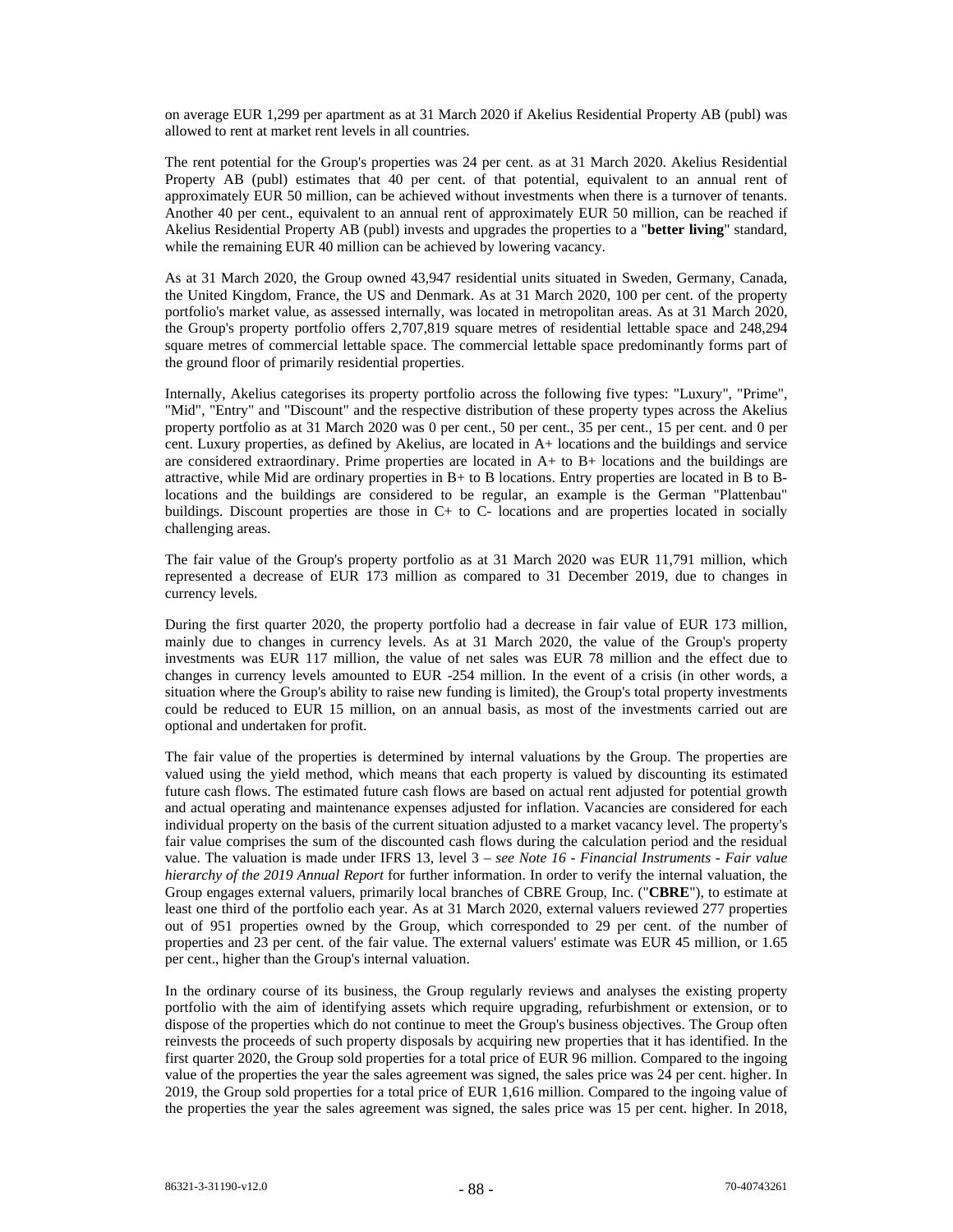the Group sold properties for a total price of EUR 300 million. Compared to the ingoing value of the properties the year the sales agreement was signed, the sales price was 17 per cent. higher.

As at 31 March 2020, the total vacancy rate for residential properties of the Group was 8.1 per cent. (as compared to 8.6 per cent. as at 31 December 2019), of which 87 percentage units was the result of upgrades and intended sales of residential units. As at 31 March 2020, the real vacancy rate decreased by 0.1 percentage units from 31 December 2019 down to 1.0 per cent. As at 31 December 2019, the total vacancy rate for residential properties of the Group was 8.6 per cent. (as compared to 9.6 per cent. as at 31 December 2018), of which 88 percentage units was the result of upgrades. The difference between the real vacancy rate and the vacancy rate is that the real vacancy rate does not include residential units that are left vacant as a result of upgrades or sales.

The table below provides the average annual rental income and net operating income growth for a comparable portfolio, adjusted for changes in exchange rates, of the Group and each country for the years 2013 to 2020 Q1. A "**comparable portfolio**" refers to the properties owned during the periods being compared. This means that the properties acquired or sold during any of the periods being compared are excluded. These measures are used to (i) (in the case of rental income growth for a comparable portfolio) illustrate the growth of the Group's ongoing turnover capacity from property management and (ii) (in the case of net operating income for a comparable portfolio) illustrate the growth of the ongoing earnings capacity from property management.

|                                              | Sweden                 |                        |                 |                        | Germany                |                 | <b>Total</b>           |                        |                 |
|----------------------------------------------|------------------------|------------------------|-----------------|------------------------|------------------------|-----------------|------------------------|------------------------|-----------------|
|                                              |                        |                        | Growth          |                        |                        | Growth          |                        |                        | Growth          |
|                                              | <b>Jan-Dec</b><br>2014 | <b>Jan-Dec</b><br>2013 | in per<br>cent. | <b>Jan-Dec</b><br>2014 | <b>Jan-Dec</b><br>2013 | in per<br>cent. | <b>Jan-Dec</b><br>2014 | <b>Jan-Dec</b><br>2013 | in per<br>cent. |
|                                              | (SEK million)          |                        |                 |                        | (SEK million)          |                 |                        | (SEK million)          |                 |
|                                              | 2.101                  | 2.038                  | 3.1             | 1.249                  | 987                    | 26.5            | 3.350                  | 3.025                  | 10.8            |
|                                              |                        |                        |                 |                        | 51                     |                 |                        | 51                     |                 |
|                                              | $-354$                 | $-349$                 |                 | $-462$                 | $-274$                 |                 | $-816$                 | $-623$                 |                 |
| Rental income for comparable property        |                        |                        |                 |                        |                        |                 |                        |                        |                 |
|                                              | 1.747                  | 1.688                  | 3.5             | 787                    | 764                    | 3.1             | 2.534                  | 2.452                  | 3.4             |
|                                              | 1.063                  | 1.018                  | 4.3             | 710                    | 561                    | 26.5            | 1.773                  | 1.579                  | 12.2            |
|                                              |                        |                        |                 |                        | 29                     |                 |                        | 29                     |                 |
|                                              | $-159$                 | $-181$                 |                 | $-106$                 | $-19$                  |                 | $-265$                 | $-200$                 |                 |
| Net operating income for comparable property |                        |                        |                 |                        |                        |                 |                        |                        |                 |
|                                              | 904                    | 837                    | 8.0             | 604                    | 571                    | 5.8             | 1.508                  | 1.408                  | 7.1             |

|                                                    | Sweden                 |                 |                           | Germany             |                     | Canada<br>England         |                     |                     |                           | <b>Total</b>        |                     |                           |                     |                            |                           |
|----------------------------------------------------|------------------------|-----------------|---------------------------|---------------------|---------------------|---------------------------|---------------------|---------------------|---------------------------|---------------------|---------------------|---------------------------|---------------------|----------------------------|---------------------------|
|                                                    | <b>Jan-Dec</b><br>2015 | Jan-Dec<br>2014 | Growth<br>in per<br>cent. | Jan-<br>Dec<br>2015 | Jan-<br>Dec<br>2014 | Growth<br>in per<br>cent. | Jan-<br>Dec<br>2015 | Jan-<br>Dec<br>2014 | Growth<br>in per<br>cent. | Jan-<br>Dec<br>2015 | Jan-<br>Dec<br>2014 | Growth<br>in per<br>cent. | Jan-<br>Dec<br>2015 | Jan-<br><b>Dec</b><br>2014 | Growth<br>in per<br>cent. |
|                                                    | (SEK million)          |                 |                           | (SEK million)       |                     |                           | (SEK million)       |                     |                           | (SEK million)       |                     |                           | (SEK million)       |                            |                           |
| Rental income                                      | 2.216                  | 2,101           | 5.5                       | 1,531               | 1,249               | 22.6                      | 276                 | 158                 | 74.7                      | 190                 | 93                  | 104.3                     | 4,339               | 3,602                      | 20.5                      |
| Exchange<br>differences                            |                        |                 |                           |                     | 36                  |                           |                     | 10                  |                           |                     | 13                  |                           |                     | 59                         |                           |
| Purchase/Sale                                      | $-327$                 | $-267$          |                           | $-642$              | $-445$              |                           | $-130$              | $-28$               |                           | $-80$               | $-10$               |                           | $-1,305$            | $-752$                     |                           |
| <b>Rental income for</b><br>comparable<br>property |                        |                 |                           |                     |                     |                           |                     |                     |                           |                     |                     |                           |                     |                            |                           |
| portfolio                                          | 1,889                  | 1,834           | 3.0                       | 889                 | 839                 | 6.0                       | 146                 | 140                 | 4.1                       | 110                 | 96                  | 15.1                      | 3.034               | 2,909                      | 4.3                       |
| Net operating                                      |                        |                 |                           |                     |                     |                           |                     |                     |                           |                     |                     |                           |                     |                            |                           |
| income<br>Exchange<br>differences                  | 1,111                  | 1,063           | 4.5                       | 847                 | 710<br>20           | 19.3                      | 96                  | 54<br>3             | 77.8                      | 114                 | 57<br>8             | 100.0                     | 2,175               | 1,882<br>32                | 15.6                      |
| Purchase/Sale<br>Net operating                     | $-157$                 | $-126$          |                           | $-182$              | $-90$               |                           | $-34$               | -8                  |                           | $-43$               | $-8$                |                           | $-423$              | $-229$                     |                           |
| income for<br>comparable<br>property<br>portfolio  | 954                    | 937             | 1.8                       | 665                 | 640                 | 3.9                       | 62                  | 50                  | 25.1                      | 71                  | 58                  | 23.0                      | 1,752               | 1.684                      | 4.0                       |

|                                              | <b>France</b>          |                        |                           |                        | <b>United States</b>   |                           | Denmark <sup>2</sup>   |                        |                           |  |
|----------------------------------------------|------------------------|------------------------|---------------------------|------------------------|------------------------|---------------------------|------------------------|------------------------|---------------------------|--|
|                                              | <b>Jan-Dec</b><br>2016 | <b>Jan-Dec</b><br>2015 | Growth<br>in per<br>cent. | <b>Jan-Dec</b><br>2016 | <b>Jan-Dec</b><br>2015 | Growth<br>in per<br>cent. | <b>Jan-Dec</b><br>2016 | <b>Jan-Dec</b><br>2015 | Growth<br>in per<br>cent. |  |
|                                              |                        | (SEK million)          |                           |                        | (SEK million)          |                           |                        | (SEK million)          |                           |  |
|                                              | 40                     | 20                     | 100.0                     | 334                    | 106                    | 315                       |                        |                        |                           |  |
|                                              |                        |                        |                           |                        |                        |                           |                        |                        |                           |  |
|                                              | $-33$                  | $-17$                  |                           | $-334$                 | $-106$                 |                           | -5                     | $^{(1)}$               |                           |  |
| Rental income for comparable property        |                        |                        |                           |                        |                        |                           |                        |                        |                           |  |
|                                              |                        |                        | 11.9                      | $\Omega$               | $\sqrt{ }$             |                           |                        |                        |                           |  |
|                                              | н.                     | $-14$                  | $-50.0$                   | 102                    | 21                     | 386                       |                        |                        |                           |  |
|                                              |                        |                        |                           |                        | C                      |                           |                        |                        |                           |  |
|                                              | 8                      | 11                     |                           | $-102$                 | $-21$                  |                           |                        | 0                      |                           |  |
| Net operating income for comparable property |                        |                        |                           |                        |                        |                           |                        |                        |                           |  |
|                                              |                        | $-2$                   | 241.1                     | $\Omega$               | $\Omega$               | $\Omega$                  | $\Omega$               | 0                      |                           |  |

|                      | Sweden        |       |        |       | Germany       | England<br>Canada |      |               |        |      | Total         |        |       |                |        |
|----------------------|---------------|-------|--------|-------|---------------|-------------------|------|---------------|--------|------|---------------|--------|-------|----------------|--------|
|                      | Jan-          | Jan-  | Growth | Jan-  | Jan-          | Growth            | Jan- | Jan-          | Growth | Jan- | Jan-          | Growth | Jan-  |                | Growth |
|                      | Dec           | Dec   | in per | Dec   | Dec           | in per            | Dec  | Dec           | in per | Dec  | Dec           | in per | Dec   | <b>Jan-Dec</b> | in per |
|                      | 2016          | 2015  | cent.  | 2016  | 2015          | cent.             | 2016 | 2015          | cent.  | 2016 | 2015          | cent.  | 2016  | 2015           | cent.  |
|                      | (SEK million) |       |        |       | (SEK million) |                   |      | (SEK million) |        |      | (SEK million) |        |       | (SEK million)  |        |
| <b>Rental income</b> | .956          | 2.216 | $-11.$ | . 587 | 1.531         |                   | 376  | 276           | 36.2   |      | 190           | $-7.9$ | 4.473 | 4.339          | .      |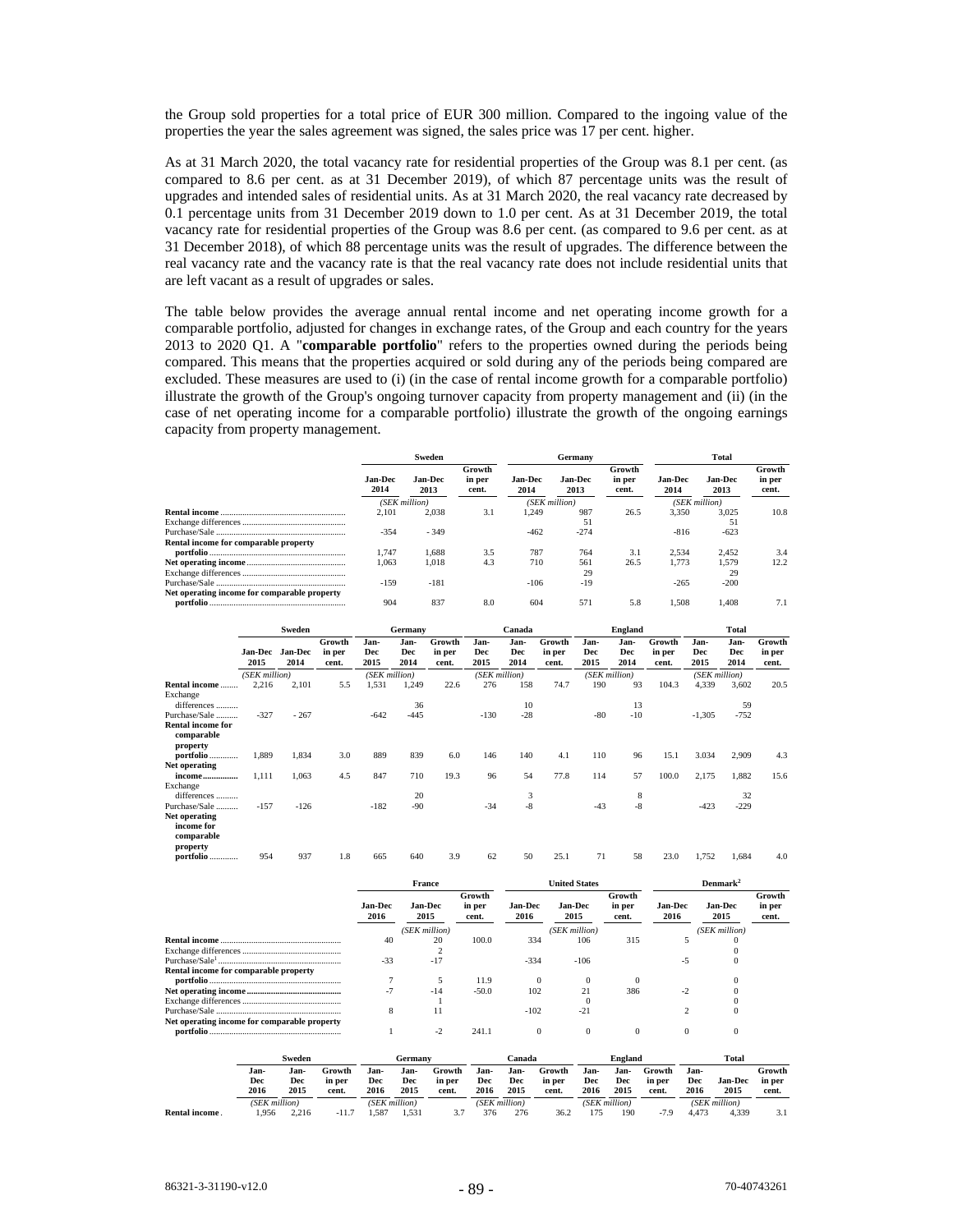|                                                       | Sweden              |                     |                           | Germany             |                     |                           | Canada              |                     |                           | <b>England</b>      |                            |                           | Total               |                 |                           |
|-------------------------------------------------------|---------------------|---------------------|---------------------------|---------------------|---------------------|---------------------------|---------------------|---------------------|---------------------------|---------------------|----------------------------|---------------------------|---------------------|-----------------|---------------------------|
|                                                       | Jan-<br>Dec<br>2016 | Jan-<br>Dec<br>2015 | Growth<br>in per<br>cent. | Jan-<br>Dec<br>2016 | Jan-<br>Dec<br>2015 | Growth<br>in per<br>cent. | Jan-<br>Dec<br>2016 | Jan-<br>Dec<br>2015 | Growth<br>in per<br>cent. | Jan-<br>Dec<br>2016 | Jan-<br><b>Dec</b><br>2015 | Growth<br>in per<br>cent. | Jan-<br>Dec<br>2016 | Jan-Dec<br>2015 | Growth<br>in per<br>cent. |
|                                                       | (SEK million)       |                     |                           |                     | (SEK million)       |                           | (SEK million)       |                     |                           |                     | (SEK million)              |                           |                     | (SEK million)   |                           |
| Exchange<br>differences<br>Purchase/Sale <sup>1</sup> | $-371$              | $-660$              |                           | $-463$              | 19<br>$-493$        |                           | $-129$              | -6<br>$-39$         |                           | $-59$               | $-20$<br>$-62$             |                           | $-1,394$            | -5<br>$-1,377$  |                           |
| <b>Rental income</b>                                  |                     |                     |                           |                     |                     |                           |                     |                     |                           |                     |                            |                           |                     |                 |                           |
| for comparable<br>property                            |                     |                     |                           |                     |                     |                           |                     |                     |                           |                     |                            |                           |                     |                 |                           |
| portfolio                                             | 1,585               | 1,556               | 1.9                       | 1,124               | 1,057               | 6.3                       | 247                 | 231                 | 7.0                       | 116                 | 108                        | 7.5                       | 3,079               | 2,957           | 4.1                       |
| Net operating                                         |                     |                     |                           |                     |                     |                           |                     |                     |                           |                     |                            |                           |                     |                 |                           |
| income                                                | 1,016               | 1,111               | $-8.7$                    | 912                 | 847                 | 7.7                       | 172                 | 96                  | 79.2                      | 118                 | 114                        | 3.5                       | 2,311               | 2,175           | 6.3                       |
| Exchange<br>differences                               |                     |                     |                           |                     | 10                  |                           |                     | -2                  |                           |                     | $-12$                      |                           | $\theta$            | $-3$            |                           |
| Purchase/Sale                                         | $-190$              | $-304$              |                           | $-65$               | $-89$               |                           | $-56$               | $-4$                |                           | $-37$               | $-32$                      |                           | $-440$              | $-439$          |                           |
| Net operating                                         |                     |                     |                           |                     |                     |                           |                     |                     |                           |                     |                            |                           |                     |                 |                           |
| income for<br>comparable<br>property                  |                     |                     |                           |                     |                     |                           |                     |                     |                           |                     |                            |                           |                     |                 |                           |
| portfolio                                             | 826                 | 807                 | 2.4                       | 847                 | 768                 | 10.3                      | 116                 | 90                  | 29.0                      | 81                  | 70                         | 15.4                      | 1,871               | 1,733           | 8.0                       |

|                               | Sweden          |                     |                           |                     | Germany             |                           | Canada              |                     |                           | England             |                     |                           |
|-------------------------------|-----------------|---------------------|---------------------------|---------------------|---------------------|---------------------------|---------------------|---------------------|---------------------------|---------------------|---------------------|---------------------------|
|                               | Jan-Dec<br>2017 | Jan-<br>Dec<br>2016 | Growth<br>in per<br>cent. | Jan-<br>Dec<br>2017 | Jan-<br>Dec<br>2016 | Growth<br>in per<br>cent. | Jan-<br>Dec<br>2017 | Jan-<br>Dec<br>2016 | Growth<br>in per<br>cent. | Jan-<br>Dec<br>2017 | Jan-<br>Dec<br>2016 | Growth<br>in per<br>cent. |
|                               | (SEK million)   |                     |                           | (SEK million)       |                     |                           | (SEK million)       |                     |                           | (SEK million)       |                     |                           |
|                               | .569            | 1.956               | $-19.8$                   | 1.275               | .226                | 4.0                       | 453                 | 376                 | 20.5                      | 226                 | 175                 | 29.1                      |
| Exchange differences          | $\Omega$        | $\bf{0}$            |                           |                     | 40                  |                           |                     | 26                  |                           |                     | $-16$               |                           |
|                               | $-219$          | $-656$              |                           | $-67$               | $-88$               |                           | $-86$               | $-67$               |                           | $-40$               |                     |                           |
| Rental income for comparable  |                 |                     |                           |                     |                     |                           |                     |                     |                           |                     |                     |                           |
| property portfolio            | 1.350           | 1.300               | 3.8                       | 1.208               | 1.178               | 2.5                       | 367                 | 335                 | 9.6                       | 186                 | 160                 | 16.3                      |
|                               | 847             | 1016                | $-16.6$                   | 953                 | 912                 | 4.5                       | 237                 | 172                 | 37.8                      | 150                 | 118                 | 27.1                      |
| Exchange differences          |                 | $\bf{0}$            |                           |                     | 25                  |                           |                     | 6                   |                           |                     | $-7$                |                           |
|                               | $-120$          | $-360$              |                           | $-43$               | $-52$               |                           | $-47$               | $-30$               |                           | $-26$               | $-3$                |                           |
| Net operating income for      |                 |                     |                           |                     |                     |                           |                     |                     |                           |                     |                     |                           |
| comparable property portfolio | 727             | 656                 | 10.8                      | 910                 | 885                 | 2.8                       | 190                 | 148                 | 28.4                      | 124                 | 108                 | 14.8                      |

|                                        | <b>France</b>          |                 |                           |                 | <b>United States</b> |                           | <b>Denmark</b>  |                 |                           | <b>Total</b>    |                     |                           |
|----------------------------------------|------------------------|-----------------|---------------------------|-----------------|----------------------|---------------------------|-----------------|-----------------|---------------------------|-----------------|---------------------|---------------------------|
|                                        | <b>Jan-Dec</b><br>2017 | Jan-Dec<br>2016 | Growth<br>in per<br>cent. | Jan-Dec<br>2017 | Jan-Dec<br>2016      | Growth<br>in per<br>cent. | Jan-Dec<br>2017 | Jan-Dec<br>2016 | Growth<br>in per<br>cent. | Jan-Dec<br>2017 | Jan-Dec<br>2016     | Growth<br>in per<br>cent. |
|                                        |                        | (SEK million)   |                           |                 | (SEK million)        |                           |                 | (SEK million)   |                           |                 | (SEK million)       |                           |
| <b>Rental income</b>                   | 51                     | 37              | 37.8                      | 471             | 335                  | 41.0                      | 77              | 4               | 1.825.0                   | 4.122           | 4.109               | 0.3                       |
| Exchange differences                   |                        |                 |                           |                 | 3                    |                           |                 |                 |                           |                 | 54                  |                           |
|                                        | $-22$                  |                 |                           | $-180$          | $-75$                |                           | $-77$           | $-4$            |                           | $-691$          | $-898$              |                           |
| Rental income for comparable           |                        |                 |                           |                 |                      |                           |                 |                 |                           |                 |                     |                           |
| property portfolio                     | 29                     | 29              | 0.0                       | 291             | 263                  | 10.6                      | $\theta$        | $\theta$        | 0.0                       | 3,431           | 3,265               | 5.1                       |
| Net operating income                   | -6                     | $-7$            | $-14.3$                   | 195             | 102                  | 91.2                      | 37              | 2               | $-1.950.0$                | 2.413           | 2,311               | 4.4                       |
| Exchange differences                   |                        |                 |                           |                 | $\overline{c}$       |                           |                 |                 |                           |                 | 26                  |                           |
| Purchase/Sale                          | 9                      | 10              |                           | $-74$           | $-29$                |                           | $-37$           | $-2$            |                           | $-338$          | $-462$              |                           |
| Net operating income for<br>comparable |                        |                 |                           |                 |                      |                           |                 |                 |                           |                 |                     |                           |
| property portfolio                     | 3                      | 3               | 0.0                       | 121             | 75                   | 61.3                      | $\mathbf{0}$    | $\theta$        | 0.0                       | 2,075           | 1,875               | 10.7                      |
|                                        |                        | Sweden          |                           |                 | Germany              |                           |                 | Canada          |                           |                 | <b>England</b>      |                           |
|                                        | Jan-Dec<br>2018        | Jan-Dec<br>2017 | Growth<br>in per<br>cent. | Jan-Dec<br>2018 | Jan-Dec<br>2017      | Growth<br>in per<br>cent. | Jan-Dec<br>2018 | Jan-Dec<br>2017 | Growth<br>in per<br>cent. | Jan-Dec<br>2018 | Jan-<br>Dec<br>2017 | Growth<br>in per<br>cent. |
|                                        |                        | $(EUR$ million) |                           |                 | $(EUR$ million)      |                           |                 | $(EUR$ million) |                           |                 | $(EUR$ million)     |                           |
|                                        | 132                    | 163             | $-18.6$                   | 182             | 173                  | 4.9                       | 60              | 47              | 28.6                      | 30              | 23                  | 26.2                      |
| Exchange differences                   | $\Omega$               | $-11$           |                           | $\Omega$        | $\Omega$             |                           | $\Omega$        | $-2$            |                           | $\Omega$        | $\theta$            |                           |
|                                        | $-9$                   | $-34$           |                           | -6              | $\Omega$             |                           | $-17$           | $-3$            |                           | $-10$           | $-3$                |                           |
| Service income                         |                        |                 |                           | $-39$           | $-41$                |                           |                 |                 |                           |                 |                     |                           |
| <b>Rental income for comparable</b>    |                        |                 |                           |                 |                      |                           |                 |                 |                           |                 |                     |                           |
| property portfolio                     | 123                    | 118             | 2.4                       | 137             | 132                  | 4.3                       | 43              | 42              | 3.1                       | 20              | 20                  | 4.2                       |
| Net operating income                   | 73                     | 88              | $-17.4$                   | 105             | 99                   | 6.6                       | 30              | 25              | 22.6                      | 18              | 16                  | 16.9                      |
| Exchange differences                   | $\Omega$               | $-5$            |                           | $\theta$        | $\Omega$             |                           | $\Omega$        | $-1$            |                           | $\Omega$        | $\Omega$            |                           |
|                                        | $-5$                   | $-17$           |                           | $-2$            | $\Omega$             |                           | $-8$            | $-2$            |                           | $-4$            | $-3$                |                           |

| <u>1 UI CHURCH DIUDICHE STERN BERRING BERRING BERRING BERRING BERRING BERRING BERRING BERRING BERRING BERRING BE</u> |    |    |     |     |             |     | - |  |  |   |
|----------------------------------------------------------------------------------------------------------------------|----|----|-----|-----|-------------|-----|---|--|--|---|
| Net operating income for                                                                                             |    |    |     |     |             |     |   |  |  |   |
| comparable property portfolio                                                                                        | 68 | 66 | 5.0 | 103 | $^{\rm oo}$ | --- |   |  |  | - |

|                                        | France                 |                        |                           | <b>United States</b> |                 |                           |                 | <b>Denmark</b>  |                           | Total            |                     |                           |  |
|----------------------------------------|------------------------|------------------------|---------------------------|----------------------|-----------------|---------------------------|-----------------|-----------------|---------------------------|------------------|---------------------|---------------------------|--|
|                                        | <b>Jan-Dec</b><br>2018 | Jan- Dec<br>2017       | Growth<br>in per<br>cent. | Jan-Dec<br>2018      | Jan-Dec<br>2017 | Growth<br>in per<br>cent. | Jan-Dec<br>2018 | Jan-Dec<br>2017 | Growth<br>in per<br>cent. | Jan- Dec<br>2018 | Jan-Dec<br>2017     | Growth<br>in per<br>cent. |  |
|                                        | (EUR million)          |                        |                           | (EUR million)        |                 |                           | (EUR million)   |                 | (EUR million)             |                  |                     |                           |  |
|                                        | 8                      | 6                      | 34.0                      | 59                   | 49              | 21.5                      | 11              |                 | 36.7                      | 482              | 469                 | 2.8                       |  |
| Exchange differences                   | $\Omega$               |                        |                           | $\Omega$             | $-2$            |                           | $\Omega$        | $\Omega$        |                           | $\Omega$         | $-15$               |                           |  |
|                                        | $-3$                   | - 1                    |                           | $-17$                | -6              |                           | $-9$            | -6              |                           | $-71$            | $-53$               |                           |  |
| Service income                         |                        | $\theta$               |                           | $\mathbf{0}$         |                 |                           |                 |                 |                           | $-39$            | $-41$               |                           |  |
| Rental income for comparable           |                        |                        |                           |                      |                 |                           |                 |                 |                           |                  |                     |                           |  |
| property portfolio                     | 5                      | 5                      | 6.3                       | 42                   | 41              | 1.4                       |                 | $\overline{2}$  | 0.9                       | 372              | 360                 | 3.3                       |  |
| Net operating income                   |                        | -1                     | 207                       | 27                   | 20              | 31.2                      | 5               | $\overline{4}$  | 30.1                      | 259              | 251                 | 3.2                       |  |
| Exchange differences                   |                        |                        |                           | $\Omega$             | -1              |                           |                 | $\mathbf{0}$    |                           | $\Omega$         | $-7$                |                           |  |
|                                        | 0                      | $\theta$               |                           | -8                   | $-2$            |                           | -4              | $-3$            |                           | $-31$            | $-27$               |                           |  |
| Net operating income for<br>comparable |                        |                        |                           |                      |                 |                           |                 |                 |                           |                  |                     |                           |  |
|                                        |                        | -1                     | 254.1                     | 19                   | 17              | 11.3                      |                 |                 | 12.1                      | 228              | 217                 | 5.1                       |  |
|                                        | Sweden                 |                        |                           | Germany              |                 |                           | Canada          |                 |                           | England          |                     |                           |  |
|                                        | <b>Jan-Dec</b><br>2019 | <b>Jan-Dec</b><br>2018 | Growth<br>in per<br>cent. | Jan-Dec<br>2019      | Jan-Dec<br>2018 | Growth<br>in per<br>cent. | Jan-Dec<br>2019 | Jan-Dec<br>2018 | Growth<br>in per<br>cent. | Jan-Dec<br>2019  | Jan-<br>Dec<br>2018 | Growth<br>in per<br>cent. |  |
|                                        | (EUR million)          |                        |                           |                      | (EUR million)   |                           | $(EUR$ million) |                 | (EUR million)             |                  |                     |                           |  |
|                                        | 110                    | 132                    | $-17.4$                   | 186                  | 182             | 2.2                       | 71              | 60              | 17.8                      | 31               | 30                  | 6.2                       |  |
| Exchange differences                   | $\mathbf{0}$           | $-5$                   |                           | $\Omega$             | $\bf{0}$        |                           | $\Omega$        | $\mathfrak{D}$  |                           | $\Omega$         | 0                   |                           |  |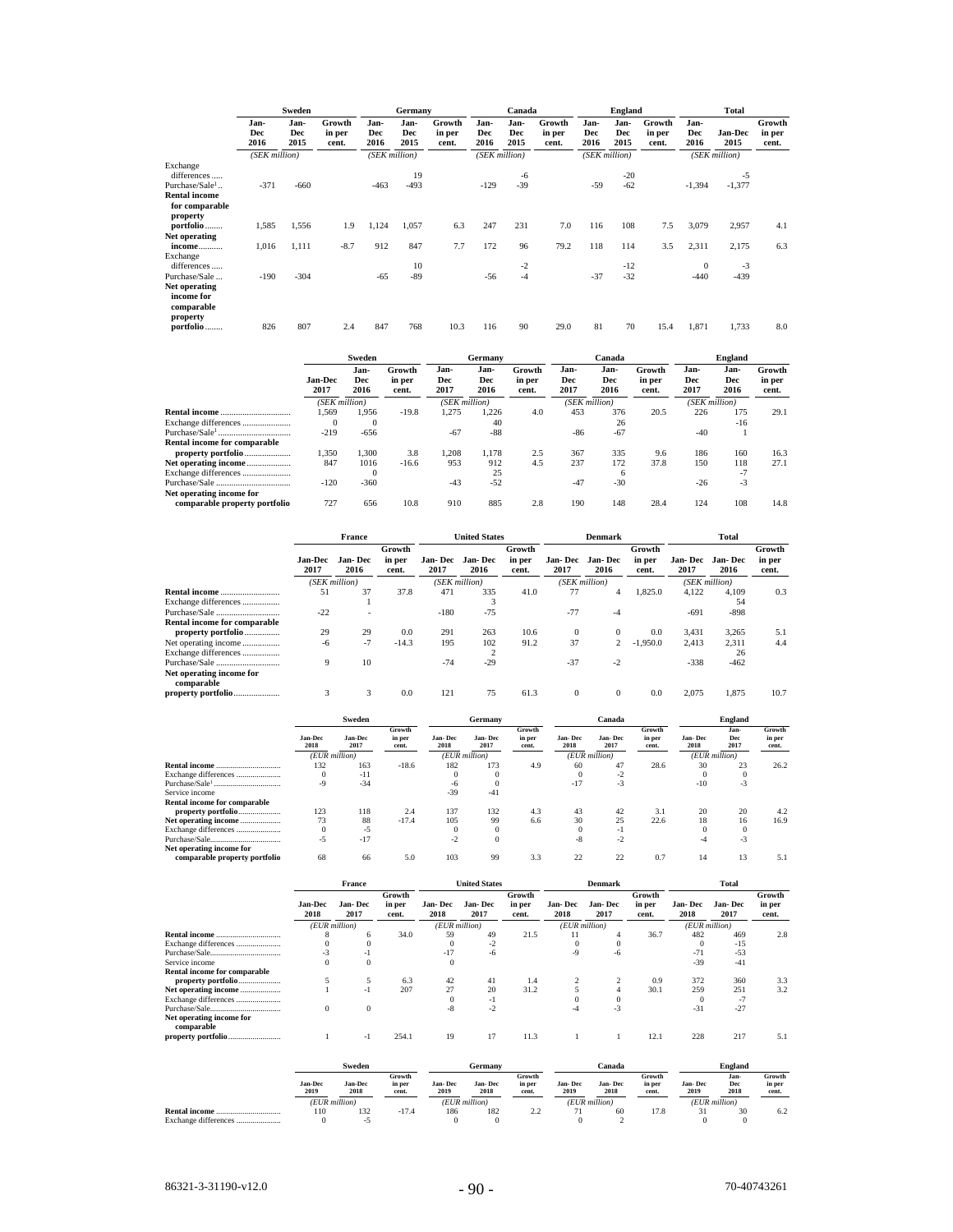|                               | Sweden                 |                        |                           |                 | Germany         |                           |                 | Canada          |                           | <b>England</b>  |                          |                           |  |
|-------------------------------|------------------------|------------------------|---------------------------|-----------------|-----------------|---------------------------|-----------------|-----------------|---------------------------|-----------------|--------------------------|---------------------------|--|
|                               | <b>Jan-Dec</b><br>2019 | <b>Jan-Dec</b><br>2018 | Growth<br>in per<br>cent. | Jan-Dec<br>2019 | Jan-Dec<br>2018 | Growth<br>in per<br>cent. | Jan-Dec<br>2019 | Jan-Dec<br>2018 | Growth<br>in per<br>cent. | Jan-Dec<br>2019 | Jan-<br>Dec<br>2018      | Growth<br>in per<br>cent. |  |
|                               | (EUR million)          |                        | (EUR million)             |                 |                 | (EUR million)             |                 |                 | (EUR million)             |                 |                          |                           |  |
| Purchase/Sale1<br>            | -11                    | $-31$                  |                           | $-25$           | $-31$           |                           | $-23$           | $-15$           |                           |                 | $\overline{\phantom{a}}$ |                           |  |
| Service income                |                        |                        |                           | $-39$           | $-39$           |                           |                 |                 |                           |                 |                          |                           |  |
| Rental income for comparable  |                        |                        |                           |                 |                 |                           |                 |                 |                           |                 |                          |                           |  |
| property portfolio            | 99                     | 95                     | 4.0                       | 122             | 112             | 8.6                       | 48              | 47              | 2.0                       | 31              | 29                       | 4.4                       |  |
| Net operating income          | 61                     | 73                     | $-16.2$                   | 105             | 105             | $-0.7$                    | 32              | 30              | 7.4                       | 19              | 18                       | 4.0                       |  |
| Exchange differences          |                        | $-2$                   |                           |                 |                 |                           |                 |                 |                           |                 |                          |                           |  |
|                               |                        | $-18$                  |                           | $-18$           | $-22$           |                           | $-10$           | ٠.              |                           |                 |                          |                           |  |
| Net operating income for      |                        |                        |                           |                 |                 |                           |                 |                 |                           |                 |                          |                           |  |
| comparable property portfolio | 57                     | 53                     | 6.6                       | 87              | 83              | 4.7                       | 22              | 24              | $-6.8$                    | 19              | 18                       |                           |  |

|                              |                        | France          |                           | <b>United States</b> |                     |                           | <b>Denmark</b>      |                     |                           | Total               |                 |                        |  |
|------------------------------|------------------------|-----------------|---------------------------|----------------------|---------------------|---------------------------|---------------------|---------------------|---------------------------|---------------------|-----------------|------------------------|--|
|                              | <b>Jan-Dec</b><br>2019 | Jan-Dec<br>2018 | Growth<br>in per<br>cent. | Jan-Dec<br>2019      | Jan-<br>Dec<br>2018 | Growth<br>in per<br>cent. | Jan-<br>Dec<br>2019 | Jan-<br>Dec<br>2018 | Growth<br>in per<br>cent. | Jan-<br>Dec<br>2019 | Jan-Dec<br>2018 | Growth in per<br>cent. |  |
|                              | (EUR million)          |                 |                           | (EUR million)        |                     |                           | (EUR million)       |                     |                           | (EUR million)       |                 |                        |  |
|                              | 10                     |                 | 28.9                      | 76                   | 59                  | 27.1                      | 12                  | 11                  | 11.6                      | 496                 | 482             | 2.7                    |  |
| Exchange differences         |                        |                 |                           |                      |                     |                           |                     |                     |                           |                     |                 |                        |  |
|                              |                        |                 |                           | $-18$                |                     |                           |                     |                     |                           | $-79$               | $-87$           |                        |  |
| Service income               | -1                     | - 1             |                           | $\Omega$             | $\Omega$            |                           |                     | $\bf{0}$            |                           | $-40$               | $-40$           |                        |  |
| Rental income for comparable |                        |                 |                           |                      |                     |                           |                     |                     |                           |                     |                 |                        |  |
|                              |                        | 6               | 16.2                      | 58                   | 56                  | 4.2                       | 12                  | 11                  | 11.8                      | 377                 | 356             | 5.7                    |  |
| Net operating income         |                        |                 | $-35.6$                   | 32                   | 27                  | 18.7                      | <sup>n</sup>        |                     | 28.7                      | 255                 | 259             | $-1.3$                 |  |
| Exchange differences         |                        |                 |                           |                      |                     |                           |                     |                     |                           |                     |                 |                        |  |
|                              |                        |                 |                           | $-8$                 | - 5                 |                           |                     | $\Omega$            |                           | $-40$               | $-50$           |                        |  |
| Net operating income for     |                        |                 |                           |                      |                     |                           |                     |                     |                           |                     |                 |                        |  |
| comparable                   |                        |                 |                           |                      |                     |                           |                     |                     |                           |                     |                 |                        |  |
|                              |                        |                 | $-67.5$                   | 24                   | 25                  | $-4.2$                    | o                   |                     | 28.9                      | 215                 | 209             | 2.9                    |  |

|                               | Sweden          |                 |                           |                 | Germany         |                           |                 | Canada          |                           | <b>England</b>  |                 |                           |
|-------------------------------|-----------------|-----------------|---------------------------|-----------------|-----------------|---------------------------|-----------------|-----------------|---------------------------|-----------------|-----------------|---------------------------|
|                               | Jan-Mar<br>2020 | Jan-Mar<br>2019 | Growth<br>in per<br>cent. | Jan-Mar<br>2020 | Jan-Mar<br>2019 | Growth<br>in per<br>cent. | Jan-Mar<br>2020 | Jan-Mar<br>2019 | Growth<br>in per<br>cent. | Jan-Mar<br>2020 | Jan-Mar<br>2019 | Growth<br>in per<br>cent. |
|                               | (EUR million)   |                 |                           | (EUR million)   |                 |                           |                 | (EUR million)   |                           | (EUR million)   |                 |                           |
|                               | 26              | 32              | $-19.5$                   | 40              | 48              | $-15.2$                   |                 | 18              | $-2.4$                    |                 |                 | 12.5                      |
| Exchange differences          |                 |                 |                           |                 |                 |                           |                 |                 |                           |                 |                 |                           |
|                               |                 |                 |                           | - 1             |                 |                           |                 |                 |                           |                 |                 |                           |
| Service income                |                 |                 |                           | -8              | $-10$           |                           | $\Omega$        |                 |                           |                 |                 |                           |
| Rental income for comparable  |                 |                 |                           |                 |                 |                           |                 |                 |                           |                 |                 |                           |
| property portfolio            | 26              | 25              | 5.1                       | 31              | 29              | 9.3                       | 16              | 16              | 3.3                       |                 |                 | 9.6                       |
|                               | 14              | 16              | $-15.1$                   | 24              | 29              | $-16.8$                   |                 | o               | 3.8                       |                 |                 | 14.9                      |
| Exchange differences          |                 |                 |                           |                 |                 |                           |                 |                 |                           |                 |                 |                           |
|                               |                 |                 |                           |                 | -6              |                           |                 |                 |                           |                 |                 |                           |
| Net operating income for      |                 |                 |                           |                 |                 |                           |                 |                 |                           |                 |                 |                           |
| comparable property portfolio |                 |                 | 10.2                      | 24              |                 | 4.7                       |                 |                 | 8.8                       |                 |                 | 13.6                      |

|                              | France          |                 |                        |                 | <b>United States</b> |                        |                 | <b>Denmark</b>  |                        | Total           |                 |                        |
|------------------------------|-----------------|-----------------|------------------------|-----------------|----------------------|------------------------|-----------------|-----------------|------------------------|-----------------|-----------------|------------------------|
|                              | Jan-Mar<br>2020 | Jan-Mar<br>2019 | Growth in<br>per cent. | Jan-Mar<br>2020 | Jan-Mar<br>2019      | Growth in<br>per cent. | Jan-Mar<br>2020 | Jan-Mar<br>2019 | Growth in<br>per cent. | Jan-Mar<br>2020 | Jan-Mar<br>2019 | Growth in<br>per cent. |
|                              | (EUR million)   |                 |                        |                 | (EUR million)        |                        | (EUR million)   |                 |                        | $(EUR$ million) |                 |                        |
|                              |                 |                 | 13.1                   | 20              | 18                   | 14.1                   |                 |                 | $-1.5$                 | 118             | 129             | $-7.9$                 |
| Exchange differences         |                 |                 |                        |                 |                      |                        |                 |                 |                        |                 |                 |                        |
|                              |                 |                 |                        |                 |                      |                        |                 |                 |                        |                 | $-17$           |                        |
| Service income               | $\Omega$        |                 |                        |                 |                      |                        | $^{()}$         |                 |                        | $-8$            | $-10$           |                        |
| Rental income for comparable |                 |                 |                        |                 |                      |                        |                 |                 |                        |                 |                 |                        |
| property portfolio           |                 | $\Delta$        | 13.6                   | 20              | 19                   | 7.0                    |                 | ñ               | $-1.4$                 | 108             | 102             | 6.7                    |
|                              |                 |                 |                        | 9               |                      | 36.1                   |                 |                 | 14.4                   | 62              | 65              | $-4.8$                 |
| Exchange differences         |                 |                 |                        |                 |                      |                        |                 |                 |                        |                 |                 |                        |
|                              |                 |                 |                        | - 1             |                      |                        | O               |                 |                        | $-1$            | $-10$           |                        |
| Net operating income for     |                 |                 |                        |                 |                      |                        |                 |                 |                        |                 |                 |                        |
| comparable                   |                 |                 |                        |                 |                      |                        |                 |                 |                        |                 |                 |                        |
|                              |                 |                 | 0                      | 8               | 6                    | 30.7                   |                 |                 | 14.5                   | 61              | 55              | 11.7                   |

Including adjustment for revenue from utility expenses and other property expenses in Germany.<br>As Akelius Residential Property AB (publ) only purchased properties in Denmark in 2016, no comparison figures are available for

The average annual rental growth for comparable properties of the Group for the period 2014 to 2019 was 4.3 per cent. The average net operating income growth for comparable properties of the Group for the period 2014 to 2019 was 6.3 per cent.

The annual growth in the average rent level for comparable properties of the Group, in the years 2014, 2015, 2016, 2017, 2018 and 2019 was 3.4 per cent., 4.3 per cent., 4.1 per cent., 5.1 per cent., 3.2 per cent. and 5.7 per cent., respectively. In 2014, 2015, 2016, 2017, 2018 and 2019, the inflation (using data from the World Bank), as weighted by the exposure of the Group in fair value terms in each of the countries where it operates as at 31 December 2019, was 0.94 per cent., 0.39 per cent., 0.86 per cent., 1.73 per cent. and 1.98 per cent., respectively.<sup>14</sup>

An important part of the Group's strategy is to optimise the new lease level while keeping the number of days in which apartments are vacant to a minimum. The table below demonstrates the level of rent

\_\_\_\_\_\_\_\_\_\_\_\_\_\_\_

<sup>&</sup>lt;sup>14</sup> Data for 2019 is not available from the World Bank as of the date of this Base Prospectus.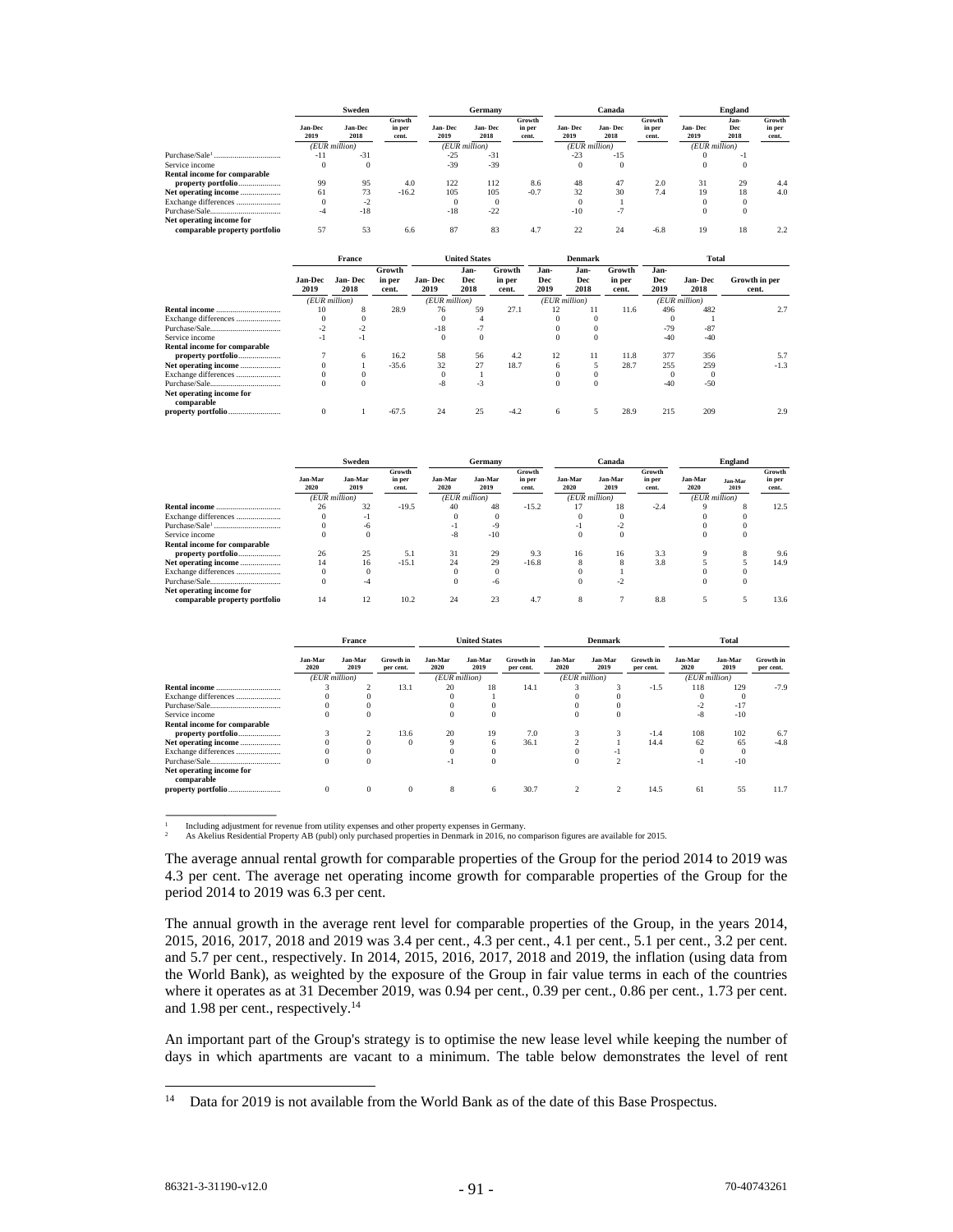increase across different apartment types over the period 2 April 2019 to 1 April 2020 (those that were not upgraded at the time tenants moved out and were not upgraded for the new lease, those that were already upgraded at the time tenants moved out and finally those that were upgraded between the time tenants moved out and the new lease).

|                                       | <b>Residential</b><br>units | <b>Proportion</b> | Average<br>size | Move out<br>rent            | Move in<br>rent             | <b>Change</b> |  |
|---------------------------------------|-----------------------------|-------------------|-----------------|-----------------------------|-----------------------------|---------------|--|
|                                       | (Units)                     | $( \% )$          | (Sam)           | (EUR/sgm/<br><i>month</i> ) | (EUR/sgm/<br><i>month</i> ) | (%)           |  |
|                                       | 422                         |                   | 62              | 10.03                       | 10.85                       | 8.2           |  |
|                                       | 4.724                       | 66                | 58              | 20.09                       | 20.62                       | 2.6           |  |
| Upgraded between move out and move in | 1.986                       | 28                | 58              | 14.03                       | 21.51                       | 53.3          |  |
|                                       | 7.132                       | 100               | 58              | 17.77                       | 20.24                       | 13.9          |  |

As at 31 March 2020, 80 per cent. of the apartments owned by the Group had a current rent level that was below the market rent level. Of that 80 per cent., the relative distance of the current rent level of such apartments from the market rent level was distributed as follows: (i) 13 percentage units of the apartments were 0 to 10 per cent. below the market rent level; (ii) 9 percentage units of the apartments were 10 to 20 per cent. below the market rent level; (iii) 9 percentage units of the apartments were 20 to 30 per cent. below the market rent level; and (iv) 49 percentage units of the apartments were more than 30 per cent. below the market rent level.

The distance from the market rent level for each occupied apartment within the Group has been based on the average new lease level per square metre for each respective property during the period 2 April 2019 to 1 April 2020, in relation to the rent per square metre for each occupied apartment, as at 31 March 2020. Given the rental regulation laws in Sweden and Berlin, the distance has been estimated to be larger than 30 per cent. below the market rent level in the Stockholm region, Malmö and Berlin regions.

In the countries where the Group operates, the fair value of residential properties has generally been more resilient towards value losses in economic downturns as compared to office buildings, in the past 30 years. The spread of the Group's portfolio across a number of countries further mitigates any potential property value losses. In the periods 1991-1992 and 2008-2009, the estimated loss in value of the properties for the Group, as weighted by the exposure of the Group in fair value terms in each of the countries where it operates as at 31 March 2020, would have been 2 per cent. and 7 per cent., respectively.

A brief description of the property portfolio of the Group in each country in which the Group operates is set out below.

## *Sweden*

In Sweden, as at 31 March 2020, the Group had a portfolio of 10,002 residential units with residential lettable space of 689,989 square metres (as compared to 12,324 residential units and 868,322 square metres of residential space as at 31 March 2019). Most of the Group's properties are located in fastgrowing cities in Greater Stockholm and the Öresund Region.

Over the past 30 years, the major cities in Sweden have experienced a 42 per cent. growth in population, the suburbs of two major cities have experienced a growth of 44 per cent., while the population of midsized cities has grown by 25 per cent., small cities by 4 per cent. and rural areas have seen their population decrease by 20 per cent. <sup>15</sup>

As at 31 March 2020, the average residential rent for the properties was SEK 1,396 per square metre per year, which represented an increase as compared to 31 March 2019 (SEK 1,340 per square metre per year).

<sup>15</sup> Source: Statistics Sweden. Definitions of major cities, suburbs to major cities, large cities and rural areas are all defined by SCB. The other six categories that SCB defines, all of which typically have a population of 5,000 - 50,000, are categorised as "small cities" above.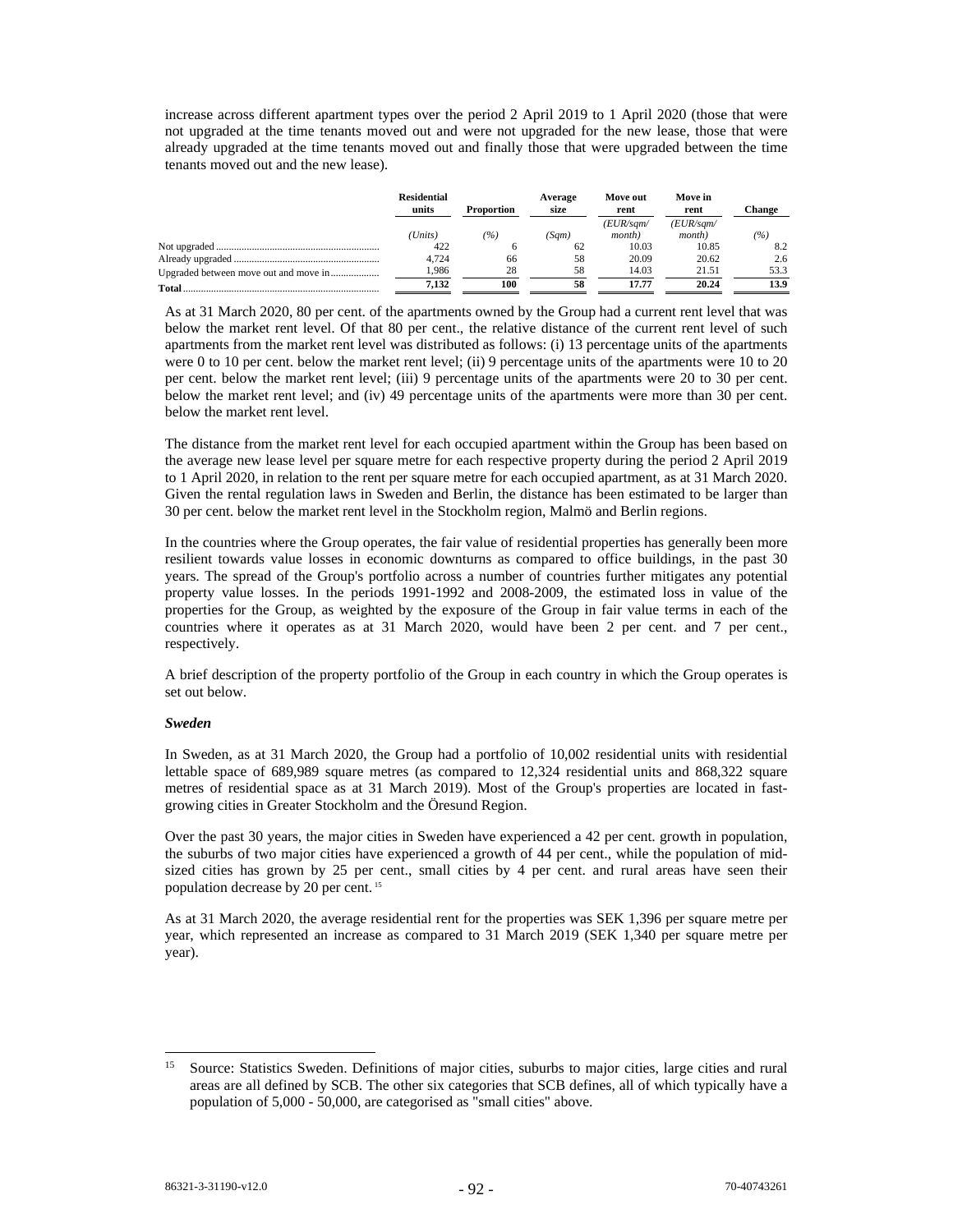In Sweden, the rental levels of residential properties have generally increased steadily over the period 1985-2019, evidencing a growth of approximately 306 per cent.16 During the same period, the rental levels of offices in Stockholm generally increased by approximately 216 per cent.<sup>17</sup>

### *Germany*

In Germany, as at 31 March 2020, the Group had a portfolio of 17,806 residential units with residential lettable space of 1,087,679 square metres (as compared to 21,874 residential units and 1,326,642 square metres of residential lettable space as at 31 March 2019). As at 30 June 2019, Akelius had entered into sales agreements for all properties in Munich, Cologne, Düsseldorf and Frankfurt. At the end of the second quarter of 2020, all of the Group's properties are located in city centres in Berlin and Hamburg.

Over the past 22 years, the major cities in Germany have experienced a 10 per cent. growth in population, other big cities have seen their population stand still, mid-sized cities have had an increase of 1 per cent. and rural areas have had a decrease of 0.5 per cent.<sup>18</sup>

As at 31 March 2020, the average residential rent for the Group's properties in Germany was EUR 9.77 per square metre per month, which represented an increase as compared to 31 March 2019 (EUR 9.64 per square metre per month).

In Germany, the rental levels of residential properties have generally increased steadily over the last 29 years, evidencing a growth of approximately 116 per cent. during the period 1990-2019. During the same period, the rental levels of commercial property have only increased by 14 per cent.<sup>19</sup>

### *Canada*

In Canada, as at 31 March 2020, the Group had a portfolio of 7,368 residential units with residential lettable space of 439,668 square metres (as compared to 7,989 residential units and 482,238 square metres of residential lettable space as at 31 March 2019).

Over the past 25 years, the major cities in Canada have experienced a strong growth in population, 45 per cent., while large cities have seen their population increase by 38 per cent., mid-sized cities have had an increase of 19 per cent. and small cities have had an increase of 9 per cent.<sup>20</sup>

As at 31 March 2020, the average residential rent for the Group's properties in Canada was CAD 2.05 per square foot per month, which represented an increase as compared to 31 March 2019 (CAD 1.91 per square foot per month).

In Canada, the residential rent level has generally increased steadily over the last 29 years, evidencing a growth of approximately 103 per cent. during the period 1990-2019.<sup>21</sup> During the same period, the rental levels of offices in Canada generally increased by approximately 32 per cent.<sup>22</sup>

# *United Kingdom*

In the United Kingdom, as at 31 March 2020, the Group had a portfolio of 2,240 residential units with residential lettable space of 87,866 square metres, virtually the same amounts as at 31 March 2019.

<sup>&</sup>lt;sup>16</sup> Source: Boverket, the Swedish National Board of Housing, Building and Planning and Statistics Sweden.<br><sup>17</sup> Source: Cushman & Wakefield.

<sup>&</sup>lt;sup>18</sup> Source: Destatis – Based on population development of "Kreise" and "kreisfreie Städte". Rural area: <80 000, Mid-sized city: <150 000, Big city: <650 000, Metropolitan area: >650 000. Year for determining city category: 1995. 19 *Source: Bulwiengesa AG.*

<sup>20</sup> *Source: Statistics Canada – Based on population development of divisions (around 300 in total in Canada). Small city: <50 000, Mid-sized city: <150 000, Large city: <500 000, Major city: >500 000. Year for determining city category:1990.*

<sup>21</sup> *Source: Canada Mortgage and Housing Corporation.* 

<sup>22</sup> *Source: CBRE Ltd.*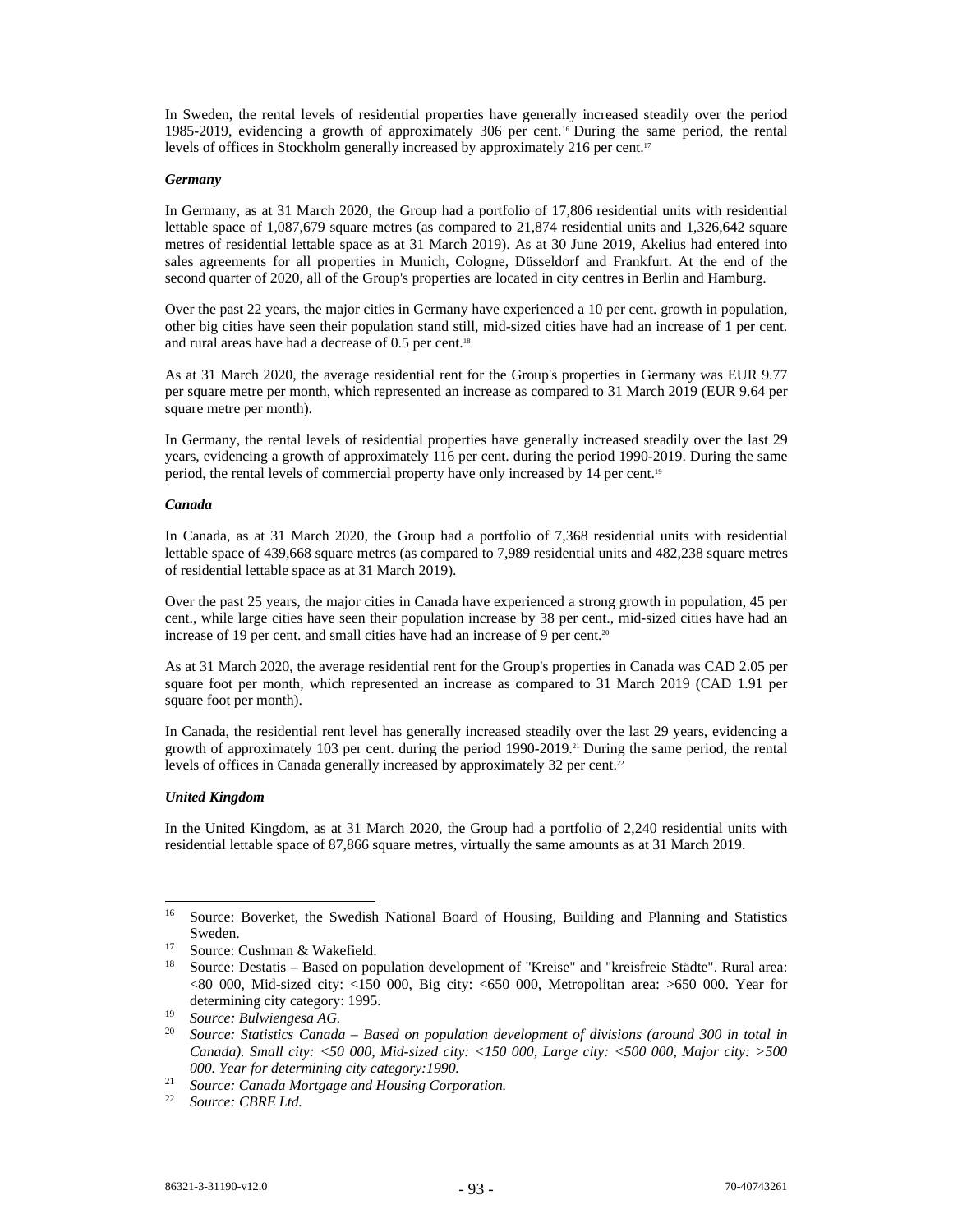As at 31 March 2020, the average residential rent for the Group's properties in the United Kingdom was GBP 2.90 per square foot per month, which represented an increase as compared to 31 March 2019 (GBP 2.78 per square foot per month).

In the United Kingdom, the residential rent level has generally increased over the last 34 years, evidencing a growth of approximately 317 per cent. during the period 1985-2019. During the same period, the rental levels of offices generally increased by approximately 113 per cent.<sup>23</sup>

#### *France*

In France, as at 31 March 2020, the Group had a portfolio of 1,552 residential units with residential lettable space of 47,774 square metres, virtually the same amounts as at 31 March 2019.

As at 31 March 2020, the average residential rent was EUR 26.31 per square metre per month, which represented an increase as compared to 31 March 2019 (EUR 23.52 per square metre per month).

In Paris, the residential rent level has generally increased over the last 28 years, evidencing a growth of approximately 106 per cent. during the period between 1990-2018.24 During the same period, the rental levels of offices in Paris' central business district generally increased by approximately 13 per cent.<sup>25</sup>

# *United States*

In the US, as at 31 March 2020, the Group had a portfolio of 3,948 residential units with residential lettable space of 272,346 square metres (as compared to 3,782 residential units and 261,338 square metres of residential lettable space as at 31 March 2019).

As at 31 March 2020, the average residential rent was USD 3.06 per square foot per month, which represented an increase as compared to 31 March 2019 (USD 2.91 per square foot per month).

In the US, the residential rent level has generally increased over the last 28 years, evidencing a growth of approximately 171 per cent. during the period between 1991-2019.26 During the same period, the rental levels of offices in the US generally increased by approximately 70 per cent.<sup>27</sup>

#### *Denmark*

As at 31 March 2020, the Group owned 1,031 apartments in Copenhagen with a residential lettable space of 82,498 square metres, virtually same amounts as at 31 March 2019.

As at 31 March 2019, the average rent per square metre and year was DKK 1,075 which represented an increase as compared to 31 March 2019 (DKK 1,034 per square metre and year).

In Denmark, the residential rent level has generally increased over the last 29 years, evidencing a growth of approximately 96 per cent. during the period between 1990-2019.28 During the same period, the rental levels of offices in Copenhagen's central business district increased by three per cent.<sup>29</sup>

#### **Rent Regulations**

The ability of the Group to increase the rent payable by tenants of its properties is regulated differently in the jurisdictions in which the Group operates. In some countries (such as the United Kingdom), the Group is, in the majority of cases, able to increase rent freely in accordance with market practice, whereas in others (such as Sweden) the ability to increase rent is subject to restrictions. In the regulated markets, the rent level normally fluctuates less and the rental income is more predictable. A brief description of the rental regulations in each country in which the Group operates is set out below.

<sup>23</sup> *Source: MSCI Inc.(IPD).*

<sup>24</sup> *Source: OLAP (Observatoire des loyers de l'Agglomération Paris).*

<sup>25</sup> *Source: CBRE.*

<sup>26</sup> *Source: US Census Bureau.*

<sup>27</sup> *Source: Jones Lang LaSalle.* 

<sup>28</sup> *Source: Statistics Denmark.*

Source: Colliers international, former Sadolin & Albaek.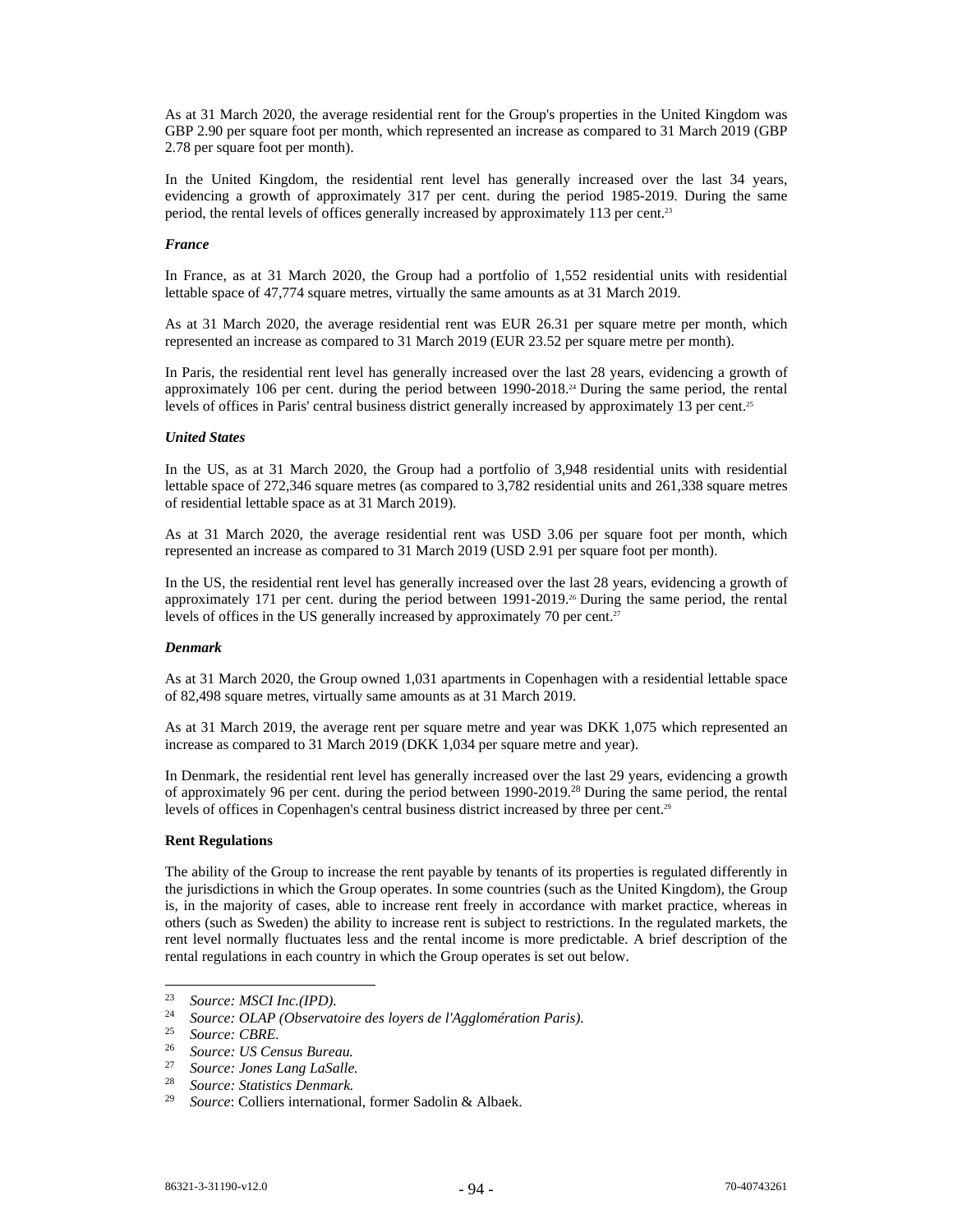#### *Sweden*

Rents in Sweden are negotiated between the landlord and the Swedish Union of Tenants in accordance with the system of "**utility value**" (Sw*. Bruksvärdessystemet*). If an agreement between the landlord and the Swedish Union of Tenants is not met, the landlord can enter an agreement directly with the tenant. The rent level may then be challenged and the rent tribunal will decide in accordance with the system of "**utility value**". This system implies that rent levels should be proportionate to the standard and location of the property in question and can only be increased to a level that is in line with the rent that is charged on other comparable residential units (in other words, rents can normally only be subject to more significant above-inflation increases when the residential units have been upgraded). This rental regulation has resulted in low rent levels in Sweden, which in turn leads to fewer new rental residential units and a housing shortage in growing cities such as Stockholm and Malmö. In Sweden, rental regulation has also resulted in lower risks for property owners in relation to vacancy rates and rental income.

#### *Germany*

In Germany, the parties to a new rental agreement are in general freely able to agree on the rent. However, in cities with a tense housing market situation, the rent may be restricted to the locally prevailing comparable market rents plus 10 per cent. This restriction does not apply to extensively upgraded residential units. Increases in the rent of current tenants can be conducted by different methods. Since 2012, the Group has used indexation according to the consumer price index as the method for setting levels of rent in new lease contracts. If the lease contract does not include such indexation, the rent is set by a comparison to the locally prevailing rents set forth in rent indices (Ge: *Mietspiegel*). The index rent is calculated by local authorities to reflect the standard and location of the properties. Increases in rent by comparison to the rent mirror are capped at 15 per cent. for every three-year period. Following any upgrades to the residential units, landlords are allowed to increase the rent of an existing tenant by a total of 8 per cent. of the modernisation cost incurred.

However, the Berlin Senate voted on 18 June 2019, to freeze rents for five years. The law was enacted on 23 February 2020, (see also "*Changes in rental regulations*" under "*Risk factors*"). Further, with the law the Senate implemented a rent cap in Berlin with levels lower than current rent caps. As a first step, the rent of current tenants were reduced to the level of 18 June 2019, and lower rents for new tenants. As a second step, the law caps the rent for current tenants depending on the age of the apartment and recent modernisation from 23 November 2020. All in all, the law means approximately EUR 22 million in lowered rent per year for Akelius Residential Property AB (publ) in Berlin.

#### *Canada*

In Toronto, the parties to a new rental agreement are freely able to agree on the rent but increases for current tenants are controlled by the local authorities. The rent increase normally follows the level of inflation. As a result of extensive renovations or improvements to residential units, increased taxes or tariffs on utility costs, landlords are allowed to increase the rent of an existing rent contract by up to 9 per cent. over a period of three years.

In Montreal, the parties to a new rental agreement are freely able to agree on the rent but the new tenants are entitled to a court assessment of the rent. Landlords are allowed to increase the rent of an existing tenant when the landlord's costs increase and costs incurred for upgrades can to some extent be passed on to the tenants.

#### *United Kingdom*

In the United Kingdom, rental regulations are in place only for tenancies that were granted prior to 1988. Such tenancies comprise 1.8 per cent. of the Group's portfolio as at 31 March 2020. The most common residential lease contract in England is an assured shorthold tenancy with an average duration of 12 months. Parties to such contract are freely able to renew the contract at market rent after expiry. Because of the high fluctuation and short duration of the lease contracts, the rent levels are usually close to market rents. By upgrading the residential units and the common areas, landlords are able to increase rents above the market rent.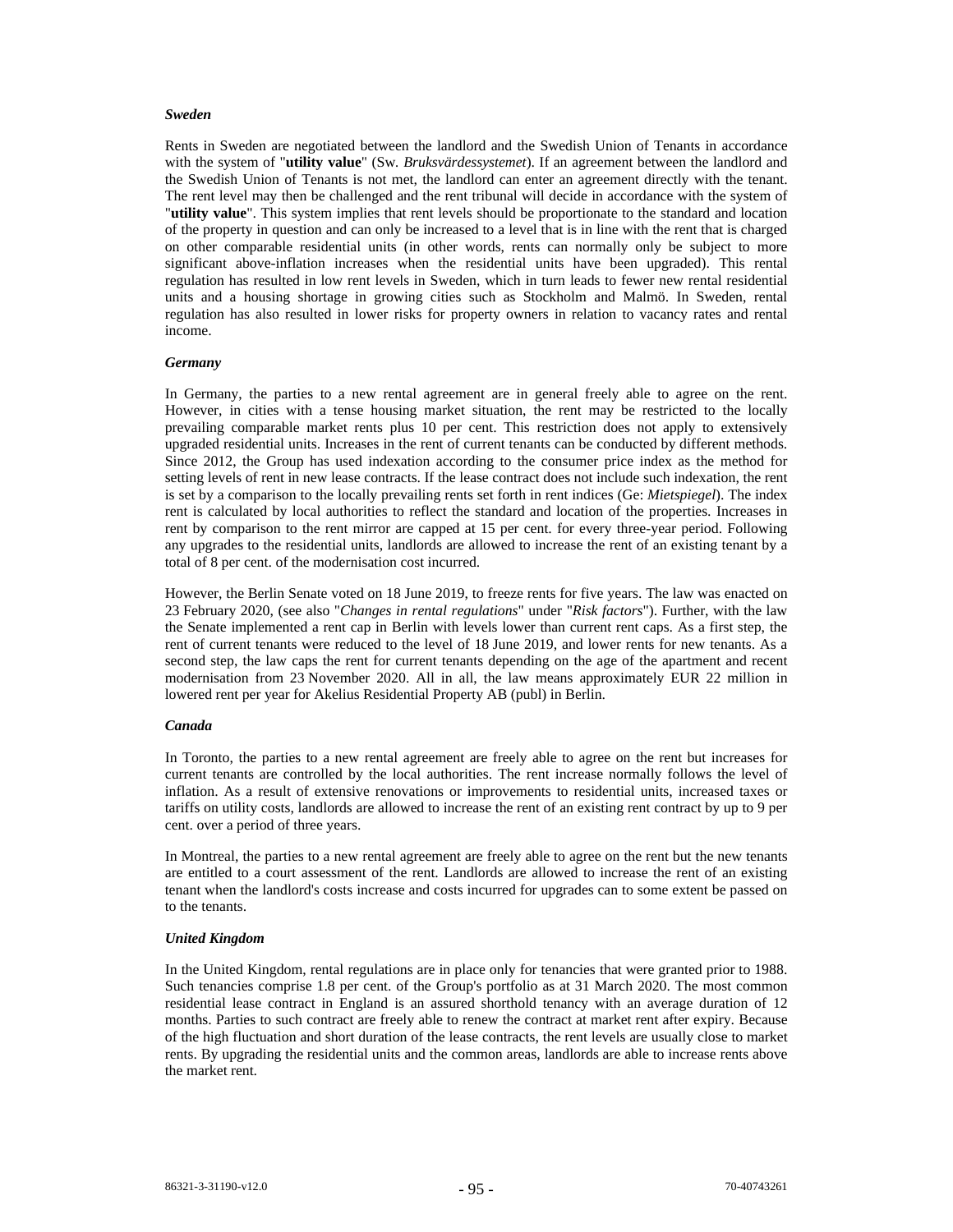# *France*

In France, new leases can be set with a free rent level only if one of the following conditions is fulfilled: (i) first letting of the residential unit, (ii) the residential unit has been vacant for the past eighteen months, (iii) the residential unit has been renovated within the last six months with a total cost of works that exceeds the previous annual rent. Current leases can be renegotiated after six years of tenancy only if the rent level is significantly below the market rent. In that case, the landlord can increase the rent based on one of the following methods: (i) 50 per cent. of the difference between the locally prevailing rents observed in the neighbourhood (Fr: *Loyer de reference*) and the current rent at the renewal date, or (ii) 15 per cent. of the improvement works (including value added tax) performed in the common or private areas during the lease period and if the total costs of those works exceed the previous annual rent. During the first six years of tenancy following the acquisition date for existing contracts, the annual rental increase cannot exceed the variation of the reference rent index (Fr: *L'Indice de Référence de Loyers*).

### *United States*

In the US, the rental regulations vary significantly from city to city. In New York, rent systems comprise three types. Controlled rent exists when the landlord is generally not entitled to any significant increase of the rent level for existing tenants but can increase the rent when there is a change of tenant and the new tenant is not a lawful successor. The landlord can apply to a current tenant for an increased rent, but the tenant has the opportunity to challenge this request. Stabilised rent exists when the landlord can increase the rent annually according to a guideline which is approximately in line with the consumer price index. Initial rents can be raised by about 0.6 per cent. of upgrading costs up to a maximum of USD 15,000.<sup>30</sup>

In Boston, the rent level in current rental agreements is either free or income restricted. The parties to a new rental agreement for market rate apartments are freely able to agree on the rent. In income restricted units, rent level follows a local consumer price index determined by the local housing authority and is adjusted once a year for all income restricted units.

In Washington, rent control does not apply to buildings constructed after 1975. For buildings built before 1975, existing tenants are subject to a maximum increase of 2 per cent. plus the consumer price index. For vacant units, an automatic increase of 10 per cent. is allowed. Rent levels can be increased by up to 30 per cent. if a similar unit in the building exists with a rent level that high. Voluntary agreements allow for rent to be raised above rent control guidelines in exchange for negotiated capital improvements, services, repairs, and maintenance. This agreement requires approval by 70 per cent. of the residents occupying the property.

In Virginia there is no rent control. Rental levels can be raised to market upon expiration of the lease term, as long as notice of at least thirty days is given.

#### *Denmark*

The rental system in Denmark can be divided into three main parts.

In the cost-based rent system, the rent is calculated as the sum of the operating costs plus an owner's yield in the range of 7 to 14 per cent. The owner's yield is based on either (i) the unadjusted property value as of 1 April 1973 or (ii) the construction costs if the property is constructed after 1 April 1973. On a yearly basis, the rent will fluctuate with the operating costs. If the cost increases from one year to another, this will be apportioned between the owner and the tenant through an increase in rent.

If an apartment is substantially improved, the landlord is allowed to change to the utility value rent system, where the rent levels reflect the utility value of the apartment. The rent level is determined by a comparison of similar properties in similar locations. Yearly rent increases are made by adjusting the lease agreements and connecting the rent to an index; normally the consumer price index NPI (Dk: *Nettoprisindeks*).

For buildings constructed after 1991 the new lease rent level is free. This includes conversion of commercial buildings as well as attic extensions. Yearly rent increases are made by adjusting the lease

<sup>&</sup>lt;sup>30</sup> New York State, Division of Housing and Commercial Renewal, Office of Rent Administration.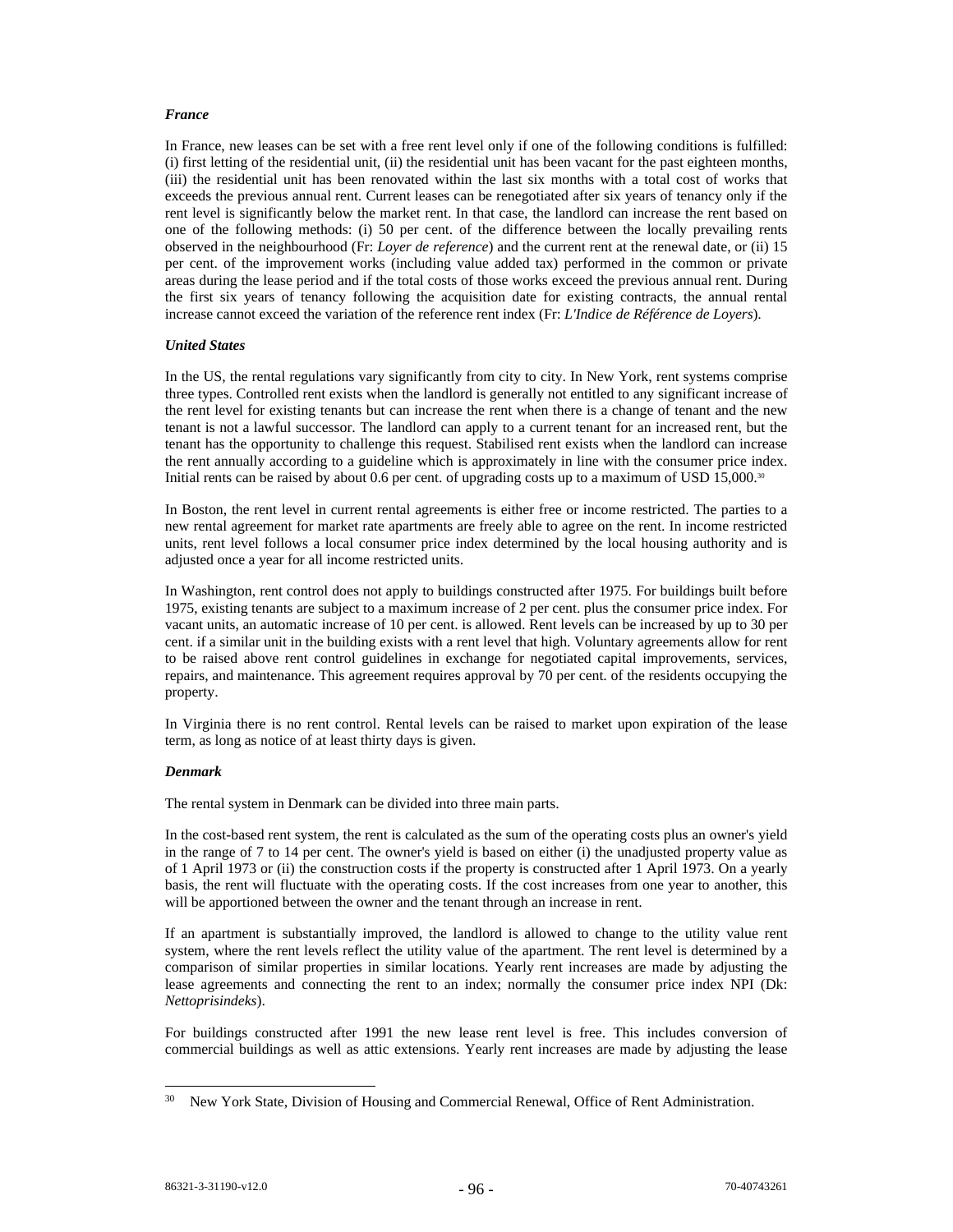agreements and connecting the rent to an index; normally the consumer price index NPI (Dk: *Nettoprisindeks*).

# **Property management**

The Group's property management teams at a local level are dedicated to the management of properties in a given region. The Group's property management is organised into three units, one for each region in which the Group owns properties. The Scandinavian region consists of properties in Sweden and Denmark, the Europe region consists of properties in Germany, France and the United Kingdom and the North America region consists of properties in the US and Canada. The Group manages each of the three units separately and dedicates a region manager to each unit. Each region manager is responsible for managing tenants, lettings, services, upgrades, projects, purchases and sales, property valuations, and monitoring compliance with regulatory and accounting requirements, including tax and value added tax returns. The region managers provide insight into the local requirements and market dynamics and aim to ensure profitability in their respective regions. The Group has dedicated administration teams responsible for the Group's overall activities which supports the units in their local operations.

### **Development projects**

The Group also seeks to enhance the value of its properties by carrying out projects that are designed to develop and upgrade its residential units and real estate properties. The Group's overarching project in this respect is the upgrading of its properties of all types (in particular the apartments, stairwells, entrances and gardens within those properties) to a "**better living**" standard. The concept is orientated towards upgrading vacant rental residential units to the standard of newly-built condominiums. The costs associated with these upgrades are, to a certain extent, recovered through increases to the rent payable for such properties. By upgrading only its vacant residential units, the Group ensures that its current tenants are not obliged to accept a higher standard and, respectively, higher rents. In 2019, the Group upgraded 2,569 residential units for a total investment of EUR 180 million and upgraded the communal areas of some of its properties for a total investment of EUR 103 million. The share of upgraded apartments represented 49 per cent. of the Group's total portfolio as at 31 March 2020 (compared to 44.6 per cent. as at 31 March 2019). Of the total apartments, only around three per cent. are deemed necessary to upgrade before re-let, in order to attract a new tenant. 55 per cent. of the apartments will be upgraded if the yield is greater than seven per cent., but it is not necessary to upgrade in order to re-let the apartments at the same or higher rent level than before. The Group also invests significantly in development projects that seek to maximise the energy efficiency of its properties and in projects that convert commercial premises into residential units.

The Group commits to centralised and standardised purchasing of construction materials (so called "**StreamLine Production**"). This ensures consistency in terms of quality and provides opportunities for volume discounts. In 2014, the Group introduced a fully-developed support system which manages the logistics and the administration of its development projects. This system simplifies, among other things, the logistics and cost control processes associated with the projects. The Group continuously focuses on effective internal coordination in order to reduce both the time and the cost of its development projects.

#### **Finance**

The following table sets out the key figures in relation to the Group's consolidated equity and interestbearing liabilities as at 31 March 2020, 31 December 2019, 31 December 2018 and 31 December 2017:

|                                                                                                                    | 31 March | 31 December |       |        |
|--------------------------------------------------------------------------------------------------------------------|----------|-------------|-------|--------|
|                                                                                                                    | 2020     | 2019        | 2018  | 2017   |
| <b>Equity</b>                                                                                                      |          |             |       |        |
| Equity, 2018-19 and Q1 2020 in EUR million, 2017 in SEK million.                                                   | 5.413    | 5.526       | 5.370 | 48.270 |
|                                                                                                                    | 45       | 45          | 43    | 46     |
| <b>Interest-bearing liabilities</b>                                                                                |          |             |       |        |
|                                                                                                                    |          | 14          | 19    | 18     |
| Loan-to-value, total loans, per cent. <b>Construction</b> and the set of the loan-to-value, total loans, per cent. | 37       | 40          | 44    | 44     |
|                                                                                                                    | 2.2      | 2.0         | 1.8   | 1.9    |
|                                                                                                                    | 9.3      | 7.8         | 2.8   | 4.7    |
|                                                                                                                    | 4.7      | 4.5         | 4.5   | 5.3    |
|                                                                                                                    | 5.5      | 5.4         | 5.7   | 5.6    |

1 "**Interest rate hedge total loans**" refers to volume weighted remaining term for interest rates on the Group's interest-bearing liabilities and derivatives on the balance sheet date. This measure is used to analyse the Group's financial risk.

 $\overline{\phantom{a}}$  ,  $\overline{\phantom{a}}$  ,  $\overline{\phantom{a}}$  ,  $\overline{\phantom{a}}$  ,  $\overline{\phantom{a}}$  ,  $\overline{\phantom{a}}$  ,  $\overline{\phantom{a}}$  ,  $\overline{\phantom{a}}$  ,  $\overline{\phantom{a}}$  ,  $\overline{\phantom{a}}$  ,  $\overline{\phantom{a}}$  ,  $\overline{\phantom{a}}$  ,  $\overline{\phantom{a}}$  ,  $\overline{\phantom{a}}$  ,  $\overline{\phantom{a}}$  ,  $\overline{\phantom{a}}$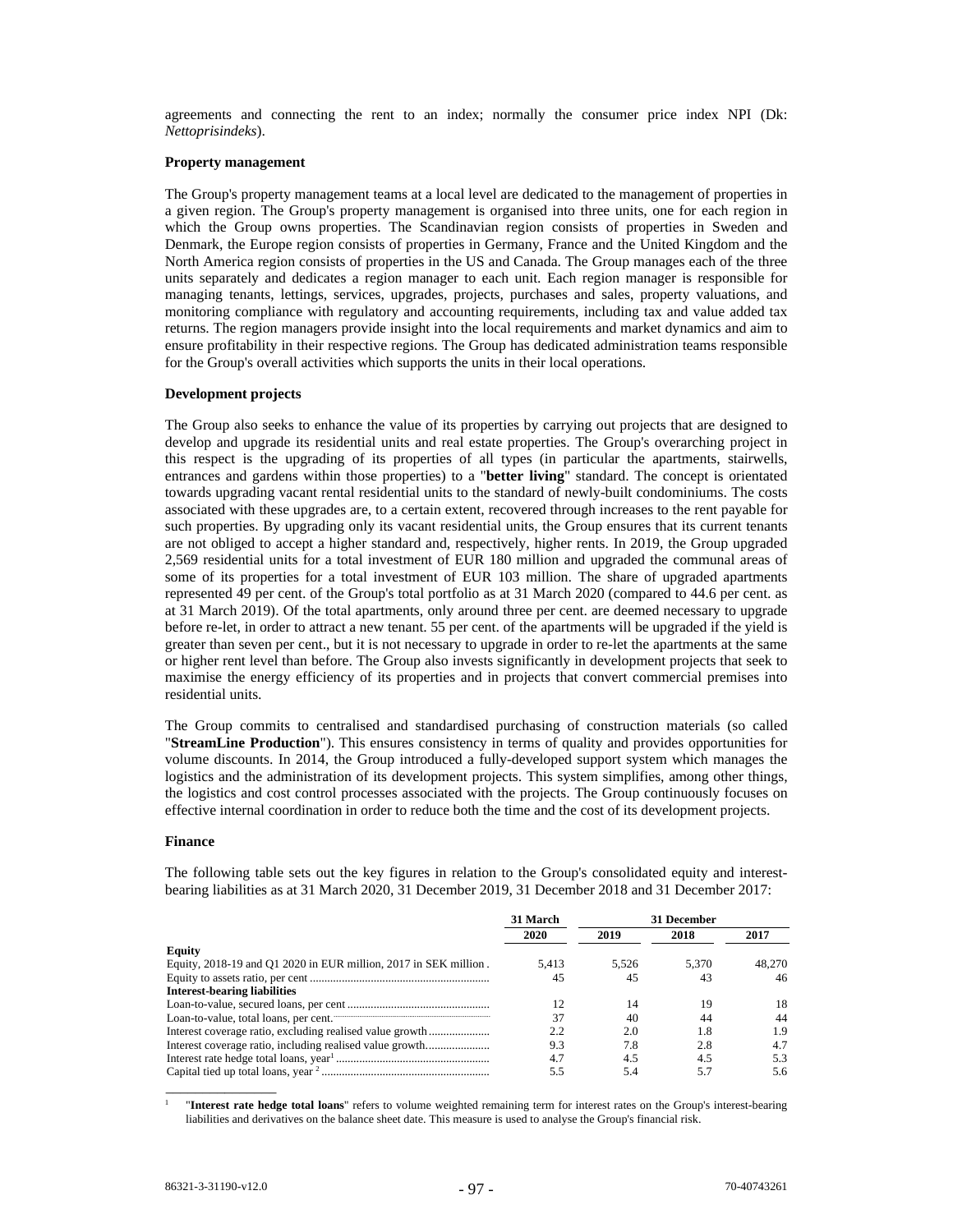$\overline{2}$  "**Capital tied up total loans**" refers to volume weighted remaining term of the Group's interest-bearing liabilities and derivatives on the balance sheet date. This measure is used to analyse the Group's financial risk.

Please see "*Description of alternative performance measures*" below for a further description of the method of calculating certain of the financial measures set out in the table above.

The Group's investments, operations and development projects are financed by a variety of sources. During the first quarter of 2020, the Group's profit was EUR 26 million and the Group decreased its consolidated equity by EUR 113 million, which amounted to EUR 5,413 million as at 31 March 2020 (as compared to EUR 5,526 million as at 31 December 2019). The Group's equity to assets ratio was 45 per cent. as at 31 March 2020, unchanged as compared to December 2019.

The Group believes in diversification and has developed relationships with a number of credit institutions in the respective markets in which it operates. As at 31 March 2020, the Group had entered into financing arrangements with 30 banks across Sweden, Germany, the United Kingdom, Canada, France, Denmark and the US. The Group uses its long-term debt to reduce refinancing and interest rate risk. Akelius Residential Property AB (publ) does not usually distribute net dividends to its holders of ordinary shares of class A and regularly reinvests the Group's profits, thus effectively increasing the size of the Group's property portfolio without increasing the loan-to-value ratio. Net dividends means any dividends where the proceeds are not immediately used by the shareholders to subscribe for new shares. There are no mandatory rules on Akelius Residential Property AB (publ) distributing dividends to its class D shareholders (if any) and, while Akelius Residential Property AB (publ) does not maintain a prescriptive strategy in this respect, it does intend to defer the distribution of dividends when required in accordance with the Group's business strategy. The Group's secured loans amounted to EUR 1,456 million as at 31 March 2020, a decrease of EUR 202 million as compared to EUR 1,658 million as at 31 December 2019. During the first quarter of 2020, the Group's total borrowings increased by EUR 113 million to a total of EUR 5,469 million as compared to EUR 5,356 million as at 31 December 2019. During 2019 and the first quarter of 2020, the Group's total loan-to-value ratio decreased from 44 per cent. as at 31 December 2018 to 37 per cent. as at 31 March 2020.

The Group's secured loan-to-value ratio was 12 per cent. as at 31 March 2020, which represented a decrease as compared to 31 December 2019 (14 per cent.) The level of the ratio is in line with the Group's ambition to maintain a low overall share of its secured lending. The Group's total loans were on average tied up for 5.5 years as at 31 March 2020. As at 31 March 2020, the total loans of the Group carried an average interest rate of 2.41 per cent. which represented an increase as compared to 31 December 2019 (2.25 per cent.). The average interest rate hedge for total loans was 4.7 years as at 31 March 2020, as compared to 4.5 years as at 31 December 2019.

The Group's interest coverage ratio excluding realised value growth was 2.2 as at 31 March 2020, which represented an increase as compared to 31 December 2019 (2.0 per cent.). The Group's interest coverage ratio including realised value growth was 4.1 calculated for the first quarter as at 31 March 2020, as compared to 7.8 as at 31 December 2019. This was principally a result of a large volume of successful divestments of properties in Sweden and Germany during 2019. As at 31 March 2020, available funds in the form of cash and unutilised and available credit facilities totalled EUR 820 million, as compared to EUR 841million as at 31 December 2019.

As at the date of this Base Prospectus, Akelius Residential Property AB (publ) has issued eleven senior unsecured bonds that remain outstanding, one of EUR 300 million (maturing in September 2020), one of EUR 600 million (maturing in January 2022), one of EUR 600 million (maturing in February 2025), one of EUR 500 million (maturing in March 2024), one of GBP 400 million (maturing in August 2025), one of SEK 1,000 million (maturing in October 2021), one of SEK 500 million (maturing in October 2021), one of SEK 700 million (maturing in October 2023), one of SEK 300 million (maturing in October 2023), one of SEK 800 million (maturing in November 2024) and one of SEK 200 million (maturing in November 2024). The bonds are listed on the regulated market of Euronext Dublin. In addition, Akelius Residential Property AB (publ) has issued two subordinated hybrid bonds, one of EUR 500 million (maturing in October 2078) and one of EUR 500 million (maturing in May 2081), both hybrid bonds are listed on the regulated market of Euronext Dublin.

# **Financial Policy and Covenants**

The current published financial policy of the Group is aimed at minimising the impact of a financial crisis on the Group and it sets a background objective that the Group should be able to withstand (i) a 25 per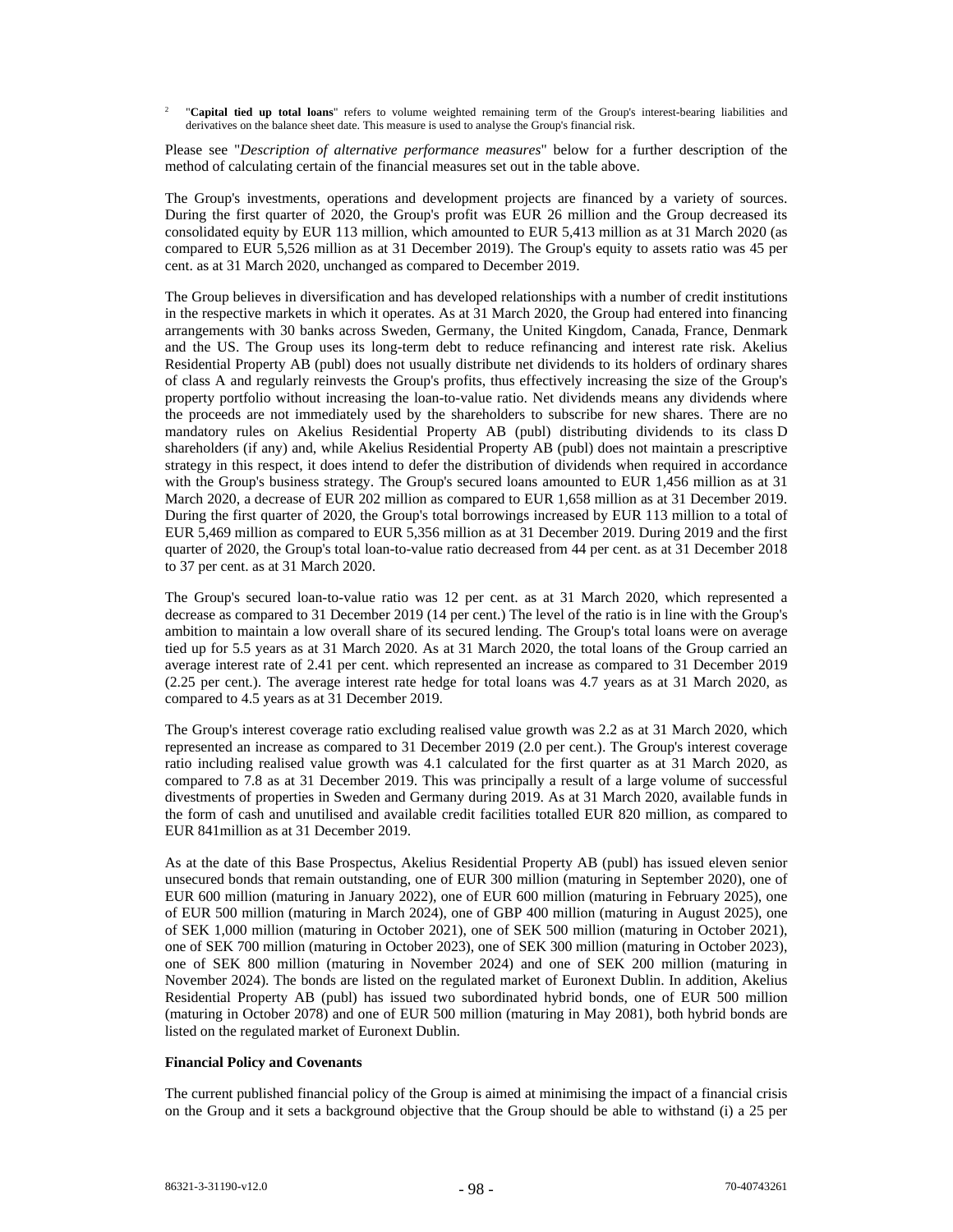cent. drop in property values, (ii) an interest rate increase of 5 percentage points and (iii) fluctuations in foreign exchange rates. Pursuant to this policy, the Group aims to achieve the following targets: (a) maintain a minimum Issuer credit rating of BBB by S&P (or such equivalent rating from any other rating agency) with a target to achieve a rating of BBB+ or higher; (b) a loan-to-value ratio of less than 40 per cent. (37 per cent. as at 31 March 2020); (c) a secured loan-to-value ratio of less than 25 per cent. (12 per cent. as at 31 March 2020); (d) an interest coverage ratio excluding realised value growth that exceeds 2.0 (2.2 as at 31 March 2020) and (e) a liquidity reserve that amounts to at least EUR 300 million (EUR 820 million as at 31 March 2020).

Akelius Residential Property AB (publ)'s financial policy is also aimed at maintaining a buffer between the financial covenants contained in the Conditions and the Group's financial position at any given time. Based on the financial position at 31 March 2020, Akelius Residential Property AB (publ) estimates that none of the following individual events would trigger a breach of any relevant covenant during 2020: a sudden increase in interest rates by five per cent.; a decrease in the fair value of its properties as of 1 April 2020 by 25 per cent.; or a change in the value of the Euro by 10 per cent. towards all currencies.

The Group also aims to maintain more cash sources than cash uses. The Group defines "**cash sources**" as liquidity (available funds in the form of cash and unutilised and available credit facilities) plus profit before tax and revaluation plus signed property sales. As at 31 March 2020 cash sources totalled EUR 1,005 million. The Group defines "**cash uses**" as up-started investments on its properties plus short-term loans plus signed property purchases. The Group estimates that the remaining payments due on its upstarted investments as at 31 March 2020 are EUR 50 million, short term loans as at 31 March 2020 amounted to EUR 472 million and signed property purchases as at 31 March 2020 amounted to EUR 36 million: therefore, cash uses totalled EUR 558 million.

Akelius Residential Property AB (publ) does not usually distribute net dividends to its ordinary shareholders of class A and almost exclusively reinvests the Group's profits to support organic growth. If dividends are declared on Akelius Residential Property AB (publ)'s ordinary shares, the ordinary shares of class D are entitled to five times the total dividend on the class A ordinary shares, however not more than EUR 0.10 per share of class D per year.

#### **Recent developments**

Since 31 December 2019, Akelius Residential Property AB (publ) has purchased properties for EUR 18 million, sold properties for EUR 96 million and contracted sales amounting to another EUR 39 million.

In March 2019, Akelius Residential Property AB (publ) entered into an agreement to sell properties with 2,839 apartments in Cologne, Düsseldorf, Frankfurt, Wiesbaden and Mainz to Deutsche Wohnen Management und Servicegesellschaft mbH. The purchase consideration was EUR 685 million. The closing was fully completed in the first quarter of 2020.

In August 2019, Akelius Residential Property AB (publ) entered into an agreement for the sale of properties with 1,492 apartments in Munich and Hamburg to Patrizia AG. The purchase consideration was EUR 420 million. The closing was completed in full during the remainder of 2019.

In August 2019, Akelius Residential Property AB (publ) entered into an agreement to sell properties with 664 apartments in Toronto to Starlight Acquisitions Ltd. The purchase consideration was EUR 123 million, with payment to be received in three instalments. The first two instalments were paid on 10 September 2019 and 13 September 2019. A third instalment, planned for the second quarter of 2020, was renegotiated, and agreed to be cancelled.

Akelius Residential Property AB (publ) issued ordinary shares of class D on Nasdaq First North Growth Market Stockholm on 4 October 2019. The price in the offer was set at EUR 1.75 per D-share following book building. The offer was directed at institutional investors, in Sweden and abroad, as well as to the general public in Sweden, and raised proceeds of EUR 385 million (before transaction costs). Settlement was concluded on 8 October 2019.

In November 2019, Akelius Residential Property AB (publ) decided on a mandatory redemption of all 18,835,606 outstanding preference shares. The redemption price was SEK 347.50 per preference share of which SEK 2.50 was accrued dividend. The redemption amount of SEK 6,545 million was settled on 20 December 2019.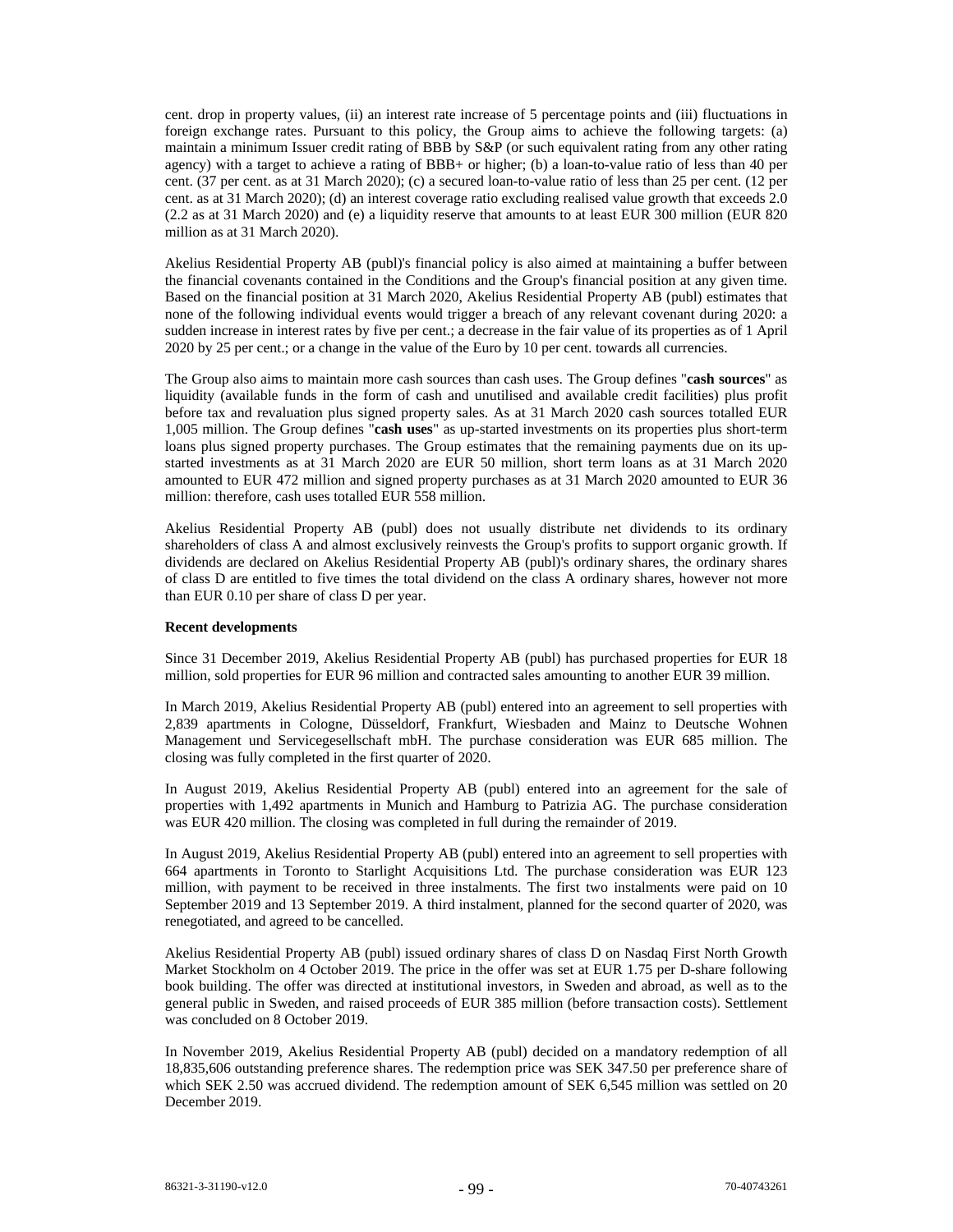In February 2020, Akelius Residential Property AB (publ) issued a subordinated hybrid bond maturing in February 2081. The offer was directed at institutional investors and raised proceeds of EUR 500 million (before transaction costs). Settlement was concluded on 17 February 2020.

Risks associated with the COVID-19 outbreak have emerged. Akelius Residential Property AB (publ) did not at the end of the first quarter of 2020 note any significant drop in property prices. However, property valuations for the coming quarters are likely to be associated with more uncertainty. Lower transaction volumes, hence, a lower number of comparable property transactions.

Due to new rent regulations in Berlin, New York, and Copenhagen it has become less profitable to upgrade properties in these cities. Due to COVID-19 Akelius Residential Property AB (publ) has taken a more cautious approach and limits new investment. Furthermore, the lock-down on the business environment in many of the cities where the Group operates will negatively impact the possibility to upgrade properties. These events will result in materially lower investments in 2020 compared to 2019.

Other than the above-mentioned property sales, issuance of the ordinary shares of Class D and the issuance of the subordinated hybrid bond, no material changes of Akelius Residential Property AB (publ)'s financial situation or market position have taken place after 31 March 2020.

### **Credit rating**

The long-term senior obligations of Akelius Residential Property AB (publ) are rated BBB by S&P Global Ratings Europe Limited ("**S&P**"). S&P is established in the European Union and registered under Regulation (EC) No 1060/2009, as amended.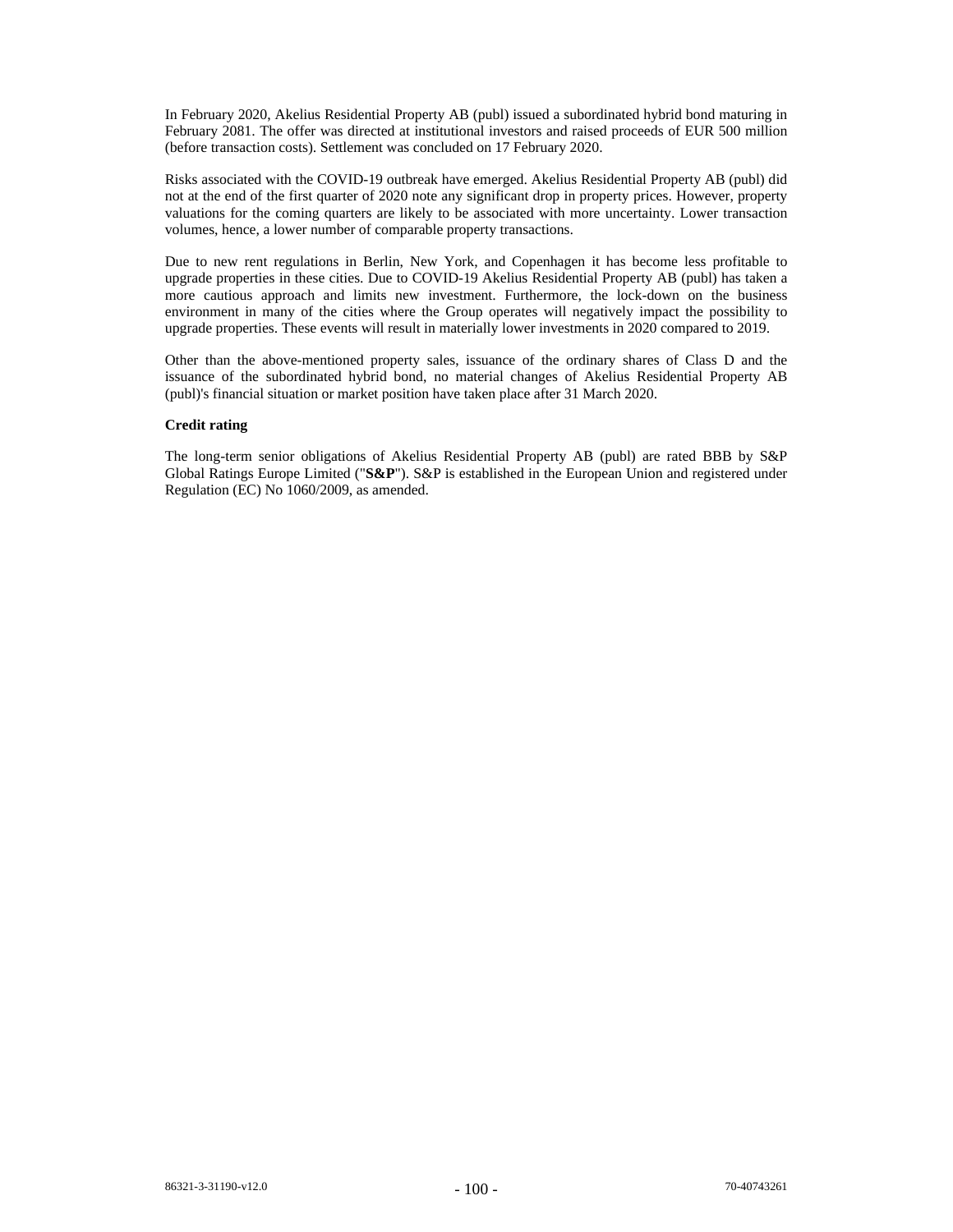# **ALTERNATIVE PERFORMANCE MEASURES**

# **Description of alternative performance measures**

This section provides further information relating to alternative performance measures ("**APMs**") for the purposes of the guidelines (the "**Guidelines**") published by ESMA. Certain of the financial measures included in the "*Description of Akelius Residential Property AB (publ) and the Group*" below can be characterised as APMs and we set out below further clarifications as to the meaning of such measures (and any associated terms) and tables which illustrate the basis for their calculation and provide comparative data for such measures for previous financial periods.

# *Definitions*

| "Adjusted profit before taxes"                                | The consolidated profit before taxes of the Group from ordinary<br>activities according to the latest financial statements, adjusted for<br>(i) depreciations, (ii) impairments, (iii) expenses for property<br>sales, (iv) total net interest expenses, (v) change in value (realised<br>or unrealised) of properties, (vi) exchange rate differences that<br>are included in the profit before taxes, (vii) change in value of<br>derivative instruments, (viii) change in value (realised or<br>unrealised) of available-for-sale investments and liquid financial<br>assets (if and when applicable) and (ix) non-recurring or<br>exceptional items, in each case subject to the determination<br>specified in the Conditions. |
|---------------------------------------------------------------|------------------------------------------------------------------------------------------------------------------------------------------------------------------------------------------------------------------------------------------------------------------------------------------------------------------------------------------------------------------------------------------------------------------------------------------------------------------------------------------------------------------------------------------------------------------------------------------------------------------------------------------------------------------------------------------------------------------------------------|
| "Available-for-sale investments"                              | Consists of highly liquid, fixed-income and money-market<br>investments, bonds and shares.                                                                                                                                                                                                                                                                                                                                                                                                                                                                                                                                                                                                                                         |
| "Consolidated Net Financial                                   | Financial Indebtedness of the Group (excluding any subordinated<br>debt) less the Group's consolidated total cash, cash equivalents<br>and liquid financial assets, in each case on a consolidated basis<br>determined in accordance with the accounting principles as<br>shown in the latest financial statements.                                                                                                                                                                                                                                                                                                                                                                                                                |
|                                                               | Net operating income plus central administrative expenses, other<br>income and expenses with add back of depreciation and<br>impairment charges and operating exchange rate differences.                                                                                                                                                                                                                                                                                                                                                                                                                                                                                                                                           |
|                                                               | This measure is used to illustrate the Group's current cash flow<br>capacity from property management.                                                                                                                                                                                                                                                                                                                                                                                                                                                                                                                                                                                                                             |
| "Equity-to-assets ratio"                                      | The ratio of (i) total equity to (ii) total assets.                                                                                                                                                                                                                                                                                                                                                                                                                                                                                                                                                                                                                                                                                |
|                                                               | This measure highlights the Group's financial stability.                                                                                                                                                                                                                                                                                                                                                                                                                                                                                                                                                                                                                                                                           |
| "Interest coverage ratio, including<br>realised value growth" | The ratio of (i) net operating income plus central administrative<br>expenses, other income and expenses (operating exchange rate<br>differences are excluded from 2017), other financial income and<br>expenses, realised value growth with add back of depreciation<br>and impairment charges to (ii) net interest.                                                                                                                                                                                                                                                                                                                                                                                                              |
|                                                               | This measure is used to illustrate the Group's sensitivity to<br>interest rate changes.                                                                                                                                                                                                                                                                                                                                                                                                                                                                                                                                                                                                                                            |
| "Interest coverage ratio, excluding<br>realised value growth" | The ratio of (i) net operating income plus central administrative<br>expenses, other income and expenses (operating exchange rate<br>differences are excluded from 2017), other financial income and<br>expenses with add back of depreciation and impairment charges<br>to (ii) net interest.                                                                                                                                                                                                                                                                                                                                                                                                                                     |
|                                                               | This measure is used to illustrate the Group's sensitivity to                                                                                                                                                                                                                                                                                                                                                                                                                                                                                                                                                                                                                                                                      |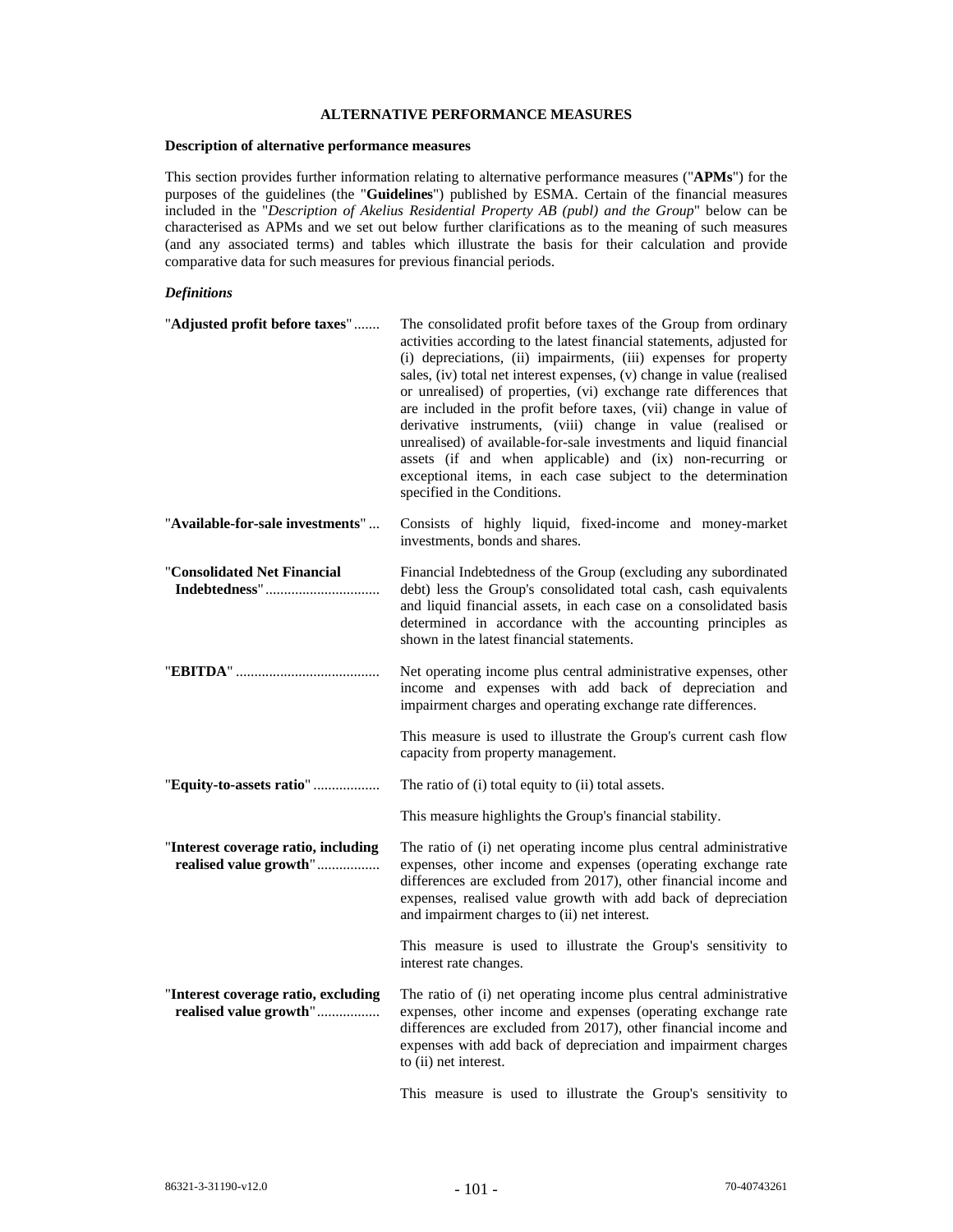|                                                           | interest rate changes.                                                                                                                                                                                                                      |
|-----------------------------------------------------------|---------------------------------------------------------------------------------------------------------------------------------------------------------------------------------------------------------------------------------------------|
| "Loan-to-value, total loans"                              | The result of the following calculation: (i) net debt <i>divided by</i> (ii)<br>total assets minus cash, cash equivalents and liquid financial<br>assets.                                                                                   |
|                                                           | This measure is used to illustrate the Group's financial risk.                                                                                                                                                                              |
| "Loan-to-value, secured loans"                            | The result of the following calculation: (i) net debt reduced by<br>unsecured interest bearing debt <i>divided by</i> (ii) total assets minus<br>cash, cash equivalents and liquid financial assets.                                        |
|                                                           | This measure is used to illustrate the Group's financial risk.                                                                                                                                                                              |
|                                                           | The result of the following calculation: (i) interest bearing debts<br>(excluding any subordinated debt) minus (ii) cash, cash<br>equivalents and liquid financial assets.                                                                  |
|                                                           | This measure is used to illustrate the Group's financial risk.                                                                                                                                                                              |
| "Net operating income growth for<br>comparable portfolio" | The growth during the year of rental income less property costs<br>for the properties owned during the periods being compared. This<br>means that the properties acquired or sold during any of the<br>periods being compared are excluded. |
|                                                           | This measure is used to illustrate the growth of the Group's<br>ongoing earnings capacity from property management.                                                                                                                         |
| "Profit before tax and revaluation"                       | EBITDA less net interest expenses and less other financial<br>income and expenses.                                                                                                                                                          |
|                                                           | This measure is used to illustrate the Group's current cash flow<br>capacity from property management adjusted for interest charges.                                                                                                        |
| "Realised value growth"                                   | The proceeds from the sale of properties <i>minus</i> acquisition costs,<br>accumulated investments and costs of sale.                                                                                                                      |
|                                                           | This measure analyses the realised value growth of properties<br>sold.                                                                                                                                                                      |
| "Rental income growth for<br>comparable portfolio"        | The growth during the year of rental income for the properties<br>owned during the periods being compared. This means that the<br>properties acquired or sold during any of the periods being<br>compared are excluded.                     |
|                                                           | This measure is used to illustrate the growth of the Group's                                                                                                                                                                                |

# *Illustrative tables*

# *Realised value growth*

|         |               |        |          | <b>Year ended 31 December</b> |          |        |
|---------|---------------|--------|----------|-------------------------------|----------|--------|
| 2020 O1 | 2019          | 2018   | 2017     | 2016                          | 2015     | 2014   |
|         | (EUR million) |        |          | (SEK million)                 |          |        |
| 96      | 1.616         | 300    | 7.096    | 9.061                         | 5.755    | 1.084  |
| $-1$    | $-18$         | $-5$   | $-83$    | $-109$                        | $-121$   | $-20$  |
| -40     | $-663$        | $-112$ | $-2.778$ | $-4.775$                      | $-3.126$ | -666   |
| $-10$   | $-262$        | $-54$  | $-1.110$ | $-1.301$                      | $-696$   | $-207$ |
| 45      | 673           | 129    | 3.125    | 2.876                         | 1.812    | 191    |

ongoing turnover capacity from property management.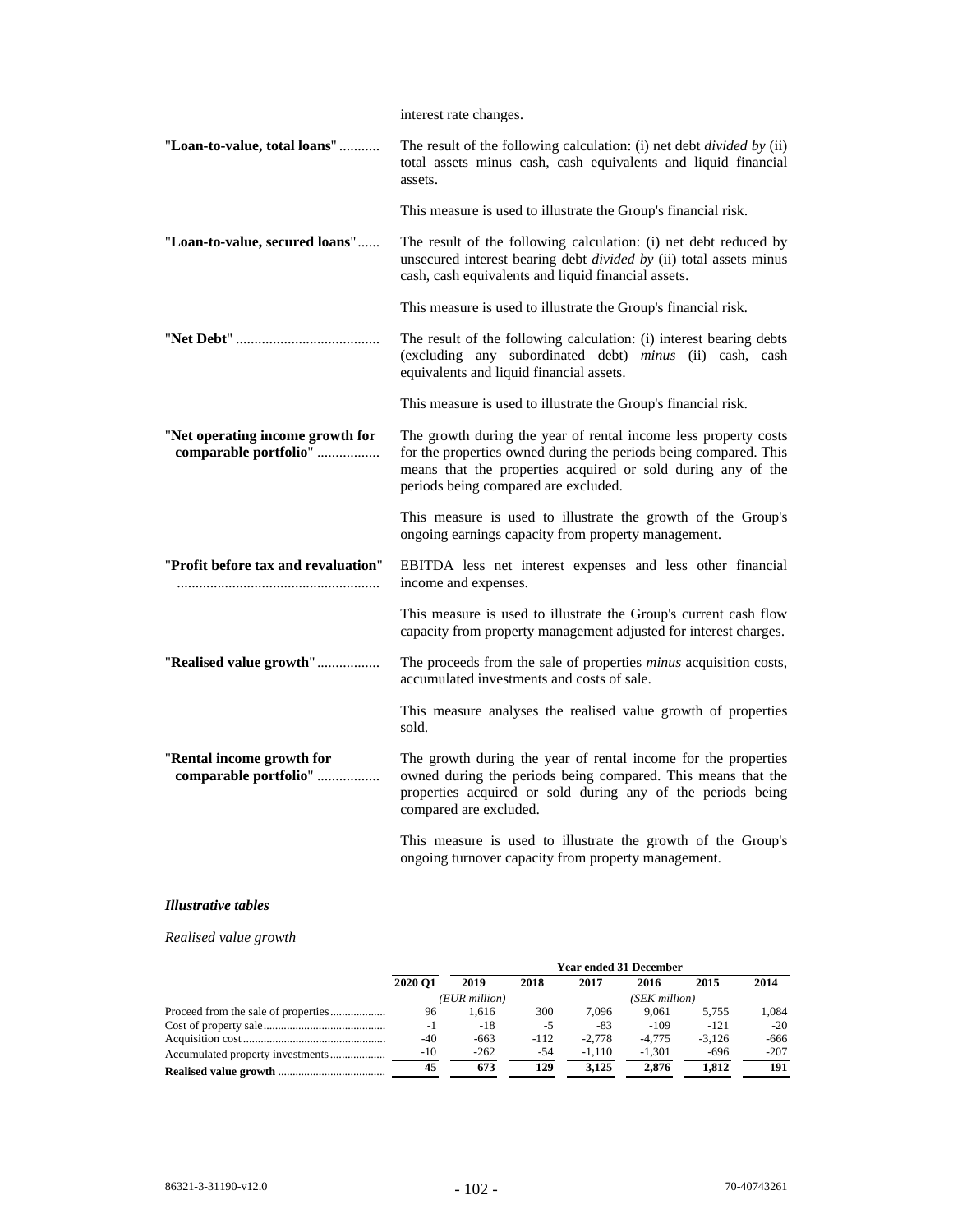# *Interest coverage ratio*

|                                                  |                             |               |       | <b>Year ended 31 December</b> |               |          |        |
|--------------------------------------------------|-----------------------------|---------------|-------|-------------------------------|---------------|----------|--------|
|                                                  | 2020 O1                     | 2019          | 2018  | 2017                          | 2016          | 2015     | 2014   |
|                                                  |                             | (EUR million) |       |                               | (SEK million) |          |        |
|                                                  | 62                          | 255           | 259   | 2,413                         | 2,311         | 2,175    | 1,882  |
|                                                  | $-9$                        | $-36$         | $-29$ | $-215$                        | $-134$        | $-112$   | $-54$  |
|                                                  | 0                           |               | 3     | 8                             | 16            | $-1$     | 5      |
|                                                  | $\mathcal{D}_{\mathcal{L}}$ |               | 3     | 21                            | 15            | 10       | 8      |
|                                                  | 55                          | 227           | 236   | 2,227                         | 2,208         | 2,072    | 1,841  |
|                                                  | $-24$                       | $-115$        | -128  | $-1.126$                      | $-1,135$      | $-1.273$ | -1,184 |
|                                                  | $-2$                        |               | $-3$  | -45                           | $-33$         | $-31$    | $-39$  |
|                                                  | 29                          | 113           | 105   | 1.056                         | 1.040         | 768      | 618    |
| Interest coverage ratio including realised value | 45                          | 673           | 129   | 3.125                         | 2.876         | 1,812    | 191    |
|                                                  | 4.1                         | 7.8           | 2.8   | 4.7                           | 4.5           | 3.03     | 1.68   |
| Interest coverage ratio excluding realised value | $2.2\phantom{0}$            | 2.0           | 1.8   | 1.9                           | 1.9           | 1.60     | 1.52   |

*Total assets minus cash, pledged cash and liquid assets* 

|                                                                                        |         |               |        | <b>Year ended 31 December</b> |               |         |          |
|----------------------------------------------------------------------------------------|---------|---------------|--------|-------------------------------|---------------|---------|----------|
|                                                                                        | 2020 O1 | 2019          | 2018   | 2017                          | 2016          | 2015    | 2014     |
|                                                                                        |         | (EUR million) |        |                               | (SEK million) |         |          |
|                                                                                        | 12.084  | 12.149        | 12.516 | 105.871                       | 88.438        | 74,024  | 58,789   |
|                                                                                        | -61     | $-19$         | $-13$  | $-155$                        | $-137$        | $-238$  | $-278$   |
|                                                                                        |         | $\theta$      |        | $\Omega$                      |               |         | $\Omega$ |
|                                                                                        |         |               | - 1    | $-12$                         | $-16$         | $-3.58$ | $-108$   |
| Total assets minus cash, cash equivalents,<br>pledged cash and liquid financial assets | 12.023  | 12.130        | 12.502 | 105.704                       | 88.285        | 73.428  | 58,403   |

# *Loan to value*

|                                                                                        |                |               |               | <b>Year ended 31 December</b> |               |               |               |
|----------------------------------------------------------------------------------------|----------------|---------------|---------------|-------------------------------|---------------|---------------|---------------|
|                                                                                        | <b>2020 O1</b> | 2019          | 2018          | 2017                          | 2016          | 2015          | 2014          |
|                                                                                        |                | (EUR million) |               |                               | (SEK million) |               |               |
|                                                                                        | 5.469          | 5.356         | 6.018         | 46.756                        | 38,095        | 35.955        | 30.336        |
| Hybrid bond                                                                            | -999           | -449          | -499          | $\Omega$                      | $\Omega$      | $\Omega$      | $\Omega$      |
|                                                                                        | -61            | $-19$         | $-13$         | $-155$                        | $-137$        | $-238$        | $-278$        |
|                                                                                        | $\Omega$       | $\Omega$      | $\Omega$      | $\Omega$                      | $\Omega$      | $\Omega$      | $\Omega$      |
|                                                                                        |                | $\Omega$      | $-1$          | $-12$                         | $-16$         | $-358$        | $-108$        |
|                                                                                        | 4,409          | 4,838         | 5,505         | 46,589                        | 37,942        | 35,359        | 29,950        |
| Total assets minus cash, cash equivalents,<br>pledged cash and liquid financial assets | 12,023         | 12,130        | 12,502        | 105,704                       | 88,285        | 73,428        | 58,403        |
|                                                                                        | 37%            | 40%           | 44%           | 44%                           | 43%           | 48%           | <b>51%</b>    |
|                                                                                        | 4.409          | 4.838         | 5.505         | 46.589                        | 37.942        | 35.359        | 29,950        |
|                                                                                        | $-3,014$       | $-3,199$      | $-3,173$      | $-27.718$                     | $-16.613$     | $-8.829$      | $-2,670$      |
| Secured debt excl cash, cash equivalents,<br>pledged cash and liquid financial assets  | 1,395          | 1,639         | 2,332         | 18,871                        | 21,329        | 26,530        | 27,280        |
| Total assets minus cash, cash equivalents pledged                                      | 12,023<br>12%  | 12.130<br>14% | 12.502<br>19% | 105.704<br>18%                | 88,285<br>24% | 73.428<br>36% | 58,403<br>47% |

# *Adjusted Profit Before Taxes*

|                |               | <b>Year ended 31 December</b> |       |               |
|----------------|---------------|-------------------------------|-------|---------------|
| <b>2020 O1</b> | 2019          | 2018                          | 2017  | 2016          |
|                | (EUR million) |                               |       | (SEK million) |
|                | 464           |                               | 9.480 | 13.320        |
|                |               |                               |       |               |
|                |               |                               |       | 0             |
|                |               |                               |       | 109           |
|                |               | 128                           | 126   | .135          |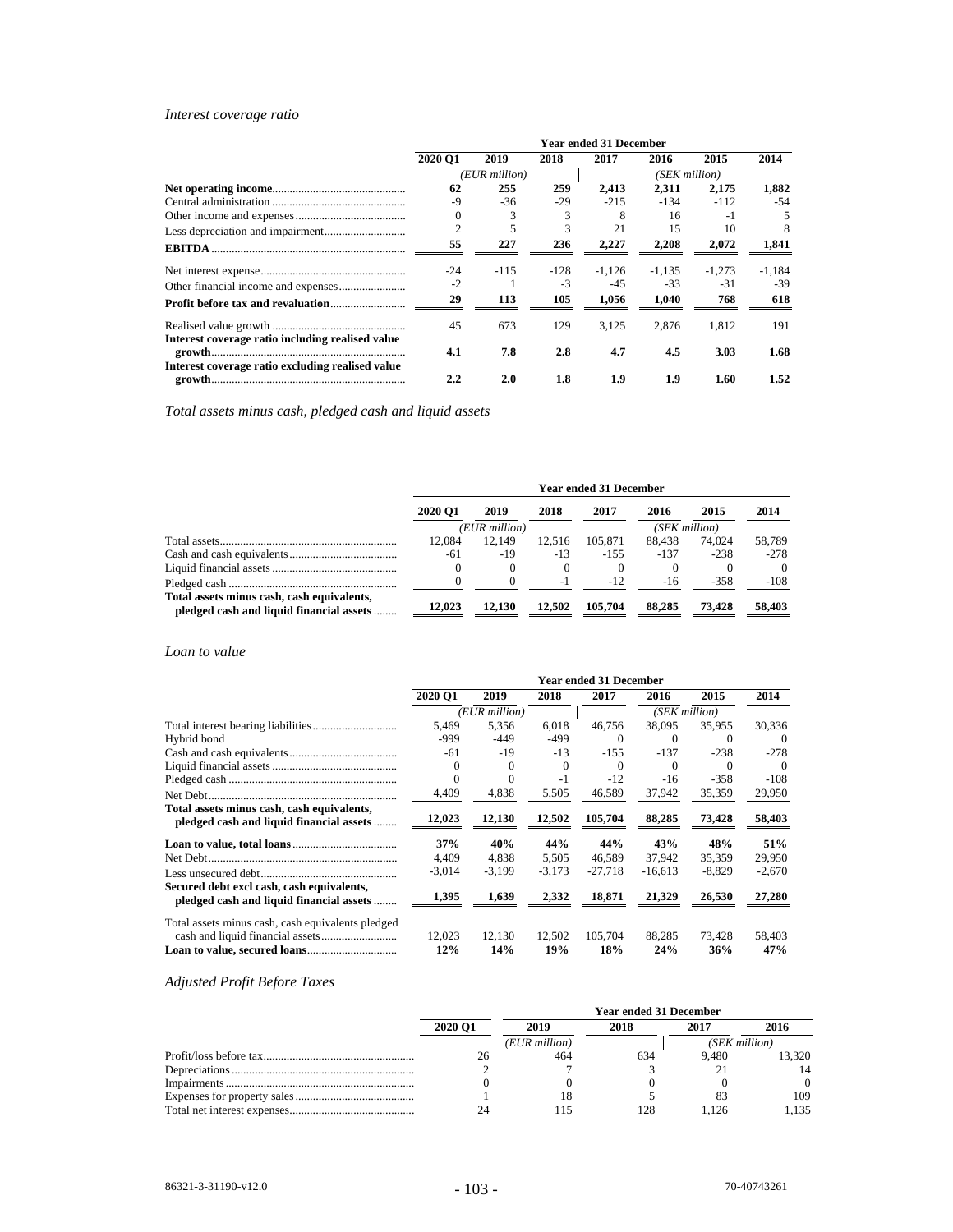|                                                    |                |               | <b>Year ended 31 December</b> |               |           |
|----------------------------------------------------|----------------|---------------|-------------------------------|---------------|-----------|
|                                                    | <b>2020 O1</b> | 2019          | 2018                          | 2017          | 2016      |
|                                                    |                | (EUR million) |                               | (SEK million) |           |
| Interest expense hybrid bond                       | 6              | 19            | 14                            |               |           |
|                                                    | $-42$          | $-421$        | $-551$                        | $-8.554$      | $-12.715$ |
| Exchange rate differences that are included in the |                |               |                               |               |           |
|                                                    | 0              | $-2$          | $\Omega$                      |               |           |
|                                                    | 35             | 28            | $\Omega$                      | 4             | 322       |
| Change in value of available-for-sale investments  |                |               |                               |               |           |
|                                                    |                | $\Omega$      | $\Omega$                      |               | $\Omega$  |
|                                                    | 52             | 228           | 233                           | 2.167         | 2.176     |
| Ratio of Adjusted Profit Before taxes to total net | 24             | 115           | 128                           | 1.126         | 1.135     |
|                                                    | 2.22           | 1.98          | 1.82                          | 1.92          | 1.92      |

*Consolidated Net Financial Indebtedness to Total net assets*

|                                                             |          |               |          | <b>Year ended 31 December</b> |               |          |          |
|-------------------------------------------------------------|----------|---------------|----------|-------------------------------|---------------|----------|----------|
|                                                             | 2020 O1  | 2019          | 2018     | 2017                          | 2016          | 2015     | 2014     |
|                                                             |          | (EUR million) |          |                               | (SEK million) |          |          |
|                                                             | 12.084   | 12.149        | 12,516   | 105.871                       | 88.438        | 74.024   | 58.789   |
|                                                             | -61      | -19           | $-13$    | $-1.55$                       | $-137$        | $-238$   | $-278$   |
|                                                             | $\Omega$ |               | $\bf{0}$ | $\Omega$                      |               | $\Omega$ | $\Omega$ |
| Total assets minus cash, cash equivalents and liquid        | 12.023   | 12,130        | 12.503   | 105.716                       | 88.301        | 73,786   | 58,511   |
|                                                             | 5.469    | 5.356         | 6.018    | 46.756                        | 38,095        | 35.955   | 30.335   |
|                                                             | -61      | $-19$         | $-13$    | $-155$                        | $-137$        | $-238$   | $-278$   |
|                                                             | $\Omega$ |               | $\bf{0}$ |                               | $\theta$      | $\Omega$ | $\Omega$ |
| Financial indebtedness minus cash, cash equivalents and     | 5,408    | 5,337         | 6.005    | 46.601                        | 37.958        | 35.717   | 30,057   |
| <b>Consolidated Net Financial Indebtedness to total net</b> | 45%      | 44%           | 39%      | 44%                           | 43%           | 48%      | 51%      |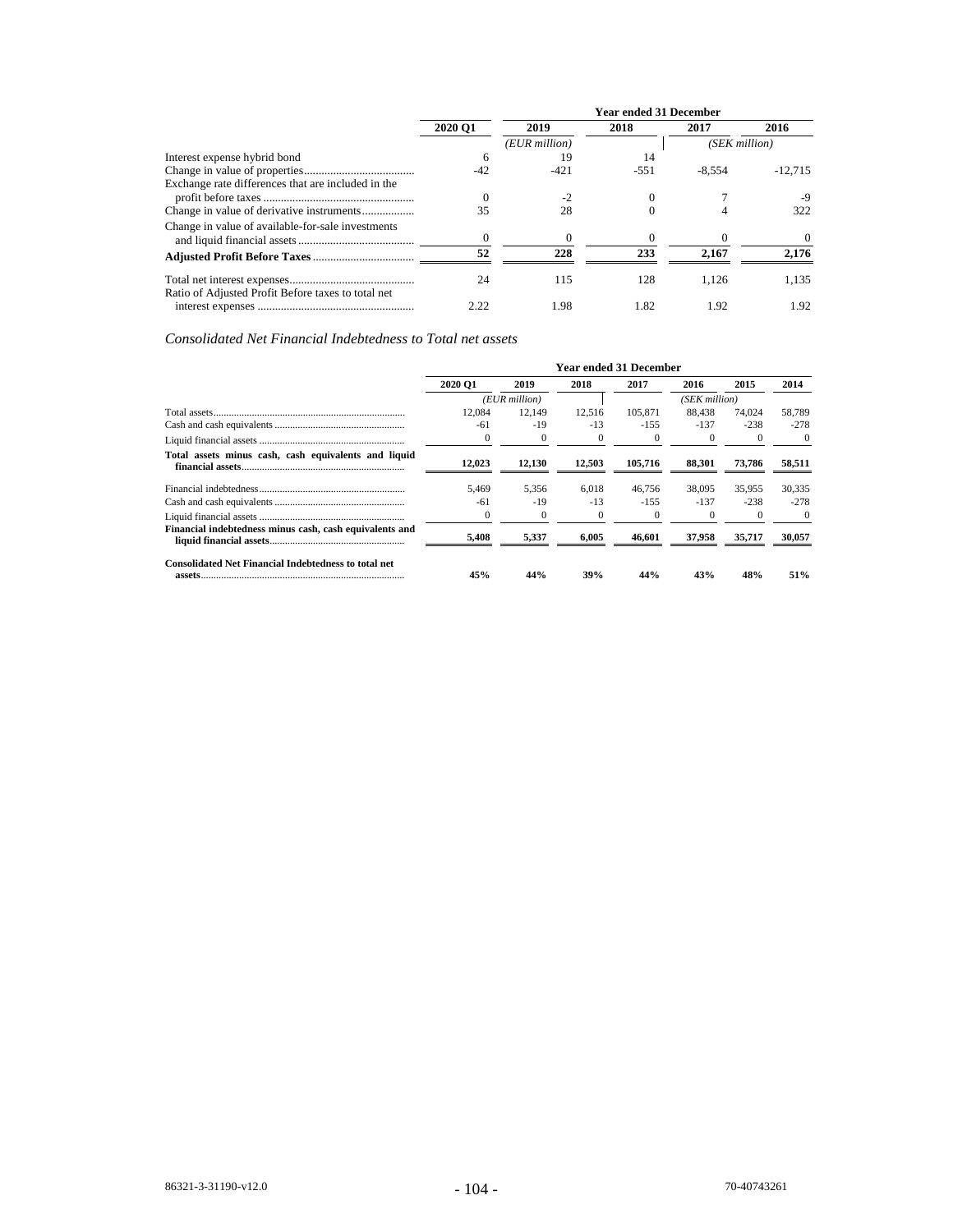#### **BOARD OF DIRECTORS, MANAGEMENT AND AUDITORS**

The business address for all members of the board of directors (the "**Board**") and the management of Akelius Residential Property AB (publ) is: Akelius Residential Property AB, Svärdvägen 3A, P.O. Box 104, SE-182 12 Danderyd, Kingdom of Sweden. The Board currently consists of five members. The Board has also established, among others, a business committee, a finance committee and an audit committee. The role of the business committee is to approve property transactions not exceeding EUR 100 million and the role of the finance committee is to approve financial decisions not exceeding EUR 100 million. The obligations of the audit committee to monitor Akelius Residential Property AB (publ)'s financial reporting are required by law. Akelius Residential Property AB (publ)'s internal auditor, appointed by Akelius Residential Property AB (publ)'s majority shareholder, Akelius Apartments Ltd, has a broad role in overseeing and auditing the Group's work streams, its development projects, IT, GDPR compliance, information security, accounting procedures and accounting systems. Information on the members of the Board and the management, including significant assignments outside Akelius Residential Property AB (publ) which are relevant for Akelius Residential Property AB (publ), is set out below.

#### **Board of Directors**

# *Anders Lindskog, chairman of the Board*

Anders Lindskog is the owner and sole board member of Anders Lindskog Byggkonsult AB. Anders Lindskog is also currently being engaged as Project Manager at Frank Projektpartner AB.

#### *Thure Lundberg, member of the Board*

Thure Lundberg is the founder of Lundberg & Partners and a co-founder and partner of Pangea Property Partners. Thure Lundberg is the chairman of the Board of Directors in HHL Arkitekter AB and Linteum Invest AB and a member of the Board of Directors in Frösö Park Hotel AB. Thure Lundberg is also a council member in the Hugo Research Foundation.

#### *Kerstin Engström, member of the Board*

Kerstin Engström is currently a council member of the Akelius Foundation and senior advisor to Akelius Residential Property AB (publ).

#### *Igor Rogulj, member of the Board*

Igor Rogulj is currently a council member of the Akelius Foundation, member of the Board of Directors of Akelius Apartments Ltd, Torpet Sweden Ltd and Xange Holding Ltd as well as a partner in Vukovic+Rogulj Gesellschaft von Architekten mbH. Igor Rogulj is also the owner of Solekius S.L.

# *Lars Åhrman, member of the Board*

Lars Åhrman is the owner and managing director of Åhrman Consulting AB. Lars Åhrman is also chairman of the Board of Directors of Anna Ahrenbergs foundation, Karin and John Drumms foundation, Signhild Ekmans foundation, Ernst Wallins foundation, Eleonore Dicksons foundation and Karin Karlings Scholarship foundation. Lars Åhrman is member of the Board of Directors of Douglas and Caroline Kennedys foundation, Emil and Maria Palms foundation, Per-Olof Ahls foundation and John and Britt Wennerströms foundation and deputy member of the Board of Directors of Foundation for Stroke Research.

#### **Management**

# *Ralf Spann, Chief Executive Officer of the Group*

Ralf Spann is chief executive officer of Akelius Residential Property AB (publ) and member of the Board of Directors in several subsidiaries of Akelius Residential Property AB (publ).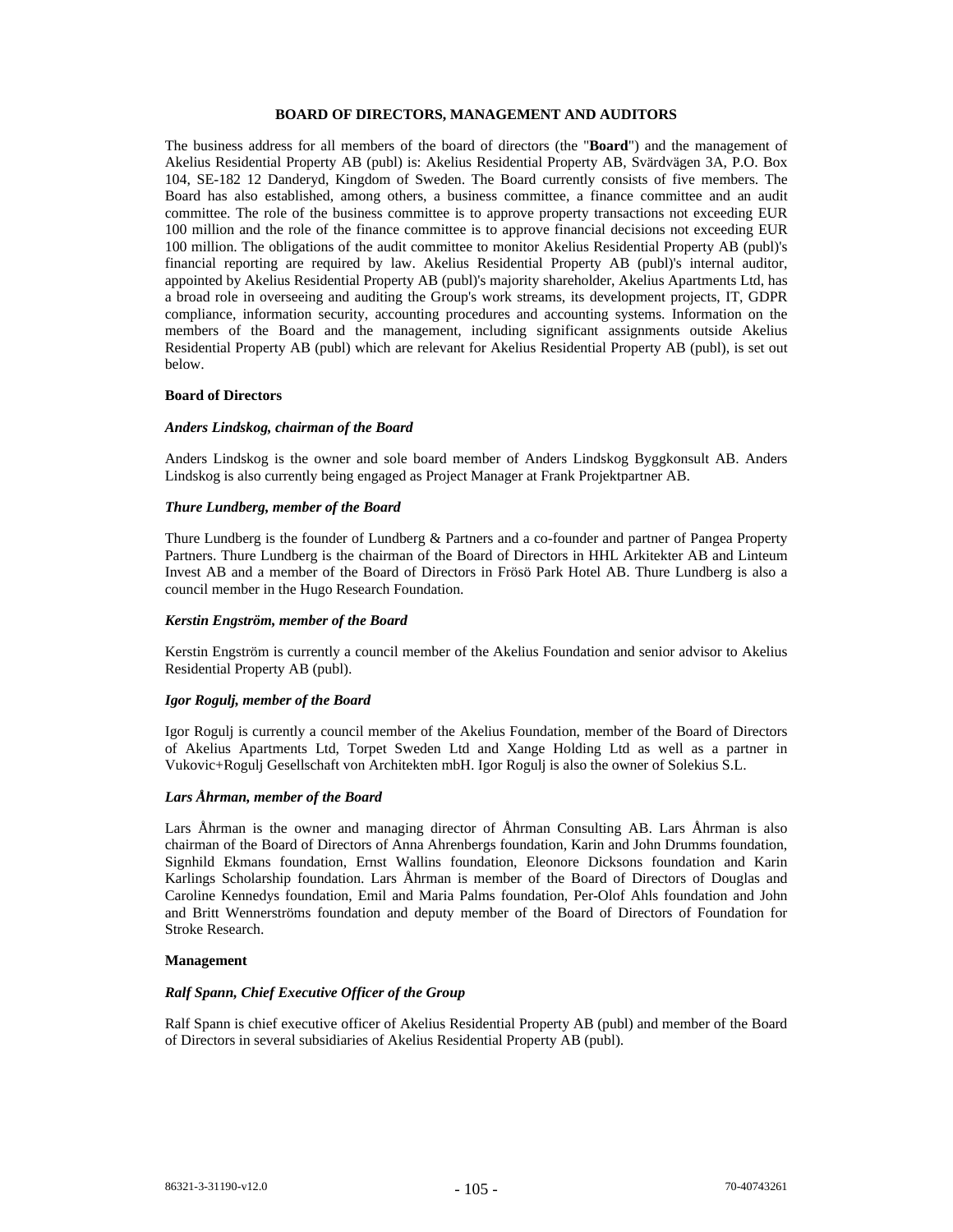### *Leiv Synnes, Vice President and Chief Financial Officer*

Leiv Synnes is currently a member and/or chairman of the Board of the Directors of the majority of the subsidiaries of Akelius Residential Property AB (publ) and a member of the Board of Directors and chairman of both Akelius Systems AB and Akelius Språkkurs AB. In addition, Leiv Synnes is also the chairman of the Board of Directors in Akelius Spar AB (publ) and a member of the Board of Directors in Akeliusfonder Ltd and Akelius Invest Ltd.

### *Lars Lindfors, Vice President and Deputy Chief Executive Officer of the Group*

Lars Lindfors is the deputy chief executive officer of the Group.

#### *Andreas Wallén, Chief Business Development Officer*

Andreas Wallén is the Group manager for the following departments: Architecture, Business Development, Business School, Construction, Customer, Supply Chain, Property, Staff and Technology. Andreas Wallén.

### *Sofia Aasvold, Head of Scandinavia*

Sofia Aasvold is currently the managing director of Akelius Lägenheter AB, Akelius Holding Bolig Aps and all its Danish subsidiaries as well as a member of the Board of Directors of Akelius Lägenheter AB and in most of the Akelius entities in Sweden and Denmark.

### *Jordan Milewicz, Head of Europe*

Jordan Milewicz is Vice President for all German Akelius entities and a member of the board in most of the Akelius entities in the UK and France.

# *Shelly Lee, Head of North America*

Shelly Lee is currently a member of the Board of Directors of Akelius Real Estate Management Ltd and all its Canadian subsidiaries as well as all Akelius US subsidiaries.

# **Conflicts of interests**

To Akelius Residential Property AB (publ)'s knowledge, there are no potential conflicts of interest between any duties owed to Akelius Residential Property AB (publ) by the members of the Board or the management of Akelius Residential Property AB (publ) and their private interests and/or other duties.

Although Akelius Residential Property AB (publ) is not currently aware of any potential conflicts of interest, it cannot be excluded that conflicts of interest may come to arise between companies in which members of the Board and members of the management have duties, as described above, and Akelius Residential Property AB (publ).

#### **Auditors**

Akelius Residential Property AB (publ)'s auditor, Ernst & Young AB, was first appointed at the annual general meeting held on 10 April 2018, the appointment being valid as from that date and was reappointed at the annual general meeting held on 3 April 2020, the appointment being valid as from that date. The current auditor-in-charge is Ingemar Rindstig who was re-appointed on 3 April 2020, Ingemar Rindstig is a member of the institute for the accountancy profession in the Kingdom of Sweden - FAR *(*Sw: *Föreningen Auktoriserade Revisorer*). The business address for Ingemar Rindstig is Ernst & Young AB, Jakobsbergsgatan 24, SE- 111 44 Stockholm, Kingdom of Sweden.

Prior to 10 April 2018, Akelius Residential Property AB (publ)'s auditor was Öhrlings PricewaterhouseCoopers AB. Unless otherwise explicitly stated, no information contained in this Base Prospectus has either been audited or reviewed by Ernst & Young AB or by Öhrlings PricewaterhouseCoopers AB.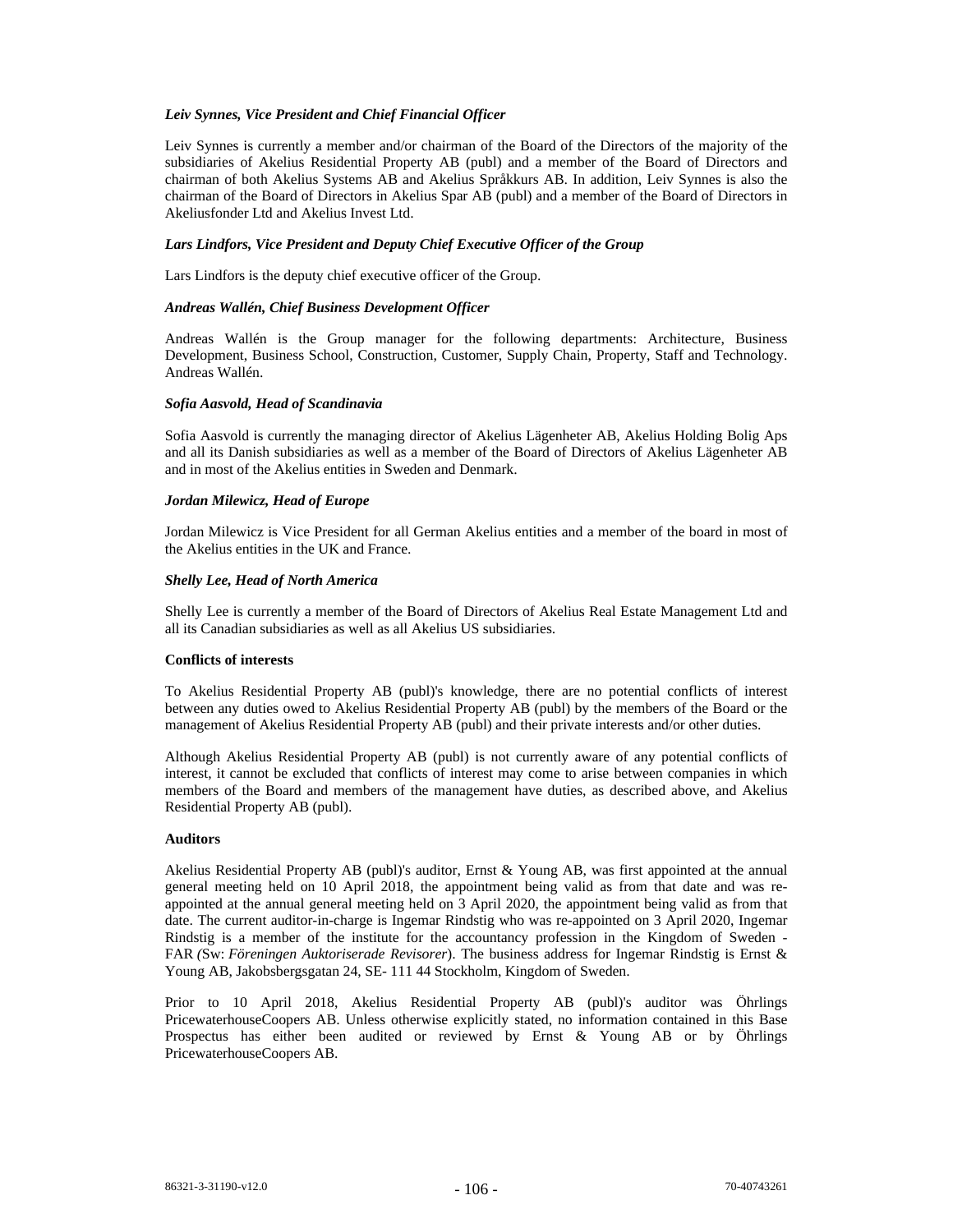# **Financial interests**

Several members of the Board and management of Akelius Residential Property AB (publ) have a financial interest in Akelius Residential Property AB (publ) through their holdings of ordinary shares of class D in Akelius Residential Property AB (publ).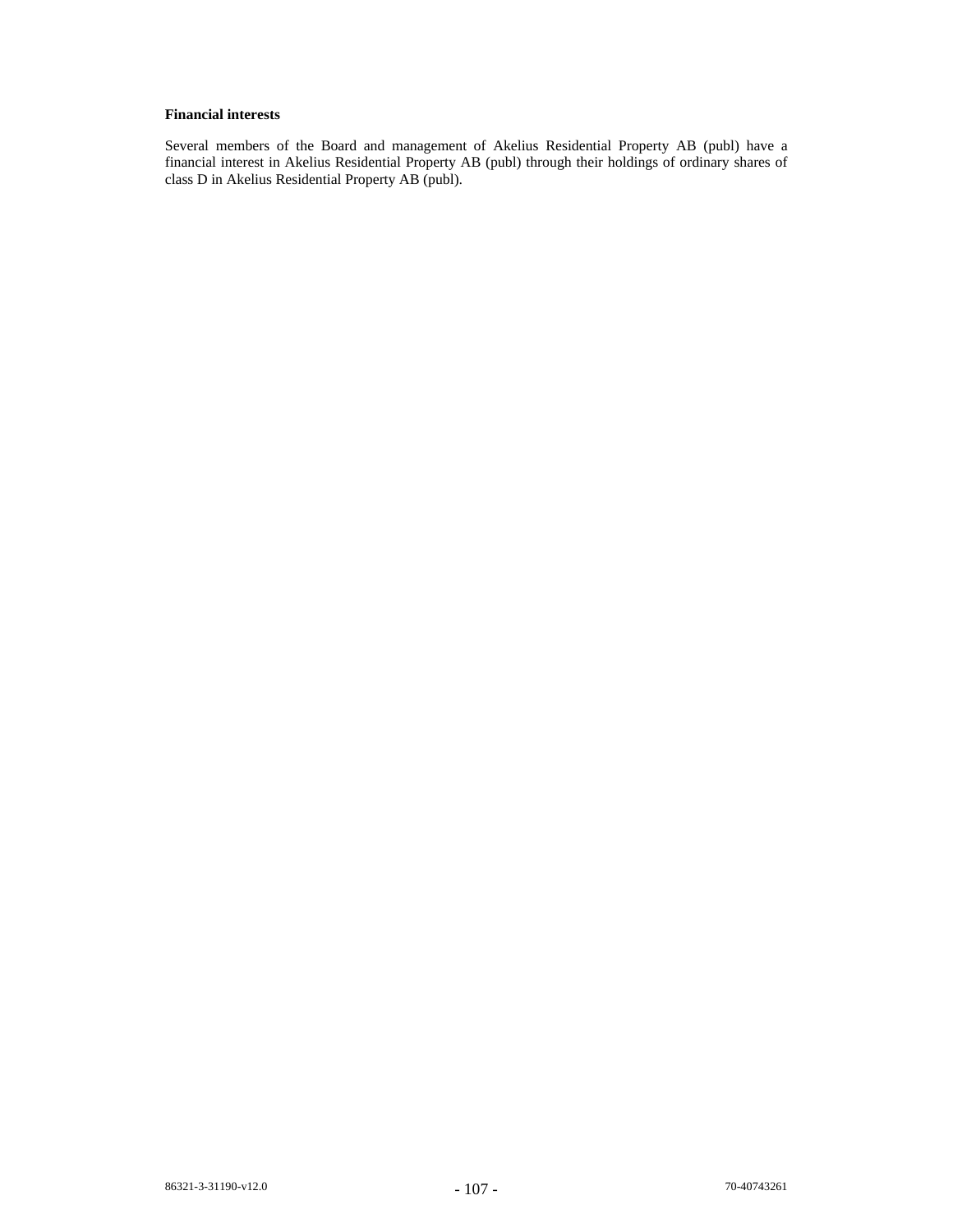### **TAXATION**

The tax laws of the investor's Member State and of the Issuers' and the Guarantor's Member State of incorporation might have an impact on the income received from the securities. Prospective purchasers of Notes should consult their own tax advisers as to which countries' tax laws could be relevant to acquiring, holding and disposing of Notes and receiving payments of interest, principal and/or other amounts under the Notes and the consequences of such actions under the tax laws of those countries.

### **Dutch Taxation**

*The following summary of certain Dutch taxation matters is based on the laws and practice in force as of the date of this Base Prospectus and is subject to any changes in law and the interpretation and application thereof, which changes could have retroactive effect. The following summary does not purport to be a comprehensive description of all the tax considerations that may be relevant to a decision to acquire, hold or dispose of Notes and does not purport to deal with the tax consequences applicable to all categories of investors, some of which may be subject to special rules.* 

*For the purpose of the paragraph "Taxes on Income and Capital Gains" below, it is assumed that a holder of Notes, being an individual or a non-resident entity, does not have nor will have a substantial interest (aanmerkelijk belang), or - in the case of such holder being an entity - a deemed substantial interest, in Akelius Residential Property Financing B.V. and that no connected person (verbonden persoon) to the holder of a Note has or will have a substantial interest in Akelius Residential Property Financing B.V.* 

*Generally speaking, an individual has a substantial interest in an entity if (a) such individual, either alone or together with his partner, directly or indirectly has, or is deemed to have, or (b) certain relatives of such individual or his partner directly or indirectly have or are deemed to have, (I) the ownership of, a right to acquire the ownership of, or certain rights over, shares representing 5 per cent. or more of either the total issued and outstanding capital of such entity or the issued and outstanding capital of any class of shares of such entity, or (II) the ownership of, or certain rights over, profit participating certificates (winstbewijzen) that relate to 5 per cent. or more of either the annual profit or the liquidation proceeds of such entity. Generally, an individual has a deemed substantial interest in a company if (i) he or his predecessor has disposed of or is deemed to have disposed of all or part of a substantial interest or (ii) he has transferred an enterprise in exchange for shares in such company, in each case, on a non-recognition basis.* 

*Generally speaking, a non-resident entity has a substantial interest in an entity if such entity, directly or indirectly has (I) the ownership of, a right to acquire the ownership of, or certain rights over, shares representing 5 per cent. or more of either the total issued and outstanding capital of such entity or the issued and outstanding capital of any class of shares of such entity, or (II) the ownership of, or certain rights over, profit participating certificates (winstbewijzen) that relate to 5 per cent. or more of either the annual profit or the liquidation proceeds of such entity. Generally, an non-resident entity has a deemed substantial interest in a company if such entity has disposed of or is deemed to have disposed of all or part of a substantial interest on a non-recognition basis.* 

*For the purpose of this summary, the term "entity" means a corporation as well as any other person that is taxable as a corporation for Dutch corporate tax purposes.* 

*Where this summary refers to "the Netherlands" or "Dutch" it refers only to the European part of the Kingdom of the Netherlands.* 

#### *Investors should consult their professional advisers as to the tax consequences of acquiring, holding and disposing of Notes.*

#### *Withholding Tax*

All payments of principal and interest by Akelius Residential Property Financing B.V. under the Notes can be made without withholding or deduction of any taxes of whatever nature imposed, levied, withheld or assessed by the Netherlands or any political subdivision or taxing authority thereof or therein, unless the Notes qualify as debt effectively functioning as equity within the meaning of article 10, paragraph 1, sub d, of the Corporate Tax Act 1969 (*Wet op de vennootschapsbelasting 1969*).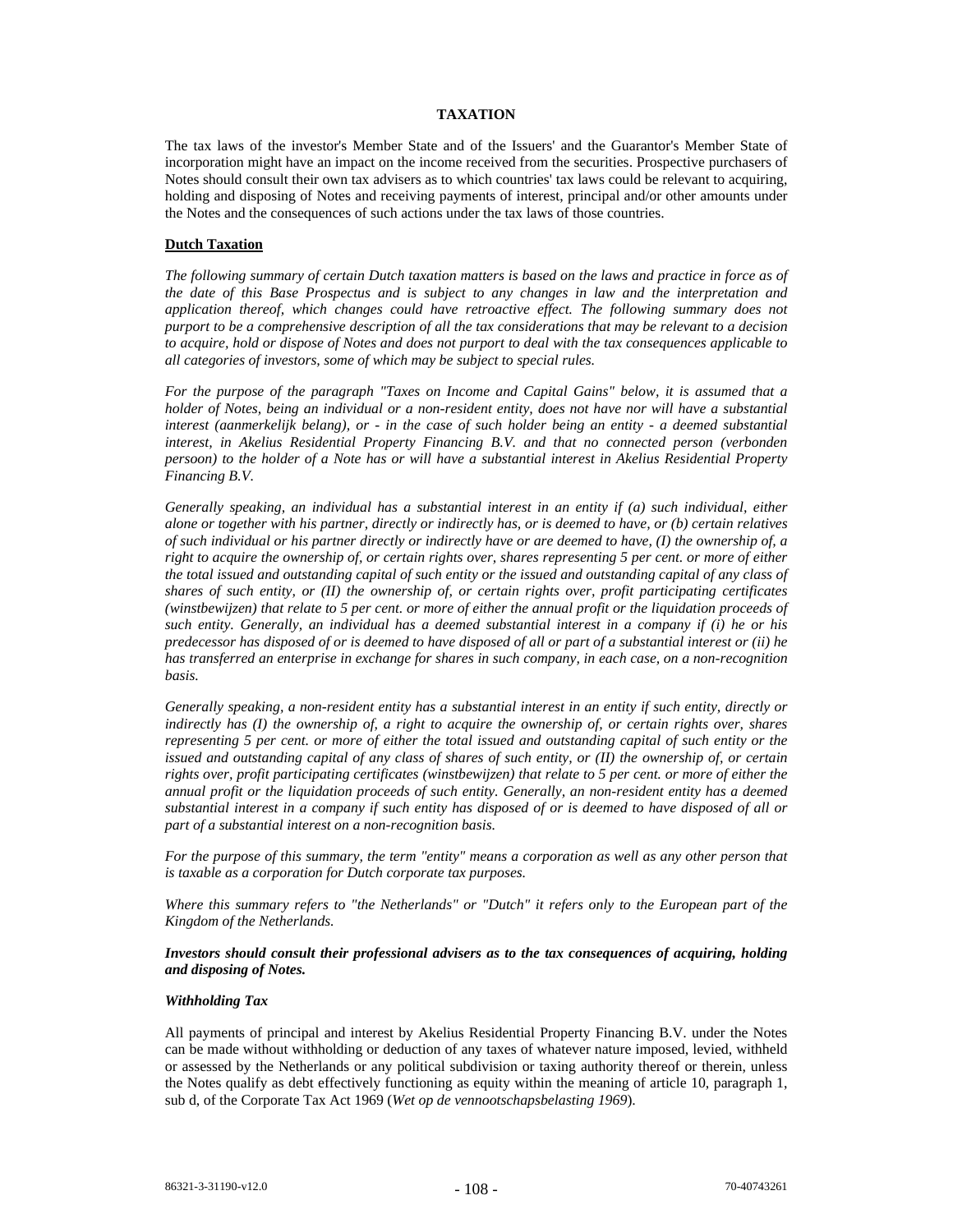However, as of 1 January 2021 Dutch withholding tax may apply on certain (deemed) payments of interest made to an affiliated (*gelieerde*) entity to Akelius Residential Property Financing B.V. if such entity (i) is considered to be resident (*gevestigd*) in a jurisdiction that is listed in the yearly updated Dutch Regulation on low-taxing states and non-cooperative jurisdictions for tax purposes (*Regeling laagbelastende staten en niet-coöperatieve rechtsgebieden voor belastingdoeleinden*), or (ii) has a permanent establishment located in such jurisdiction to which the interest is attributable, or (iii) is entitled to the interest payable for the main purpose or one of the main purposes to avoid taxation for another person, or (iv) is not considered to be the recipient of the interest in its jurisdiction of residence because such jurisdiction treats another (lower-tier) entity as the recipient of the interest (hybrid mismatch), or (v) is not treated as resident anywhere (also a hybrid mismatch), all within the meaning of the Withholding Tax Act 2021 (*Wet bronbelasting 2021*).

#### *Taxes on Income and Capital Gains*

#### *Residents*

### *Resident entities*

An entity holding Notes which is or is deemed to be resident in the Netherlands for Dutch corporate tax purposes and which is not tax exempt, will generally be subject to Dutch corporate tax in respect of income or a capital gain derived from the Notes at the prevailing statutory rates (up to 25% in 2020).

#### *Resident individuals*

An individual holding Notes who is or is deemed to be resident in the Netherlands for Dutch income tax purposes will be subject to Dutch income tax in respect of income or a capital gain derived from the Notes at the prevailing statutory rates (up to 49.50% in 2020) if:

- (i) the income or capital gain is attributable to an enterprise from which the holder derives profits (other than as a shareholder); or
- (ii) the income or capital gain otherwise qualifies as income from miscellaneous activities (*belastbaar resultaat uit overige werkzaamheden*) as defined in the Income Tax Act 2001 (*Wet inkomstenbelasting 2001*), including, without limitation, activities that exceed normal, active asset management (*normaal, actief vermogensbeheer*).

If neither condition (i) nor (ii) applies, the individual will generally be subject to Dutch income tax on the basis of a deemed return, regardless of any actual income or capital gain derived from the Notes. For 2020, the deemed return ranges from 1.79% to 5.28% of the value of the individual's net assets as at the beginning of the relevant fiscal year (including the Notes). The applicable percentages will be updated annually on the basis of historic market yields. Subject to application of certain allowances, the deemed return will be taxed at the prevailing statutory rate (30% in 2020).

#### *Non-residents*

A holder of Notes which is not and is not deemed to be resident in the Netherlands for the relevant tax purposes will not be subject to Dutch taxation on income or a capital gain derived from the Notes unless:

- (i) the income or capital gain is attributable to an enterprise or part thereof which is either effectively managed in the Netherlands or carried on through a permanent establishment (*vaste inrichting*) or a permanent representative (*vaste vertegenwoordiger*) taxable in the Netherlands and the holder derives profits from such enterprise (other than by way of the holding of securities); or
- (ii) the holder is an individual and the income or capital gain otherwise qualifies as income from miscellaneous activities (*belastbaar resultaat uit overige werkzaamheden*) in The Netherlands as defined in the Income Tax Act 2001 (*Wet inkomstenbelasting 2001*), including, without limitation, activities that exceed normal, active asset management (*normaal, actief vermogensbeheer*).

# *Gift and Inheritance Taxes*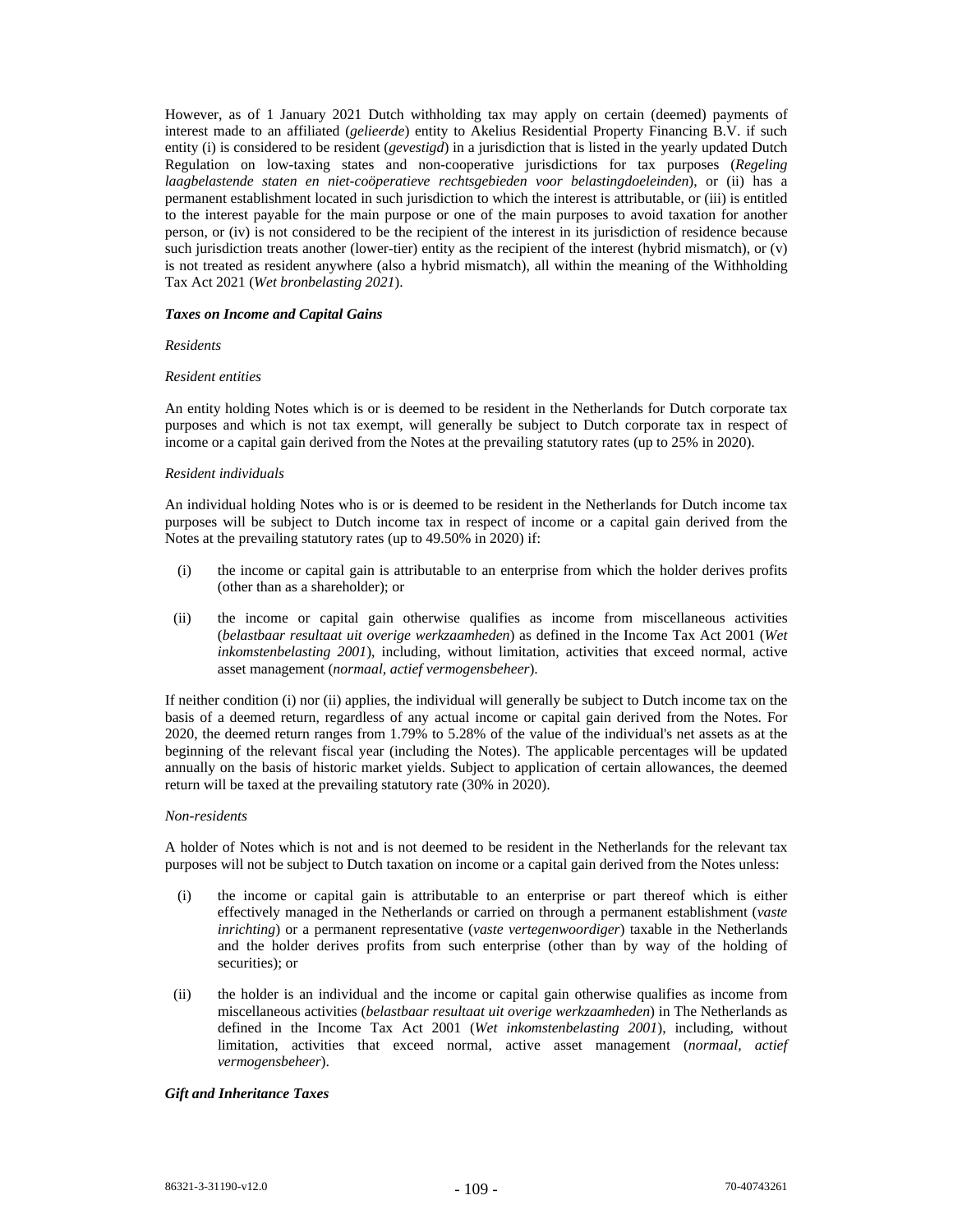Dutch gift or inheritance tax will not be levied on the occasion of the transfer of Notes by way of gift by, or on the death of, a holder of Notes, unless:

- (i) the holder is or is deemed to be resident in the Netherlands for the purpose of the relevant provisions; or
- (ii) the transfer is construed as an inheritance or gift made by, or on behalf of, a person who, at the time of the gift or death, is or is deemed to be resident in the Netherlands for the purpose of the relevant provisions.

# *Value Added Tax*

There is no Dutch value added tax payable by a holder of Notes in respect of payments in consideration for the issue or acquisition of Notes, payments of principal and interest under the Notes, or payments in consideration for a disposal of Notes.

#### *Other Taxes and Duties*

There is no Dutch registration tax, stamp duty or any other similar tax or duty payable in the Netherlands by a holder of Notes in respect of or in connection with the acquisition, holding or disposal of Notes, the execution, delivery or enforcement by legal proceedings (including any foreign judgment in the courts of the Netherlands) of the Notes or the performance of Akelius Residential Property Financing B.V.'s obligations under the Notes.

### *Residence*

A holder of Notes will not be and will not be deemed to be resident in the Netherlands for Dutch tax purposes and, subject to the exceptions set out above, will not otherwise become subject to Dutch taxation, by reason only of acquiring, holding or disposing of Notes or the execution, performance, delivery and/or enforcement of the Notes.

### **Swedish Taxation**

Prospective investors should consult their professional advisers on the tax consequences of buying, holding or selling any Notes in light of their own particular circumstances, including the effect of the laws of their country of citizenship, residence or domicile. The discussion that follows for the Kingdom of Sweden is based upon the applicable laws and interpretations thereof as of the date hereof, all of which laws and interpretations are subject to change or differing interpretations, which changes or differing interpretations could apply retroactively.

#### *Certain Swedish Tax Considerations*

The following summary of certain tax considerations that may arise as a result of holding listed<sup>31</sup> Notes is based on current Swedish tax legislation and is intended only as general information for Noteholders who are resident in the Kingdom of Sweden for tax purposes, unless otherwise indicated. This description does not deal comprehensively with all tax consequences that may occur for Noteholders. For instance, it does not cover the specific rules where Notes are held by a partnership, as current assets in a business operation, via a capital insurance (*Sw: kapitalförsäkring*) or investment deposit account (*Sw: investeringssparkonto*) or held as hedge for foreign currency exposure. Special tax consequences that are not described below may also apply for certain categories of taxpayers, including investment companies, investment funds and insurance companies. Prospective purchasers of the Notes should consult their own tax advisers for information with respect to the special tax consequences that may arise as a result of holding Notes, including the applicability and effect of foreign income tax rules, provisions in double taxation treaties and other rules which may be applicable.

 $31$  For the Notes to be considered as listed it is, according to the Swedish Tax Agency, not sufficient that the Notes are admitted to trading on a regulated market, the Notes also have to be traded.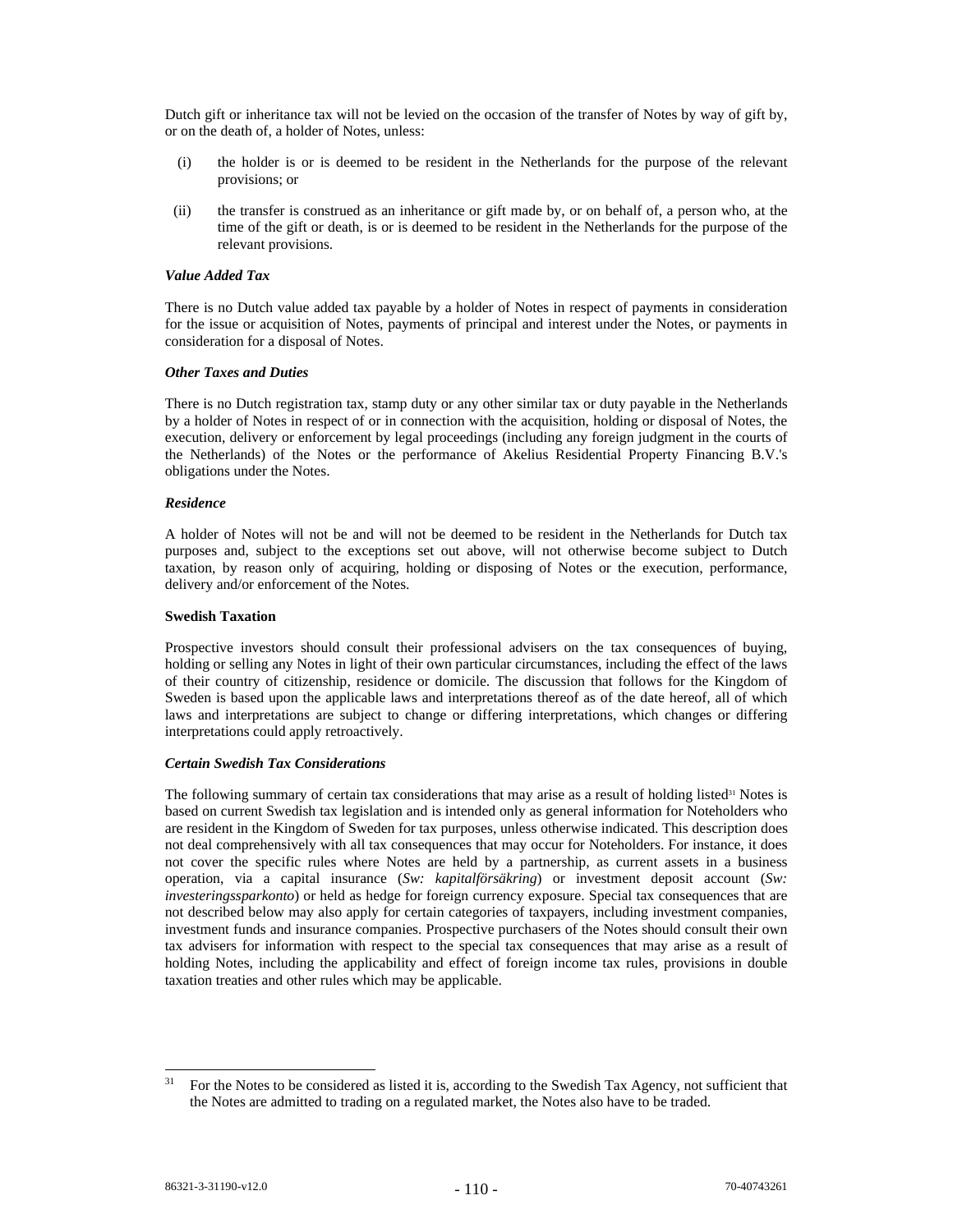### *Taxation of Individuals Resident in the Kingdom of Sweden*

#### *Capital Gains and Losses*

Individuals who sell their Notes are subject to capital gain taxation with a tax rate of 30 per cent. The capital gain or loss is calculated as the difference between the sales (or redemption) proceeds, after deduction of sales costs, and the Notes' acquisition cost for tax purposes. The acquisition cost is determined according to the "**average method**". This means that the costs of acquiring all Notes of the same type and class as the sold Notes are added together and the average acquisition cost is calculated collectively, with respect to changes of the holding.

Gains or losses on currency exchange rate fluctuations may arise in relation to Notes where the sales proceeds received are in a foreign currency. However, no special calculations are required if the sales proceeds are exchanged into SEK within 30 days from the time of disposal. In such case, the exchange rate on the date of exchange shall be used when calculating the value of the sales proceeds. The exchange rate on the date of acquisition is generally used when determining the acquisition cost for tax purposes.

Capital losses on listed Swedish receivables are fully deductible in the income category capital. According to Swedish case law, full deductibility also applies for capital losses on listed foreign receivables.

If a deductible deficit arises in the income category capital, a reduction of the tax on income from employment and from business operations, as well as tax on real estate and the municipal real estate fee, is allowed. The tax reduction amounts to 30 per cent. of the deficit not exceeding SEK 100,000 and 21 per cent. of any part of the deficit in excess of SEK 100,000. Deficits may not be carried forward to a subsequent fiscal year.

#### *Interest*

Any interest income received by an individual holder during the time of holding the Notes is subject to Swedish tax at a tax rate of 30 per cent. in the income from capital category. Interest income is taxable when the income can be disposed of, in accordance with the "**cash method**".

#### *Preliminary Withheld Tax on Interest*

If amounts that are considered to be interest for Swedish tax purposes are paid by a legal entity domiciled in the Kingdom of Sweden, including a Swedish branch, to a private individual (or an estate of a deceased individual) with residence in the Kingdom of Sweden for Swedish tax purposes, Swedish preliminary taxes are normally withheld by the legal entity on such payments. Swedish preliminary taxes should normally be withheld also on other return on the Notes (but not capital gains), if the return is paid out together with such a payment of interest referred to above.

#### *Taxation of Swedish Legal Entities*

Limited liability companies and other legal entities, except for estates of deceased Swedish individuals, are normally taxed on its worldwide income as income from business activities (including income from the sale or redemption of the Notes) with a corporate tax rate of 21.4 per cent. (20.6 per cent. from fiscal year 2021).

#### *Capital Gains and Losses*

Capital gains on receivables incurred by legal entities are taxed as income from business activities. Tax deductible capital losses on receivables incurred by limited liability companies and certain other legal entities are normally fully deductible against any taxable income.

Notes in foreign currency should be valued at closing date rate at year end. A foreign exchange gain is taxable and a foreign exchange loss is tax deductible. Foreign exchange rate fluctuations that are treated as taxable/tax deductible may affect the acquisition cost of the Notes.

#### *Interest*

Interest income is normally taxed on an accrual basis subject to corporate income tax.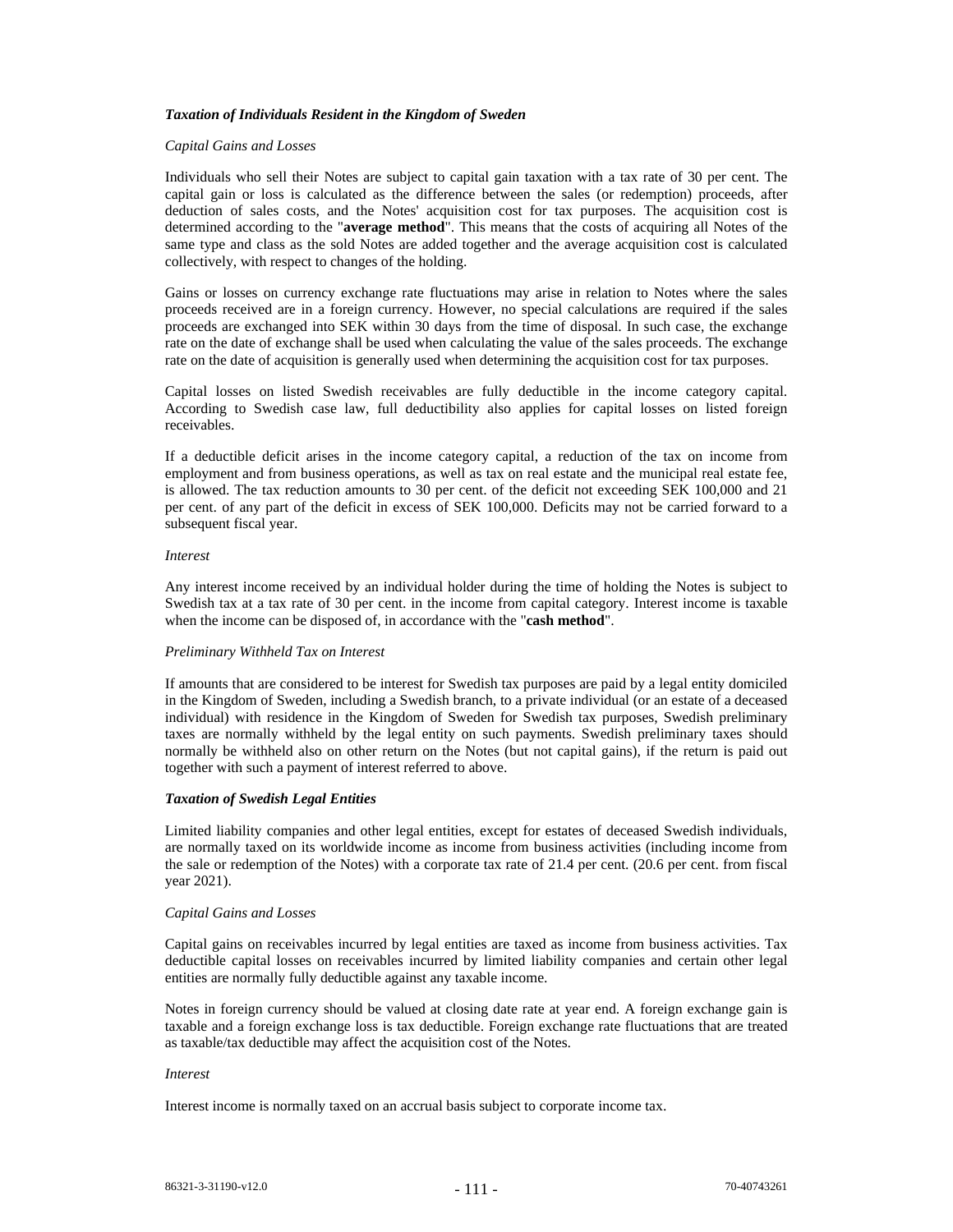#### *Taxation of Tax Residents Outside of the Kingdom of Sweden*

### *Capital Gains and Losses*

Noteholders that are not tax residents in the Kingdom of Sweden and who are not conducting business from a permanent establishment in the Kingdom of Sweden are generally not liable for Swedish capital gain taxation on the disposal of Notes. The Noteholders may be subject to tax in their country of tax residence.

#### *Withholding Tax and Preliminary Withheld Tax on Interest*

There is no withholding tax in the Kingdom of Sweden on interest payments nor will a preliminary tax be withheld on the interest payments or on the portion of the repayment of the Notes that constitute interest.

#### **The Foreign Account Tax Compliance Act**

Pursuant to certain provisions of the U.S. Internal Revenue Code of 1986, commonly known as FATCA, a "**foreign financial institution**" (as defined in FATCA) may be required to withhold on certain payments it makes ("**foreign passthru payments**") to persons that fail to meet certain certification, reporting, or related requirements. The Issuers and the Guarantor may be foreign financial institutions for these purposes. A number of jurisdictions (including Sweden and the Netherlands) have entered into, or have agreed in substance to, intergovernmental agreements with the United States to implement FATCA ("**IGAs**"), which modify the way in which FATCA applies in their jurisdictions. Under the provisions of IGAs as currently in effect, a foreign financial institution in an IGA jurisdiction would generally not be required to withhold under FATCA or an IGA from payments that it makes. Certain aspects of the application of the FATCA provisions and IGAs to instruments such as the Notes, including whether withholding would ever be required pursuant to FATCA or an IGA with respect to payments on instruments such as the Notes, are uncertain and may be subject to change. Even if withholding would be required pursuant to FATCA or an IGA with respect to payments on instruments such as the Notes, such withholding would not apply prior to the date that is two years after the date on which the final regulations defining "**foreign passthru payment**" are filed with the U.S. Federal Register and Notes characterised as debt (or which are not otherwise characterised as equity and have a fixed term) for U.S. federal tax purposes that are issued on or prior to the date that is six months after the date on which final regulations defining "**foreign passthru payments**" are filed with the U.S. Federal Register generally would be "**grandfathered**" for purposes of FATCA withholding unless materially modified after such date. However, if additional notes (as described under "*Terms and Conditions of the Notes—Further Issues*") that are not distinguishable from previously issued Notes are issued after the expiration of the grandfathering period and are subject to withholding under FATCA, then withholding agents may treat all Notes, including the Notes offered prior to the expiration of the grandfathering period, as subject to withholding under FATCA. Holders should consult their own tax advisers regarding how these rules may apply to their investment in the Notes. Even if in the future withholding may technically apply, a Holder may generally avoid such withholding if it complies with certain disclosure and, in some cases, FATCA registration procedures depending on the Holder's particular classification under FATCA. In the event any withholding would be required pursuant to FATCA or an IGA with respect to payments on the Notes, no person will be required to pay additional amounts as a result of the withholding.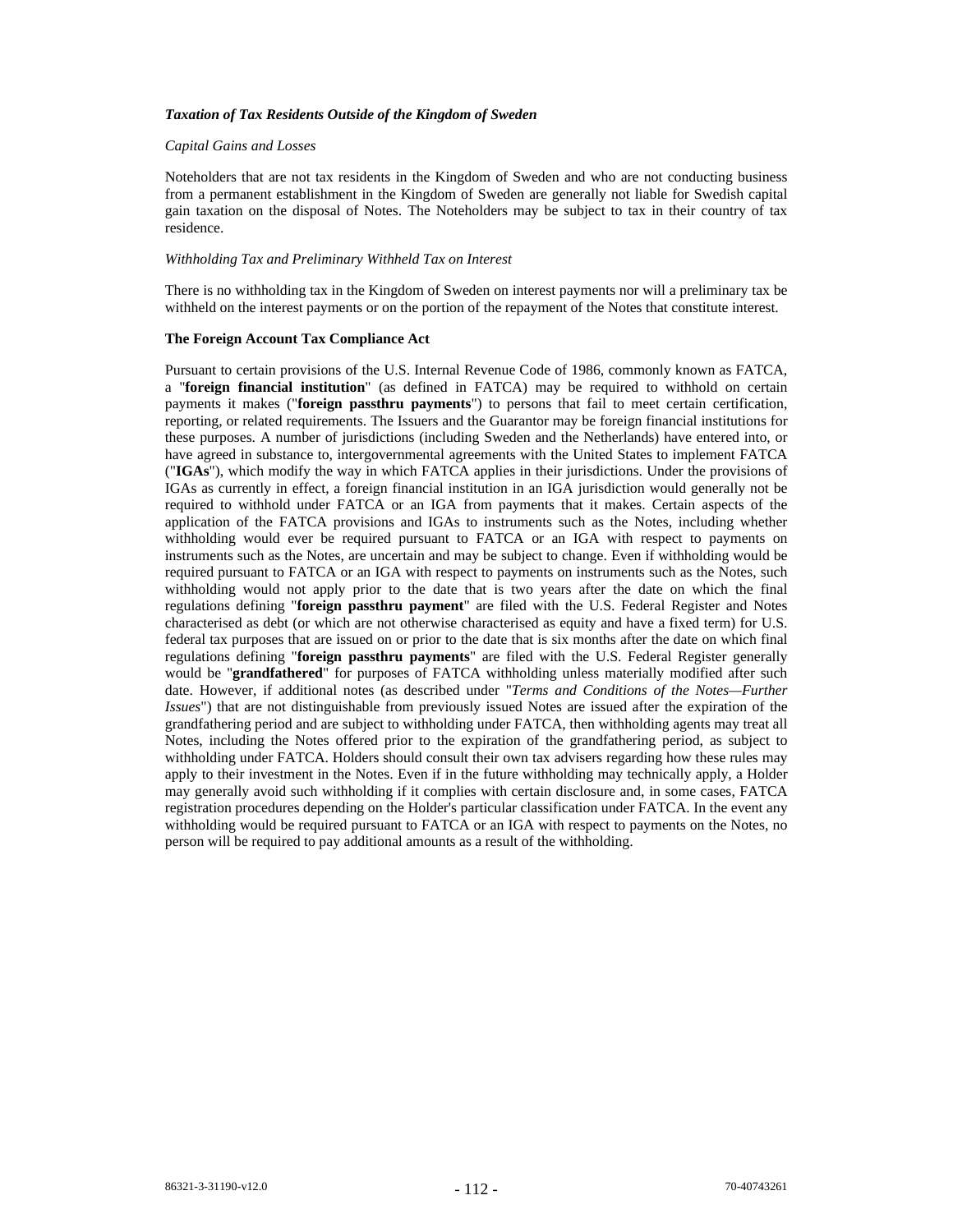# **SUBSCRIPTION AND SALE**

Notes may be sold from time to time by each of the Issuers to any one or more of Barclays Bank Ireland PLC, Barclays Bank PLC, Bayerische Landesbank, BNP Paribas, Commerzbank Aktiengesellschaft, Danske Bank A/S and Swedbank AB (publ) (the "**Dealers**"). The Issuers reserve the right to sell Notes to dealers other than the Dealers. The arrangements under which Notes may from time to time be agreed to be sold by the relevant Issuer to, and subscribed by, Dealers are set out in an amended and restated Dealer Agreement dated 23 July 2020 (the "**Dealer Agreement**") and made between the Issuers, the Guarantor and the Dealers. The Dealer Agreement makes provision for the resignation or termination of appointment of existing Dealers and for the appointment of additional or other Dealers either generally in respect of the Programme or in relation to a particular Tranche of Notes. If in the case of any Tranche of Notes the method of distribution is an agreement between the relevant Issuer, the Guarantor (if applicable) and a single Dealer for that Tranche to be issued by the relevant Issuer and subscribed by that Dealer, the method of distribution will be described in the relevant Final Terms as "**Non-syndicated**" and the name of that Dealer and any other interest of that Dealer which is material to the issue of that Tranche beyond the fact of the appointment of that Dealer will be set out in the relevant Final Terms. If in the case of any Tranche of Notes the method of distribution is an agreement between the relevant Issuer, the Guarantor (if applicable) and more than one Dealer for that Tranche to be issued by the relevant Issuer and subscribed by those Dealers, the method of distribution will be described in the relevant Final Terms as "**Syndicated**", the obligations of those Dealers to subscribe the relevant Notes will be joint and several and the names of those Dealers and any other interests of any of those Dealers which is material to the issue of that Tranche beyond the fact of the appointment of those Dealers (including whether any of those Dealers has also been appointed to act as Stabilisation Manager in relation to that Tranche) will be set out in the relevant Final Terms.

Any such agreement will, *inter alia*, make provision for the form and terms and conditions of the relevant Notes, the price at which such Notes will be subscribed by the Dealer(s) and the commissions or other agreed deductibles (if any) payable or allowable by the relevant Issuer or Guarantor in respect of such subscription.

## **United States of America**: *Regulation S Category 2; TEFRA D or TEFRA C as specified in the relevant Final Terms or neither if TEFRA is specified as not applicable in the relevant Final Terms*.

The Notes have not been and will not be registered under the Securities Act or with any securities regulatory authority of any state or other jurisdiction of the United States and may not be offered or sold within the United States or to, or for the account or benefit of, U.S. persons except in certain transactions exempt from the registration requirements of the Securities Act. Terms used in this paragraph have the meanings given to them by Regulation S.

The Bearer Notes are subject to U.S. tax law requirements and may not be offered, sold or delivered within the United States or its possessions or to a United States person, except in certain transactions permitted by U.S. tax regulations. Terms used in this paragraph have the meanings given to them by the United States Internal Revenue Code and regulations thereunder.

Each Dealer has agreed that, and each further Dealer appointed under the programme will be required to agree that, except as permitted by the Dealer Agreement, it will not offer, sell or deliver Notes, (i) as part of its distribution at any time or (ii) otherwise until 40 days after the completion of the distribution of the Notes comprising the relevant Tranche, within the United States or to, or for the account or benefit of, U.S. persons, and such Dealer will have sent to each dealer to which it sells Notes during the distribution compliance period relating thereto a confirmation or other notice setting forth the restrictions on offers and sales of the Notes within the United States or to, or for the account or benefit of, U.S. persons.

In addition, until 40 days after the commencement of the offering of Notes comprising any Tranche, any offer or sale of Notes within the United States by any dealer (whether or not participating in the offering) may violate the registration requirements of the Securities Act.

#### **Prohibition of Sales to European Economic Area and United Kingdom Retail Investors**

Unless the applicable Final Terms in respect of any Notes specifies the "Prohibition of Sales to EEA and UK Retail Investors" as "Not Applicable", or "Not Applicable, Key Information Document prepared", each Dealer has represented and agreed, and each further Dealer appointed under the Programme will be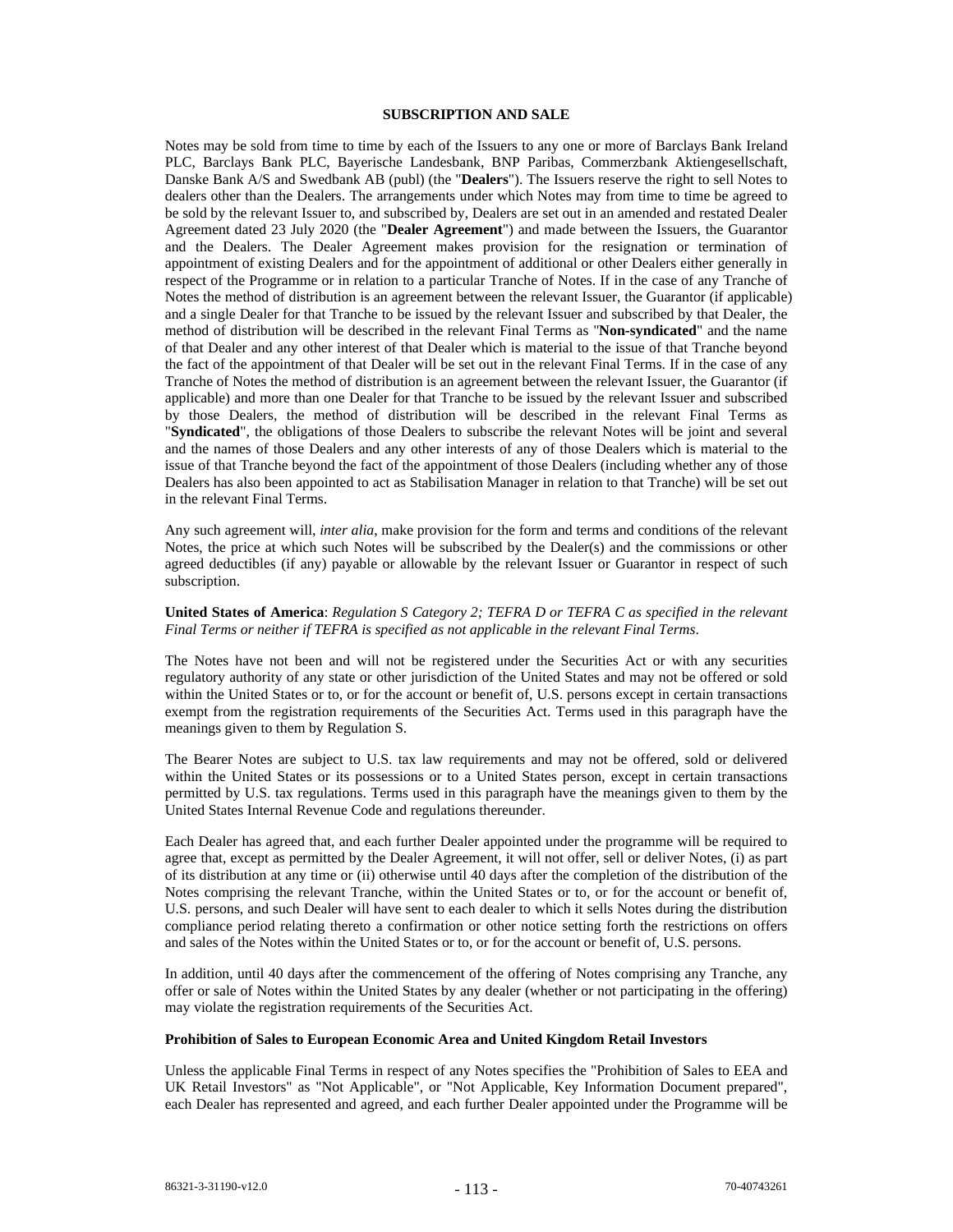required to represent and agree, that it has not offered, sold or otherwise made available and will not offer, sell or otherwise make available any Notes which are the subject of the offering contemplated by this Base Prospectus as completed by the applicable Final Terms in relation thereto to any retail investor in the EEA or in the United Kingdom. For the purposes of this provision:

- (d) the expression "**retail investor**" means a person who is one (or more) of the following:
	- (i) a retail client as defined in point (11) of Article 4(1) of Directive 2014/65/EU (as amended) ("**MiFID II**"); or
	- (ii) a customer within the meaning of the Insurance Distribution Directive (Directive (EU) 2016/97), where that customer would not qualify as a professional client as defined in point (10) of Article 4(1) of MiFID II.

#### **Selling Restrictions Addressing Additional United Kingdom Securities Laws**

Each Dealer has represented, warranted and agreed, and each further Dealer appointed under the Programme will be required to represent and agree, that:

- (e) *No deposit-taking:* in relation to any Notes having a maturity of less than one year:
	- (i) it is a person whose ordinary activities involve it in acquiring, holding, managing or disposing of investments (as principal or agent) for the purposes of its business; and:
	- (ii) it has not offered or sold and will not offer or sell any Notes other than to persons:
		- (A) whose ordinary activities involve them in acquiring, holding, managing or disposing of investments (as principal or agent) for the purposes of their businesses; or
		- (B) who it is reasonable to expect will acquire, hold, manage or dispose of investments (as principal or agent) for the purposes of their businesses,

where the issue of the Notes would otherwise constitute a contravention of Section 19 of the FSMA by the Issuers;

- (f) *Financial promotion:* it has only communicated or caused to be communicated and will only communicate or cause to be communicated any invitation or inducement to engage in investment activity (within the meaning of section 21 of the FSMA) received by it in connection with the issue or sale of any Notes in circumstances in which section 21(1) of the FSMA does not apply to the Issuers; and
- (g) *General compliance*: it has complied and will comply with all applicable provisions of the FSMA with respect to anything done by it in relation to any Notes in, from or otherwise involving the United Kingdom.

### **The Kingdom of Sweden**

This Base Prospectus has not been approved by the Swedish Financial Supervisory Authority (Sw. *Finansinspektionen*). Each Dealer has represented and agreed that it will not market or offer the Notes in Sweden in circumstances that are deemed to be an offer to the public in Sweden which would require that a prospectus is approved by the Swedish Financial Supervisory Authority.

### **The Netherlands**

Zero Coupon Notes (as defined below) in definitive form of the Issuer may only be transferred and accepted, directly or indirectly, within, from or into the Netherlands through the mediation of either the Issuer or a member firm of Euronext Amsterdam N.V. in full compliance with the Dutch Savings Certificates Act (*Wet inzake spaarbewijzen*) of 21 May 1985 (as amended) and its implementing regulations. No such mediation is required: (a) in respect of the transfer and acceptance of rights representing an interest in a Zero Coupon Note in global form, or (b) in respect of the initial issue of Zero Coupon Notes in definitive form to the first holders thereof, or (c) in respect of the transfer and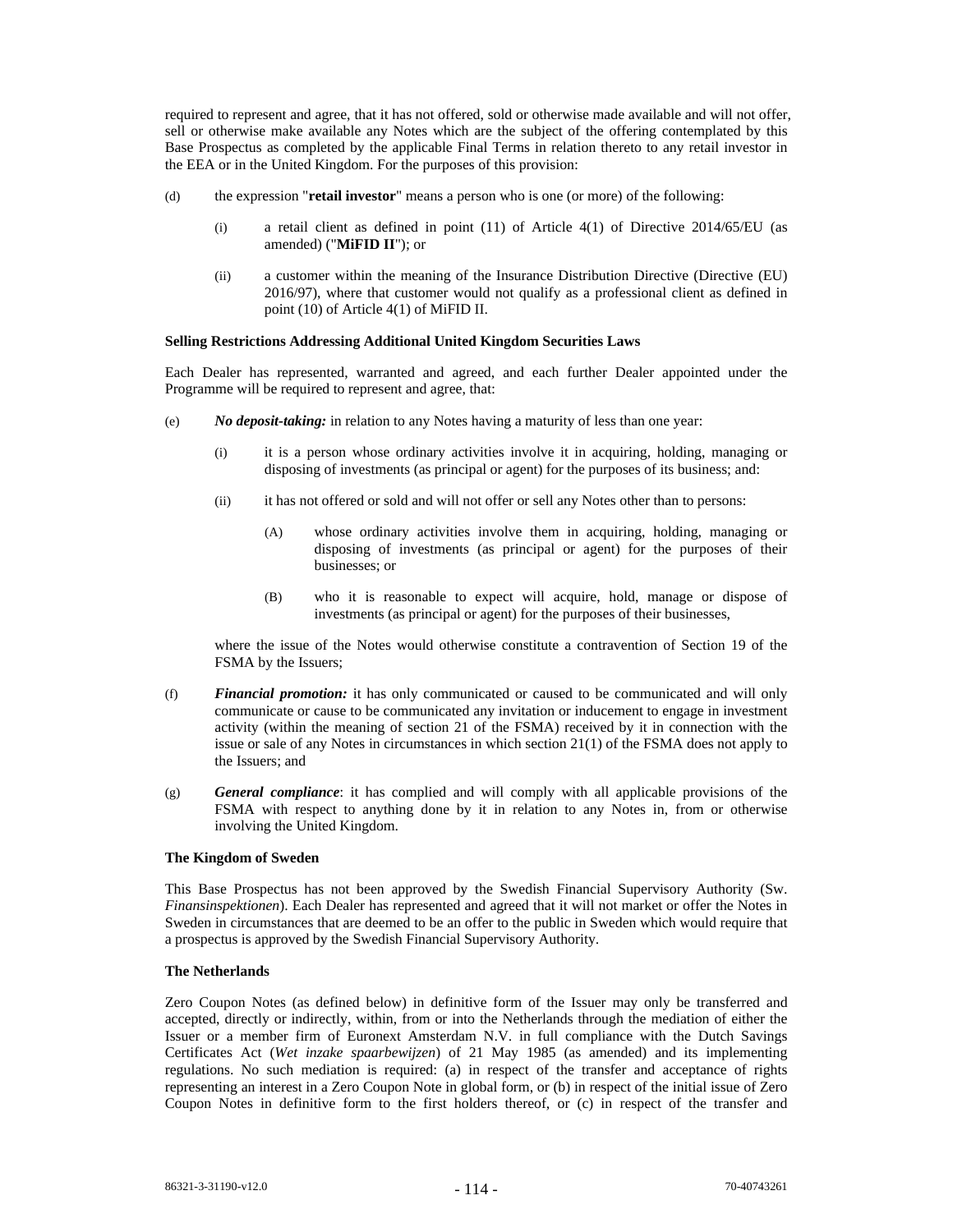acceptance of Zero Coupon Notes in definitive form between individuals not acting in the conduct of a business or profession, or (d) in respect of the transfer and acceptance of such Zero Coupon Notes within, from or into the Netherlands if all Zero Coupon Notes (either in definitive form or as rights representing an interest in a Zero Coupon Note in global form) of any particular Series are issued outside the Netherlands and are not distributed into the Netherlands in the course of initial distribution or immediately thereafter.

As used herein "**Zero Coupon Notes**" are Notes that are in bearer form and that constitute a claim for a fixed sum against the Issuer and on which interest does not become due during their tenor or on which no interest is due whatsoever.

#### **Japan**

The Notes have not been and will not be registered under the Financial Instruments and Exchange Act of Japan (Act No. 25 of 1948), as amended (the "**FIEA**"). Accordingly, each Dealer has represented and agreed, and each further Dealer appointed under the Programme will be required to represent and agree, that it has not, directly or indirectly, offered or sold and will not, directly or indirectly, offer to sell any Notes in Japan or to, or for the benefit of, a resident of Japan (which term as used herein means any person resident in Japan, including any corporation or other entity organised under the laws of Japan) or to others for re-offering or resale, directly or indirectly, in Japan or to, or for the benefit of, any resident in Japan, except pursuant to an exemption from the registration requirements of, and otherwise in compliance with, FIEA and other relevant laws and regulations of Japan.

### **Singapore**

This Base Prospectus has not been registered as a prospectus with the Monetary Authority of Singapore. Accordingly, each Dealer has represented, warranted and agreed, and each further Dealer appointed under the Programme will be required to represent and agree, that it has not offered or sold any Notes or caused the Notes to be made the subject of an invitation for subscription or purchase and will not offer or sell any Notes or cause the Notes to be made the subject of an invitation for subscription or purchase, and has not circulated or distributed, nor will it circulate or distribute, this Base Prospectus or any other document or material in connection with the offer or sale, or invitation for subscription or purchase, of the Notes, whether directly or indirectly, to any person in Singapore other than (i) to an institutional investor (as defined in Section 4A of the Securities and Futures Act (Chapter 289) of Singapore (the "**SFA**")) pursuant to Section 274 of the SFA, (ii) to a relevant person (as defined in Section 275(2) of the SFA) pursuant to Section 275(1) of the SFA, or any person pursuant to Section 275(1A) of the SFA, and in accordance with the conditions specified in Section 275 of the SFA, or (iii) otherwise pursuant to, and in accordance with the conditions of, any other applicable provision of the SFA.

Where the Notes are subscribed or purchased under Section 275 of the SFA by a relevant person which is:

- (a) a corporation which is not an accredited investor (as defined in Section 4A of the SFA) the sole business of which is to hold investments and the entire share capital of which is owned by one or more individuals, each of whom is an accredited investor; or
- (b) a trust (where the trustee is not an accredited investor) whose sole purpose is to hold investments and each beneficiary of the trust is an individual who is an accredited investor,

securities or securities-based derivatives contracts (each term as defined in Section 2(1) of the SFA) of that corporation or the beneficiaries' rights and interest (howsoever described) in that trust shall not be transferred within six months after that corporation or that trust has acquired the Notes pursuant to an offer made under Section 275 of the SFA except:

- (i) to an institutional investor or to a relevant person, or to any person arising from an offer referred to in Section 275(1A) or Section 276(4)(i)(B) of the SFA;
- (ii) where no consideration is or will be given for the transfer;
- (iii) where the transfer is by operation of law;
- (iv) as specified in Section 276(7) of the SFA; or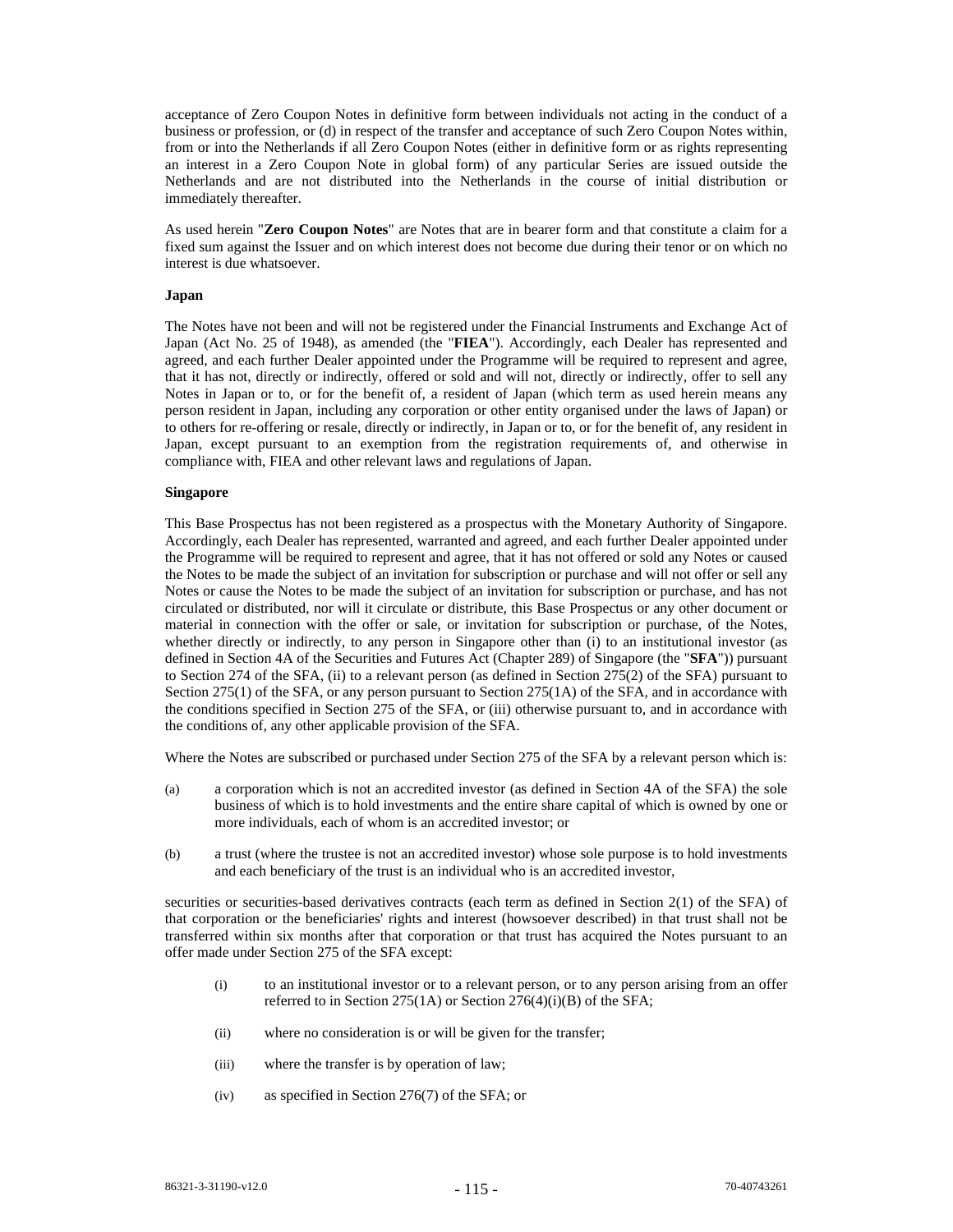(v) as specified in Regulation 37A of the Securities and Futures (Offers of Investments) (Securities and Securities-based Derivatives Contracts) Regulations 2018.

# **General**

Each Dealer has represented, warranted and agreed that, and each further Dealer appointed under the Programme will be required to represent, warrant and agree that it has complied and will comply to the best of its knowledge and belief in all material respects with all applicable laws and regulations in each country or jurisdiction in or from which it purchases, offers, sells or delivers Notes or possesses, distributes or publishes this Base Prospectus or any Final Terms or any related offering material, in all cases at its own expense. Other persons into whose hands this Base Prospectus or any Final Terms comes are required by the Issuers, the Guarantor and the Dealers to comply with all applicable laws and regulations in each country or jurisdiction in or from which they purchase, offer, sell or deliver Notes or possess, distribute or publish this Base Prospectus or any Final Terms or any related offering material, in all cases at their own expense.

The Dealer Agreement provides that the Dealers shall not be bound by any of the restrictions relating to any specific jurisdiction (set out above) to the extent that such restrictions shall, as a result of change(s) or change(s) in official interpretation, after the date hereof, of applicable laws and regulations, no longer be applicable but without prejudice to the obligations of the Dealers described in the paragraph headed "*General*" above.

Selling restrictions may be supplemented or modified with the agreement of the Issuers. Any such supplement or modification may be set out in a supplement to this Base Prospectus or in a Drawdown Prospectus.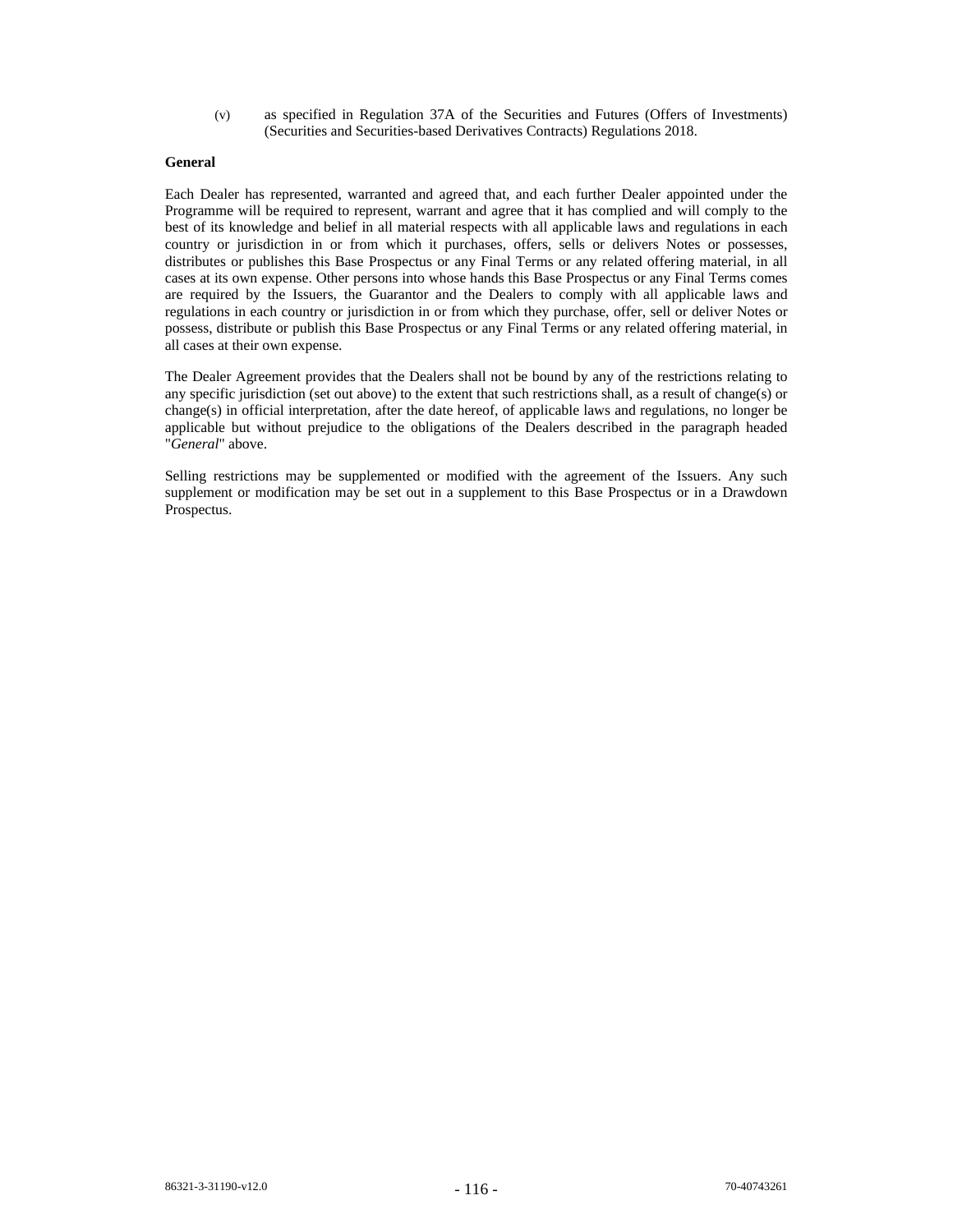### **GENERAL INFORMATION**

# **Listing**

1. The approval of the Programme is expected to take effect on 23 July 2020. Any Tranche of Notes intended to be admitted to trading on the regulated market of Euronext Dublin will be so admitted to trading upon submission to Euronext Dublin of the relevant Final Terms and any other information required by Euronext Dublin, subject to the issue of the relevant Notes.

However, Notes may be issued pursuant to the Programme which will not be admitted to listing, trading and/or quotation by Euronext Dublin or any other listing authority, stock exchange and/or quotation system or which will be admitted to listing, trading and/or quotation by such other or further listing authorities, stock exchanges and/or quotation systems as the relevant Issuer and the relevant Dealer(s) may agree.

# **Authorisation**

2. The update of the Programme was authorised by a resolution of the Board of Akelius Residential Property AB (publ) passed on 24 June 2020 and by a resolution of the Board of Akelius Residential Property Financing B.V. passed on 10 July 2020. Each of the Issuers and the Guarantor has obtained or will obtain from time to time all necessary consents, approvals and authorisations in connection with the issue and performance of the Notes and the giving of the Guarantee.

### **Legal and Arbitration Proceedings**

3. There are no governmental, legal or arbitration proceedings, (including any such proceedings which are pending or threatened, of which the Issuers or the Guarantor are aware), which may have, or have had during the 12 months prior to the date of this Base Prospectus, a significant effect on the financial position or profitability of the Issuers, the Guarantor or the Group.

#### **Significant/Material Change**

4. Save as disclosed in the section of this Base Prospectus entitled "*Description of Akelius Residential Property AB (publ) and the Group – Recent Developments*", there has been no significant change in the financial position or the financial performance of the Issuers, the Guarantor or of the Group since 31 March 2020. There has been no material adverse change in the prospects of (i) Akelius Residential Property AB (publ) since 31 December 2019 or (ii) Akelius Residential Property Financing B.V. since the date of its incorporation.

# **Auditors**

5. Ernst & Young AB, Jakobsbergsgatan 24, 114 44 Stockholm, Sweden who are authorised and regulated by the Supervisory Board of Public Accountants – Revisorsinspektionen have independently audited without qualification and in accordance with generally accepted auditing standards in the Kingdom of Sweden, the consolidated financial statements of Akelius Residential Property AB (publ), prepared in accordance with IFRS, for the financial years ended on 31 December 2018 and 31 December 2019 and have given, and have not withdrawn, their consent to the inclusion of their report in this Base Prospectus in the form and context in which it is included.

#### **Documents on Display**

- 6. Copies of the following documents (together with English translations where the documents in question are not in English) may be inspected during normal business hours on any weekday (Saturdays and public holidays excepted), at the office of Akelius Residential Property AB (publ) for 12 months from the date of this Base Prospectus:
	- (a) this Base Prospectus and any supplement to this Base Prospectus (and any documents incorporated by reference in such supplements);
	- (b) the Memorandum and Articles of Association of the Issuers and the Guarantor;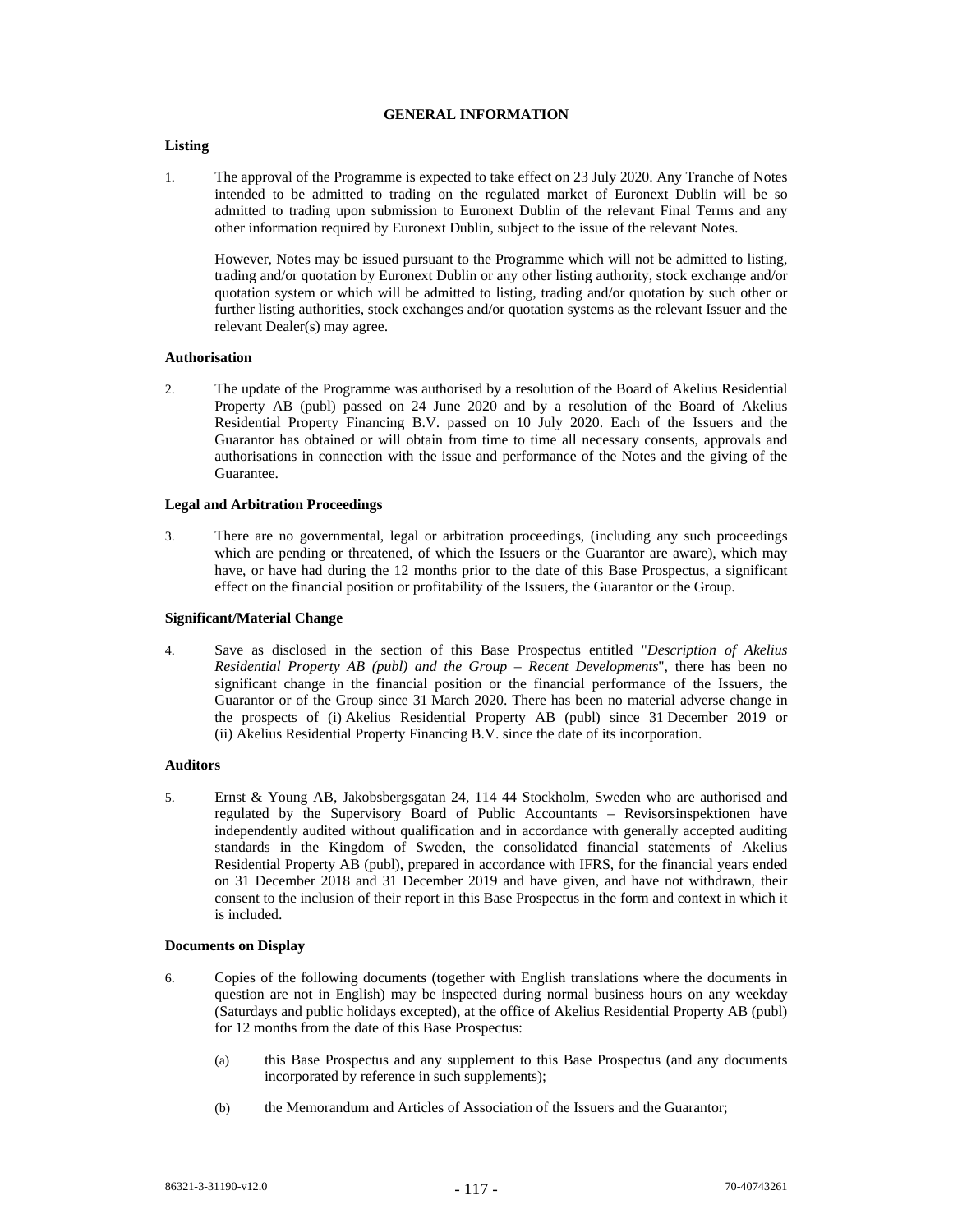- (c) the 2019 Financial Statements, the 2018 Financial Statements and the January to March 2020 Interim Financial Statements;
- (d) the Trust Deed (which contains the forms of Notes in global and definitive form);
- (e) the Agency Agreement; and
- (f) the Issuer-ICSDs Agreement.

The documents mentioned above in (a) to (f) are available on https://www.akelius.com/en/investor/governance/articles-of-association and https://www.akelius.com/en/investor/financial/bonds, respectively.

### **Clearing of the Notes**

7. The Notes have been accepted for clearance through Euroclear and Clearstream, Luxembourg. The appropriate common code and the International Securities Identification Number (ISIN) in relation to the Notes of each Tranche will be specified in the relevant Final Terms. The relevant Final Terms shall specify any other clearing system as shall have accepted the relevant Notes for clearance together with any further appropriate information. The Financial Instrument Short Name (FISN) and Classification of Financial Instruments Code (CFI Code) (where applicable) will be available on the website of the Association of National Numbering Agencies (ANNA) or alternatively sourced from the responsible National Numbering Agency that assigned the ISIN.

### **Legal Entity Identifier**

8. The Legal Entity Identifier ("**LEI**") code of Akelius Residential Property AB (publ) is 213800REBFN6T3PU8L97.

The Legal Entity Identifier ("**LEI**") code of Akelius Residential Property Financing B.V. is 724500ABLEHD1CIBAA35.

#### **Issue Price and Yield**

9. Notes may be issued at any price. The issue price of each Tranche of Notes to be issued under the Programme will be determined by the relevant Issuer, the Guarantor (if applicable) and the relevant Dealer(s) at the time of issue in accordance with prevailing market conditions and the issue price of the relevant Notes or the method of determining the price and the process for its disclosure will be set out in the applicable Final Terms. In the case of different Tranches of a Series of Notes, the issue price may include accrued interest in respect of the period from the interest commencement date of the relevant Tranche (which may be the issue date of the first Tranche of the Series or, if interest payment dates have already passed, the most recent interest payment date in respect of the Series) to the issue date of the relevant Tranche.

The yield of each Tranche of Notes set out in the applicable Final Terms will be calculated as of the relevant issue date on an annual or semi-annual basis using the relevant issue price. It is not an indication of future yield.

# **Dealers' Activities**

10. In the ordinary course of their business activities, the Dealers and their affiliates may make or hold a broad array of investments and actively trade debt and equity securities (or related derivative securities) and financial instruments (including bank loans) for their own account and for the accounts of their customers. Such investments and securities activities may involve securities and/or instruments of the Issuers, the Guarantor or Issuers' or the Guarantor's affiliates. Certain of the Dealers or their affiliates that have a lending relationship with the Issuers or the Guarantor routinely hedge their credit exposure to the Issuers and the Guarantor consistent with their customary risk management policies. Typically, such Dealers and their affiliates would hedge such exposure by entering into transactions which consist of either the purchase of credit default swaps or the creation of short positions in securities, including potentially the Notes issued under the Programme. Any such short positions could adversely affect future trading prices of Notes issued under the Programme. The Dealers and their affiliates may also make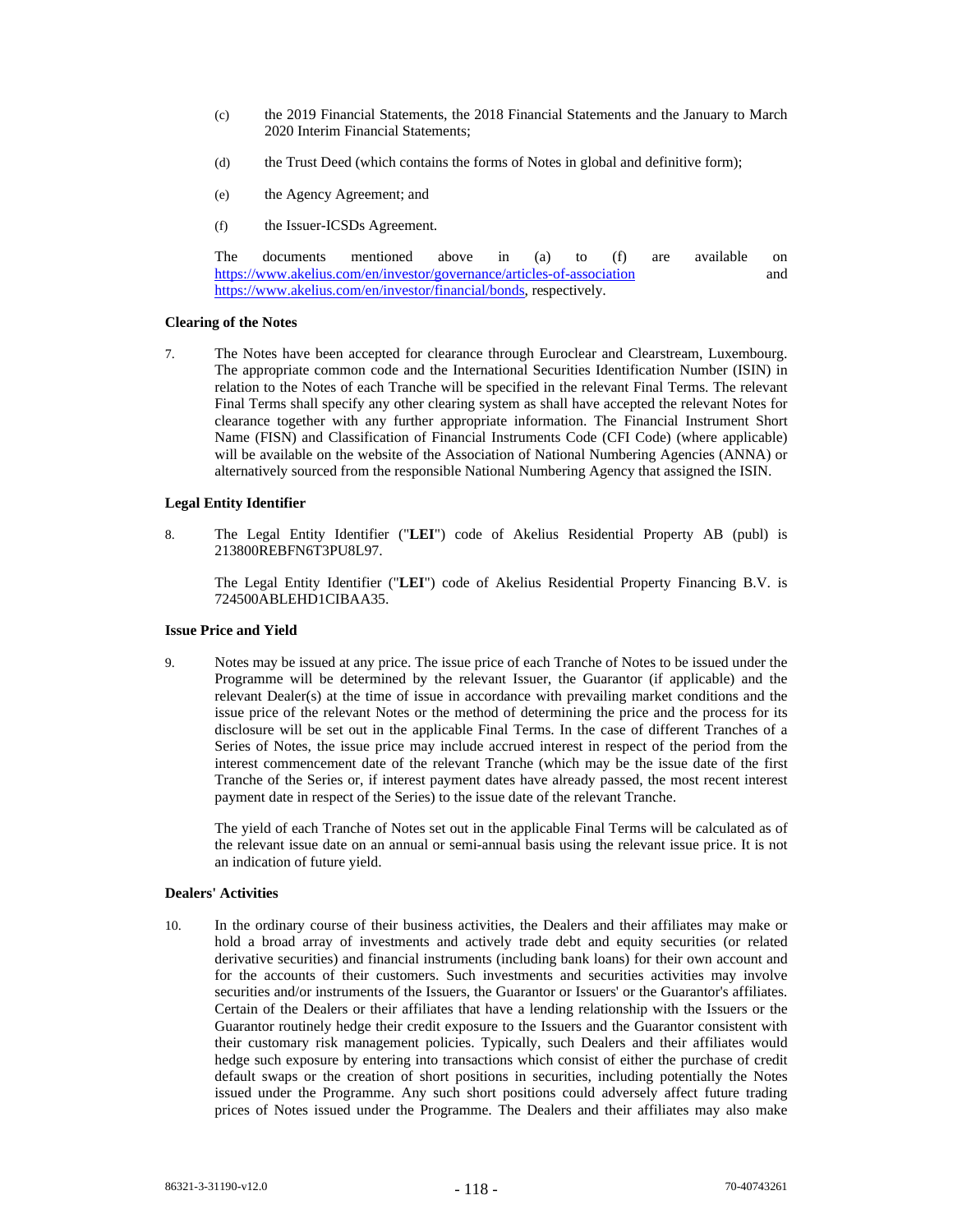investment recommendations and/or publish or express independent research views in respect of such securities or financial instruments and may hold, or recommend to clients that they acquire, long and/or short positions in such securities and instruments.

# **Issuer and Guarantor website**

11. The Issuers' and Guarantor's website is www.akelius.com. Unless specifically incorporated in this Base Prospectus, information contained on the Issuers' and Guarantor's website does not form part of this Base Prospectus.

# **Validity of Prospectus and Prospectus Supplements**

12. For the avoidance of doubt, the Issuers and the Guarantor shall have no obligation to supplement this Base Prospectus after the end of its 12-month validity period.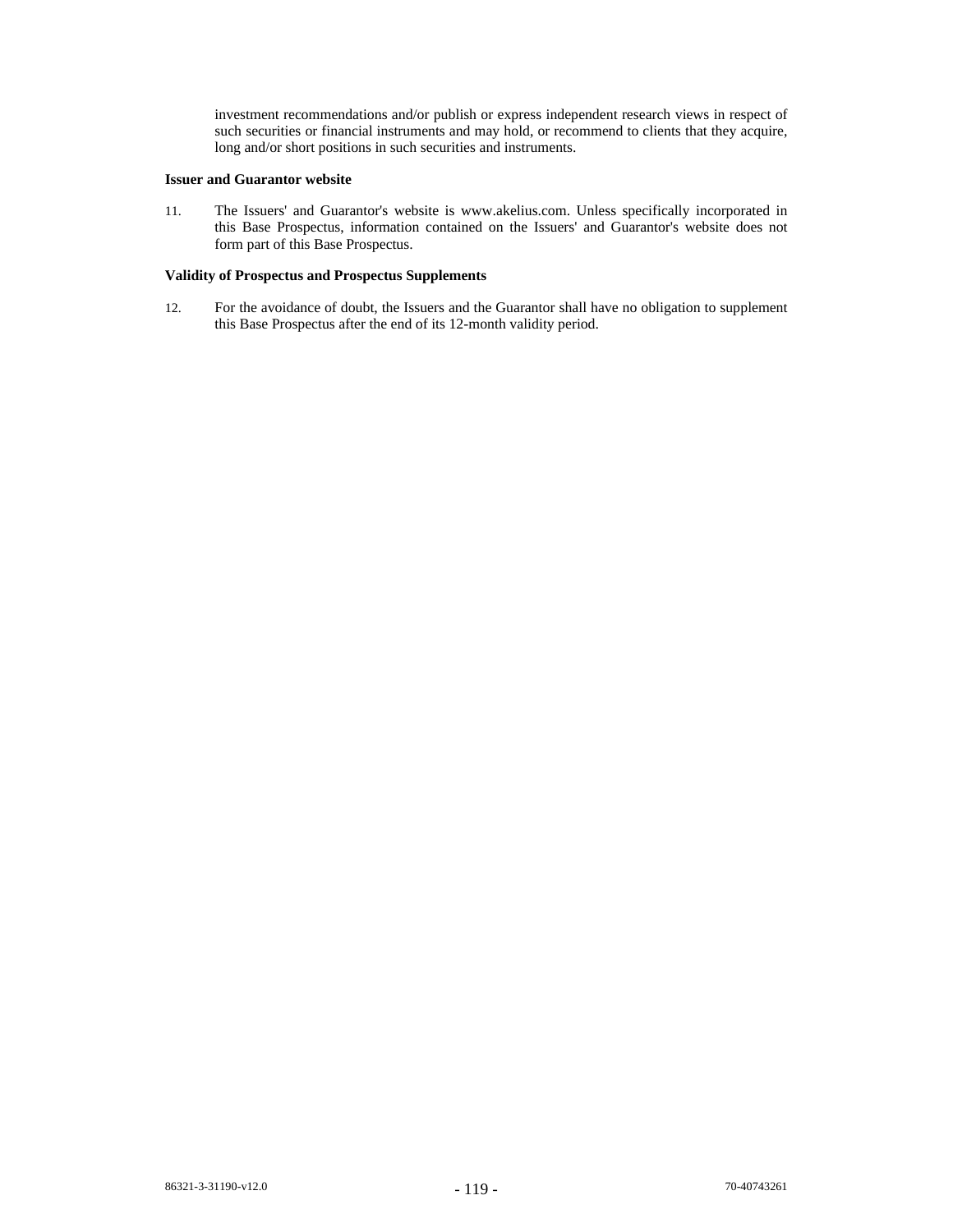# **INDEX OF DEFINED TERMS**

| $$$                                                                                                                                                                                                                                                                                                                                                                                                                                                      |
|----------------------------------------------------------------------------------------------------------------------------------------------------------------------------------------------------------------------------------------------------------------------------------------------------------------------------------------------------------------------------------------------------------------------------------------------------------|
| $f_{\ldots}, f_{\ldots}, f_{\ldots}, f_{\ldots}, f_{\ldots}, f_{\ldots}, f_{\ldots}, f_{\ldots}, f_{\ldots}, f_{\ldots}, f_{\ldots}, f_{\ldots}, f_{\ldots}, f_{\ldots}, f_{\ldots}, f_{\ldots}, f_{\ldots}, f_{\ldots}, f_{\ldots}, f_{\ldots}, f_{\ldots}, f_{\ldots}, f_{\ldots}, f_{\ldots}, f_{\ldots}, f_{\ldots}, f_{\ldots}, f_{\ldots}, f_{\ldots}, f_{\ldots}, f_{\ldots}, f_{\ldots}, f_{\ldots}, f_{\ldots}, f_{\ldots}, f_{\ldots}, f_{\ld$ |
|                                                                                                                                                                                                                                                                                                                                                                                                                                                          |
|                                                                                                                                                                                                                                                                                                                                                                                                                                                          |
| 2017 Financial Statements 21                                                                                                                                                                                                                                                                                                                                                                                                                             |
|                                                                                                                                                                                                                                                                                                                                                                                                                                                          |
|                                                                                                                                                                                                                                                                                                                                                                                                                                                          |
|                                                                                                                                                                                                                                                                                                                                                                                                                                                          |
|                                                                                                                                                                                                                                                                                                                                                                                                                                                          |
|                                                                                                                                                                                                                                                                                                                                                                                                                                                          |
|                                                                                                                                                                                                                                                                                                                                                                                                                                                          |
|                                                                                                                                                                                                                                                                                                                                                                                                                                                          |
|                                                                                                                                                                                                                                                                                                                                                                                                                                                          |
|                                                                                                                                                                                                                                                                                                                                                                                                                                                          |
|                                                                                                                                                                                                                                                                                                                                                                                                                                                          |
|                                                                                                                                                                                                                                                                                                                                                                                                                                                          |
|                                                                                                                                                                                                                                                                                                                                                                                                                                                          |
| Additional Financial Centre(s)  30                                                                                                                                                                                                                                                                                                                                                                                                                       |
| Adjusted profit before taxes  101                                                                                                                                                                                                                                                                                                                                                                                                                        |
| Adjusted Profit Before Taxes  30                                                                                                                                                                                                                                                                                                                                                                                                                         |
|                                                                                                                                                                                                                                                                                                                                                                                                                                                          |
|                                                                                                                                                                                                                                                                                                                                                                                                                                                          |
|                                                                                                                                                                                                                                                                                                                                                                                                                                                          |
|                                                                                                                                                                                                                                                                                                                                                                                                                                                          |
|                                                                                                                                                                                                                                                                                                                                                                                                                                                          |
|                                                                                                                                                                                                                                                                                                                                                                                                                                                          |
|                                                                                                                                                                                                                                                                                                                                                                                                                                                          |
|                                                                                                                                                                                                                                                                                                                                                                                                                                                          |
|                                                                                                                                                                                                                                                                                                                                                                                                                                                          |
| Available-for-sale investments 101                                                                                                                                                                                                                                                                                                                                                                                                                       |
|                                                                                                                                                                                                                                                                                                                                                                                                                                                          |
|                                                                                                                                                                                                                                                                                                                                                                                                                                                          |
|                                                                                                                                                                                                                                                                                                                                                                                                                                                          |
|                                                                                                                                                                                                                                                                                                                                                                                                                                                          |
| Benchmark Amendments  31, 51                                                                                                                                                                                                                                                                                                                                                                                                                             |
|                                                                                                                                                                                                                                                                                                                                                                                                                                                          |
|                                                                                                                                                                                                                                                                                                                                                                                                                                                          |
|                                                                                                                                                                                                                                                                                                                                                                                                                                                          |
|                                                                                                                                                                                                                                                                                                                                                                                                                                                          |
|                                                                                                                                                                                                                                                                                                                                                                                                                                                          |
|                                                                                                                                                                                                                                                                                                                                                                                                                                                          |
|                                                                                                                                                                                                                                                                                                                                                                                                                                                          |
|                                                                                                                                                                                                                                                                                                                                                                                                                                                          |
|                                                                                                                                                                                                                                                                                                                                                                                                                                                          |
|                                                                                                                                                                                                                                                                                                                                                                                                                                                          |
|                                                                                                                                                                                                                                                                                                                                                                                                                                                          |
|                                                                                                                                                                                                                                                                                                                                                                                                                                                          |
|                                                                                                                                                                                                                                                                                                                                                                                                                                                          |
|                                                                                                                                                                                                                                                                                                                                                                                                                                                          |
| Capital Markets Indebtedness 33                                                                                                                                                                                                                                                                                                                                                                                                                          |
|                                                                                                                                                                                                                                                                                                                                                                                                                                                          |
|                                                                                                                                                                                                                                                                                                                                                                                                                                                          |
|                                                                                                                                                                                                                                                                                                                                                                                                                                                          |
|                                                                                                                                                                                                                                                                                                                                                                                                                                                          |
|                                                                                                                                                                                                                                                                                                                                                                                                                                                          |
|                                                                                                                                                                                                                                                                                                                                                                                                                                                          |
|                                                                                                                                                                                                                                                                                                                                                                                                                                                          |
|                                                                                                                                                                                                                                                                                                                                                                                                                                                          |
|                                                                                                                                                                                                                                                                                                                                                                                                                                                          |
|                                                                                                                                                                                                                                                                                                                                                                                                                                                          |
|                                                                                                                                                                                                                                                                                                                                                                                                                                                          |
| Change of Control Notice 33, 58<br>Change of Control Put Option 33, 58                                                                                                                                                                                                                                                                                                                                                                                   |

| Change of Control Put Option Notice33, 58      |
|------------------------------------------------|
| Change of Control Put Option Receipt  33, 58   |
| Change of Control Put Period 33, 58            |
|                                                |
|                                                |
|                                                |
| Clearing System Business Day 28                |
|                                                |
|                                                |
|                                                |
|                                                |
| Consolidated Net Financial Indebtedness33, 101 |
|                                                |
|                                                |
|                                                |
|                                                |
|                                                |
|                                                |
|                                                |
|                                                |
|                                                |
|                                                |
|                                                |
|                                                |
|                                                |
|                                                |
|                                                |
|                                                |
|                                                |
|                                                |
|                                                |
|                                                |
|                                                |
| Early Redemption Amount (Tax) 36               |
| Early Termination Amount36                     |
|                                                |
|                                                |
|                                                |
|                                                |
|                                                |
|                                                |
|                                                |
| Furnbond Basis 35                              |
|                                                |
|                                                |
|                                                |
|                                                |
|                                                |
|                                                |
|                                                |
|                                                |
| Final Redemption Amount36                      |
|                                                |
|                                                |
|                                                |
| First Interest Payment Date36                  |
|                                                |
|                                                |
| Floating Rate Convention 32                    |
| Following Business Day Convention32            |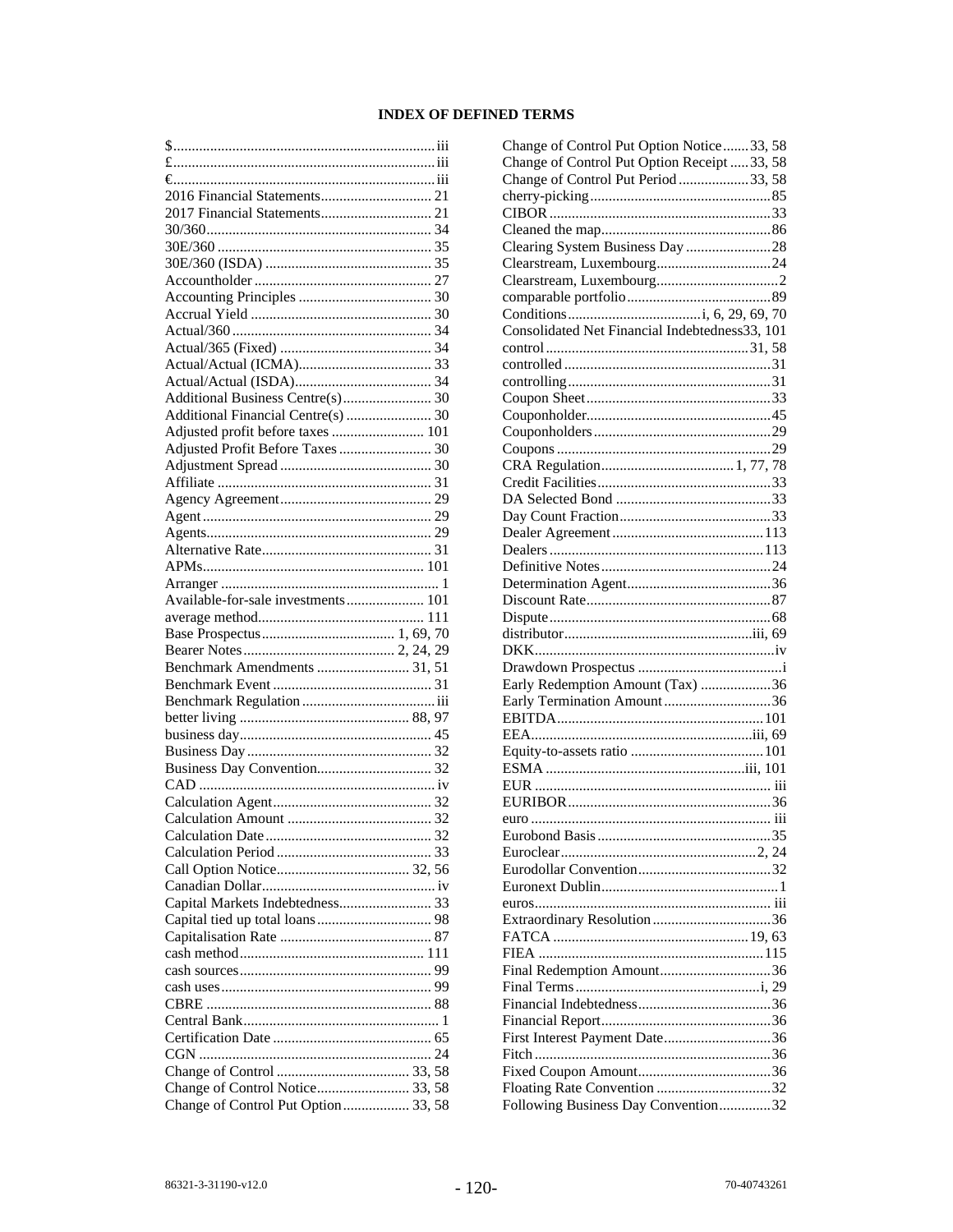| foreign financial institution  112                |
|---------------------------------------------------|
| foreign passthru payment  112                     |
| foreign passthru payments 112                     |
|                                                   |
|                                                   |
|                                                   |
|                                                   |
|                                                   |
|                                                   |
|                                                   |
|                                                   |
|                                                   |
|                                                   |
|                                                   |
|                                                   |
|                                                   |
|                                                   |
|                                                   |
|                                                   |
|                                                   |
|                                                   |
|                                                   |
| Individual Note Certificates  26                  |
|                                                   |
| Insurance Distribution Directive  iii, 69         |
|                                                   |
|                                                   |
| Interest coverage ratio, excluding realised value |
|                                                   |
|                                                   |
| Interest coverage ratio, including realised value |
|                                                   |
| Interest Determination Cut-off Date 51            |
| Interest Determination Date  37                   |
|                                                   |
|                                                   |
|                                                   |
|                                                   |
|                                                   |
|                                                   |
|                                                   |
|                                                   |
| January to June 2019 Interim Financial            |
|                                                   |
|                                                   |
|                                                   |
|                                                   |
| Loan-to-value, secured loans 102                  |
| Loan-to-value, total loans 102                    |
|                                                   |
| Make Whole Redemption Price 56                    |
|                                                   |
|                                                   |
|                                                   |
|                                                   |
|                                                   |
|                                                   |
| Maximum Redemption Amount 38                      |
|                                                   |
| MiFID Product Governance Rules  iii               |

| Minimum Rating Requirement 54                |
|----------------------------------------------|
| Minimum Redemption Amount38                  |
|                                              |
| Modified Business Day Convention 32          |
| Modified Following Business Day Convention   |
|                                              |
|                                              |
|                                              |
|                                              |
|                                              |
| Net Financial Indebtedness 38                |
|                                              |
|                                              |
| Net operating income growth for comparable   |
|                                              |
|                                              |
| Net Unsecured Financial Indebtedness 39      |
|                                              |
| New Safekeeping Structure3, 26               |
|                                              |
|                                              |
|                                              |
|                                              |
| Non-Sterling Make Whole Redemption Amount    |
|                                              |
|                                              |
|                                              |
|                                              |
|                                              |
|                                              |
|                                              |
|                                              |
|                                              |
| Optional Redemption Amount (Call)39          |
| Optional Redemption Amount (Change of        |
|                                              |
|                                              |
|                                              |
| Optional Redemption Amount (Put)39           |
| Optional Redemption Date (Call) 39           |
|                                              |
| Optional Redemption Date (Change of Control) |
|                                              |
| Optional Redemption Date (Put)39             |
|                                              |
| Par Call Commencement Date39                 |
|                                              |
|                                              |
|                                              |
| Permanent Global Note3, 24                   |
| Permitted Financial Indebtedness 40          |
|                                              |
|                                              |
|                                              |
| Preceding Business Day Convention 32         |
| PRIIPs Regulationiii, 69, 75                 |
|                                              |
|                                              |
| Principal Paying Agent  1, 29                |
|                                              |
| Profit before tax and revaluation 102        |
|                                              |
|                                              |
|                                              |
|                                              |
|                                              |
|                                              |
|                                              |
|                                              |
|                                              |
|                                              |
|                                              |
|                                              |
|                                              |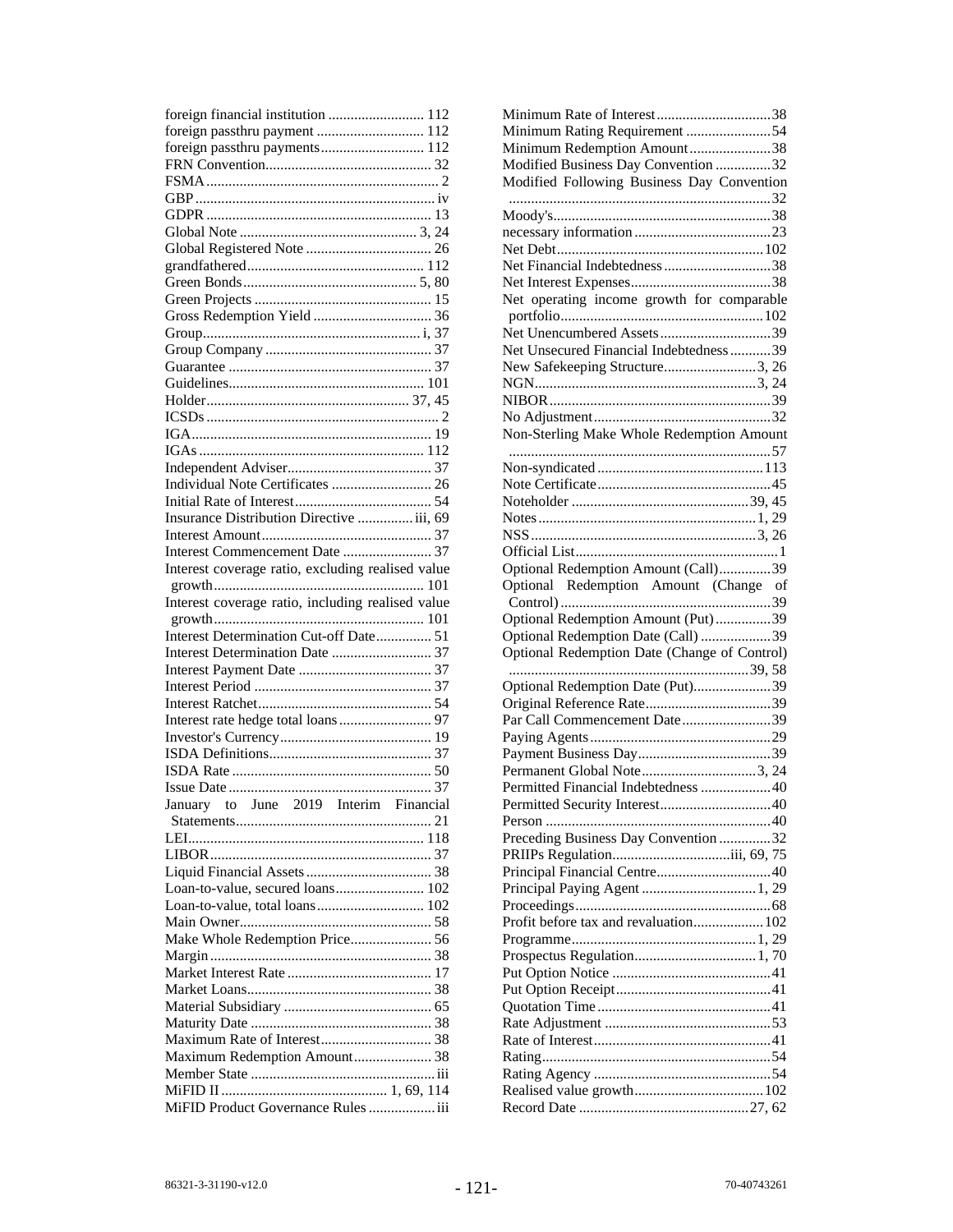| Reference Government Bond Dealer 41           |
|-----------------------------------------------|
| Reference Government Bond Dealer Quotations   |
|                                               |
|                                               |
|                                               |
|                                               |
|                                               |
|                                               |
|                                               |
|                                               |
|                                               |
|                                               |
|                                               |
| Relevant Financial Centre  42                 |
| Relevant Nominating Body  42                  |
|                                               |
|                                               |
|                                               |
| Rental income growth for comparable portfolio |
|                                               |
|                                               |
|                                               |
|                                               |
|                                               |
|                                               |
|                                               |
|                                               |
| Secured Financial Indebtedness  43            |
| Secured Net Financial Indebtedness 43         |
|                                               |
| Securitised Capital Markets Indebtedness  43  |
|                                               |
|                                               |
|                                               |
|                                               |

| Sterling Make Whole Redemption Amount56 |  |
|-----------------------------------------|--|
|                                         |  |
|                                         |  |
|                                         |  |
|                                         |  |
|                                         |  |
|                                         |  |
|                                         |  |
|                                         |  |
|                                         |  |
|                                         |  |
|                                         |  |
|                                         |  |
|                                         |  |
|                                         |  |
| Temporary Global Note 3, 24             |  |
|                                         |  |
|                                         |  |
|                                         |  |
|                                         |  |
|                                         |  |
|                                         |  |
|                                         |  |
|                                         |  |
|                                         |  |
|                                         |  |
| Unsecured Consolidated Net Financial    |  |
|                                         |  |
| Unsecured Financial Indebtedness44      |  |
|                                         |  |
|                                         |  |
|                                         |  |
|                                         |  |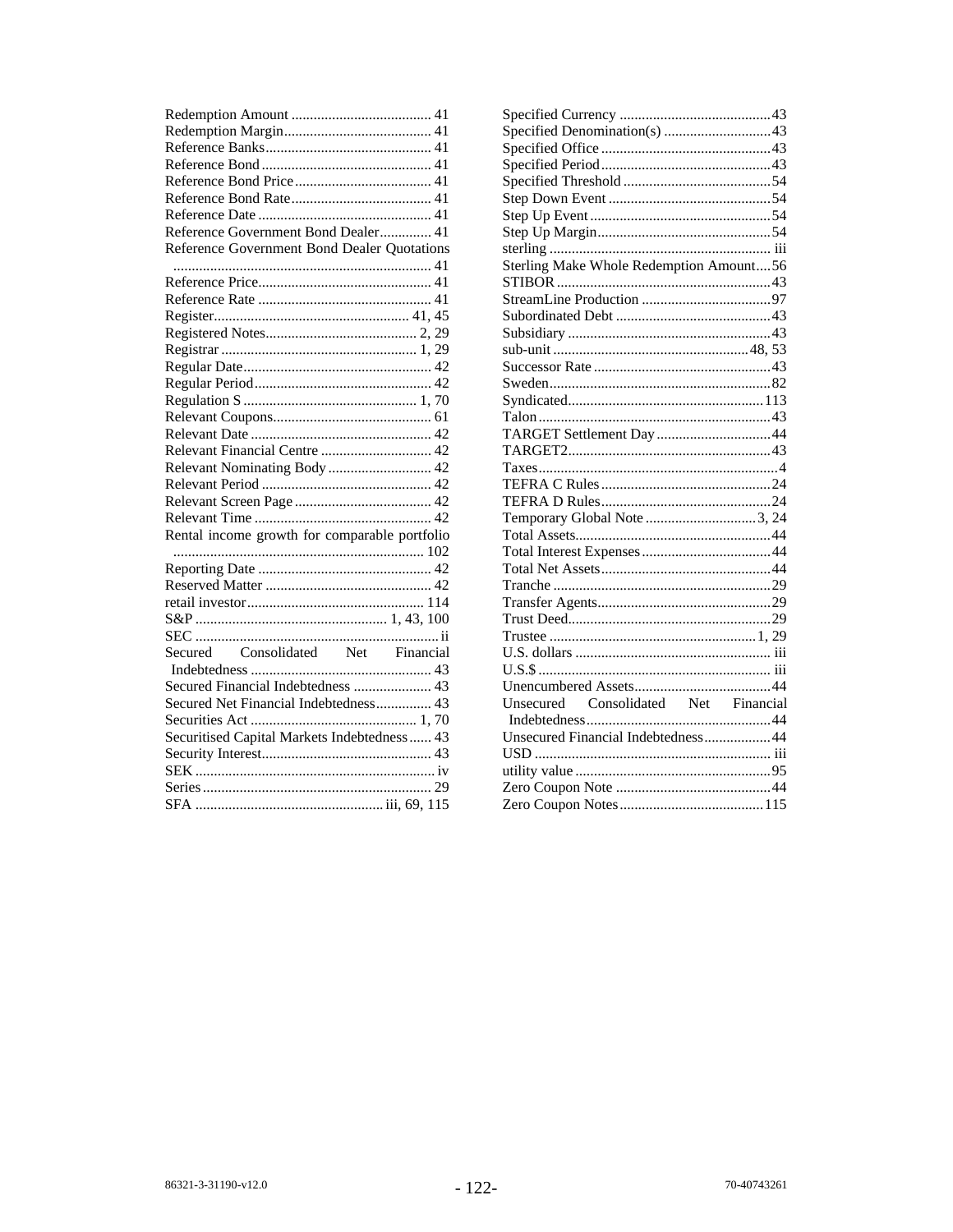# **ISSUERS**

#### **Akelius Residential Property AB (publ)**

Svärdvägen 3A P.O. Box 104 SE-182 12 Danderyd Kingdom of Sweden

#### **Akelius Residential Property Financing B.V.**

Prins Bernhardplein 200 1097 JB Amsterdam The Netherlands

# **GUARANTOR**

# **Akelius Residential Property AB (publ)**

Svärdvägen 3A P.O. Box 104 SE-182 12 Danderyd Kingdom of Sweden

# **ARRANGER AND DEALER**

**Danske Bank A/S** Holmens Kanal 2-12 DK 1092 Copenhagen K Denmark

#### **DEALERS**

#### **Barclays Bank Ireland PLC**

One Molesworth Street Dublin 2 D02RF29 Ireland

**Bayerische Landesbank**  Brienner Straße 18

80333 Munich Germany

### **Commerzbank Aktiengesellschaft**

Kaiserstraße 16 (Kaiserplatz) 60311 Frankfurt am Main Germany

#### **Barclays Bank PLC**

5 The North Colonnade Canary Wharf London E14 4BB United Kingdom

**BNP Paribas**  16, boulevard des Italiens 75009 Paris France

**Swedbank AB (publ)**   $SE - 10534$ Stockholm Kingdom of Sweden

# **AUDITORS OF AKELIUS RESIDENTIAL PROPERTY AB (PUBL)**

**Ernst & Young AB** Jakobsbergsgatan 24 SE- 111 44 Stockholm Kingdom of Sweden

# **AUDITORS OF AKELIUS RESIDENTIAL PROPERTY FINANCING B.V. Ernst & Young Accountants LLP**

Boompjes 258 3011 XZ Rotterdam The Netherlands

# **TRUSTEE**

**Deutsche Trustee Company Limited** 1 Great Winchester Street London EC2N 2DB United Kingdom